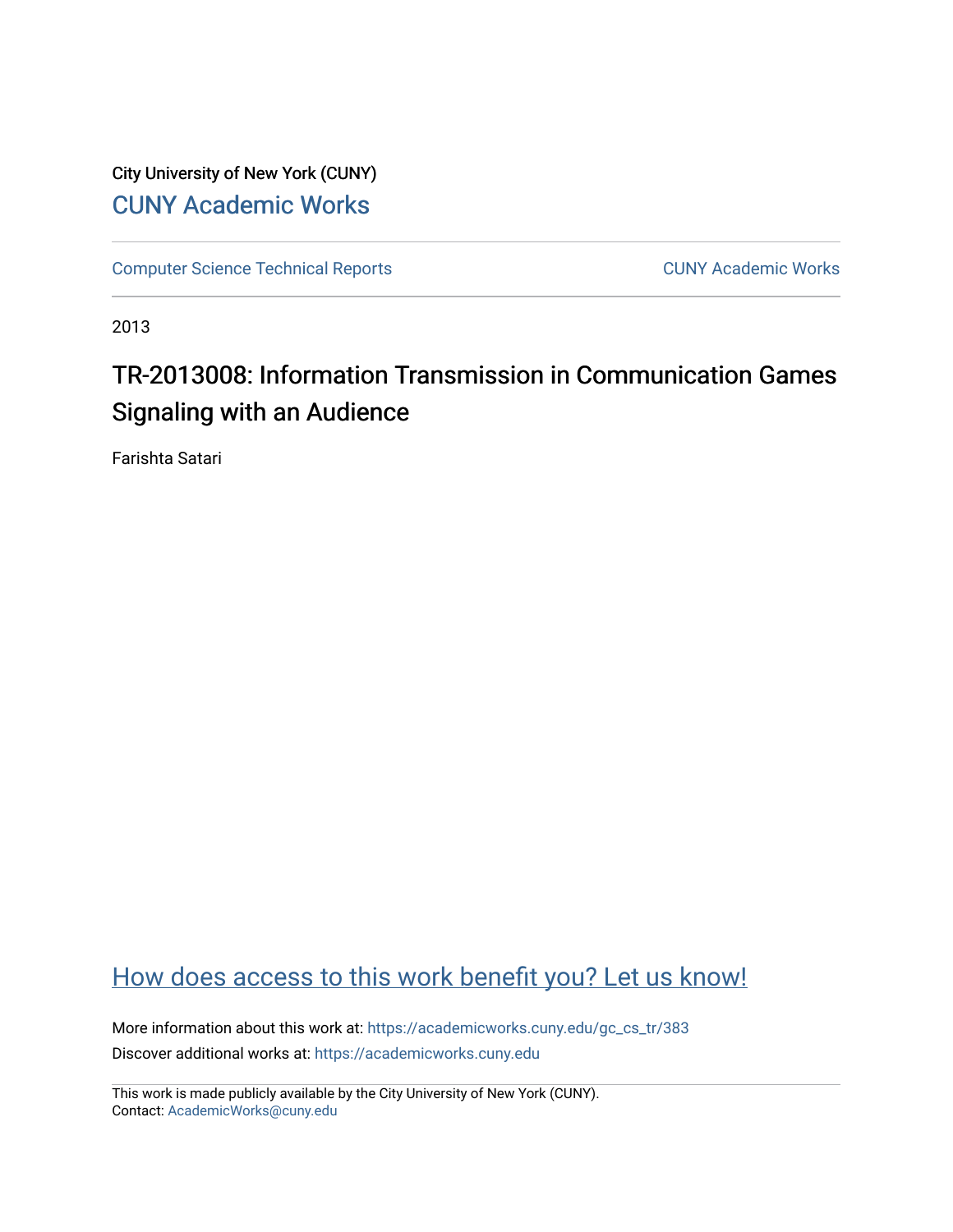# Information Transmission in Communication Games Signaling with an Audience

by

Farishta Satari

A dissertation submitted to the Graduate Faculty in Computer Science in partial fulfillment of the requirements for the degree of Doctor of Philosophy, The City University of New York.

2013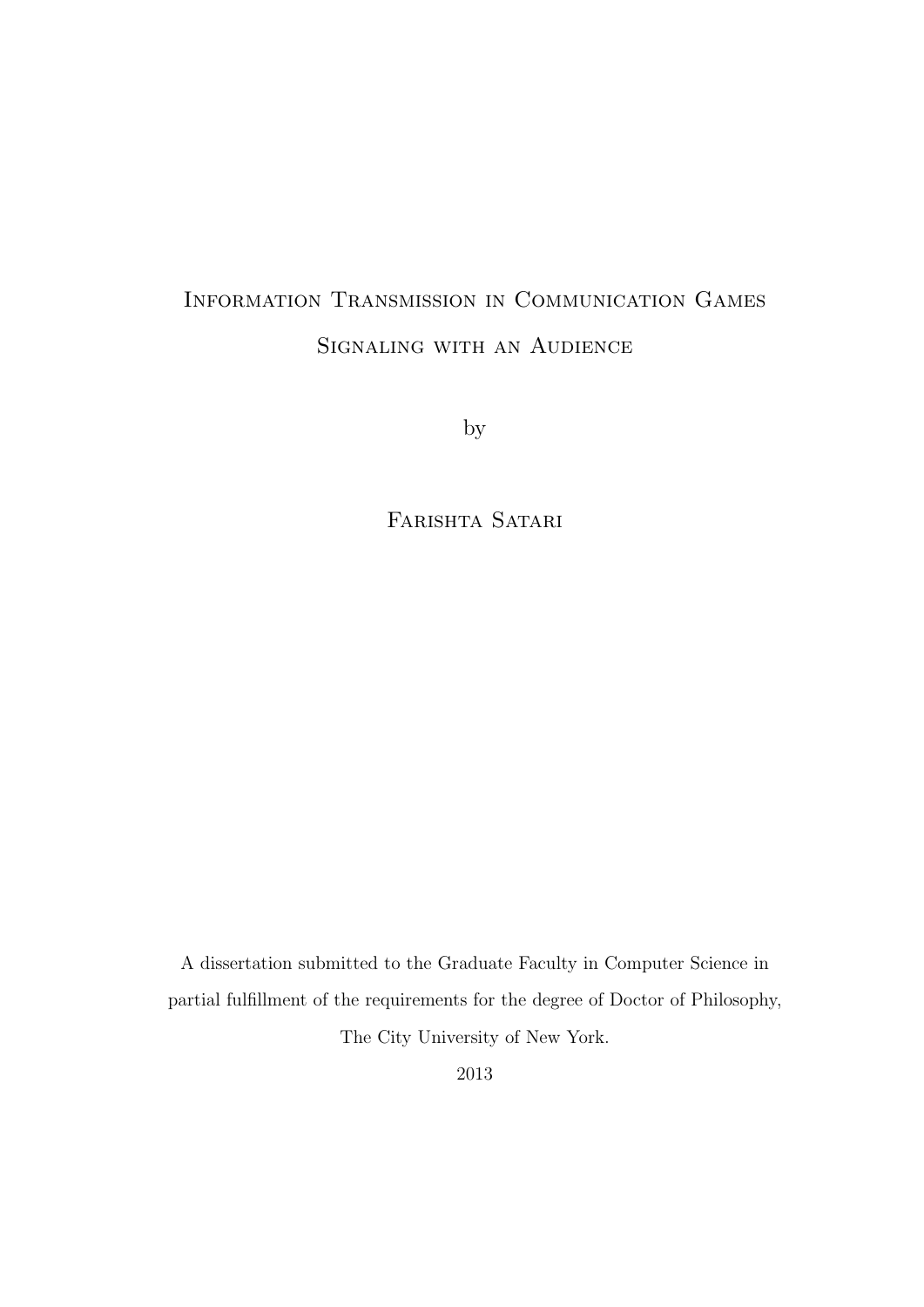### c 2013

### FARISHTA SATARI

### All rights reserved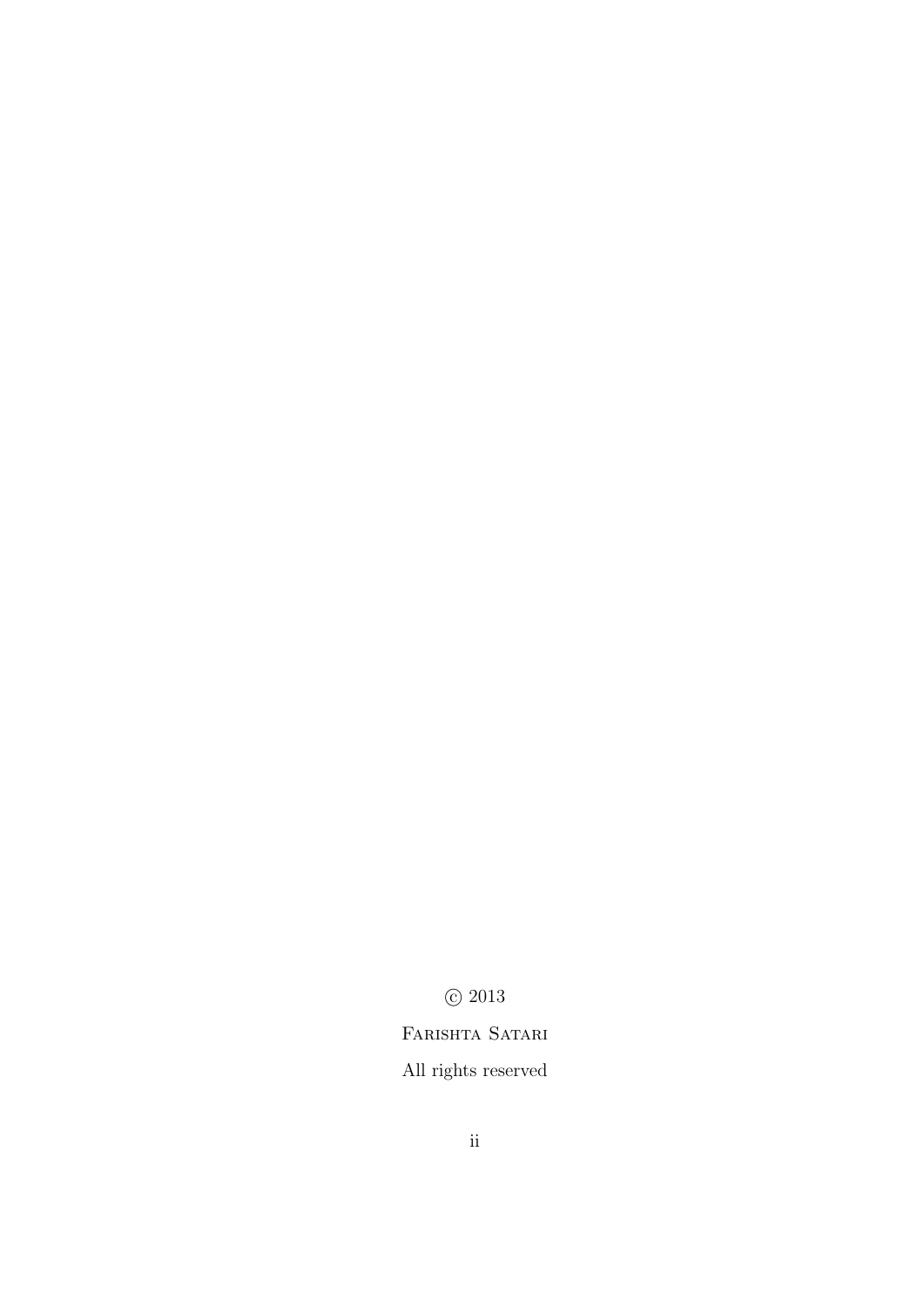This manuscript has been read and accepted for the Graduate Faculty in Computer Science in satisfaction of the dissertation requirement for the degree of Doctor of Philosophy.

### THE CITY UNIVERSITY OF NEW YORK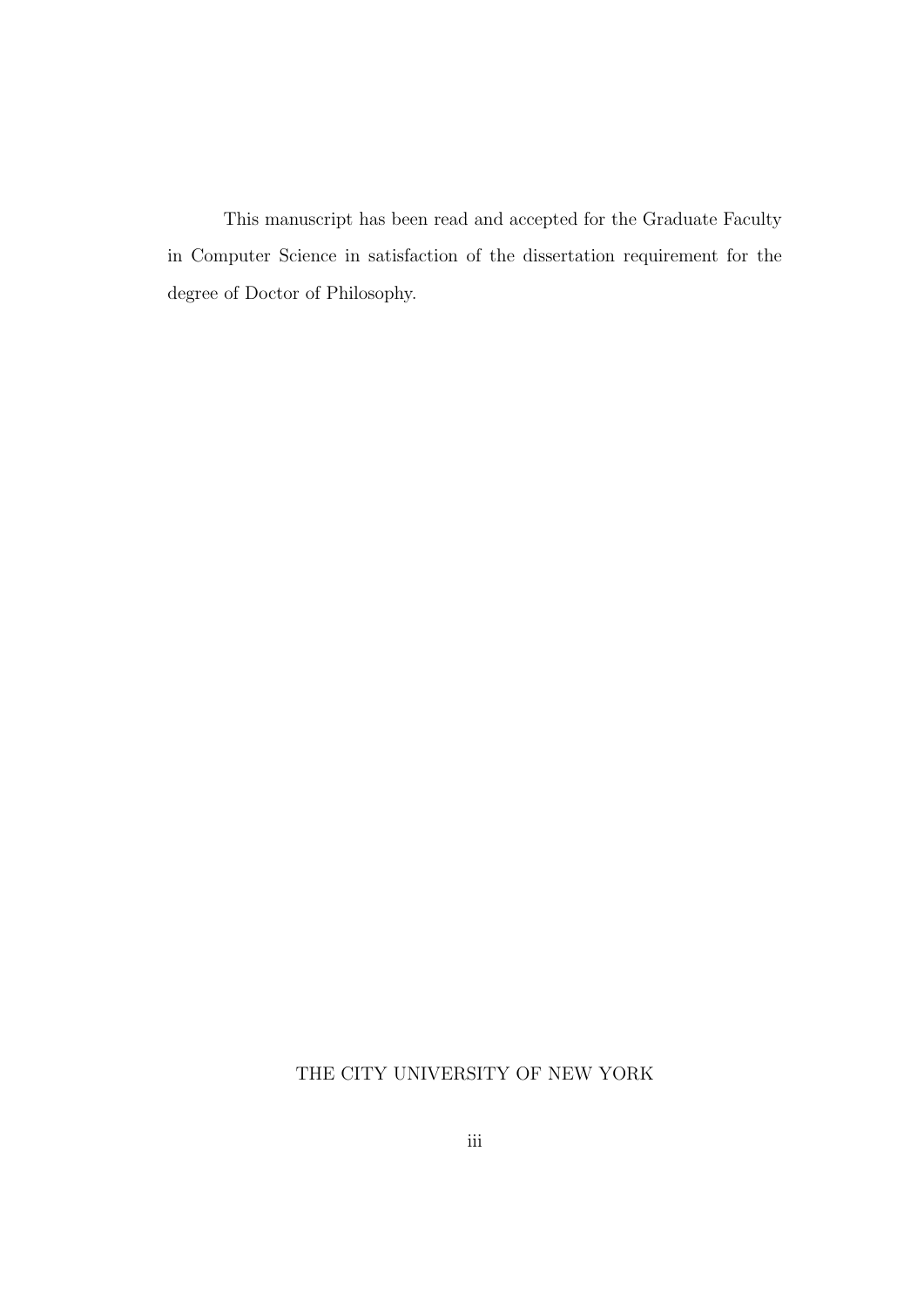#### Abstract

# INFORMATION TRANSMISSION IN COMMUNICATION GAMES SIGNALING WITH AN AUDIENCE

by

#### Farishta Satari

Adviser: Professor Rohit Parikh

Communication is a goal-oriented activity where interlocutors use language as a means to achieve an end while taking into account the goals and plans of others. Game theory, being the scientific study of strategically interactive decision-making, provides the mathematical tools for modeling language use among rational decision makers. When we speak of language use, it is obvious that questions arise about what someone knows and what someone believes. Such a treatment of statements as moves in a language game has roots in the philosophy of language and in economics. In the first, the idea is prominent with the work of Strawson, later Wittgenstein, Austin, Grice, and Lewis. In the second, the work of Crawford, Sobel, Rabin, and Farrell.

We supplement the traditional model of signaling games with the following innovations: We consider the effect of the relationship whether close or distant among players. We consider the role that ethical considerations may play in communication. And finally, in our most significant innovation, we introduce an audience whose presence affects the sender's signal and/or the receiver's response.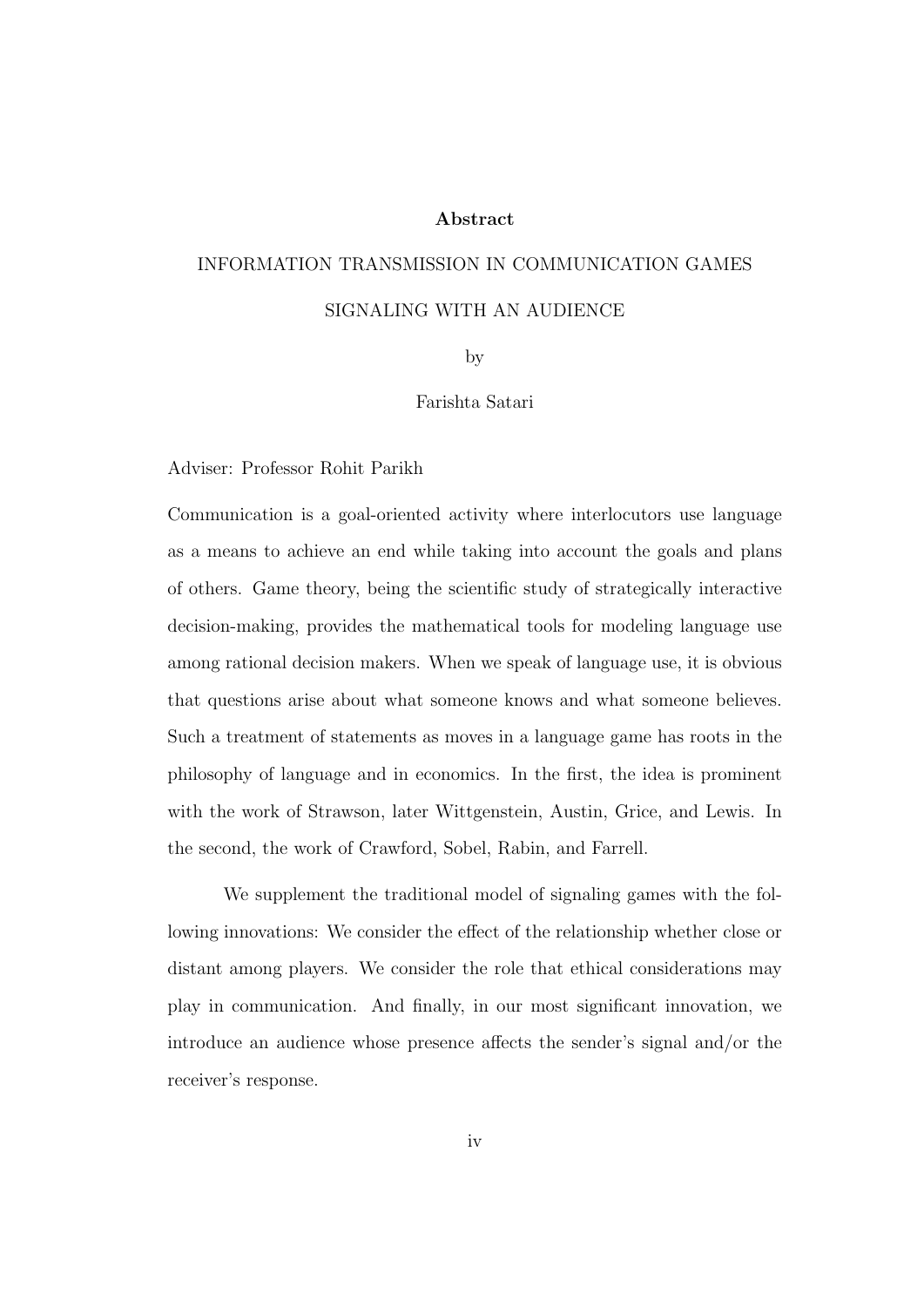In our model, we no longer assume that the entire structure of the game is common knowledge as some of the priorities of the players and relationships among some of them might not be known to the other players.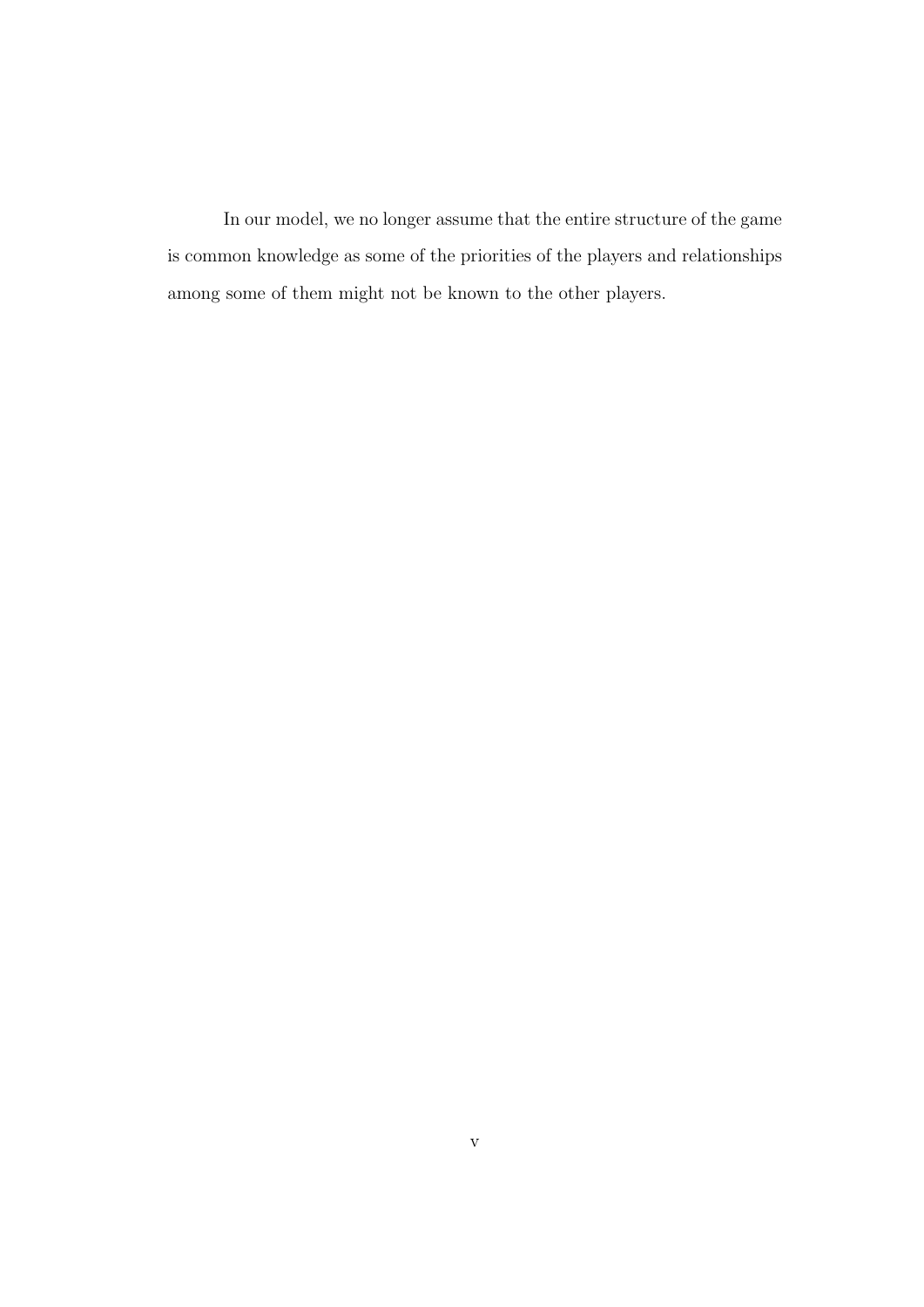to Mom and Dad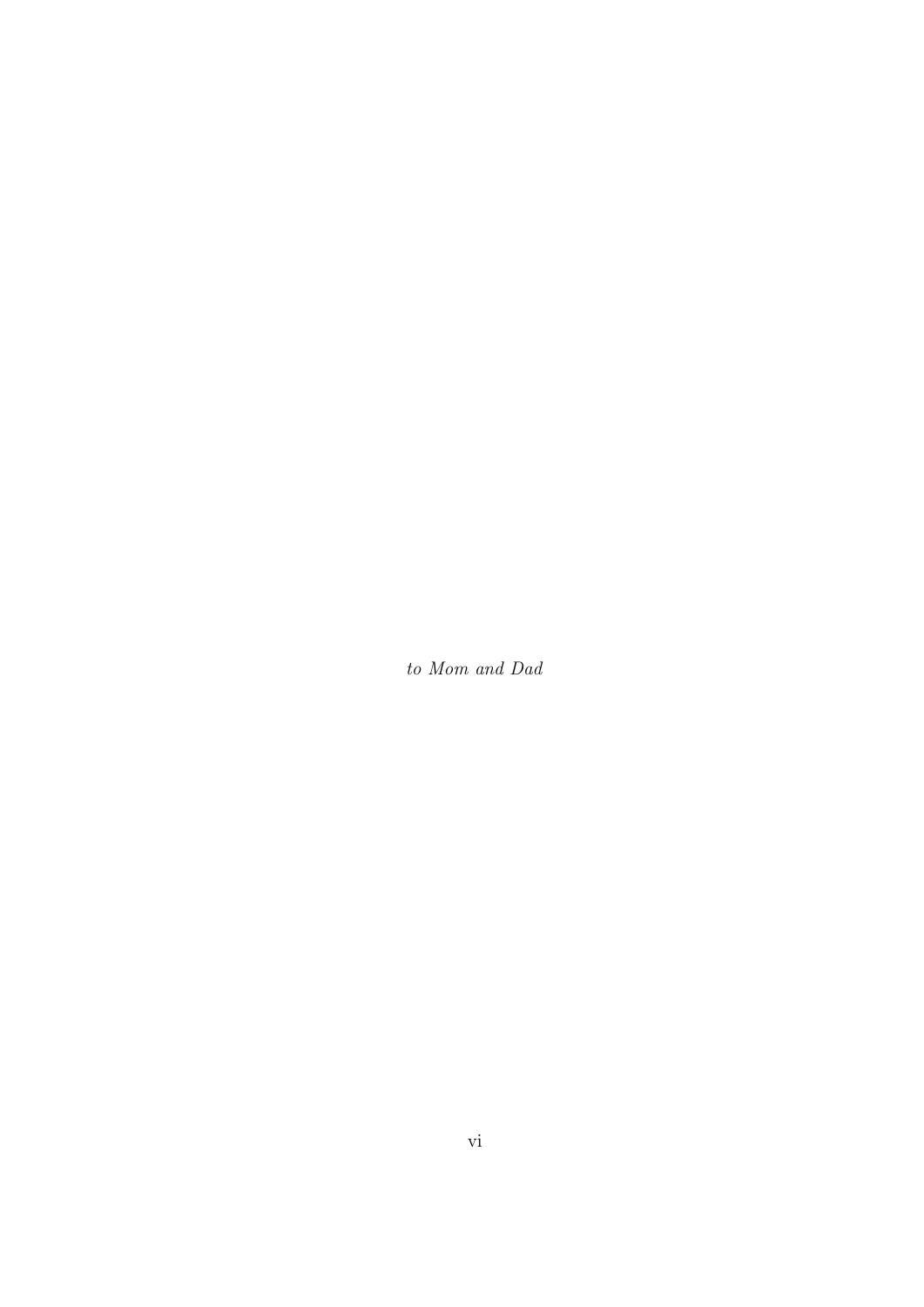## Contents

| 1        |                                 | Introduction                                                                   | $\mathbf 1$ |
|----------|---------------------------------|--------------------------------------------------------------------------------|-------------|
| $\bf{2}$ | <b>Philosophical Background</b> |                                                                                |             |
| 3        |                                 | Meaning and Truth                                                              | 10          |
| 4        |                                 | <b>Words as Actions</b>                                                        | 14          |
|          | 4.1                             | Speech Act $\dots \dots \dots \dots \dots \dots \dots \dots \dots \dots \dots$ | 15          |
| 5        |                                 | Intention-based Theory of Meaning                                              | 17          |
|          | 5.1                             | Natural vs. Non-natural meaning $\ldots \ldots \ldots \ldots \ldots$           | 18          |
|          | 5.2                             | Cooperative Principle and its Maxims                                           | 18          |
|          | 5.3                             |                                                                                | 20          |
| 6        |                                 | Conventions                                                                    | 22          |
|          | 6.1                             |                                                                                | 23          |
|          | 6.2                             |                                                                                | 24          |
|          | 6.3                             | Convention and Communication                                                   | 25          |
|          | 6.4                             |                                                                                | 27          |
|          | 6.5                             |                                                                                | 29          |
| 7        |                                 | Decision and Game Theory                                                       | $31\,$      |
|          | 7.1                             |                                                                                | 31          |
|          | 7.2                             |                                                                                | 32          |
|          |                                 | 7.2.1                                                                          | 37          |
|          |                                 | 7.2.2                                                                          | 37          |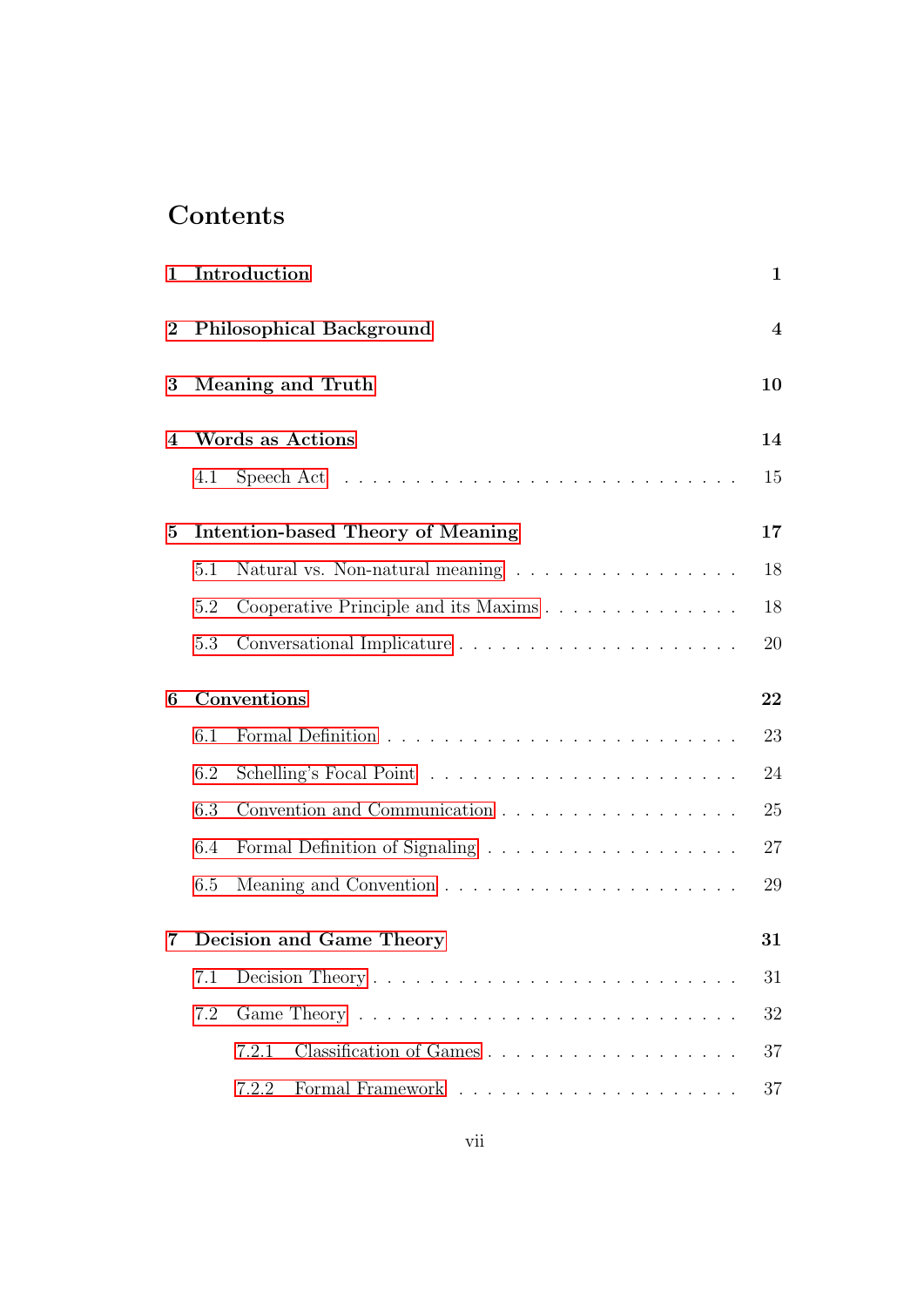|   |     | 7.2.3 |                                                                             | 38 |
|---|-----|-------|-----------------------------------------------------------------------------|----|
|   |     | 7.2.4 | Common Knowledge and Rationality Assumptions                                | 40 |
| 8 |     |       | <b>Communication Games</b>                                                  | 42 |
|   | 8.1 |       |                                                                             | 42 |
|   | 8.2 |       |                                                                             | 42 |
|   | 8.3 |       |                                                                             | 43 |
|   | 8.4 |       |                                                                             | 43 |
|   | 8.5 |       |                                                                             | 44 |
|   | 8.6 |       | Cheap Talk $\ldots \ldots \ldots \ldots \ldots \ldots \ldots \ldots \ldots$ | 44 |
|   |     | 8.6.1 | Cheap Talk About Private Information                                        | 45 |
|   |     | 8.6.2 | Crawford and Sobel's Model                                                  | 47 |
|   |     | 8.6.3 |                                                                             | 51 |
|   |     | 8.6.4 | Cheap Talk about Intentions                                                 | 52 |
|   |     | 8.6.5 | Cheap Talk vs. Conventions                                                  | 53 |
|   |     | 8.6.6 | Coordination Under Conflict                                                 | 53 |
|   |     | 8.6.7 |                                                                             | 54 |
| 9 |     |       | <b>Game Theory and Pragmatics</b>                                           | 56 |
|   | 9.1 |       |                                                                             | 57 |
|   | 9.2 |       | Gricean Meaning and Game Theory                                             | 61 |
|   |     |       | 10 Deception in Games                                                       | 66 |
|   |     |       |                                                                             | 66 |
|   |     |       |                                                                             | 67 |
|   |     |       | 10.3 Social Preferences and Lying Aversion                                  | 69 |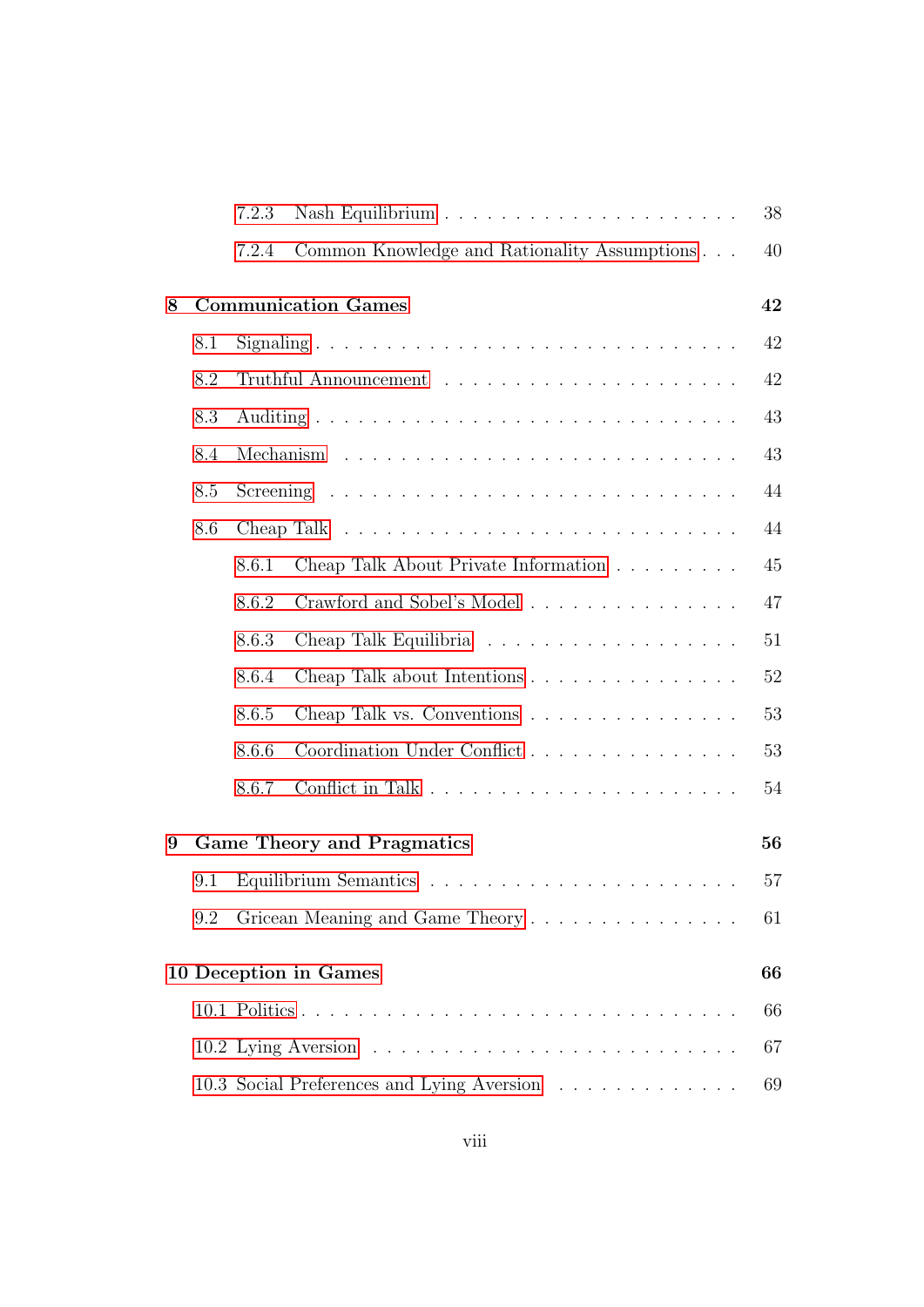|                                                                             | 72  |  |
|-----------------------------------------------------------------------------|-----|--|
| 11 Research Questions                                                       |     |  |
|                                                                             | 74  |  |
|                                                                             | 76  |  |
|                                                                             | 78  |  |
| 12 Hypothesis Development                                                   | 79  |  |
|                                                                             | 79  |  |
|                                                                             | 80  |  |
| 12.1.2 The Inevitable Audience                                              | 82  |  |
|                                                                             | 86  |  |
|                                                                             | 89  |  |
| 12.2 Relationships and Trust in Communication                               | 90  |  |
| 12.3 Knowledge in Communication $\ldots \ldots \ldots \ldots \ldots \ldots$ | 95  |  |
| 13 Signaling with an Audience                                               |     |  |
|                                                                             | 101 |  |
| 13.1.1 Quantifying Relationships and Trust                                  | 101 |  |
| 13.1.2 Surface vs. Net Utilities $\ldots \ldots \ldots \ldots \ldots$       | 104 |  |
| 13.1.3 Knowledge, Relationships, and Ethics in Signaling Games 107          |     |  |
|                                                                             | 121 |  |
|                                                                             | 128 |  |
| 14 Conclusion                                                               | 144 |  |
| 15 Appendix                                                                 |     |  |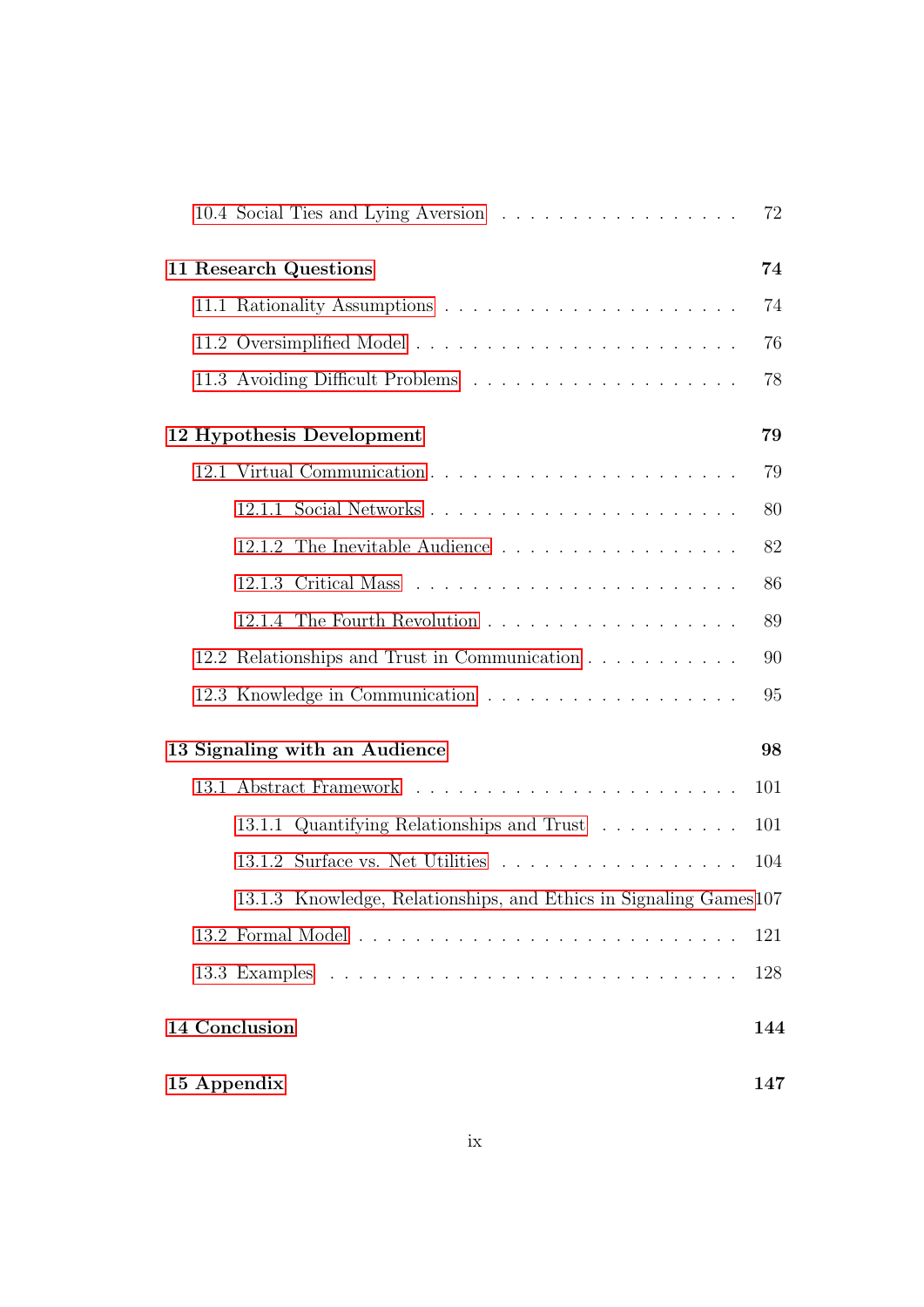| 16 Appendix B | 153 |  |
|---------------|-----|--|
|               |     |  |
|               |     |  |
| References    |     |  |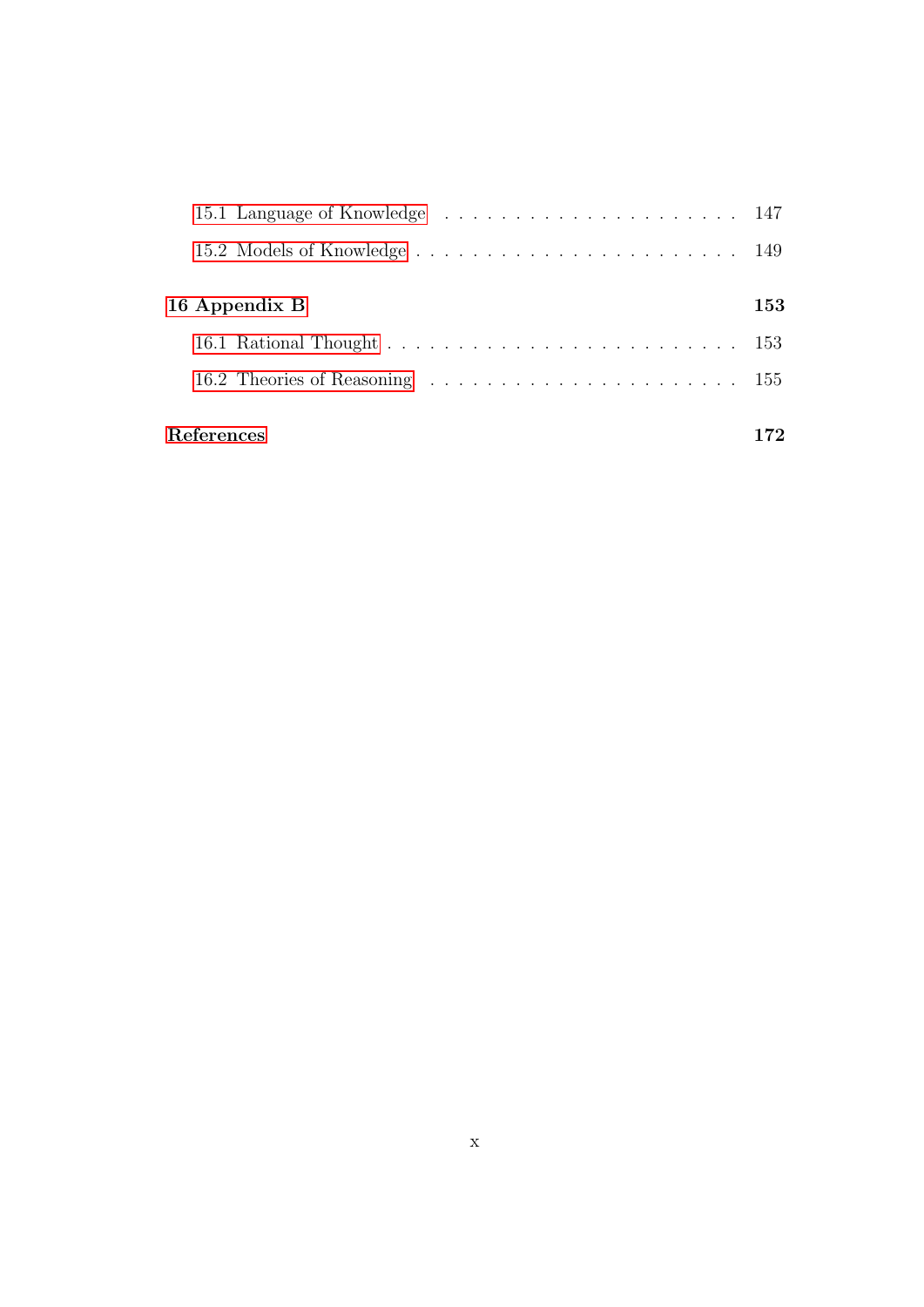# List of Figures

| $\mathbf{1}$   |                                                                              | 34     |
|----------------|------------------------------------------------------------------------------|--------|
| $\overline{2}$ | Prisoner's dilemma game                                                      | 35     |
| 3              | Battle of the sexes game with perfect information. $\dots \dots$             | 36     |
| $\overline{4}$ | Battle of the sexes game with simultaneous moves                             | 36     |
| 5              | A signaling game between Ann and Bob, where Ann's mes-                       |        |
|                | sages are self-signaling. $\ldots \ldots \ldots \ldots \ldots \ldots \ldots$ | 46     |
| 6              | A signaling game between Ann and Bob where Ann's messages                    |        |
|                |                                                                              | 46     |
| $\overline{7}$ | A coordination game between Ann and Bob                                      | $52\,$ |
| 8              | A two-player game between Ann and Bob, where there is con-                   |        |
|                |                                                                              | 54     |
| 9              | A two-player game between Ann and Bob, where there is con-                   |        |
|                |                                                                              | $55\,$ |
| 10             | Battle of the sexes game in the context of situation theory                  | 58     |
| 11             | A lexical game between Ann and Bob.                                          | 60     |
| 12             | A cheap talk game between Ann and Bob where information                      |        |
|                | is transmitted even if Ann sends no message                                  | 62     |
| 13             | A cheap talk game between Ann and Bob, where meaning of                      |        |
|                | messages diverge from what they literally mean                               | 63     |
| 14             | A cheap talk game between Ann and Bob, where Ann sends                       |        |
|                | a vague but truthful message                                                 | 64     |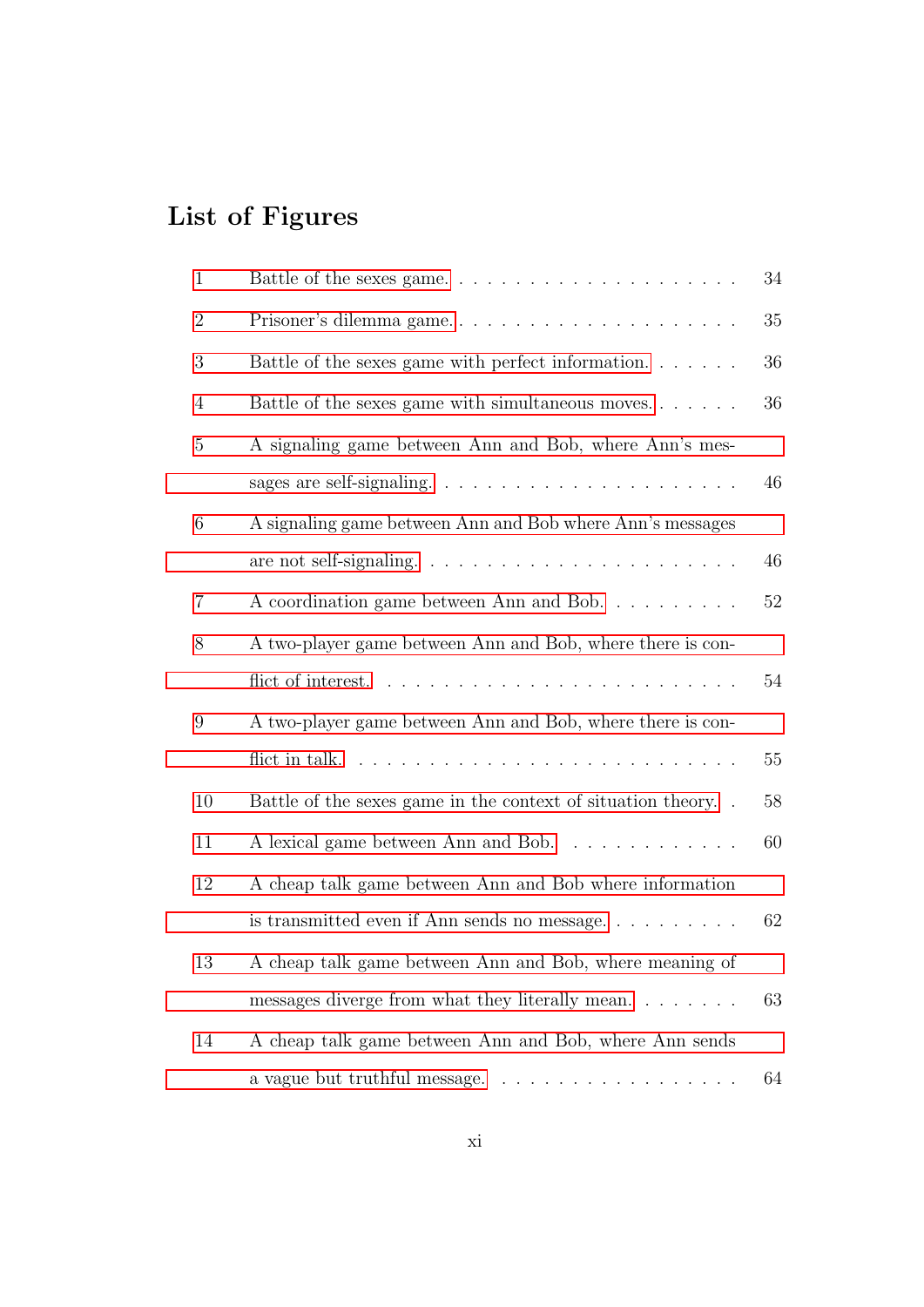| 15 | An ultimatum game between Ann and Bob. $\dots \dots \dots \dots$ 105                                   |     |
|----|--------------------------------------------------------------------------------------------------------|-----|
| 16 |                                                                                                        | 109 |
| 17 | The structure of possible worlds, where the content of w is $\{p\}.110$                                |     |
| 18 | The structure of possible worlds, where the content of $w1$ and                                        |     |
|    | $w2$ are $\{\neg p\}$ and $\{p\}$ respectively.                                                        | 111 |
| 19 | A signaling game between Ann and Bob, where Ann has an                                                 |     |
|    |                                                                                                        | 112 |
| 20 | The structure of possible worlds, where the content of $w1$ and                                        |     |
|    | $w2$ are $\{\neg p\}$ and $\{p\}$ respectively.                                                        | 112 |
| 21 | The structure of possible worlds, where the content of $w1, w2$ ,                                      |     |
|    | and $w3$ are $\{p\}$ , $\{p\}$ , and $\{\neg p\}$ respectively.                                        | 113 |
| 22 | The structure of possible worlds, where the content of $w1$ ,                                          |     |
|    | w2, w3, w4, w5 and w6 are $\{p\}$ , $\{p\}$ , $\{p\}$ , $\{p\}$ , $\{p\}$ , $\{p\}$ , and $\{\neg p\}$ |     |
|    |                                                                                                        | 114 |
| 23 | The structure of possible worlds, where the content of $w1$ and                                        |     |
|    | $w2$ are $\{\neg p\}$ and $\{p\}$ respectively.                                                        | 115 |
| 24 |                                                                                                        | 118 |
| 25 | The structure of possible worlds, where the content of $w1$ and                                        |     |
|    | $w2$ are $\{\neg p\}$ and $\{p\}$ respectively.                                                        | 118 |
| 26 | The structure of possible worlds, where the content of $w1$ and                                        |     |
|    | $w2$ are $\{\neg p\}$ and $\{p\}$ respectively.                                                        | 120 |
| 27 | Surface matrix $m_{CK}$ between Ann and Bob.                                                           | 129 |
|    |                                                                                                        |     |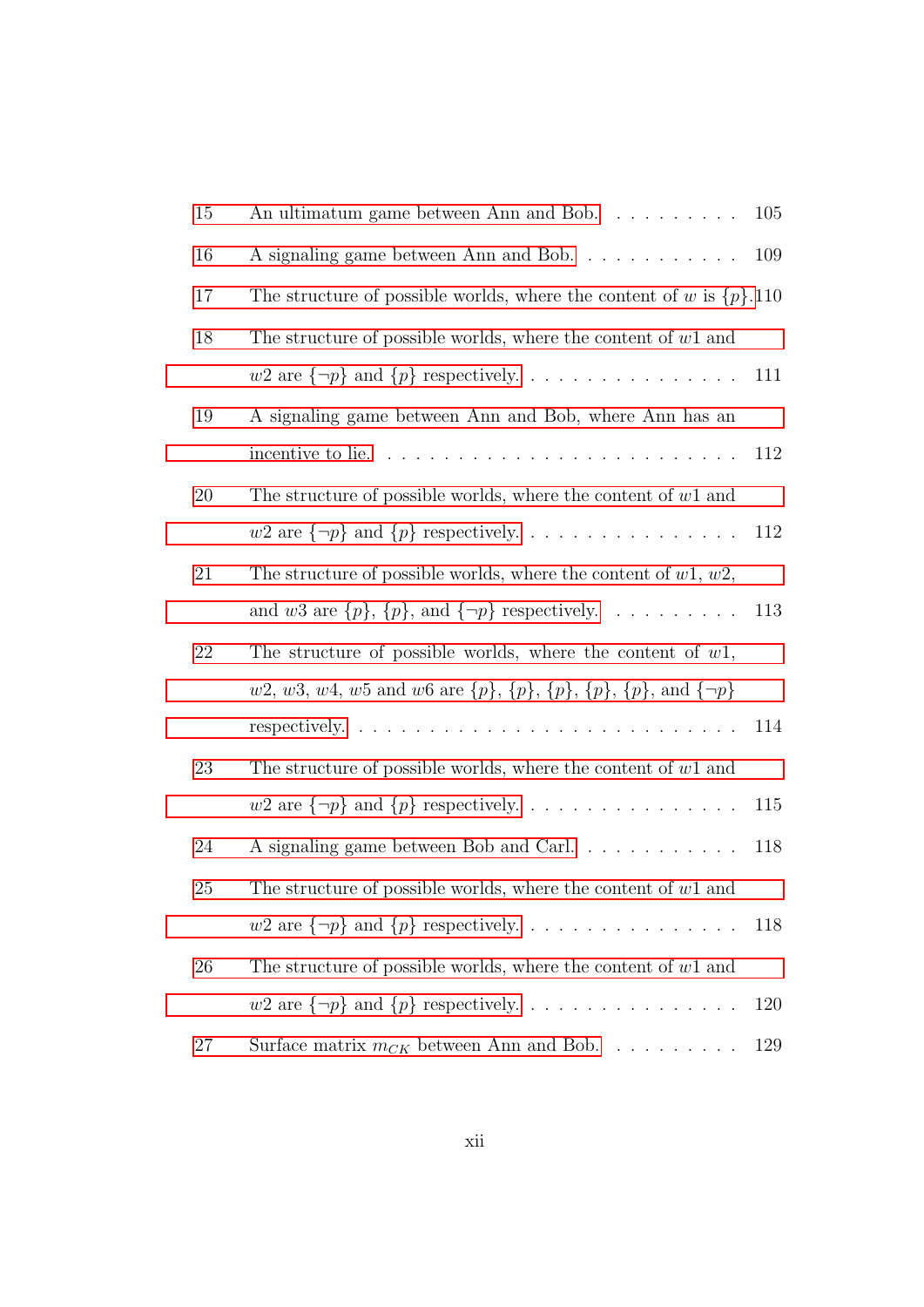| $28\,$ | Transformed matrix $m_{Bob}$ from Bob's perspective in Carl's     |     |
|--------|-------------------------------------------------------------------|-----|
|        |                                                                   | 130 |
| 29     | Transformed matrix $m_{Ann}$ from Ann's perspective in Carl's     |     |
|        |                                                                   | 130 |
| 30     | Surface matrix $m_{CK}$ between Photinus male and female          | 132 |
| 31     | Photinus male firefly's transformed matrix $m_M$ .                | 132 |
| 32     | Photinus female firefly's transformed matrix $m_F$                | 133 |
| 33     | Photinus male firefly's transformed matrix $m_{MF}$ as imagined   |     |
|        |                                                                   | 133 |
| 34     | Photuris female firefly's transformed matrix $m_{F'}$             | 133 |
| 35     | Surface matrix $m_{CK}$ where Ann and Bob's preferences are       |     |
|        |                                                                   | 135 |
| 36     | Transformed matrix $m_{Bob}$ from Bob's perspective               | 136 |
| 37     | Transformed matrix $m_{Ann}$ from Ann's perspective               | 137 |
| $38\,$ | Transformed matrix $m_{Ann'}$ from Ann's perspective.             | 137 |
| 39     | Surface matrix $m_{CK}$ between the American soldier and the      |     |
|        |                                                                   | 138 |
| 40     | Transformed matrix $m_T$ for the Italian troops. 139              |     |
| 41     | Transformed matrix $m_{T'}$ for the Italian troops where rows are |     |
|        |                                                                   | 140 |
| 42     | Game between Ann and Bob where Ann has an incentive to lie.141    |     |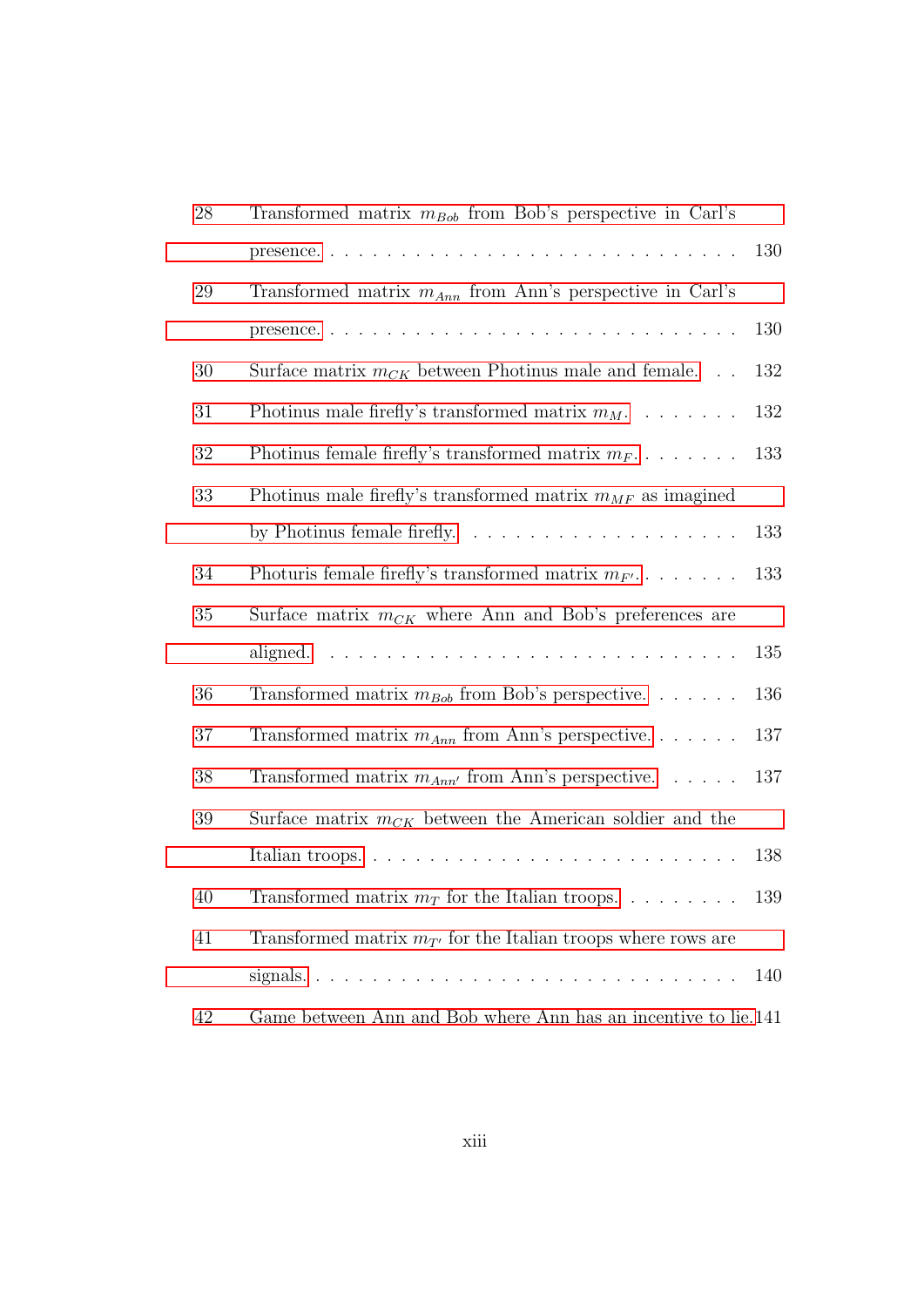| 43 | Modified game between Ann and Bob where Bob is in big loss                               |  |
|----|------------------------------------------------------------------------------------------|--|
|    | if Ann lies. $\ldots \ldots \ldots \ldots \ldots \ldots \ldots \ldots \ldots \ldots 141$ |  |
| 45 | Bob's transformed matrix $m_{BobAnn}^{\sigma_1}$ as imagined by Ann in the               |  |
|    |                                                                                          |  |
| 46 | Bob's transformed matrix $m_{BobAnn}^{\sigma_2}$ as imagined by Ann in the               |  |
|    | case where Bob and Carl are distant. $\ldots \ldots \ldots \ldots 143$                   |  |
| 47 |                                                                                          |  |
| 48 | An diagram compatible with statement $(25)$ . 163                                        |  |
| 49 | A diagram compatible with statements $(26)$ and $(27)$ 164                               |  |
| 50 | A different version of Wason's Selection Task. 166                                       |  |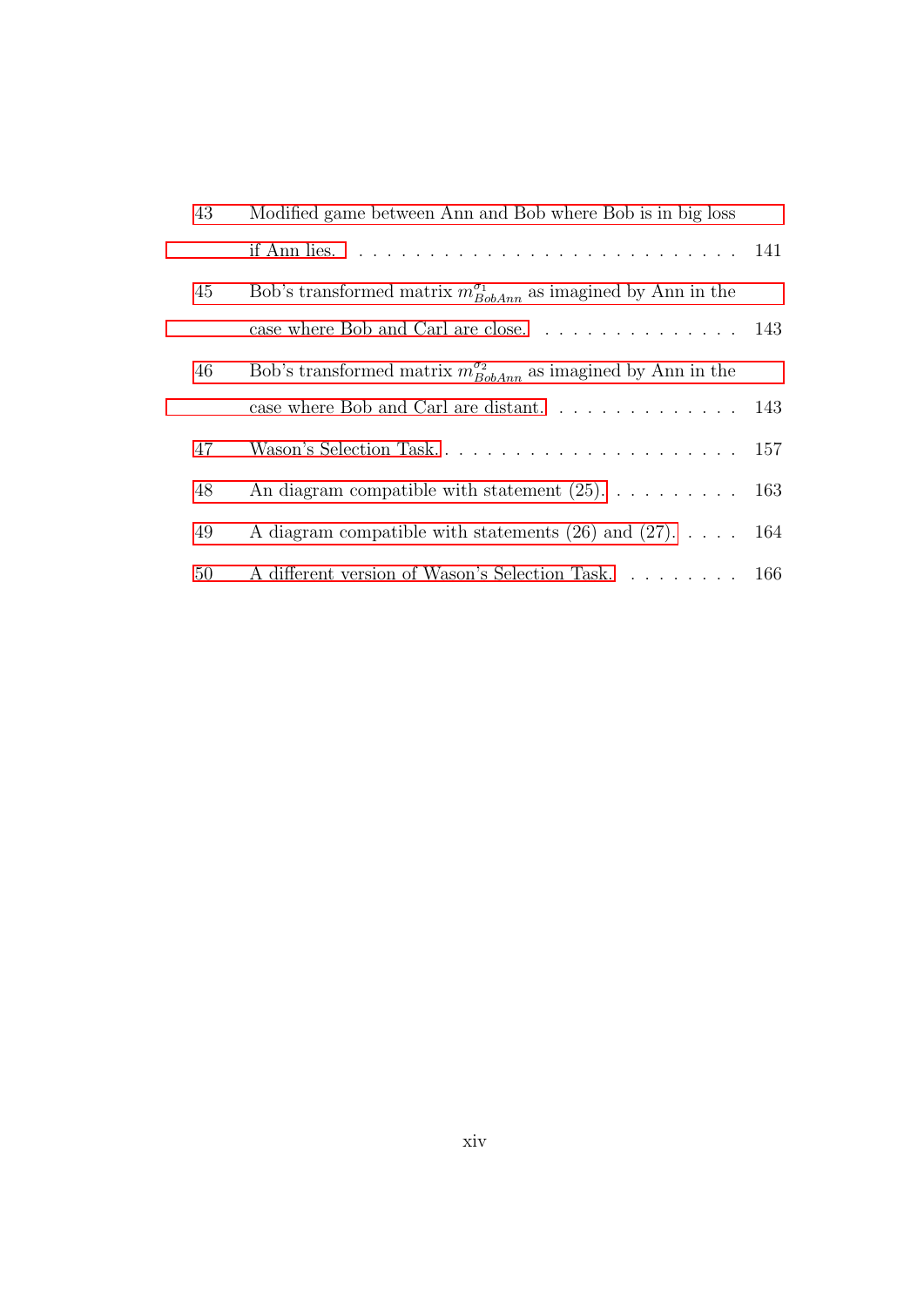# List of Tables

- [1 Example of mental models for the players](#page-116-2)  $S$  and  $R$ . . . . . . . 101
- [2 Ann, Bob, and Carl's payoffs from outcomes](#page-132-0)  $O_1$ ,  $O_2$ , and  $O_3$ . . 117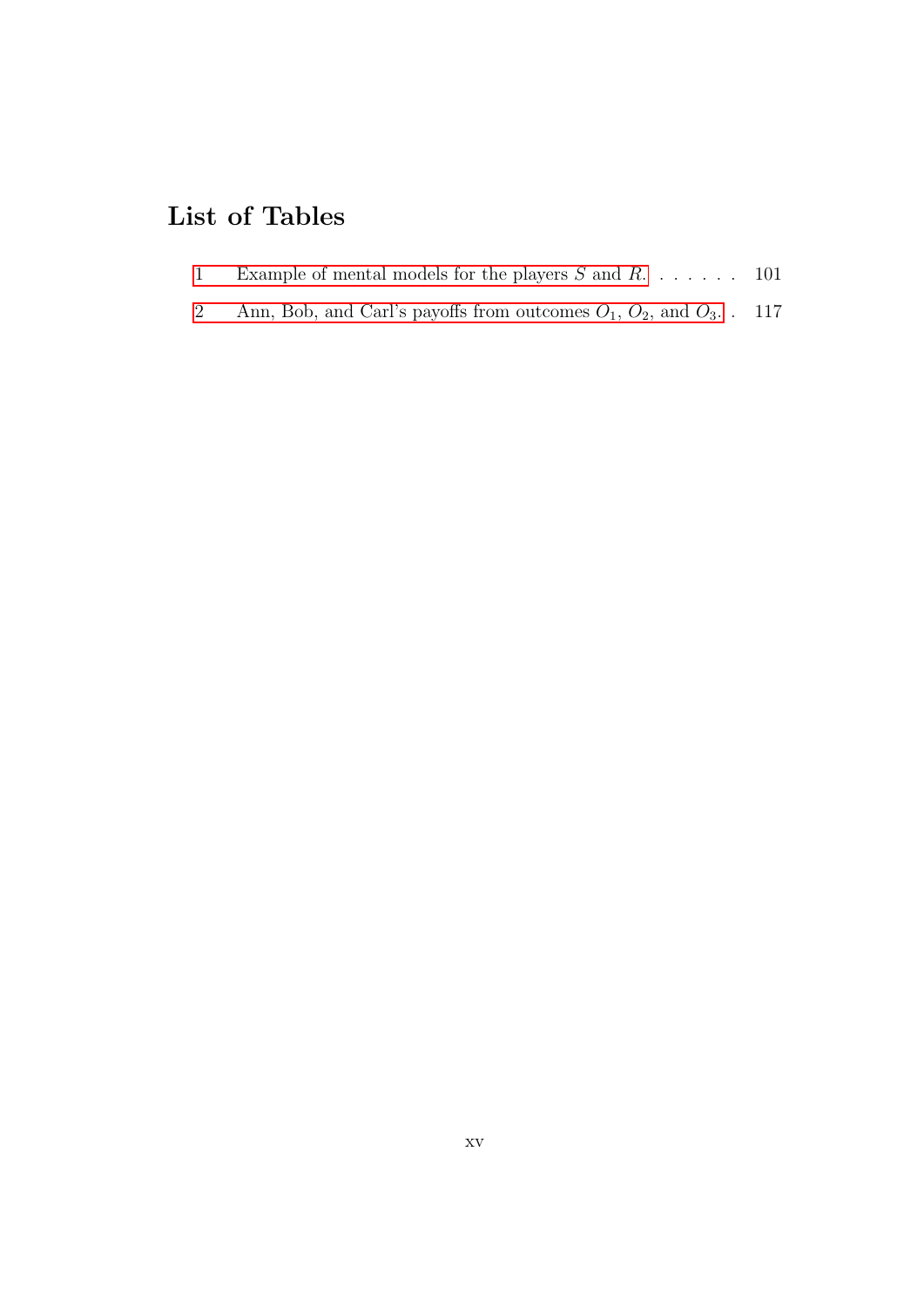### <span id="page-16-0"></span>1 Introduction

The creation of *symbolic systems* was perhaps one of the greatest human inventions. Natural languages, non-verbal languages such as written or sign language, mathematical logic, or computer programming languages, they all serve the purpose of creating a repository of information, using objects and events to represent other objects and events forming discrete mental or machine representations. Each of them allows us to represent the world to ourselves and communicate it to others through language.

The formal inquiry of language and meaning is an interdisciplinary field of study that lies at the intersection of psychology, philosophy of language, economics, linguistics, and computer science. Psychology of language is concerned with the psychological and neurobiological factors that enable humans to acquire, use, comprehend, and produce language. In philosophy of language the inquiry into language and the nature of meaning dates back as far as Aristotle. What does it mean to mean something? What is the relationship between language and reality? How are sentences composed into meaningful wholes out of the meanings of parts? What is the social aspect of communication between speakers and listeners? And so on. In Economics, researchers study information flow in the market and how decisions are made in transactions by means of information exchange. The dynamics of information asymmetry is studied empirically and using theoretical models. Linguistics is the scientific study of human language; form, meaning, and use.

In the linguistics of both natural and artificial languages, syntax, se-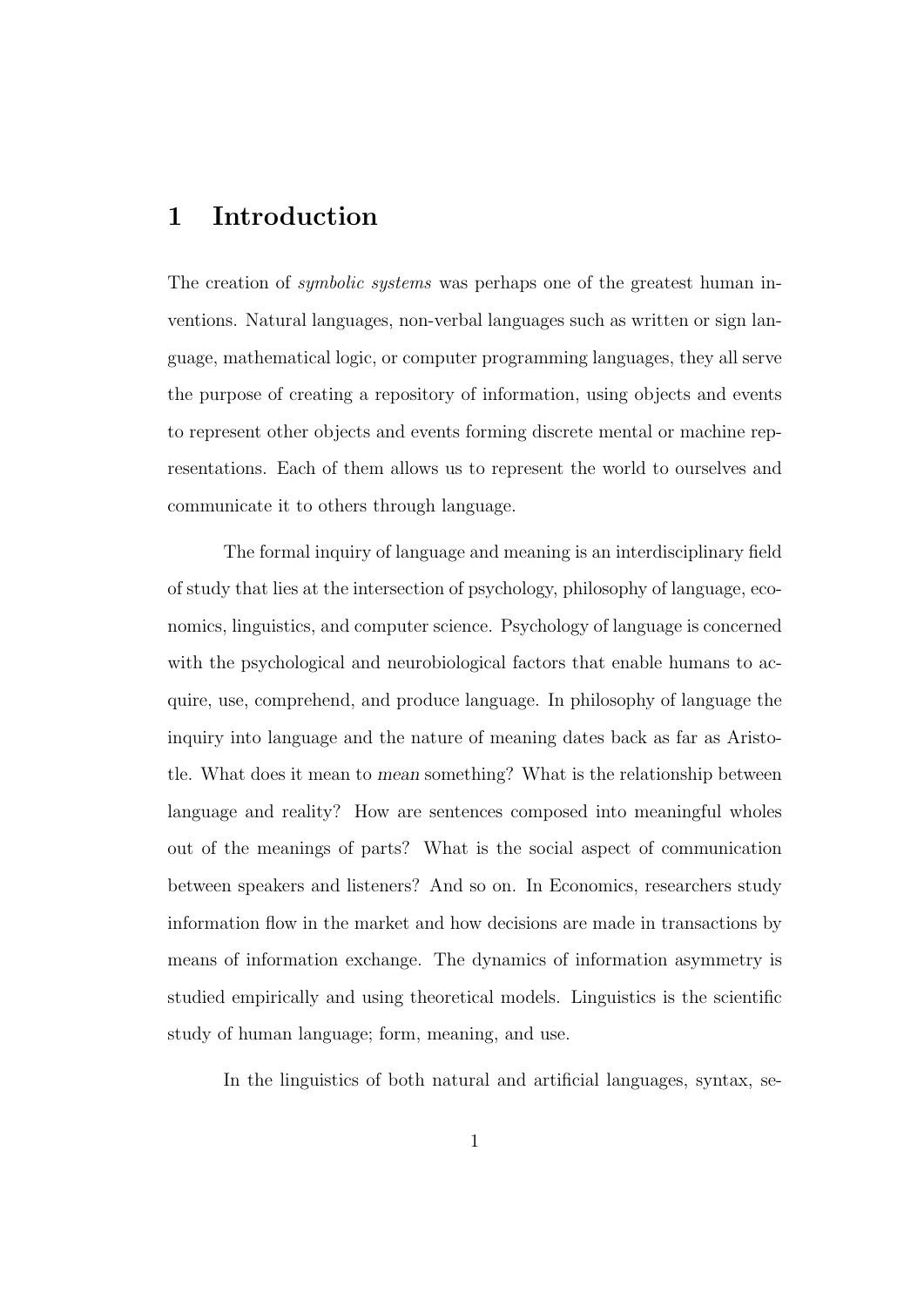mantics and pragmatics categorize language characteristics. Syntax is the rules or form of representation that governs the way words are combined to form phrases, and phrases are combined to form sentences in a language, code, or other forms of representation. Semantics is the meaning of such words, phrases, sentences and how meaning attaches to larger chunks of text as a result of the composition from smaller parts. Pragmatics bridges the explanatory gap between sentence meaning and speaker meaning. It is the study of the relationship between the symbols of a language, their meaning, and use in a given context. In short, syntax is about form, semantics about meaning, and pragmatics about meaning that arises from use.

In computer science, an application of mathematical logic, formal languages take the form of character strings, produced by a combination of syntax grammar and semantics. A programming language is equipped with semantics that can be utilized for building programs that perform specific tasks. In computer languages syntax serves as the underlying grammatical structure of a program and semantics reflects the meaning. For example,  $x \rightarrow y$  in Java and  $(incf x y)$  in Common Lisp are two statements with different syntax but issue the same instruction i.e. arithmetical addition of  $y$  to  $x$  and storing the result in variable  $x$ . The semantic function of a programming language is embedded in the logic of a compiler or interpreter, which compiles or interprets the program for execution based on a mathematical model that describes the possible computations described by the language. An equivalent semantic function, not necessarily with the same representation, can presumably be found in the mind of the programmer. Mathematical models such as Backus Normal Form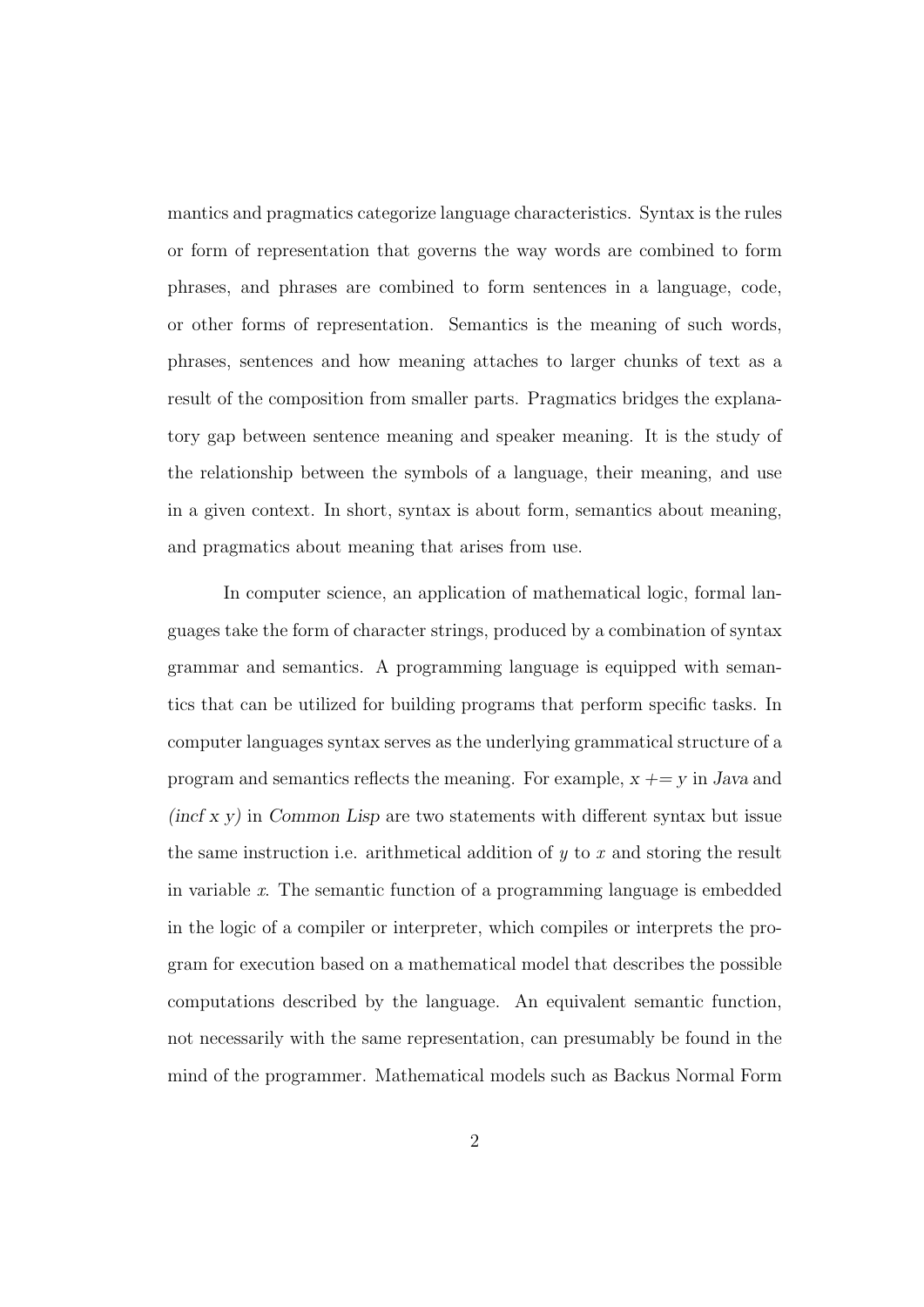BNF and parse trees are used for syntactical representation of programs while models such as Denotational, Operational, and Axiomatic semantics are used to explain code semantics. The role of pragmatics becomes obvious in the context of information exchange over the Internet and the Wolrd Wide Web. The Internet is a decentralized global network of interconnected computers using the standard protocol  $TCP/IP$  consisting of millions of business, government, private, academic, and other networks carrying information resources and services through interlinked documents. With the advancements in the last decades, we have made information available anywhere and anytime but not necessarily the right information.

Better formal models of communication and information exchange that capture game theoretic and social aspects of information transmission are a crucial step towards the realization of robust multi-agent systems that better understand and satisfy the needs of people and machines alike.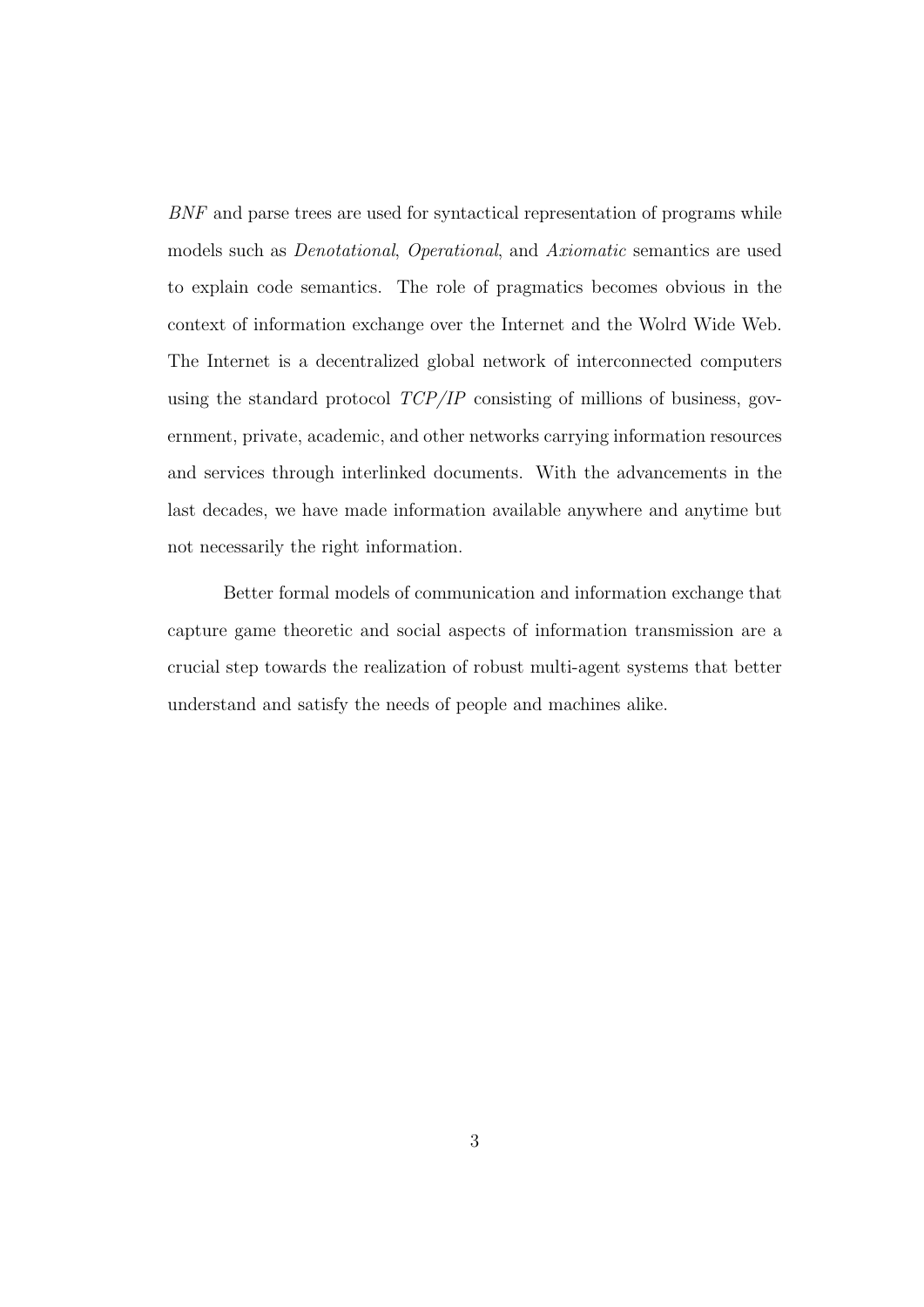### <span id="page-19-0"></span>2 Philosophical Background

In the twentieth century, there have been two broad traditions in philosophy of language, the ideal language and the ordinary language traditions.

Ideal language philosophy originated in the study of logic and mathematics. Philosophers believed that for ordinary language to be unambiguous, it must be reformulated using the resources of modern logic. The predominant account in this tradition has been the view that the purpose of a sentence is to state a proposition and thus is true or false based on the truth or falsity of that proposition. In this view, sentences are treated as propositions; the semantic content of a sentence, which is either true or false depending on its agreement with reality. Language is then about the world and it references objects in the world.

Frege's [\[55\]](#page-193-0) puzzle of identity shows that treating meaning as reference to objects runs into problems i.e. one cannot account for the meaning of certain sentences simply on the basis of reference. Where an identity statement like "the morning star is the morning star" is trivially true, there is much to be said about a statement like "the morning star is the evening star." The first statement is true in virtue of language alone. However, the second statement has cognitive value. To solve this, Frege suggested that the words or expressions of a language have both a reference and a sense. Descriptions "the morning star" and "the evening star" reference the same object (i.e. planet Venus) but express different ways of conceiving it so they have different senses. The sense of an expression accounts for its cognitive significance. When two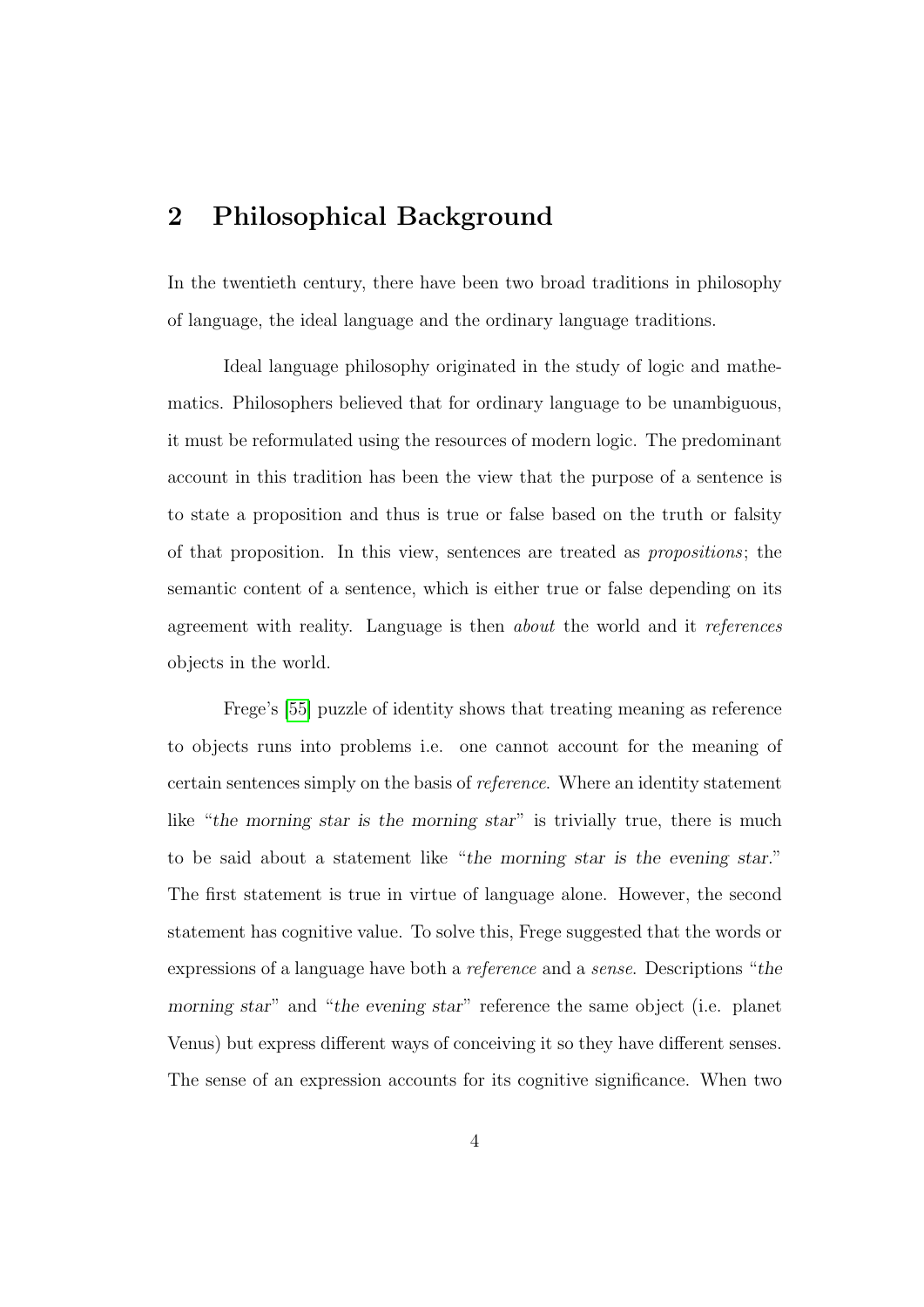objects have the same sense, they reference the same object. Expressions with different senses may reference the same object and we can't determine whether or not they do based on language alone. In other words, that "the morning star is the evening star," has to be an astronomical discovery.

Russell [\[123\]](#page-201-0) developed the theory further but rejected Frege's notion of sense replacing it with the idea of a *propositional function*; an expression having the form of a proposition but containing undefined variables that become a proposition when variables are assigned values. He tried to analyze definite descriptors of the form "The . . ." by distinguishing between logical and grammatical content of the sentence. Consider the statement, "The present King of France is bald." Is it true or false? Russell proposed that when we say, "The present King of France is bald," we are implicitly making three separate existential assertions. First, there is an x such that x is a present King of France  $(\exists x(Fx))$ . Second, for every x that is a present King of France and every y that is a present King of France, x is the same as  $y (\forall x (Fx \rightarrow \forall y (Fy \rightarrow y = x)))$ . Third, for every x that is a present King of France, x is bald  $(\forall x(Fx \rightarrow Bx))$ . These three assertions together say that the present King of France is bald <sup>[1](#page-20-0)</sup>.

Kripke [\[81\]](#page-196-0) held the view that proper names do not have a sense and articulated his idea using the formal model of possible worlds. For example, take the current president of the United States of America, Barack Obama. When we say, "President of the United States in 2009," first we must state that the name "Barack Obama" is the name of a particular individual. Then we

<span id="page-20-0"></span><sup>&</sup>lt;sup>1</sup>Also expressed as there is some x such that x is the present King of France, and if anyone happens to be the present King of France, it is x, and x is bald  $\exists x(Fx \land \forall y(Fy \rightarrow$  $y = x \land Bx$ .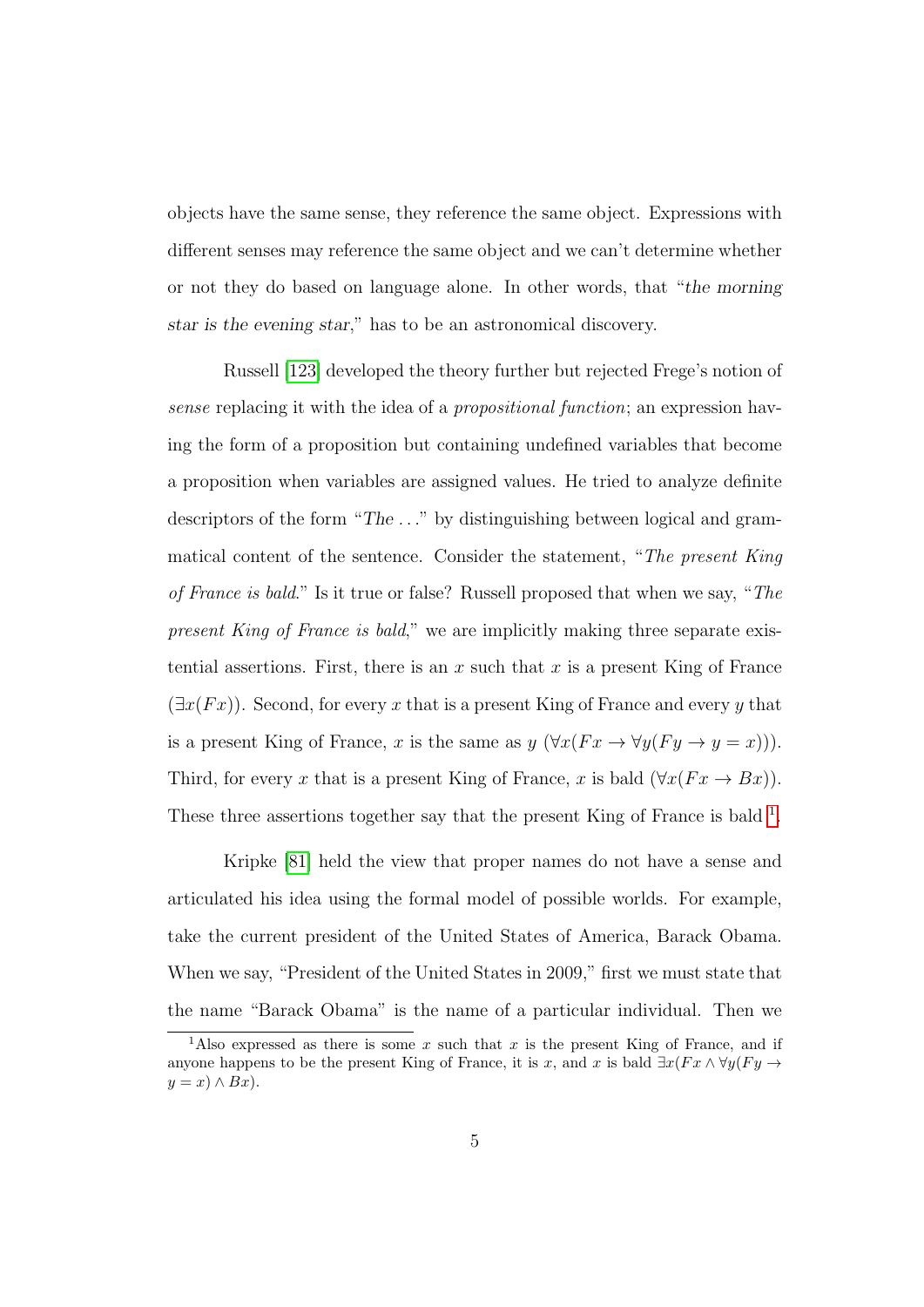must imagine the possible worlds besides reality e.g. where Barack Obama was never born, did not go to Harvard, or chose a different career, etc. Then it is easy to see that a description like "President of the United States in 2009" does not necessarily describe Barack Obama, because it does not necessarily have the same value in all possible worlds. It only contingently describes Barack Obama. In comparison, he argues proper names like "Barack Obama" will always describe the same things across all possible worlds. Kripke calls terms that have the same reference across all possible worlds rigid designators. If we have two designators  $a$  and  $b$  that are rigid within metaphysical necessity,  $a = b \rightarrow \Box(a = b)$  it doesn't follow that they are rigid in epistemic context,  $a = b \nightharpoonup K(a = b)$ . That is if  $a = b$  is true then it is necessarily true (true in all possible worlds) but it doesn't follow that we know that  $a = b$ .

Idealist philosophers have often argued that two speakers can say the same thing by uttering different sentences, whether in the same or different languages, as long as the logical content of sentences agrees. For example, when a German speaker utters the sentence "Schnee ist weiss" and an English speaker utters the sentence "Snow is white," they have said the same thing. These two statements have different representation but both state a true fact about snow being white. Davidson proposed that we can give a finite theory of meaning for natural languages using Tarski's approach, the correctness test would be that it generates all the sentences of the form, " $P$ " is true if and only if P. For example, because "snow is white" is true if and only if snow is white, the meaning of "snow is white" is snow is white. However, it is a much more difficult problem. Formal logic is more precise and decisive but constructing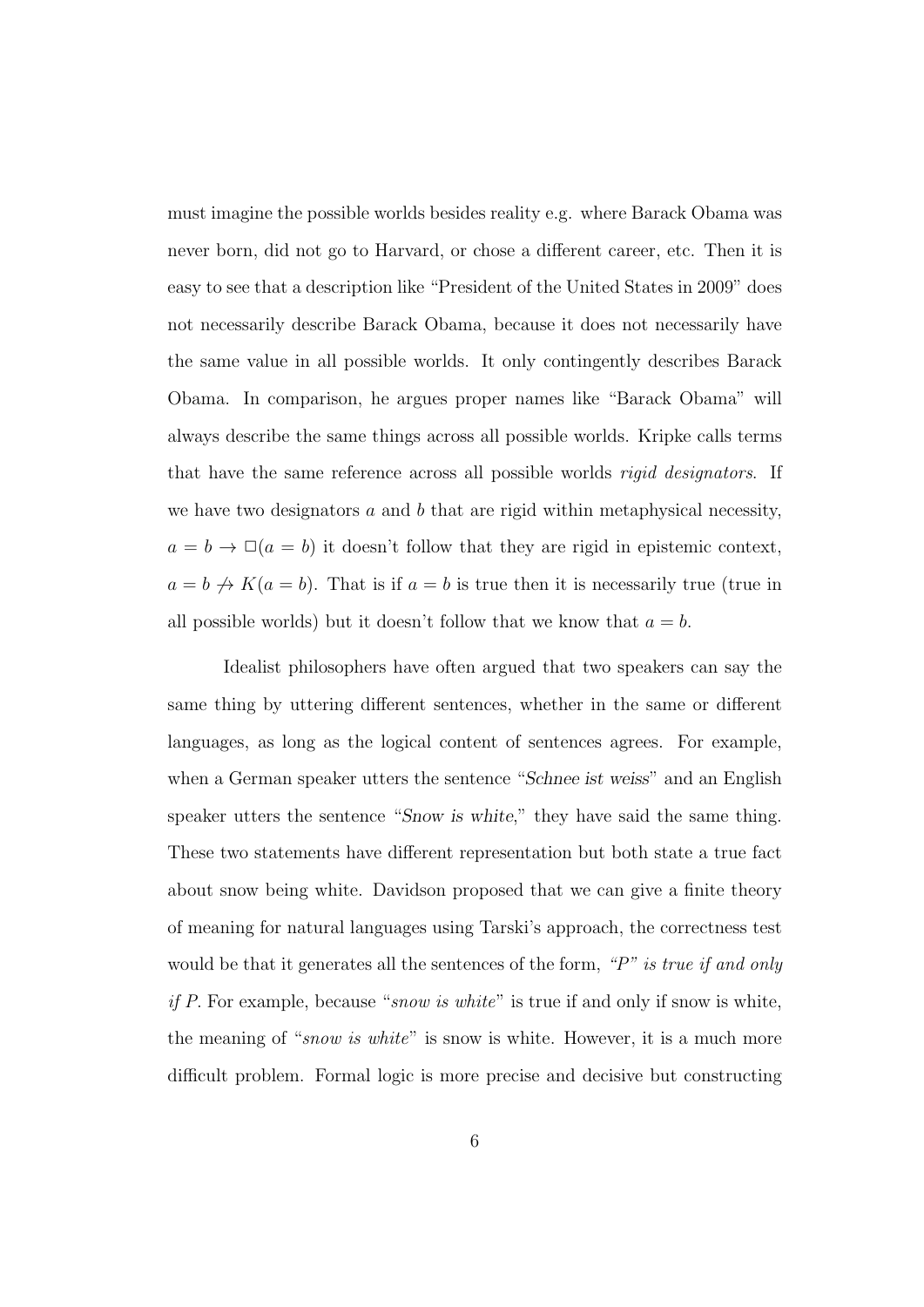an ideal language using formal devices whose sentences are clear, determinate in truth-value, and free from metaphysical implications is impossible. Even if such a precise language was realized, it is not guaranteed to be fully intelligible.

Ordinary language philosophy attempts at determining meaning in terms of language use; Strawson, Wittgenstein, Austin, and Grice were among the first contributors.

Strawson criticized Russell's characterization of statements where the referenced object doesn't exist as being false. He held the view that a statement like "The present King of France is bald," is neither true nor false but absurd. He argued that, if someone said, "The present King of France is bald," we would not say his statement is true or false since that question would not arise as there is no King of France<sup>[2](#page-22-0)</sup>. We may think he is under miscomprehension but the statement will not have a truth-value. Strawson believed that use determines the meaning of a sentence.

In his latter work, Wittgenstein introduced the idea of language games drawing an analogy between language and playing a game and how both activities are rule governed, "We can easily imagine people amusing themselves in a field by playing with a ball so as to start various existing games, but playing many without finishing them and in between throwing the ball aimlessly into the air, chasing one another with the ball and bombarding one another for a joke and so on. And now someone says: The whole time they are playing a ball game and following definite rules at every throw" [\[156\]](#page-205-0). We use language following some rules but those rules don't need to be the same rules every-

<span id="page-22-0"></span><sup>2</sup>France is presently a republic and has no king.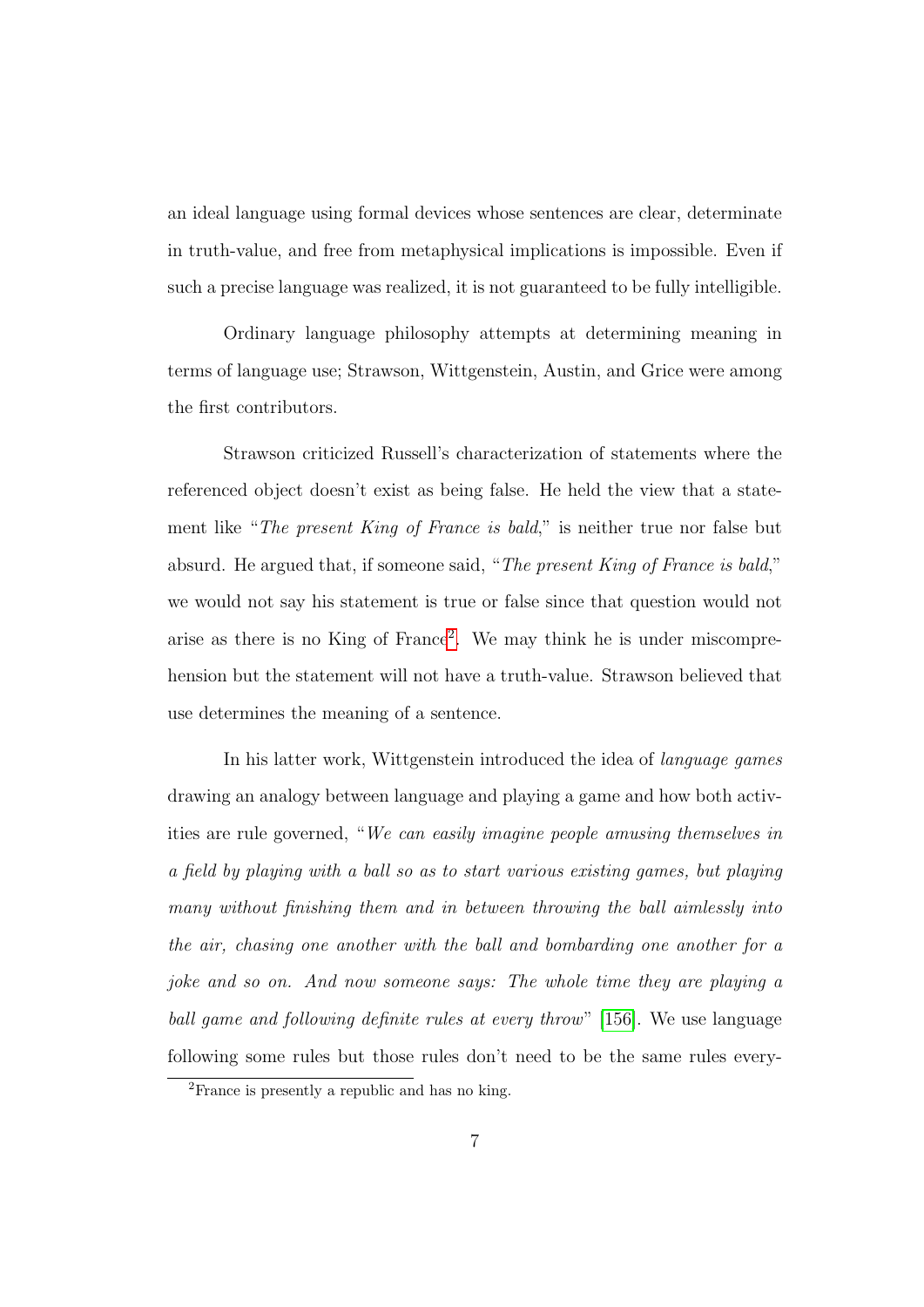where. We take part in a number of *language games* and confusion arises when a statement in one *language game* is interpreted according to the rules of another.

Austin [\[13\]](#page-188-0) was the first who gave an account of sentence meaning in terms of speakers' actions. He argued that truth-evaluable sentences form only a small part of the range of all sentences and that there are other types of sentences, which perform actions or make the hearer take some action. By saying, "I take this man as my lawfully wedded husband," in the course of a marriage ceremony, the speaker is indulging in the act of marriage.

Grice [\[63\]](#page-194-0) points out that the alleged divergence between formal logical devices such as  $\wedge$ ,  $\vee$ ,  $\forall x, \exists x, \neg$ , and their analogues in natural language arises due to use. He defines the Cooperative Principle and derives his celebrated theory of implicatures drawing clear distinction between sentence meaning and speaker meaning.

The ideal language philosophers have attempted to focus on reference or what language could be about, whereas, the ordinary language philosophers have tried to understand use or the communicative function of language. The later is of importance to the development of communication games as it deals with how *information* flows between individuals in a communication setting. Since the focus is on language use and speaker meaning, it is evident that questions arise about what someone knows and since knowledge presumes beliefs, how do we know what someone believes? Parikh [\[97\]](#page-198-0) argues that such questions have been addressed by Ramsey, de Finetti, and Savage in the context of decision theory and the foundations of subjective probability. That is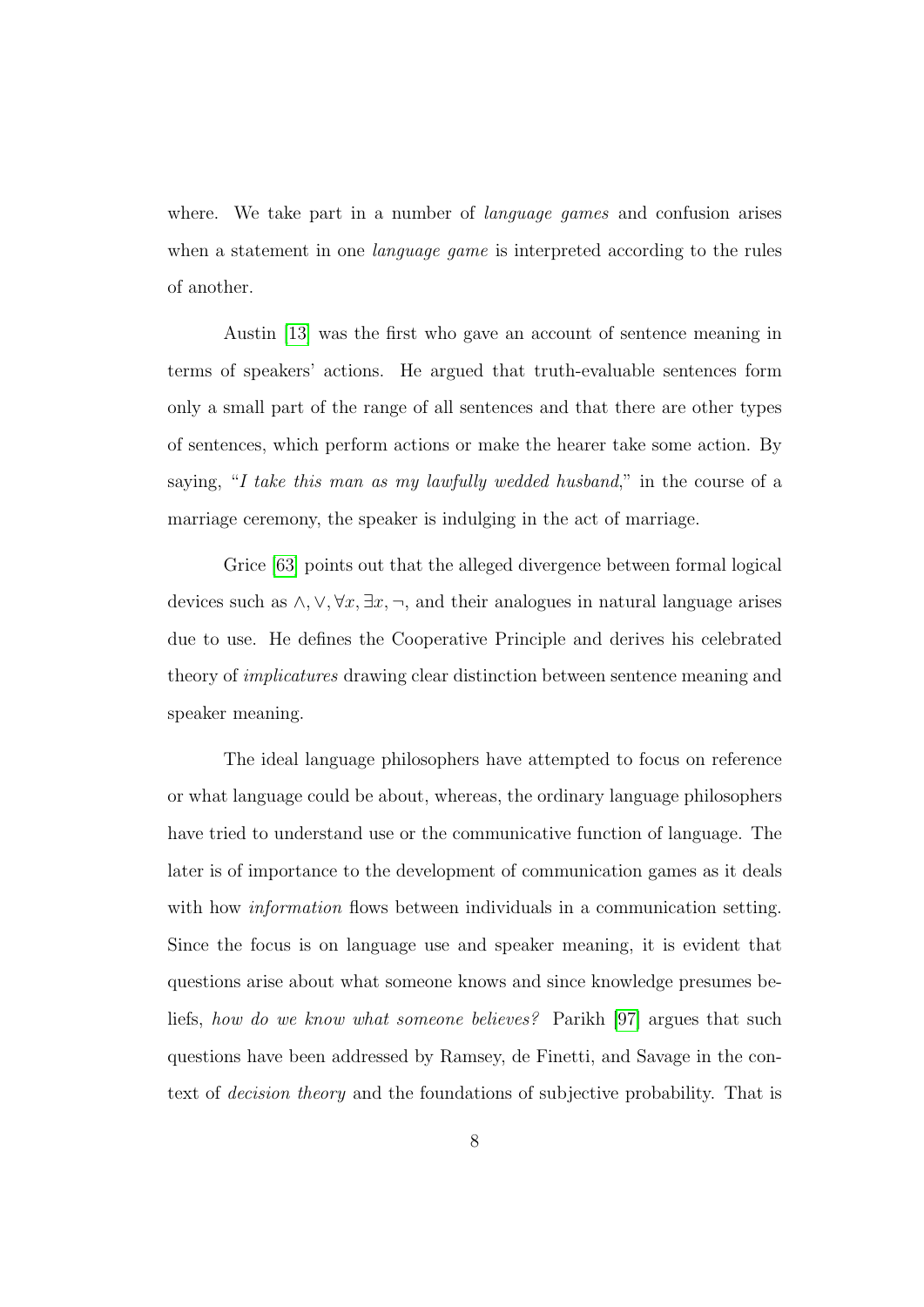beliefs are revealed by the choices we make, the bets we accept and the bets we refuse and among these choices are the choices of what to say and what to assent to. This view of statements as moves in a game gives us the flexibility to focus on the dynamics of information exchange, which will be explored in this thesis.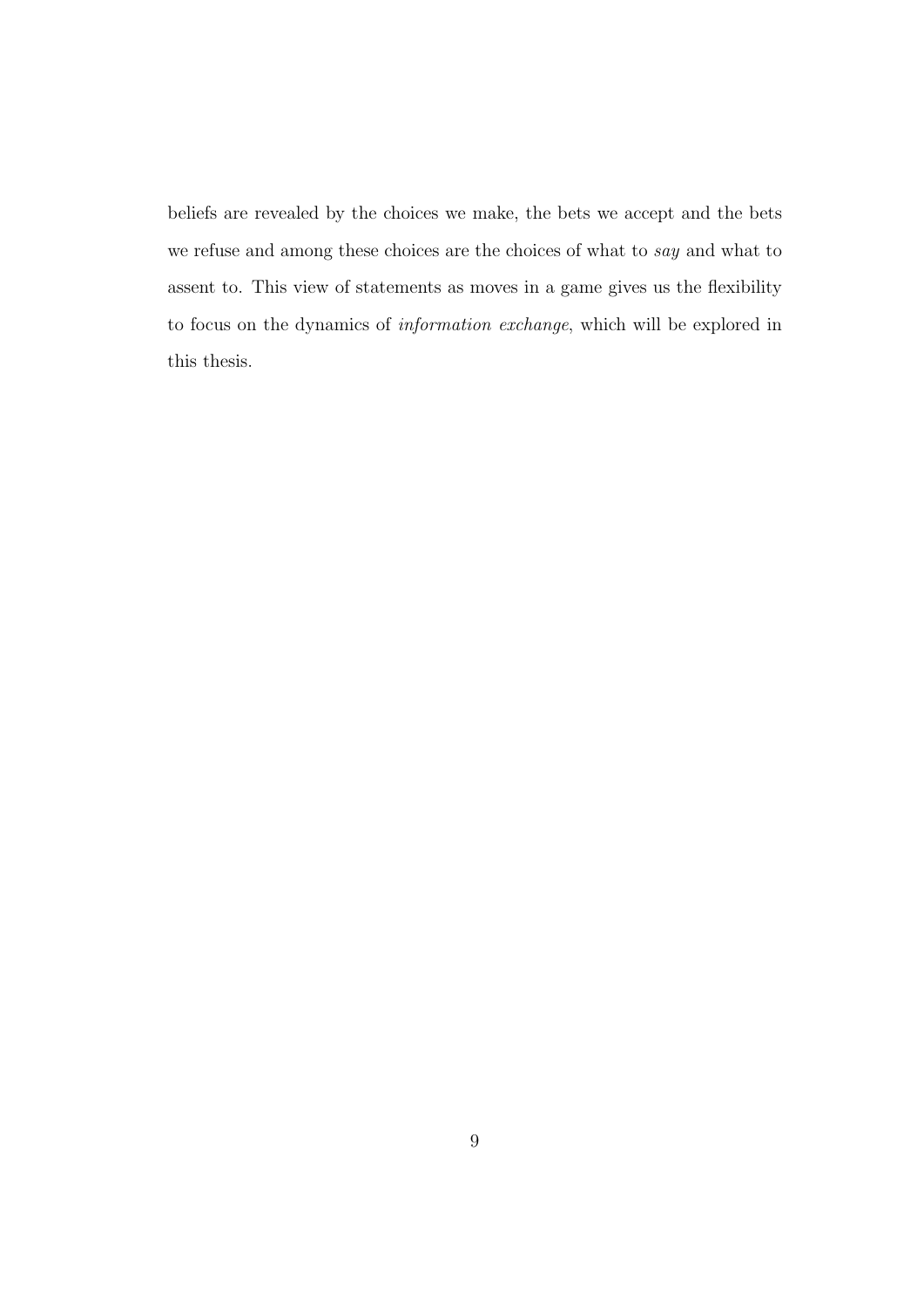### <span id="page-25-0"></span>3 Meaning and Truth

Truth-conditional semantics for natural languages explain the meaning of assertions as being the same as, or reducible to, their truth conditions. Davidson [\[34\]](#page-191-0) attempted at defining a semantic theory for natural languages along the same lines as Tarski's semantic theory of truth for formal languages. To understand Davidson's theory, let us first look at Traski's theory.

What is *truth*? As philosophical investigations reveal, this is not a trivial question. There are many theories of truth, among them is the correspondence theory of truth which suggests that the truth of a sentence depends on how it relates to reality. The sentence giving the truth condition of a sentence is called a T-sentence. A T-sentence takes the form; "P" is true in language L if and only if P, where the quoted sentence "P" is the name of a sentence in a language  $L$  and the unquoted sentence  $P$  is the translation.

T-sentences can be problematic as they can produce what is called a Liar Paradox. A liar paradox is a self-referential statement of the form "This sentence is false" and one arrives at a contradiction by reasoning about it. That is trying to assign a truth-value to this statement leads to a contradiction. If "This sentence is false" is true, then it is false, which would in turn mean that it is actually true, but this would mean that it is false, and so on. Similarly, if "This sentence is false" is false, then it is true, which would in turn mean that it is actually false, but this would mean that it is true, and so on.

Tarski addresses the issue of semantic incoherence in his famous un-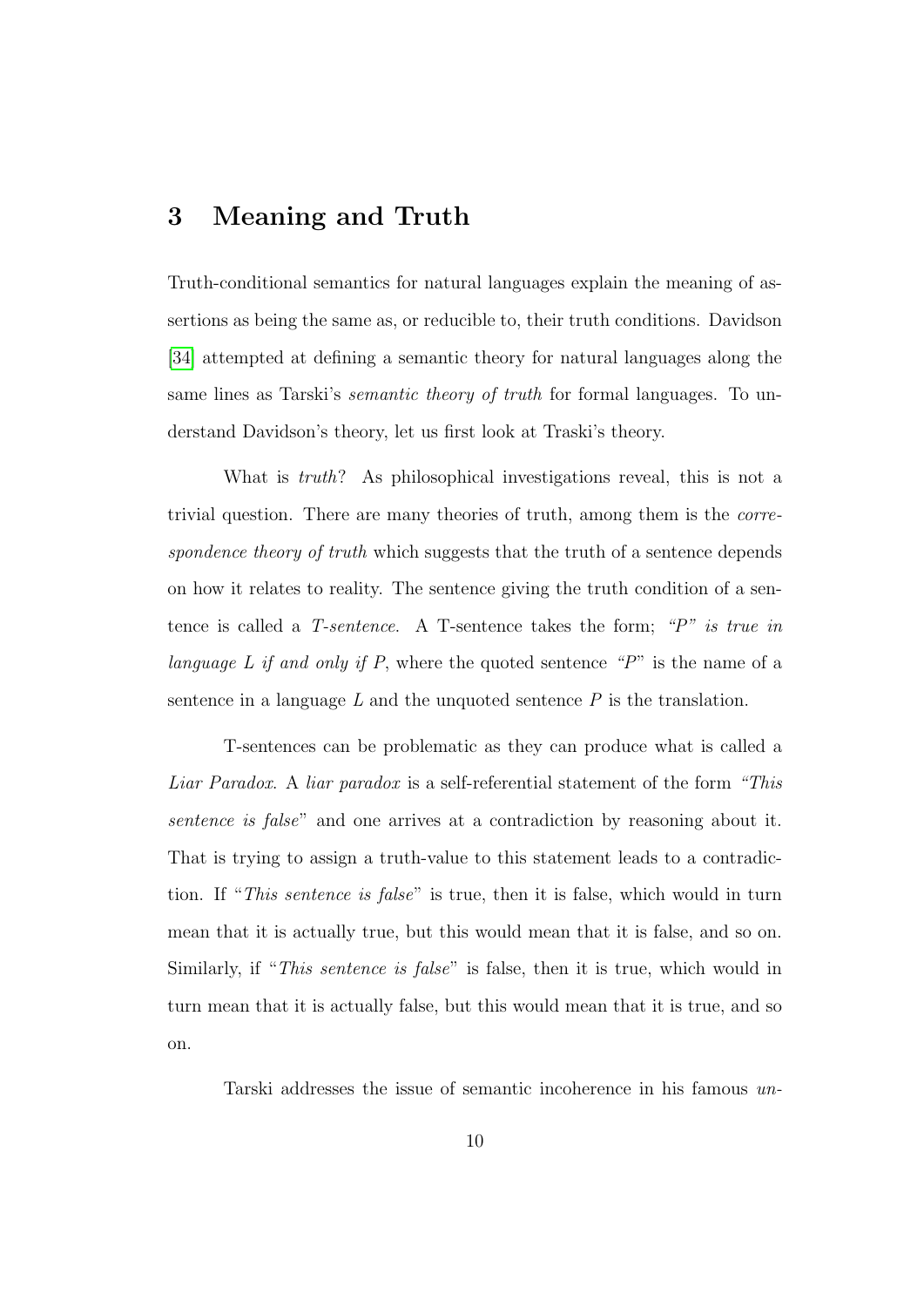definability theorem. Informally, Tarski's undefinability theorem states that for any sufficiently strong formal system, the truth predicate of such a system cannot be defined within the system. He argued that in order to generate linguistic theories free of paradoxes, it is important to distinguish the language that one is talking about object language from the language that one is using metalanguage. Tarski demanded that a theory of truth must have, for every sentence  $P$  of a language  $L$ , a  $T$ -sentence of the form " $P$ " is true if and only if P.

For a language L containing connectives  $\neg$ ,  $\wedge$ ,  $\vee$  and quantifiers  $\forall$  and  $\exists$ :

- 1. Negation  $\neg P$  is true if and only if P is not true
- 2. Conjunction P∧Q is true if and only if P is true and Q is true
- 3. Disjunction P∨Q is true if and only if P or Q is true, or both are true
- 4. Universal statement  $\forall x P(x)$  is true if and only if each object x satisfies " $P(x)$ "
- 5. Existential statement  $\exists x P(x)$  is true if and only if there is an object x which satisfies " $P(x)$ "

Consequently, the truth condition of complex sentences are built up on these connectives and quantifiers and can be reduced to the truth conditions of their constituents. The simplest constituents are atomic sentences and the truth for an atomic sentence is defined as:

6. Atomic sentence  $F(x_1, \ldots, x_n)$  is true relative to assignment of values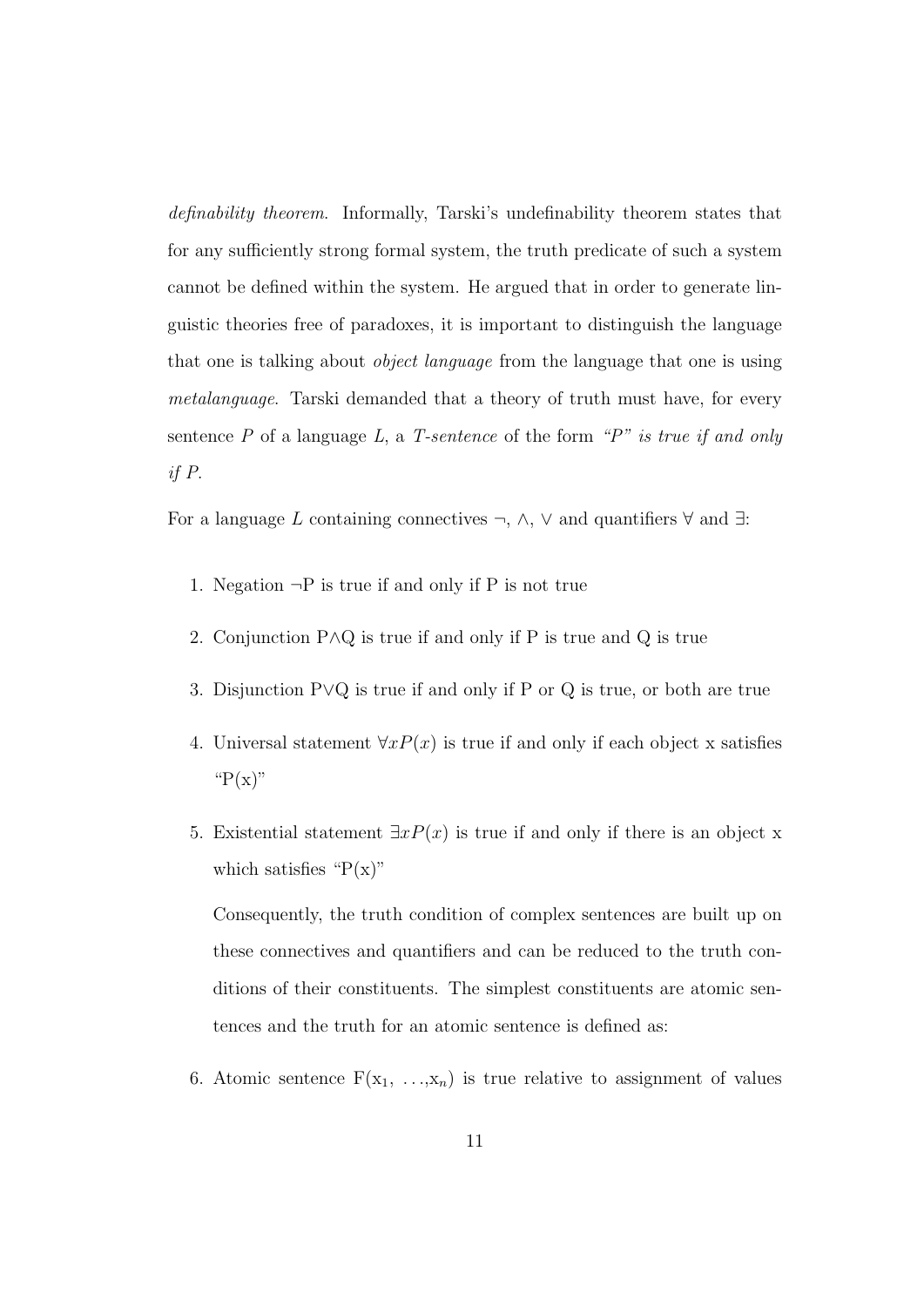to variables  $x_1, \ldots, x_n$  if the corresponding values of variables bear the relation expressed by predicate F.

Davidson proposed that we can give a finite theory of meaning for natural languages using Tarski's approach. To verify correctness we would test if it generates all the sentences of the form " $P$ " is true if and only if P. For example, because "snow is white" is true if and only if snow is white, the meaning of "snow is white" is snow is white. Davidson's theory was harshly criticized by some philosophers namely Soames and Dummett. Soames [\[136\]](#page-202-0) criticized truth-conditional semantics arguing that it is wrong and circular. Truth-conditional semantics gives every necessary truth precisely the same meaning as all of them are true under the same conditions. In other words, the bi-conditional "if and only if" ensures only that the left sentence will have the same truth value as the right sentence, therefore allows us to make any substitution of sentences on the right as long as its truth value is identical to the sentence on the left. For example, if "snow is white" is true if and only if snow is white, then it is the case that "snow is white" is true if and only if snow is white and grass is green, therefore under truth-conditional semantics "snow is white" means both that *snow is white* and that *grass is green*. Soames also argues that in specifying which of the infinite number of truth-conditions for a sentence will count towards its meaning, one must take the meaning of the sentence as a guide. However, the theory is to specify meaning with truthconditions, and now it specifies truth-conditions with meaning, therefore it a circular argument. Dummett [\[44\]](#page-192-0) objected to Davidson's theory on the basis that such a theory of meaning will not explain what it is a speaker has to know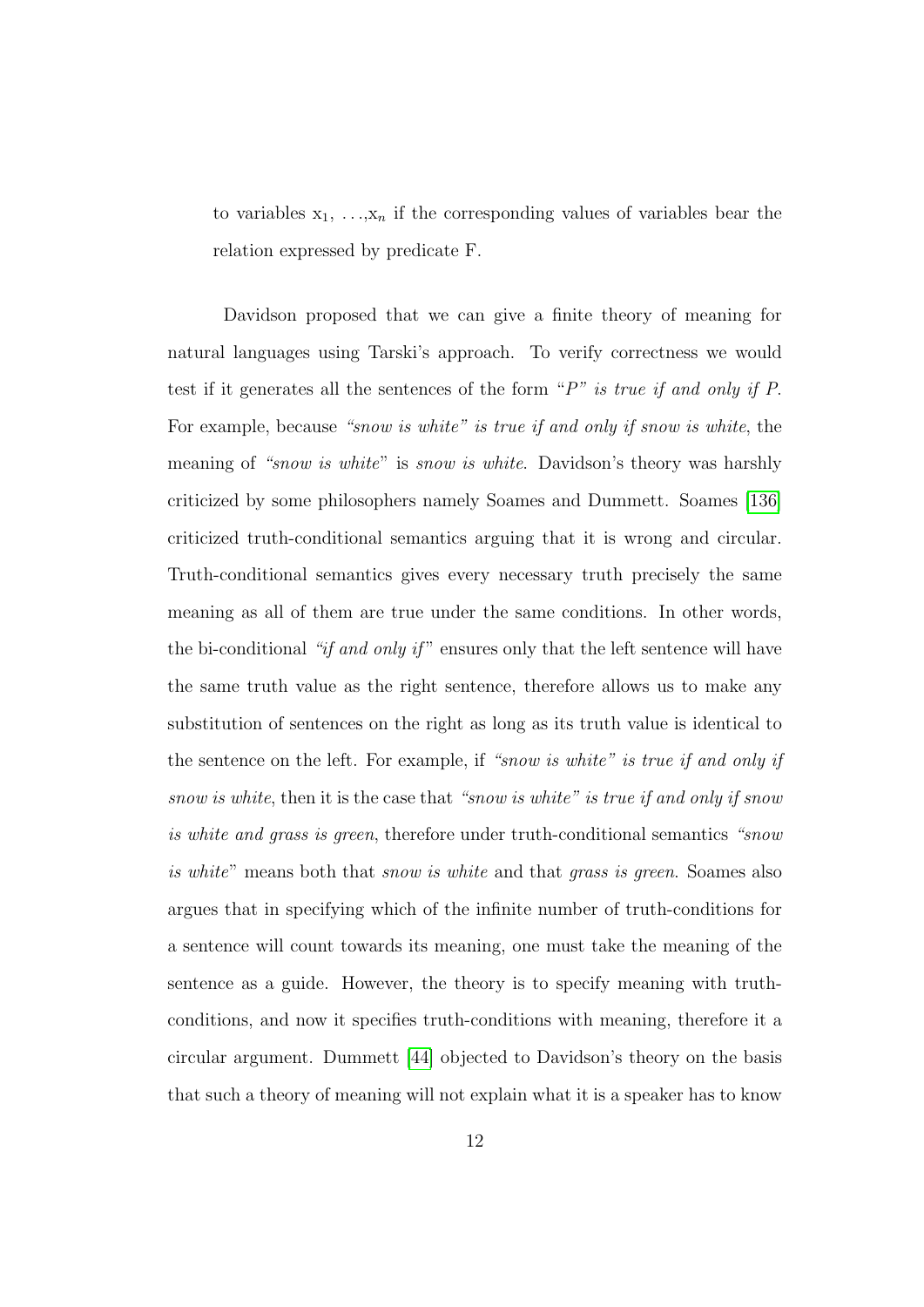in order for them to understand a sentence. The theory doesn't account for the learning process. Davidson realized the difficulty that natural languages are rich and include a variety of sentences such as indirect speech such as "Galileo said that the earth moves," adverbial expressions such as "John walked slowly" where "slowly" modifies "John walked," and non-indicative sentences such as imperatives such as "Eat your food." He further developed the Principle of Charity, originally introduced by Quine, which assumes that participants of a talk exchange are rational in the sense that they promote agreement which allows them to better understand words and thoughts of other people. In other words, in order to converse with someone you have to attribute to him or her mostly true beliefs.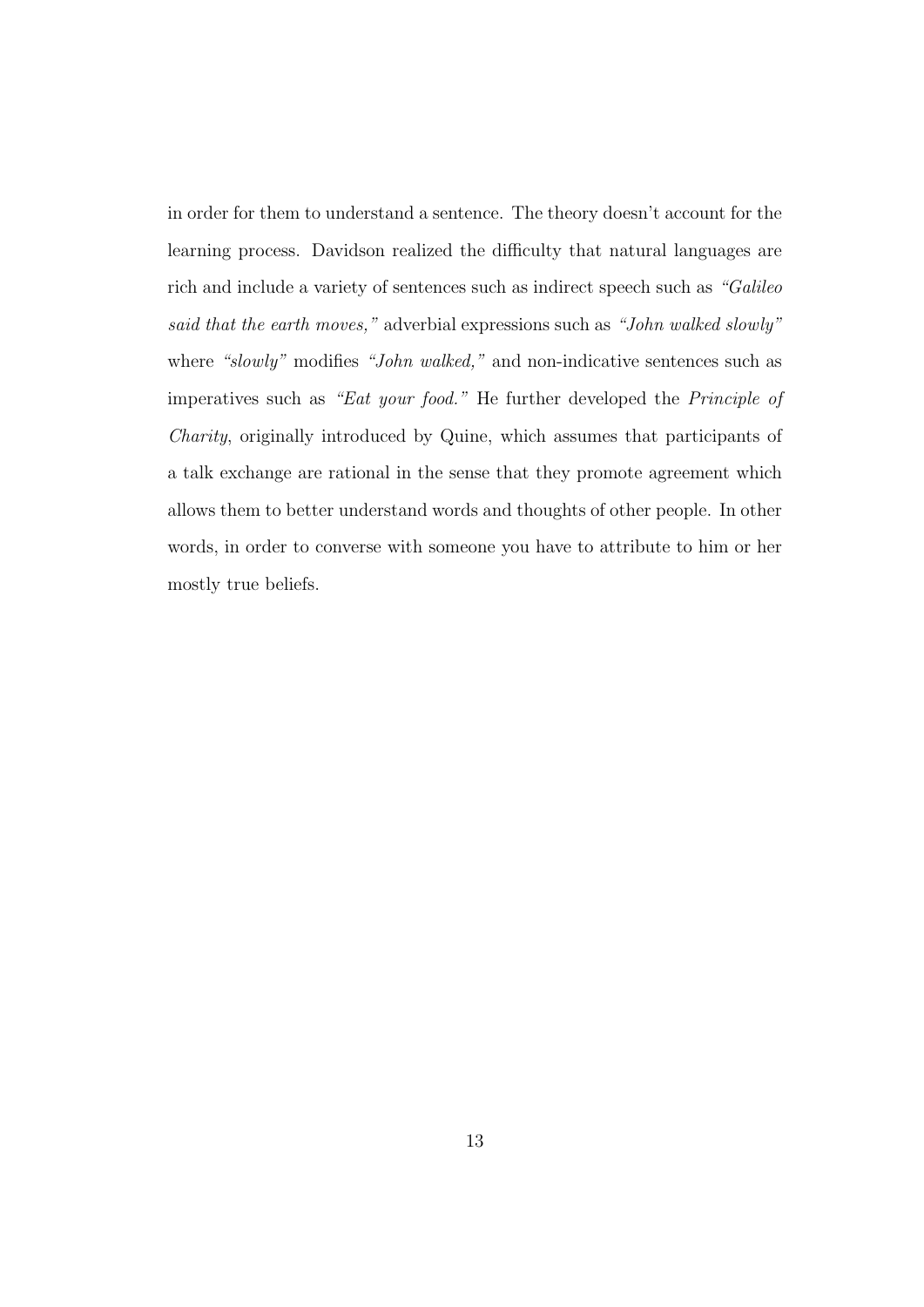### <span id="page-29-0"></span>4 Words as Actions

In his most influential work [\[13\]](#page-188-0), Austin argues that there are sentences in the English language that are not statements of facts and thus neither true nor false.

I take this woman to be my lawfully wedded wife.

I name this ship the Queen Elizabeth.

I give and bequeath my watch to my brother.

I bet you sixpence it will rain tomorrow.

To utter one of these under the appropriate circumstances is not to describe what one is doing but rather doing the act itself. To utter, "I take this woman to be my lawfully wedded wife," before the registrar or alter, you are not reporting on a marriage but rather indulging in it. Similarly, the other three sentences are not used to describe what one is doing, but used to actually do an action such as naming, giving, or entering a contract. In these typical cases, the action that the sentence describes is performed by the utterance of the sentence itself. Austin calls these types of sentences performative sentences or in short performatives. He argues that when something goes wrong in connection with a performative utterance then the utterance is infelicitous or unhappy rather than being true or false.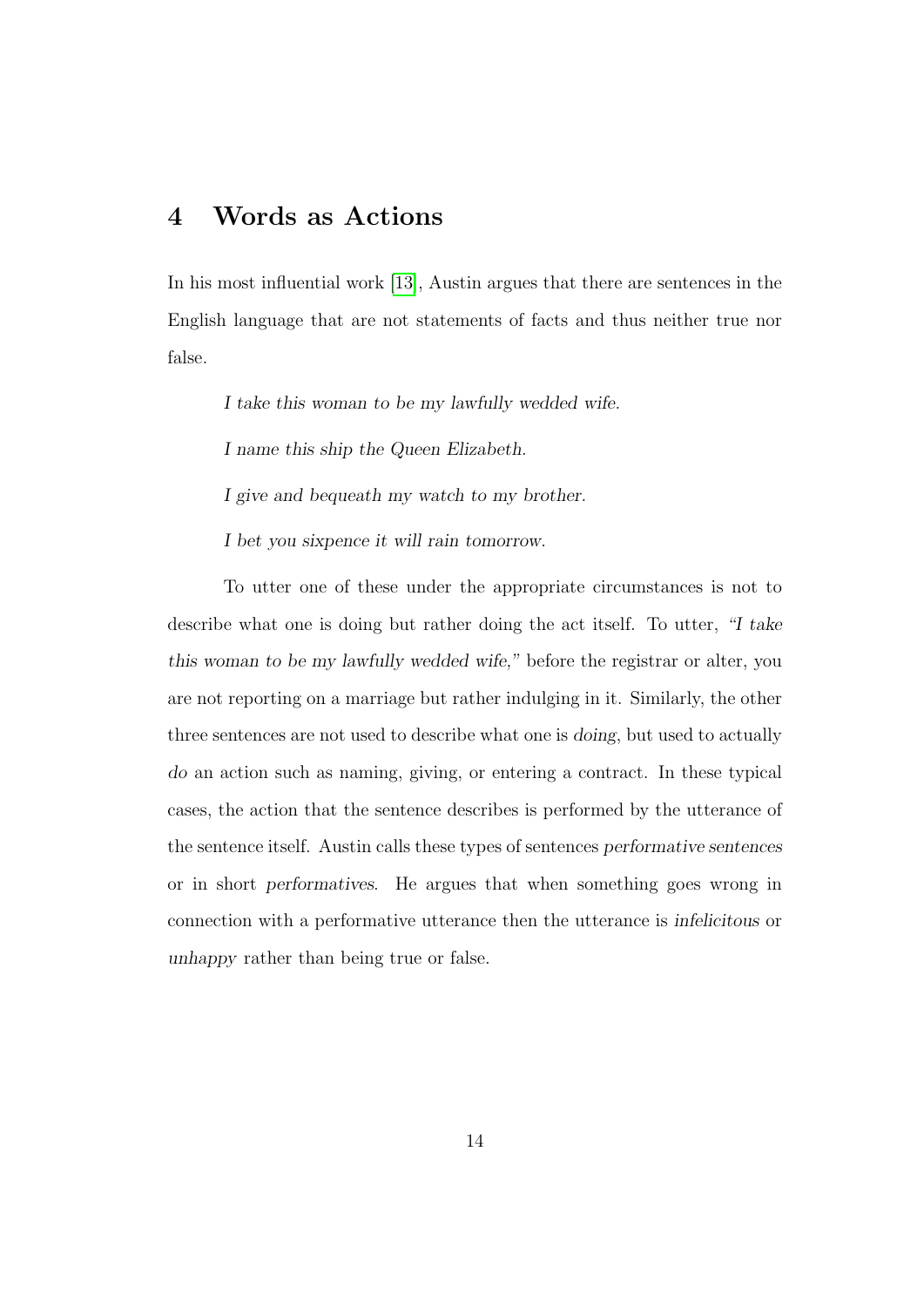### <span id="page-30-0"></span>4.1 Speech Act

Austin distinguishes between locutionary, illocutionary and perlocutionary acts.

A locutionary act describes the linguistic function of an utterance i.e. the actual utterance and its ostensible meaning, comprising phonetic, and phatic acts corresponding to the verbal, syntactic and semantic aspects of any meaningful utterance.

An illocutionary act is the semantic of the utterance. The action, which a performative sentence performs when uttered, belongs to an illocutionary act. An *illocutionary act* is an act (1) for the performance of which the speaker must make it clear to the hearer that the act is performed, and (2) the performance of which involves the production of what Austin calls conventional consequences<sup>[3](#page-30-1)</sup> such as rights, commitments, or obligations.

A perlocutionary act is the actual effect a sentence has whether intended or not. It can be thought as an effect of the illocutionary act. It is viewed at the level of its psychological consequences on the hearer or reader, such as persuading, convincing, scaring, enlightening, inspiring, or getting someone to do or realize something.

Ann to Bob: "Do not go out without an umbrella."

The utterance itself is a locutionary act with distinct phonetic, syntactic and semantic features. It counts as an illocutionary act of Ann warning

<span id="page-30-1"></span><sup>&</sup>lt;sup>3</sup>The idea of conventions is further developed by David Lewis and described here under section 'Conventions'.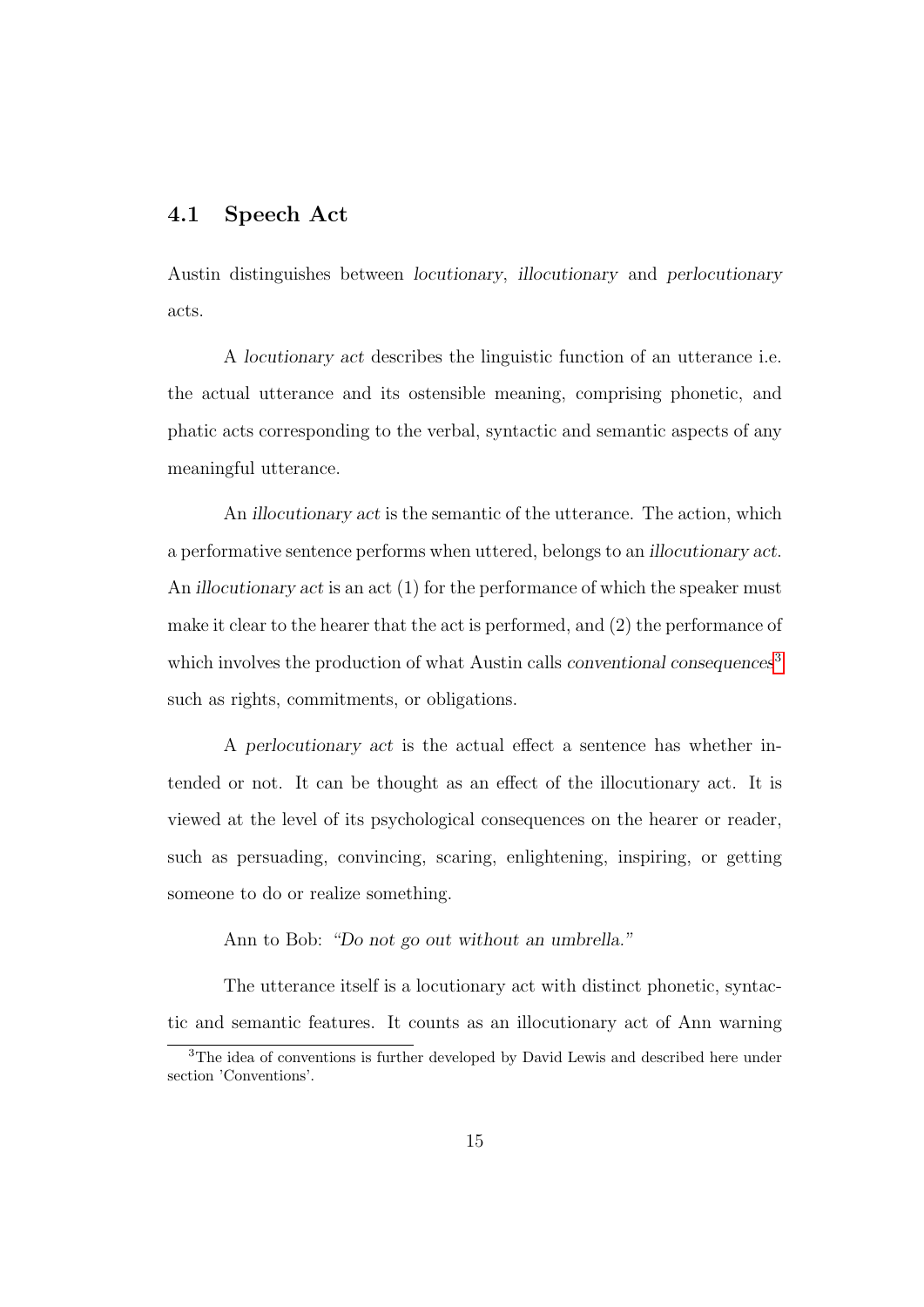Bob about the weather, and if Bob indeed takes an umbrella then Ann has succeeded in persuading Bob and thus a perlocutionary act.

Bob to Ann: "I have a Porsche; would you like a ride sometime?"

The sentence has an illocutionary act of Bob offering Ann a ride and a perlocutionary act of Bob showing off or impressing Ann.

These different types of acts, in particular illocutionary act, is now widely known as speech acts. Austin's work was further developed by Searle [\[131\]](#page-202-1) who classified illocutionary speech acts into different categories such as assertives, directives, commissives, expressives, and declarations.

Assertives are speech acts that commit a speaker to the truth of the expressed proposition. Directives are speech acts that cause the hearer to take a particular action e.g. requests or commands. Commissives are speech acts that commit a speaker to some future action e.g. promises. Expressives are speech acts that express the speaker's attitudes and emotions towards the proposition e.g. congratulating or thanking someone. Declarations are speech acts that change the reality in accord with the proposition of the declaration e.g. pronouncing someone guilty of a crime.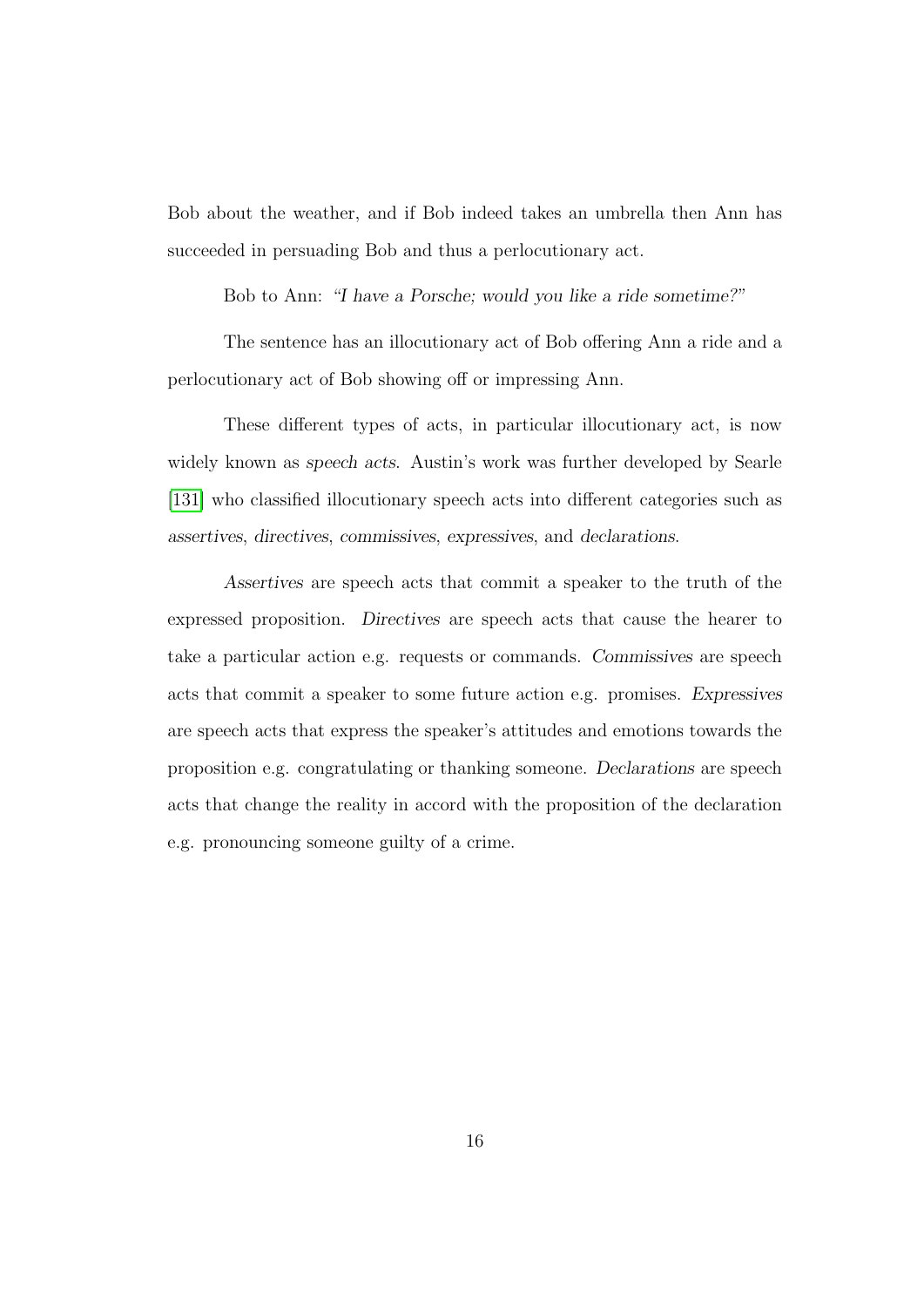### <span id="page-32-0"></span>5 Intention-based Theory of Meaning

Grice's [\[63\]](#page-194-0) work greatly influenced the way philosophers, linguists, and cognitive scientists think about meaning and communication. His work is a foundation of the modern study of pragmatics drawing clear distinction between speaker meaning, linguistic meaning, and the interrelations between these two phenomena. He examined how in an ordinary conversational situation a speaker S shapes his/her utterances to be understood by a hearer H and how both S and H observe some central principles during the talk exchange. His theory of meaning is one that is intention-based defining linguistic meaning in terms of speaker meaning, "S meant something by U" is roughly equivalent to "S uttered U with the intention of inducing a belief in H by means of the recognition of his intention." Grice used Searle's example to make a distinction between linguistic and speaker meaning.

An American soldier in the Second World War is captured by Italian troops. In order to get the Italian troops to release him he intends to tell them in Italian or German that he is a German soldier. He doesn't know Italian but says the only German line that he knows, "Kennst du das Land, wo die Zitronen bluhen" which in German means "Knowest thou the land where the lemon trees bloom." However, the Italian troops who do not know this meaning but can figure out the soldier is speaking in German, may reason as follows. "The soldier just spoke in German. He must intend to tell us that he is a German soldier. Why would he speak in German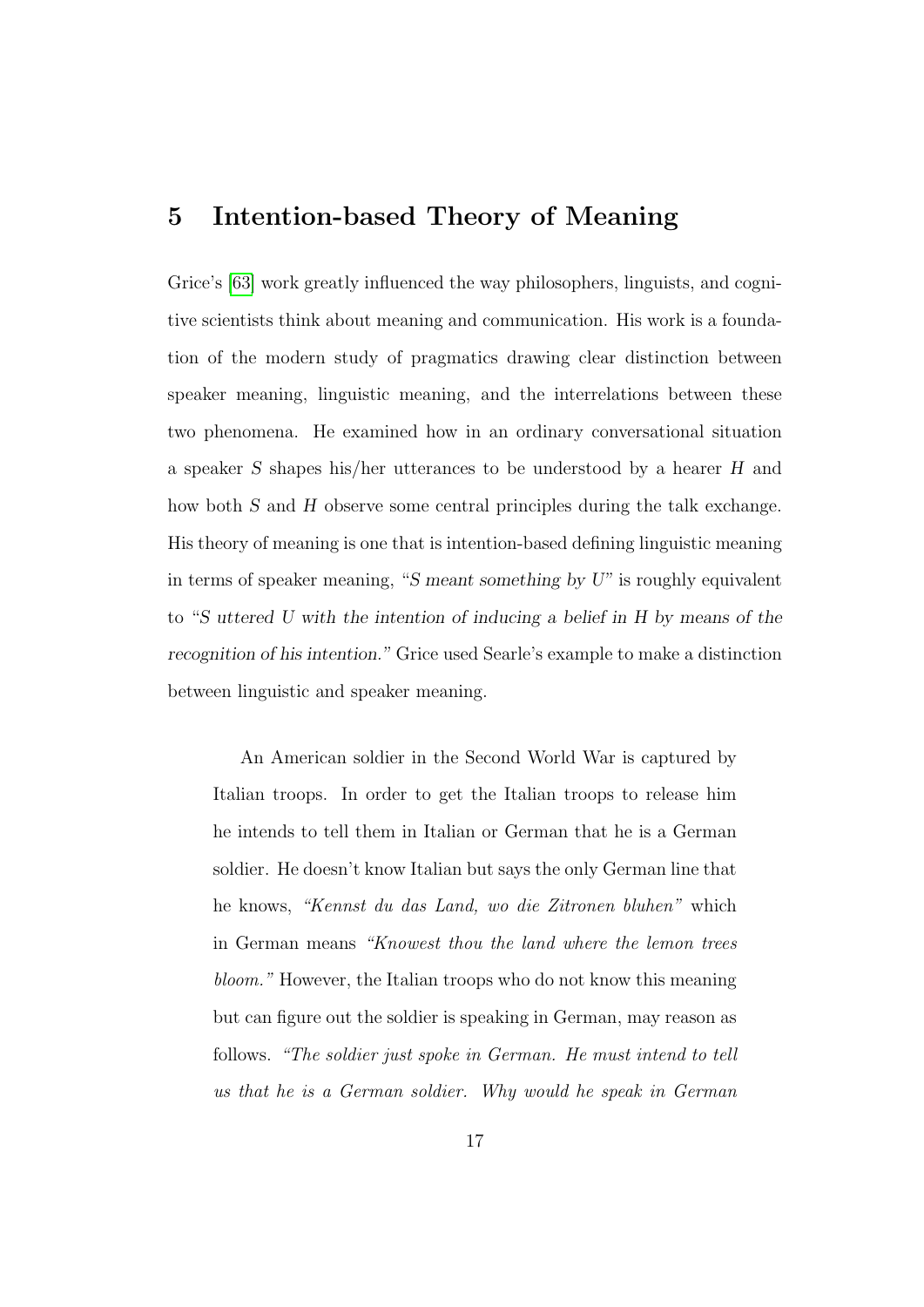otherwise? It could very well be that he is saying I am a German soldier."

Utterances can be divided into Indicative and Imperative. The first type of utterances are those that make the hearer believe something. The second type of utterances are those that try to make the hearer do something. Furthermore, Grice emphasized that not only should the hearer believe/do something by hearing the utterance but also recognize the speaker's intentions. An utterance could be any type of sound, mark, gesture, grunt, groan, etc. In other words, an utterance is anything that can signal the intention of the speaker.

### <span id="page-33-0"></span>5.1 Natural vs. Non-natural meaning

Grice understood meaning to refer to two rather different kinds of phenomena. Natural meaning is supposed to capture something similar to the relation between cause and effect as, for example, applied in the sentence "Those spots mean measles." This must be distinguished from what Grice calls non-natural meaning as in, "Those three rings on the bell (of the bus) mean that the bus is full."

#### <span id="page-33-1"></span>5.2 Cooperative Principle and its Maxims

At the heart of Grice's theory of meaning lie the Cooperative Principle and its special maxims of conversation. Cooperative Principle is a set of norms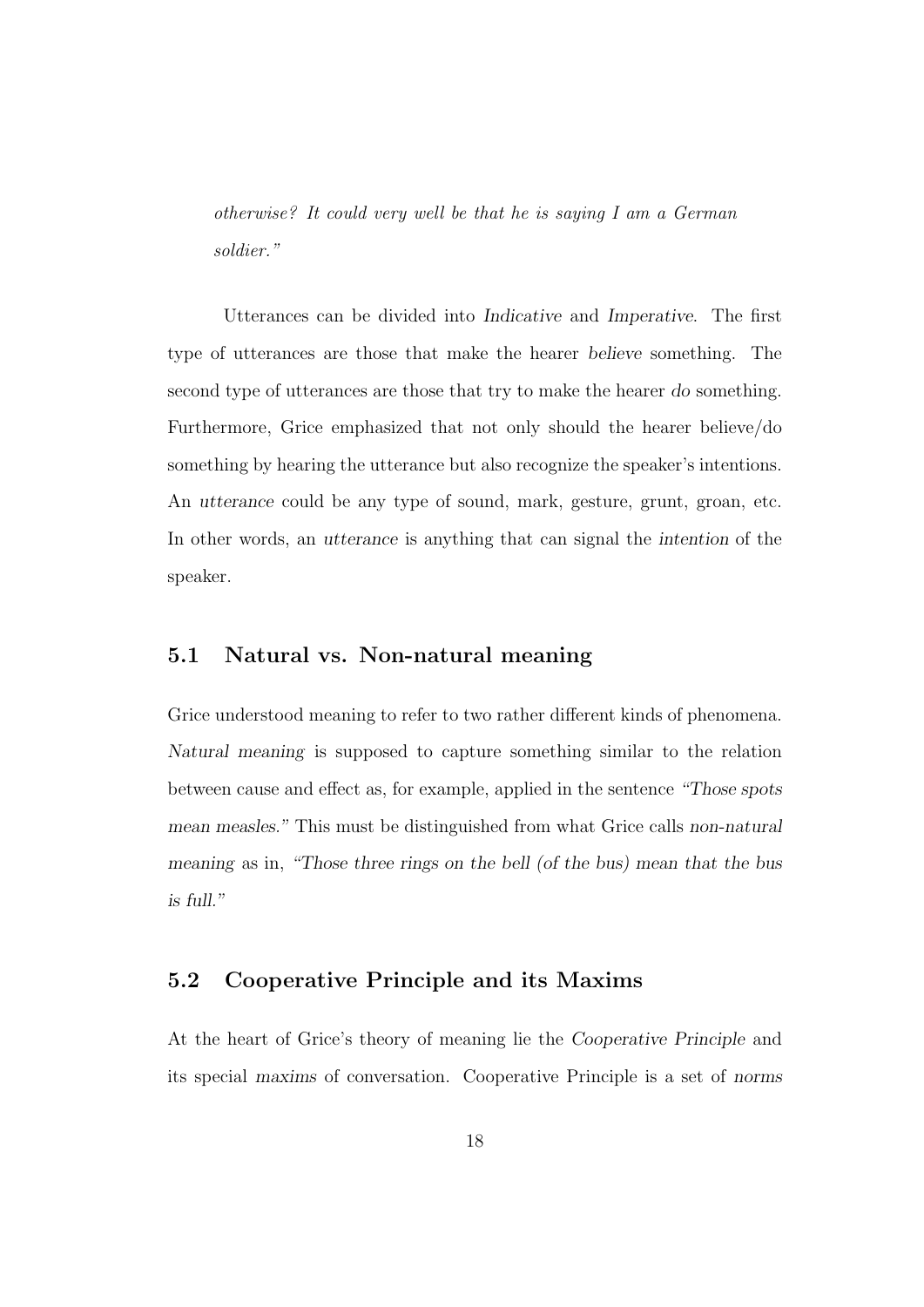expected in a conversation. It mainly consists of four maxims. The Quantity maxim requires that a speaker is as informative as required. It relates to the quantity of information to be provided. The Quality maxim requires a speaker to tell the truth provable by adequate evidence. The Manner maxim requires the speaker to avoid ambiguity or obscurity, be direct and straightforward. Finally the Relation maxim requires a speaker's response to be relevant to topic of discussion.

The Quantity maxim has two sub-maxims. First the speaker is to make its contribution as informative as is required for the current purpose of the exchange and second, the speaker is not to make its contribution more informative than is required as it will bring confusion, raise side issues, and may mislead the hearer to think there is some particular reason or point in the provision of the excess of information. The Quality maxim also have two sub-maxims, namely speaker is not to say what they believe to be false and not say that for which they lack adequate evidence. The Manner maxim has various sub-maxims such as speaker is to avoid obscurity of expression, avoid ambiguity, be brief, and be orderly. The Relation maxim is to be relevant. Grice doesn't go into the possibility of questions that arise from this maxim. Questions such as what might be the different kinds of relevance or the shift of relevance during the talk exchange. He acknowledges the existence of all sorts of other maxims aesthetic, social, or moral in character such as being polite that may be observed by participants during talk exchanges.

A good question to ask is, why do people observe the Cooperative Principle? Grice assumed that people have learned to do so in childhood. Lewis explains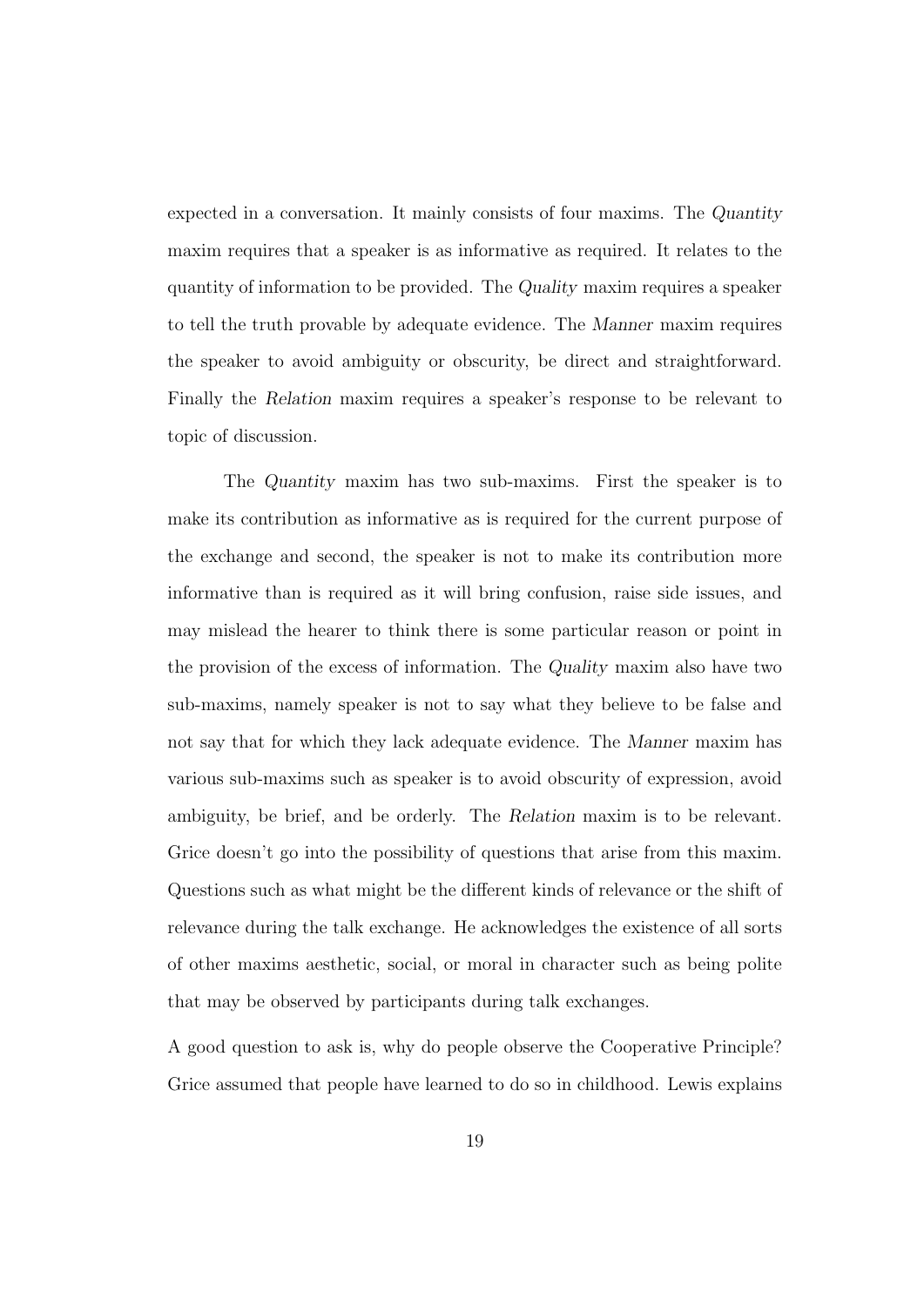this in terms of social conventions. Both emphasize that the participants interest must be aligned with a common goal and the existence of some sort of mutual understanding in a talk exchange.

### <span id="page-35-0"></span>5.3 Conversational Implicature

Grice's Cooperative Principle and its maxims are rational along the following lines. Any one who cares about the central goal of a conversation given suitable circumstances must have an interest in participating in that talk exchange. Any kind of exploitation of these maxims gives rise to a conversational Implicature. A conversational Implicature falls under non-conventional Implicatures where the meaning of the utterance is not part of the conventional meaning of the words.

Bob: I'm low on gas.

Ann: There is a station around the corner on Main St.

Here Ann's utterance does not logically imply that the gas station is open. However, if both Ann and Bob are obeying the Cooperative Principle, Ann's remark is irrelevant unless the station is open. Therefore, Bob can infer from Manner and Quality maxims that Ann believes she has the evidence for the gas station being open.

A speaker S by utterring P has implicated Q, if

- 1. S is presumed to be observing the maxims under Cooperative Principle
- 2. S supposed that  $(s)$ he is aware that  $Q$  is required in order to make his/her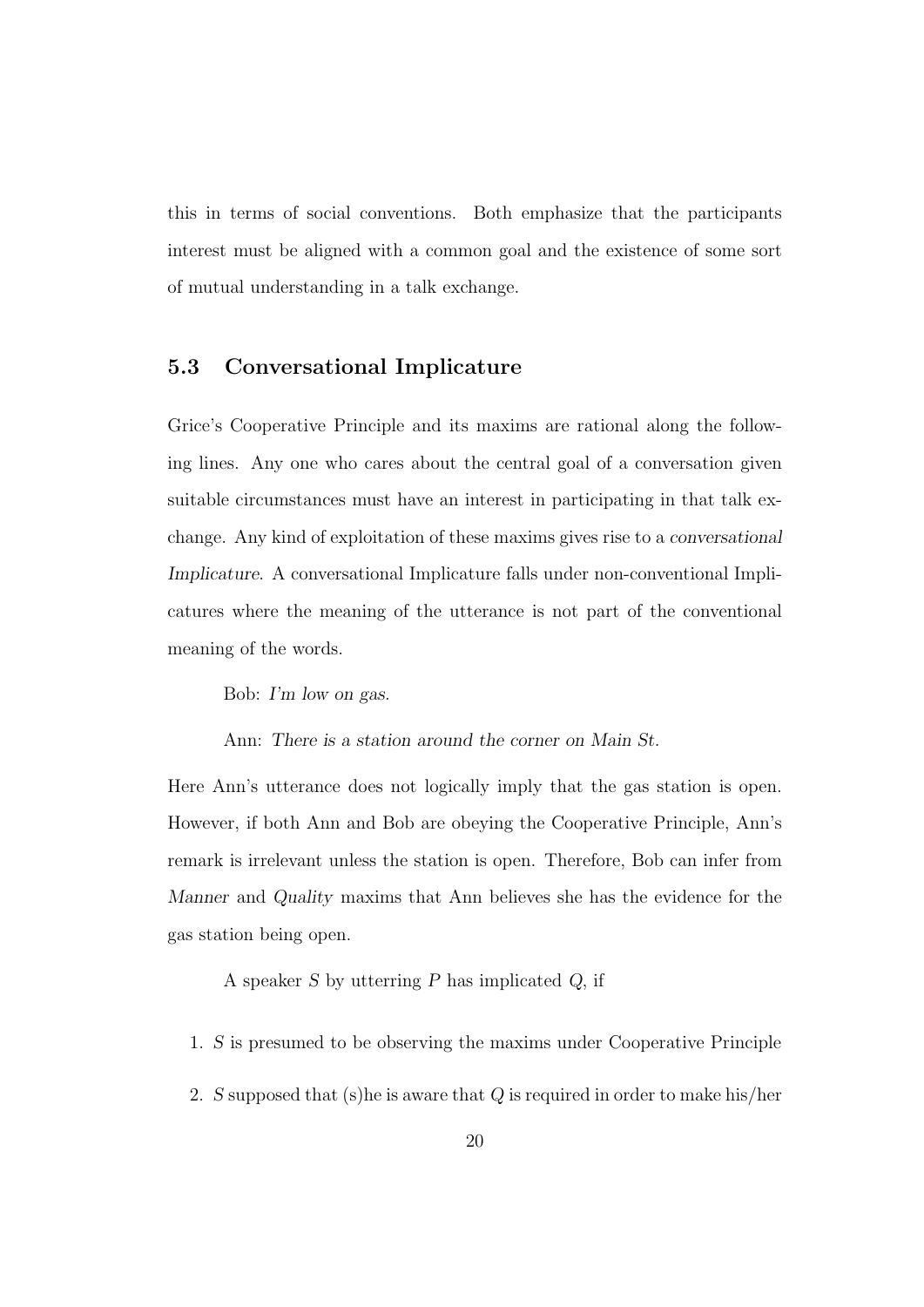saying P consistent with this presumption

3. S thinks that it is within the competence of the hearer to work out or grasp that the supposition mentioned in (2) is required

A hearer H can work out the Implicature by relying on the

- 4. Conventional meaning of the words used together with the identity of any references that may be involved
- 5. Cooperative Principle and its maxims
- 6. Context (linguistic or otherwise) of the utterance
- 7. Items of background knowledge
- 8. Fact that all the facts falling under (4), (5), (6), and (7) are available to both parties

It is worth mentioning that participants in a talk exchange may fail to fulfill the above requirements in various ways such as mislead (quietly violating a maxim in various ways), unwillingness to cooperate (opt out from the Cooperative Principle and its maxims or indicate the unwillingness to cooperate), be faced with a clash (unable to fulfill one maxim without violating another), or flout a maxim (fail to fulfill it).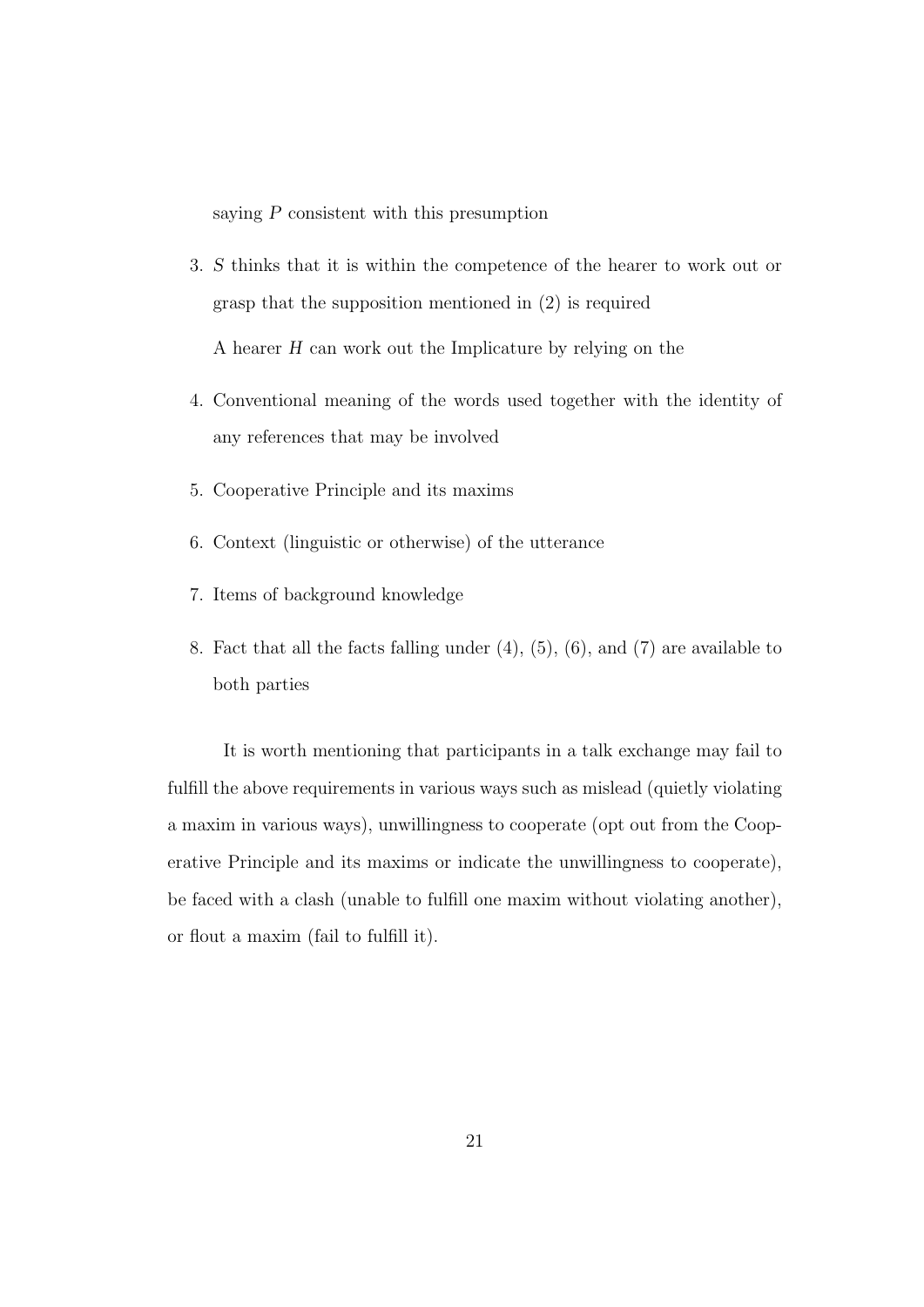# 6 Conventions

Hobbes [\[67\]](#page-194-0) claims that the lives of individuals in the state of nature were solitary, poor, nasty, brutish and short, a state where self-interest and the absence of rights and contracts prevented the social or society to form. The society was in an anarchic state lacking leadership and its individuals apolitical and asocial. This state of nature was followed by the social contract where individuals came together and ceded some of their individual rights so that others would cede theirs. For example, I give up my right to kill you if you do the same. This resulted in the establishment of society, and by extension, the state, and a sovereign entity to protect these new rights, which were now to regulate social interactions.

Lewis [\[83\]](#page-196-0) defines conventions as a set of generally accepted social norms, which are enforced if they sustain and become laws. For example, in some states, driving on the right side of the road, which may have started as convention to avoid collision, has now become a law. But a social norm doesn't need be a law in order to be a convention. Convention is described as a self-perpetuating solution to a recurring co-ordination problem i.e. no one has reason to deviate from it given that others conform. For example, if everyone drives on the right, you have reason to do so too, otherwise you will cause a collision. A convention for the same problem may exist under different form such as Europeans (at least in some countries) drive on the left side and Americans on the right side of the road. A salient solution must rely on what Lewis calls precedence. If both participants know that a particular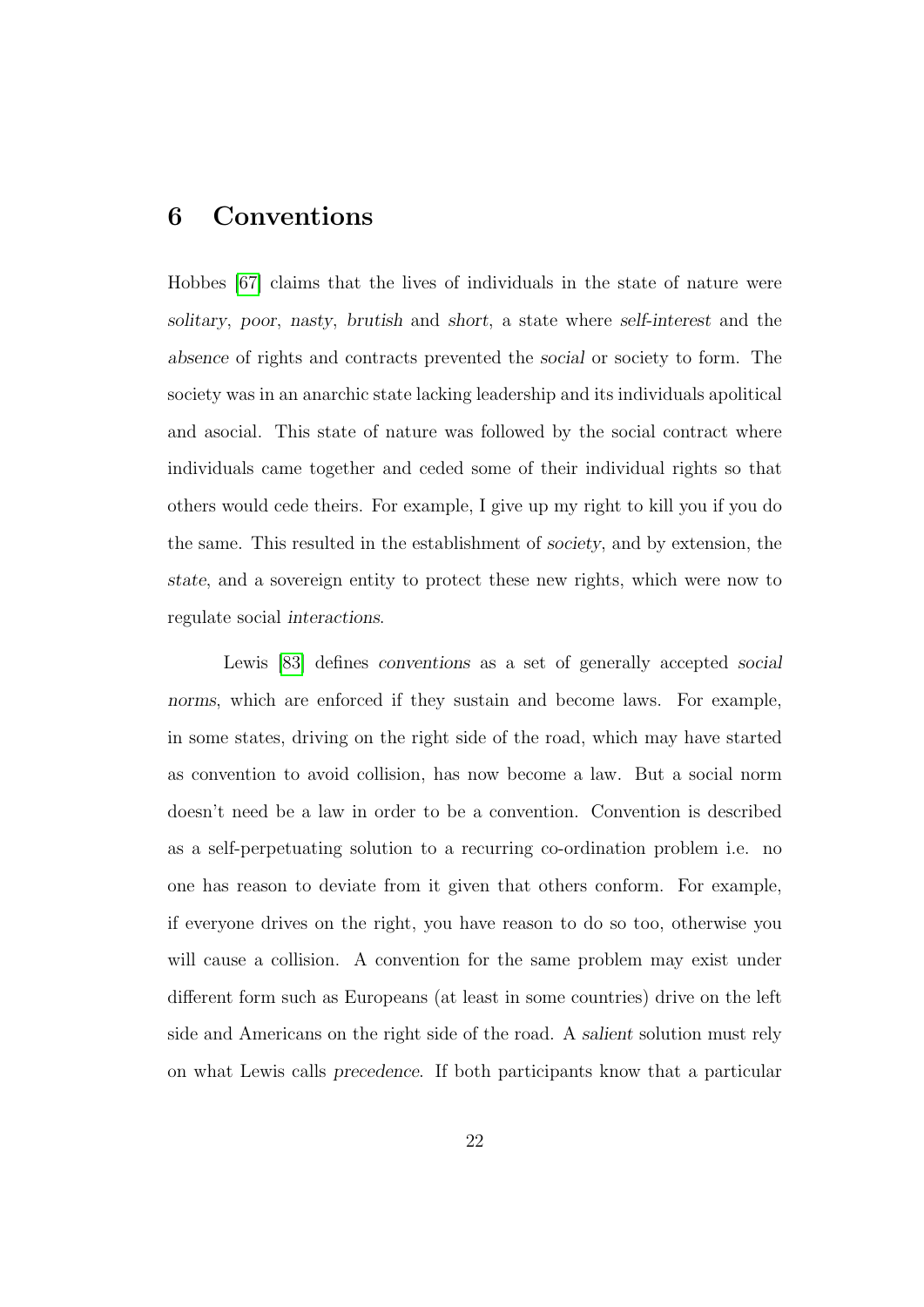co-ordination problem has been solved in the same manner before by others, both know that both know this, both know that both know that both know this, etc. the solution is common knowledge, then they will easily solve the problem. Other people will in turn notice this and eventually the convention becomes widespread. Lewis formalizes this phenomenon as follows.

## 6.1 Formal Definition

A regularity  $R$  in the behavior of members of a population  $P$  when they are agents in a recurrent situation  $S$  is a Convention if and only if it is true that, and it is common knowledge in P that, in any instance S among members of P:

- 1. Everyone conforms to R
- 2. Everyone expects everyone else to conform to R
- 3. Everyone has approximately the same preferences regarding all possible combinations of actions
- 4. Everyone prefers that everyone conform to R, on condition that at least all but one conform to R
- 5. Everyone would prefer that everyone conform to  $R'$ , on condition that at least all but one conform to  $R^\prime$

Where  $R'$  is some possible regularity in the behavior of members of  $P$  in  $S$ , such that no one in any instance of S among members of P could conform to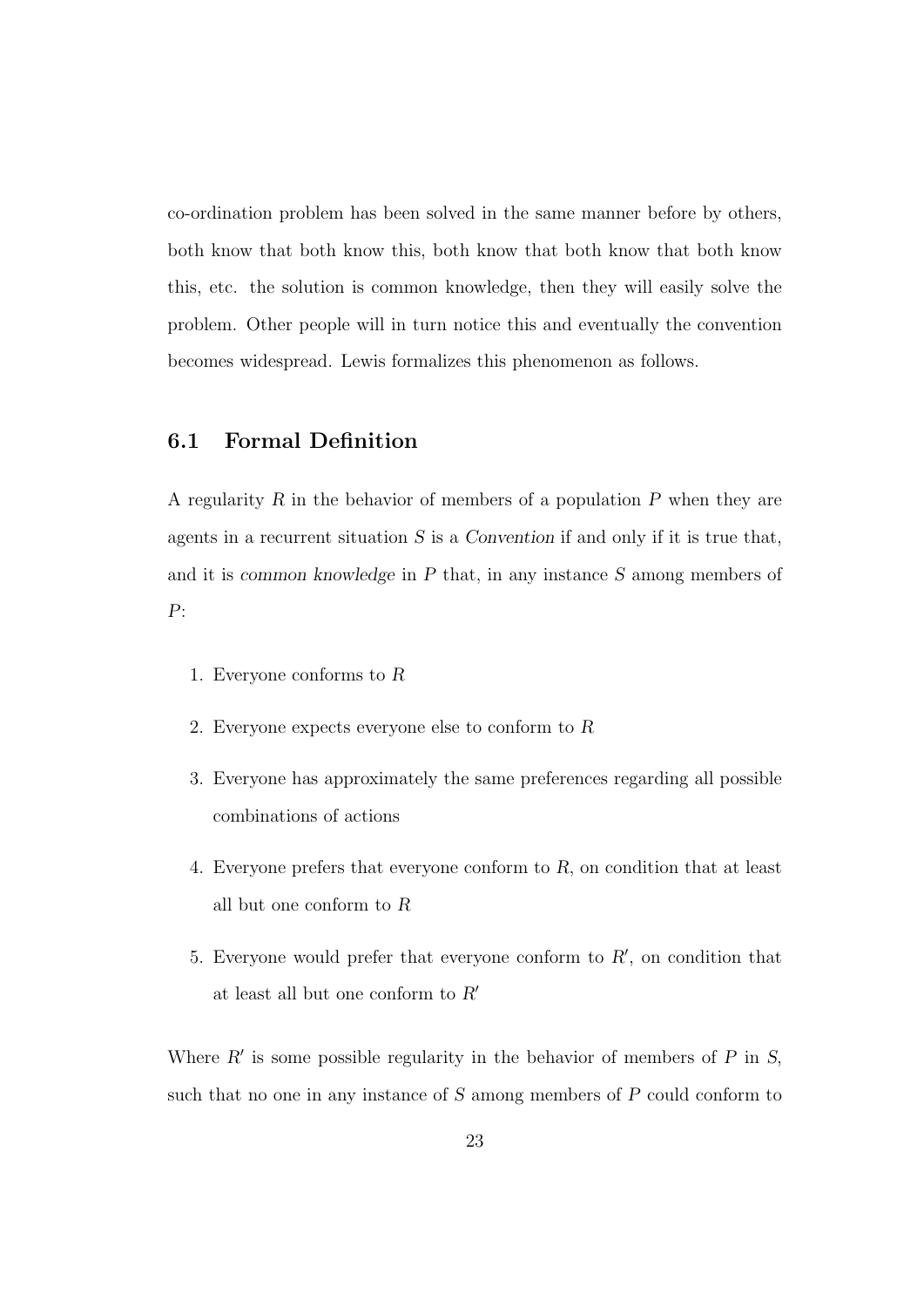both  $R'$  and to  $R$ .

Lewis analyzing the nature of social conventions in game theoretic context and argues that social conventions such as the driving example, are solutions to co-ordination problems. Since participants' interests are fully aligned and the problem is finding a solution, there is no wrong solution so long as all participants pick the same solution. The difficulty lies with finding a salient solution since there may be several solutions to the problem.

# 6.2 Schelling's Focal Point

Schelling's [\[129\]](#page-201-0) concept of focal points is one way to narrow down possible solutions for a coordination problem. Schelling illustrates this with a puzzle asking his students to answer the following questions. If you had to meet a stranger in NYC, where and when do you meet them? This is a co-ordination game, where any time in the day and place in the city could be an equilibrium solution. Schelling found that the most common answer was, noon at Grand Central Station. Note that there is no payoff related to this selection. Another place in the city, perhaps a public library, could hold the same payoff so long as enough people selected it as the meeting place. But, Grand Central Station's tradition as being a meeting place at the time raised its salience and made it a focal point.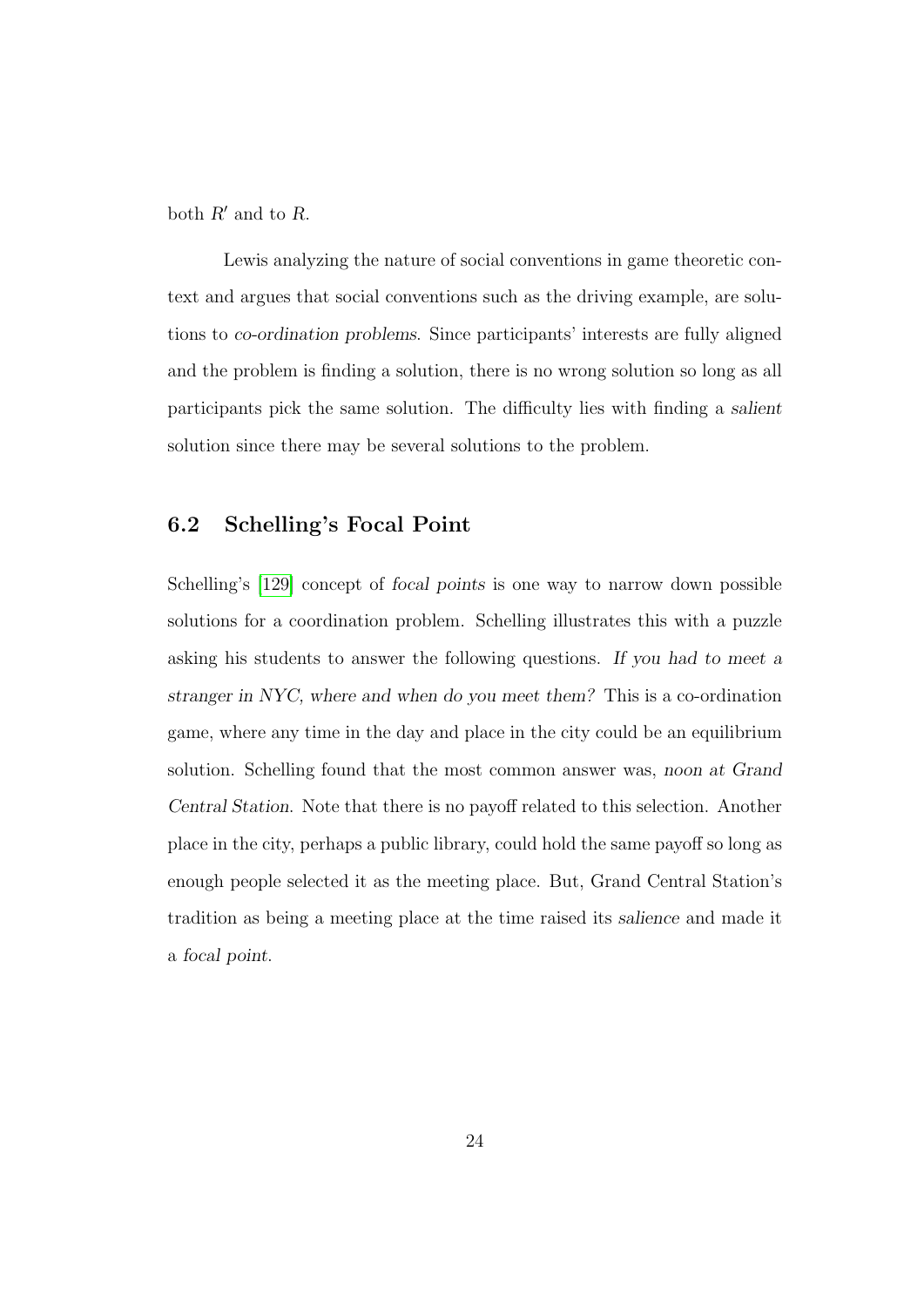# 6.3 Convention and Communication

The idea of linguistic conventions dates back to Plato [\[107\]](#page-199-0) but David Lewis was the first to provide a systematic theory of how social conventions generate linguistic meaning. Consider the following example, the sexton of the Old North Church and Paul Revere (communicator and his audience) must coordinate to warn the countryside of an assault by the British army.

The sexton acts according to some contingency plan, such as:

R1:

If the redcoats are observed staying home, hang no lantern in the belfry. If the redcoats are observed setting out by land, hang one lantern in the belfry. If the redcoats are observed setting out by sea, hang two lanterns in the belfry.

#### or

R2:

If the redcoats are observed staying home, hang one lantern in the belfry. If the redcoats are observed setting out by land, hang two lanterns in the belfry. If the redcoats are observed setting out by sea, hang no lanterns in the belfry.

#### or

R3: If the redcoats are observed staying home, hang one lantern in the belfry. If the redcoats are observed setting out by land, hang no lantern in the belfry. If the redcoats are observed setting out by sea, hang two lanterns in the belfry. There are three more contingency plans with no lantern, one lantern, and two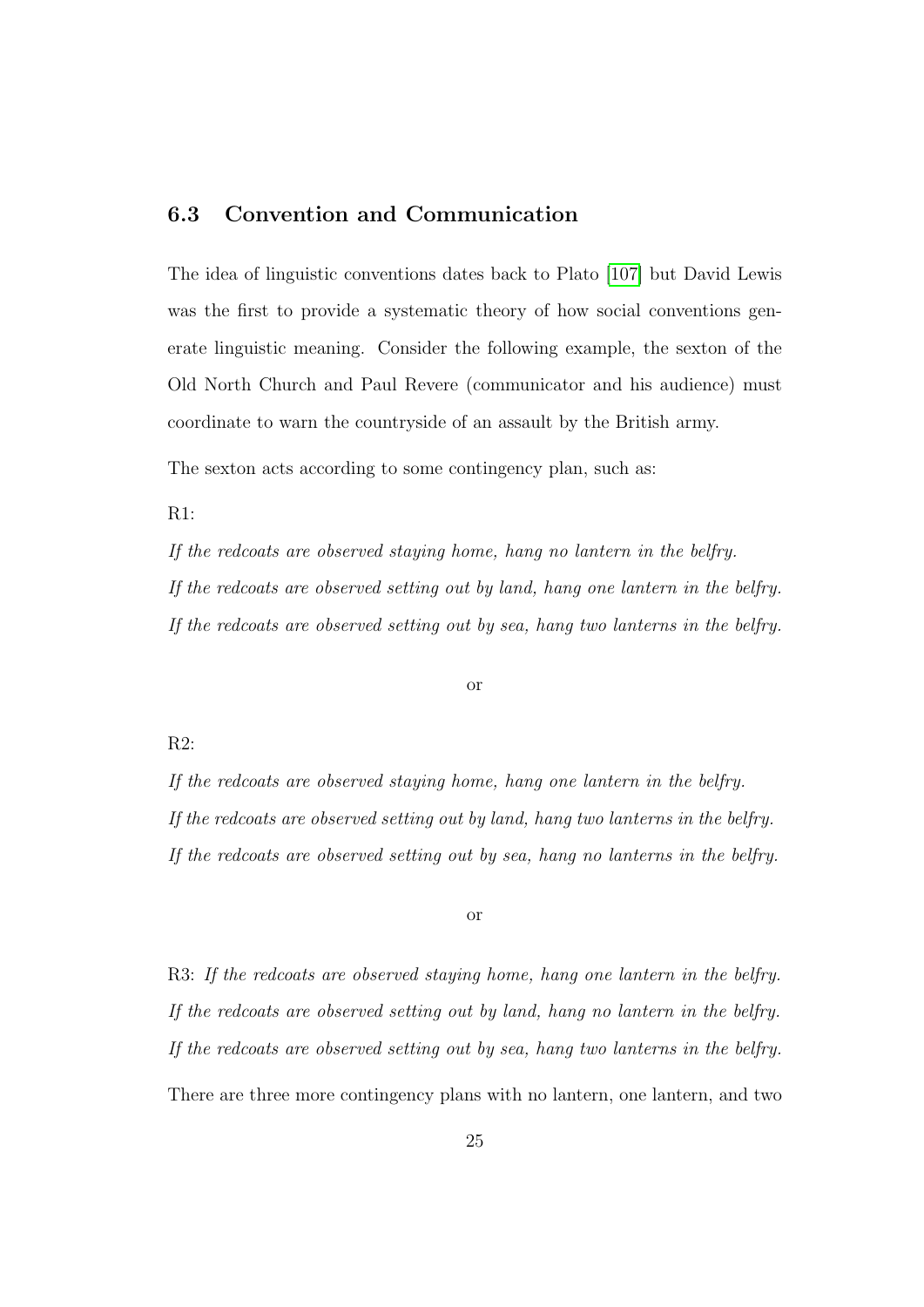lanterns, plus any number of further plans involving other actions for example hanging three lanterns, hanging colored lanterns, waving lanterns, hanging a flag, and so on.

Paul Revere acts according to a contingency plan, such as:

C1:

If no lantern is observed hanging in the belfry, go home.

If one lantern is observed hanging in the belfry, warn the countryside that the redcoats are coming by land.

If two lanterns are observed hanging in the belfry, warn the countryside that the redcoats are coming by sea.

or

### C2:

If no lantern is observed hanging in the belfry, warn the countryside that the redcoats are coming by sea.

If one lantern is observed hanging in the belfry, go home.

If two lanterns is observed hanging in the belfry, warn the countryside that the redcoats are coming by land.

#### or

## C3:

If no lantern is observed hanging in the belfry, warn the countryside that the redcoats are coming by land.

If one lantern is observed hanging in the belfry, go home.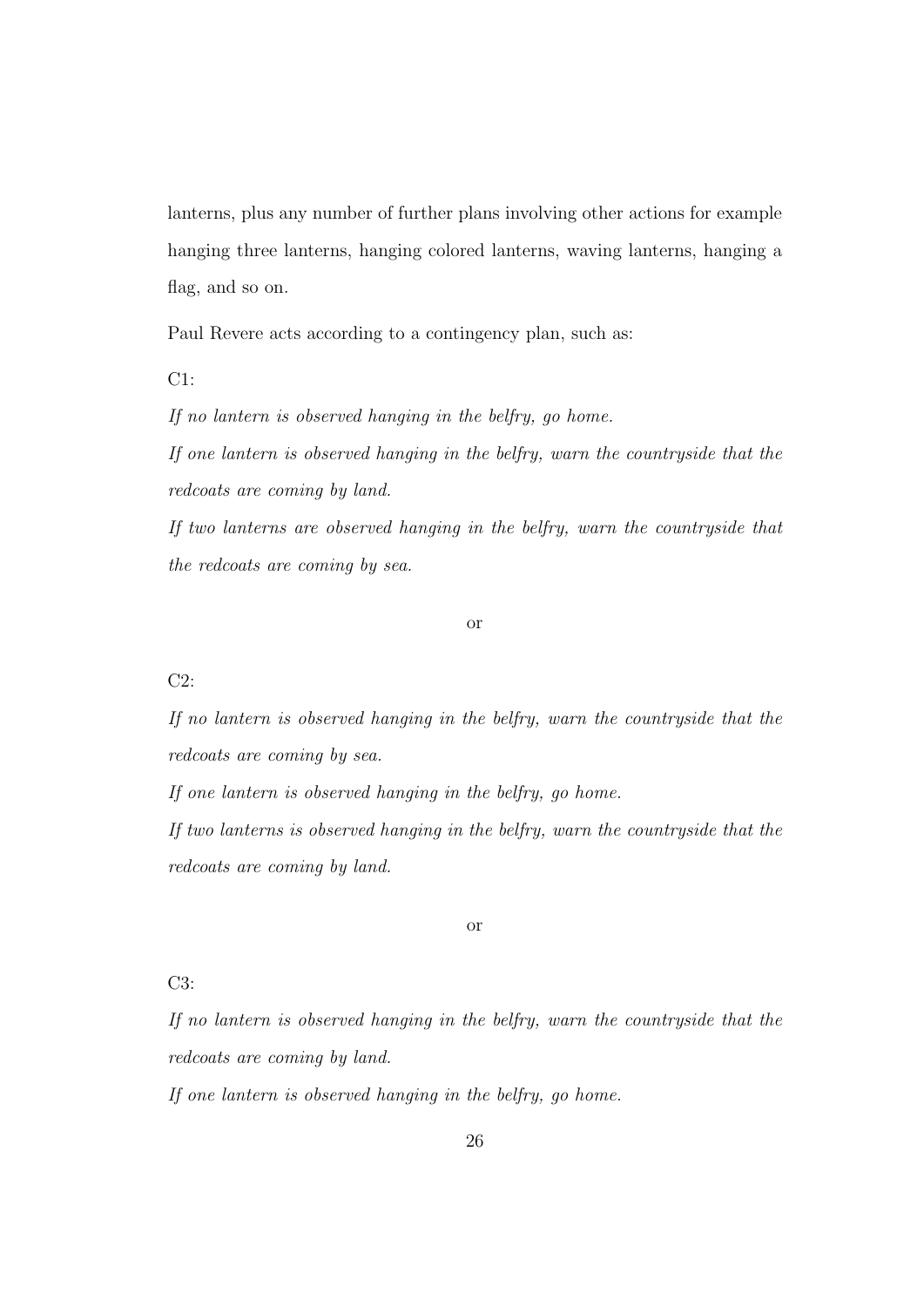If two lanterns is observed hanging in the belfry, warn the countryside that the redcoats are coming by sea.

It does not matter what contingency plan is followed so long as the communicator and his audience coordinate on their plans. That is Paul Revere warns the countryside that the redcoats are coming by land if and only if the sexton observes them setting out by land, and that Paul Revere warns the countryside that the redcoats are coming by sea if and only if the sexton observes them setting out by sea. The coordination game for this example is given below.



Successful communication is achieved when the sexton and Paul Revere agree on one of the coordination equilibria that occurs along the diagonal, (R1, C1),  $(R2, C2)$ ,  $(R3, C3)$ , ... and Paul Revere gives the right warning to the countryside.

# 6.4 Formal Definition of Signaling

Lewis formally defines two-sided signaling (as in the example of Paul Revere and the sexton) in which coordination is needed between a communicator and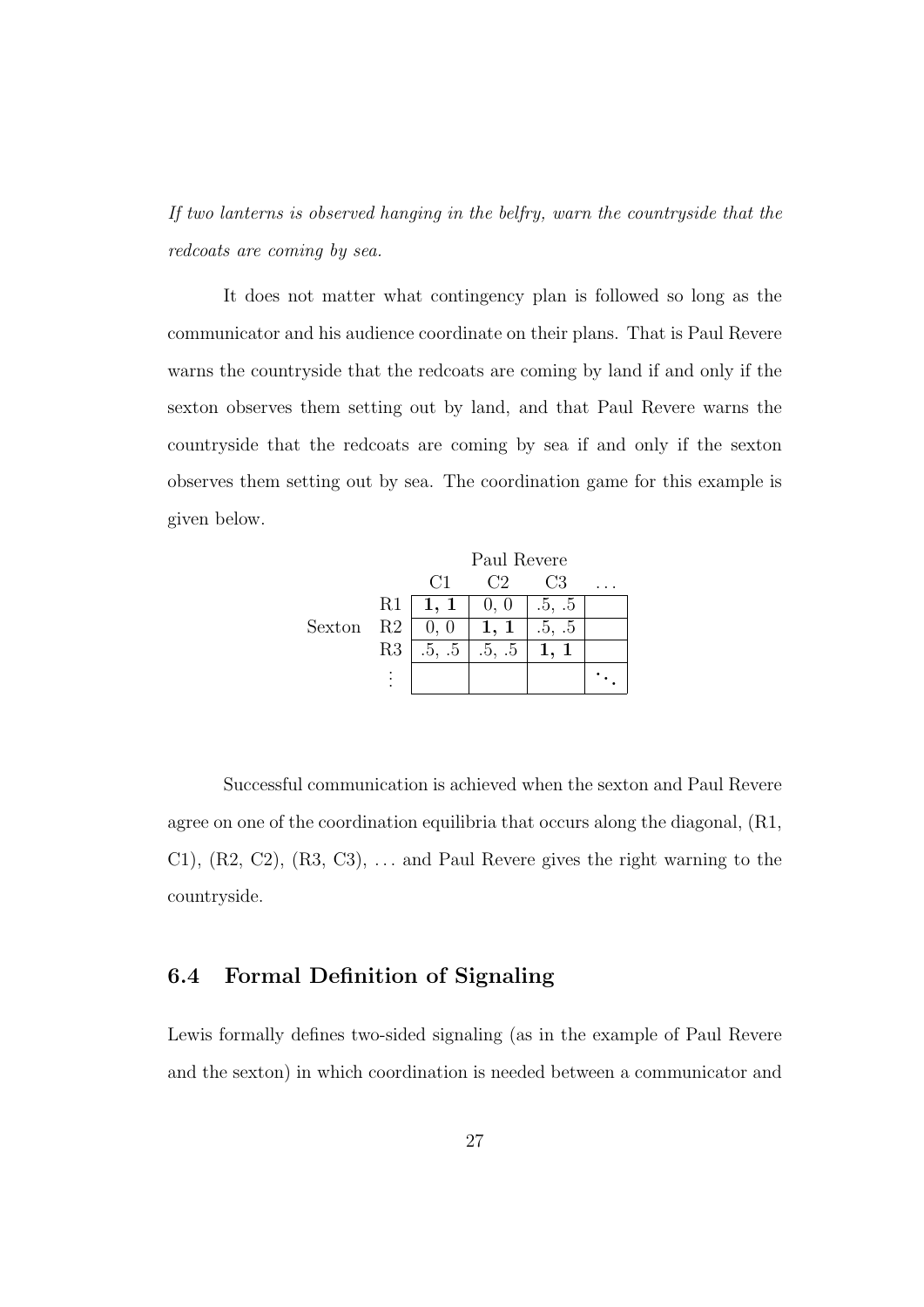his audience.

A two-sided signaling problem is a situation S involving an agent called the communicator and one or more agents called the audience, such that, and it is common knowledge for the communicator and the audience that: Exactly one of several alternative states of affairs  $s_1, \ldots, s_m$  holds. The communicator, but not the audience, is in a good position to tell which one it is. Each member of the audience can do any one of several alternative actions  $r_1, \ldots, r_m$  called responses. Everyone involved wants the audience's response to depend in a certain way upon the state of affairs that holds. There is a certain oneto-one function F from  $\{s_i\}$  onto  $\{r_i\}$  such that everyone prefers that each member of the audience do  $F(s_i)$  on condition that  $s_i$  holds, for each  $s_i$ . The communicator can do any one of several alternative actions  $\sigma_1, \ldots, \sigma_n$   $(n > m)$ called signals. The audience is in a good position to tell which one he does. No one involved has any preference regarding these actions which is strong enough to outweigh his preference for the dependence  $F$  of audience's responses upon states of affairs. Preferred response is the same for all members of the audience.

In Lewis's example, the sexton knows whether the redcoats are staying home, coming by land, or coming by sea. By placing either zero, one, or two lanterns in the belfry, he signals Paul Revere whether to go home, warn people that redcoats are coming by land, or warn people that the redcoats are coming by sea. A signaling problem in this sense is a coordination problem, because communicator and his audience must coordinate so that the communicator's signal result in the mutually desired action.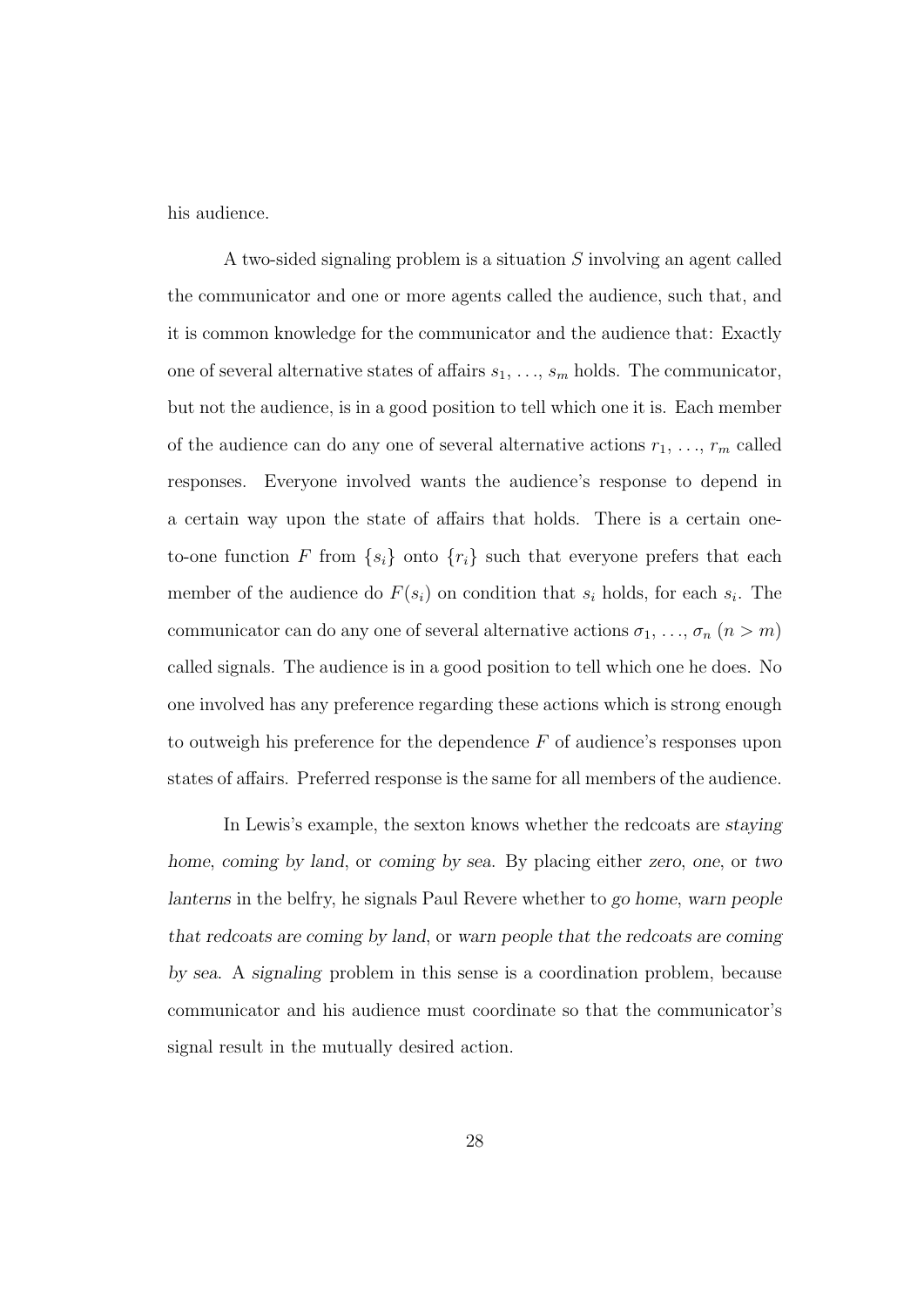## 6.5 Meaning and Convention

Lewis argues that the use of language in a population consists of conventions of truthfulness and trust among members of the population. Given that this convention prevails, speakers who want to communicate have reason to conform to it, which in turn preserve the convention. He proposes that, a language L is used by a population G if and only if there prevails in G a convention of truthfulness and trust in  $L$ , sustained by an interest in communication, where a speaker is *truthful in L* if and only if she tries to avoid uttering sentences not true in  $L$ , and a speaker is *trusting in*  $L$  if and only if she believes that sentences uttered by other speakers are true in L. In many respects, Lewis's account of language and convention descends from Grice's theory of speaker meaning.

Austin's work explained that speech is not merely descriptive but can serve as an action that implies further action of some kind. He was perhaps one of the first to make this distinction. Lewis emphasized the existence of social conventions at the heart of which lie language and co-operative problem solving. Schelling's focal points gave an account of finding the salient solution among several solutions to a coordination problem. But in many cases we must rely on what Lewis calls precedent in order to get a salient solution. If both participants know that a particular co-ordination problem has been solved in the same way numerous times before, both know that both know this, both know that both know that both know this, etc. If it is common knowledge between them then they will easily solve the problem. Even more people will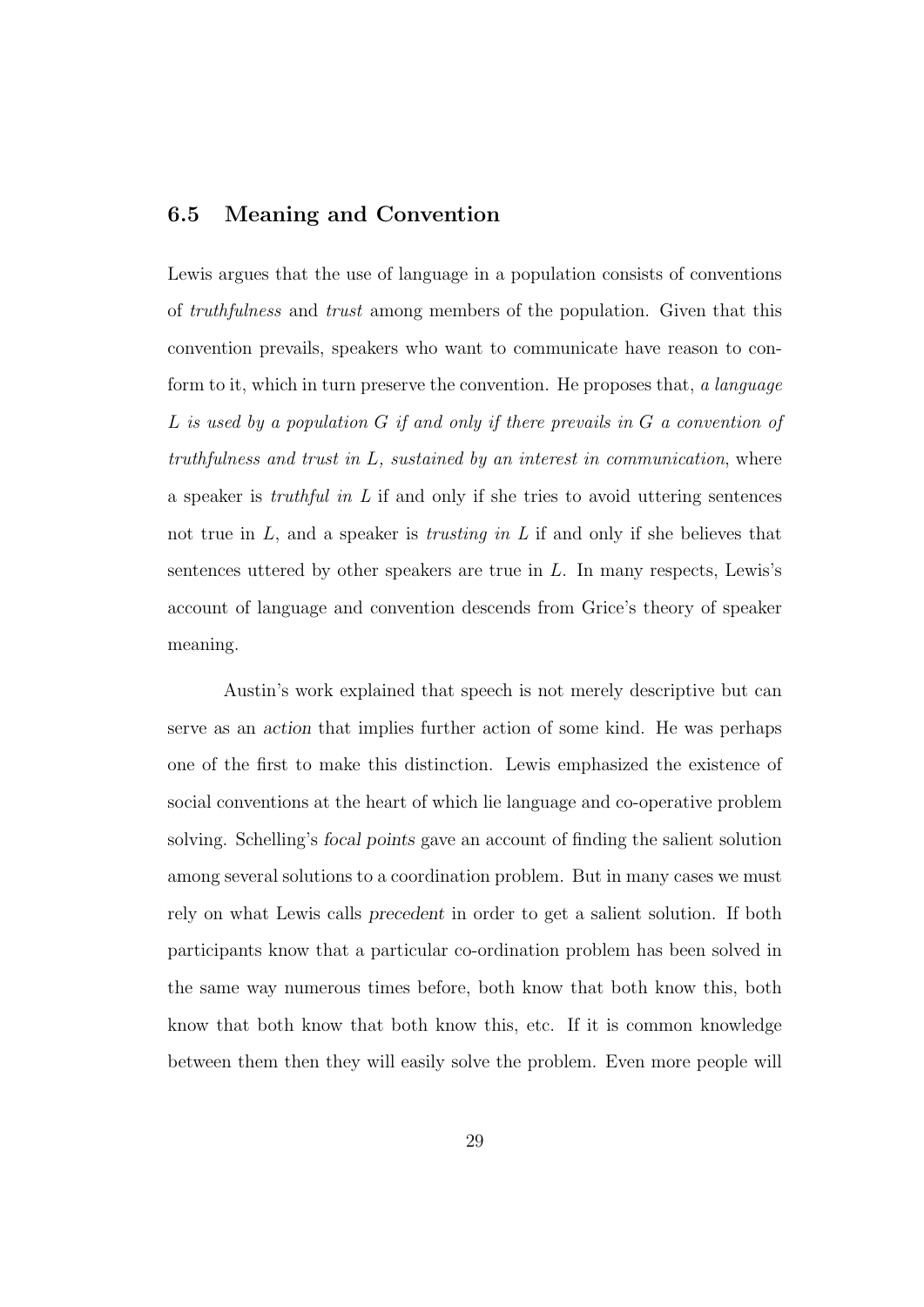see that they have solved the problem successfully, and thus the convention will spread in society. A convention exists because it serves the interests of people in a society. Needless to say a similar convention may exist that is entirely different. For example, it is more or less arbitrary that one drives on the right in the USA and left in some European countries. Lewis argued that in some sense language is ruled by conventions. Grice presupposed this phenomenon that if the participants in a talk exchange care about the central goal of a conversation, they will obey the Cooperative Principle and its maxims.

This literature is critical to the development of communication models using game theory. Both Lewis and Grice assumed that the participants' interests must be fully aligned in communication; thus limiting the discussion to coordination games. Of course, the case where participants' interests are not aligned is of less interest as no communication can take place. The more interesting case is where participants have partially aligned interests in a communication game. There has been some work done by economists and game theorists in this area, which we'll discuss after a formal overview of decision theory and game theory.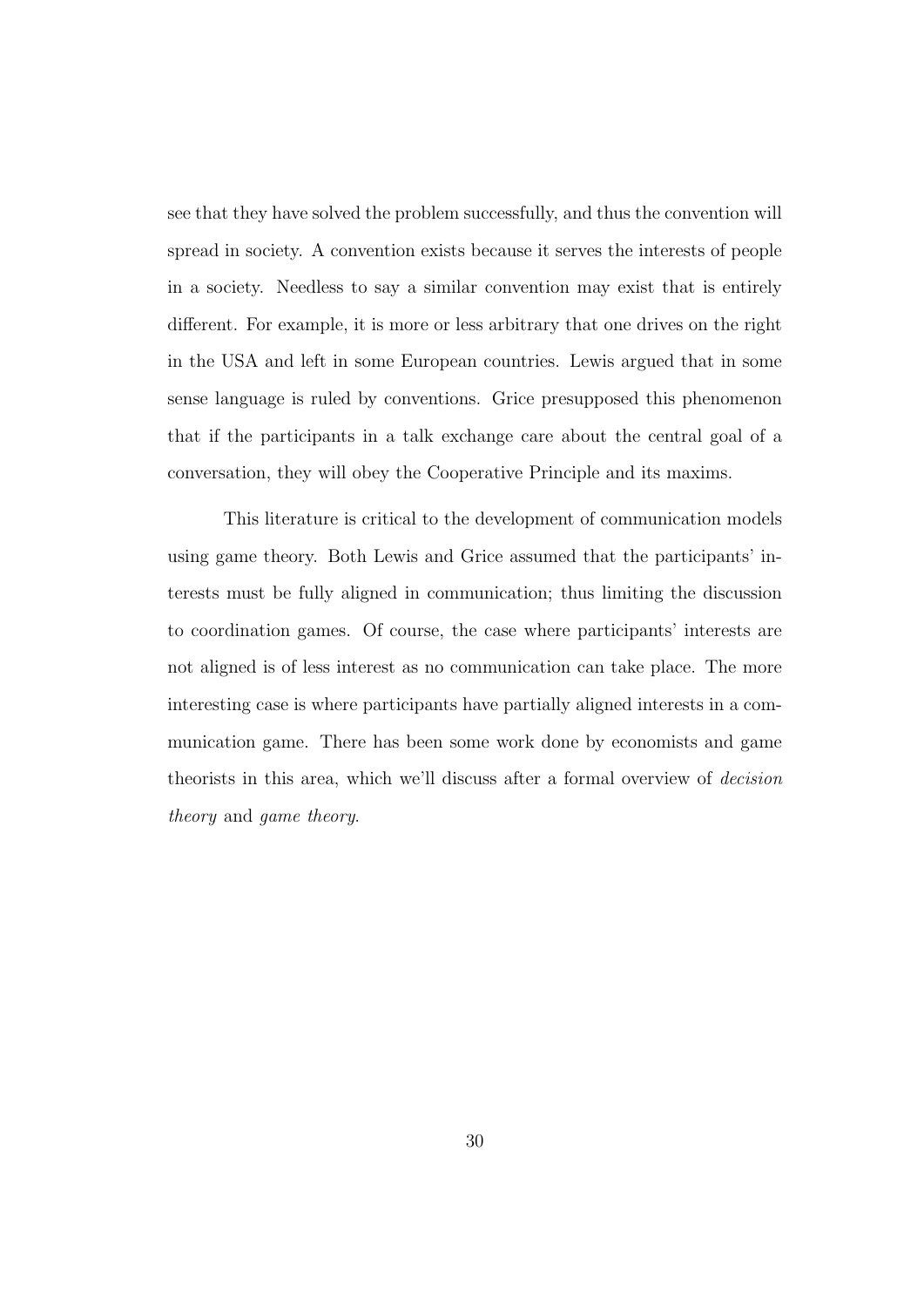# 7 Decision and Game Theory

We play a *game* together with other people whenever we have to *decide* among several actions such that the decision depends on the choice of actions by others and on our preferences over the ultimate result.

# 7.1 Decision Theory

A pure decision problem is one where the outcome of an action solely depends on the state of the world and not on the actions of other players. A player chooses among several actions based on the state of the world and his preferences over expected outcomes. Preference means if a player can choose between actions  $a_1$  and  $a_2$ , and prefer the outcome  $s_1$  of  $a_1$  over  $s_2$  of  $a_2$ , then he prefers  $a_1$  over  $a_2$  and will choose  $a_1$ .

Suppose Ann would like to buy a pair of shoes and a purse. She prefers a pair of shoes and a purse over a pair of shoes only and a pair of shoes over nothing. Ann's preferences can be ranked as,

pair of shoes and a purse  $\succ_{Ann}$  pair of shoes  $\succ_{Ann}$  nothing

Another way to represent this ranking is by assigning numbers to the outcomes of Ann's choices (Table 1) called utilities. It has been shown mathematically that cardinal utility is invariant up to a certain positive affine transformation; utilities are arbitrary as long as they respect the preference orderings that they intended to represent.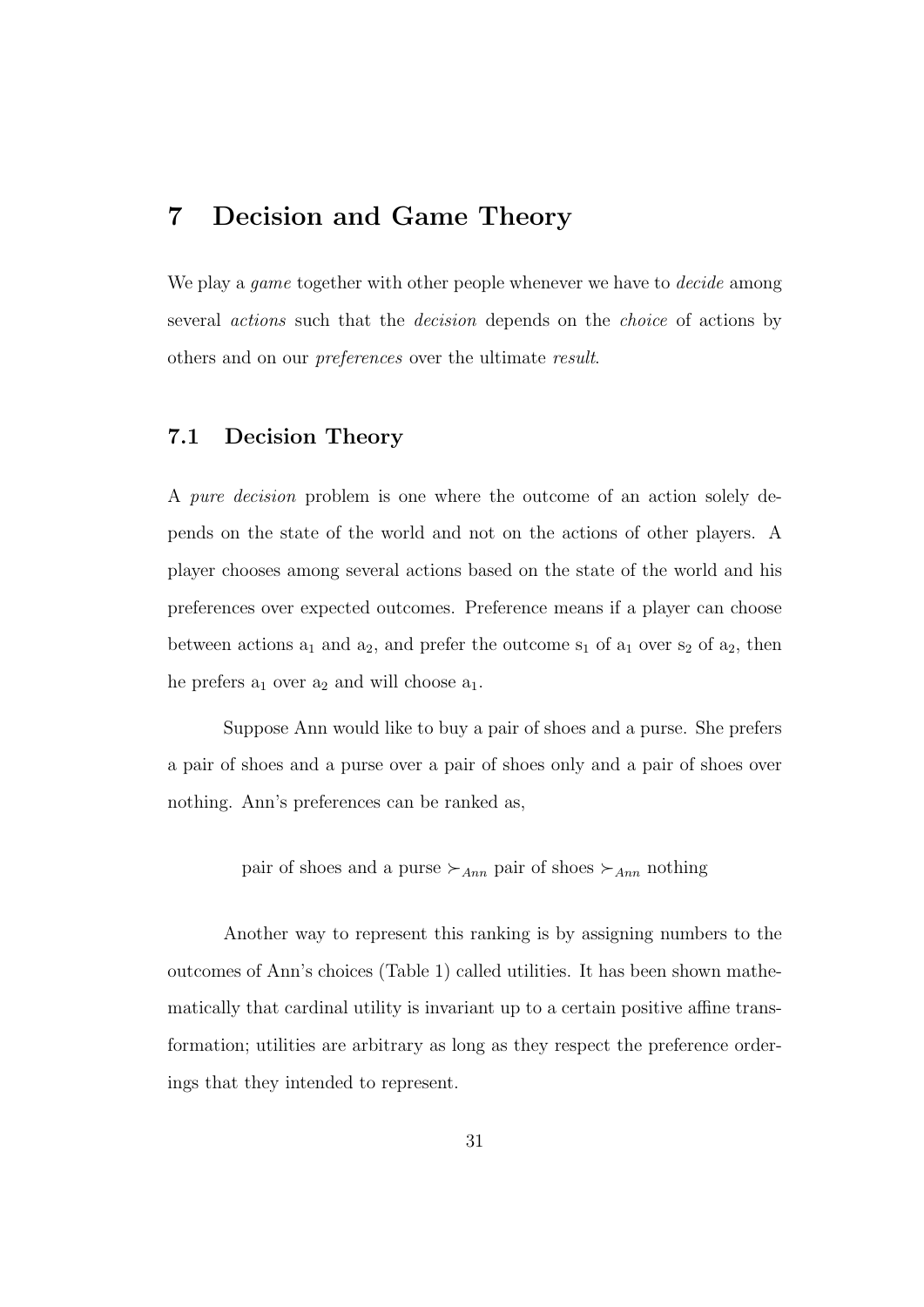| Ann's Preferences         |              |  |  |
|---------------------------|--------------|--|--|
| Choice                    | Utility      |  |  |
| Pair of shoes and a purse | $\dot{2}$    |  |  |
| Pair of shoes             | 1            |  |  |
| Nothing                   | $\mathbf{I}$ |  |  |
| .                         |              |  |  |

| `able |  |
|-------|--|
|       |  |
|       |  |

If Ann's budget is such that she can purchase a pair of shoes and a purse then she will go with her first preference otherwise her second preference which is just a pair of shoes.

Decision theory is mainly divided into three branches; *decision under* certainty, decision under risk, and decision under uncertainty. Decision under certainty is the decision situation where a decision maker knows the outcome for each one of his actions. If each action leads to a set of possible outcomes where each outcome occurs with a certain probability and the decision maker knows these probabilities, then the decision situation is referred to as decision under risk. Decision under uncertainty is the situation where no probabilities for the outcomes are known to the decision maker, and further, no reasonable assumptions can be made about such probabilities.

# 7.2 Game Theory

What distinguishes game theory from decision theory is the fact that in game theory decisions have to be made with respect to the decisions of other players. Game theory has a prescriptive and a descriptive aspect. It can tell us how we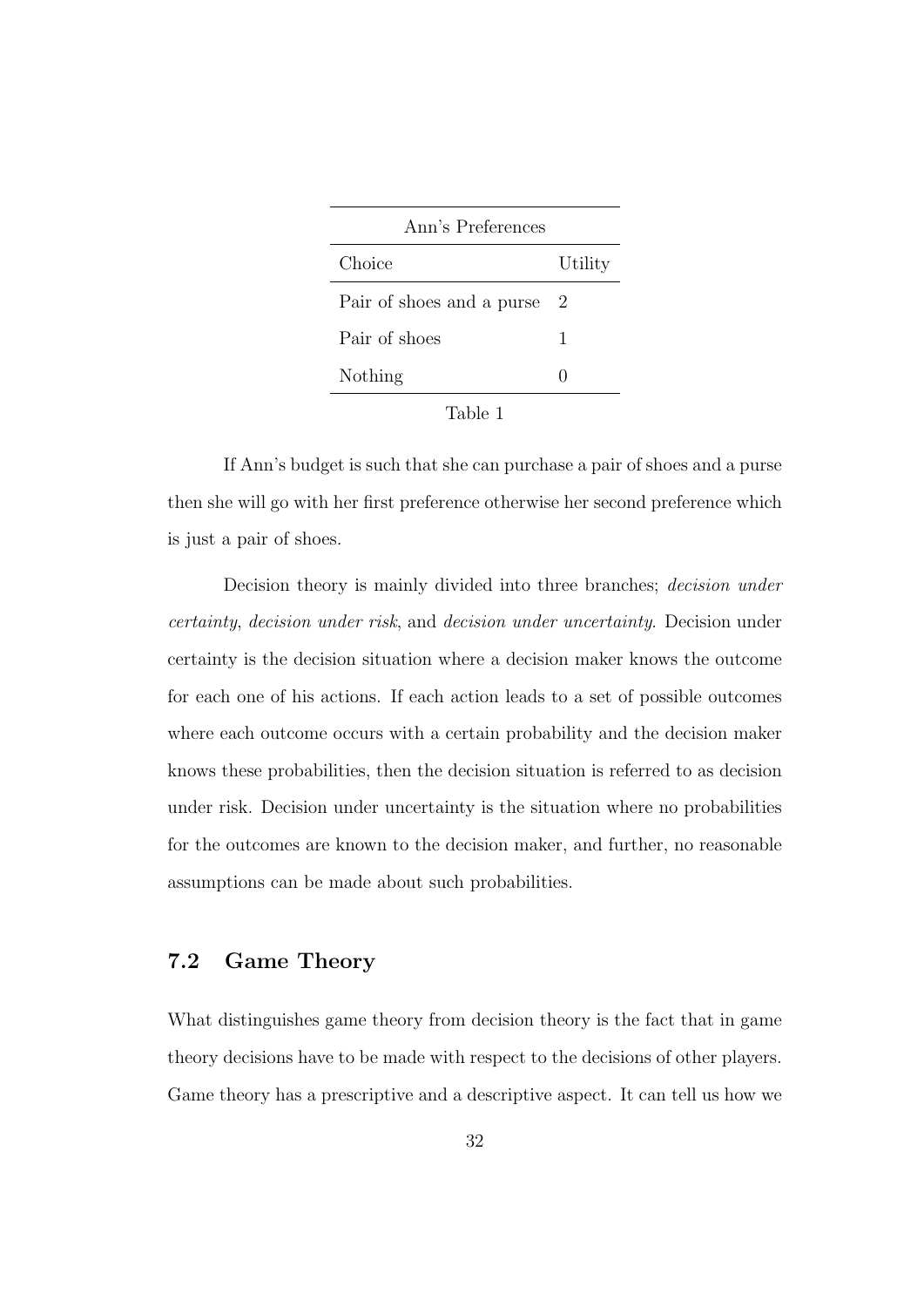should behave in a game in order to produce optimal results or it can be seen as a theory that describes how players actually behave in a game. A game is a well-defined mathematical object consisting of a set of players, a set of moves or strategies available to those players, and a specification of payoffs for each combination of strategies.

Suppose Ann and Bob have to decide where to go out for the evening. Bob would like to go to a football match while Ann would like to go to a movie. Both would rather spend the evening together than apart.

Movie  $\succ_{Ann}$  Football  $\succ_{Ann}$  Alone

Football  $\succ_{Bob}$  Movie  $\succ_{Bob}$  Alone

| Ann's Preferences      |  | Bob's Preferences |        |
|------------------------|--|-------------------|--------|
| Choice Utility         |  | Choice Utility    |        |
| Movie<br>$\mathcal{L}$ |  | Football 2        |        |
| Football 1             |  | Movie             | 1      |
| Alone                  |  | Alone             | $\cup$ |
| Table 2<br>Table 3     |  |                   |        |

Ann and Bob's utilities are shown in Table 2 and Table 3, respectively.

There are two common representations of games in the literature; the normal form and the *extensive* form representations.

The normal or strategic form game is usually represented by a matrix which shows the players, strategies, and payoffs. More generally it can be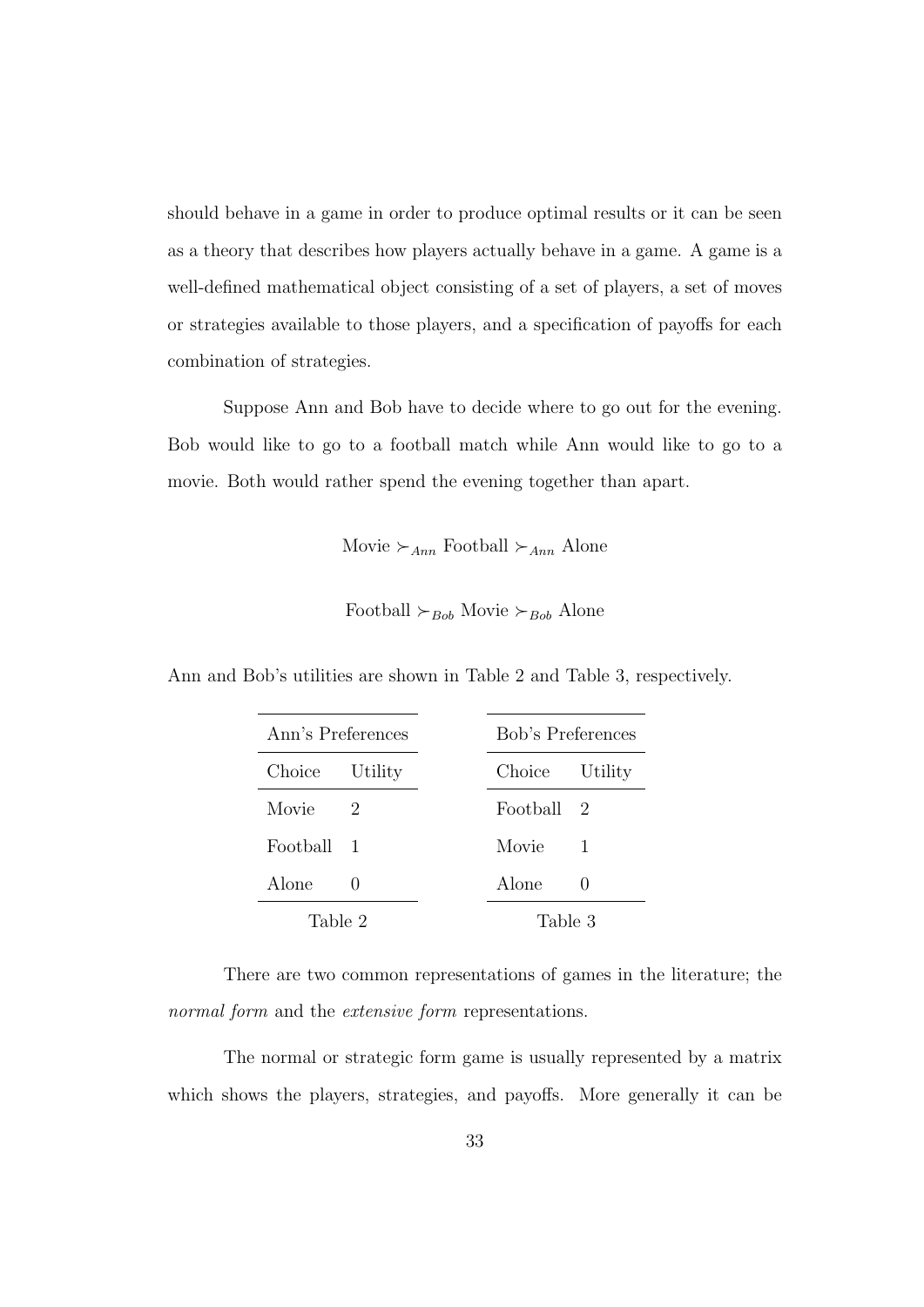represented by any function that associates a payoff for each player with every possible combination of actions. In each cell of the matrix, the first number represents the payoff to the row player, and the second number represents the payoff to the column player.

|     |   | <b>Bob</b> |           |
|-----|---|------------|-----------|
|     |   | M          | н.        |
| Ann | М | 2,1        | 0, 0      |
|     |   | 0, 0       | $\cdot$ 2 |

Figure 1: Strategic representation of battle of the sexes game where Ann and Bob choose between movie (M) or football (F).

The battle of the sexes game (Figure 1) has two equilibria. The equilibria set correspond to the choice of going to a movie together (M, M) or going to a football match together (F, F). If Ann and Bob decide to go to a movie then Ann's receives a payoff of 2 and Bob a payoff of 1. If they decide to go to a football match then Ann receives a payoff of 1 and Bob a payoff of 2. In addition to the two pure strategy equilibria, the game has a third mixed strategy equilibrium where Ann and Bob go to their preferred event more often than the other. In this equilibrium, Ann chooses movie with probability 2/3 and football with probability 1/3 and Bob chooses football with probability  $2/3$  and movie with probability  $1/3^4$  $1/3^4$ .

The payoff matrix facilitates elimination of dominated strategies and is often used for his purpose. For example, in the prisoner's dilemma game (Figure 2), one can see that cooperate is strictly dominated by defect. Comparing

<span id="page-49-0"></span><sup>&</sup>lt;sup>4</sup>The equilibrium is derived as follows. Let  $p$  be the probability Ann assigns to Football at equilibrium. Since the two pure strategies of Bob must yield equal expected payoffs, 2p  $+ 0(1-p) = 0p + (1-p)$  which implies  $p = 1/3$ . The other calculation is symmetric.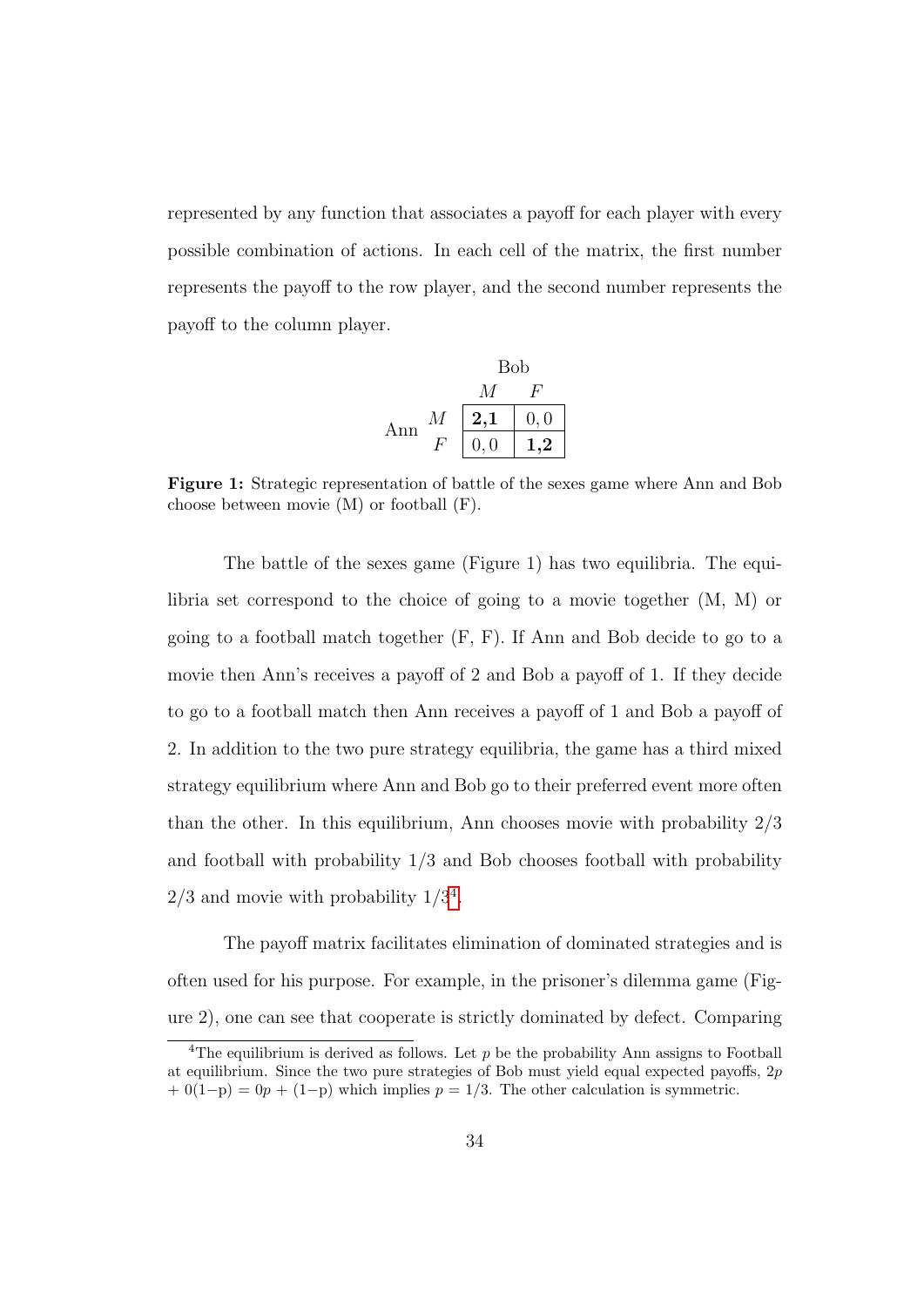the first numbers in each column  $(3 \succ 2 \text{ and } 1 \succ 0)$  shows that no matter what Carl chooses, Bob can do better by choosing defect. Similarly, comparing the second payoff in each row  $(3 \succ 2 \text{ and } 1 \succ 0)$  shows that no matter what Bob chooses, Carl can do better by choosing defect. Thus, the unique Nash equilibrium of the game is (D, D) where both Bob and Carl choose defect and receive a payoff of 1 each. However, Bob and Carl can receive a better payoff if they both cooperate.

Carl

\n
$$
\begin{array}{c|c}\n & C & D \\
\hline\nC & 2,2 & 0,3 \\
D & 3,0 & 1,1\n\end{array}
$$

Figure 2: Strategic representation of prisoners dilemma game where Bob and Carl choose between cooperate (C) and defect (D).

When a game is presented in normal form, it is presumed that the players act simultaneously or, at least, without knowing the actions of the other. If players have some information about the choices of other players, the game is usually presented in an extensive form.

A tree structure is used for graphical representations of games in the extensive form. This form is useful for the representation of dynamic games; games where there may occur whole sequences of moves by different players with some order such as in a chess game. In a tree, each vertex or node represents a point of choice for a player. The player is specified by a letter listed by the vertex. The lines out of the vertex represent a possible action for the player. The payoffs are specified at the bottom of the tree.

Figure 3 shows a game of perfect information. A, B, M, F stand for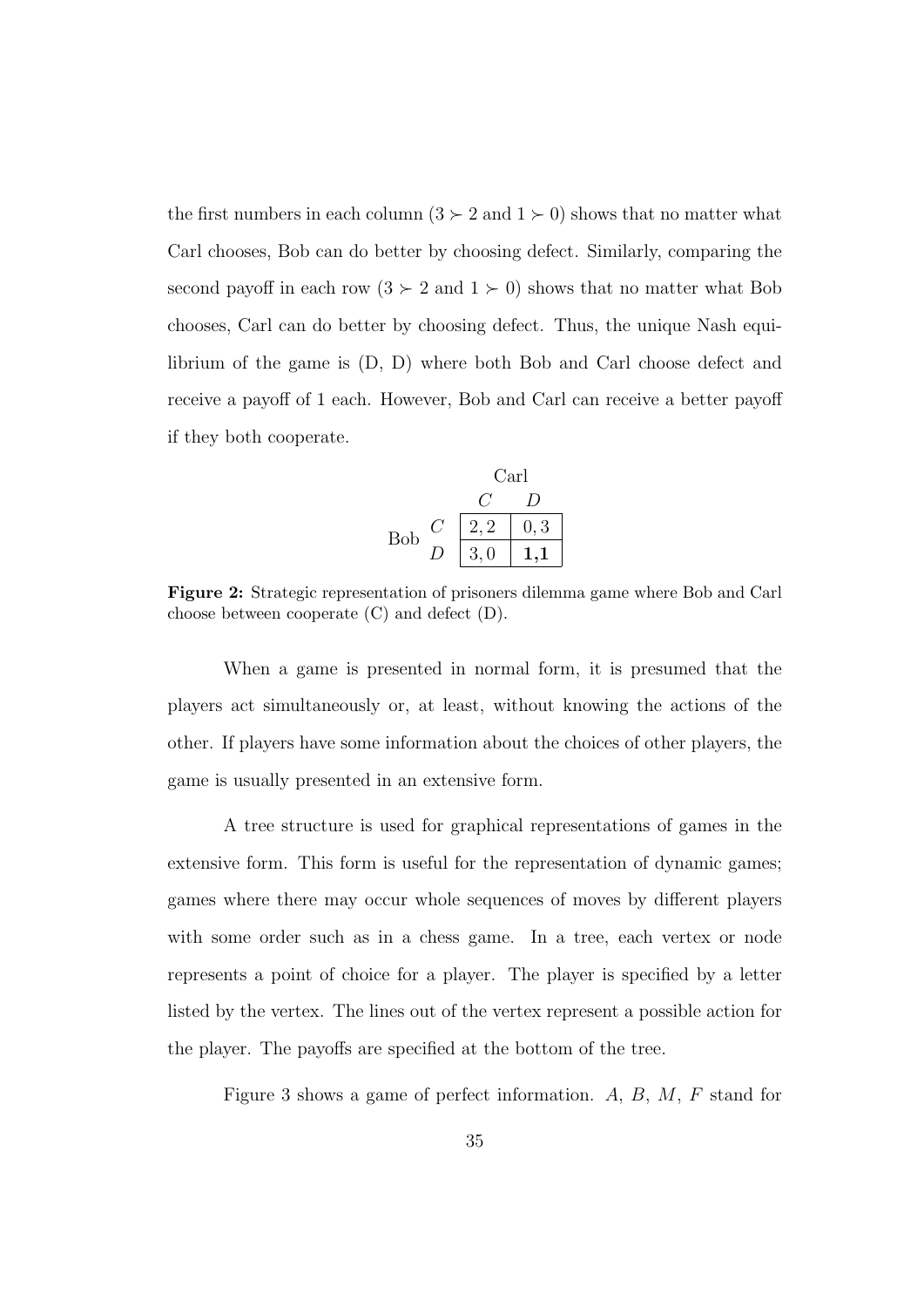

Figure 3: Extensive representation of battle of the sexes game with perfect information.

Ann, Bob, movie, and football respectively. A moves first and chooses either M or F. B sees A's move and then chooses M or B. Suppose that A chooses  $F$  and then  $B$  chooses  $F$ , then  $A$  gets 1 and  $B$  gets 2. Bob knows Ann's choice prior to making a move.

The extensive form can also capture simultaneous-move games of imperfect information. A dotted line is drawn along two different vertices to represent them as being part of the same information set where Bob does not know which point he is at (Figure 4).

However, both are games of complete information because there is no uncertainty for the players about which game is being played i.e. there is a single initial vertex. In games of incomplete information there are two or more initial vertices and perhaps an initial move by nature. An oval around vertices indicate they are part of the information set of a player in an incomplete game.



Figure 4: Extensive representation of battle of the sexes game with simultaneous moves.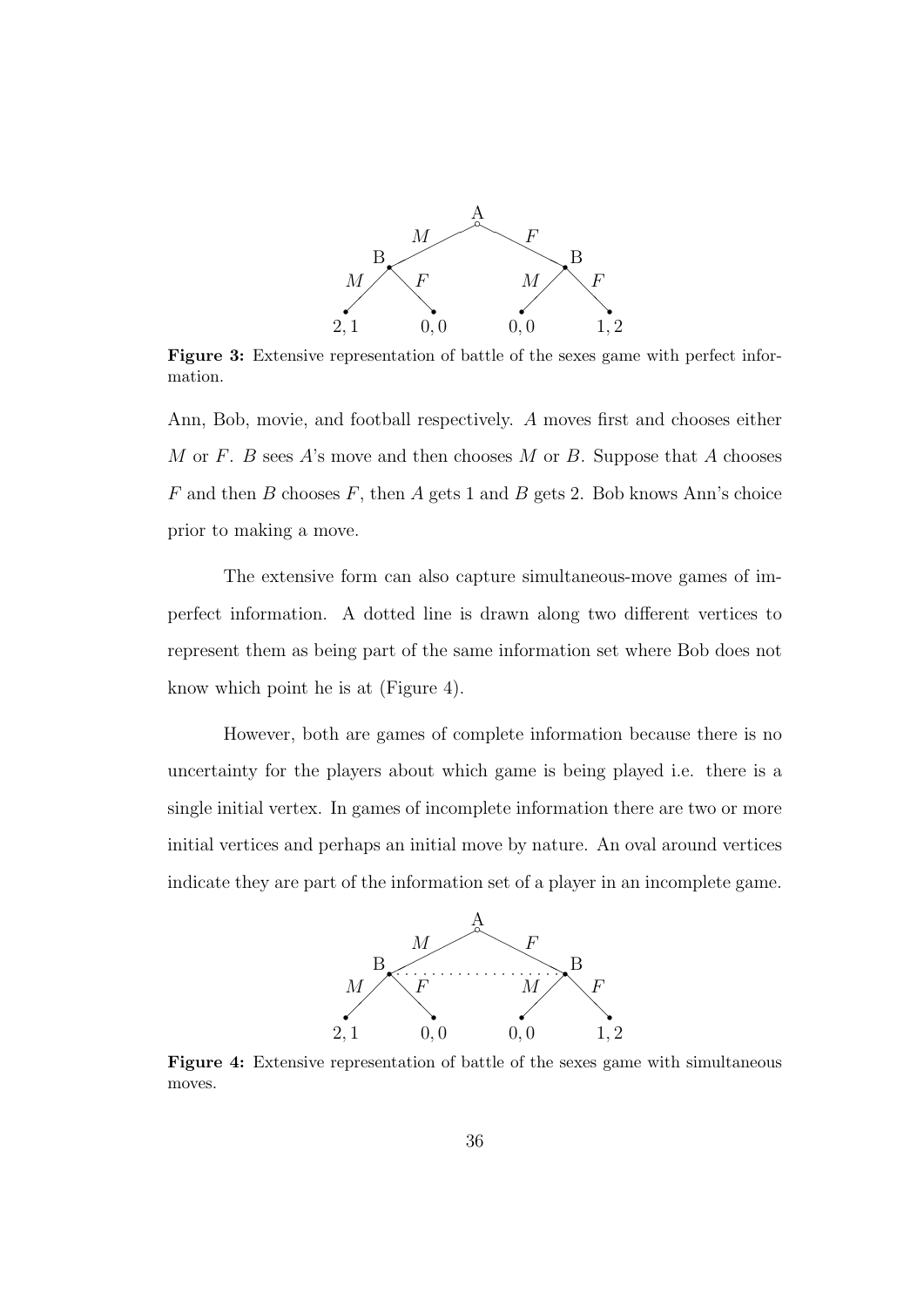## 7.2.1 Classification of Games

Games are often classified into *static*, *dynamic*, *cooperative*, and *non-cooperative* games. In static games, every player performs only one action, and all actions are performed simultaneously. Static games can be represented with a payoff matrix. In a two-player game, one player is called the row player and the other is called the column player. In dynamic games, there is at least one possibility of performing several actions in sequence. These types of games are represented using the extensive form. In a cooperative game, players are free to make binding agreements in pre-play communications. This means that players can form coalitions. In non-cooperative games no binding agreements are possible and each player plays for himself.

## 7.2.2 Formal Framework

 $N = 1, \ldots, n$  is the set of players who choose actions and have preferences over outcomes.  $A_i$  is the set of actions available to player *i*. An action profile  $(a_1, \ldots, a_n)$  is an n-tuple of actions where each  $a_i \in A_i$  is performed simultaneously. A strategy tells players what to do given background knowledge. It is a function from sequences of previous events or histories to action sets<sup>[5](#page-52-0)</sup>. The binary relation  $\preceq_i$  represents preference between profiles or payoff functions. The payoff function  $u_i$  maps profiles to real numbers. If  $(s'_1, \ldots, s'_n)$  $\prec_i (s_1,\ldots,s_n)$  or  $u_i(s'_1,\ldots,s'_n) \prec u_i(s_1,\ldots,s_n)$ , then player *i* prefers strategy profile  $(s'_1, \ldots, s'_n)$  being played. The payoff profiles  $(u_1, \ldots, u_n)$  define the

<span id="page-52-0"></span><sup>5</sup>Actions are used in static games instead.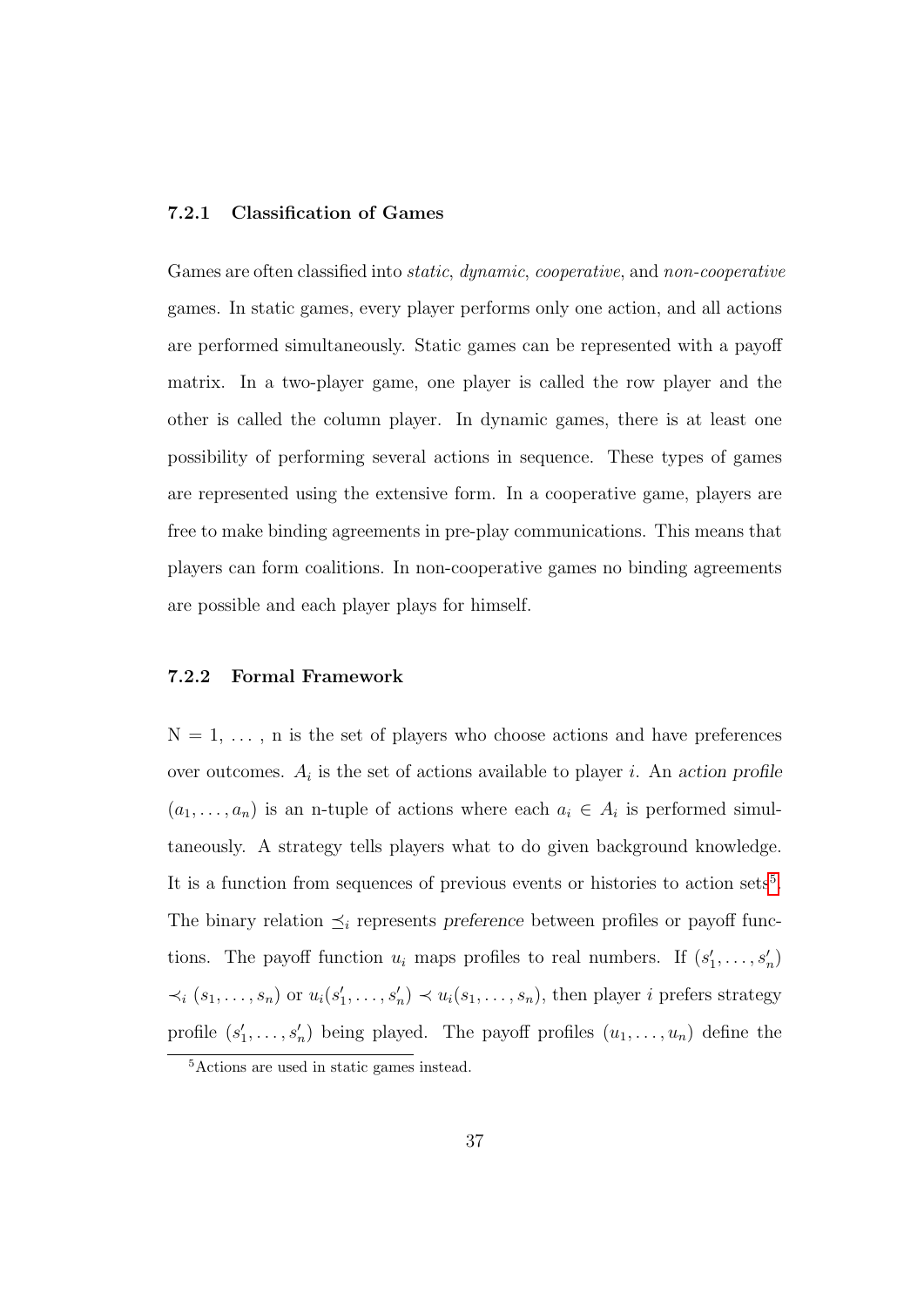payoff function U of a game.  $U: A \to R^n$  is a function mapping all actions or strategy profiles to payoff profiles. If  $S = (s_1, \ldots, s_n)$  is an action, strategy, profile then  $S_{-i} = (s_1, \ldots, s_{i-1}, s_{i+1}, \ldots, s_n)$ . An action  $a_1$  strictly dominates another action  $a_2$  if  $a_1$  is preferred to  $a_2$  in all possible courses of events.

### 7.2.3 Nash Equilibrium

Strategic games can be classified according to how much the payoff functions of the players resemble each other. In zero-sum games also called strictly competitive games the payoff of players sum up to zero; if one wins a certain amount then the other loses it. A pure coordination game is the opposite of a zero-sum game where the payoffs of the players are identical.

In a strategic game without uncertainty, what strategy will a rational player choose? One way to answer this question is to say a player may just eliminate all strictly dominated actions, and hope to find a single possible move to choose. Strict strategy domination is based on players' preferences and is formalized as follows.

**Definition 1:** Strategy  $s_i$  of player i strictly dominates a strategy  $s'_i$  if and only if for all profiles s it holds that  $(s_i, s_{-i}) \prec_i (s_i, s_{-i}).$ 

**Definition 2:** A atrategy  $s_i$  of player i weakly dominates a strategy  $s'_i$  if and only if for all profiles s it holds that  $(s_i, s_{-i}) \preceq_i (s_i, s_{-i})$  and there is a profile s such that  $(s_i, s_{-i}) \prec_i (s_i, s_{-i}).$ 

Nash equilibrium is a kind of solution concept of a game involving two or more players, where no player has anything to gain by changing only his or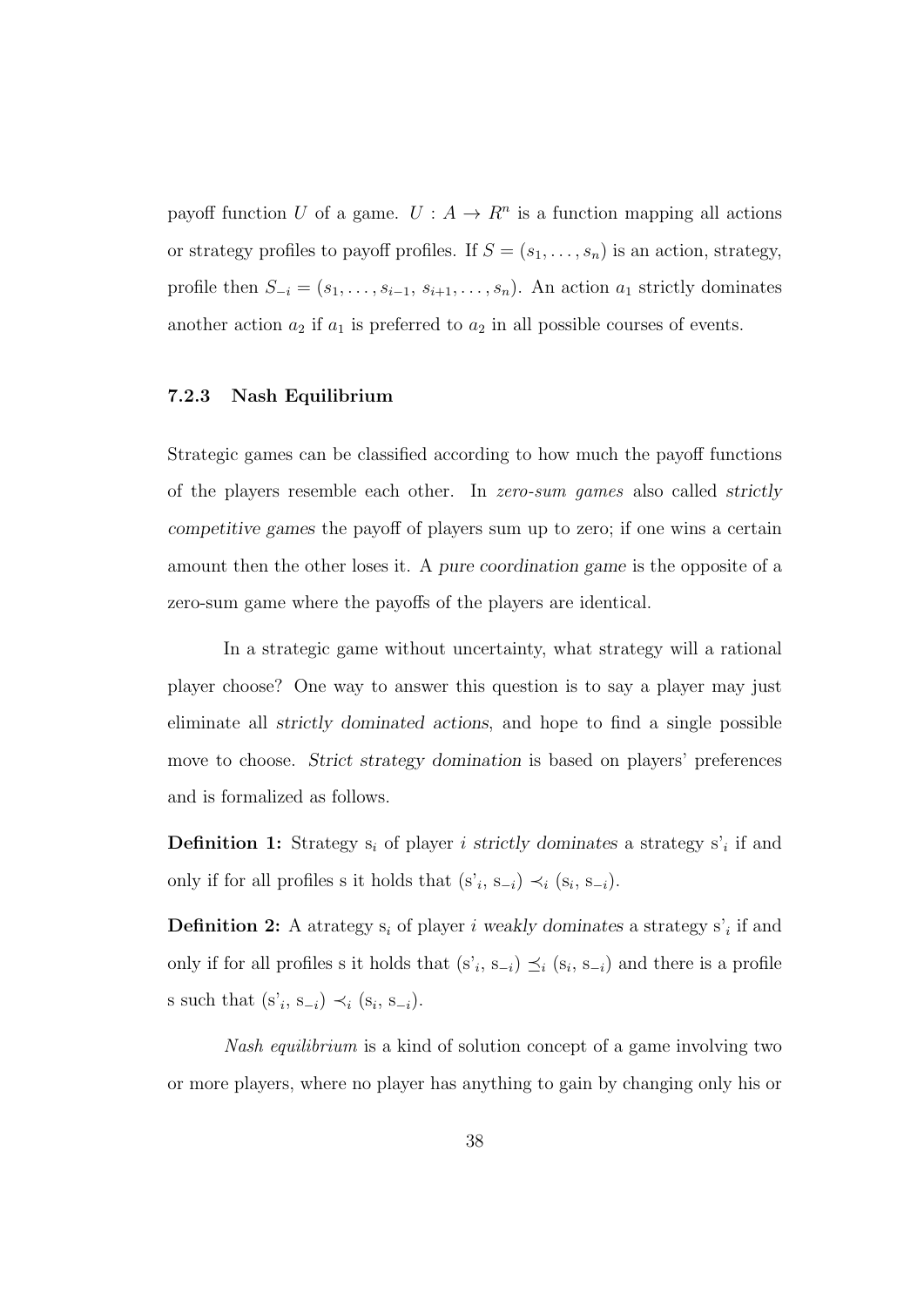her own strategy from unilaterally. If each player has chosen a strategy and no player can benefit by changing his or her strategy while the other players keep theirs unchanged, then the set of strategy choices and the corresponding payoffs constitute a Nash equilibrium.

**Definition 3:** A strategy profile s is a *weak Nash equilibrium* if and only if for none of the players i there exists a strategy s'<sub>i</sub> such that  $s \prec_i (s'_i, s_{-i})$  or equivalently if for all of i's strategies s'<sub>i</sub> it holds that  $(s<sub>i</sub>, s<sub>-i</sub>) \preceq_i s$ . A strategy profile is a *strict Nash equilibrium* if  $\prec_i$  is used instead or  $s_i \neq s'_i$  for the second characterization.

There is another characterization in terms of best responses. A move  $s_i$ of player i is a best response to a strategy profile  $s_{-i}$ . We write  $s_i \in BR_i(s_{-i}),$ if and only if  $u_i(s_i, s_{-i}) = \max_{s'_i \in S_i} u_i(s'_i, s_{-i}).$ 

A strategy profile s is a Nash equilibrium, if and only if for all  $i = (1, \ldots, n) s_i$ is a best response to  $s_{-i}$  i.e.  $s_i \in BR_i(s_{-i})$ . It is strict if in addition  $BR_i(s_{-i})$ is a singleton set for all i.

A strategic game with mixed strategies is defined as follows. Let  $\Delta(A_i)$ be the set of probability distributions over  $A_i$ , i.e. the set of functions  $P$  that assign a probability  $P(a)$  to each action  $a \in A_i$  such that  $\sum_{a \in A_i} P(a) = 1$  and  $0 \leq P(a) \leq 1$ . Each  $P \in \Delta(A_i)$  corresponds to a mixed strategy of player *i*. A mixed strategy profile is a sequence  $(P_1, ..., P_n)$  for the set of players  $N =$  $\{1, \ldots, n\}$ . A pure strategy corresponds to a mixed strategy  $P_i$  where  $P_i(a) =$ 1 for one action  $a \in A_i$  and  $P_i(b) = 0$  for all other actions. We can calculate the expected utility of player i given a mixed strategy profile  $P = (P_1, \ldots, P_n)$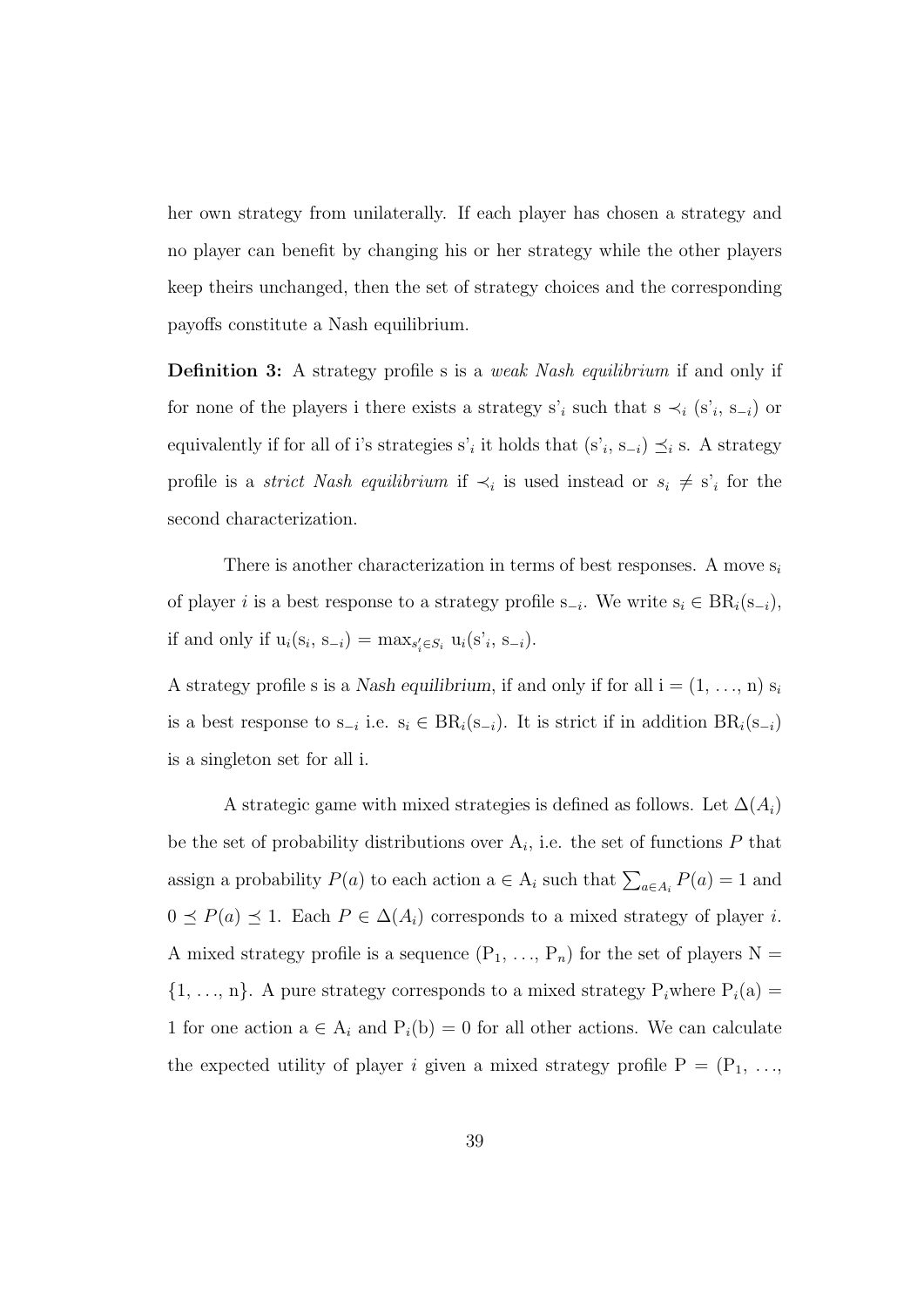$P_n$ ) and payoff profile  $(u_1, ..., u_n)$  by  $EU_i(P) = \sum_{a \in A_1 \times ... \times A_n} P_1(a_1) \times ... \times P_n$  $P_n(a_n) \times u_i(a)$ .

It is assumed that rational players try to maximize their expected utilities, i.e. a player i strictly prefers action a over action b exactly if the expected utility of a is higher than the expected utility of b. For mixed strategy profiles  $P = (P_1, \ldots, P_n)$ , we use the same notation  $P_{-i}$  as for pure strategy profiles to denote the profile  $(P_1, \ldots, P_{i-1}, P_{i+1}, \ldots, P_n)$  where we leave out the strategy  $P_i$ .  $(P'_i, P_{-i})$  denotes again the profile where we replaced  $P_i$  by  $P'_i$ .

**Defition 4:** A weak mixed Nash equilibrium is a mixed strategy profile  $(P_1,$ ..., P<sub>n</sub>) such that for all i = (1, ..., n) and P'<sub>i</sub>∈  $\Delta(A_i)$  it holds that EU<sub>i</sub>(P'<sub>i</sub> , P<sub>−i</sub>)  $\leq$  EU<sub>i</sub>(P). A mixed Nash equilibrium is *strict* if we can replace  $\leq$  by  $\prec$ in the last condition.

A Nash equilibrium such as (a, a) is called strongly Pareto optimal, or strongly Pareto efficient; more precisely, a Nash equilibrium  $s = (s_1, \ldots, s_n)$  is strongly Pareto optimal, if and only if there is no other Nash equilibrium  $s' = (s'_1, \ldots, s'_n)$ such that for all  $i = (1, ..., n)u_i(s) \prec u_i(s')$ . That is a Nash equilibrium is strongly Pareto optimal if and only if there is no other equilibrium where every player is better off.

### 7.2.4 Common Knowledge and Rationality Assumptions

The classical interpretation of game theory makes very strong assumptions about the rationality of players. First, it is assumed that every player is logically omniscient; they know all logical theorems and all logical consequences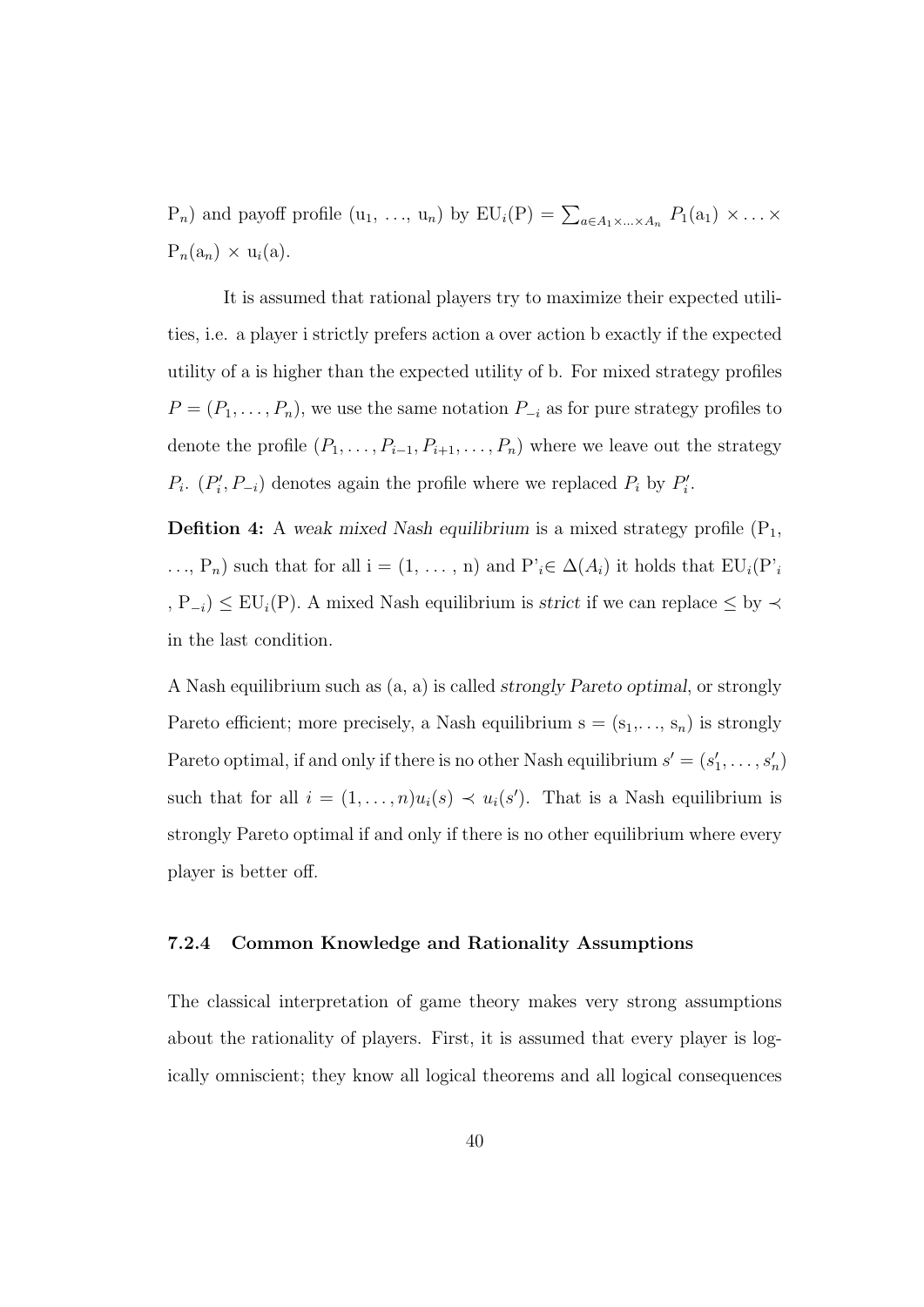of their non-logical beliefs. Second, they are assumed to always act in their enlightened self interest in the sense of utility maximization. Third, for a concept like Nash equilibrium to make sense in classical game theory, it is assumed that the structure of the game is common knowledge between players.

Mutual knowledge of a proposition  $\alpha$  between players is when each player knows  $\alpha$ . For example, both Ann and Bob know  $\alpha$ . Common knowledge between two players of a proposition  $\alpha$  is equivalent to two infinite chains of knowledge of  $\alpha$ . Ann knows that Bob knows that Ann knows that  $\ldots$   $\alpha$  and Bob knows that Ann knows that Bob knows that  $\ldots$   $\alpha$ . Of course, human beings are seldom able to go beyond just a few iterations of shared knowledge; they can't explicitly represent the infinite chain of knowledge.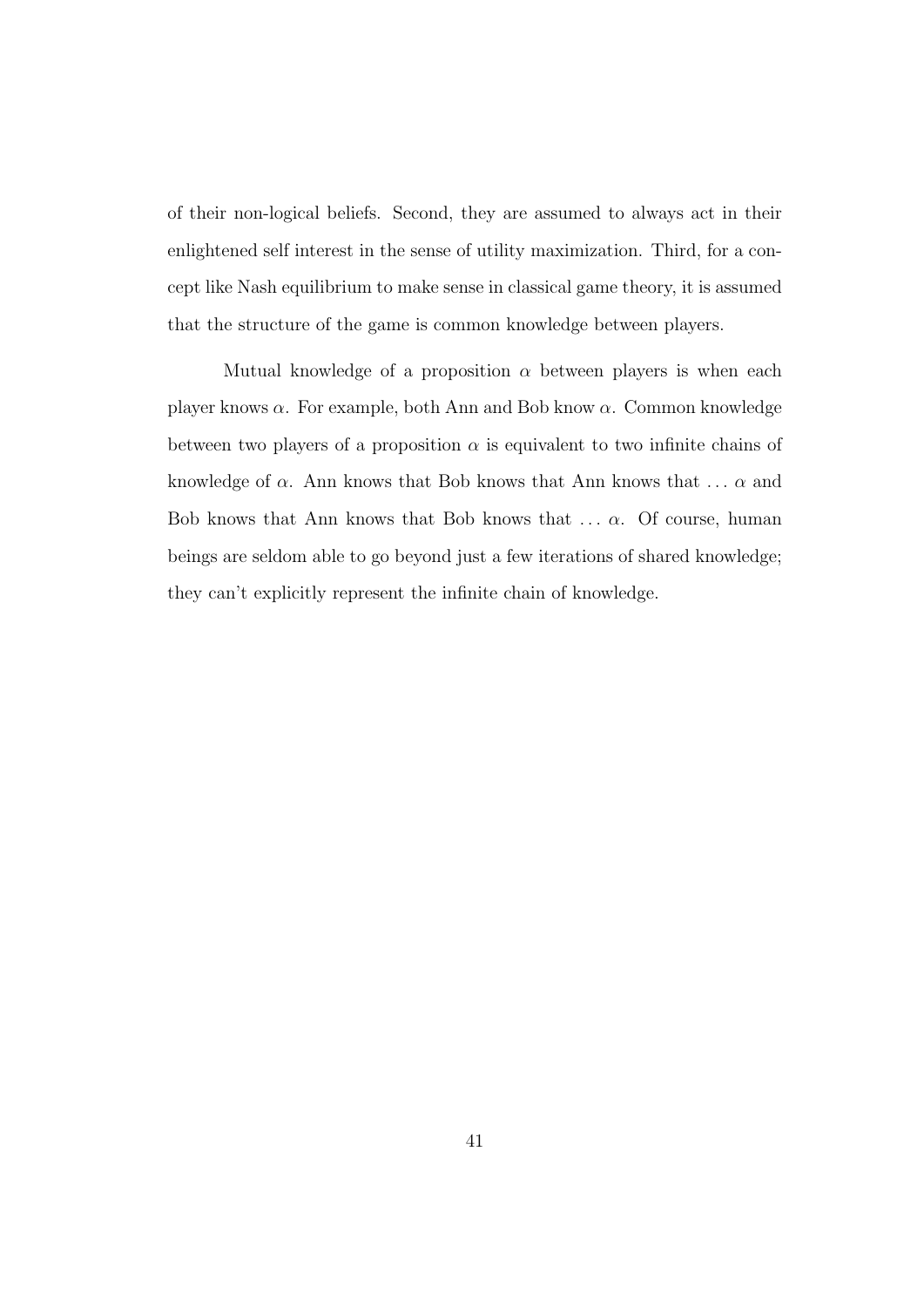# 8 Communication Games

There are different models of a two-player communication game in economics and game theory literature. In these models, one player (the sender or agent) tries to communicate some private information (sender's type) to another player (the receiver or principle). These games model the difficulties that arise under conditions of incomplete and asymmetric information. Rasmusen [\[116\]](#page-200-0) divides communication games into different types. We'll very briefly review them here before discussing cheap talk games in detail.

# 8.1 Signaling

In signaling games, the sender's message is costly and more costly when he lies than tell the truth, but messages need not be truthful. The sender's payoff is affected even if the receiver ignores his message. The sender's type varies from bad to good in these models. If the sender's type is better, it is cheaper for him to send a message that his type is good. For example, a worker has a given skill level and chooses the amount of effort he will exert. If the worker knows this and can acquire credentials to signal his ability to an employer then the problem is signaling.

# 8.2 Truthful Announcement

In truthful announcement games, the sender may be silent or send a message, but the message must be truthful if it is sent. There is no cost to sending the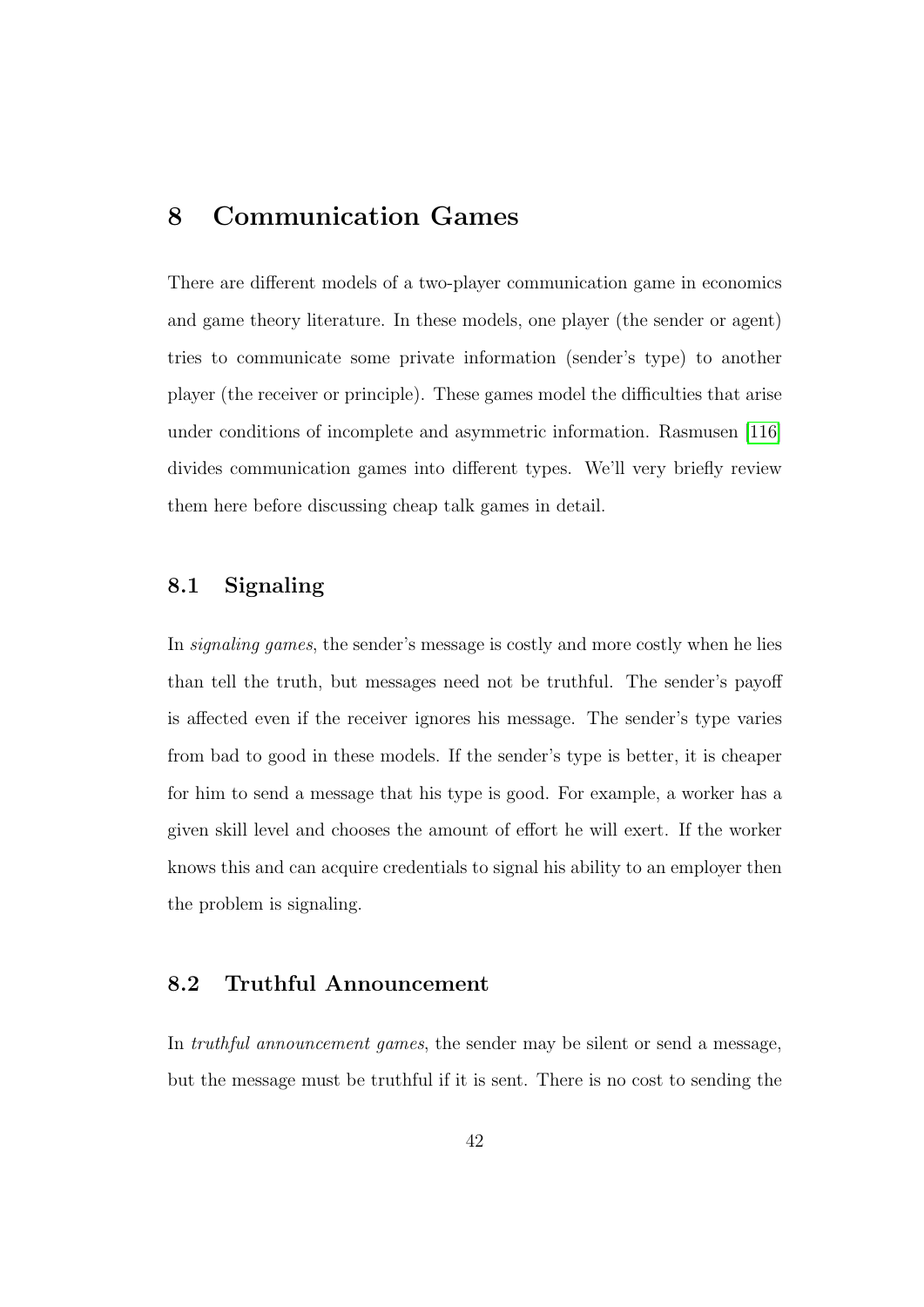message, but it may induce the receiver to take actions that affect the sender. If the receiver ignores the message, the sender's payoff is unaffected by the message. An example of a truthful announcement game is when the sender's ability A is uniformly distributed on  $[0,1]$ , and the sender can send a message Y such as  $A > .5$  or  $A = .2$ .

## 8.3 Auditing

In auditing games the sender's message might or might not be costly and receiver may audit the message at some cost to verify if the sender was lying. An example is lobbying. The lobbyist can tell the truth or lie (in both cases sending a costly message) to the politician. The politician can then investigate the truth of the message at some cost.

## 8.4 Mechanism

Sender's message might or might not be costly. Before the sender sends a message he commits to a contract with the receiver. Decisions are based on what they can observe and enforcement is based on what can be verified by the courts. A mechanism is chosen before the sender observes the true state (private information) otherwise the choice of mechanism itself may convey some information. For example, if in the screening game the receiver commits to his response to a signal it turns into a mechanism game.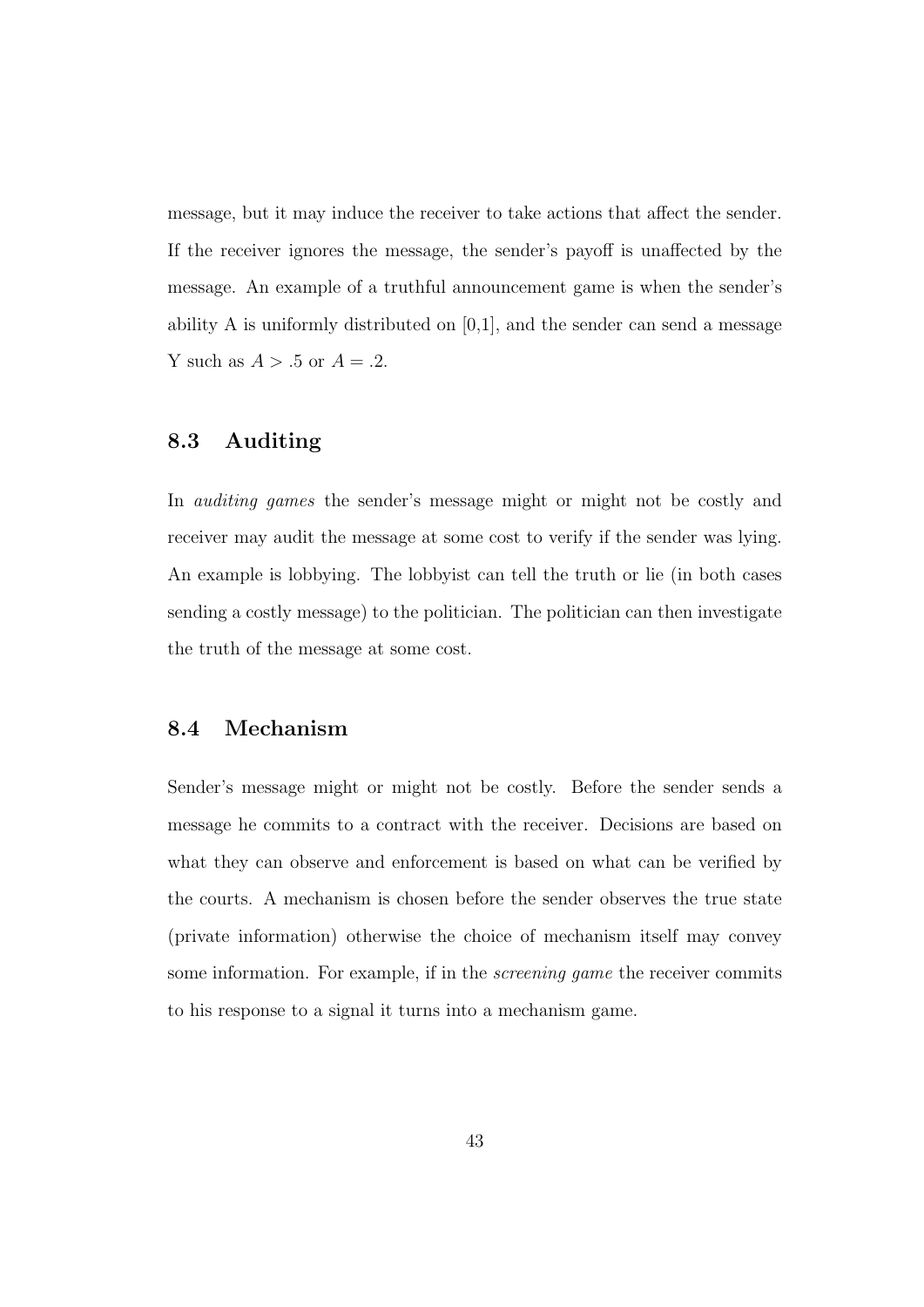## 8.5 Screening

A screening game is closely related to signaling games where rather than choosing an action based on a signal, the receiver gives the sender proposals based on the type of the sender. The sender sends a message in response to an offer by the receiver. For example, the employer offers a wage level first, at which point the worker chooses the amount of credentials he will acquire (education or skills) and accepts or rejects a contract for a wage level.

## 8.6 Cheap Talk

Farrell and Rabin [\[49\]](#page-193-0) introduce cheap talk games. In economics, signaling games have an associated cost. However, it is widely believed that most of the information transmission in modern microeconomics is not done through costly signaling systems but through ordinary *cheap talk*. Cheap talk $6$  is an incomplete-information game that consists of costless, non-binding, nonverifiable messages that may affect the listener's beliefs but the message itself does not directly affect the payoffs of the game. The receiver, after hearing the message from the sender, must take an action, which decides the payoffs for both players. The game proceeds as follows.

- 1. Nature decides  $S$ 's type t (the sender's private information)
- <span id="page-59-0"></span>2. S observes t and sends a message m to R

<sup>&</sup>lt;sup>6</sup>The peacock's tail is an example of talk which is not cheap. The tail convinces the hens that the peacock is a worthy suitor but the tail imposes cost by taking up resources and making the peacock easier to catch.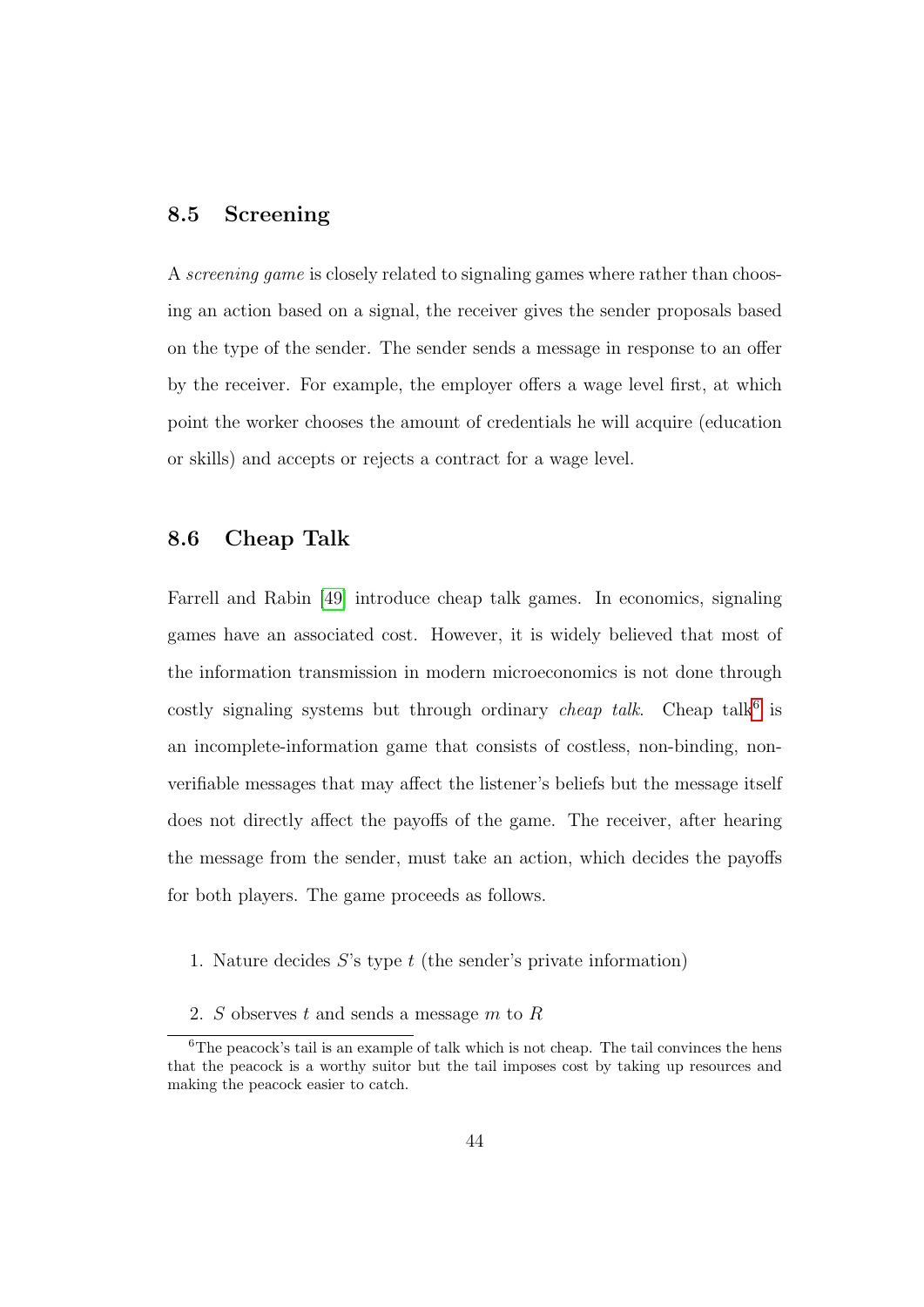- 3. R does not know the sender's type t but takes an action a based on his prior beliefs about t and  $S$ 's message m
- 4. S's type t and R's action a decides the payoffs for both S and R

A self-signaling message is such that the speaker says it if and only if it is true i.e. it is to the speaker's benefit to tell the truth. A self-committing message creates an incentive for the speaker to fulfill it. A message that is selfsignaling and self-committing seems credible. A credible message is believable therefore the receiver can base its decision on it.

### 8.6.1 Cheap Talk About Private Information

Suppose Ann is a job applicant and Bob a potential employer who wants to hire Ann for one of two positions, demanding and undemanding. Bob will give Ann the demanding job if he believes her ability is high and the undemanding job if he believes her ability is low. Bob does not know Ann's ability. Ann sends a message "High" or "Low" to Bob signaling her ability. Bob then decides which job to give Ann. It is quite obvious that Ann has preferences over Bob's beliefs about her ability as Bob relies on those beliefs to take an action. The normal form game for one version of this example is shown in Figure 5.

Ann's types, "High or "Low" are self-signaling and they coincide with her true type. Therefore, Bob can make his job assignment depend on Ann's message. Since Ann has no incentive to lie, cheap talk conveys all of Ann's private information to Bob.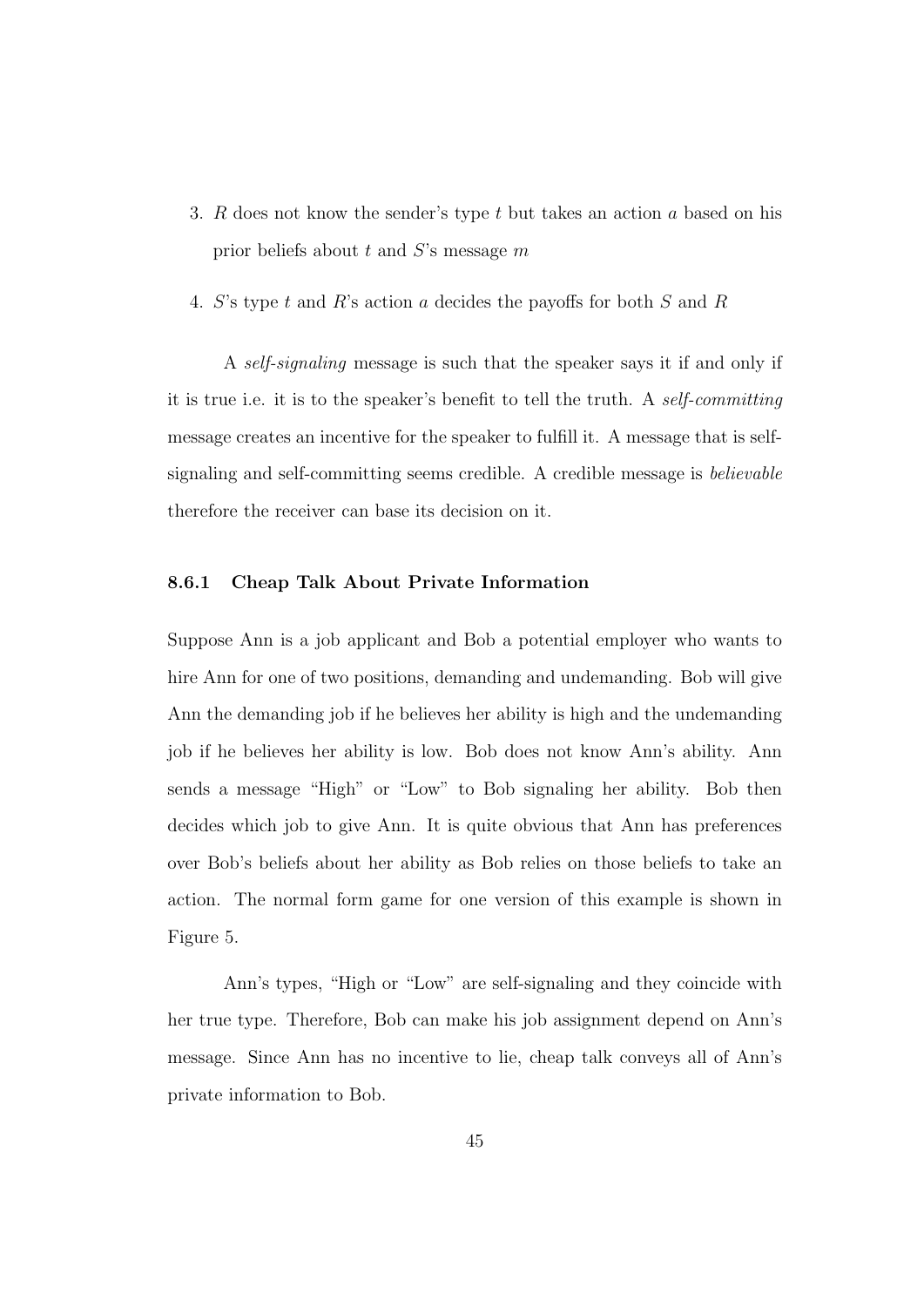|     |   | <b>Bob</b> |          |
|-----|---|------------|----------|
|     |   | ,,         |          |
| Ann | H | 2,1        | 0, 0     |
|     |   | 0, 0       | $_{1,3}$ |

Figure 5: Normal form representation of the game where Ann's type high (H) or low (L) is self-signaling and Bob can make his job assignment based on Ann's message. That is hire Ann for the demeaning job (D) if she sends the message "High" or undemanding job (U) if she sends the message "Low".

Consider a modification of the game. Let's assume that the demanding job pays more and Ann is greedy. So Ann has an incentive to lie and get the demanding job regardless of her ability. The game is shown in Figure 6.

Bob  
\n
$$
D U
$$
\nAnn  $\frac{H}{L}$   $\begin{bmatrix} 2,1 & 0,0 \\ 2,0 & 1,3 \end{bmatrix}$ 

Figure 6: Normal form representation of the game where Ann's type "High" or "Low" is no longer correlated with Ann's true type. And cheap talk fails to convey Ann's private information to Bob.

Ann's preferences over Bob's beliefs are no longer correlated with Ann's true type and types "High and "Low" are no longer self-signaling. Due to lack of self-signaling and correlation cheap talk fails to convey Ann's private information to Bob.

In these two situations, correlation between the sender's true type and preference over the receiver's beliefs is either perfect or fails completely. The more interesting situation is of course where Ann and Bob's preferences are partially aligned. Can cheap talk be credible in problems where preferences of the sender and the receiver are partially aligned? Crawford and Sobel [\[30\]](#page-190-0)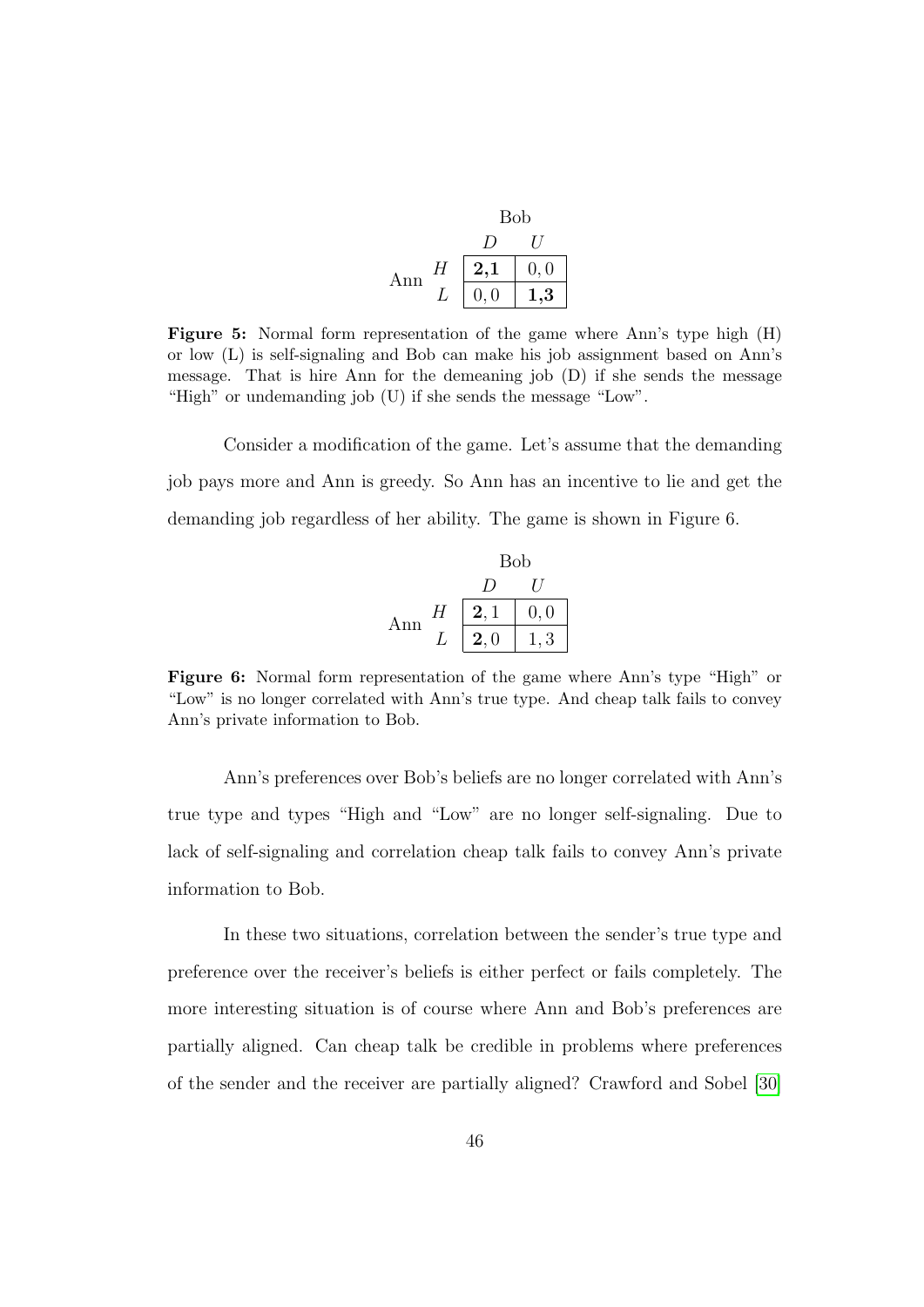argue that not all games are coordination games and many difficulties with reaching agreements are due to players having different information about preferences. Sharing information helps in reaching potential agreements, but it also has a strategic effect that revealing all information to an opponent is not usually the most advantageous strategy. But even a selfish agent will frequently find it beneficial to reveal some information. They showed that limited common interest might lead to meaningful talk.

## 8.6.2 Crawford and Sobel's Model

In Crawford and Sobel's model, there are two players, the sender S and the receiver R. The sender observes the value of a random variable  $m$  (S's private information or type), whose differentiable probability distribution function,  $F(m)$ , with density  $f(m)$ , is supported on [0, 1]. The sender has a twice continuously differentiable von Neumann-Morgenstern utility function  $U^{s}(y, m, b)$ , where  $y$ , a real number, is the action taken by the receiver upon receiving the sender's signal and b is a scalar parameter used to measure how nearly agents' interests are aligned. The receiver's twice continuously differentiable von Neumann-Morgenstem utility function is denoted  $U^R(y, m)$ .

The assumptions are that for each m and for  $i = R$ , S, denoting partial derivatives by subscripts in the usual way,  $U_1^i(y,m) = 0$  for some y, and  $U_{11}^i(.)$  $< 0$ , so that U<sup>i</sup> has a unique maximum in y for each given  $(m, b)$  pair; and that  $U_{12}^i(.) > 0$ . The latter condition ensures that the best value of y from a fully informed agent's standpoint is a strictly increasing function of the true value of m. All aspects of the game except  $m$  are common knowledge.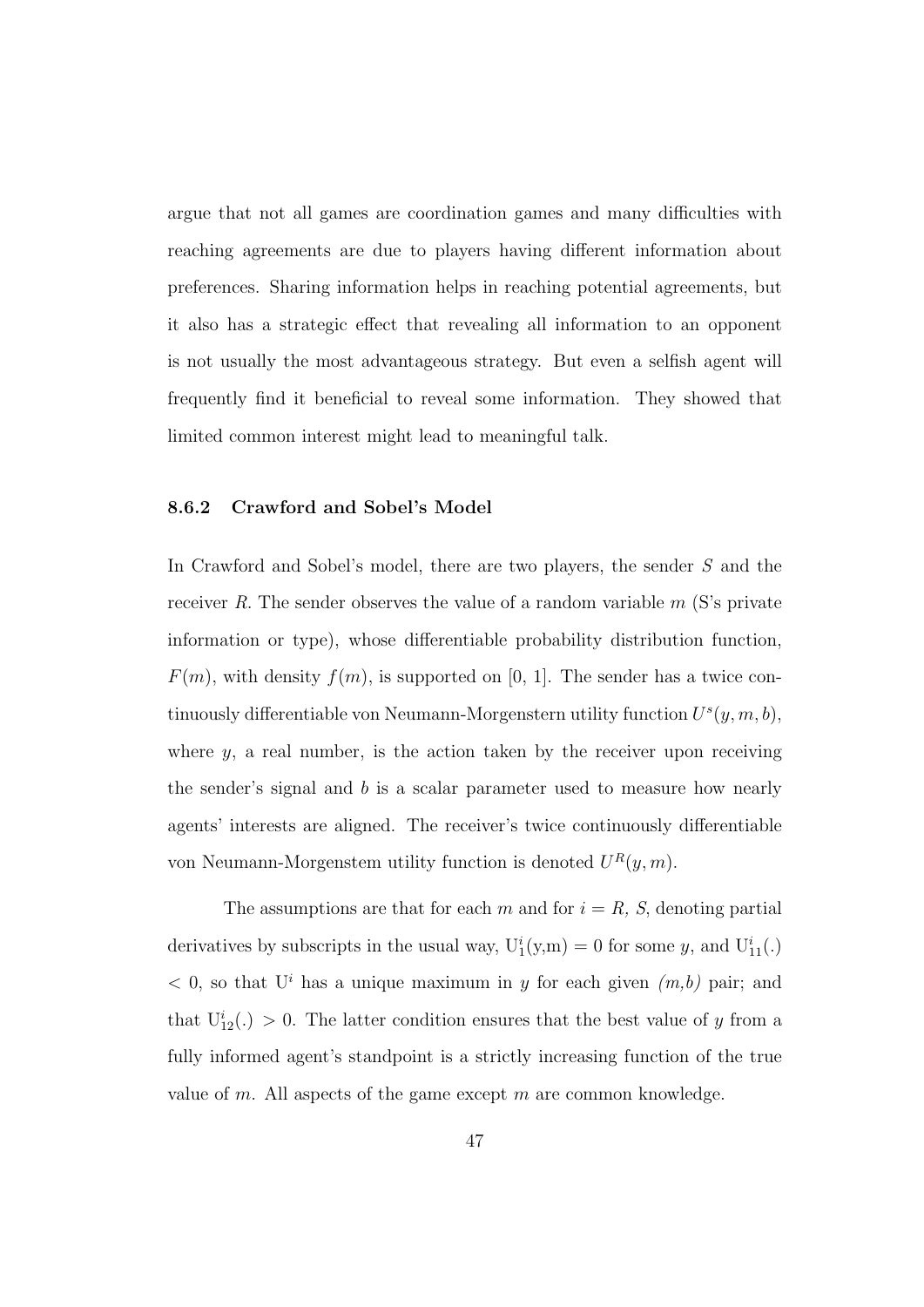The game proceeds as follows. The sender observes her type, m, and sends a signal to the receiver; the signal may be random, and can be viewed as a noisy estimate of  $m$ . The receiver processes the information in the sender's signal and chooses an action, which determines both players' payoffs. In equilibrium, each agent responds optimally to his opponent's strategy choice, taking into account its implications in the light of his probabilistic beliefs, and maximizing expected utility over his possible strategy choices. Formally, an equilibrium consists of a family of signaling rules for S, denoted  $q(n|m)$ , and an action rule for R, denoted  $y(n)$ , such that

1. For each  $m \in [0,1]$ ,

$$
\int_N q(n|m) \, \mathrm{d}n = 1,
$$

where the Borel set  $N$  is the set of feasible signals, and if  $n^*$  is in the support of  $q(. | m)$ , then  $n^*$  solves

$$
\max_{n \in N} U^s(y(n), m, b); and
$$

2. For each  $n, y(n)$  solves

$$
\max_{y} \int_{0}^{1} U^{R}(y, m)p(m|n) \mathrm{d}m, where
$$

 $p(m|n) \equiv q(n|m) \, \text{f(m)} / \int_0^1 q(n|t) f(t) \, \text{d}t.$ 

The first condition says that the sender's signaling rule yields an expectedutility maximizing action for each of his information types, taking the receiver's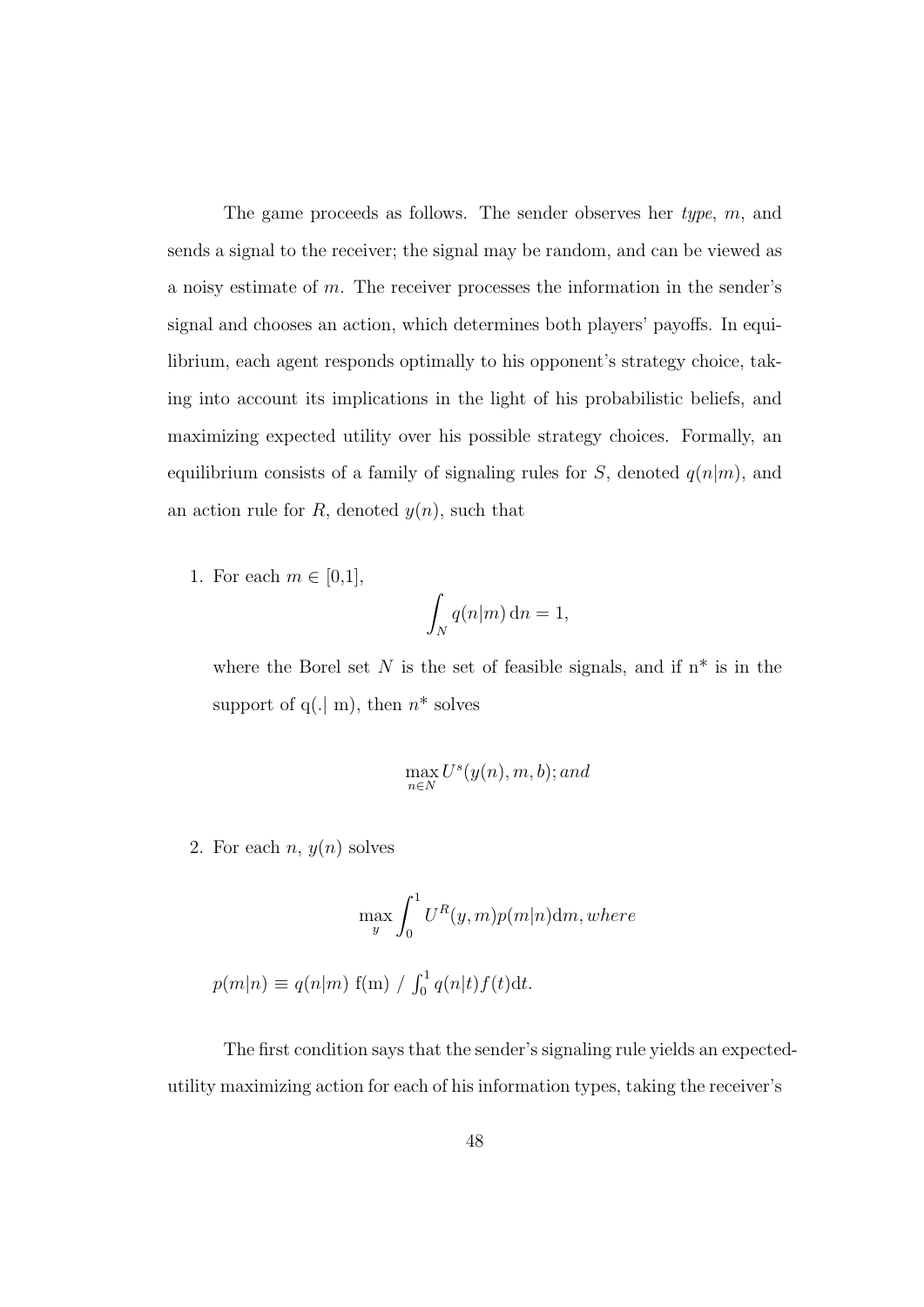action rule as given. The second condition says that the receiver responds optimally to each possible signal, using Bayes' Rule to update his prior, taking into account the sender's signaling strategy and the signal he receives.

Crawford and Sobel characterized the set of equilibrium outcomes and demonstrated that there is a finite upper bound,  $N^*$ , to the number of distinct actions that the receiver takes with positive probability in equilibrium, and that for each  $N = 1, \ldots, N^*$ , there is an equilibrium in which the receiver takes N actions. In addition, when monotonicity condition holds, for all  $N =$  $1, \ldots, N^*$ , there is a unique equilibrium outcome in which the receiver takes N distinct actions with positive probability, and the expected payoffs for both the sender and the receiver are strictly increasing in N. The equilibrium with N\* actions is the most informative equilibrium.

Let us look at the job applicant example in light of the Crawford and Sobel's model. Ann's ability lies on a continuum rather than being binary "High" or "Low." Based on Bob's beliefs about her ability, it will set her wage and make workplace demands on her. If Bob believes Ann has high ability, he will demand more work and pay more. Ann knows her ability, but Bob only has his beliefs about Ann's ability and what Ann says. Suppose Ann's type t is uniformly distributed on  $[0, 1]$ . Ann sends a message m and Bob chooses an action a, where a and m are also  $\in [0, 1]$ . A message m may be a sentence, "My type is  $t$ ." The payoffs are quadratic loss functions in which each player has an ideal point and wants a to be close to the ideal point. Let  $U^{Ann} =$  $-(a-(t+b))^{2}$  and  $U^{Bob} = -(a-t)^{2}$  be the payoff functions for Ann and Bob, respectively.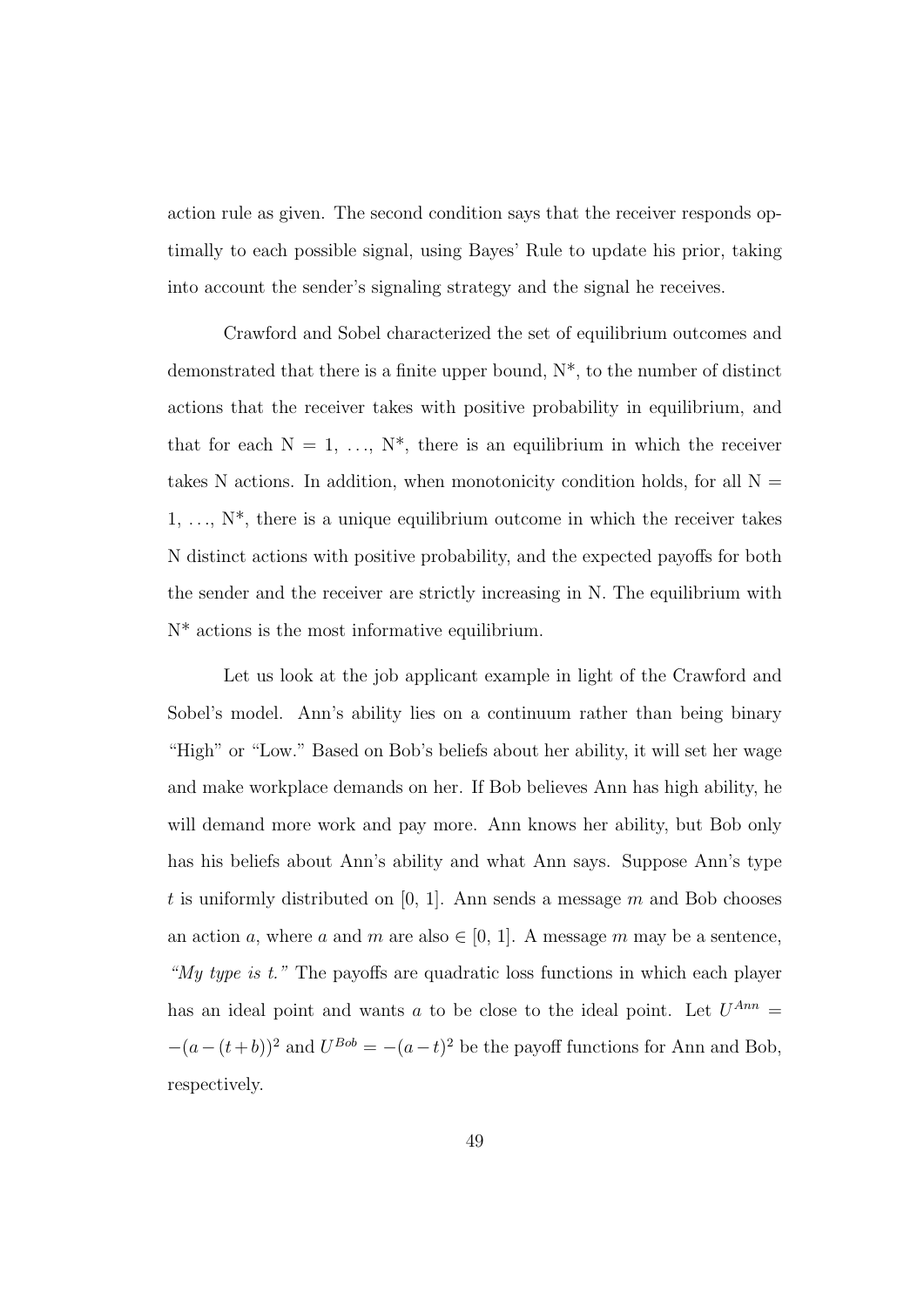At the extreme of payoff function similarity, it is clear what happens. Suppose Bob wants  $a$  to be as close to  $t$  as possible. If Ann also wants  $a$  to be close to t, then she will reveal her true type. This is called a *separating equilibrium*. On the other hand, If Ann wants  $\alpha$  to be as big as possible then she will lie. The signal will convey no information and Bob will ignore Ann's message. This is called a pooling equilibrium.

Let's say Ann wants to persuade Bob that her ability is somewhat higher than it actually is. However, Ann doesn't want to exaggerate too much. The interesting question is what happens if Ann likes Bob's ideal action to be  $t + .1$ ? So Ann doesnt want a to be too big, but she does want a to be bigger than what Bob would choose if he was fully-informed about true state of the world.

Crawford and Sobel showed that there exists a partially pooling equi*librium* in which Ann truthfully reports her type by reporting  $t$  is in the low interval [0, x] or the high interval [x, 1], say  $x = .3$ . So in effect, Ann reduces her message space to two messages, Low and High.

Bob's optimal strategy in a partially pooling equilibrium is to choose his action to equal the expected value of the type in the interval the sender has chosen. Thus, if  $m = 0$ , Bob will choose  $a = x/2$  and if  $m = 1$ , he will choose  $a = (x + 1)/2$ . Bob's equilibrium response determines Ann's payoffs from her two messages. The payoffs between which she chooses are;  $U_{m=0}^{Ann}$  $-(t+1) - \frac{x}{2}$  $(\frac{x}{2})^2$  and  $U_{m=1}^{Ann} = -(\frac{1+x}{2} - (t+.1))^2$ .

There exists a value x such that if  $t = x$ , Ann is indifferent between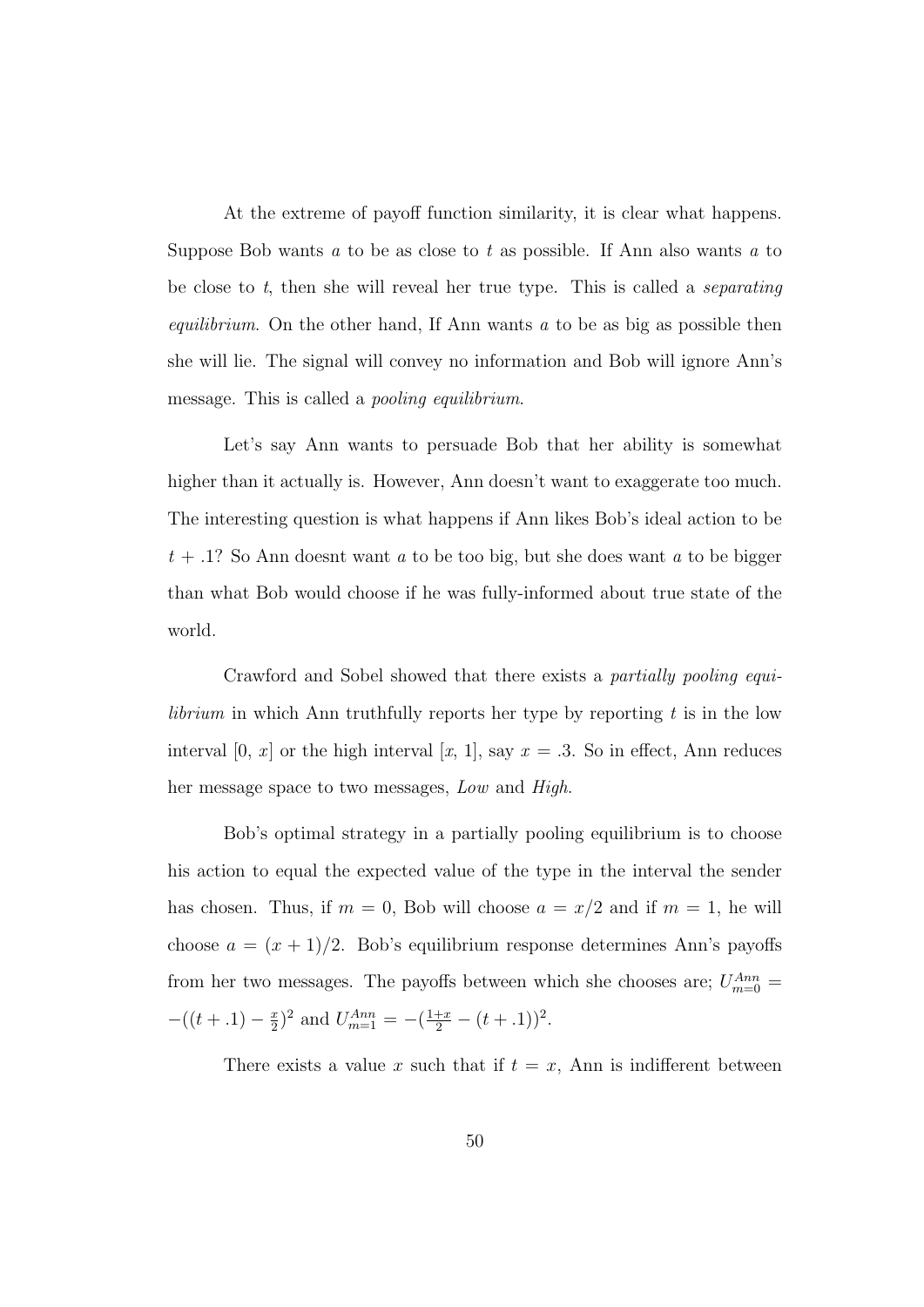$m = 0$  and  $m = 1$ , but if t is lower he prefers  $m = 0$  and if t is higher he prefers  $m = 1$ . To find x, equate  $U_{m=0}^{Ann}$  and  $U_{m=1}^{Ann}$  and simplify to obtain  $(t + .1) - \frac{x}{2} = \frac{1+x}{2} - (t + .1)$ . We set  $t = x$  at the point of indifference, and solving for x then yields  $x = .3$ .

Thus, the divergence in preferences of the sender and the receiver coarsens the message space. Ann will not send a truthful precise message, but if there is a partially pooling equilibrium, she will send a truthful coarse message. If the true value of t is small, Ann will report the fairly precise information that t lies in  $[0,3]$ . If t is larger, it is harder to induce a truthful message, since Ann has a tendency to exaggerate and report t larger than it is.

If instead of wanting  $(t + .1)$  to be the action, the preferences of Ann and Bob diverge more e.g  $(t + .8)$ , then there would be the uninformative pooling equilibrium. If they diverged less e.g  $(t + 0.001)$ , then there would exist other partially pooling equilibria that had more than just two effective messages and would distinguish between three or more intervals instead of between just two.

### 8.6.3 Cheap Talk Equilibria

Every cheap talk game has a babbling equilibrium where the sender's message does not affect the receiver's beliefs and the receiver ignores the sender's message. The sender might as well make noises that are not related with her type. In turn, Ann's babbling justifies Bob's strategy of ignoring her message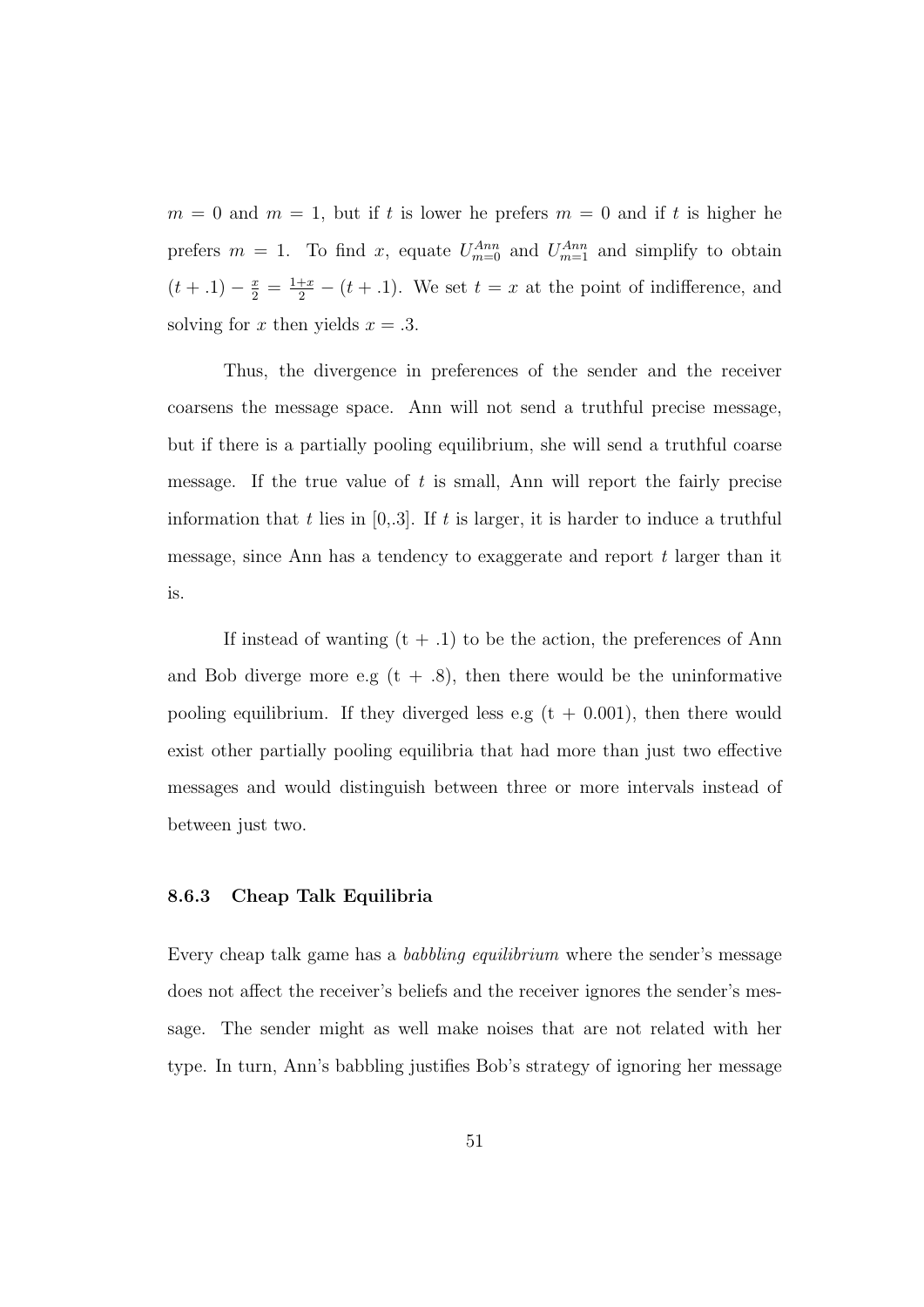and assigning the undemanding job, which is his best move given an expected value of 50/50. It is always consistent with rationality to treat cheap talk as meaningless. Farrell and Rabin [\[49\]](#page-193-0) argue that people don't usually take a destructive attitude, "I won't presume words don't mean what they have always meant." Rather people take the literal meaning as a starting point. The view that cheap talk may be blocked by incredulity but not by incomprehension is called the rich language assumption. It assumes that players share a common language and are competent to work out the literal meaning of sentences.

### 8.6.4 Cheap Talk about Intentions

Can cheap talk be effective in coordination problems? Farrell and Rabin [\[49\]](#page-193-0) argue that if a message is credible, then cheap talk efficiently resolves coordination problems.

Suppose Bob hired Ann and now they work together. Ann and Bob are planning to have lunch together. Ann leaves the office before Bob who will join her later. Ann says to Bob, "I'm off to Eatery 2."

|     |         | <b>Bob</b> |         |         |         |
|-----|---------|------------|---------|---------|---------|
|     |         | Eatery1    | Eatery2 | Eatery3 | Eatery4 |
|     | Eatery1 | 3, 3       | 0, 0    | 0,0     | $0, -2$ |
| Ann | Eatery2 | 0, 0       | 3,3     | 0, 0    | $0, -2$ |
|     | Eatery3 | 0, 0       | 0, 0    | 3,3     | $0, -2$ |
|     | Eatery4 | $-2,0$     | $-2,0$  | $-2,0$  | 1, 1    |

Figure 7: A two-player coordination game.

Here, Ann's message is self-signaling and self-committing and thus credible. If Ann's message is credible then Bob believes it and his best response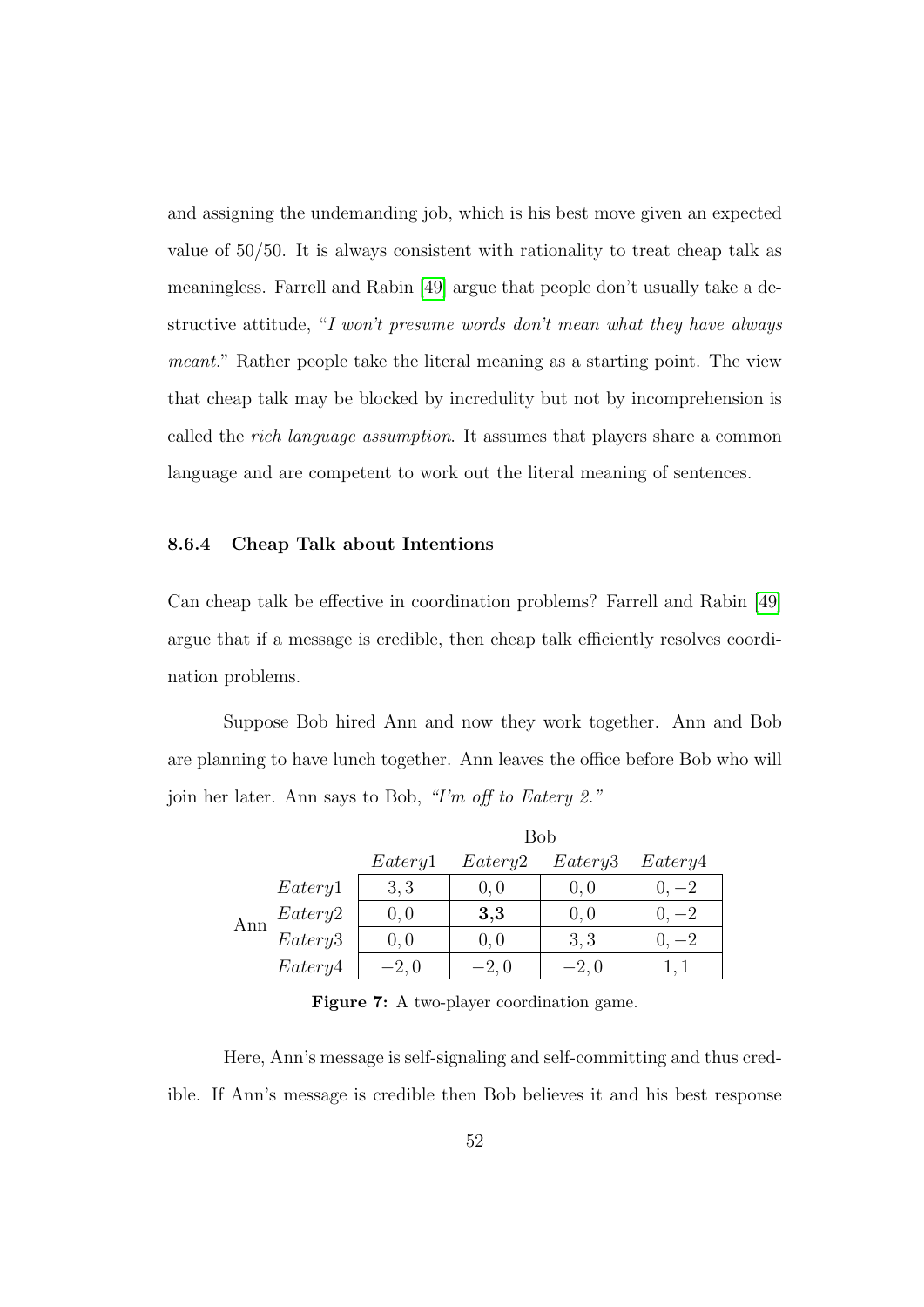will be going to Eatery 2, a Nash equilibrium in this game.

## 8.6.5 Cheap Talk vs. Conventions

Let's assume Bob did not hear Ann's message about what Eatery she is heading to but knows Ann left for lunch and she is waiting for him. Can Schelling's focal point help them coordinate?

Schelling's focal point is best explained with following example, "Two people planned to meet in New York but forgot to say where. The leading focal point at the time was Grand Central Station. In this situation, each can infer the other person would pick Grand Central Station as it is the natural focal point."

Suppose Ann and Bob go out for lunch quite often and they have a favorite place where they usually eat. Then Bob can infer where Ann may be waiting for him and try his luck but it is not guaranteed he will find her there. Perhaps, Ann wanted to try another place that day. Going to the usual place is better than no coordination but worse than what they can get by talking.

## 8.6.6 Coordination Under Conflict

Suppose Ann and Bob are working on a joint project where each prefers the other to do more work. They both reason whether the other player uses high effort or low effort while her/his own best response is low if the other uses high effort. This leads to Nash equilibrium (6, 6), which is Pareto-dominated by (7, 7), where both offer high effort. Can Ann and Bob talk their way out of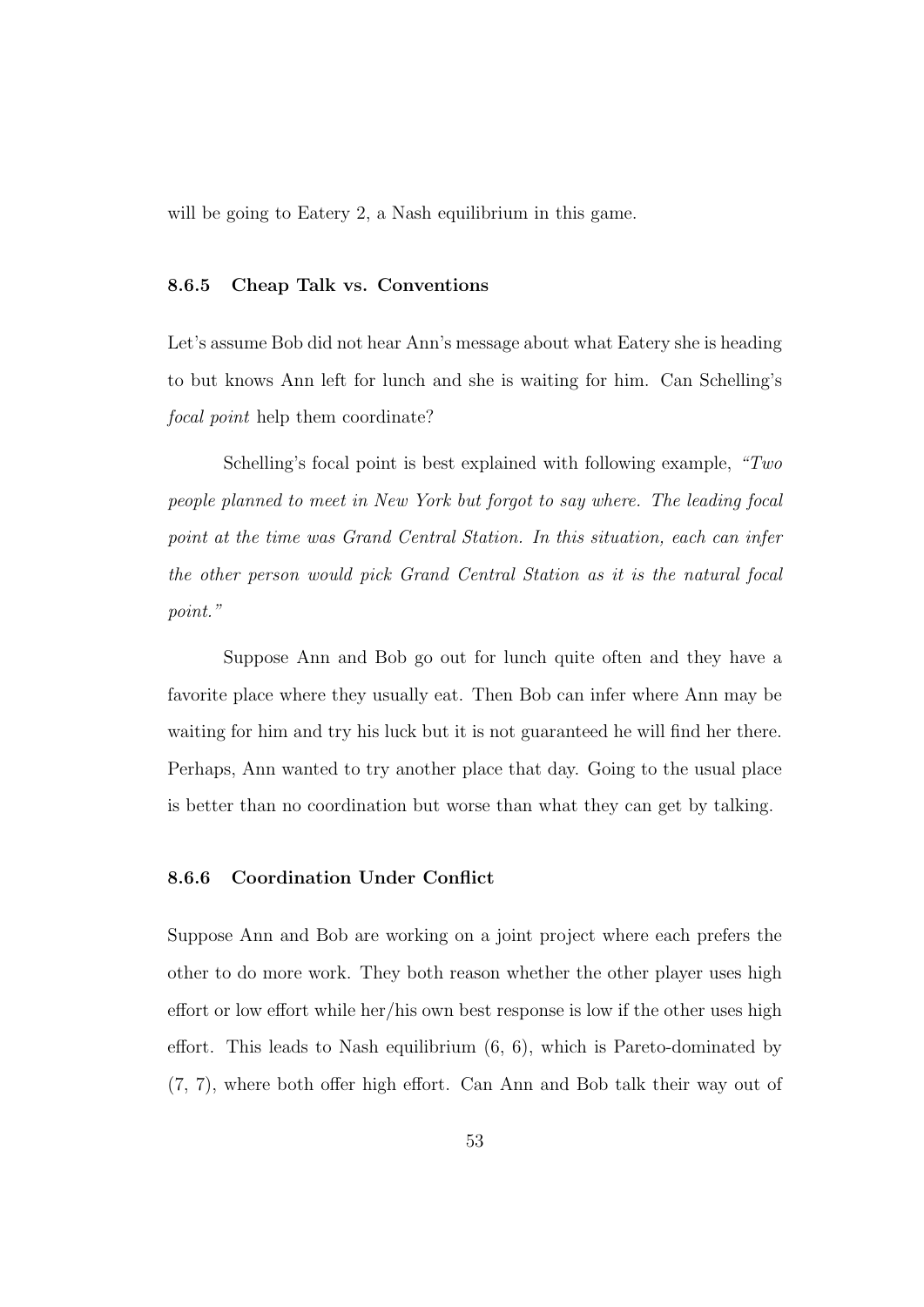this?

Bob  
\n
$$
\begin{array}{c|c}\n & H & L \\
\hline\nH & 7,7 & 5,8 \\
L & 8,5 & 6,6\n\end{array}
$$

Figure 8: Strategic representation of a two-player game where Ann and Bob chooses whether to put high  $(H)$  or low  $(L)$  effort in their joint project.

If Ann says, "I will put in high effort and I expect you to do the same," the message is not self-signaling as Ann likes Bob to put in high effort whatever she plans to do. And it is not self-committing as Ann has no incentive to follow through on her promise. Even if Bob believes Ann's plan to put in high effort, he will have no incentive to put in high effort himself. Whatever they say, low effort remains a strictly dominant strategy. If there is conflict, messages are less likely to be self-signaling or self-committing and cheap talk will be less successful or less informative.

#### 8.6.7 Conflict in Talk

Suppose Ann and Bob have become good friends and would like to spend an evening together. Both would rather spend the evening together than apart. Bob would like them be together at the prizefight, while Ann would like them be together at the opera, and both players can talk in the game. Can they reach an agreement through cheap talk?

If Ann says, "I'm going to the opera," and Bob says, "I'm going to the opera," these messages are self-signaling and self-committing and they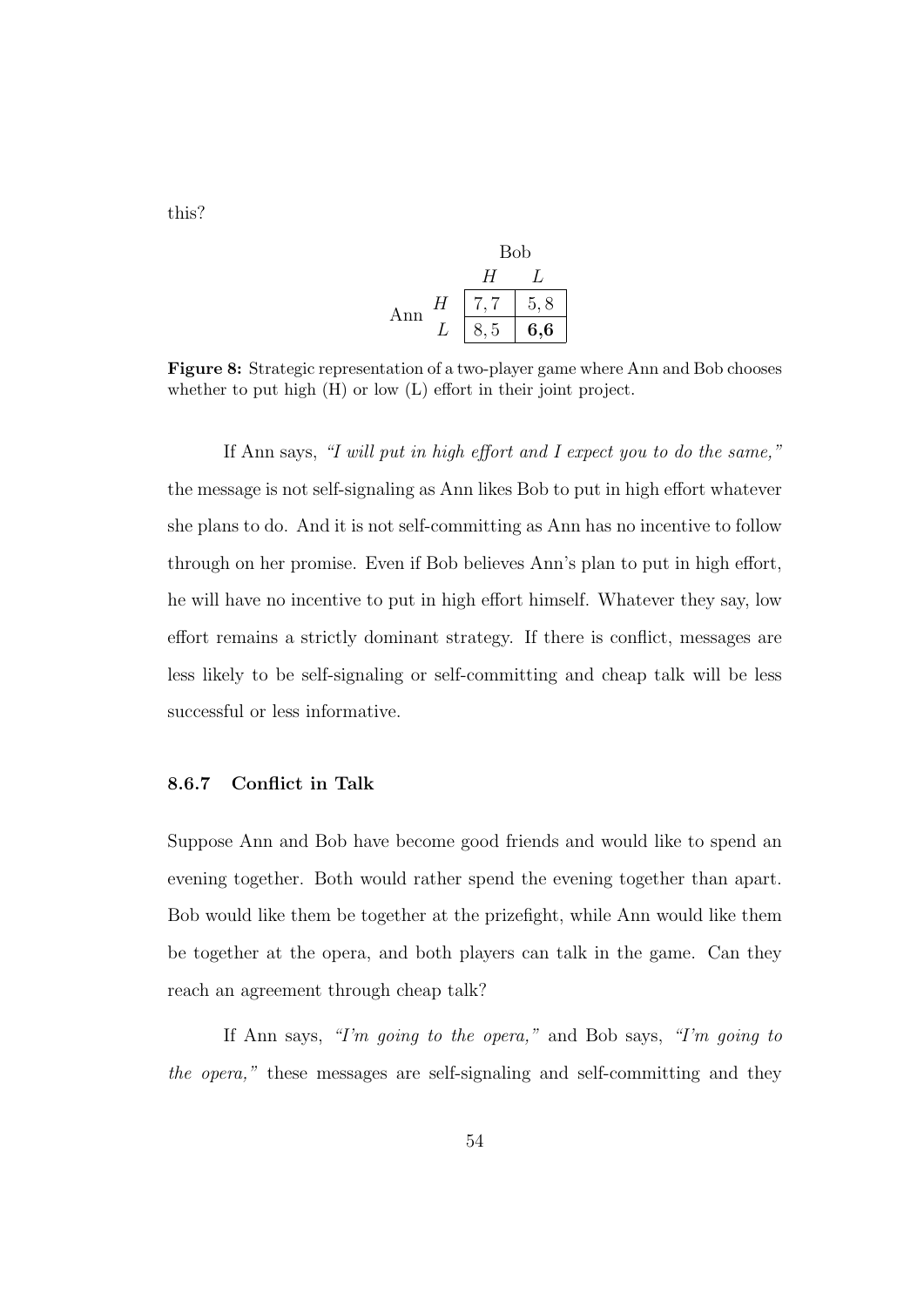|     | <b>Bob</b> |      |
|-----|------------|------|
|     |            |      |
| Ann |            | 0, 0 |
|     | 0, 0       |      |

Figure 9: Strategic representation of a two-player game where Ann and Bob choose between opera (O) and prizefight (F).

reinforce each other. It is likely they will continue as in the game of pure coordination. However, if Ann says, "I'm going to the opera," while Bob says, "I'm going to the fight," each message individually is self-signaling and self-enforcing but they conflict. Unless it's common knowledge between them who's in charge, they can't coordinate.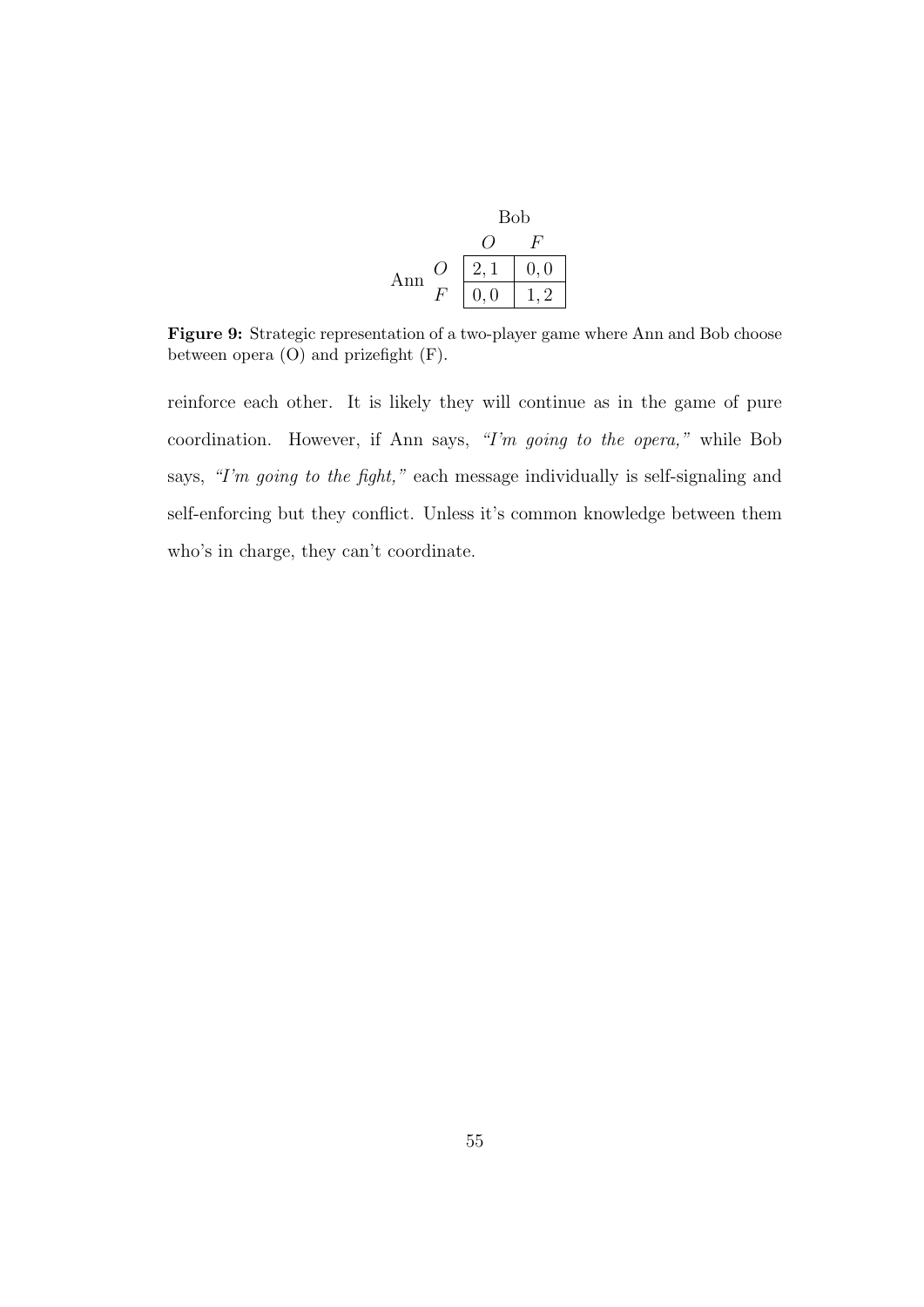# 9 Game Theory and Pragmatics

Communication is a goal-oriented activity where interlocutors use language as a means to achieve an end while taking into account the goals and plans of others. Game theory, being the scientific study of strategically interactive decision making, provides the mathematical tools for modeling language use among rational decision makers. In a game, there are at least two players who interact with each other and it results in a certain outcome. Each player has a choice between various courses of action, their strategies. Each player has a preference ordering over expected outcomes. Preferences are usually encoded as numerical values called utilities or payoffs assigned to possible outcomes. One of the objectives of game theory is to derive insights into how rational players ought to behave in a strategic situation. A rational player is said to hold some consistent beliefs about the structure of the game and the strategies of other players, and they will choose their strategy in such a way that their expected utility is maximized. Also, rational players are assumed to be logically omniscient i.e. they take all logical consequences of their beliefs into account in their decisions. It is common knowledge among the players that all players are rational in this sense.

Application of game theory to communication has recently attracted attention for two reasons. First, communication between players may affect the outcome of the game. Second, communication itself can be analyzed as a game.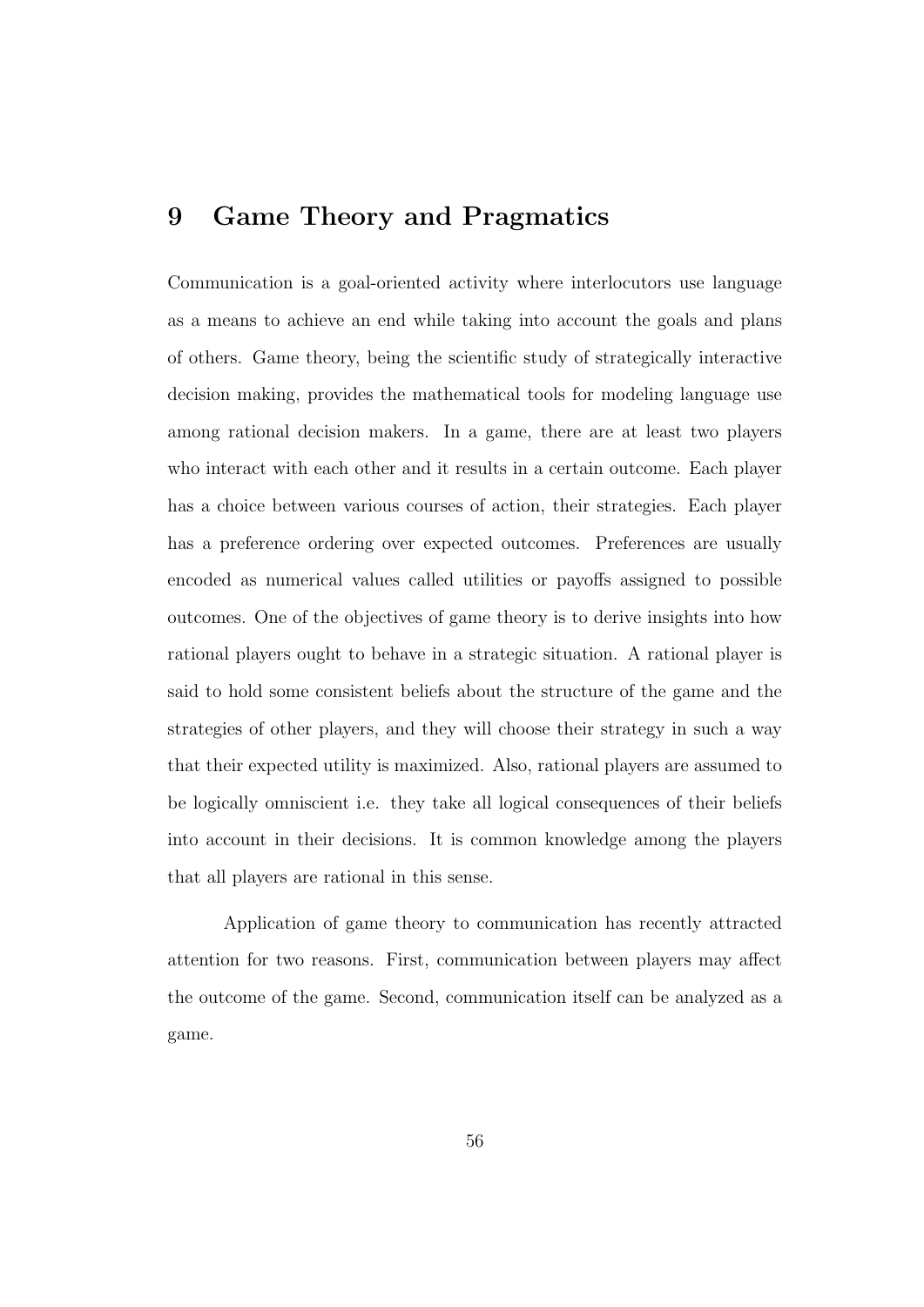## 9.1 Equilibrium Semantics

Prashant Parikh [\[94\]](#page-198-0) present a new account for language meaning called equilibrium semantics. In a game, an equilibrium means balance amongst multiple interacting elements. Parikh argues that for language equilibrium enters through the element of choice. The speaker must choose his utterance and the addressee must choose her interpretation and these choices must be in equilibrium for information exchange to take place. A speaker and addressee participate in multiple games at multiple levels in a single utterance so there are multiple equilibria that occur in communication. Thus, not only does the equilibrium involve a balance amongst the choices and strategies available to the speaker and addressee in each game, but also the multiple equilibria are themselves in balance, an equilibrium of equilibria. Situated games of partial information can be used as a mathematical framework to model language games taking into account choice and strategic interaction as fundamental properties of linguistic and communication systems.

There are the following sets of constraints called SCIF: Syntactic (S), Conventional  $(C)$ , Informational  $(I)$ , and Flow  $(F)$ . S is some account of syntax of the language being considered that interacts and is influenced by meaning and plays a role in derivation of content. C is a set of conventional constraints that maps every word into one or more properties or relations - these can be extracted from a dictionary and is independent of context. I maps the properties and relations obtained from the conventional map into certain special situation-theoretic objects determined by S and part of the information space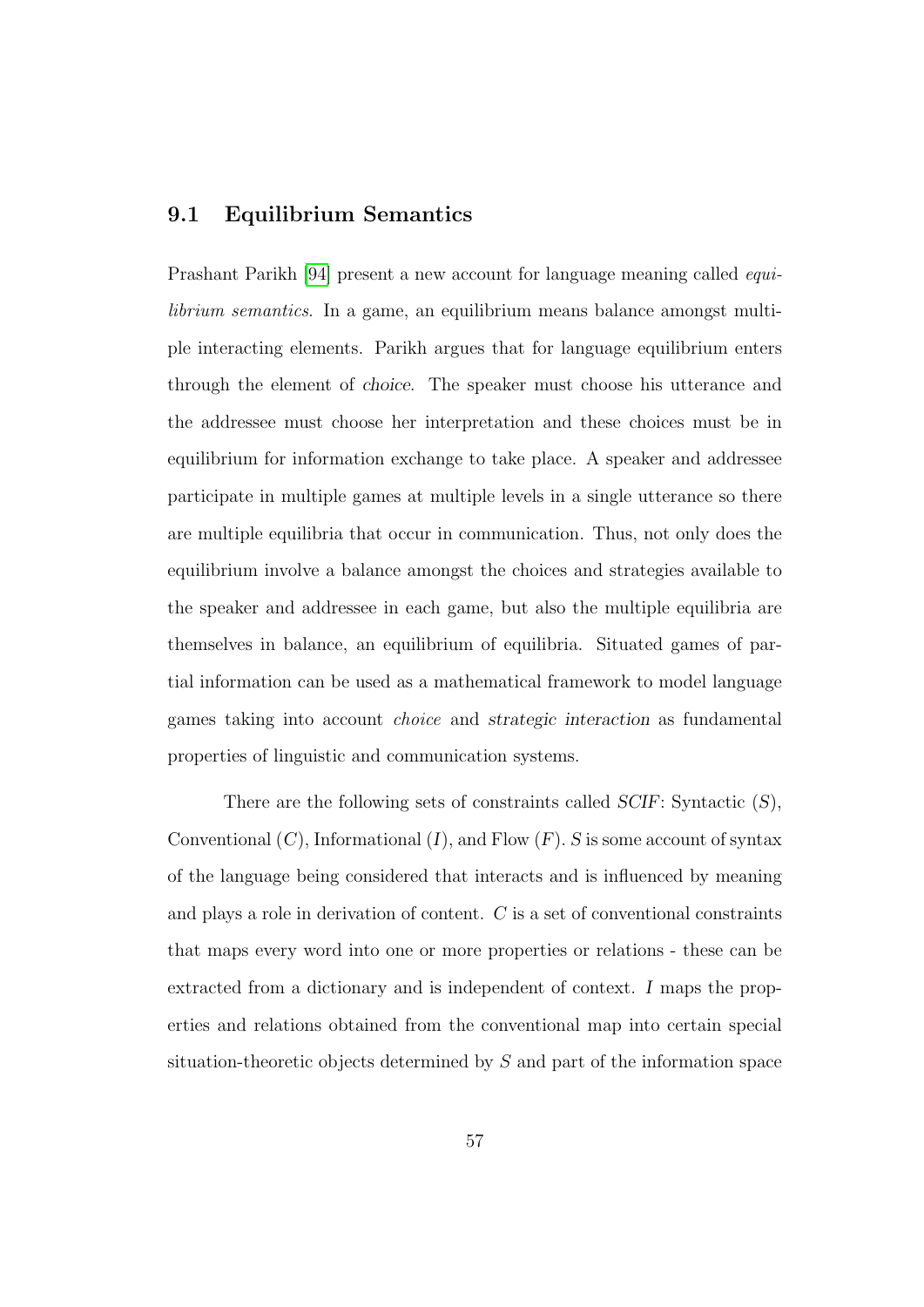or ontology relative to a context or utterance situation u. This map is called the informational map and  $S$  influences its behavior. Finally,  $F$  embodies much of the equilibrium semantics. It is essentially a system of situated games provided a model of utterance situation u, so that together with the sentence and its phrase structure, one can infer its meaning. Equilibrium in semantics is defined in terms of these four sets of constraints being in equilibrium within each constraint and across constraints, both in the context of the system of meaning and in the context of utterance.



Figure 10: Battle of the sexes game.

Going back to the battle of the sexes example, imagine a situation where Ann and Bob are married and sitting in the living room negotiating their plans for the evening i.e. whether to go to a movie or a football match together. The extensive form for this game is shown in Figure 10. Assume the movie Emma is playing in the theaters. Ann and Bob's daughter Emma, who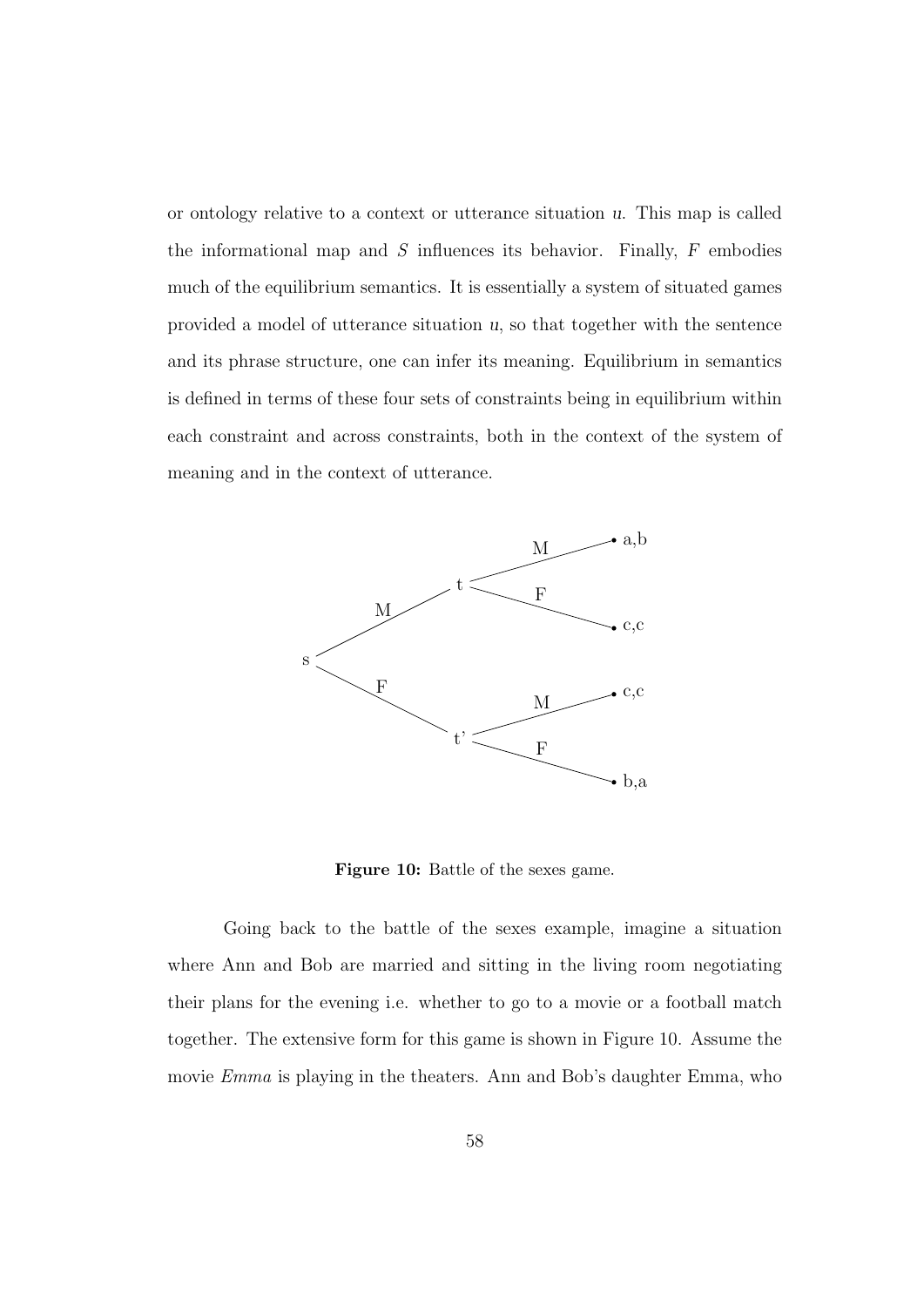happens to have the same name as the movie, is playing with her siblings in the living room. In this context Ann utters, "Emma is playing." This sentence when spoken is ambiguous. On the intended reading, Ann is noting that the movie "Emma" is showing at some theater. On another reading, it could be an observation that their daughter Emma is playing. All Ann and Bob know is the first interpretation is more likely based on the fact that they are discussing what to do this evening. A game can be constructed to model this communication scenario between Ann and Bob.

Let's call this utterance situation  $u$ . Since disambiguation is a selection of one meaning from many, we need to lay out all possible meanings of the sentence uttered by Ann. For simplicity, let  $\delta = Emma^{-7}$  $\delta = Emma^{-7}$  $\delta = Emma^{-7}$ , we need to find out what the possible meanings of  $\delta$  are in situation u. The *Conventional* Constraint (C) is a map from a word  $\omega$  to one or more conventional meanings  $P^{\omega}$ . The Information Constraint (I) takes properties associated with a word and maps them into contextually appropriate possible meanings. Let  $\sigma$  and σ' stand for the possible meanings of δ in utterance situation u; where σ means film and  $\sigma'$  means Ann and Bob's daughter. The Flow Constraint (F) is given with the extensive form game of partial information;  $s$  is an initial situation represented by a node that contains the setting  $u$  together with Ann's intention to convey  $\sigma$ . In s, Ann can utter the ambiguous word  $\delta =$ Emma, this action is being represented by the relevant arrow issuing from this situation. If she does indeed utter  $\delta$ , the resulting situation is t, where Bob has to choose an interpretation of  $\delta$  in u. Each action corresponding to two

<span id="page-74-0"></span><sup>7</sup>One can also represent the sentence as a conjunction of words, we'll use a single word for simplification.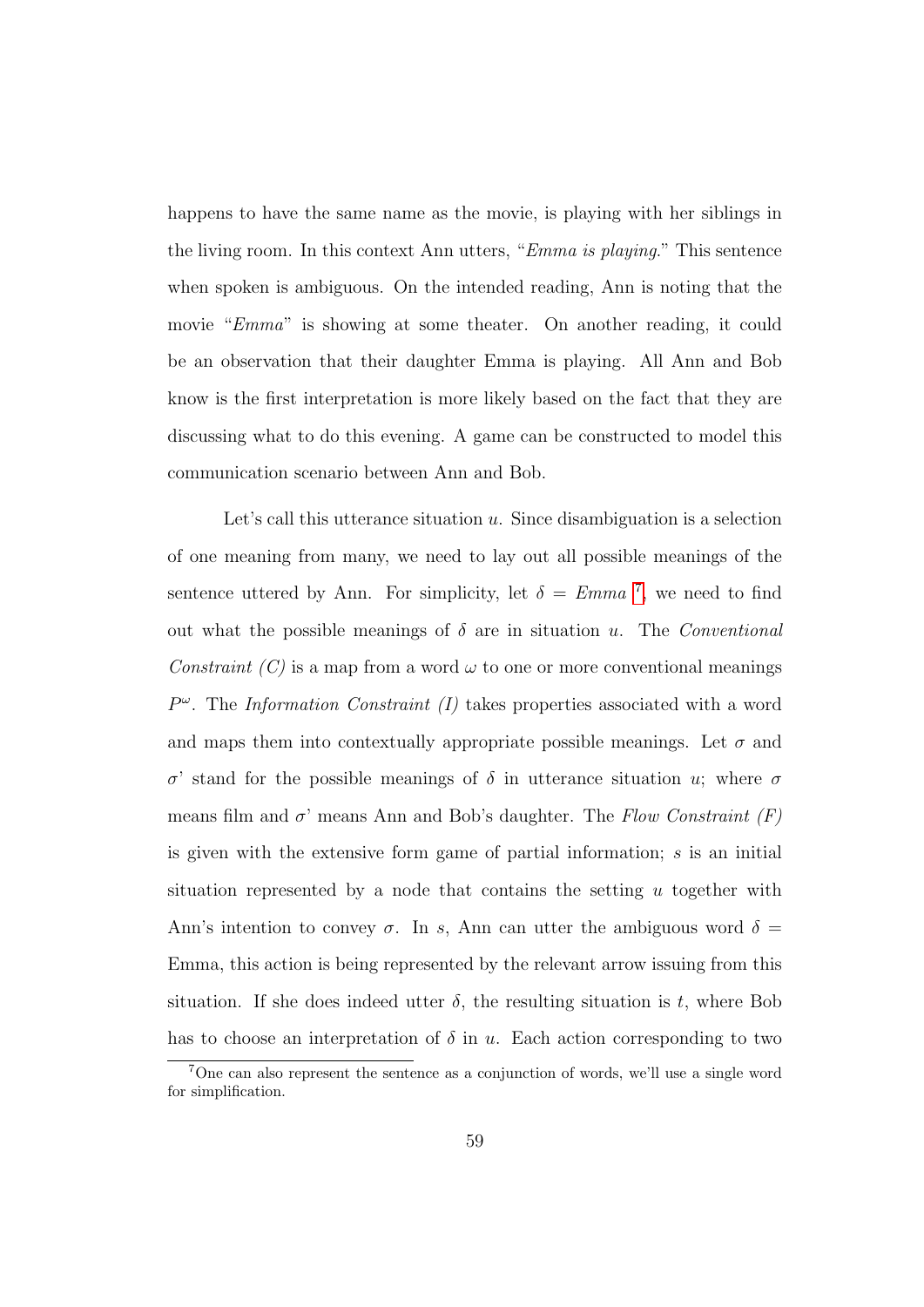possible interpretations,  $\sigma$  and  $\sigma'$  are represented by corresponding arrows.



Figure 11: A lexical game.

Since  $\delta$  is ambiguous, there is an alternative counterfactual situation s' that also contains  $u$ , together with the alternative possible intention to convey  $σ'$  and  $u = s \cap s'$ . In s' also Ann can utter δ and this results in t', where Bob again has the same two choices of interpretation. {t, t'} forms an information set for Bob because he is not able to distinguish between the two situations.

 $\delta$ ' and  $\delta$ " stands for an alternative locution that the speaker might have uttered but chose not to e.g.  $\delta$ ' could be "The film Emma" and  $\delta$ " could be "Our daughter Emma." Since these two are unambiguous, there is just one interpretation that Bob can choose, either  $\sigma$  or  $\sigma'$ .

Additionally probabilities can be assigned to express the likelihood of one utterance meaning over another. Let  $\rho$  and  $\rho'$  stand for probabilities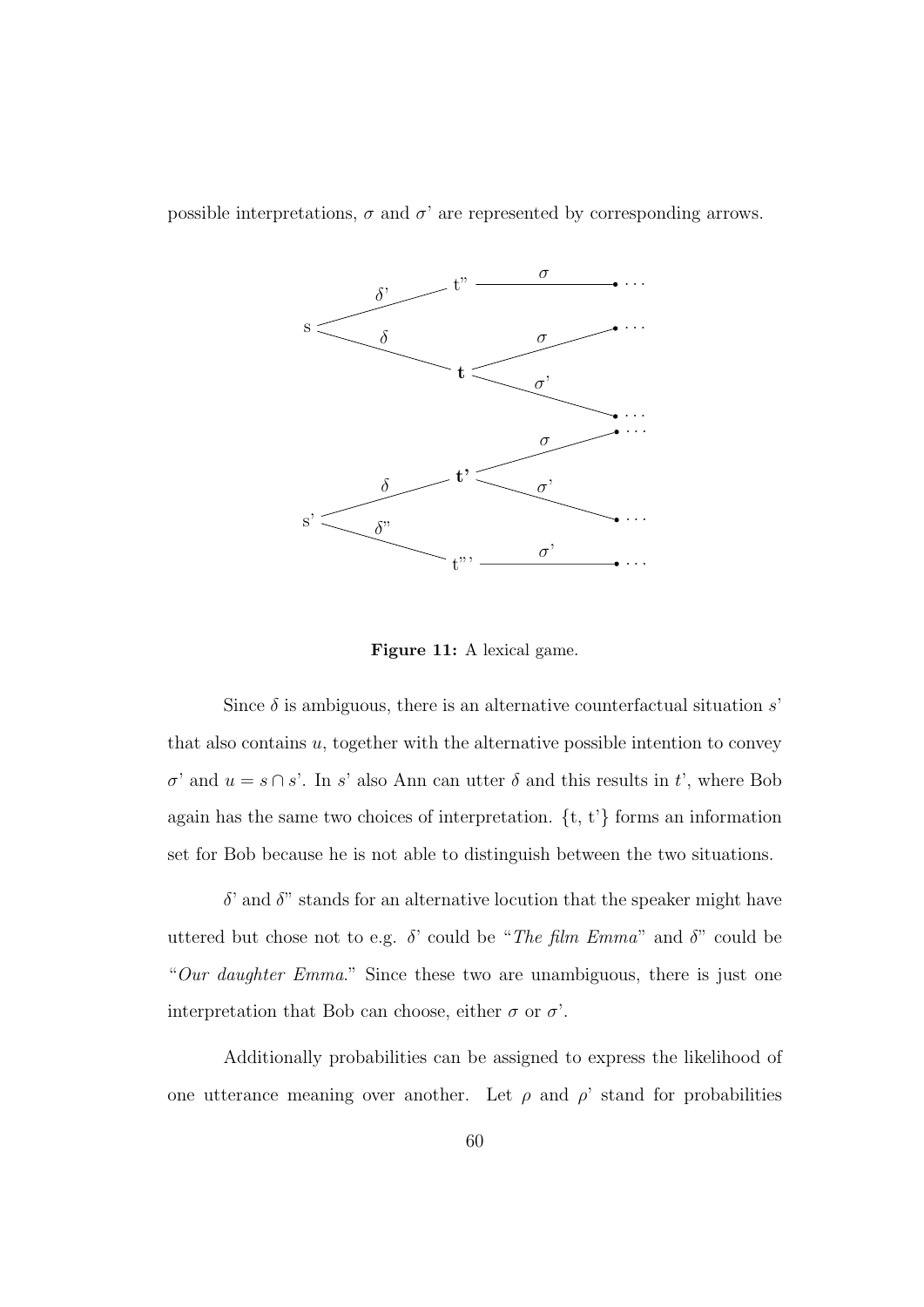that Ann is conveying  $\sigma$  or  $\sigma'$  in s or s'. Since Ann's intention is to convey information about the movie *Emma*, both Ann and Bob can infer that  $\rho > \rho'$ given the context of the utterance. Finally, the payoffs for Ann and Bob can come from the embedding situation  $u$  as well as from the language and can depend on a variety of factors such as their beliefs, desires, hopes, fears, and on the language and it's rules. Thus the payoffs are a complex resultant of positive and negative factors. The payoffs vary greatly between players based on the situation they are in and their varying characters and these assignments at a given situation will decide the Nash equilibria for the game, which will give the intended meaning for the utterance  $\delta$  in situation u.

# 9.2 Gricean Meaning and Game Theory

Stalnaker [\[138\]](#page-202-0) connects Grice's work with game theory using the dynamics of best responses in cheap talk games. Stalnaker defines credibility of messages as follows.

- 1. A message is prima facie rational  $(pf$  *rational*) for player S of type t, if and only if S prefers that R believe the content of the message,  $S$  prefers that  $R$  believe the message rather than remain in his prior belief state which is assumed to uniformly distributed.
- 2. The definition of credibility in terms of  $pf$  rationality is that a message is credible if and only if it is pf rational for some types, and only for types for which it is true.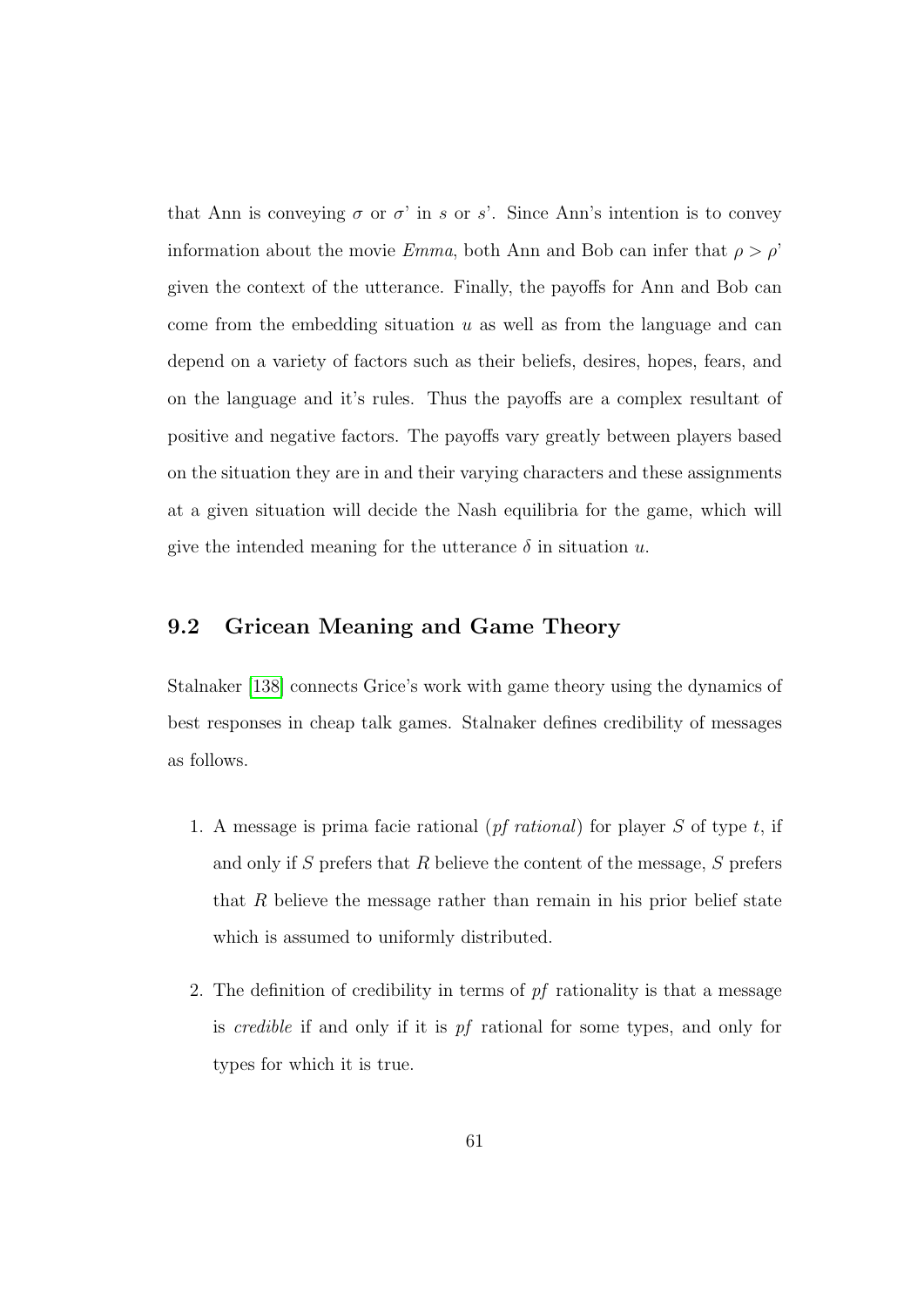- 3. It is common belief that the content of any credible message that is sent by  $S$  is believed by  $R$ .
- 4. The structure of the game is common belief, and it is common belief that both players are rational, that they make choices that maximize their expected utility.

|           | <b>Bob</b> |                |       |       |  |  |
|-----------|------------|----------------|-------|-------|--|--|
|           | $a_1$      | a <sub>2</sub> | $a_3$ | $a_4$ |  |  |
| $t_1$     | 5, 5       | 10, 10         | 0, 0  | 0, 0  |  |  |
| Ann $t_2$ | 5, 5       | 0, 0           | 0, 6  | 1,8   |  |  |
| $t_3\$    | 5, 5       | 0, 0           | 6, 6  | 0, 0  |  |  |

Figure 12: Normal representation of the game between Ann and Bob where Ann sends a cheap talk message signaling her type  $t_1$ ,  $t_2$ , or  $t_3$  to Bob and Bob takes an action  $a_1, a_2, a_3$ , or  $a_4$  based on his beliefs about Ann's type and Ann's message.

In the game shown in Figure 12, if Ann is of type  $t_2$ , then her first choice is that Bob get no information and remains in the prior belief state because that would motivate him to choose  $a_1$ . But this option is not available since it is clear that the message "My type is  $t_1$ " is a credible message that Ann would be *rationally* required to send if and only if she was of type  $t_1$ . Therefore, Bob can infer that Ann is not  $t_1$  if he does not get that message. In this case, sending no message would induce the belief that Ann is either  $t_2$  or  $t_3$ . And if Bob didn't know which of the two it was, it would result in action  $a_3$ , which is a worst outcome for  $t_2$ . But if  $t_2$  is able to reveal her type, Bob will instead choose  $a_4$ . And if Ann is of type  $t_2$ , she would prefer this to  $a_3$ . So the message, "My type is  $t_2$ ," is pf rational for  $t_2$ , since Ann prefers that Bob believe that message to the feasible alternatives to believing it. Since this message is pf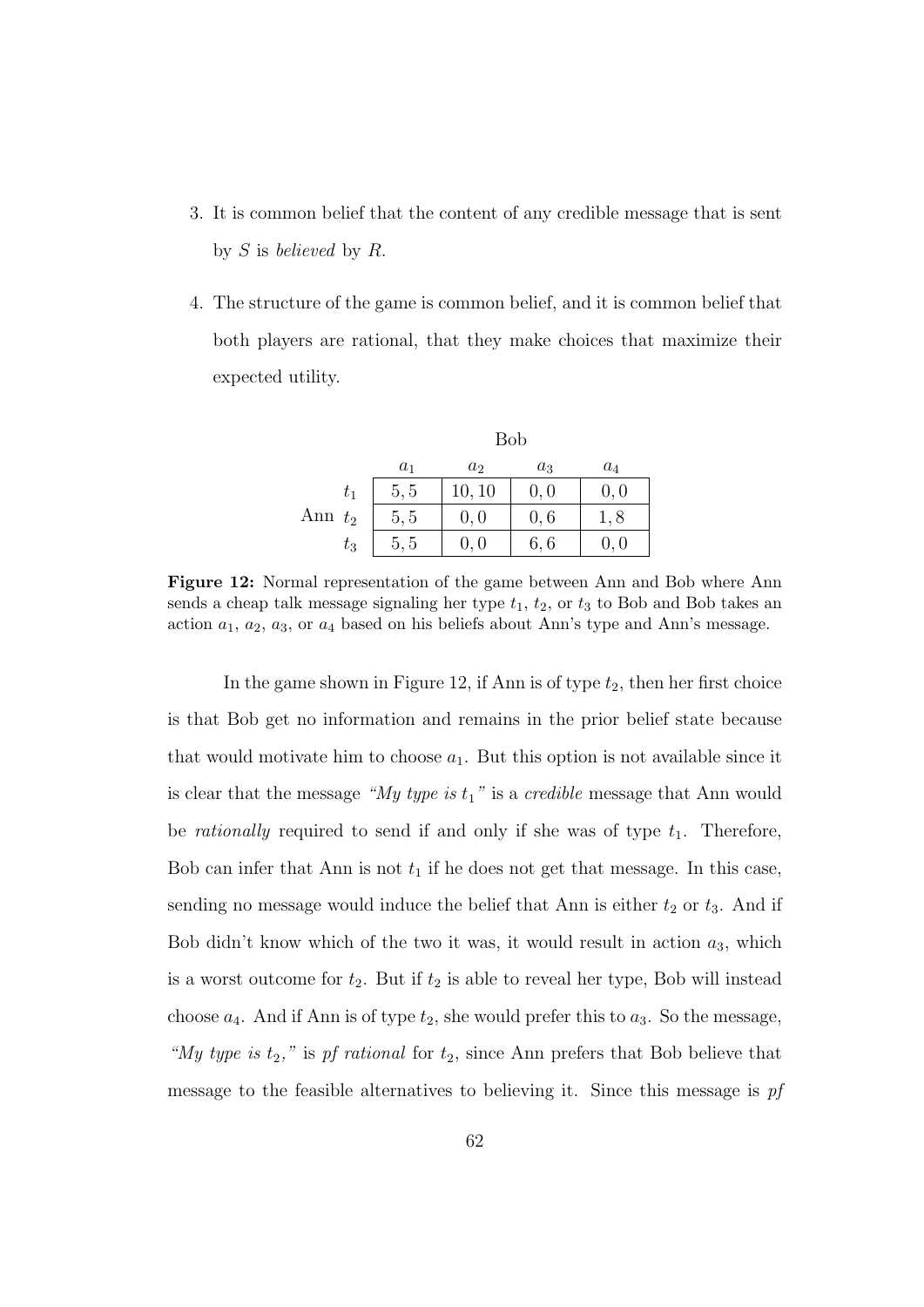rational only for  $t_2$ , it is *credible*. The definitions ensure that Ann will reveal her actual type if she is  $t_1$  or  $t_2$ , and that Bob will believe her and respond appropriately.

The example shows that sending no message may reveal information, whether the sender wants to reveal it or not. It is also true that sending a credible message may reveal more information than is contained in the explicit content of the message. Sometimes a message that is credible in one model of a given game is not credible in other models of the same game. Let's look at the game shown in Figure 13. Assume that there are just two available messages: "My type is  $t_1$ " or "My type is not  $t_1$ ."

|     |         |       | Bob            |       |
|-----|---------|-------|----------------|-------|
|     |         | $a_1$ | a <sub>2</sub> | $a_3$ |
|     | $t_{1}$ | 5, 5  | 0, 0           | 0,0   |
| Ann | $t_{2}$ | 5, 5  | 0, 6           | 0, 0  |
|     | $t_{3}$ | 5, 5  | 6,6            | 8     |

Figure 13: Normal representation of the game between Ann and Bob where Ann sends a cheap talk message signaling her type  $t_1$ ,  $t_2$ , or  $t_3$  to Bob and Bob takes an action  $a_1$ ,  $a_2$ , or  $a_3$  based on his beliefs about Ann's type and Ann's message.

The second message is pf rational for  $t_3$ , and not for  $t_1$  or  $t_2$ . So it is credible, but will not be sent by  $t_2$ . The first message is not credible, since if Ann is of type  $t_2$ , the message would be false, but she might have an incentive to send it, and tempted even more if it is required that one of the two messages be sent. Here we have a case where the meaning of the messages diverges from what the messages literally say. Even though the first message literally means that "My type is  $t_1$ ," it will manifestly express Ann's intention to induce the belief that she is either  $t_1$  or  $t_2$ , and will succeed in doing this. It will not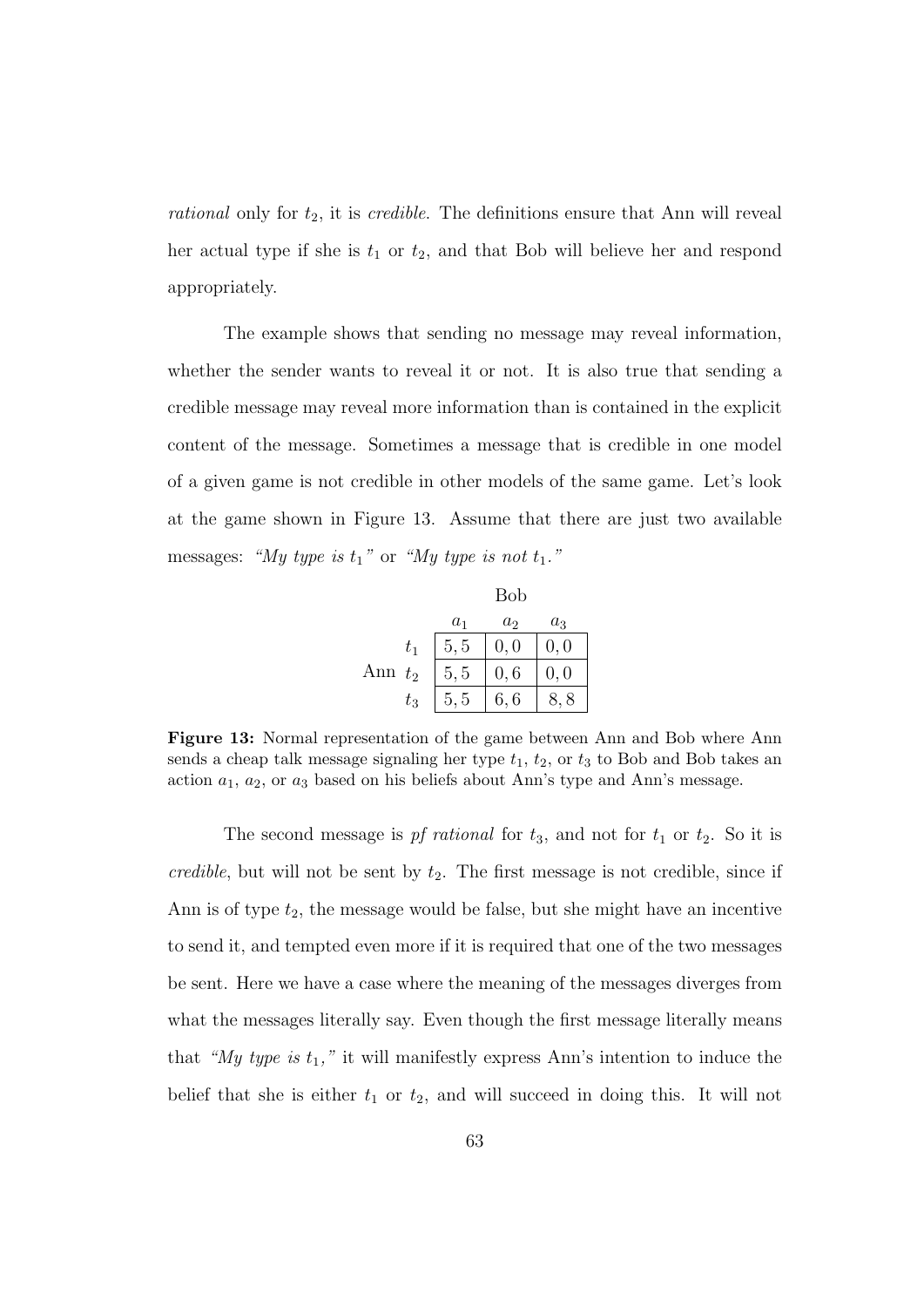credibly communicate its literal content, but it will credibly convey something weaker. And since it will be mutually recognized that the second message will be sent only by  $t_3$ , it will induce the stronger belief that it is manifestly intended to induce, that " $My$  type is  $t_3$ .

|     |       | Bob     |         |       |       |       |  |
|-----|-------|---------|---------|-------|-------|-------|--|
|     |       | $a_1$   | $a_2$   | $a_3$ | $a_4$ | $a_5$ |  |
| Ann | $t_1$ | $-5, 9$ | $-5,0$  | 5, 8  | 0,3   | 0,6   |  |
|     | $t_2$ | $-5,0$  | $-5, 9$ | 0, 3  |       | U, b  |  |

Figure 14: Normal representation of the game between Ann and Bob where Ann sends a cheap talk message signaling her type  $t_1$  or  $t_2$  to Bob and Bob takes an action  $a_1, a_2, a_3, a_4$ , or  $a_5$  based on his beliefs about Ann's type and Ann's message.

Assume that Ann is of type  $t_1$  in the game shown in Figure 14. Ideally, Ann would like to convince Bob to choose  $a_3$ , giving her a payoff of 5 rather than 0, which is what she would get if she did nothing to change Bob's prior 50/50 beliefs. If she could somehow change Bob's belief to 2/3, rather than  $1/3$ , in the hypothesis that she is of type  $t_1$ , then Bob would make this choice. But what can Ann say to accomplish this? Stalnaker suggests that Ann might try revealing some, but not all, of the evidence that she is of type  $t_1$ , or she might say something that could be taken to be evidence for this, but that might mean something else. She might say something that Bob already knows to be true, but that might give some support to the conjecture that Ann said it because she is of type  $t_1$ . But if Bob fully believes she is of type  $t_1$ , in which case he would choose  $a_1$ , giving Ann a payoff of  $-5$ , and given that it is common knowledge that Ann knows whether she is of type  $t_1$  or type  $t_2$ , Ann would be taking a risk if she made such an attempt.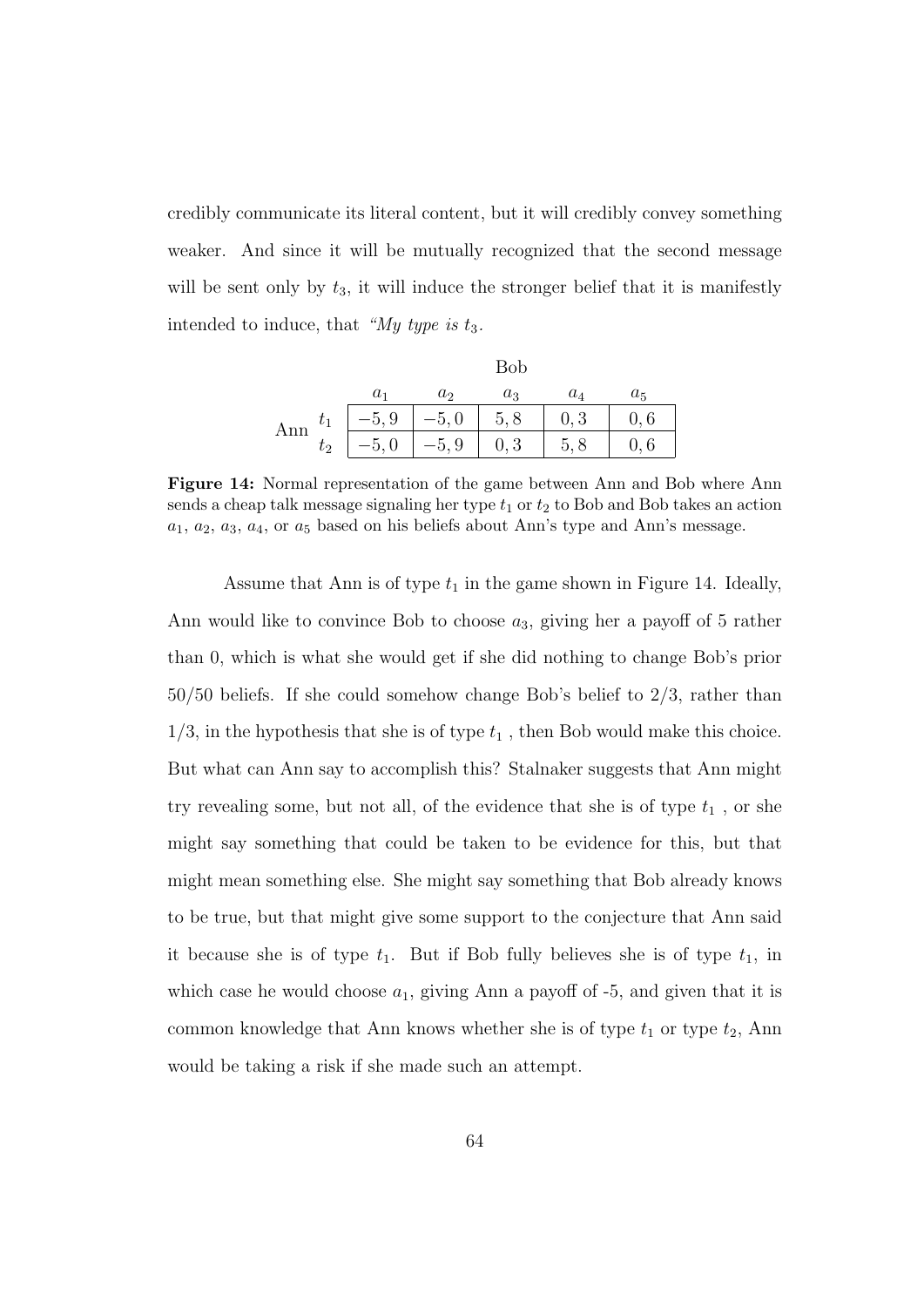Application of Game Theory to linguistics has attracted attention by other researchers. Parikh and Ramanujam [\[100\]](#page-198-1) present a knowledge based model of communication where meaning of messages are given in terms of how it affects the knowledge of other agents involved in the communication. Jäger, Benz, Rooji [\[71\]](#page-195-0)[\[91\]](#page-197-0) connects Gricean ideas to game theory and characterize players' moves in terms of their best responses to each other in a game setting. Jäger [\[71\]](#page-195-0) shows the existence of Nash equilibrium in communication games.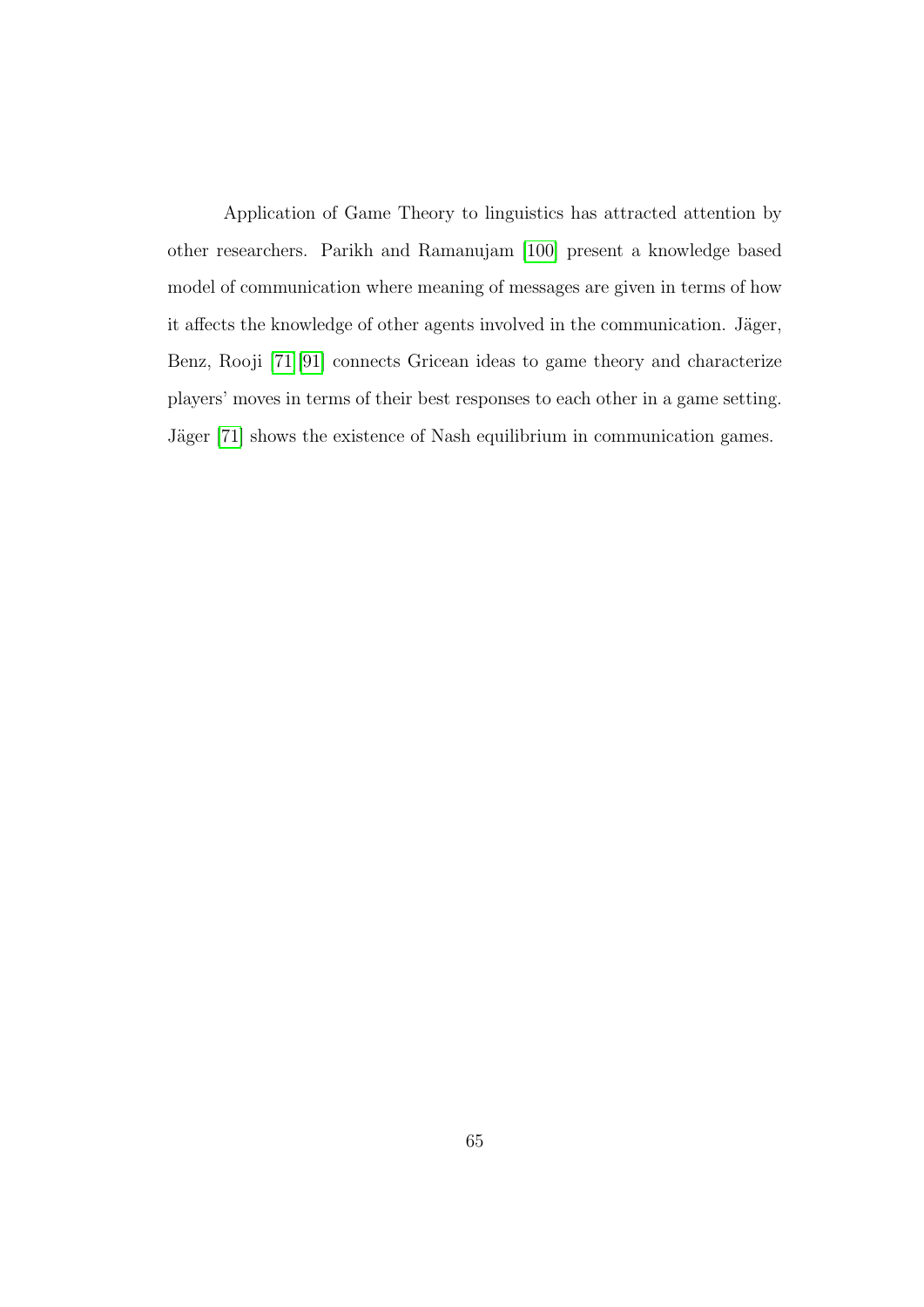# 10 Deception in Games

In classical game theory, it is assumed that each person acts selfishly to obtain the highest possible well-being for himself and is unconcerned about the wellbeing of others. It is widely accepted that we live in a world of deception where people lie in everyday conversations whenever the outcome from lying outweighs the outcome from telling the truth.

#### 10.1 Politics

Consider an election game with two phases, the state primaries and the general election. All players in the game belong to one of two parties, Democratic or Republican. In the state primaries, candidates must beat other candidate from their own party to become a nominee and proceed to the general election where they must beat the opposite party nominee to become the president. All players in the game act rationally to satisfy their goals. Rationality is defined along the following terms. A rational voter's goal is to pick a candidate closest to its favorite position. A rational candidate's goal is to choose a position that maximizes the total number of votes (s)he receives, considering the voter's rationality.

Brams [\[21\]](#page-189-0) argues that given a two-candidate game and a distribution of favorite positions, the best position the candidates can choose is the median in the sense that if one candidate is at the median and the other not, then the candidate occupying the median position wins. If both occupy a median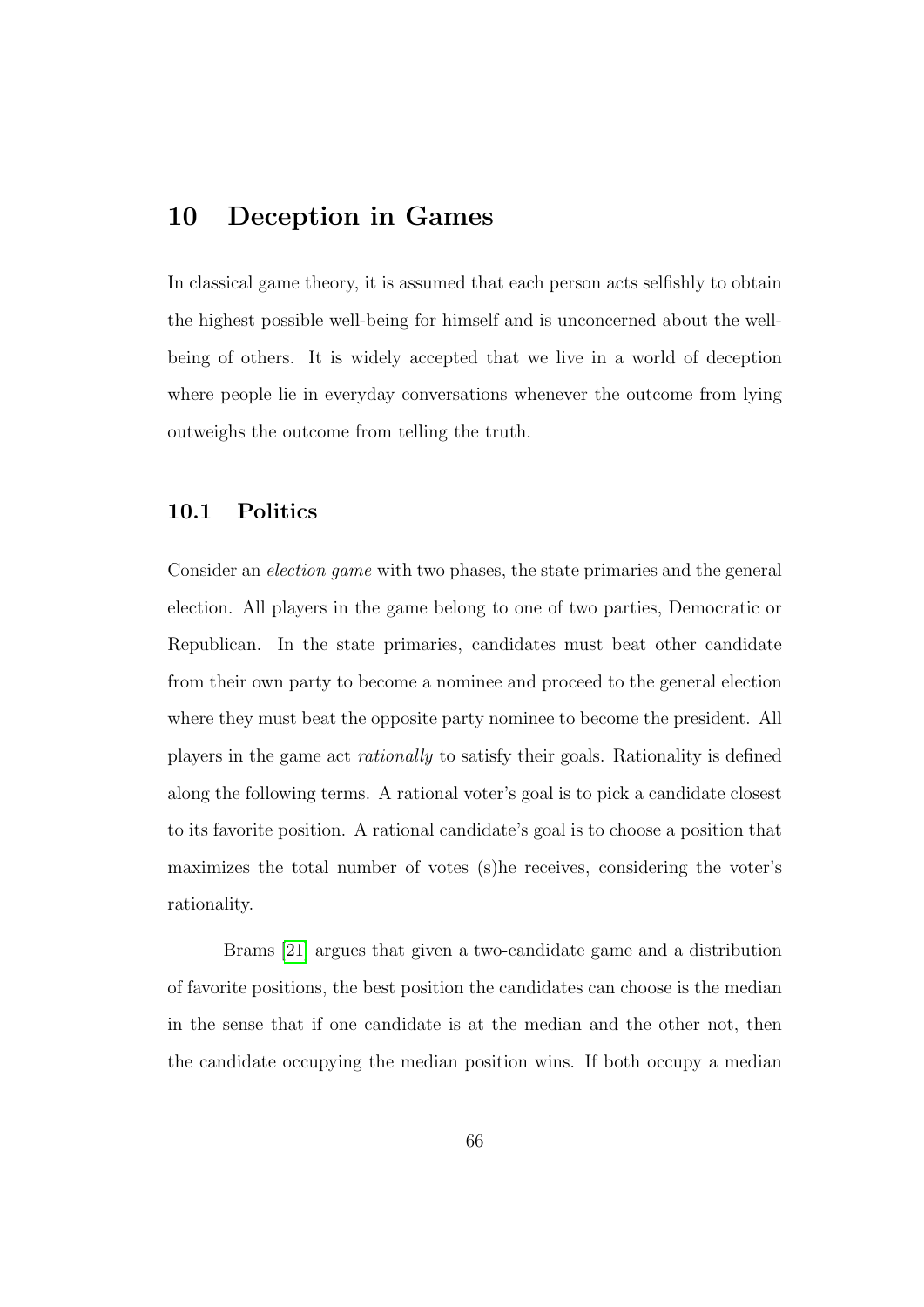position, then this should result in a tie, although, typically this will not happen as other factors like race, gender, or a candidate's previous record may come in.



Let X represent voters' favorite positions and Y the number of voters. Then if Ann and Bob are the two presidential candidates, by choosing  $Md$ (the median) Ann beats Bob as the area between  $[0, \alpha] > [\alpha, 1]$ .

The presidential election game illustrate an important phenomenon. In a signaling game, where there is potential for information transmission, the sender can manipulate information without being detected to control the receiver's decision. In this sense, the sender has an invisible power over the receiver's beliefs.

Economists have done experiments to see how lying varies based on different factors.

# 10.2 Lying Aversion

Gneezy [\[62\]](#page-194-0) conducts some experiments in order to empirically study the effect of consequences on behavior. He runs three treatments of a two-player experiment where there are only two possible outcomes,  $A_i$  and  $B_i$ , in each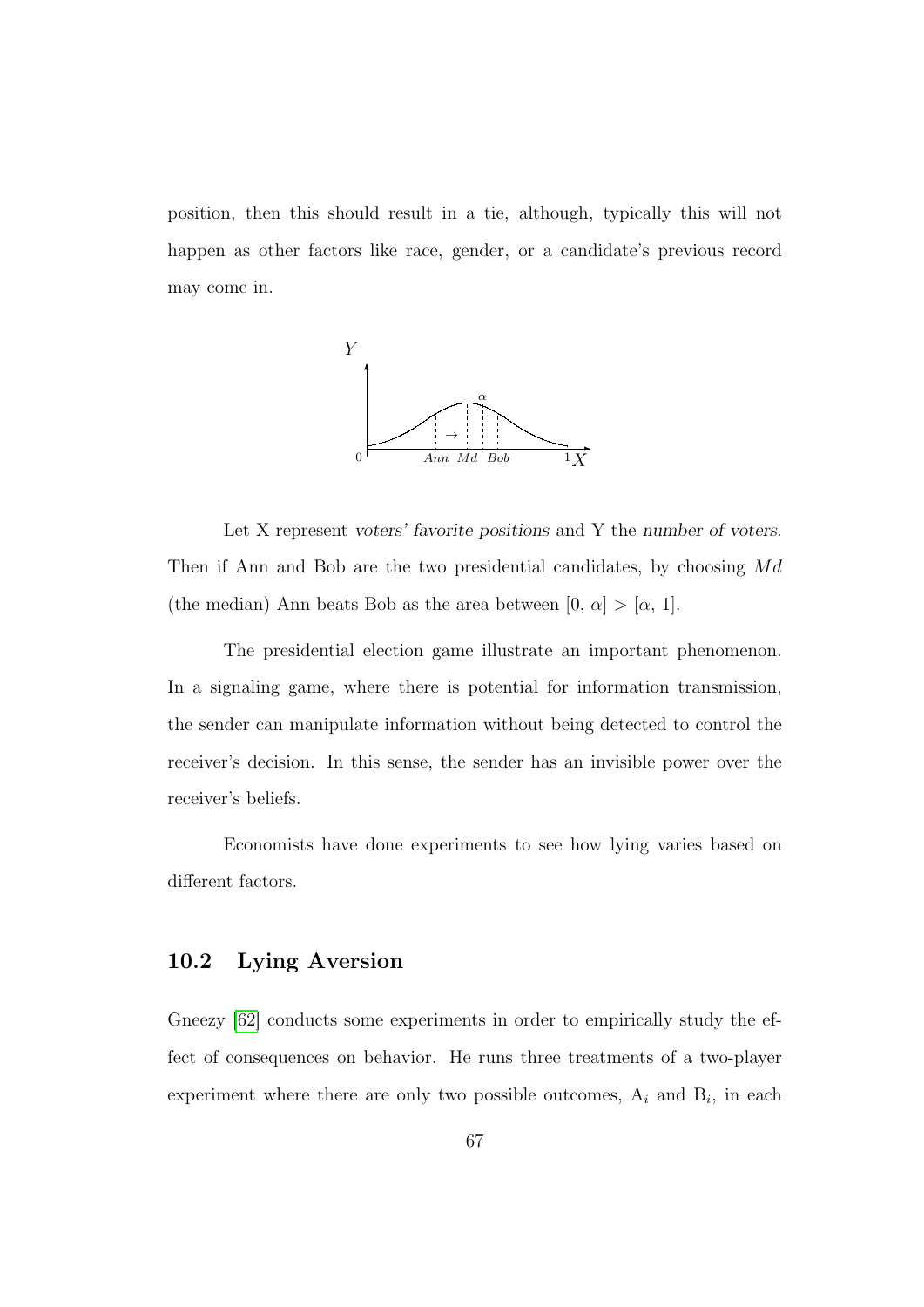treatment  $i = 1, 2, 3$ . The actual choice between the options is made by player two (the receiver) and only player one (the sender) is informed about the monetary consequences of each option. The only information player two has about the payoffs prior to making her choice is the message that player one decides to send. This message could either be "Option  $A_i$  will earn you more money than option  $B_i$ " or "Option  $B_i$  will earn you more money than option  $A_i$ ." In all three treatments, option  $A_i$  gives a lower monetary payoff to the sender and a higher monetary payoff to the receiver than option  $B_i$  and the receiver does not know this. Therefore, if sender sends the second message it can be considered as telling a lie, whereas sending the first message can be considered as telling the truth. The different monetary allocations (in dollars) in the three treatments are as listed below, where a pair  $(x, y)$  indicates that the sender would receive  $x$  and receiver would receive  $y$ .

 $A_1 = (5,6)$  and  $B_1 = (6,5);$  $A_2 = (5,15)$  and  $B_2 = (6,5);$  $A_3 = (5,15)$  and  $B_3 = (15,5)$ .

Gneezy compares people's behavior in two different settings; a deceptive game where a person can tell the truth and obtains an allocation that is more equitable and generous to the subject he is matched with, or a *dictator game* where a person lies and obtains a selfish allocation. The reason for setting up a dictator game in addition to a deceptive game is to determine the extent to which the results of the deceptive games reflect an aversion to lying as opposed to preferences over monetary distributions. Gneezy uses the control dictator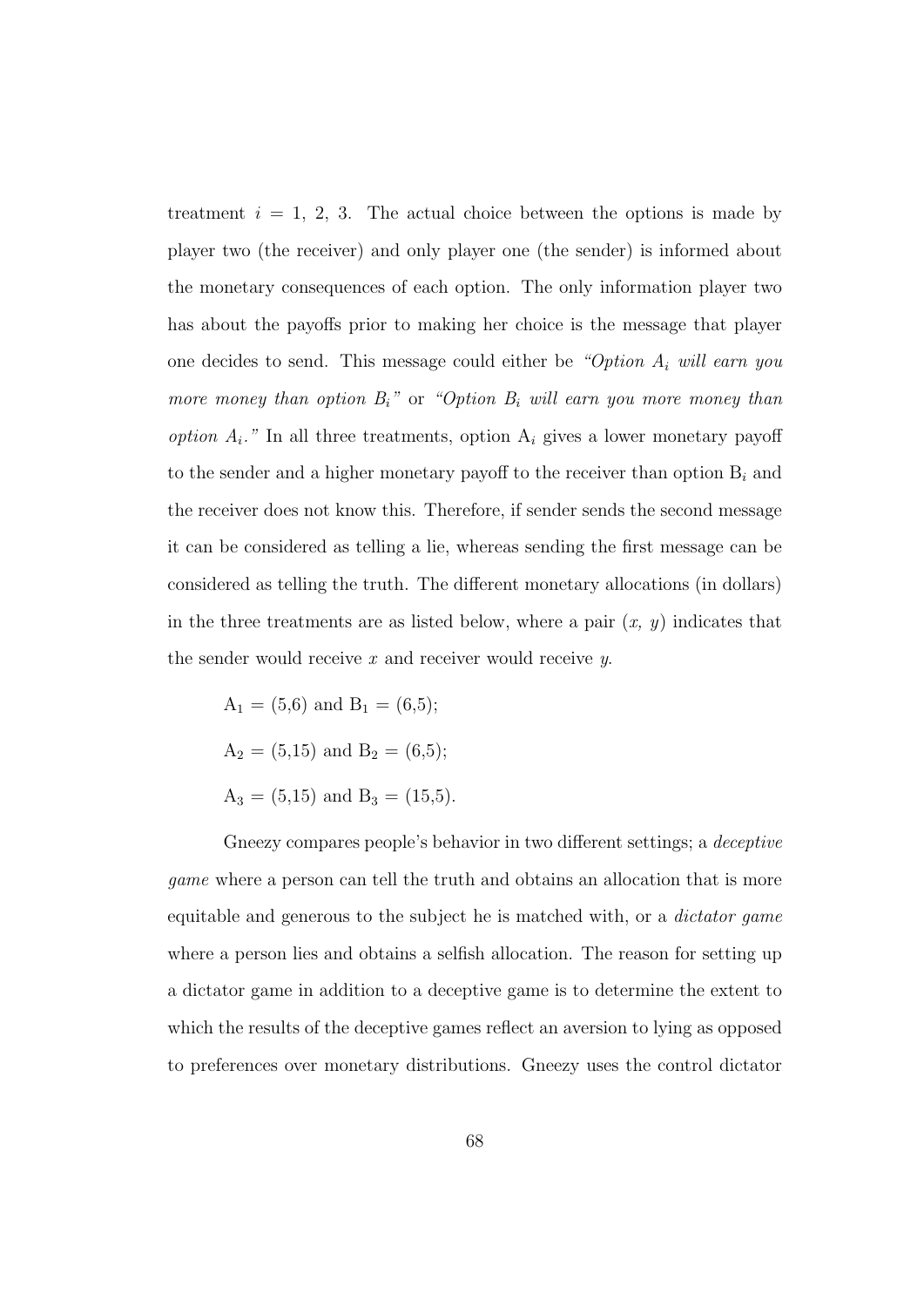game in which player one has the role of dictator and chooses between two the options, while player two has no choice. Again, three treatments were run, corresponding to exactly the same options of the three treatments of the deception games.

Gneezy's results showed that a significant fraction of people display an aversion to lying or deception. The fraction of subjects who chose the selfish allocation in the dictator game were higher than the fraction who made the same choice in the deception game by lying. Whether a sender would lie or tell the truth depends on what beliefs he holds about his partner's responses to his message. His results suggested that people generally expect their recommendations to be followed, i.e. they expect their partner to choose the option that they say will earn the partner more money. In this context, lies are expected to work. Gneezy also showed that people not only care about their own gain from lying, they are sensitive to the harm that lying may cause the other side. Fewer people lied when the monetary loss from lying was higher for their partner, but the monetary gain remained the same for them. Similarly, fewer people lied when their own monetary gain decreased, while the loss for their partner remained the same.

#### 10.3 Social Preferences and Lying Aversion

Harkens and Kartik [\[69\]](#page-195-1) reinterpret the evidence on deception presented by Gneezy. They present their own hypothesis, "People are one of two kinds: either a person will never lie, or a person will lie whenever she prefers the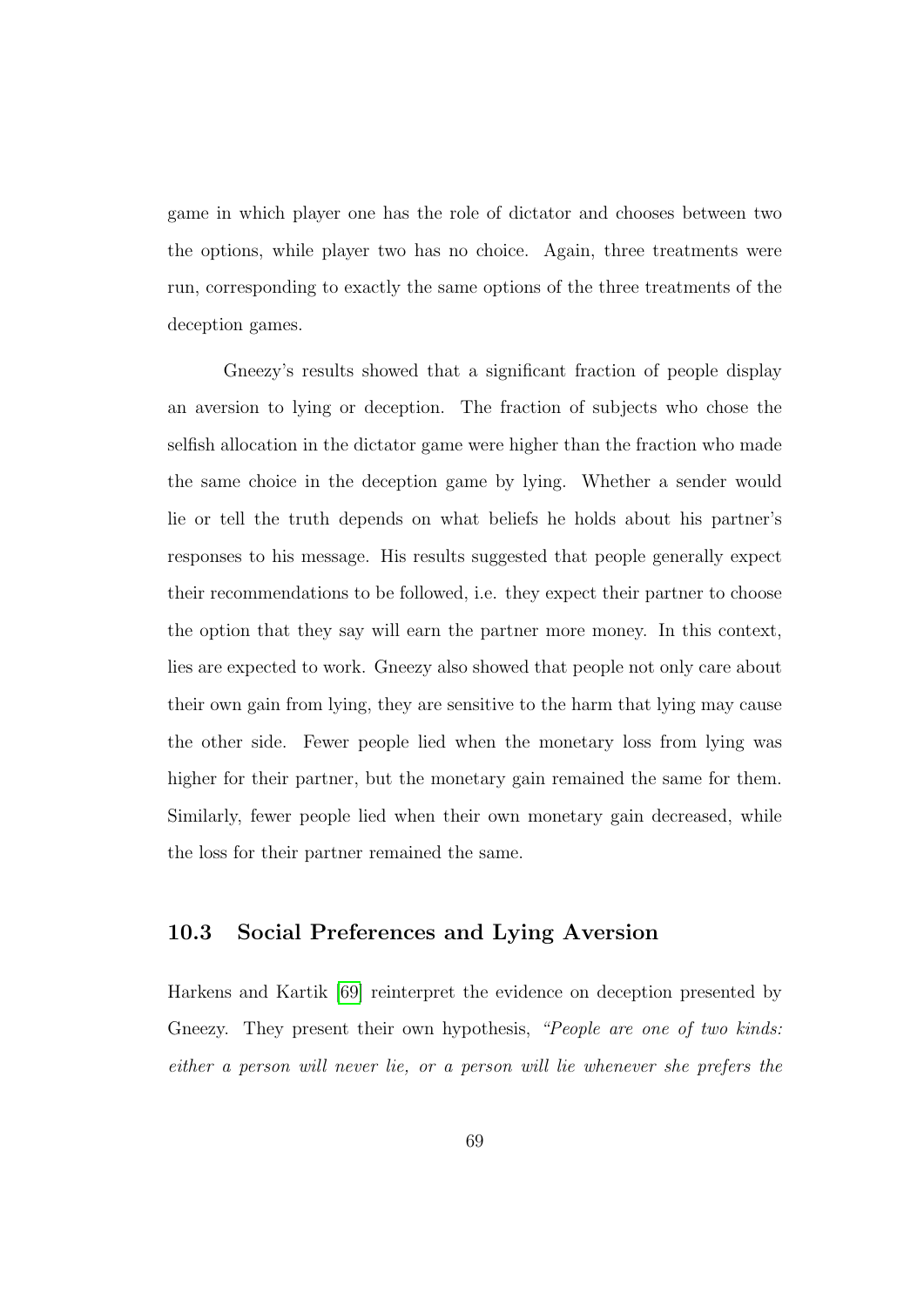outcome obtained by lying over the outcome obtained by telling the truth. This implies that so long as lying induces a preferred outcome over truth telling, a person's decision of whether to lie may be completely insensitive to other changes in the induced outcomes, such as exactly how much she monetarily gains relative to how much she hurts an anonymous partner." It is believed to be an important hypothesis to test since if it is right people can be categorized as one of two types: either they are ethical and never lie, or they are economical and lie whenever they prefer the allocation obtained by lying. Harkens and Kartik claim that conditional on preferring the outcome from lying, a person may be completely insensitive to how much he gains or how much his partner loses from the lie. That is people's social preferences influence whether they actually prefer the outcome from lying relative to truth-telling, independent of any aversion to lying.

In order to test their hypothesis they ran new but similar experiments to Gneezy at the Universitat autonomy de Barcelona in Spain where subjects were college students. They had all subjects play both the deception game and the dictator game unlike Gneezy's experiment where subjects played only one or the other game. And both games were played with same set of monitory payoffs, but each player was matched with a different partner for each. They believed it was important to have a within subject design to directly compare any subject's behavior in the deception game with her preference over allocation as revealed by her choice in the dictator game. They also conducted the experiment using the strategy method for player two in the deceptive game; rather than telling receiver what the message sent by sender is, they asked the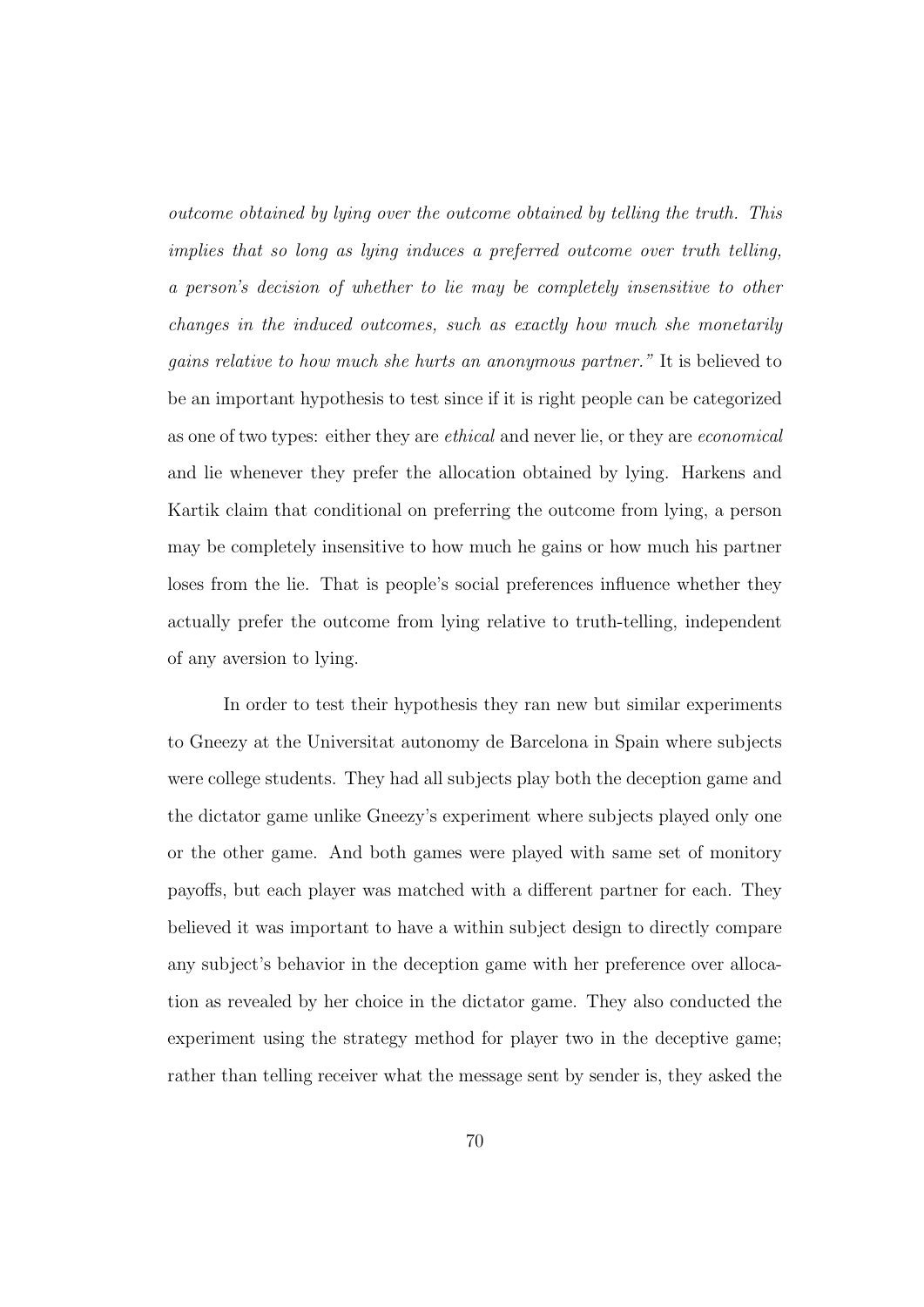receivers which option they would pick contingent on each of the two possible messages from the sender. This was to directly observe a receiver's strategy. Finally they conducted two different treatments

$$
A_4 = (4.12)
$$
 and  $B_4 = (5.4)$ ;

$$
A_5 = (4.5)
$$
 and  $B_5 = (12.4)$ .

Treatment 4 is similar to Gneezy's treatment 2 in the sense that option B entails a small gain for player one (sender/dictator) and a big loss for player two, relative to option A. Treatment 5 is substantially distinct from any of Gneezy's treatments because option B results in a big gain for player one and only a small loss for player two. If lying induces outcome B whereas telling the truth induces outcome A, as is suggested by Gneezy's data, and if the decision whether to lie or not depends on the relative gains and losses even conditional on preferring the outcome from lying, then one would expect to find that the proportion of lies among the selfish subjects in treatment 5 is significantly higher than in treatment 4.

Their results confirmed that the proportion of selfish subjects in treatment 5 was significantly higher than in treatment 4. It also showed that the proportion of lies in the deceptive game was significantly lower than the proportion of selfish choices. Additionally, they found that subjects in Spain were less willing to follow the recommendations they received. Instead, recommendations were often ignored or even inverted. Senders seem to have been aware of the possibility that lies would often not be believed and not work. Their data did not reject their hypothesis but confirmed Gneezy's results on the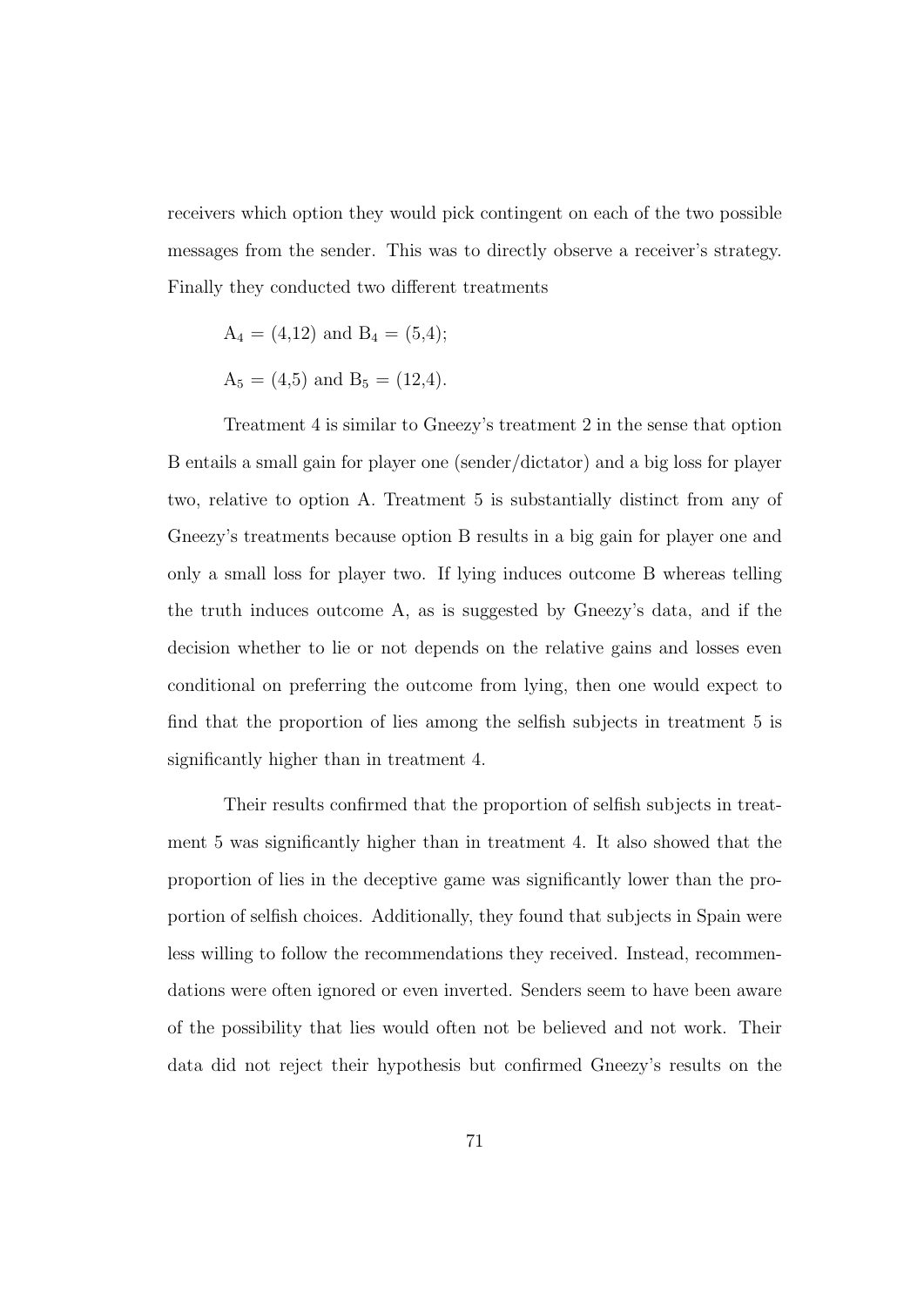existence of lying aversion.

## 10.4 Social Ties and Lying Aversion

Chakravarty et al [\[23\]](#page-190-0) run experiments to see the interaction between social ties and deceptive behavior with a modified sender and receiver game in which a sender obtains a private signal regarding the value of a state variable and sends a message related to the value of this state variable to the receiver. The sender is allowed to be truthful or to lie. The receiver can take no action, which eliminates strategic deception. Additionally, subjects (senders) are not restricted to choose between truth telling and a unique type of lies but are allowed to choose from a distinct set of allocations that embodies a multidimensional set of potential lies. They implement two treatments: one in which players are anonymous to each other (strangers); and one in which players know each other from outside the experimental laboratory (friends). They find that individuals are less likely to lie to friends than to strangers; and that they have different degrees of lying aversion and that they lie according to their social preferences.

Aoki et al [\[8\]](#page-188-0) studies the effect of anonymous vs. non-anonymous interaction. They investigate lying behavior and the behavior of people who are deceived by using a deception game in both anonymity and face-to-face treatments. Subjects consist of students and non-students to investigate whether lying behavior is depended on socioeconomic backgrounds. To explore how liars feel about lying, they give senders a chance to confess their behavior to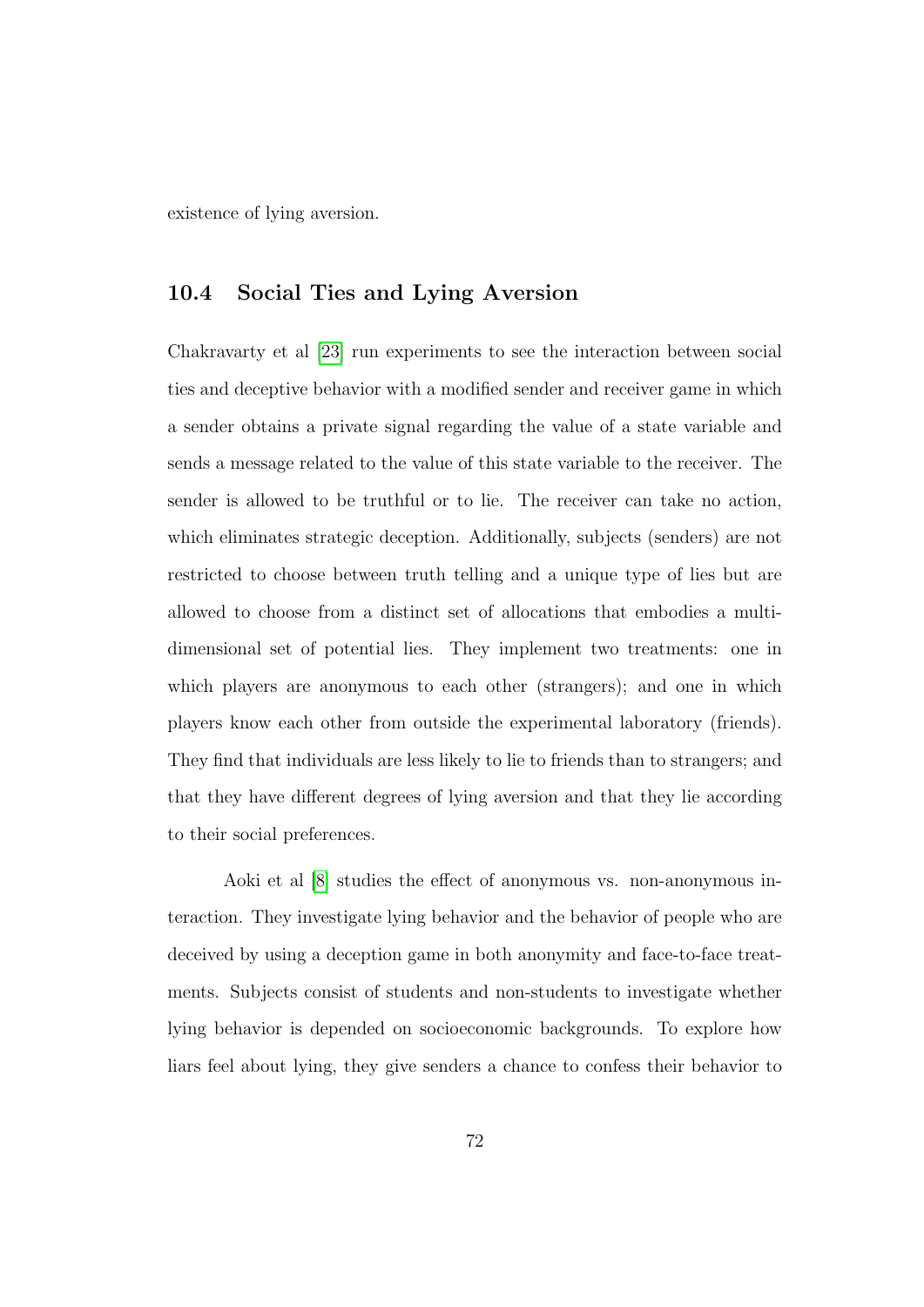their counter partner for the guilty aversion of lying. Their results showed that the frequency of lying behavior for students was higher than that for non-students at a payoff in the anonymity treatment, but that was no significant difference between the anonymity and face-to-face treatments. Lying behavior was not influenced by gender. Frequency of confession was higher in the face-to-face treatment than in the anonymity treatment. And the receivers who were deceived were more likely to believe a sender's message to be true in the anonymity treatment.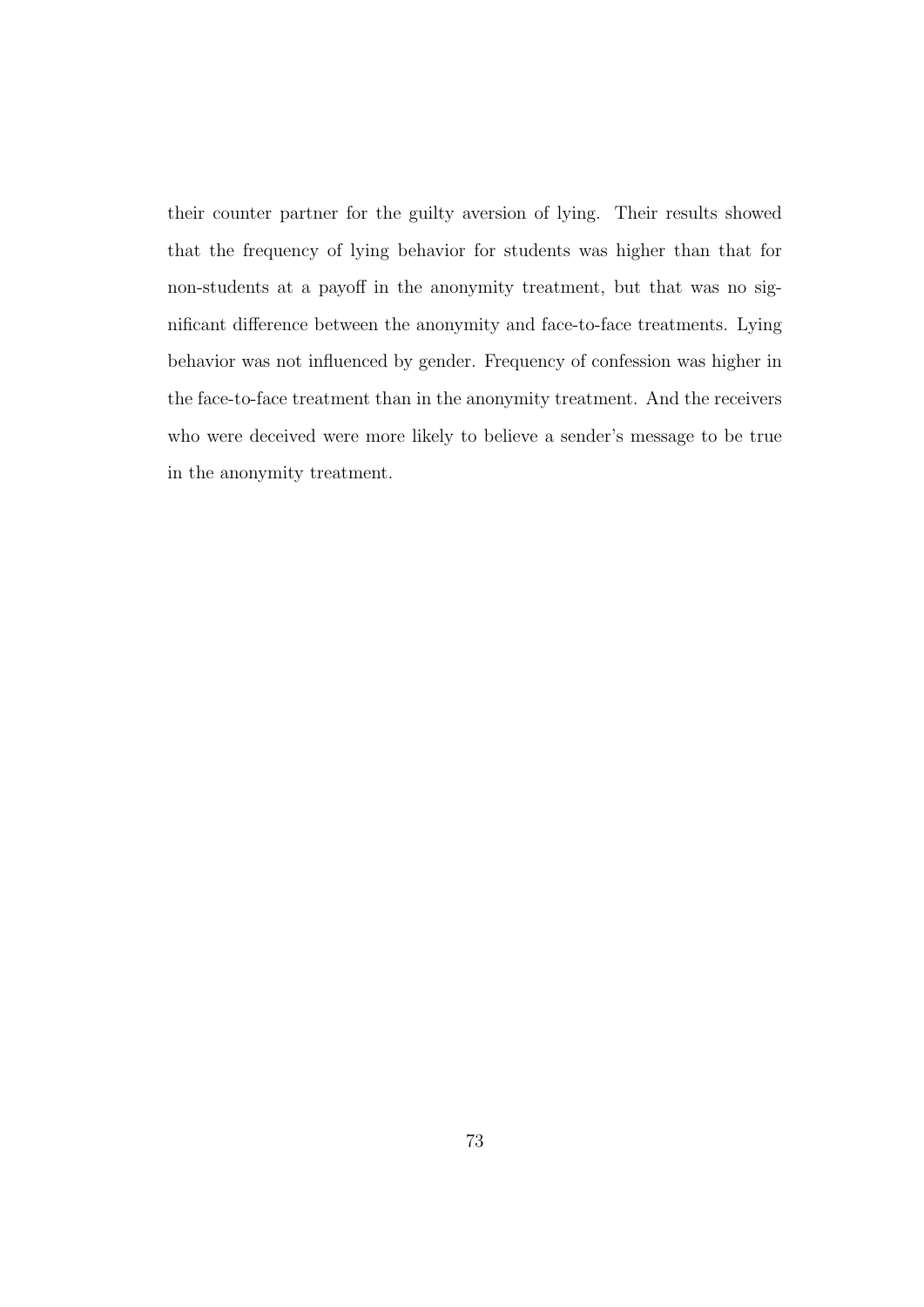# 11 Research Questions

The models of communication reviewed in the forgoing are based on the classical interpretation of game theory, which make strong assumptions about the rationality of players. First, it is assumed that every player is logically omniscient i.e. they know all logical theorems and all logical consequences of their non-logical beliefs. Second, they are assumed to always act in their self-interest maximizing utility. Third, for the concept of Nash equilibrium to work, it is assumed that the form of the game is common knowledge between players. Each player relies on the rationality of others without doubt and relies on other players relying on her rationality and so on. The models are often oversimplified and fail to adequately describe real-world communication dynamics. Valid questions arise as to whether these assumptions are realistic and the models reasonable.

## 11.1 Rationality Assumptions

Traditionally, reasoning has been thought of as conforming to rules and accepted procedures. How well someone engages in reasoning has been viewed as a major factor in the extent to which the person is rational. Psychologists have attempted, in a number of different experiments [\[6\]](#page-187-0), to determine whether or not people are capable of rational thought. In a majority of these experiments subjects made inferences that did not logically follow from the premises. For example, when subjects were told to assume, "All A are B," and then asked wither it followed that "All B are  $A$ " must be true, false, or could be either.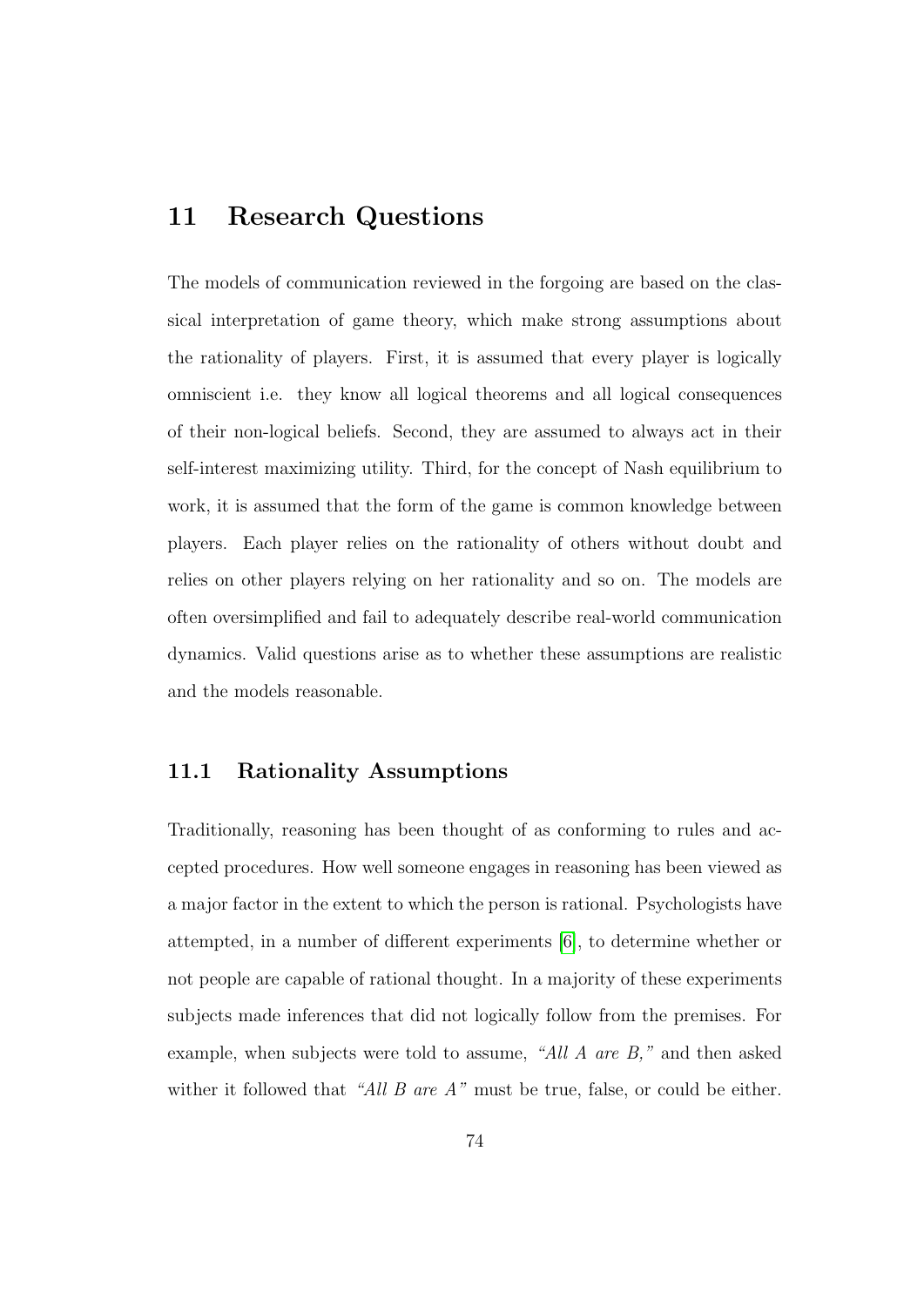A majority of subjects did not approximate a classical interpretation of the quantifiers. In similar studies, subjects concluded, "Some A are not  $B$ " from the premise "Some  $A$  are  $B$ " ([\[6\]](#page-187-0), p. 230).

The premise that human beings are rational-utility maximizing individuals is subject to significant qualification as well. Fukuyama ([\[56\]](#page-193-0), p. 19) explains that the most basic definition of utility is a narrow one associated with Jeremy Bentham (1748 - 1832) who defines utility as the pursuit of pleasure and avoidance of pain. People want to be able to consume the largest quantity of the good things in life. However, there are numerous occasions when people pursue other goals than utilities. They have been known to run into burning houses to save others, die in the battle, or throw away careers so that they can commune with nature somewhere in the mountains. People dont just think utility but also have ideas that certain things are just and unjust, and their choices follow accordingly.

Common knowledge is another rigid assumption that is up for question. Common knowledge is different from mutual knowledge. Mutual knowledge of a proposition  $\alpha$  between two players is when each player knows  $\alpha$ , whereas common knowledge between two players of a proposition  $\alpha$  is equivalent to two infinite chains of knowledge of  $\alpha$ ; all know that they know that they know  $\alpha$ , and so on ad infinitum. With finite memory and processing capabilities, human beings do not go beyond 2-3 levels.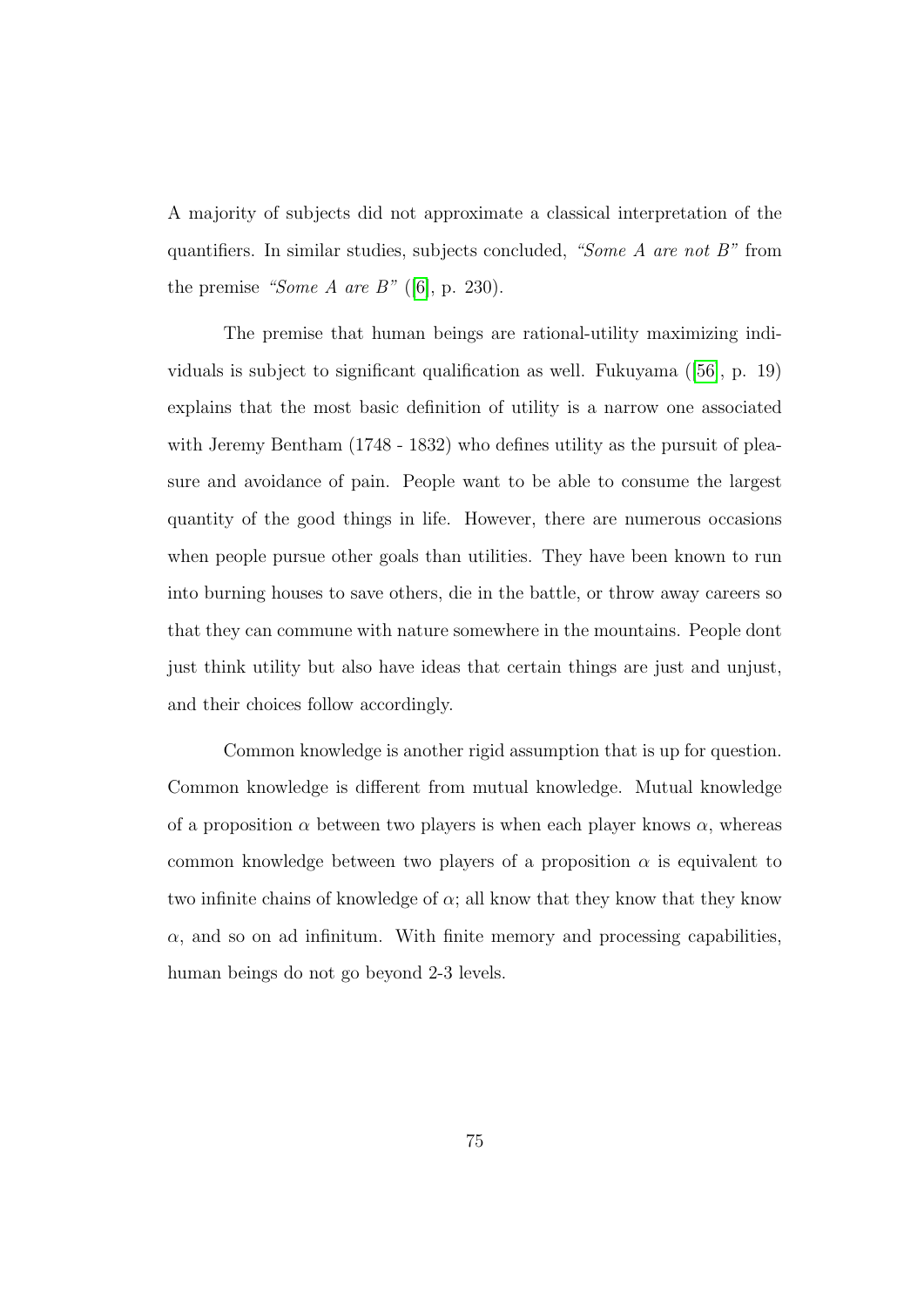## 11.2 Oversimplified Model

A large proportion of the literature models signaling between two players; the sender and the receiver. This oversimplification has restricted our view to a narrow one. In a two-player game, the number of states, acts, and signals are often assumed to be the same. There are obviously other possibilities such as extra signals, or too few signals, or not enough acts. All these possibilities raise interesting questions. Needless to say that even adding a third player who is an audience to a two-player signaling game changes the game dynamics.

Skyrms[\[134\]](#page-202-1) argues that there are other possible cases for a signaling game. In the simplest possible case, one sender sends signals to one receiver.



Another simple topology involves multiple senders and one receiver. For example, two senders may observe different partitions of the possible states and sends signals to one receiver.



Suppose nature flips a coin and presents the receiver with one or another decision problem. The receiver sends one of two signals to sender. The sender selects one of two partitions of the state of nature to observe. Nature flips a coin and presents the sender with the true state. The sender sends one of two signals to the receiver. The receiver chooses one of two acts. Here a question and answer signaling system can guarantee that the receiver always does the right thing. This is a case where information flows in both directions.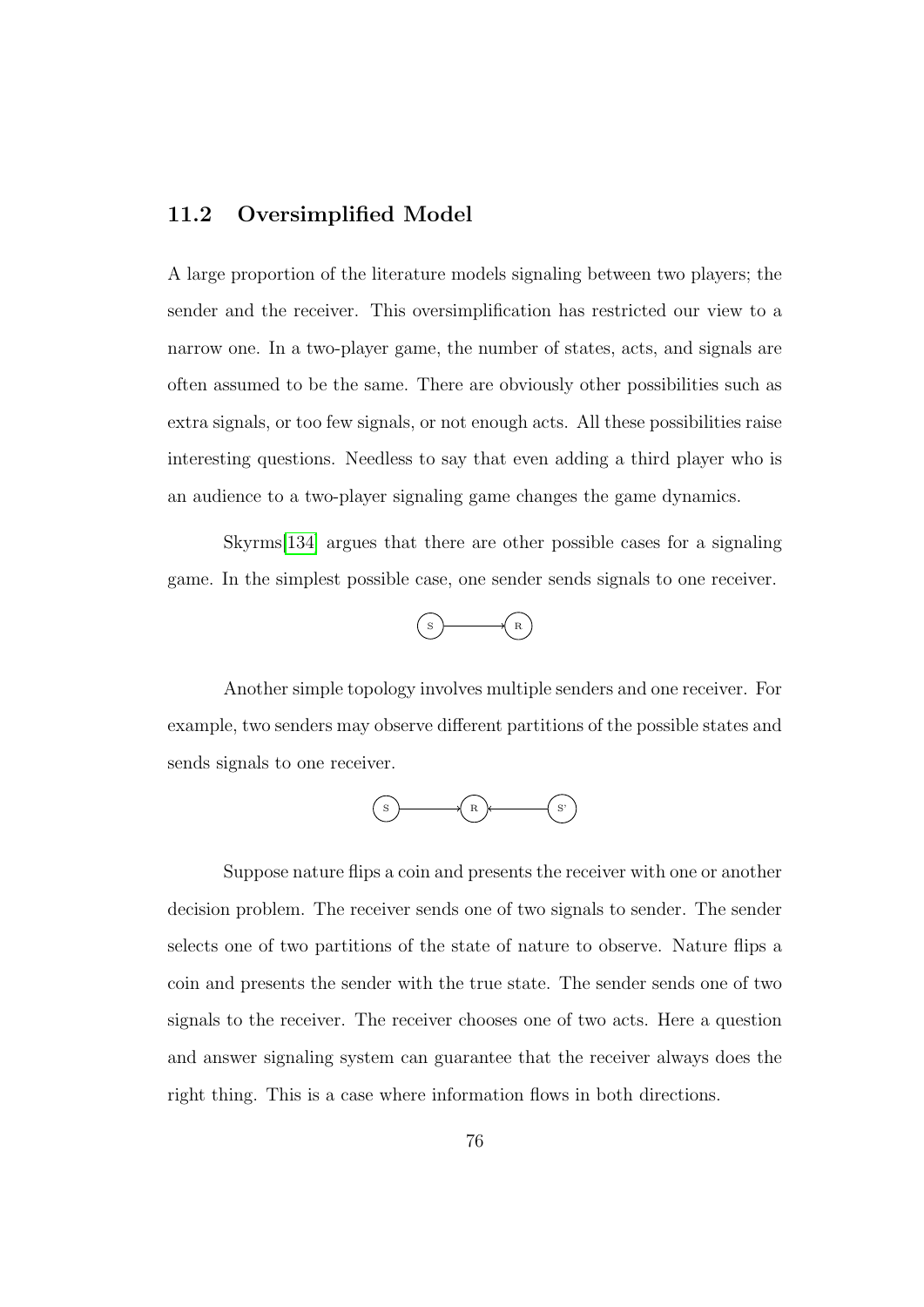

A sender may send information to several receivers. Consider the case, where a third individual is eavesdropping. In a more demanding setup, the sender sends separate signals to multiple receivers who then have to perform complementary acts for everyone to get paid. For instance, each receiver must choose one of two acts, and the sender observes one of four states of nature and sends one of two signals to each receiver. Each combination of acts pays off in exactly one state.



Senders may form chains where they pass information from one to the next. In one scenario, the first individual observes the state and signals the state, and the second observes the signal and signals the third, which must perform the right act to ensure a common payoff.



There is no requirement that the second individual sends a message that has the same content as the original signal that she received. In this case, the second sender might function as a translator from one signaling system to another.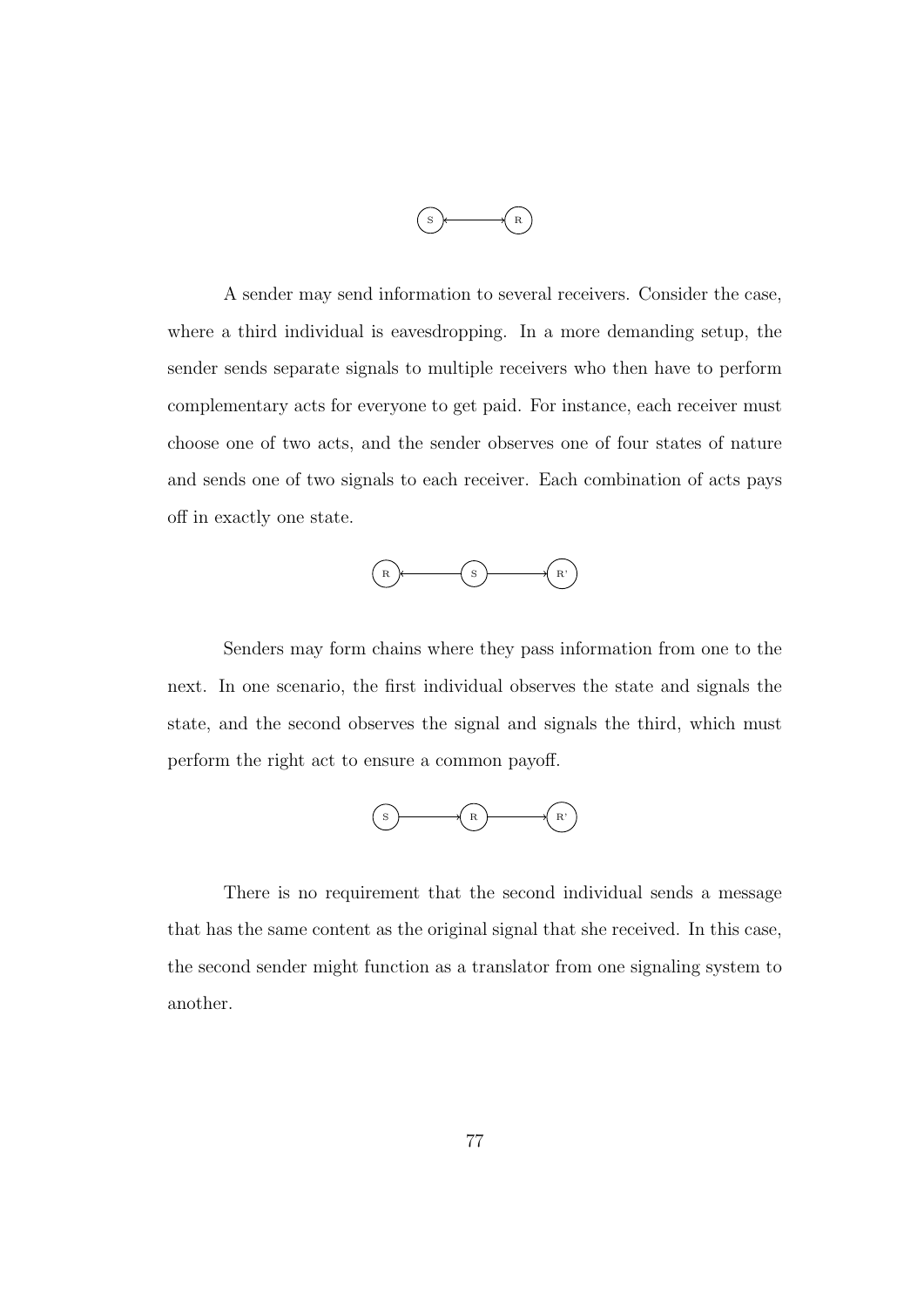# 11.3 Avoiding Difficult Problems

Deception is a real problem in signaling games. Deception is when the sender systematically manipulates the signal to his benefit or to the detriment of the receiver. It is different from misinformation where a signal is sent as a result of a mistake.

In any game where there is potential for information transmission, a sender can manipulate information without being detected to control a receivers decision for his own selfish interest. A pure utility-based approach to signaling assumes players will always act selfishly and deceive others as long as they get a higher payoff. However, empirical studies show that people don't often take a deceptive attitude [\[62\]](#page-194-0) and they seem to show an aversion to lying. The current models of signaling do not account for these results.

To be able to describe the dynamics of information exchange in signaling games, we need to model communication in a less idealized way. This thesis focuses on the topology where the sender sends information to the receiver in the presence of an audience. In our work, we will address some of the questions raised in this section.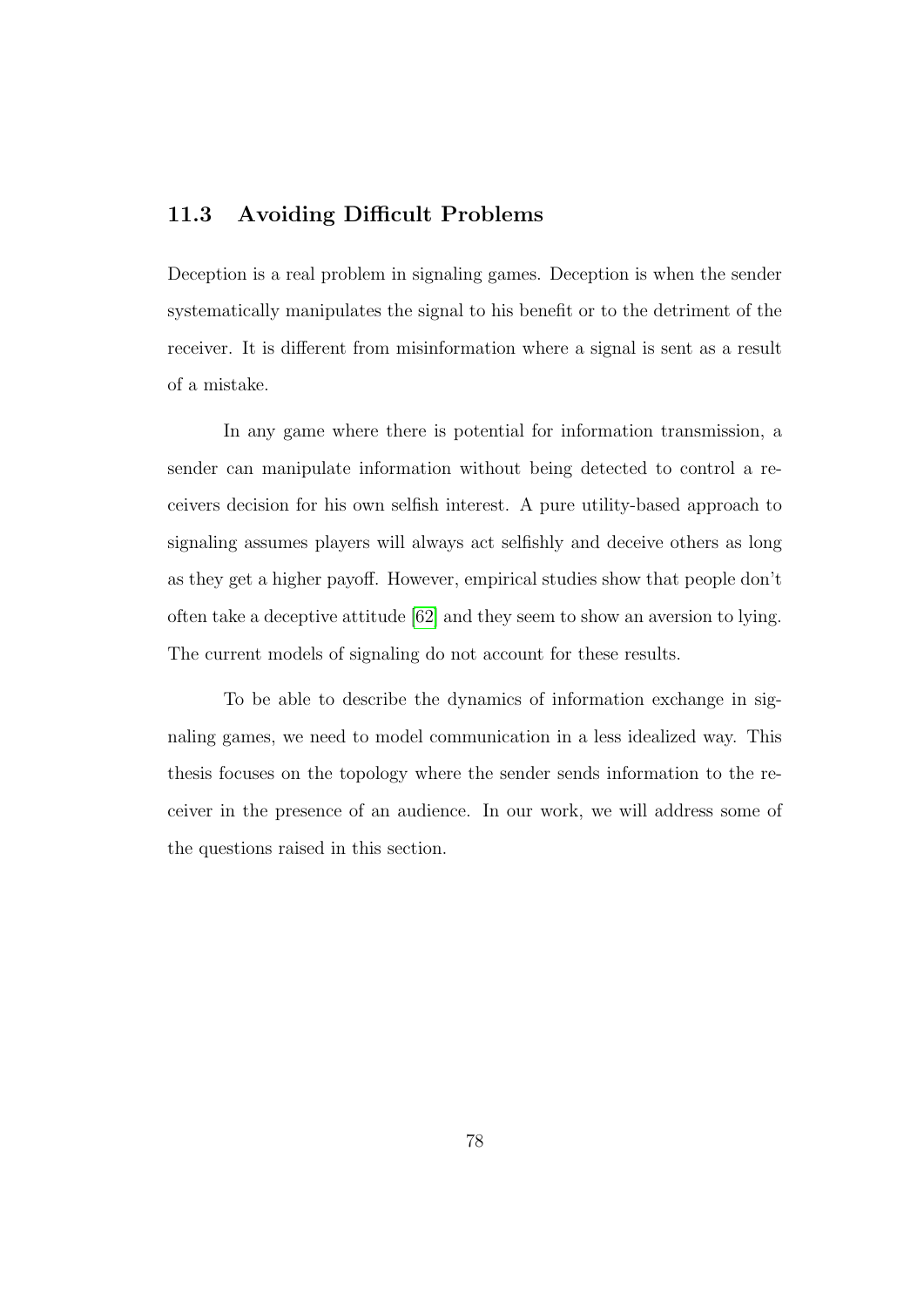# 12 Hypothesis Development

A few years ago, a colleague struggling to debug his Java code approached me for help. He was in the middle of describing the bug when a manager passed by, at which point, he shifted the topic of his conversation to techniques for optimizing SQL queries.

My colleague was killing two birds with one stone, seeking my help in fixing his buggy Java code while implying his SQL expertise to the manager. Here the manager was indirectly involved in the conversation and whether he can be considered an eavesdropper depends on his intentions.

In an explicit case of eavesdropping, an audience secretly listens to the private conversation of others without their consent. Eavesdropping is not limited to the traditional communication methods but also other forms of communication such as telephone, email, instant messaging, etc. that are considered private.

## 12.1 Virtual Communication

For better or worse, the Internet and social media have changed communication forever. E-mails, texts, blogs, Facebook, Twitter, etc. have made virtual communication today's reality. Virtual communication has opened the door to billions of people creating, replicating, and sharing information every second, minute, hour of the day across the entire globe; a self-reinforcing cycle that is leading to a tsunami of bytes submerging our world.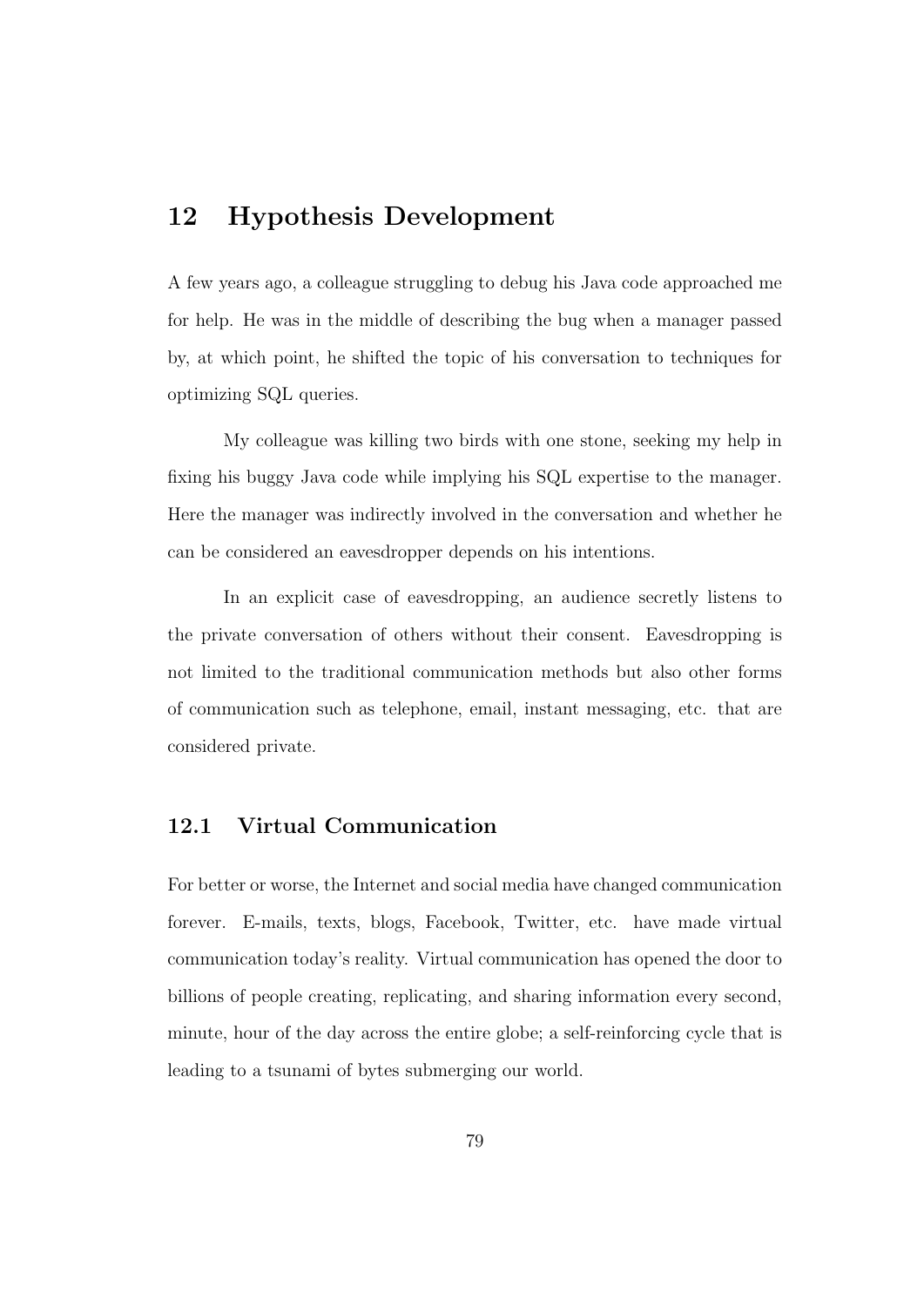#### 12.1.1 Social Networks

There was a time when people would say, "you are what you eat," but nowadays, "you are who you know online." In this new era, we have taken our social lives online. Social networking sites such as Facebook, Twitter, and LinkedIn (to name a few) have crossed borders enabling people to create online communities.

Facebook, an online social networking site, connects people with friends and others who work, study, or live around them. People use Facebook to share photos, videos, and keep up with each other. As of December  $31^{st}$ 2011, Facebook reported 845 million active users worldwide, more than 100 billion friend connections, 250 million photos uploaded per day, 2.7 billion likes and comments per day, and a revenue of \$3.71 billion in 2011, up from \$1.97 billion in 2010. On February  $1^{st}$  2012, Facebook filed for a \$5 billion initial public offering [\[4\]](#page-187-1). Facebook's future looks promising as more and more people join the network. Facebook shareholder and portfolio manager of Firsthand Technology Value Fund, Kevin Landis, told The New York Times [\[45\]](#page-192-0), "Facebook will have more traffic than anyone else, and they'll have more data than anyone else."

As of June 2011, Twitter reported over 300 million users [\[145\]](#page-203-0) and revenue of \$140 million in 2010 [\[85\]](#page-197-1). TechCrunch has projected that at the end of 2013; Twitter will have 1 billion users, \$1.54 billion in revenue, 5,200 employees and \$111 million in net earnings [\[9\]](#page-188-1). Twitter has evolved the way we use language, people communicating at each other rather than communicating with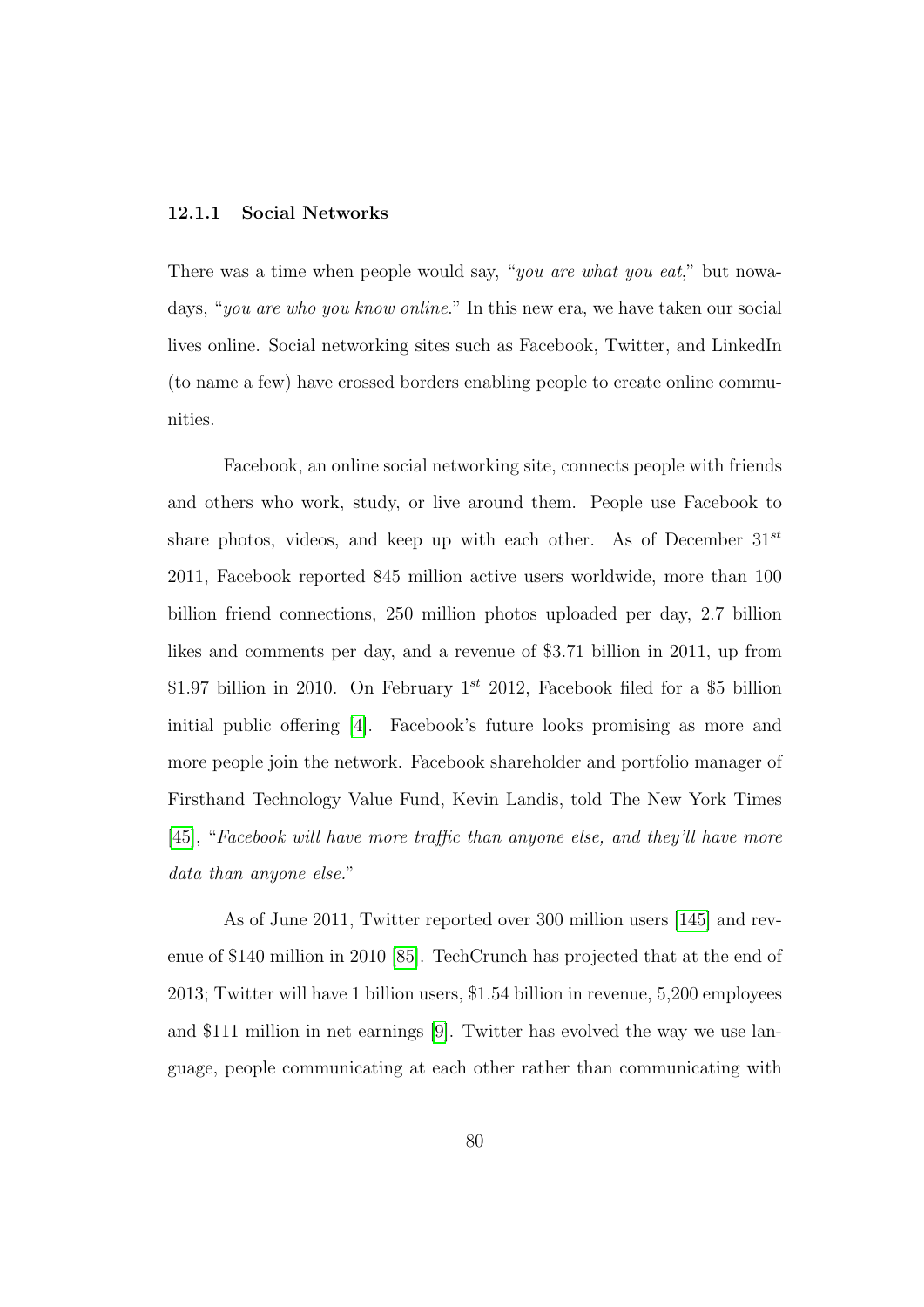each other. Twitter is not considered to embody two-way discussions. However, one thing is for sure that it has made information flow faster than ever. In the Twitter echo system, it takes few users with large number of followers to share something and with a click those followers share the information with their followers and it is all over the Internet. Twitter has been used as a tool in citizen uprisings and fundraising efforts for crisis situations.

When people post millions of tweets every day, within that stream are some valuable pieces of information that can only come together when we act in aggregate. A recent study [\[137\]](#page-202-2) by medical researchers at Harvard showed that Twitter was substantially faster at tracking the spread of cholera in Haiti following the earthquake in 2010 than any traditional diagnostic method. By using information from Twitter, researchers were able to pinpoint outbreaks of the deadly disease more than two weeks before they were identified by traditional methods. At the other extreme, Twitter is the ground where Internet hokum can grow beyond prevention. The spread of apparently impressive or legitimate but actually untrue and nonsense content cannot be overlooked.

LinkedIn, a business-related social networking site, reported 150 million users in 2010 and the site's revenue as \$243 million [\[2\]](#page-187-2). The site has focused on providing professionals with a means to manage their professional identity, engage with their professional network, and access insights into opportunities. LinkedIn has taken professional networks online, providing access to people, jobs, and opportunities.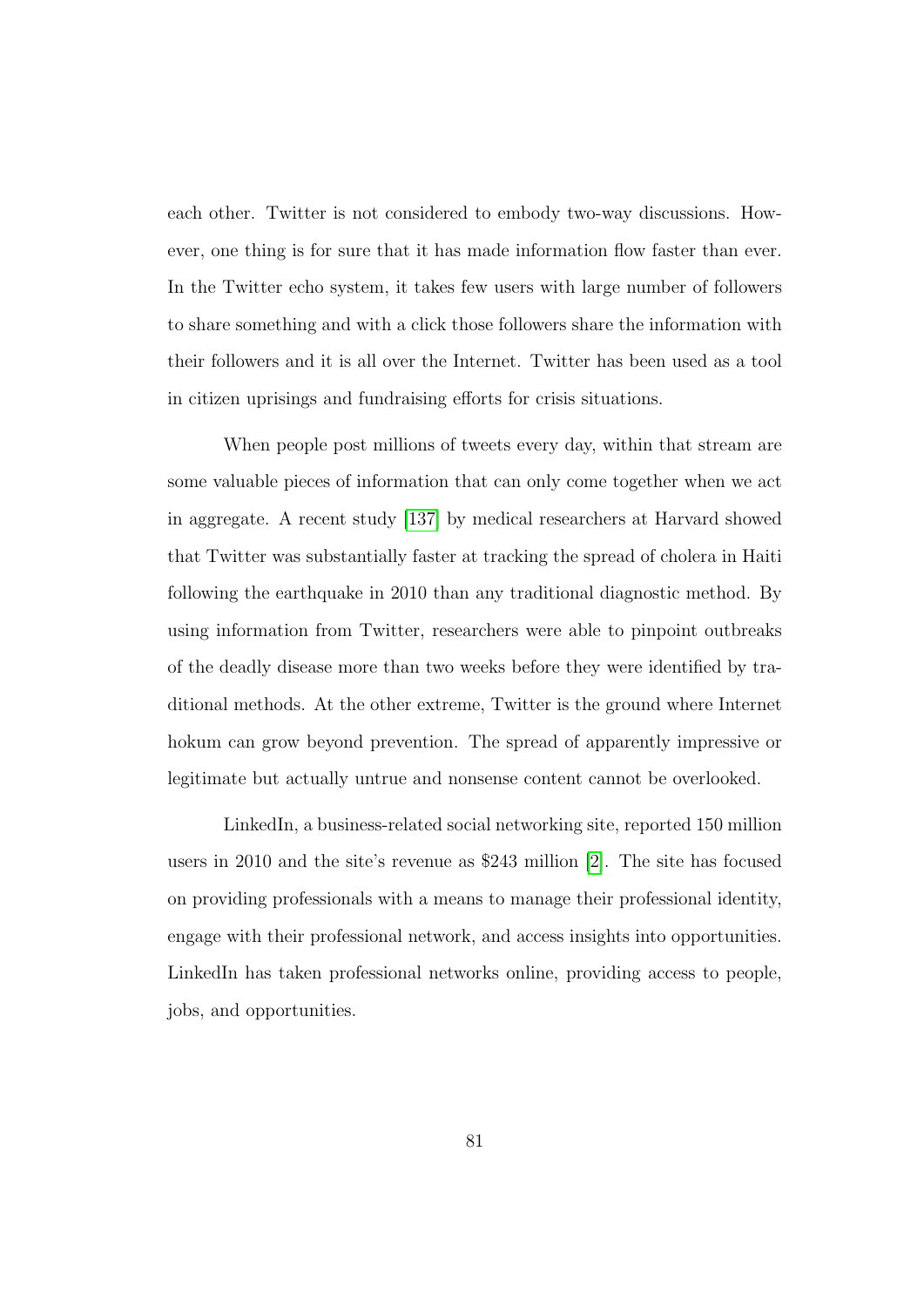#### 12.1.2 The Inevitable Audience

These social networking services do not charge a fee and neither do they produce anything. They just enable you to communicate with each other and form social networks similar to what you have in real life. By doing so, you signal information, whether explicitly or implicitly, about who you are, what you like, who are in your social circle, and the cycle continues through others replicating, distributing, and creating feedback. The theory pioneered by American economist Paul Samuelson, called revealed preferences, says that one can know what is useful by what people reveal to be useful by their choices.

Though not very obvious to an individual, the aggregate has created great opportunity for certain groups. The New York Times reports, "According to Facebook, in December 2011, an advertiser could reach an estimated audience of more than 65 million United States users in a typical day on Facebook, compared with American Idol reaching an audience of 29 million people with its 2011 season finale." [\[3\]](#page-187-3)

Have you noticed the same advertisement pop up on different websites you visit? An advertisement tailored to your preferences timed so well that you couldn't possibly resist. Serendipity? No. There are a number of technology companies collecting data on people's online activity. The process starts with dropping cookies in user's browser, segmenting users based on collected data, and serving them customized ads.

Micro targeting is not unique to commercial advertising. On February  $21^{st}$  2012, The New York Times [\[5\]](#page-187-4) reported that political campaigns are now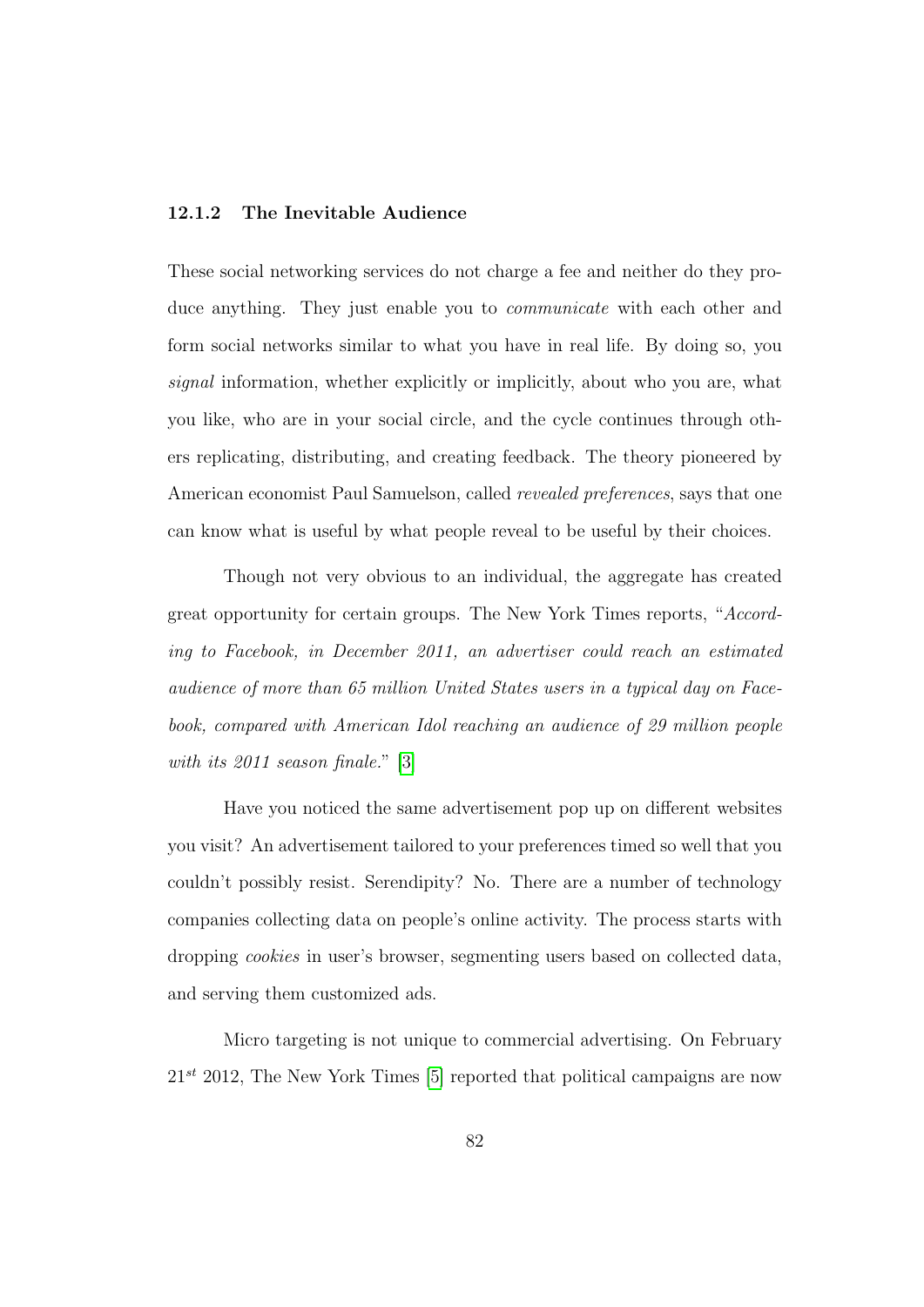building customized ads based on online data. The campaigns are aiming ads at potential supporters based on where they live, the websites they visit, and their voting records.

In recent primaries, two kinds of Republican voters have been seeing two different Mitt Romney video ads pop up on local and national news websites. The first, called "It's Time to Return American Optimism," showed the candidate on the campaign trail explaining how this was an election "to save the soul of America." It was aimed at committed party members to encourage a large turnout. The second video ad, geared toward voters who have not yet aligned themselves with a candidate, focused more on Mr. Romney as a family man. Versions of the two ads were seen online in Florida, Iowa, New Hampshire and South Carolina.

This type of micro targeting uses the same techniques that commercial advertisers use for customized ads. For example, serving up hotel ads to people who had shopped for vacations recently. Except, here it allows campaigns to put specific messages in front of specific voters. "Two people in the same house could get different messages," Mr. Moffatt said. "Not only will the message change, the type of content will change. [\[5\]](#page-187-4)

Social networks are used by some lenders to evaluate loan requests [\[73\]](#page-195-2). The New York Observer reports that, a new wave of startups is working on algorithms gathering data for banks from the web of associations on the Internet known as "the social graph," in which people are "nodes" connected to each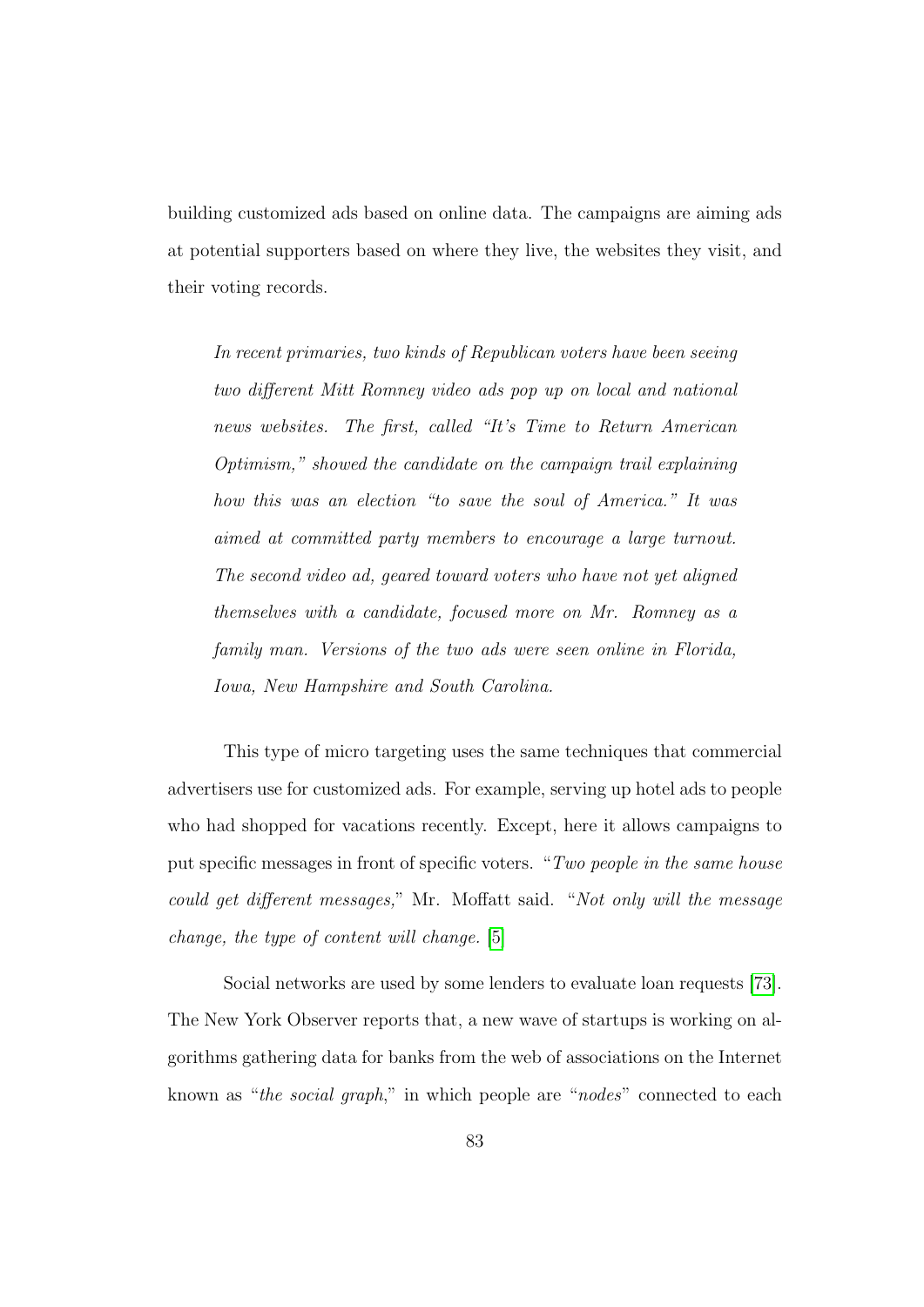other by "edges." From the perspective of the banks, "birds of a feather flock together." If your friends are upstanding citizens who pay off their loans, you will be, too. And vice versa, if you're responsible then your friends are too and they can be approached as potential clients. Although these algorithms maybe a few years away from being used by major banks, smaller institutions such as micro lender Lenddo are already using an algorithm based on input from a person's various social networks. When you register with a bank using such a system, you would be required to verify your network logins, for example, Facebook. Information from your accounts would be fed into the algorithm and the bank would make a decision based on your online data. Information that will contribute to systematic discrimination where certain segments of the population could be refused loans or charged higher rates based on racial, religious, sexual, or other prejudice.

"A picture is worth a thousand words." Employers review publicly available social network profiles to learn more about job candidates. But often users set their profiles private making it available only to people in their network. Recently, a few companies and government agencies have gone beyond just glancing at your social networking profiles. They have asked for username and password to gain full access to the individual's digital history. Employers have asked job candidates to provide their Facebook login information during interviews. "Bassett, a New York City statistician, had just finished answering a few character questions when the interviewer turned to her computer to search for his Facebook page. But she couldn't see his private profile. She turned back and asked him to hand over his login information." In another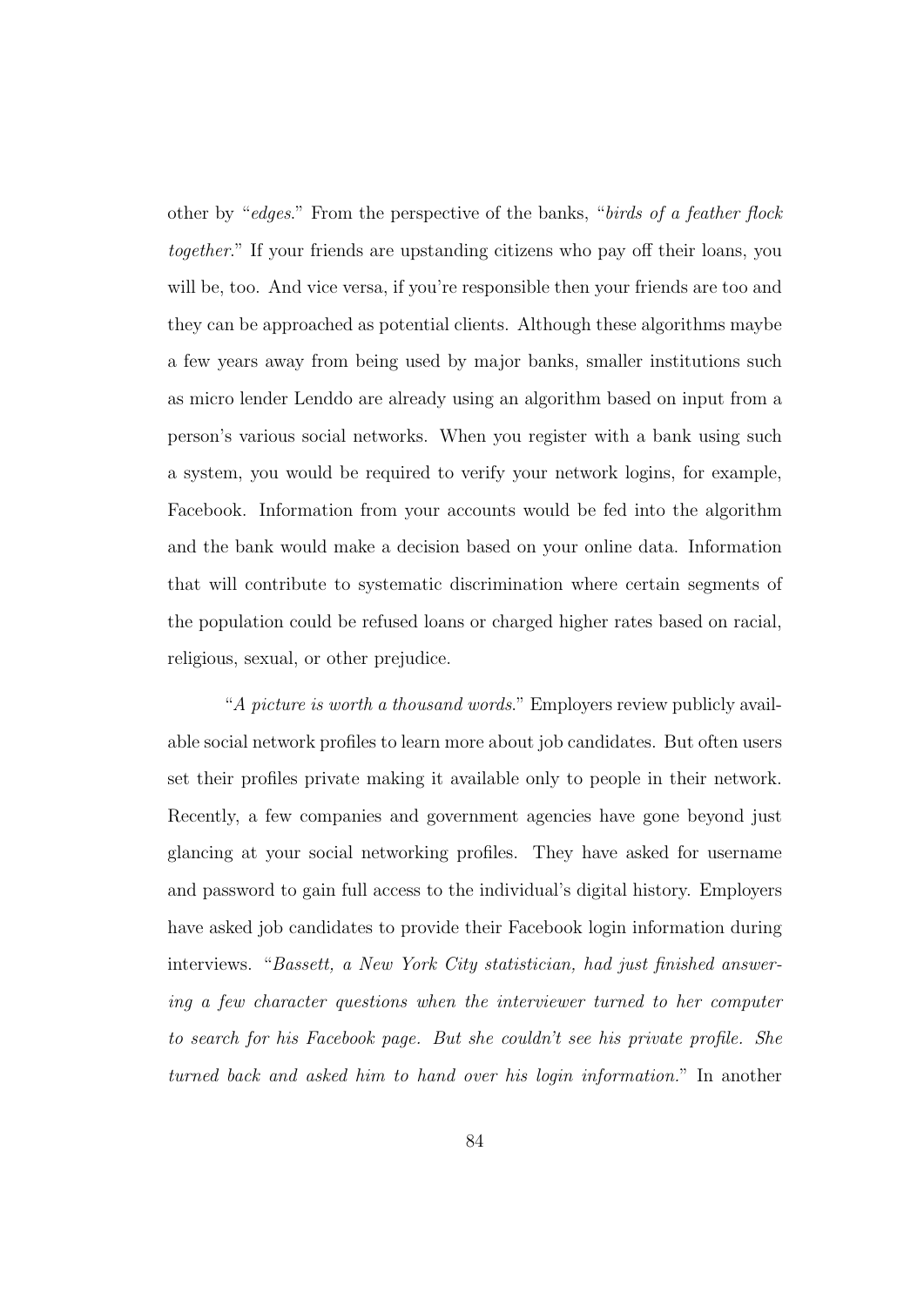instance: "When Collins returned from a leave of absence from his job as a security guard with the Maryland Department of Public Safety and Correctional Services in 2010, he was asked for his Facebook login and password during a reinstatement interview, purportedly so the agency could check for any gang affiliations." [\[150\]](#page-204-0) Sears is one of the companies offering an opportunity for future jobs by letting applicants logging into the Sears job site through Facebook. This allows Sears to draw information from candidate's profile, such as friend lists. You may opt out of such an interview or process but "if you need to put food on the table for your three kids, you can't afford to stand up for your belief." [\[150\]](#page-204-0)

On June  $5<sup>th</sup>$  2013, Edward Snowden, a technical specialist who has contracted for the NSA and works for the consulting firm Booz Allen Hamilton, revealed large-scale surveillance of Internet user data by the National Security Agency, in a program known as PRISM [\[59\]](#page-193-1). The New York times [\[147\]](#page-203-1) claims that some of the leading companies, including Microsoft, Google, Yahoo, Apple and Facebook, apparently made it easier for the National Security Agency to gain access to their data. On June  $9^{th}$ , 2013, Jameel Jaffer writes in The New York Times [\[70\]](#page-195-3).

"The Guardian revealed that the government has directed Verizon Business Network Services to hand over an array of sensitive information about every domestic and international phone call made by its customers in the United States over a three-month period. The directive, sanctioned by the secretive court that oversees government surveillance in some national security cases, requires Ver-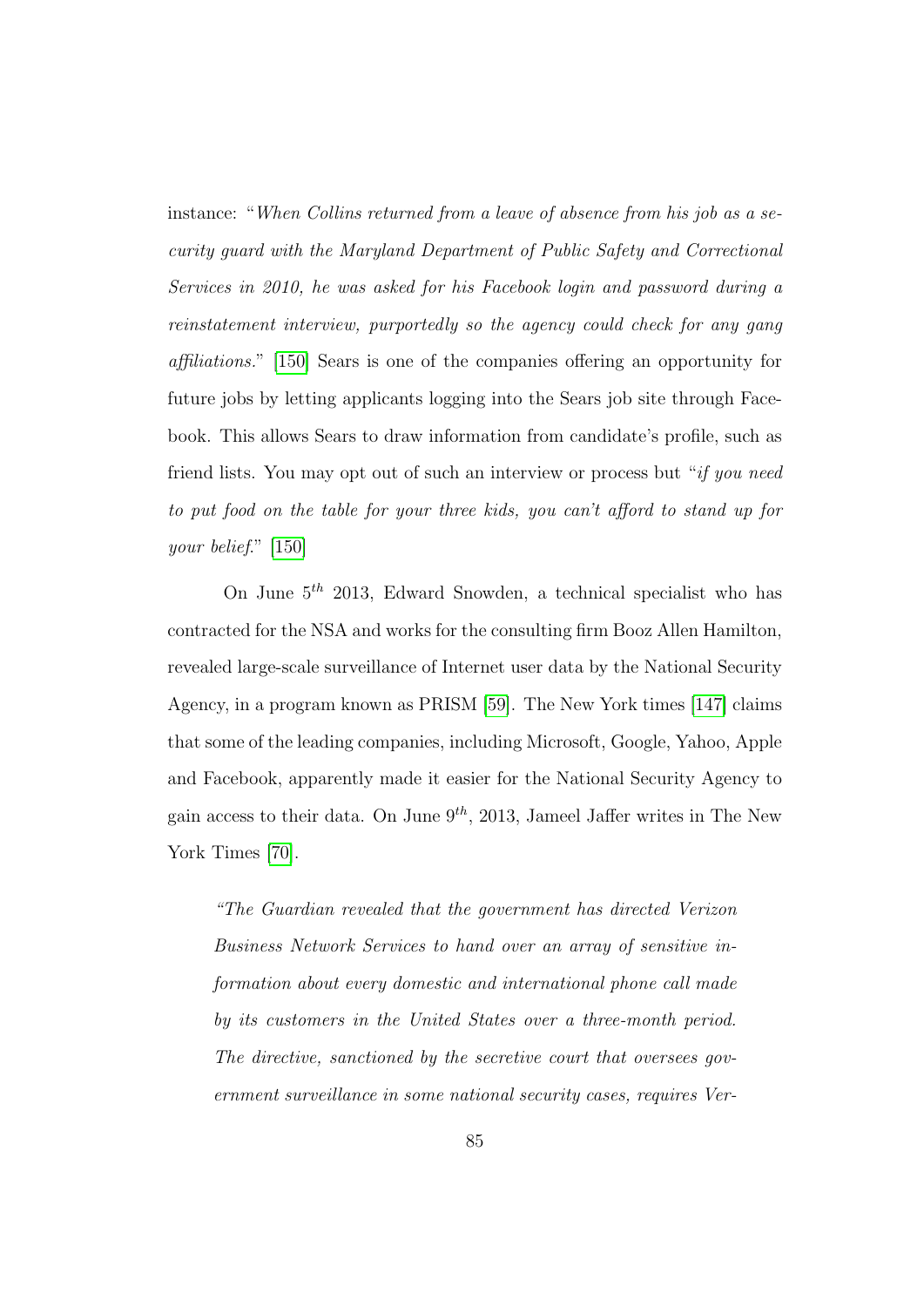izon to tell the government who made each call, whom they called, when they made the call, how long the call lasted, and (maybe) where the parties to the call were located  $\ldots$  As if that weren't enough, The Guardian and The Washington Post also revealed last week that the N.S.A. has secured direct access to the major Internet companies' central servers. There seems to be some confusion about precisely what the N.S.A. is doing with that access, but The Washington Post reports that the agency is collecting information about surveillance targets believed (with 51 percent certainty) to be outside the United States and about people one and two degrees removed from these targets. So the N.S.A. might focus initially on, say, a British journalist working at Der Spiegel, collecting all of her e-mail communications as well as all uploaded videos, photos, Web surfing data, social media posts and then collect the same information about all of the contacts in the journalist's address book and then about all of the contacts in their address books."

Mr. Jaffer argues that congress should have limited the NSA's authority to monitor the communications of innocent people.

#### 12.1.3 Critical Mass

The virtualization of communication has led to an interesting phenomenon, which is best explained with Schelling's [\[128\]](#page-201-0) ant colony example.

It is not believed that any ant in any ant colony knows how the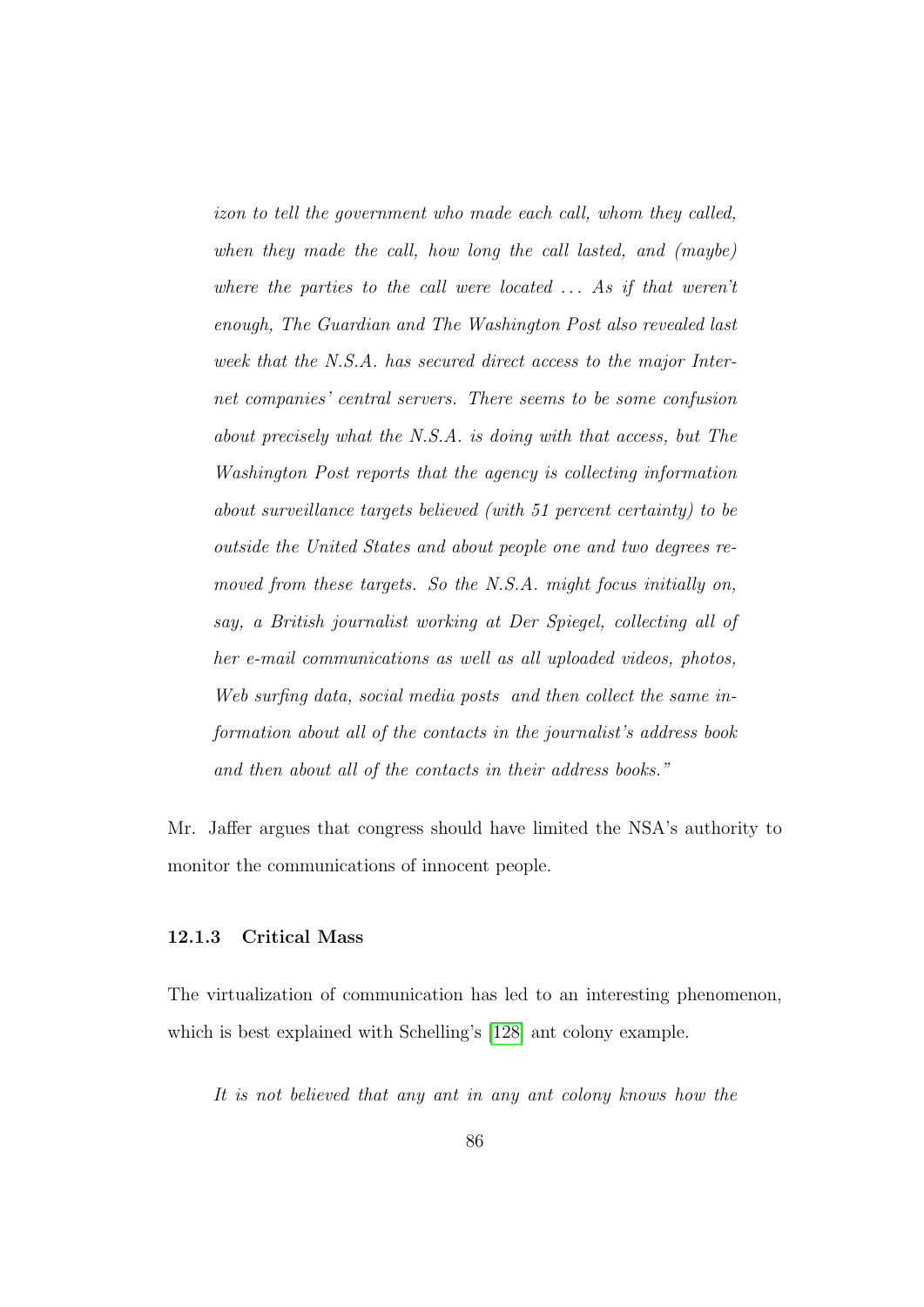ant colony works. Each ant has certain things that it does, in coordinated association with other ants. But no single ant designed the system and no individual ant knows whether there are too few or too many ants exploring for food or rebuilding after a thunderstorm or helping to carry in the carcass of a beetle. Each ant lives in its immediate environment and responding to signals of which it does not know the origin. $([128], p. 21-22)$  $([128], p. 21-22)$  $([128], p. 21-22)$ 

Why are millions of people joining the pool? It is well established that individuals are increasingly influenced by the opinions of others. We're more likely to do things when we know our friends approve of. Schelling [\[128\]](#page-201-0) calls this critical mass.

You sometimes double park if it looks as though everyone else is double parked, stay inline if everyone else is staying inline, but if people surge toward the ticket window, you are alert to do the same. What is common to all these situations is the way people's behavior depends on how many are behaving a particular way. ([\[128\]](#page-201-0), p. 93)

To the individual engaging in virtual communication, the effect of building a relationship can be as meaningful as building one in the real life. Virtual reality has psychological effects on people. In a different context, Adler and Satari [\[7\]](#page-188-2) examine the effectiveness of virtual reality simulations to the treatment of phobias and anxiety disorders. Research shows that virtual reality can be as powerful as traditional treatment methods, where patients suffering from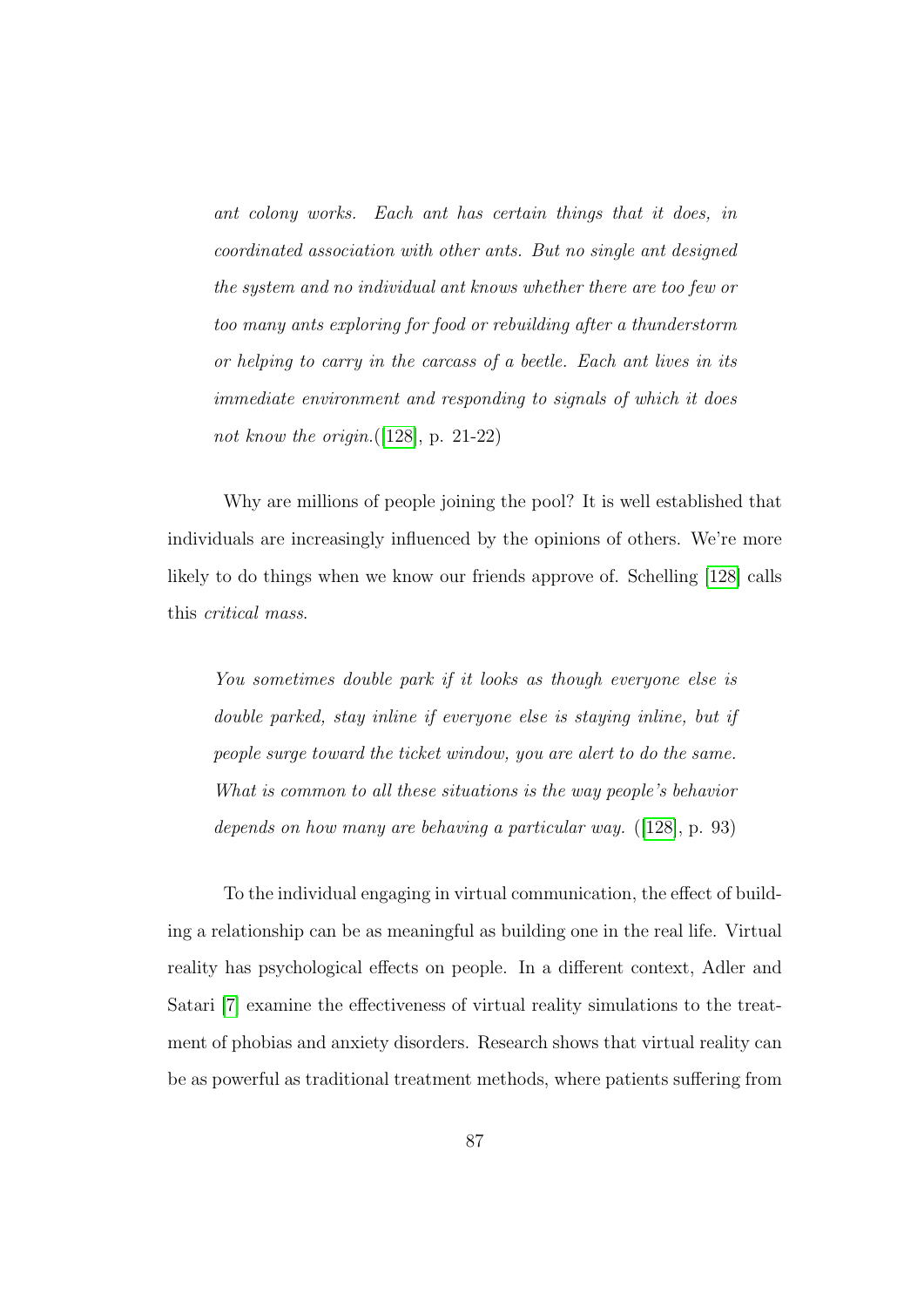fear of flying, fear of driving, acrophobia, social phobia, and eating disorders showed long term improvements after treatment.

Wood and Smith [\[157\]](#page-205-0) quote Ellen Ullman, who on an occasion, found herself up one night and decided to send a text message to a colleague. After reading her message, he wrote back to inquire why she was up so late. The two exchanged cordial messages, but the next day at the office, Ullman was unsure about how to approach him. They had been friendly with one another on the Internet, yet in the office, she felt tension. Ullman questioned, "In what way am I permitted to know him? And which set of us is the more real: the sleepless ones online, or these bodies in the daylight?"

Ullman's experience was before the social networks era. Today we are moving towards a society where virtual personas are weighted higher than anything else. I worked at a company that went through a merger. We had a visitor Y from the new company for an all day meeting. During the lunch break, Y talked about his co-workers and in particular, X. X was described not by his professional expertise but how he didn't fit in this world. "X is the most weird guy you'll ever meet." Why? Apparently, X did not have cell phone, never used IM, etc. The mocking went on for a while when someone in the room suggested looking up  $X$  on Google. All eyes on the projector and VOILA! X is on Facebook! "He is on Facebook, ah so he is not as weird as everyone thought he was," said Y.

"I am on Facebook, therefore I am." I wonder what Rene Descartes might have to say about this!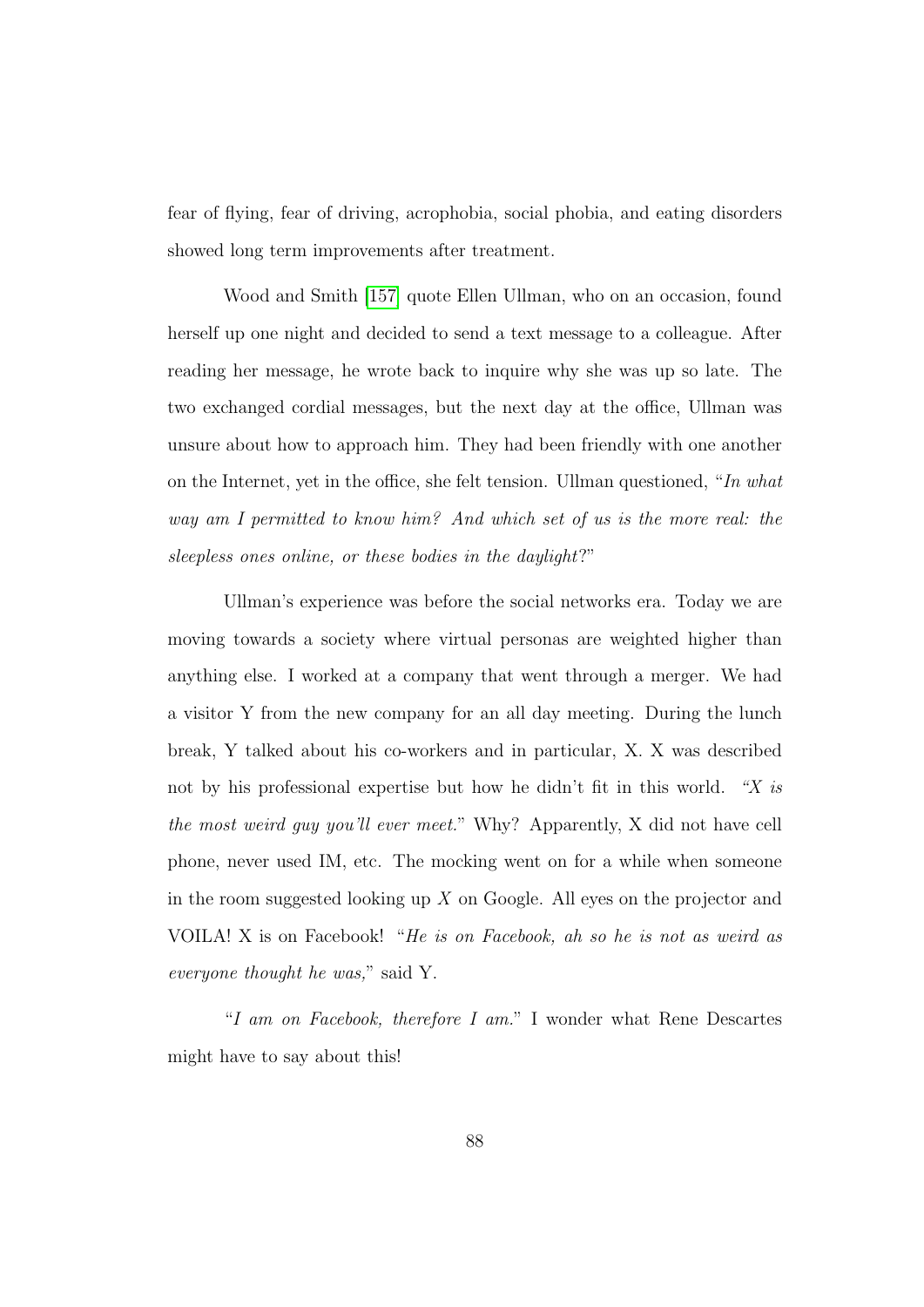#### 12.1.4 The Fourth Revolution

Floridi [\[53\]](#page-193-2) argues that we are in the middle of a fourth revolution, an information revolution. There have been three scientific revolutions before this, which have had great impact on changing our understanding of the external world and ourselves.

Nicolaus Copernicus (1473-1543) theory of the heliocentric cosmology displaced the Earth and humanity from the center of the universe. Charles Darwin (1809-1882) with his theory of *evolution* showed that all species of life have evolved over time from common ancestors through natural selection, therefore displacing humanity from the center of the biological kingdom. Sigmund Freud (1856-1939), acknowledged that the mind is also unconscious and subject to the defense mechanism of repression. Thus we are not immobile, at the center of the universe, we are not unnaturally separate and diverse from the rest of the animal kingdom, and we are very far from being standalone minds entirely transparent to ourselves.

The credit for the fourth revolution goes to Alan Turing (1912-1954). Since 1950s, computers have had an influence on changing not only our interactions with the world but also our self-understanding. Floridi argues that we are no longer standalone entities, but rather interconnected informational organisms that he calls inforgs, sharing with biological agents and engineered artifacts a global environment ultimately made of information, called the infosphere.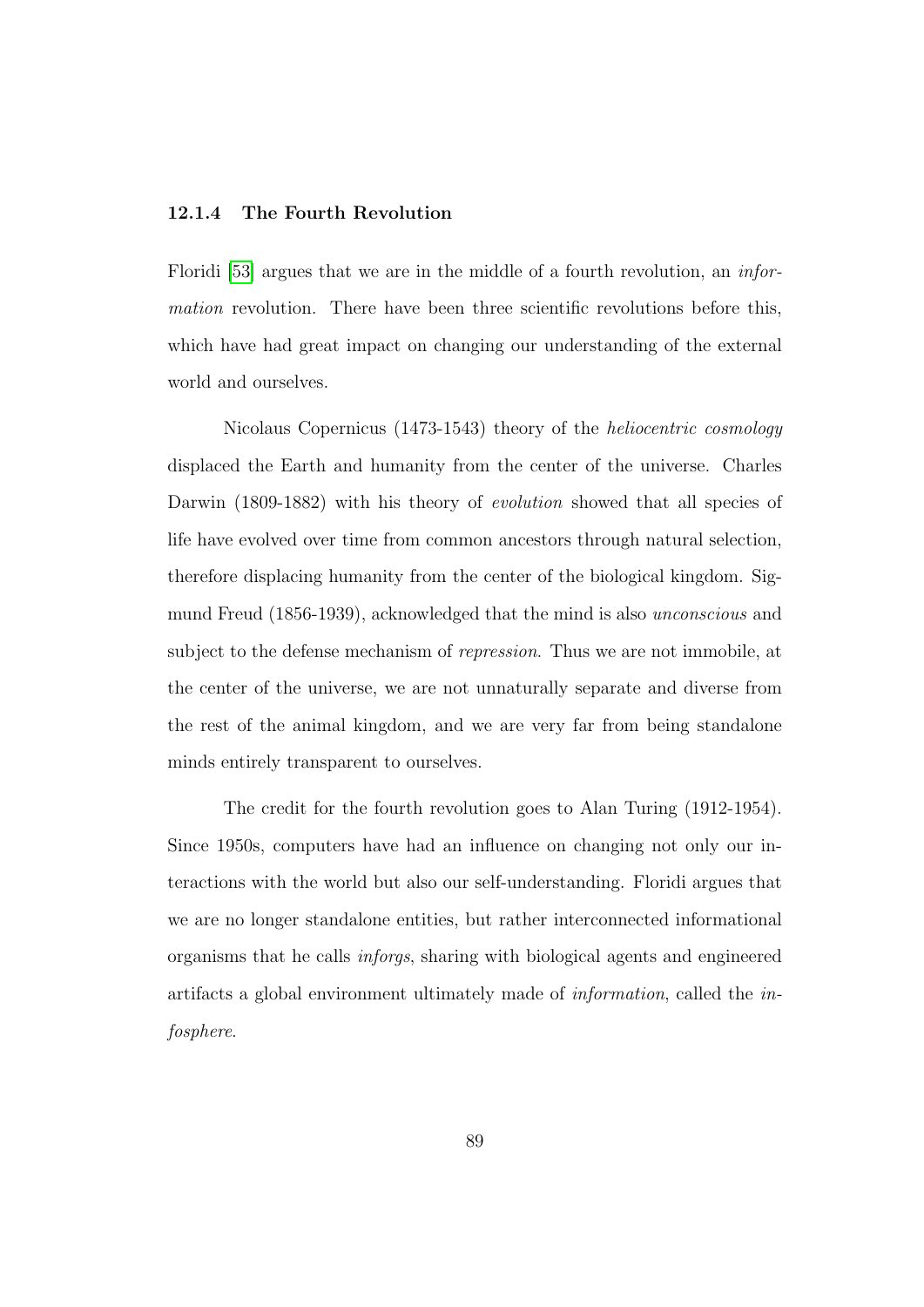## 12.2 Relationships and Trust in Communication

Joan Silk [\[149\]](#page-204-1) argues that we cooperate because it contributes to a public good.

. . . altruistic social preferences are a precondition for the kinds of effective collaborative that humans are so good at. It makes it look as if our joint endeavors are mutualistic stag hunts, when in fact we are often in situations in which our own interests and the interests of the group are imperfectly aligned. I don't give to public radio because my \$50 contribution is necessary in order for me to listen to it. I give to public radio because I feel that it is the right thing to do because it contributes to a public good.

It is well established by anthropologists that by nature human beings are communal. Tomasello and his colleagues [\[148\]](#page-204-2) describe in what way humans are considered more intelligent than other animals. They ran an array of cognitive tests to adult chimpanzees and orangutans (two of our closest primate relatives) and to two years old human children. As it turned out, the children were not more skillful overall. They performed about the same as the apes on the tests that measured how well they understood the physical world of space, quantities and causality. However, the children performed better only on tests that measured social skills such as social learning, communicating, and reading the intentions of others.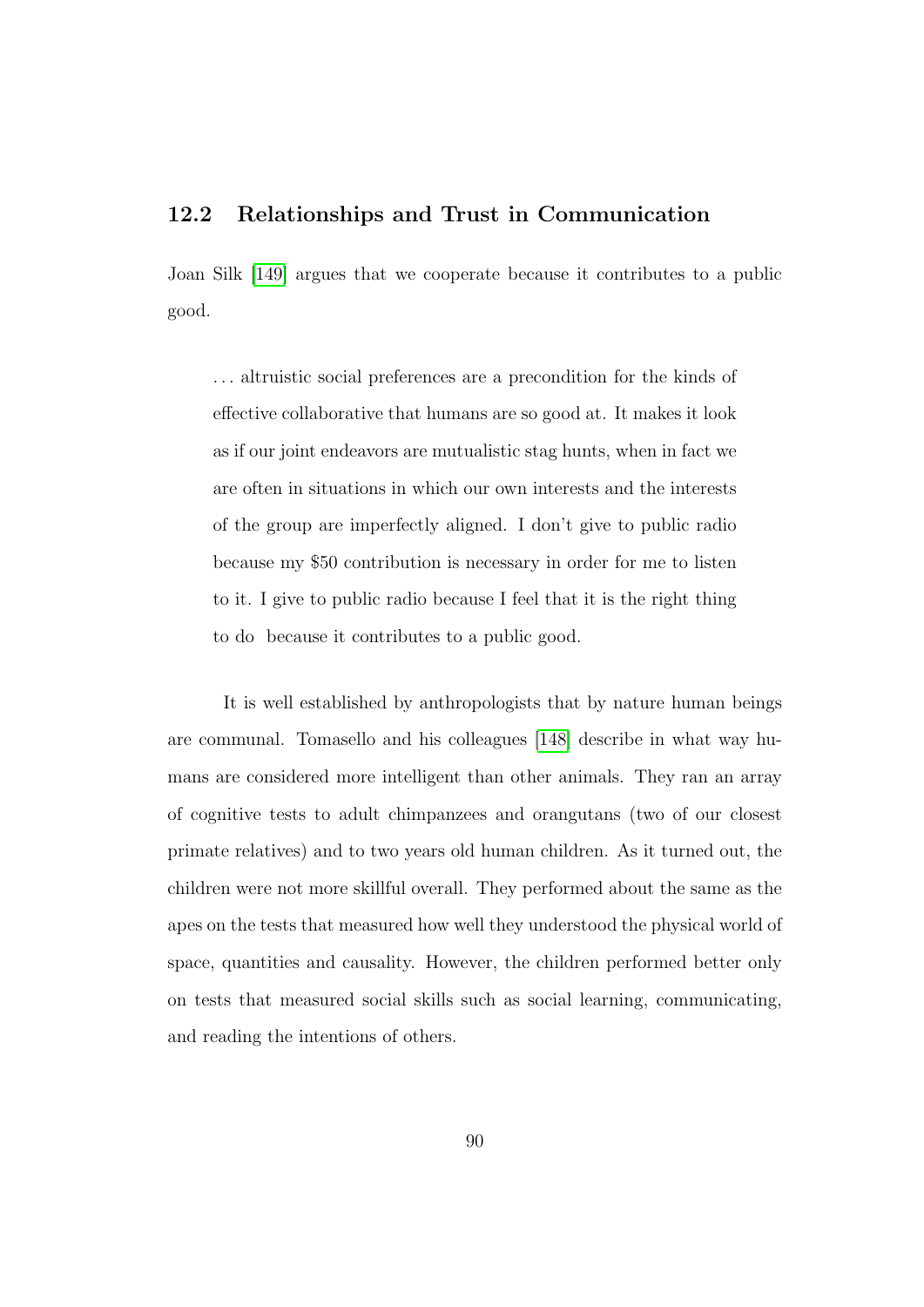Language plays an important role in building relationships. Pinker [\[105\]](#page-199-0) argues that relationships are defined by language. There are essentially three human relationships across cultures, as proposed by anthropologist Alan Fiske; dominance, communality, and reciprocity. Dominance is the type of relationships with some sort of top down hierarchy. Communality is the type of relationships that involve kinship and mutualism. Reciprocity is the type of relationships that involve business like exchanges.

Behavior that is acceptable in one relationship type can be anomalous in another. For example, there can be awkward moments in workplace when an employee doesn't know whether to address their supervisor as by their first name or to invite them for a drink after work. Pinker says that this is because of the ambiguity whether their relationship is governed by dominance or communality.

Two kinds of communal relationships of friendship and sex give rise to the anxiety of dating. Say Bob wants to invite Ann to his place after a date, he uses indirect speech, "Would you like to come up and see my etchings?" instead of a more direct one such as, "Would you like to come up and have sex?" Pinker argues that an obvious indirect message merely provide individual knowledge where as direct speech provides mutual knowledge and relationships are maintained or nullified by mutual knowledge of the relationship types.

So when Bob says, "would you like to come up and see my etchings" and Ann says "no," then Ann knows that she turned down a sexual overture and Bob knows that she turned down a sexual overture but does Ann know that Bob knows? Ann could be thinking maybe Bob thinks that she is naive.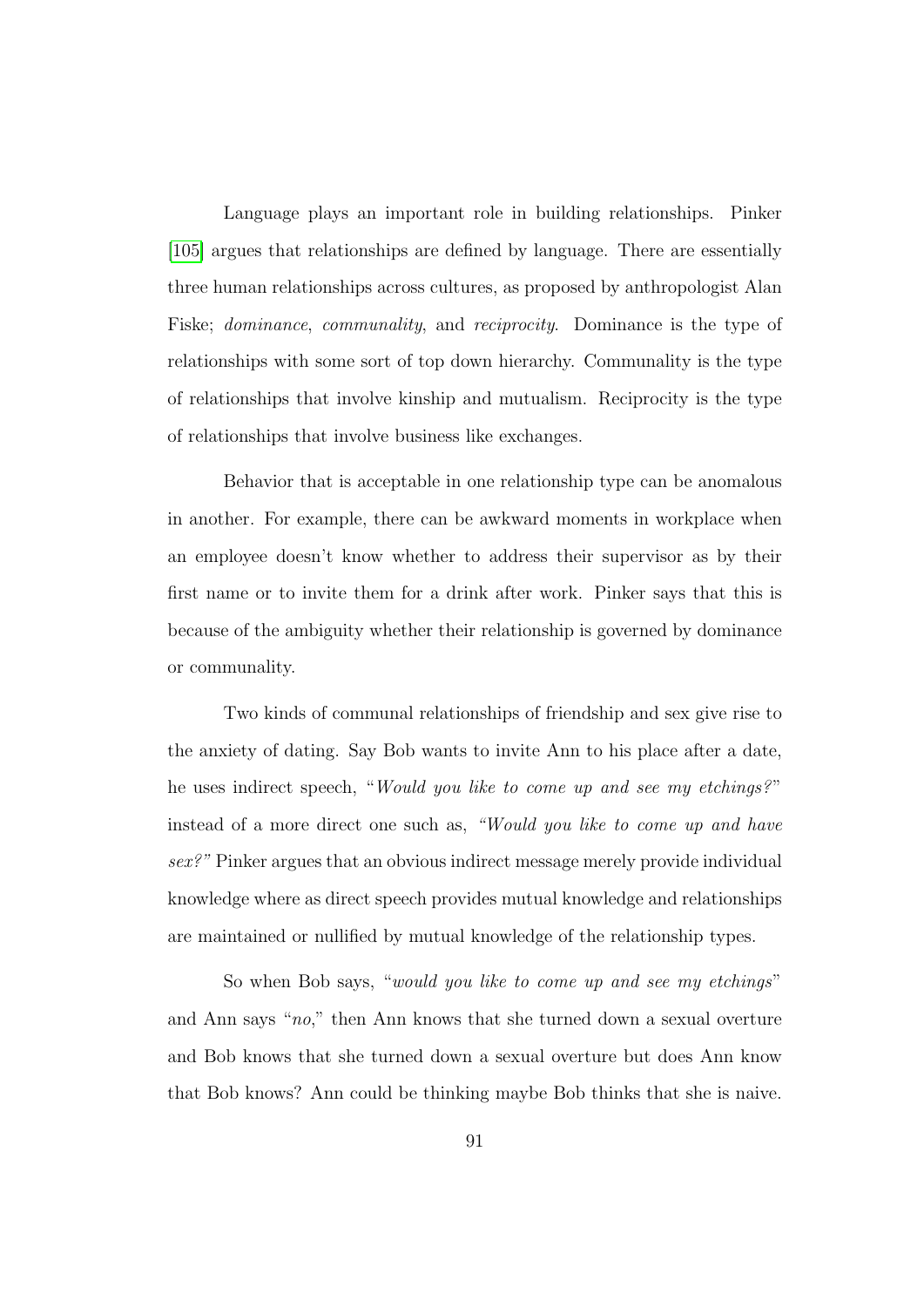Does Bob know that Ann knows that he knows? He could be thinking that maybe Ann is thinking that he is dense. Since, there is no common knowledge, they can maintain the friction of friendship.

Ferrazi [\[50\]](#page-193-3) provides insight into how building relationships can help individuals reach their full potential. He claims that the path to both personal and professional success is through creating an inner circle of trusted people that he calls "lifeline relationships." These are relationships that can offer you feedback, encouragement, and mutual support to help discover a more successful individual in you.

Garfield [\[57\]](#page-193-4) considers the element of relationship in digital marketing. During the Vancouver Olympics in 2010, in order to promote their same old antiperspirant/deodorant products, Secret started a movement with "Let Her Jump." They wanted to get women ski jumping into the Olympics. "We believe in the equality of the genders and that all people should be able to pursue their goals without fear." It was extremely successful. The Let Her Jump video was viewed more than 700,000 times. Among the viewers, 57 percent reported their impression of the brand had improved and 85% reported the brand helped them feel more confident. They also saw an increase in purchase intent for women by 11% and teens by 33% from Facebook fans and 50% jump for those who viewed the video. Secret sales increased by 8% despite cutting TV ad spending by 70%.

What is interesting is that the product itself did not change; the company merely sent a new message and positioned itself in relation to millions of women who could potentially announce their affection for the brand. Thus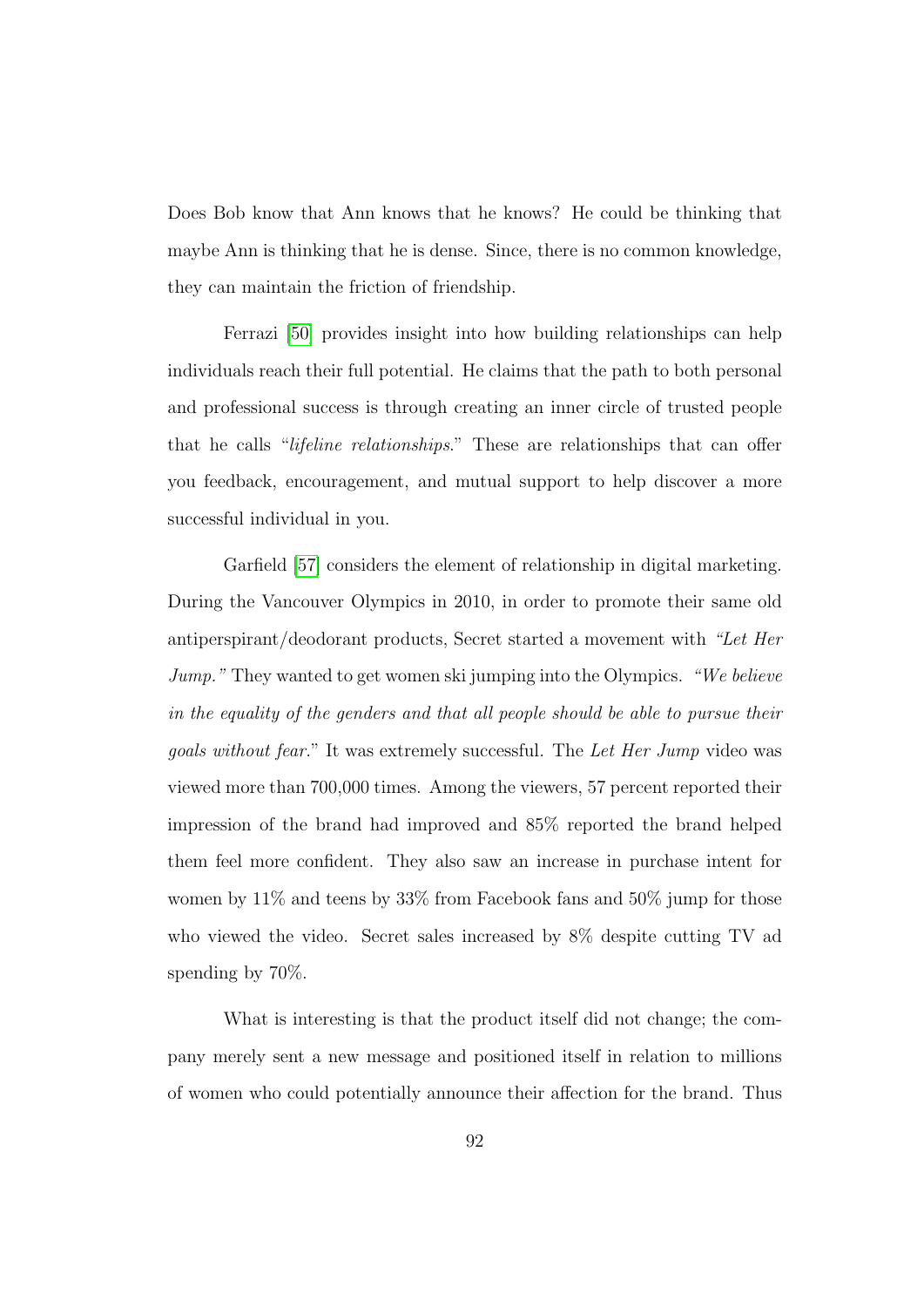creating a cycle effect that improved Secret's trust relationship with its consumers.

Oxford dictionary [\[1\]](#page-187-0) defines the word trust as,

Trust [noun] firm belief in the reliability, truth, or ability of someone or something; relations have to be built on trust; they have been able to win the trust of the others.

- acceptance of the truth of a statement without evidence or investigation: I used only primary sources, taking nothing on trust
- the state of being responsible for someone or something: a man in a position of trust
- (count noun) literary a person or duty for which one has responsibility: rulership is a trust from God

Trust is the foundation on which all relationships are built. Maintaining trust helps sustain a relationship and violating it leads to friction, which is difficult to repair. Trust starts among family members, expands to friends, and others overtime. Trust is what allows us to have meaningful relationships with one another, within and between all three relationship levels, *dominance*, communality, and reciprocity. Trust is the glue that holds together social groups such as families, friends, communities, organizations, companies, and nations.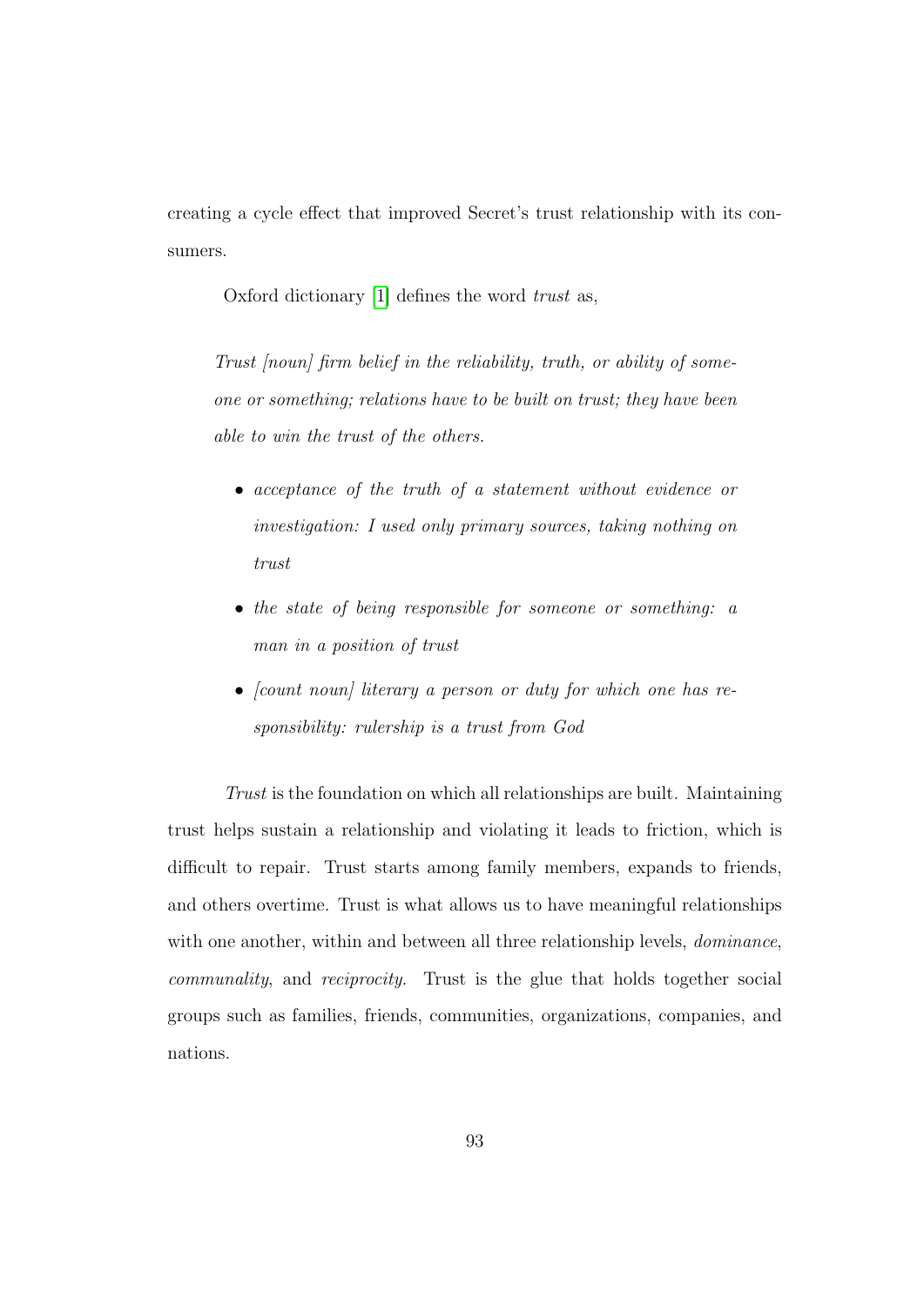Fukuyama [\[56\]](#page-193-0) explains that for a country to grow economically, its people must strive for something bigger than self-interest. Trust among individuals is what holds them together in a society and gives rise to middle organizations in between family and government. Fukuyama provides historical references and categorizes China, Italy, France and Korea as low trust societies; Japan, Germany and the United States as high trust societies. In low-trust societies, individuals rely on the extended family to build commercial, social and political networks. The trouble with the extended-family approach to economic development is that all families will soon run out of bloodline managerial, scientific, literary or artistic talent. Countries of High-trust societies form volunteer and meritocratic organizations that expand in scope and efficiency to reach optimum economies of scale. These commercial and non-profit organizations, which are not dependent on family ties, create a network of efficiencies that benefit commerce, media communication and social change.

Trust plays a crucial role in communication; without trust we cannot converse without wondering if other is lying or not. Trust is when we believe the other is telling the truth not based on their message but based on our perception of their character. Trust is knowing the unknown, believing the unseen, giving and receiving without a second thought. Trust means that we can act while taking something for granted. Language helps build and maintain trust and the level of trust in turn decides the integrity of messages. When we trust someone, it means we have no doubt our my mind about his or her integrity. This is when communication channel opens and private information not only gets transmitted but also believed. I may not have the empirical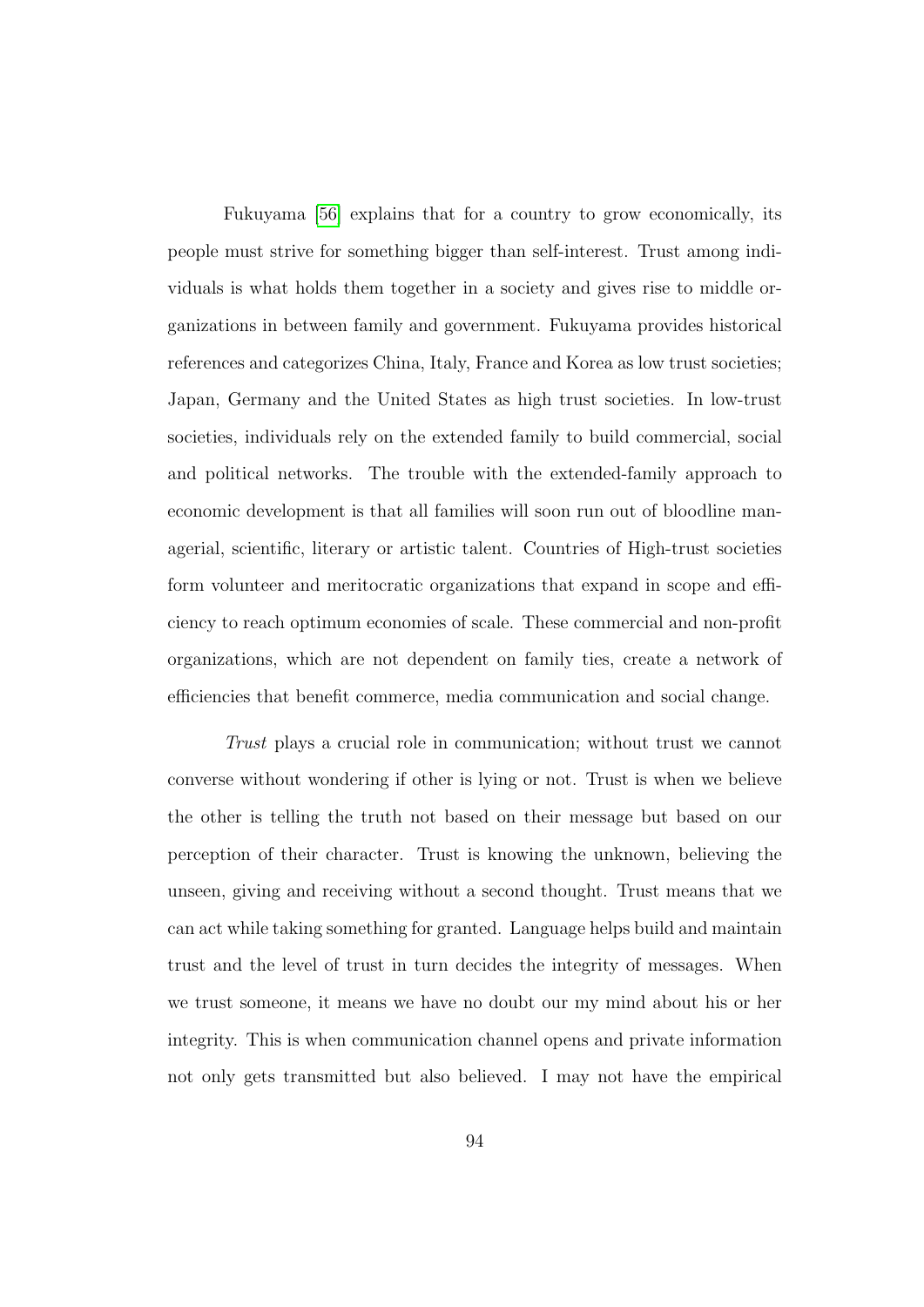observation that "the morning star" is the same as the "evening star" (and we rarely do), but when it comes from a trusted source, we believe it.

Current models of information exchange that are based on game theory are over idealized often limiting the context to two players and making assumptions that are unrealistic in real life. We strongly believe that relationships lie at the heart of communication and *trust* is the heuristic decision rule that allows us to deal with complexities that would require unrealistic effort if we had to decide rationally. It is the heuristic rule that helps us converse with each other. When there is trust, people with opposing preferences can have meaningful talk and share information, even if they don't agree with each other on every single issue. Where there is no trust, communication turns into a transaction, everyone looking out for their own self-interest. This is where deception lives.

# 12.3 Knowledge in Communication

Communication requires awareness of self knowledge and knowledge of others. In Speech Acts, the choice of what to say depends on knowledge of what the speaker knows about the hearer. For example, "I have a Porsche, would you like a ride sometime?" The sentence on the surface acts as an offer while an effect maybe to impress someone. For it to have the intended effect, the speaker has to know that material objects can impress the hearer. Grice's Cooperative Principle and its maxims requires awareness of knowledge. For example, "Make your contribution as informative as is required but not more informa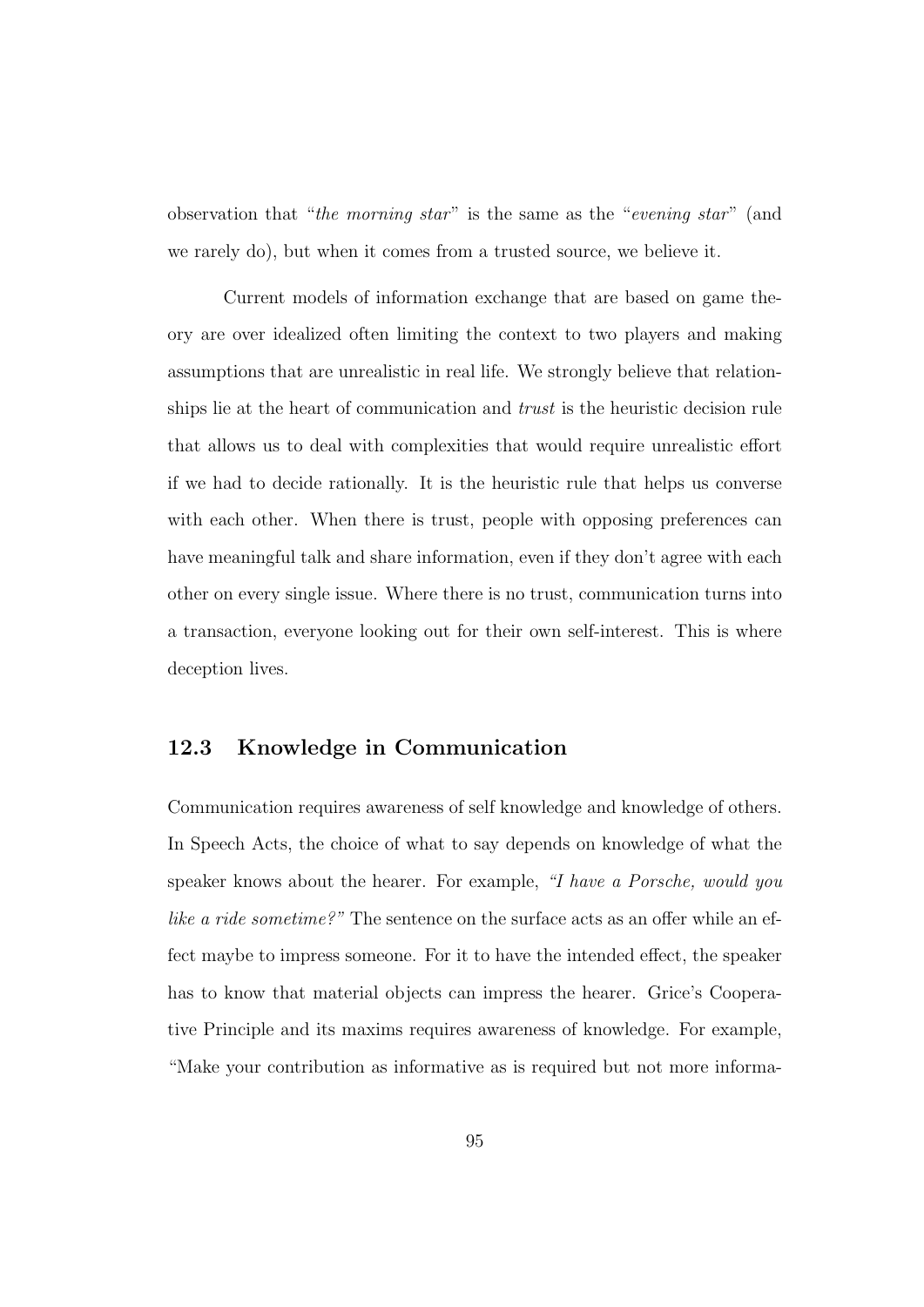tive than is required," depends on an understanding of what the hearer knows already and what information needs to be communicated. Knowledge states directly affects information transmission in communication. It is this awareness of self-knowledge and knowledge of others that enables us to converse with each other in a meaningful way.

In standard theories of language use, the speaker's main purpose is issuing an utterance to get her addressee to recognize her intentions. The question these theories addresses is how does the speaker design her utterances to achieve their goal. The context is limited to communication between two people. However, merely adding an audience to the conversation changes the dynamics. If the speaker does not know that there is an audience, he can continue with the conversation as normal. If the speaker knows an audience is present, he may formulate and execute his utterances differently. Clark et al. [\[130\]](#page-201-0)[\[27\]](#page-190-0)[\[28\]](#page-190-1)[\[26\]](#page-190-2) argue that there are four attitudes a speaker may take towards an overhearer; namely indifference, disclosure, concealment, and deception. Say Ann is the speaker, Bob is the addressee, and Carl is an overhearer. If Ann is indifferent to Carl understanding what she says to Bob, she can refer to the subject of her conversation by name say "Derek" as she normally would with Bob. But if Ann wants to be certain that Carl too can identify Derek, then she may need to expand on or change that reference, "Derek Aitken from Denver". If Ann wants to conceal Derek's identity from Carl, she might say, "The man we talked about last night." She may even want to disguise Derek's identity to make Carl think she is referring to someone else.

Our attempt in the foregoing was to provide real-world examples and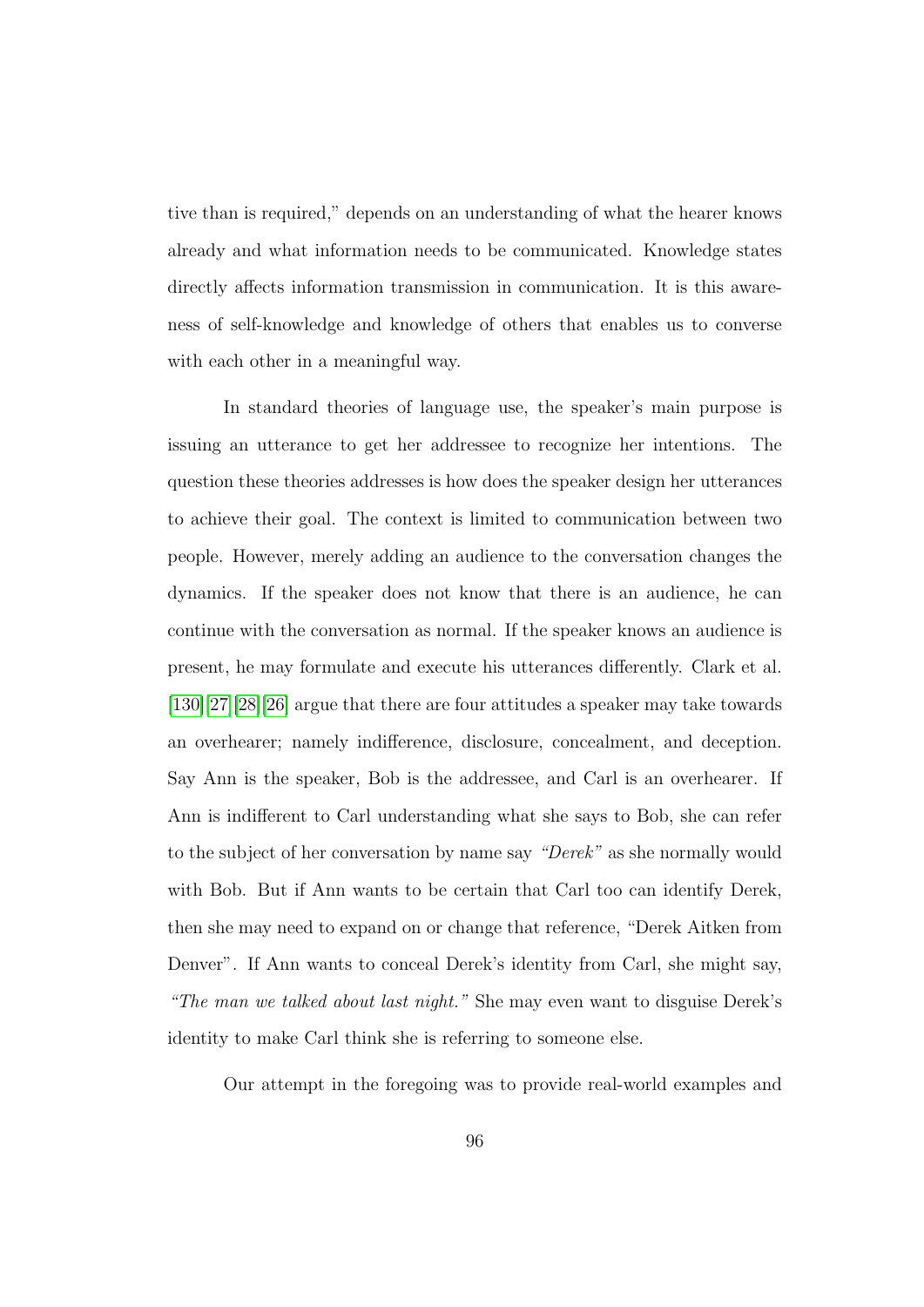point out the urgency of building formal models to study the dynamics of information exchange in more complex settings such as that of information exchange in the presence of an audience. Also, we have argued that notions such as relationship, trust, and knowledge must be considered into building an effective model of signaling.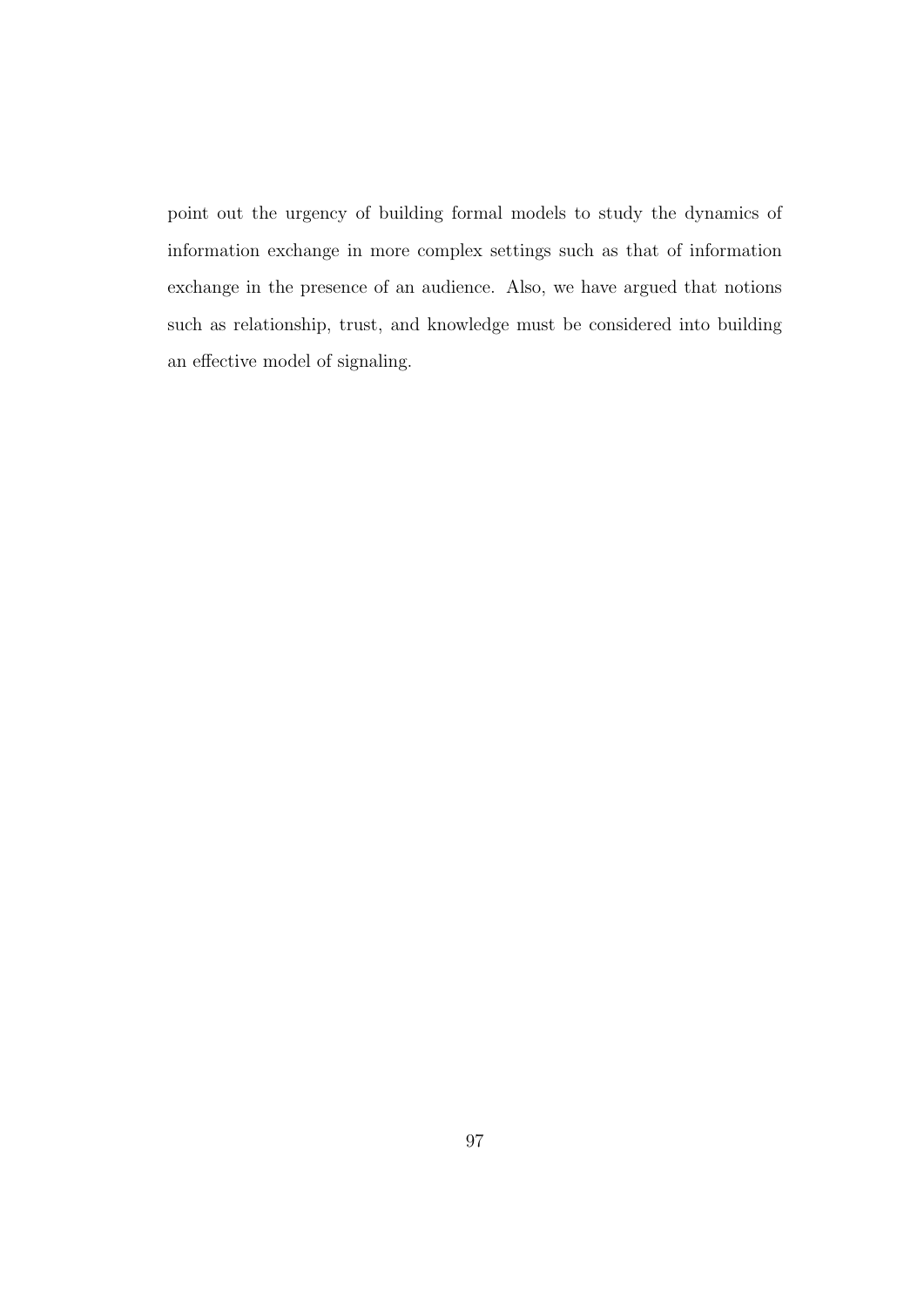# 13 Signaling with an Audience

Grice's work [\[63\]](#page-194-0) which introduced game-theoretic ideas into reasoning about communication greatly influenced the way philosophers, linguists, and cognitive scientists think about meaning and communication. His work is a foundation of the modern study of pragmatics drawing a clear distinction between speaker meaning, linguistic meaning, and the interrelations between these two phenomena. He examined how in an ordinary conversational situation a speaker, S, shapes his/her utterances to be understood by a hearer H and how both S and H observe some central principles during the talk exchange. His theory of meaning is one that is intention-based, defining linguistic meaning in terms of speaker meaning, "S meant something by  $U$ " is roughly equivalent to "S uttered U with the intention of inducing a belief in H by means of the recognition of his intention".

At the heart of Grice's theory of meaning lie the Cooperative Principle and its special maxims of conversation. The Cooperative Principle is a set of norms expected in a conversation. It mainly consists of four maxims. The Quantity maxim requires that a speaker is as informative as required. It relates to the quantity of information to be provided. The Quality maxim requires a speaker to tell the truth provable by adequate evidence. The Manner maxim requires the speaker to avoid ambiguity or obscurity, be direct and straightforward. Finally the Relation maxim requires a speaker's response to be relevant to topic of discussion.

A good question to ask is, why do people observe the Cooperative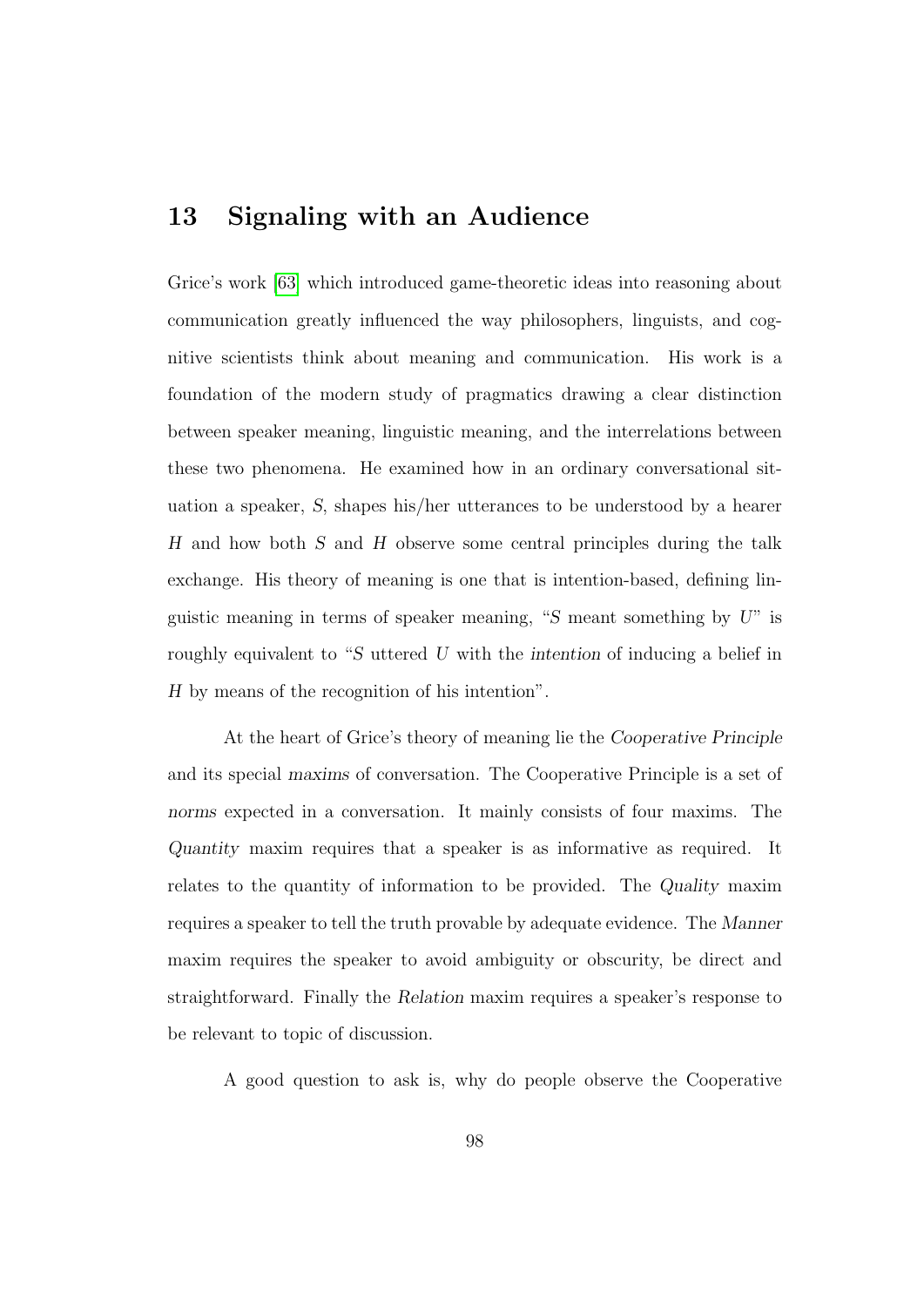#### Principle?

Grice assumes that people have learned to do so in childhood. Lewis [\[83\]](#page-196-0) explains it in terms of social conventions. The work of Lewis emphasizes the existence of social conventions at the heart of which lie language and cooperative problem solving.

For example, the sexton of the Old North Church and Paul Revere must coordinate to warn the countryside of an assault by British army. The sexton knows whether the redcoats are staying home, coming by land, or coming by sea. By placing either zero, one, or two lanterns in the belfry, he signals Paul Revere whether to go home, warn people that redcoats are coming by land, or warn people that the redcoats are coming by sea.

A signaling problem in this sense is a coordination problem, because communicator and his audience must coordinate so that the communicator's signal results in the mutually desired action. Both Grice and Lewis emphasize that participants' interests must be aligned with a common goal and the existence of some sort of mutual understanding in a talk exchange.

But, not all communication is confined to people whose interests are identical. Communication takes place between buyer and seller, or between a suitor and a person of interest, or even between two politicians from nations with opposite interests. Such semi-adversarial communication has been studied by economists and even by philosophers and linguists.

We have argued that the current models of signaling are over-simplified and lack the machinery to explain real-world dynamics of information ex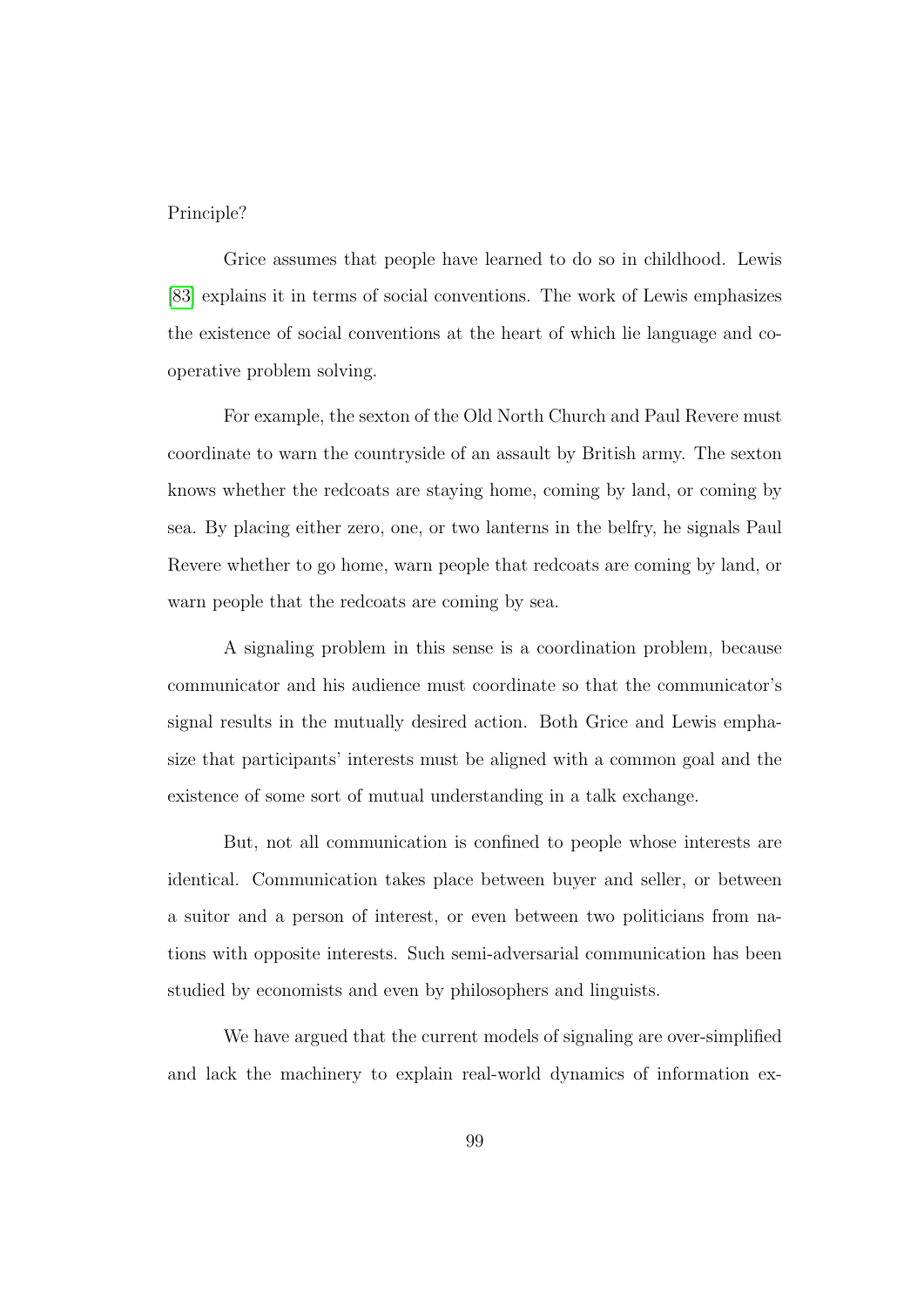change. In particular, a two-player signaling game fails to apply to the problem we have identified that with the emergence of virtual communication we constantly share information in the presence of an audience. Moreover, everyday communication is often automatic and based on our perception of others and heuristic rules we develop over time for sharing information. An effective model of signaling games must account for knowledge, relationships, and ethics in communication.

We extend the ideas of Grice on cooperative communication and the ideas of Crawford, Farrell, Rabin, Sobel, and Stalnakar on communication with partially overlapping interests. In our model, we introduce a third player in the two-player signaling game. The audience may or may not have a move in the game. However, it is clear that the existence of an audience may affect the sender's signal and/or receiver's action depending on the dynamics of the game. Needless to say, the audience may benefit from observing the signal even if he does not make a move in the game. Additionally, we allow for the players to act based on their mental models of how they perceive their relationships with the other players dropping some of the common knowledge assumptions along the way. We distinguish between surface and net utilities to account for the results from empirical studies.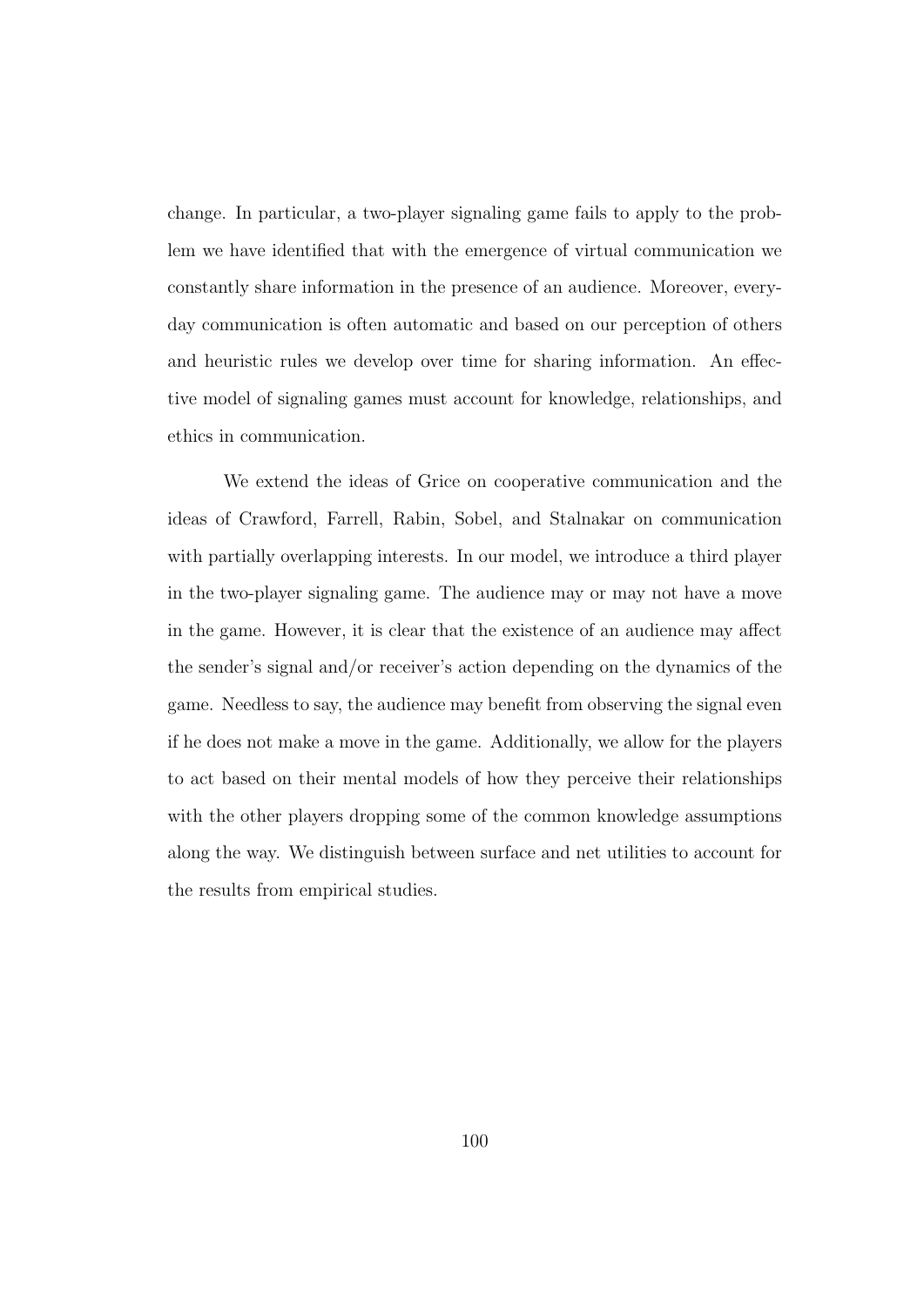# 13.1 Abstract Framework

#### 13.1.1 Quantifying Relationships and Trust

We have argued that relationship and trust among individuals play an important role in communication; without trust we cannot converse without wondering whether the other is telling the truth. As we start trusting individuals, we form meaningful relationships; the closer a relationship the more freely we can share information.

One way to formalize these notions is to consider how closely a player perceives himself in relation to the other players. This is a subjective measure i.e. a player perceiving himself close to another player does not necessary mean that it be mutual. We can think of it as players' mental models  $\delta$ , a diagram of some sort, that gets updated based on experience.



A Weighted Directed Graph can be used to represents players' mental models. Each player has his/her own mental model<sup>[9](#page-116-1)</sup> in which they have an edge going to other players. The number on the edge is a measure of perceived

<span id="page-116-1"></span><span id="page-116-0"></span><sup>8</sup>Some background material on the theory can be found in Appendix B.

<sup>9</sup>We do not necessarily intend the mental model to be in the head of the agent. We could think of it as part of our representation of the agent.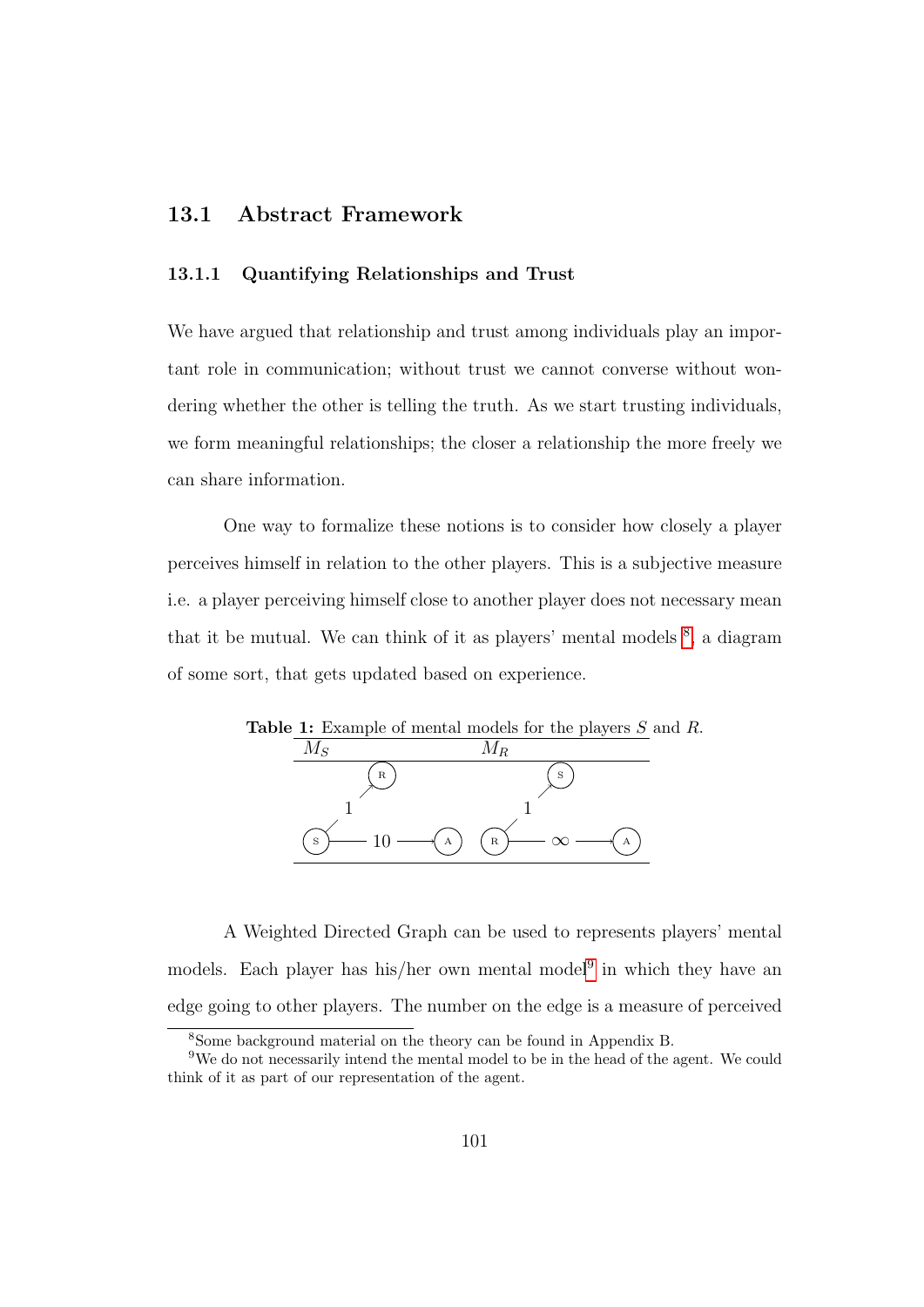closeness (or distance) with or trust in another player. A smaller distance means the player perceives himself closely related to the other player. A larger distance means the player doesn't perceive himself closely related to the other player.

Players form their mental models overtime based on their experiences with other players. A naive or trusting player can start off assigning relatively smaller distances on the edges going to other players and as betrayed increment the distances. A calculating player can start off not trusting other players and assign larger distances to edges going to other players but as he starts trusting decrement the distances. Players can form levels of mental models i.e. not only a mental model of one's relationship with others but also a model of others' mental models.

On September 6, 2012, Sen. John Kerry talks about Mitt Romney's stance on political issues at the DNC [\[151\]](#page-204-0).

It isn't fair to say Mitt Romney doesn't have a position on Afghanistan. He has EVERY position! He, he was against setting a date for withdrawal, then he said it was right, and then he left the impression that maybe it was wrong to leave that soon. He said, it was tragic to leave Iraq and then he said it was fine. He said we should've intervened Libya sooner then he ran down the hallway to run away from the reporters who were asking questions. Then he said, the intervention was too aggressive and then he said, the world was a better place because the intervention succeeded; talk about being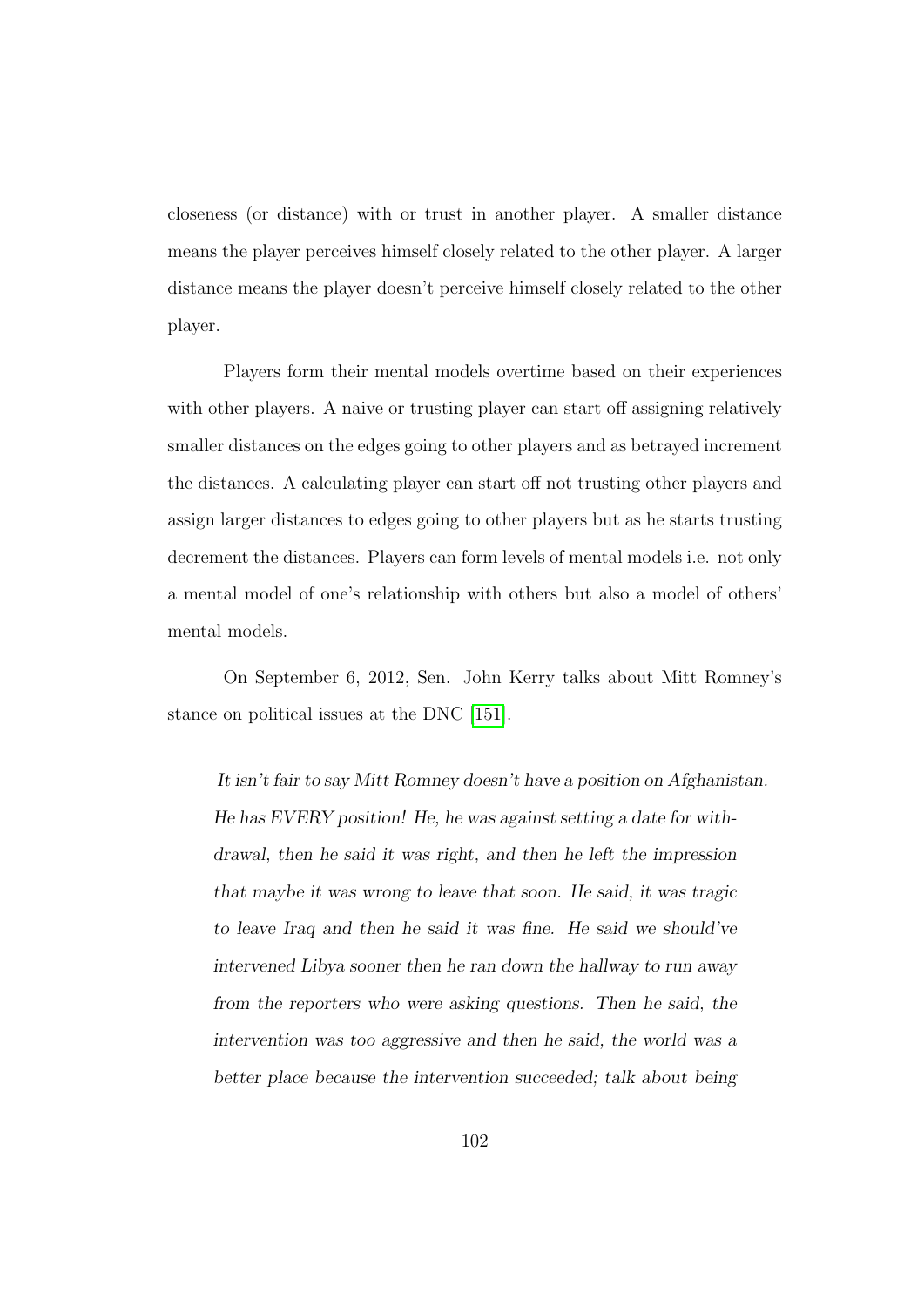for it before you were against it. Mr. Romney, Mr. Romney, Mr. Romney, here is a little advice.. before you debate Barack Obama on Foreign policy you better finish the debate with yourself.

Sen. Kerry is speaking to the Democratic group of voters (receiver) but he is aware that his speech is airing on TV and the Republican group of voters (audience) is watching. He is taking advantage of the common ground he shares with the receiver (i.e. they belong to the same group and thus they have mutual knowledge, beliefs, and assumptions) and not telling the receiver anything new. However, his signal is directed to the audience. He may get cheers and applause from the receiver but the effect of his signal on the audience is more lucrative as it can turn into a potential vote for Obama. Sen. Kerry is sending a signal to the audience about Mitt Romney, attacking Mitt Romney's character accusing him of dishonesty. Why is this so important to his speech? Well, if someone is not trusted with their words, how can they be trusted with decisions concerning a nation. What Sen. Kerry is attempting to do with his signal is to challenge trust that the Republican group (audience) may have in Mitt Romney.

For simplicity, we assume one level of mental models and require players to only consider their subjective measure in the calculation of utilities. Although, in real-world communication, we not only account for those we are directly relate to but also their relationships to people who may be strangers to us. Suppose two friends Ann and Beth are meeting for dinner. The two are extremely close and can talk and laugh for hours. Usually they share everything with each other. Ann arrives at the restaurant and finds Beth and her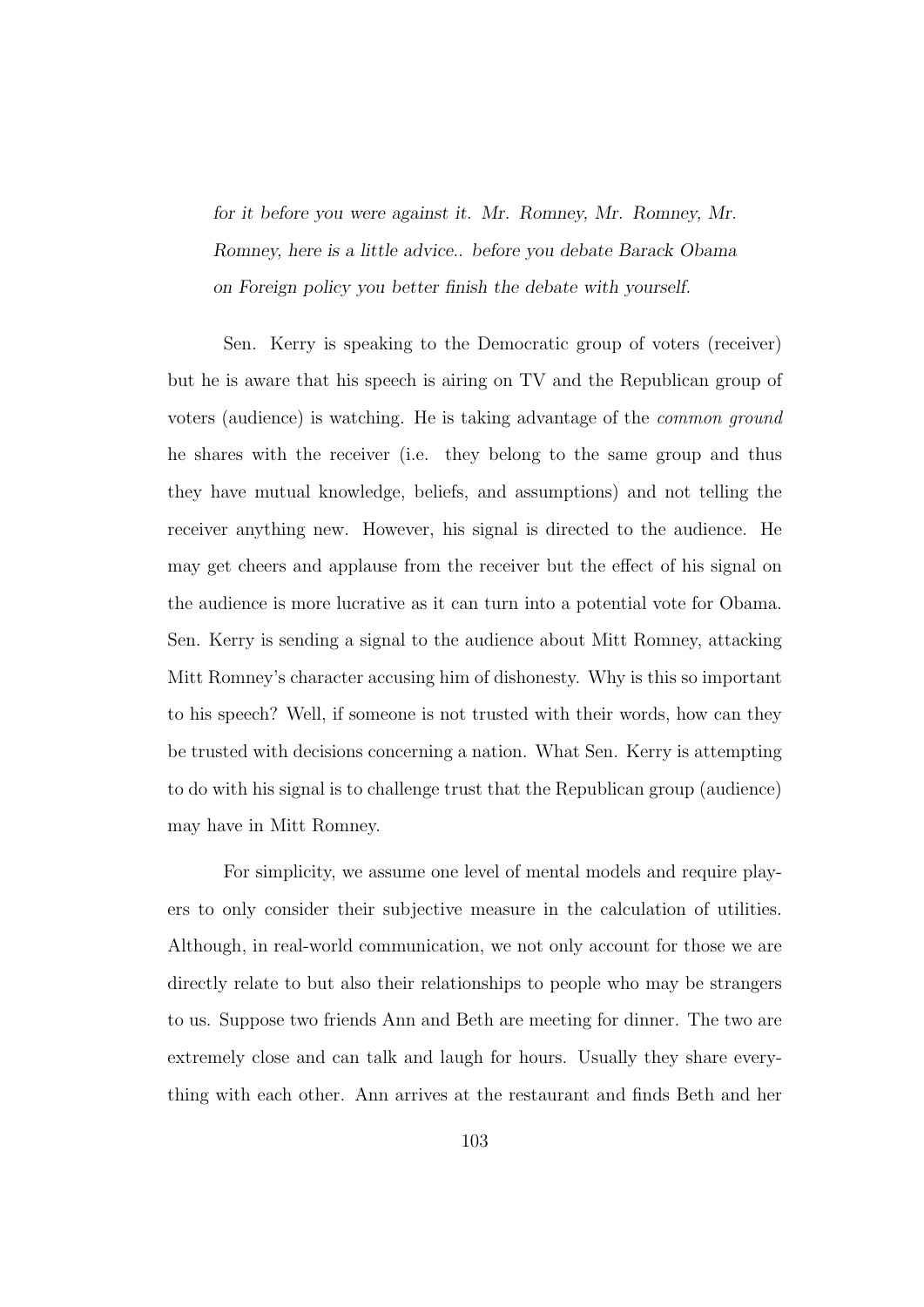mother who has decided to join them for dinner. They spend a good half an hour talking about the menu then food. But there won't be any talk about boys. In this case, Beth's mother is an audience to Ann and Beth's conversation. Ann is close to Beth but not Beth's mother. Technically, there is an edge from Ann to Beth with a small distance but the sum of distances on the edges from Ann to Beth and from Beth to Beth's mother has a larger distance. In this case, Ann has to think twice before sharing any private information.

While relationships are individualistic, notions such as fairness, ethics, etc are social and also play a role in communication.

#### 13.1.2 Surface vs. Net Utilities

We distinguish between two types of utilities; *surface* and *net* utilities. Players' surface utilities are given in the game. Net utilities are subjective and calculated by adjusting surface utilities based on factors important to each player. The resulting game is a transformation of the original game, which may or may not be common knowledge among players.

The idea of discounting utilities based on social distance has been empirically examined by Jones and Rachlin [\[113\]](#page-200-0). Their results showed that the amount of money a person was willing to forgo in order to give a sum of money to another person decreased as a hyperbolic function of the perceived social distance between them.

Consider the ultimatum game where Ann is given \$10 to divide between her and Bob. She divides it into  $u_i$  for herself and  $u_j$  for Bob where  $u_i+u_j=10$ .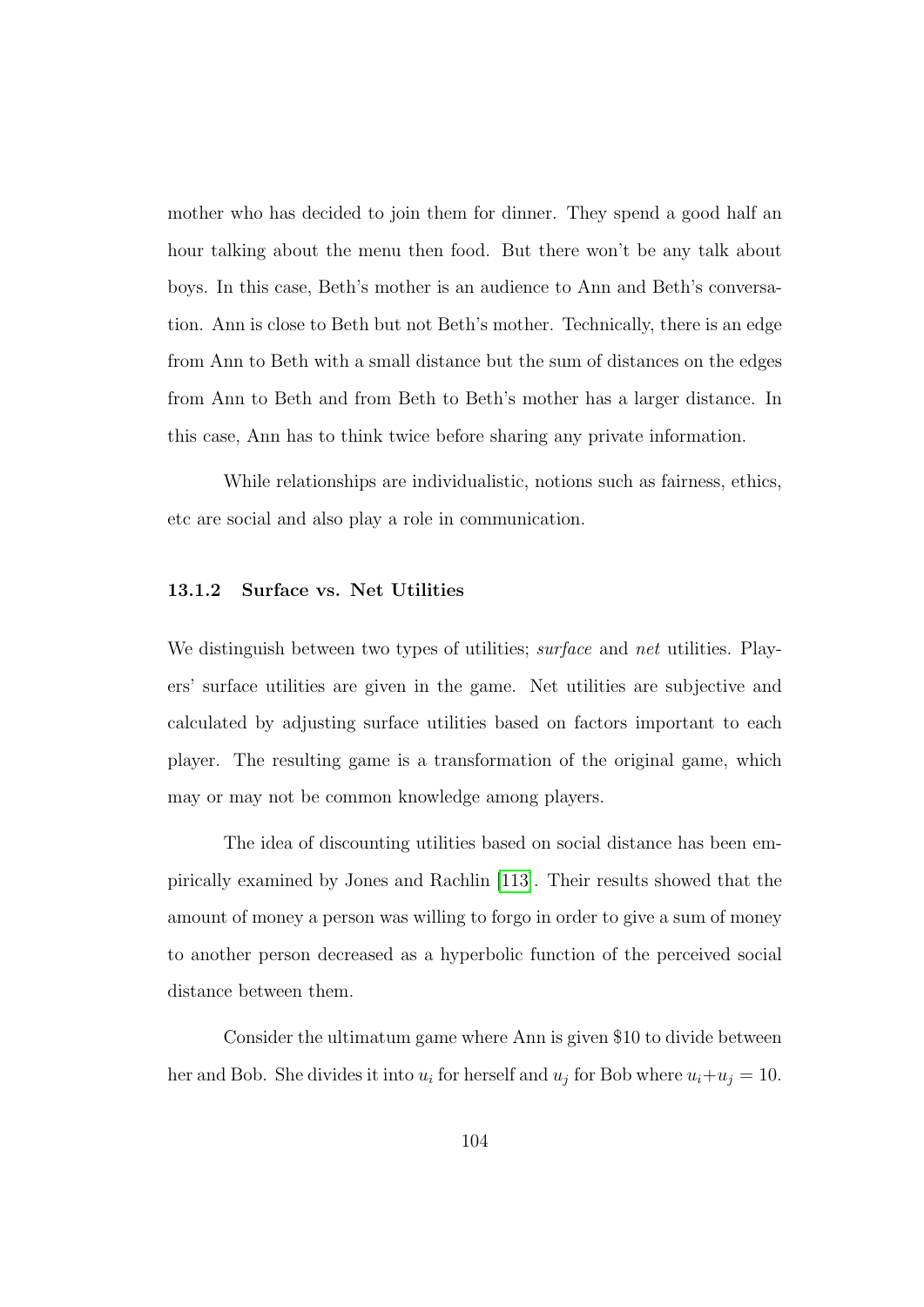Here Ann is player i and Bob is player i. If Bob agrees to her division then that is what they both get. If not, neither gets anything. We will discuss how the game is played differently based on net utilities.

The extensive form representation of this game is given in Figure 15.



Figure 15: Extensive form representation of an ultimatum game where Ann either offers a fair  $(L)$  or unfair  $(R)$  proposal and Bob can accept  $(A)$  or reject  $(D)$ .

Under a strictly utilitarian view, if Ann is rational, then doing backward induction, she should give Bob the lowest possible amount and keep the rest for herself. In the example above, Ann may split the ten dollar bill giving Bob a dollar and keeping nine dollars for herself. If Bob is rational, he would accept the dollar as it is better than nothing. There are experimental studies that show that Bob would reject such an unfair allocation. For example, Roth et al. [\[122\]](#page-201-1) run an experiment comparing related two-person bargaining and multi person market environments in Israel, Japan, US, and Yugoslavia, market outcomes converged to equilibrium everywhere, and there were no payoff-relevant differences among countries. However, bargaining outcomes were everywhere different from the equilibrium predictions and substantial differences were observed among countries due to cultural differences.

Let  $u_i$  and  $u_j$  be the surface utilities for player i and j, and  $\Delta_{ij}$  be a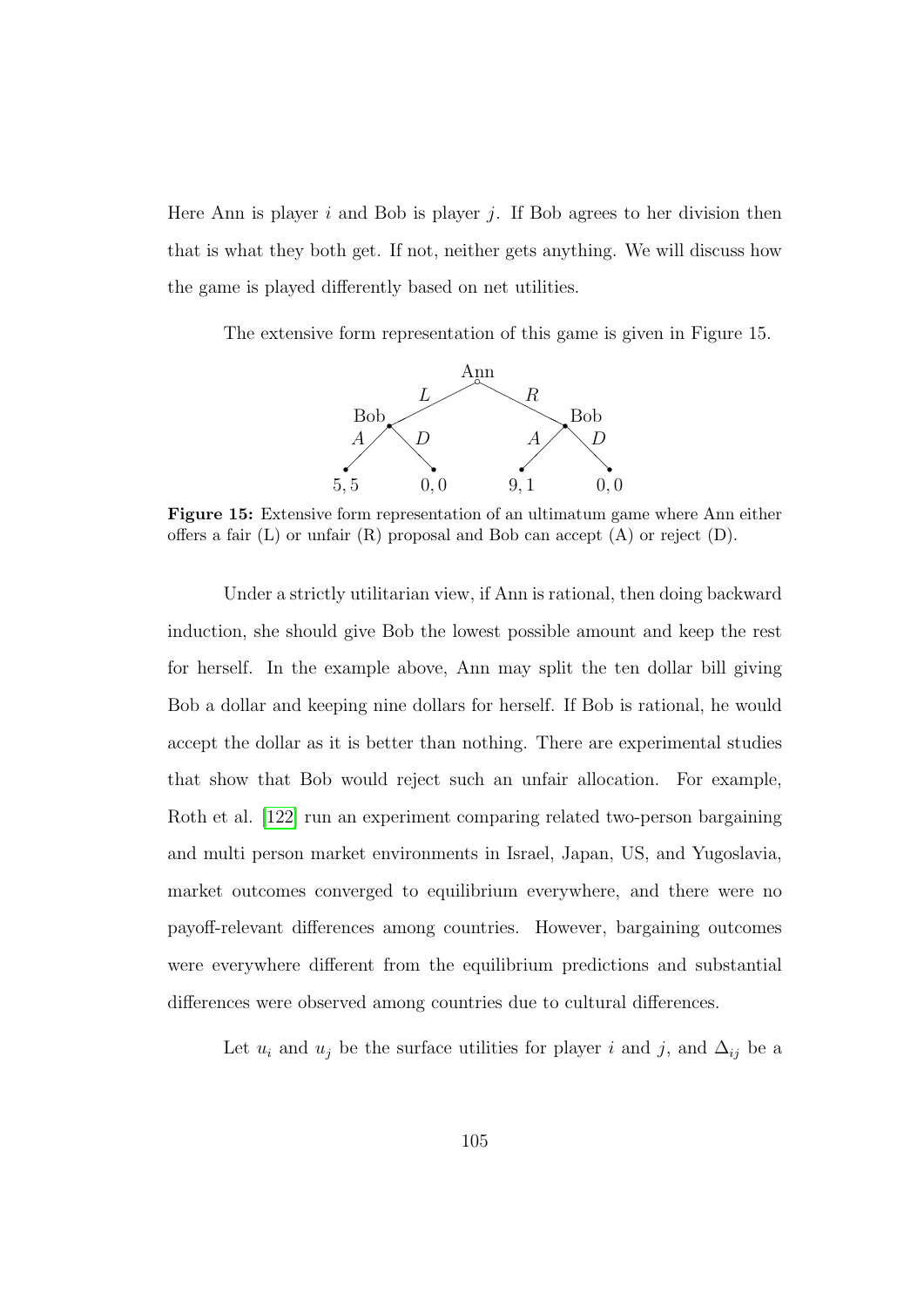measure of relationship between i and j as perceived by player i <sup>[10](#page-121-0)</sup>; we can define player j's contribution to player i's utility as,  $\frac{u_j}{k \times \Delta_{ij}}$  where  $k > 0$  is a constant measuring the degree of social discounting or how much one cares about relationships in general; a larger k would describe more selfish or less altruistic choices. For simplification, we'll drop the constant  $k$  and assume that it is reflected in the value of  $\Delta_{ij}$ . The resulting function  $g(j,i) = \frac{u_j}{\Delta_{ij}}$  is player  $i$ 's utility from player  $i$ 's perspective.

Secondly, we define the fairness correction as  $c \times |u_i - u_j|$  where  $c > 0$  is a constant measuring how much the player values social norms; here a larger c would mean the player cares more about fairness. While relationship is subjective and depends on individuals, fairness is social and varies by culture. In other words, the amount of fairness created by  $u_i$  and  $u_j$  depends on the social norms surrounding fairness. In our definition, we have assumed that the society accepts an even allocation.

Let  $u_i$  and  $u_j$  be the surface utilities for player i and j,  $g(j, i)$  be the net utility to player  $i$  from player  $i$ 's perspective i.e. contribution to the other player, and  $h(i, j)$  be the social measure for fairness <sup>[11](#page-121-1)</sup>. We define player is net utility as

$$
f(i, j) = u_i + g(j, i) - h(i, j)
$$

In the ultimatum game above, Ann and Bob have utilities from L and R. Ann's net utility from choosing  $L$  is

<span id="page-121-0"></span><sup>&</sup>lt;sup>10</sup> $\Delta_{ij}$  need not be the same as  $\Delta_{ji}$  but typically we expect them to be the same or close. If i dislikes j then  $\Delta_{ij}$  could as well be negative but we will not look into this case.

<span id="page-121-1"></span><sup>&</sup>lt;sup>11</sup>The payoff to j occurs as a benefit to i and lack of fairness occurs as loss.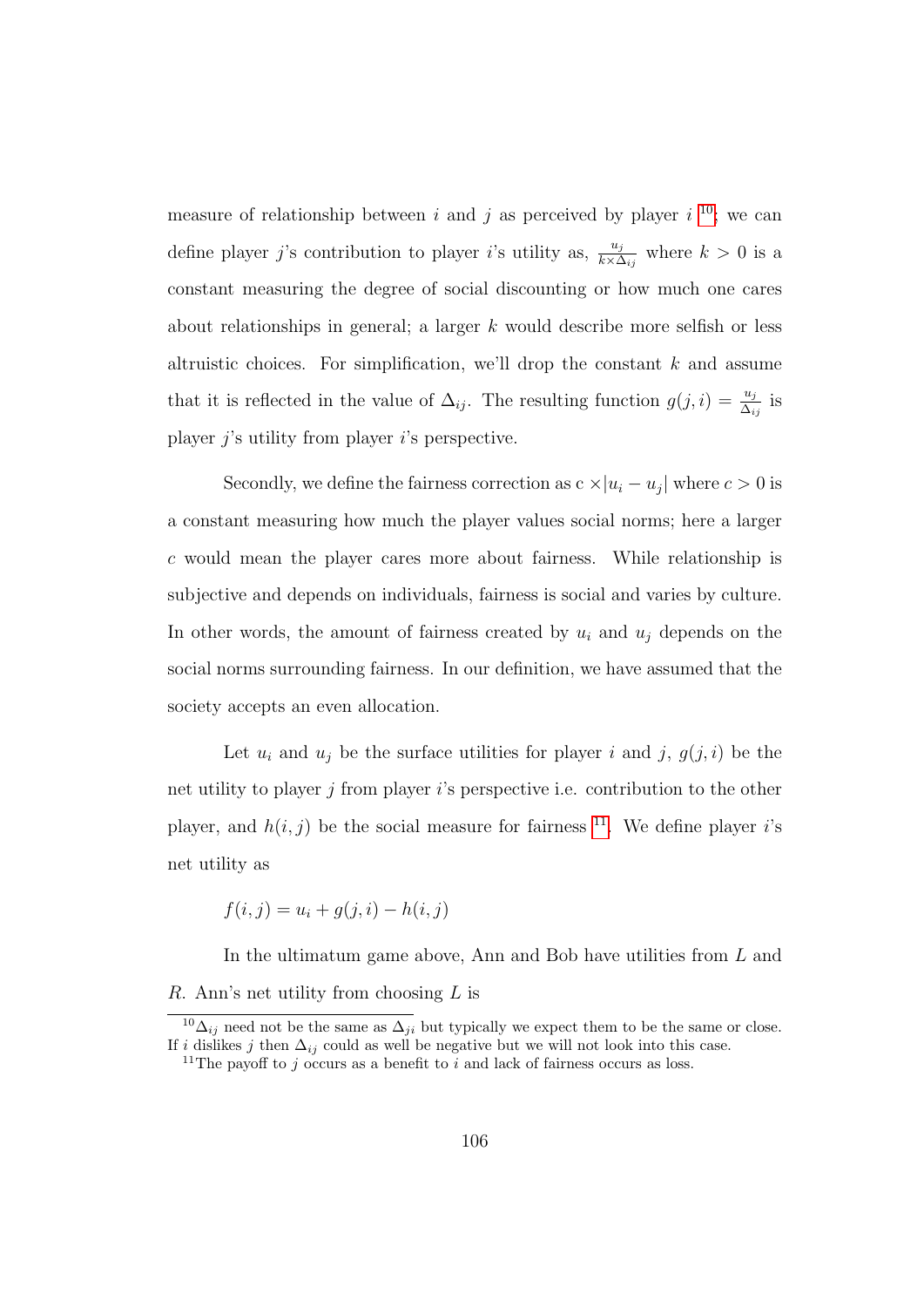$$
u_{Ann}^L + \frac{u_{Bob}^L}{\Delta_{AnnBob}} - (c \times |u_{Ann}^L - u_{Bob}^L|)
$$

Say  $\Delta_{AnnBob} = 1$ , that is Ann perceives her relationship with Bob to be close. Since the allocation is even, the fairness term will be zero.

Ann's net utility is  $5 + \frac{5}{1} - (c \times |5 - 5|) = 10$ . So Ann's net utility is 10 instead of face value utility of 5.

Similarly, Ann's net utility from choosing R is

$$
u_{Ann}^R + \frac{u_{Bob}^R}{\Delta_{AnnBob}} - (c \times |u_{Ann}^R - u_{Bob}^R|)
$$

Ann's net utility is  $9 + \frac{1}{1} - (c \times |9 - 1|)$ . If Ann is not ethical (say c = 0) then her net utility is 10. However, if she is even a little ethical (say  $c = \frac{1}{2}$ ) then her net utility is  $9 + 1 - \frac{8}{2} = 8$ . Thus Ann is better off choosing L.

Bob does not choose the allocation but has the option to accept or reject Ann's proposal. Let's say Ann has proposed the allocation (9, 1). Let  $\Delta_{BobAnn}=1$  so Bob perceives himself closely related to Ann. Now if Bob puts high value on fairness (say  $c = 2$ ) then his net utility is

$$
u_{Bob}^R + \frac{u_{Ann}^R}{\Delta_{BobAnn}} - (c \times |u_{Bob}^R - u_{Ann}^R|)
$$

Bob's net utility is  $1 + \frac{9}{1} - (2 \times |1 - 9|) = 1 + 9 - 16 = -6$ . In this case Bob will reject.

#### 13.1.3 Knowledge, Relationships, and Ethics in Signaling Games

In a signaling game, players may not only be interested in the objective reality but also in each others' knowledge. Players can have knowledge of state of the world and each other's knowledge in various ways; the presence of an audience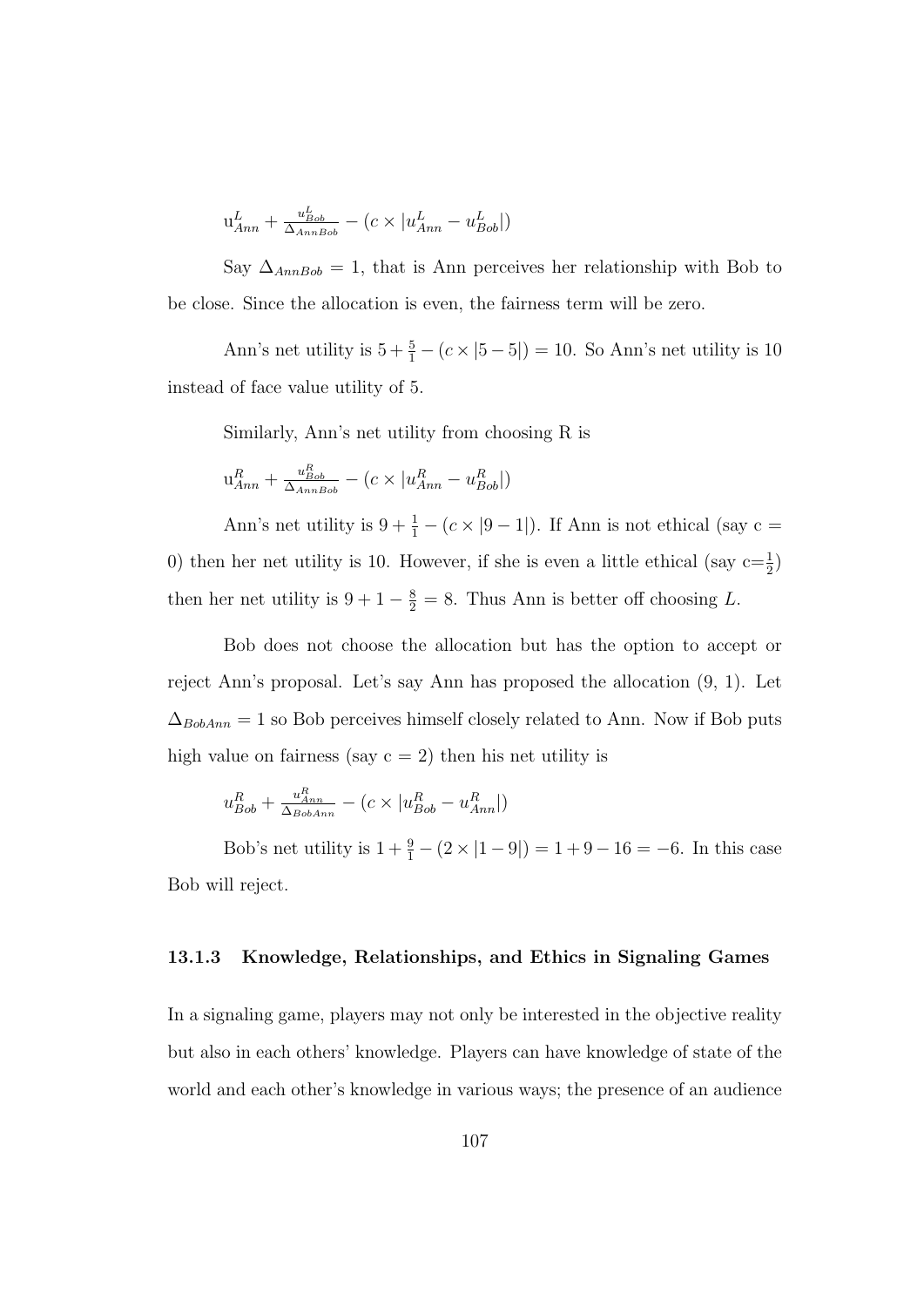in turn can be a fact that can lead to different states of knowledge.

- Audience is eavesdropping and neither the sender nor the receiver knows about his presence
- Audience's presence is known to the sender only
- Audience's presence is known to the receiver only
- Audience's presence is known to both the sender and the receiver
- Audience's presence is common knowledge among the sender, the receiver, and the audience

Common knowledge is the highest possible level of knowledge and there could be all kinds of other complex cases depending on levels of knowledge.

Let  $p$  be a proposition that says, "Carl is eavesdropping." Both the sender and the receiver may know that  $p$  is true but neither may know if the other knows or the fact that  $p$  is true can be common knowledge between the sender and the receiver but not the audience. Sender's private information can be represented by another proposition. Let q be a proposition, "It is raining now." Perhaps the sender happens to just come from outside and knows that  $q$ is true but the receiver who is indoors doesn't have access to this information. Other factors such as those of credibility can also be described in this manner. Let  $r$  be a proposition, "The sender never lies." Then if the sender sends a signal to the receiver informing her that  $q$  is true and the receiver knows that r is true, she may decide to take an umbrella when she steps out. It is clear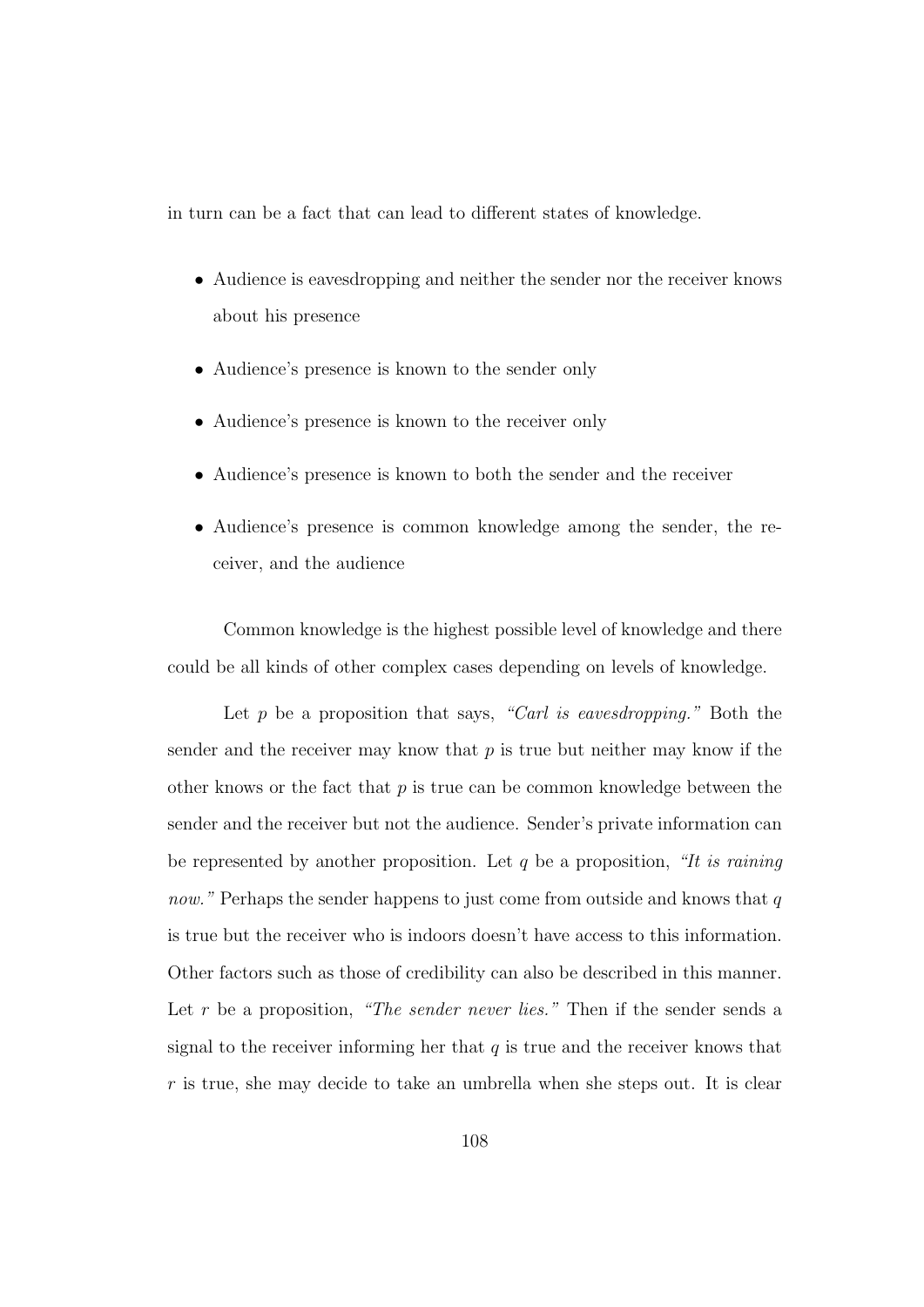that there could be complicated knowledge states among players. Formalisms that support such representation and reasoning are called logics of knowledge or epistemic  $logics<sup>12</sup>$  $logics<sup>12</sup>$  $logics<sup>12</sup>$ .



Figure 16: Extensive representation of a two-player signaling game between Ann (A) and Bob (B). Nature chooses Ann's true ability H or L. Ann knows her ability but not Bob. Ann sends one of two messages, "High" or "Low" to signal her ability H or L to Bob who decides whether to hire Ann for the demanding (D) job or the undemanding (U) job.

Suppose Ann is a job applicant and Bob a potential employer who wants to hire Ann for one of two positions; demanding and undemanding. Bob will give Ann the demanding job if he believes Ann's ability is high and the undemanding job if he believes Ann's ability is low. Ann knows her ability but Bob does not. Ann has a choice to send message "High" or "Low" to signal her ability to Bob, who then decides to hire Ann for either the demanding job or the undemanding job. Ann's true ability and Bob's action determine the payoffs for both players. The extensive representation of the game is shown in Figure 16.

Let p be the proposition, "Ann's ability is low." We will assume that it is common knowledge between Ann and Bob that Ann knows whether p i.e.  $CK_{A,B}(K_A(p) \vee K_A(\neg p))$ . In other words, two world connected by an A arrow will never differ in the truth value of p. Also, each player  $i$ 's action follows

<span id="page-124-0"></span><sup>12</sup>Some background material about epistemic logic is in appendix A.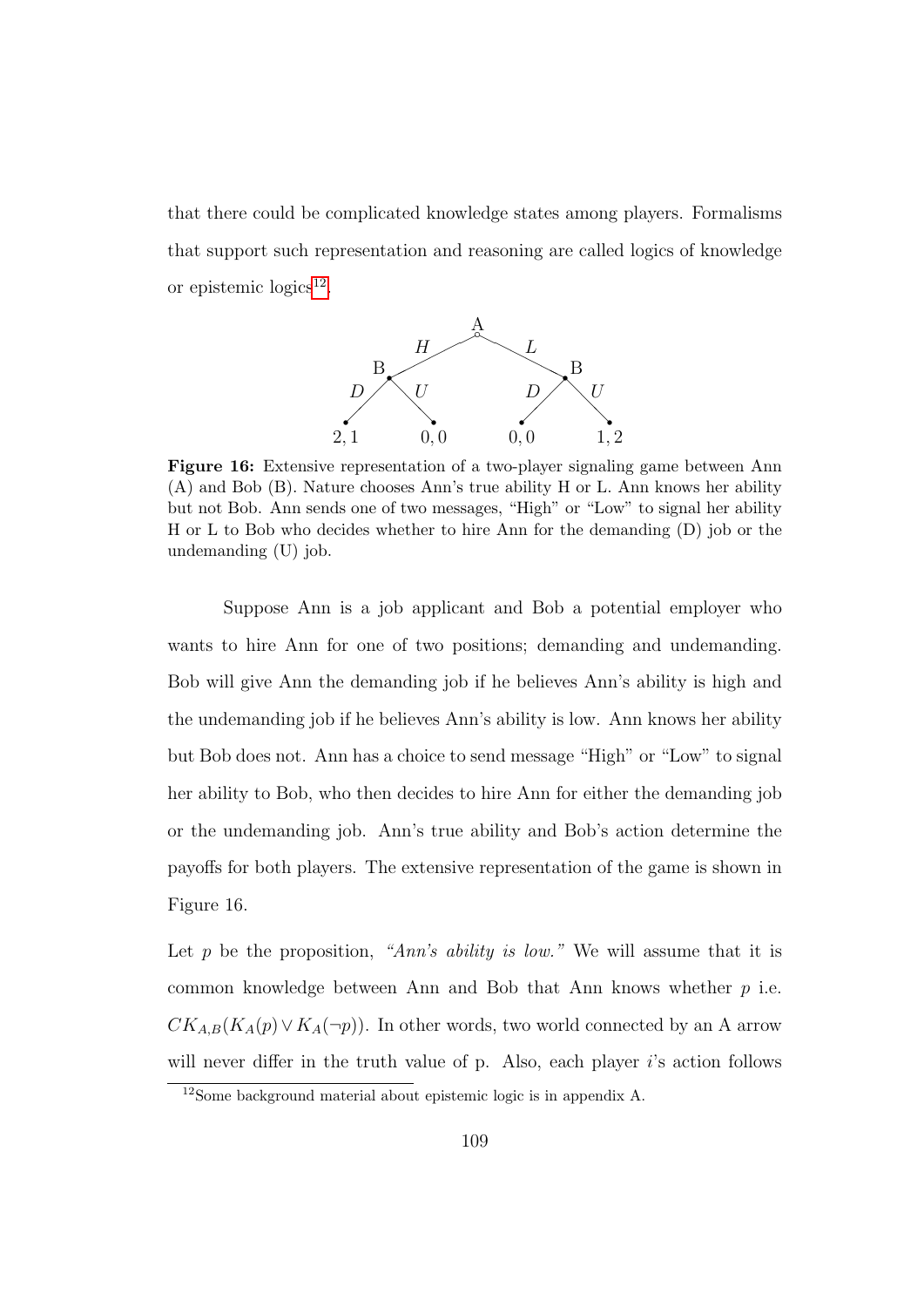from formulas beginning with  $K_i$ . So for Ann, all formulas starting with  $K_A$ . Case 1: Consider the structure of possible worlds shown in Figure 17.

At w the following are true:

(1) p  $(2) K<sub>A</sub>(p)$ (3)  $K_B(p)$  $(4)$   $CK_{A,B}(p)$ 

**Figure 17:** The content of the world w is  $\{p\}$  which is common knowledge between Ann and Bob.

w  $\boldsymbol{p}$ 

In this case, Ann's ability is low and this fact is common knowledge between Ann and Bob. Since Bob knows Ann's true ability, he will choose undemanding regardless of Ann's message. Therefore, Ann might as well send a truthful message "Low." Ann and Bob's payoffs are 1 and 2 respectively.

Case 2: Consider the structure of possible worlds shown in Figure 18.

At w1, the following are true:

- $(1) \neg p$
- (2)  $K_A(\neg p)$
- $(2) \neg K_B(\neg p)$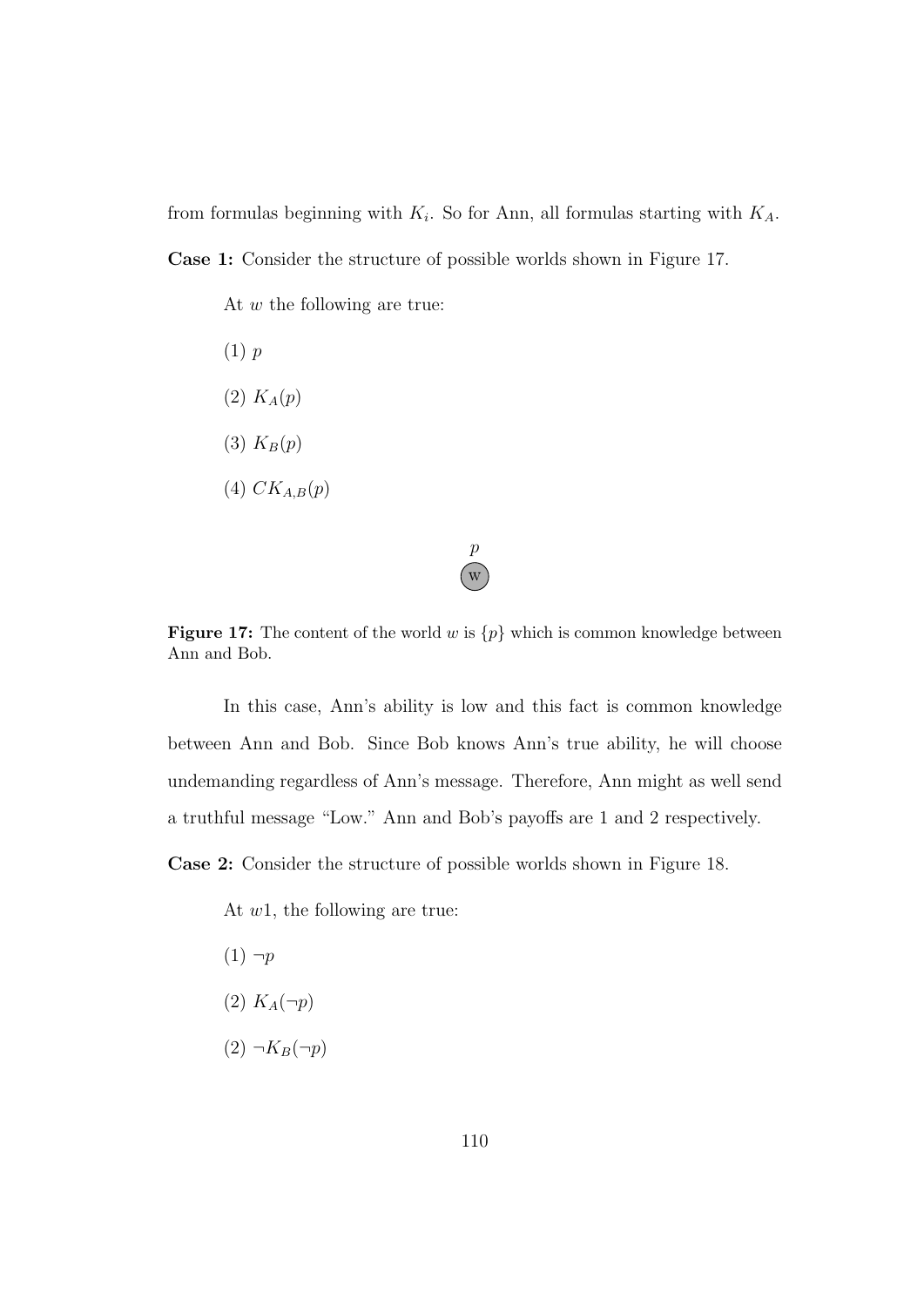

Figure 18: B is Bob's accessibility relation. The content of the worlds  $w1$  and  $w2$ are  $\{\neg p\}$  and  $\{p\}$  respectively.

Say  $w1$  is the true state of the world. Then it is not the case that Ann's ability is low. Since Ann's ability is high, she has no incentive to lie so she will send the message "High" to signal her true ability. Bob does not know Ann's ability. If Bob is trusting, he may believe Ann's message and hire her for the demanding job. In which case, Ann receives a payoff of 2 and Bob a payoff of 1.

Figure 19 is a modification of the game shown in Figure 16. As before, nature chooses Ann's ability. Ann can send a message "High" or "Low" to signal her ability to Bob. Bob chooses whether to hire Ann for the demanding job, undemanding job, or not hire her. Ann's true ability together with Bob's action decides the payoff for both players.

Let's examine how players' knowledge states may alter the outcome of this game.

Case 3: Consider the structure of possible worlds shown in Figure 20.

At w2, the following are true.

- $(1)$  p
- $(2)$   $K_A(p)$
- $(3) \neg K_B(p)$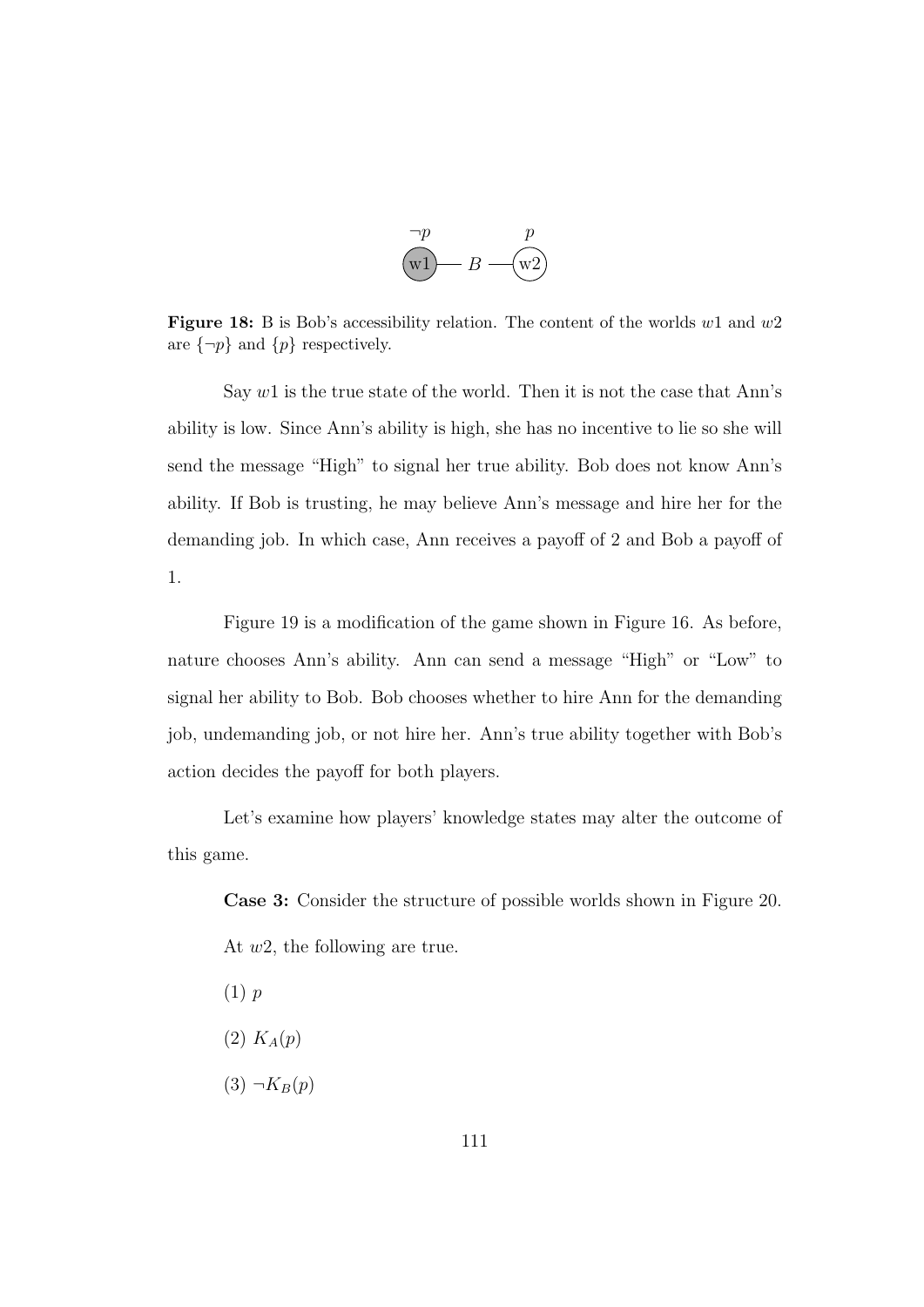

Figure 19: Extensive representation of a two-player signaling game between Ann (A) and Bob (B). Nature chooses Ann's ability. Ann can send one of two messages, "High" or "Low" to signal her ability H or L to Bob, who decides whether to give Ann the demanding (D) job, give Ann the undemanding (U) job, or not hire (N) her. Ann has an incentive to lie.

$$
(4) K_A(\neg K_B(p))
$$



Figure 20: B is Bob's accessibility relation. The content of the worlds  $w1$  and  $w2$ are  $\{\neg p\}$  and  $\{p\}$  respectively.

Say  $w2$  is the true state of the world. Ann's ability is low. Ann knows that her ability is low. Ann also knows that Bob does not know her true ability. Will Ann lie to Bob? Ann can get a higher payoff by sending a dishonest message "High" signaling to Bob that her ability is high. If Bob is trusting and believes Ann's message, he will choose demanding; Ann will receive a payoff of 2 and Bob a payoff of zero. She may lie and get away with it.

Case 4: Consider the structure of possible worlds shown in Figure 21.

At w1, the following are true:

(1) p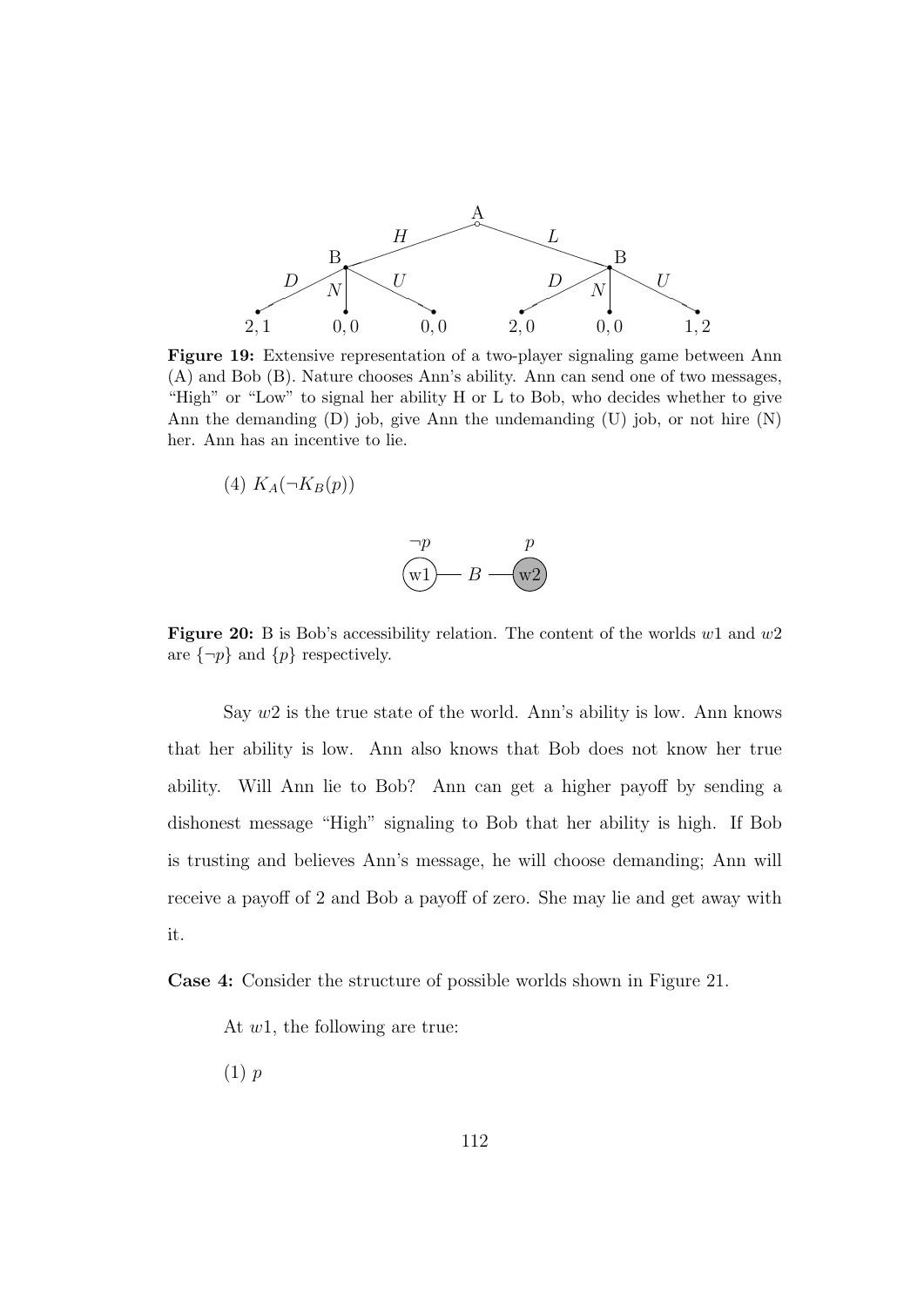$(2) K<sub>A</sub>(p)$  $(3)$   $K_B(p)$  $(4) \neg K_A K_B(p)$ 

In fact, Bob knows (1) through (4). Also Ann may consider it possible that Bob knows p.



Figure 21: A and B are Ann and Bob's accessibility relations. The contents of the worlds w1, w2, and w3 are  $\{p\}$ ,  $\{p\}$ , and  $\{\neg p\}$  respectively.

Say  $w1$  is the true state of the world. Ann's ability is low. Ann knows her ability is low. Bob know Ann's true ability. Ann does not know that Bob knows that her ability is low. Ann may send the message "High" since she can get a higher payoff if Bob acts based on her message. Bob may hire Ann for the undemanding job. In which case, Ann receives a payoff of 1 and Bob a payoff of 2. However, if Bob is annoyed by the fact that Ann lied to him, he may decide not to hit Ann. In which case, Ann and Bob receive a payoff of zero each.

Case 5: Consider the structure of possible worlds shown in Figure 22.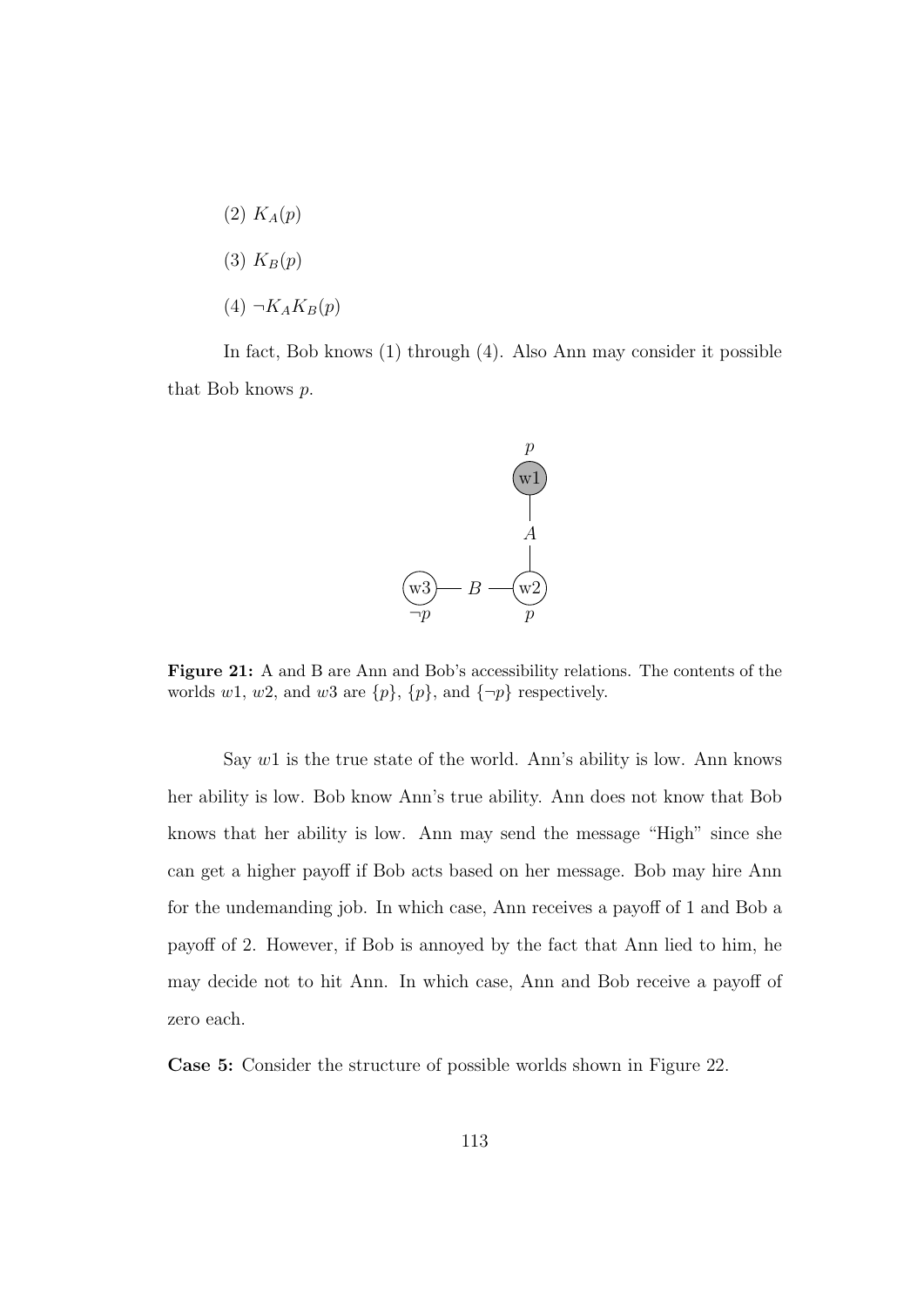At  $w1$ , the following are true:

- (1) p
- $(2)$   $K_A(p)$
- $(3)$   $K_B(p)$
- (4)  $K_A K_B(p)$
- (5)  $K_A(\neg K_B K_A K_B(p))$



Figure 22: A and B are Ann and Bob's accessibility relations. The content of the worlds w1, w2, w3, w4, w5 and w6 are  $\{p\}$ ,  $\{p\}$ ,  $\{p\}$ ,  $\{p\}$ ,  $\{p\}$ , and  $\{\neg p\}$  respectively.

Ann may send an honest message based on (1) to (4) i.e. (5) is not required. However, it may be the case that Ann may take advantage of the fact that Bob doesn't know whether Ann knows that Bob knows that Ann's ability is low. Therefore, Ann may send an honest message to impress Bob with her honesty.

Suppose Carl is an audience to Ann and Bob's conversation. Assume Carl knows Ann's true ability. The game proceeds as before, except there is a potential move by Carl who may choose to reveal or withhold information to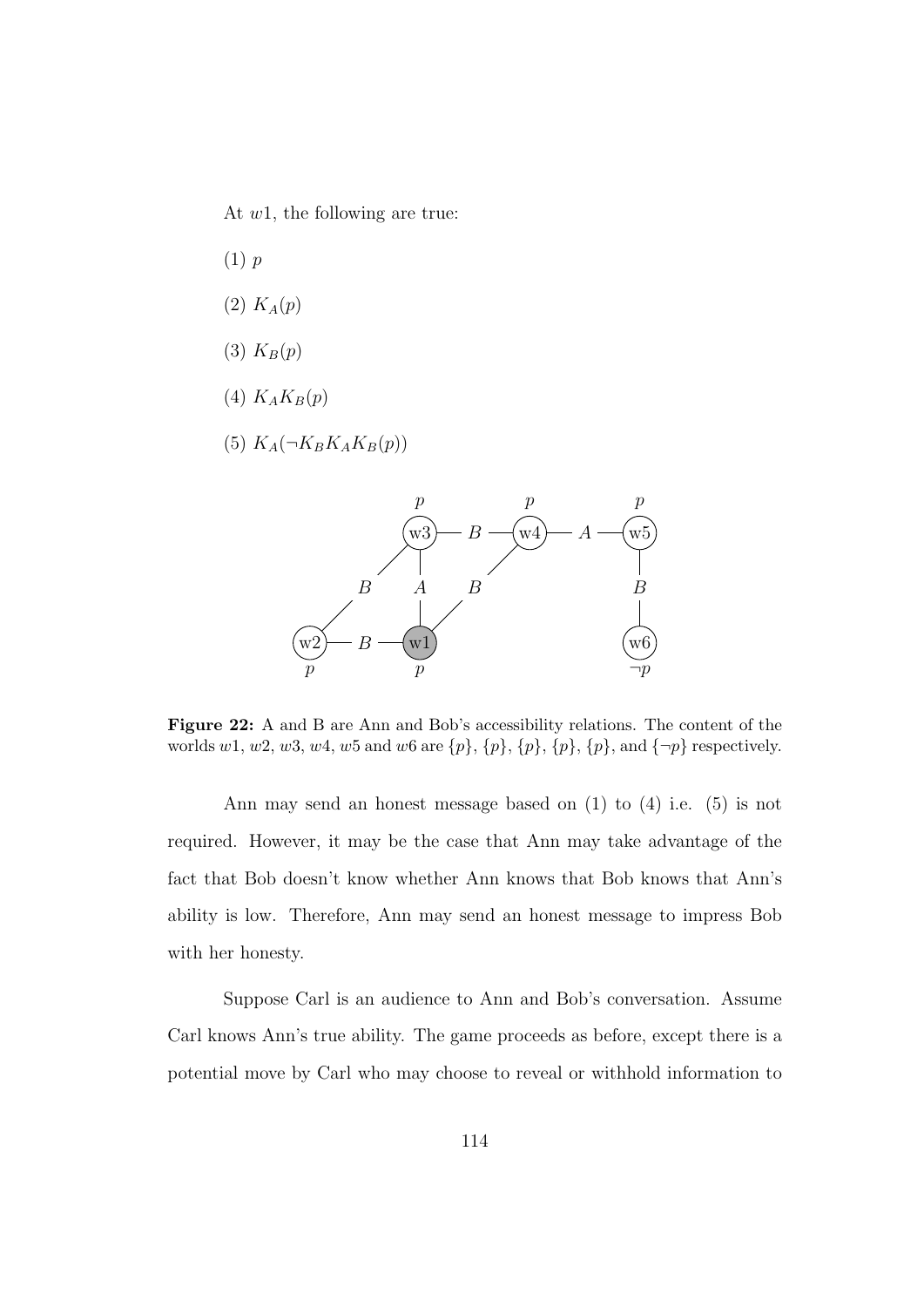Bob about Ann's ability. Ann's ability together with Carl and Bob's actions determine the payoff for all three players.

Let p be the proposition, "Ann's ability is low" and q the proposition, ''Carl is present." We are interested in the case where Ann's ability is low i.e.  $p$  is true and Ann is greedy. In other words, Ann prefers a highly paying job over a lower paying job and a lower paying job over not being hired regardless of her ability.

Case 6: Let's consider the structure of possible worlds shown in Figure 23<sup>[13](#page-130-0)</sup>.



Figure 23: A, B, and C are Ann, Bob, and Carl's accessibility relations. The content of the worlds w1 and w2 are  $\{\neg p\}$  and  $\{p\}$  respectively.

At  $w_2$ , the following are true:

<span id="page-130-0"></span><sup>&</sup>lt;sup>13</sup>We are putting self loops at  $w1$  and  $w2$  to indicate that Bob is the only one who doesn't have knowledge of the full situation.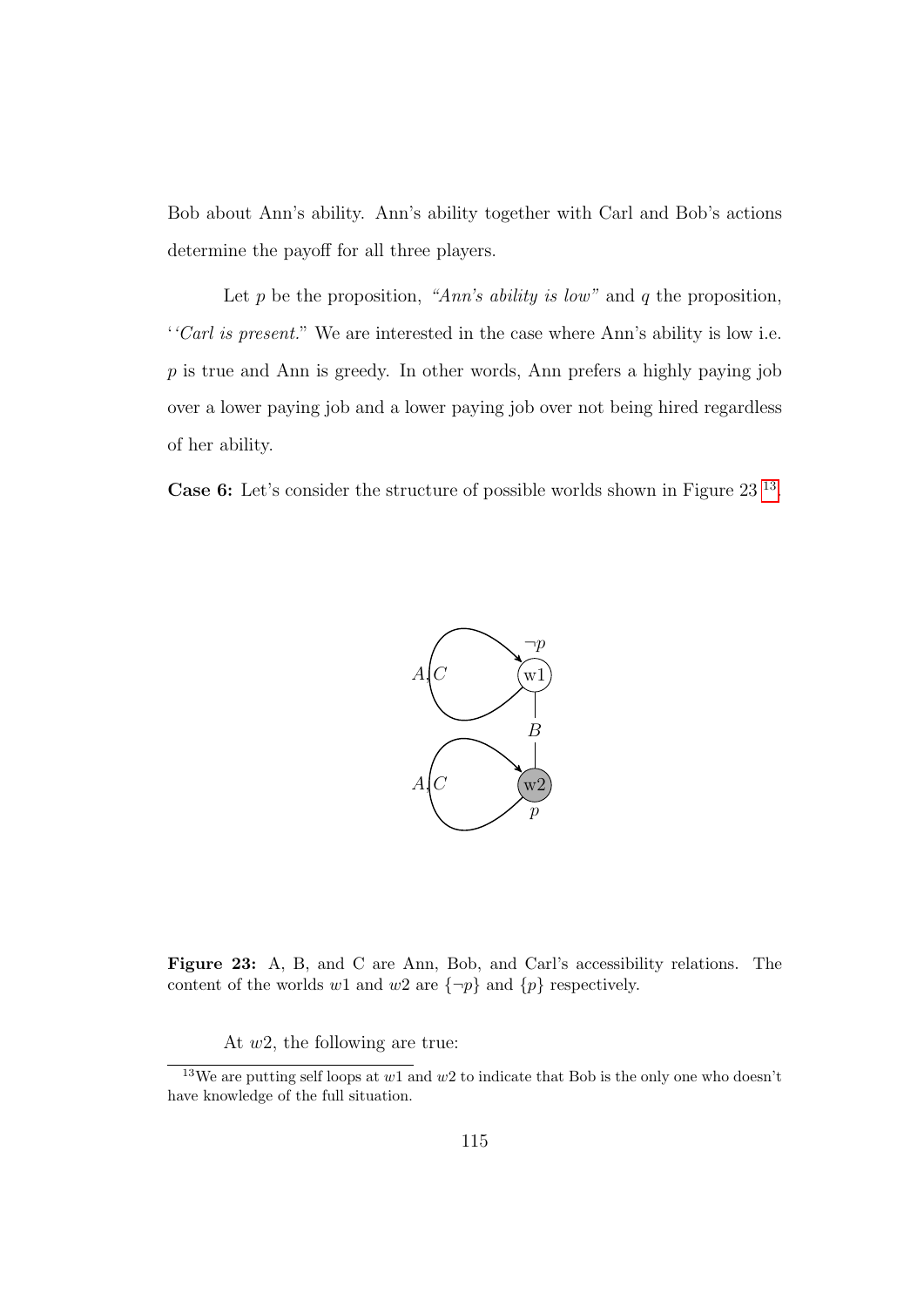$(1)$  p  $(2) \neg K_B(p)$ (3)  $CK_{A,B,C}(q)$ (4)  $CK_{AC}(p \wedge \neg K_B(p))$ 

There are three outcomes that are of interest to us:

 $(O_1)$  Ann tells the truth by sending the message "Low" and Bob hires Ann for the undemanding job

 $(O<sub>2</sub>)$  Ann lies by sending the message "High," Carl doesn't reveal Ann's true ability, and Bob hires Ann for the demanding job

 $(O_3)$  Ann lies by sending the message "High," Carl reveals Ann's true ability, and Bob does not hire Ann

Ann prefers  $O_2$  to  $O_1$  to  $O_3$ . However, Ann's choice is only between saying "High" or saying "Low." If she says "High" then what happens next depends on what Carl does. Ann's own action will depend on what she anticipates Carl will do. Carl can either reveal the value of  $p$  to Bob or not  $^{14}$  $^{14}$  $^{14}$ . Also, whether Carl would reveal Ann's true ability to Bob depends on whether Carl values his relationship with Ann over ethics or vice versa. If Carl cares about his relationship with Ann more than what he believes is the right thing to do, he may keep quiet and let Bob hire Ann for the demanding job. If Carl is ethical and this fact takes precedence over his relationship to Ann, Carl will reveal Ann's true ability to Bob. In which case, Bob would not hire Ann.

<span id="page-131-0"></span><sup>14</sup>Since Bob doesn't know Ann but have worked with Carl, we assume he will take Carl's words over Ann.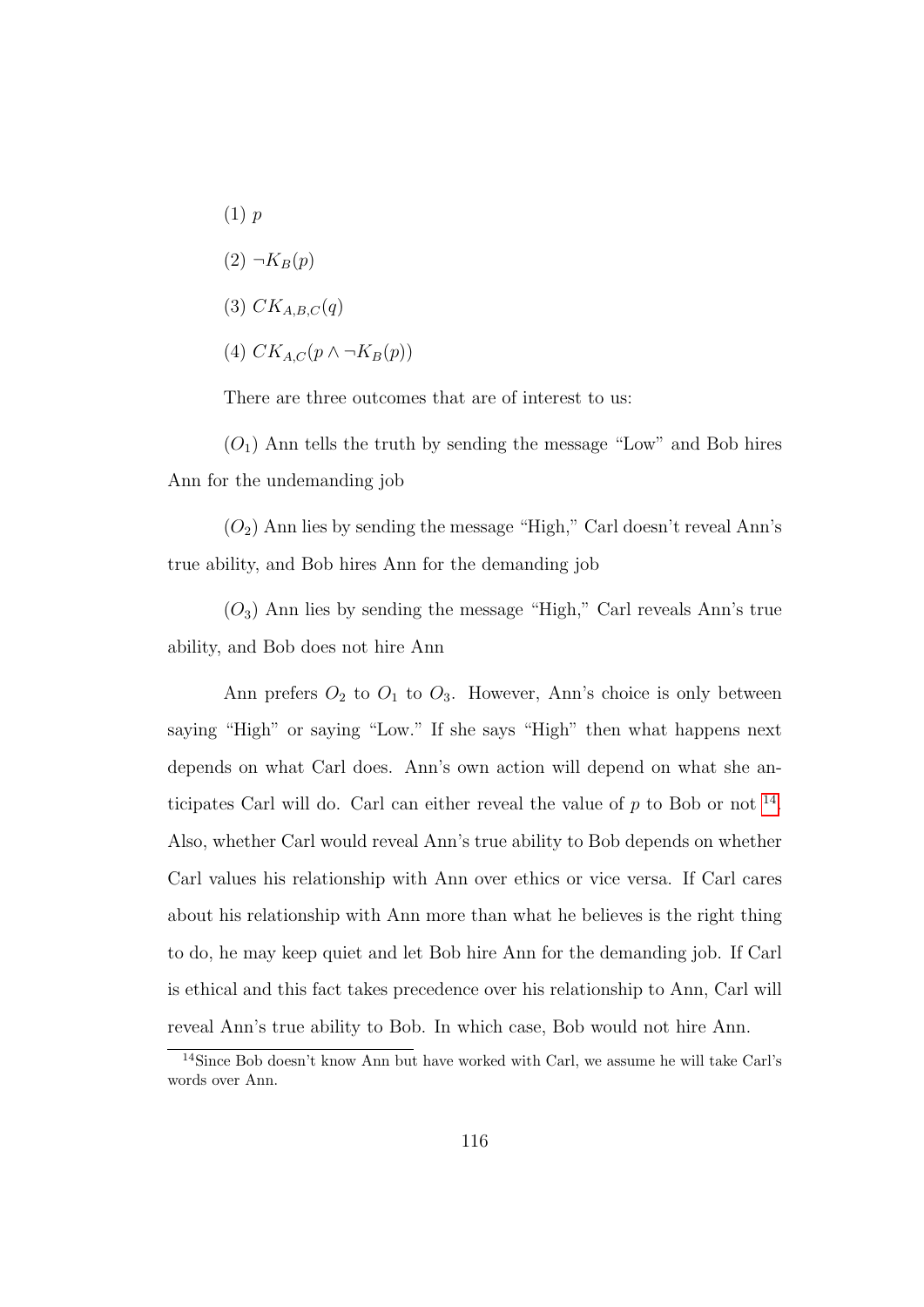Thus, if Ann's relationship to Carl is close then doing backward induction on Bob and Carl's moves, she will say "High." If Ann perceives her relationship to Carl to be distant, then she cannot hope for outcome  $O_2$  and must choose between  $O_1$  and  $O_3$ . Since her payoff in  $O_1$  is higher, she decides to tell the truth. Table 2 shows the payoff for these different cases.

| Ann Bob      |           | Carl              |
|--------------|-----------|-------------------|
|              |           |                   |
| $2^{\circ}$  | $\bigcap$ | (a) 0 or (b) $-1$ |
| $\mathbf{U}$ |           | (a) $-5$ or (b) 1 |

**Table 2:** Ann, Bob, and Carl's payoffs from outcomes  $O_1$ ,  $O_2$ , and  $O_3$ .

If the outcome is  $O_1$ , then Ann and Bob's payoffs are 1 and 2 respectively. Carl has a payoff of zero as he has no moves. If the outcome is  $O_2$ , then Ann's payoff is 2 and Bob's payoff is 0. Carl's payoff is either zero if he is close to Ann or -1 if he is not. If the outcome is  $O_3$  then Ann receives a payoff of zero and Bob a payoff of 0. Carl's payoff is -5 if he is close to Ann or 1 if he is distant.

In the example above, the audience may have an explicit move where he can reveal the sender's type to the receiver. Let's look at another example where the audience's presence alone may change the strategy the sender plays even though the audience has no move in the game.

Suppose Bob, an automobile salesman, is selling a used car to a customer Carl. Bob knows that the car is unreliable but Carl does not. Bob wants to earn a commission by selling the car and Carl wants to get the best deal. Nature chooses the type of car which is either reliable or unreliable, Bob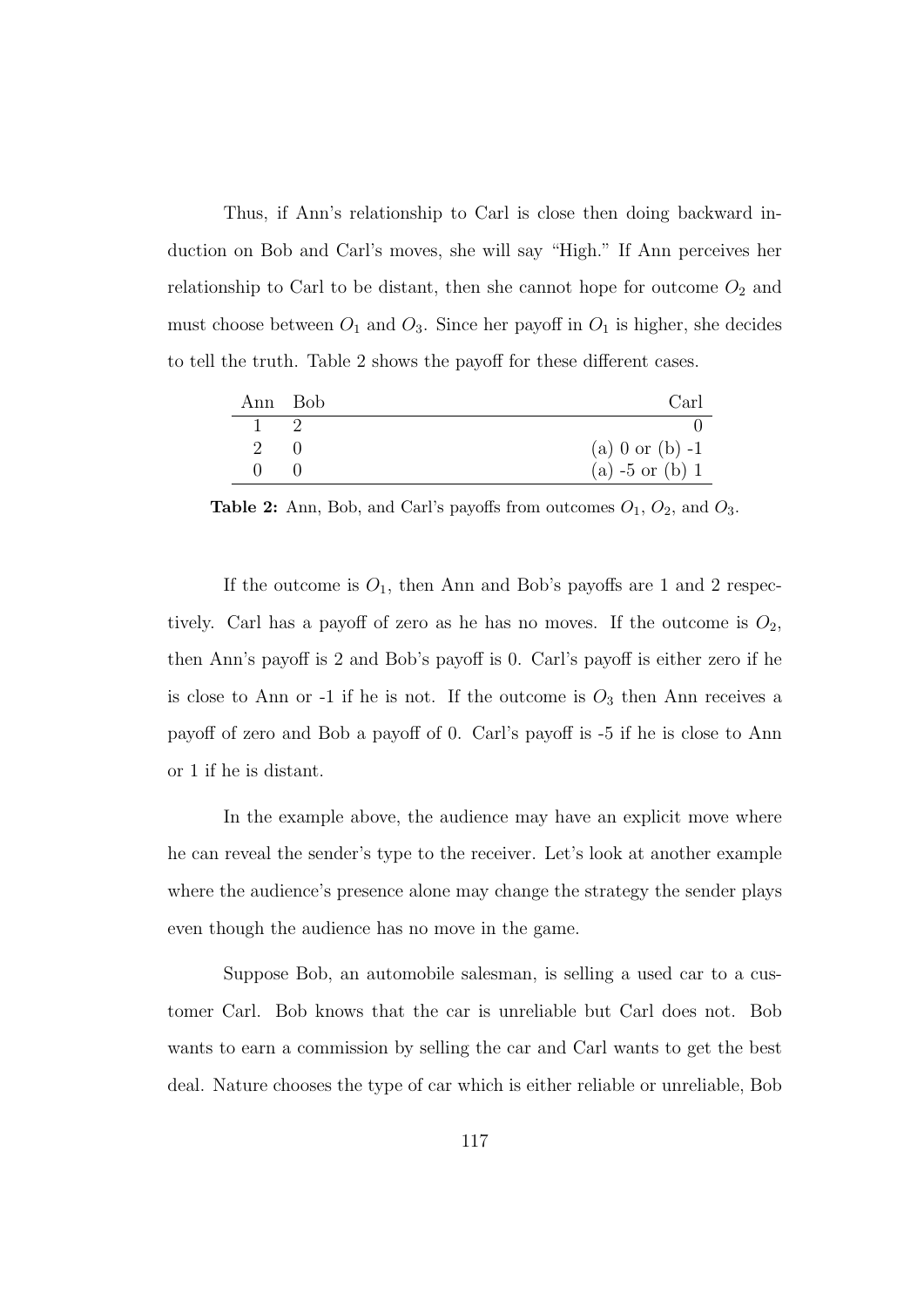sends a message "Reliable" or "Unreliable," Carl chooses to buy or not buy the car. Nature's move together with Carl's action decided the payoff for both Bob and Carl. The payoff matrix is shown in Figure 24.

Carl

\nBob

\n
$$
\begin{array}{c|cc}\n & B & N \\
\hline\nB & 1, 1 & 0, 0 \\
\hline\nU & 1, -1 & 0, 0\n\end{array}
$$

Figure 24: Normal form representation of the game where nature decided car type which is either reliable (R) or unreliable(U). Bob sends a message "Reliable" or "Unreliable" to Carl who decided whether to buy  $(B)$  or not buy  $(N)$  the car.

Let  $r$  be the proposition, "The car is reliable."

Case 7: Consider the structure of possible worlds shown in Figure 25.

At w1, the following are true:

- $(1) \neg p$
- $(2) K_B(\neg p)$
- $(2) \neg K_C(\neg p)$

$$
\overline{\text{wt}} \rightarrow A, C - \overline{\text{wt}} \rightarrow B
$$

Figure 25: A and C are Ann and Carl's accessibility relation. The content of the worlds w1 and w2 are  $\{\neg p\}$  and  $\{p\}$  respectively.

Say  $w1$  is the true state of the world. Then it is not the case that the car is reliable. Bob knows that the car is unreliable but Carl does not. Since Bob could get a higher payoff by selling an unreliable car to Carl, he may lie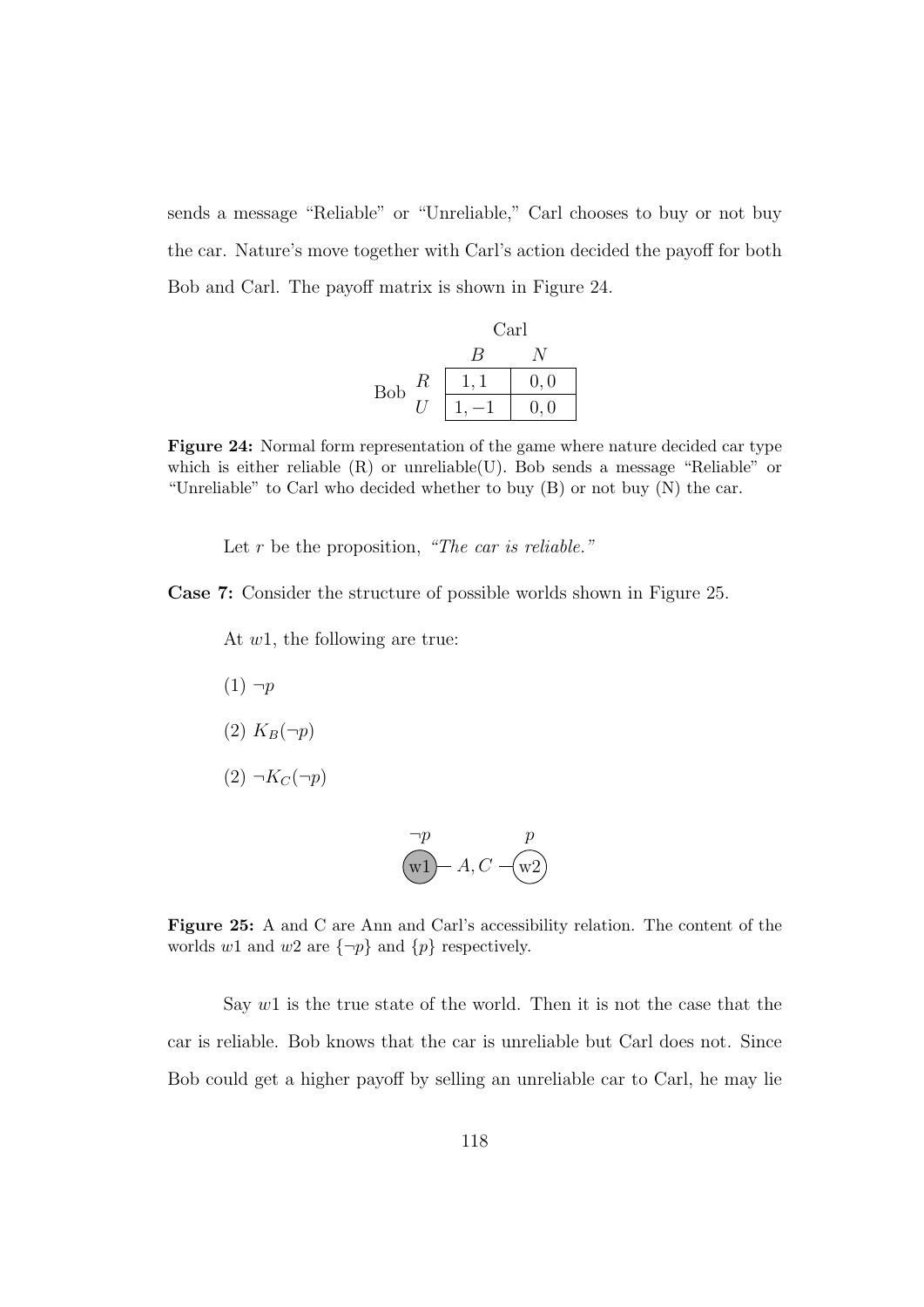to Carl and send the message "Reliable" to potentially induce a belief in Carl that the car is reliable. If Carl is trusting, he will buy the car. In which case, Bob receives a payoff of 1 and Carl a payoff of -1.

Suppose Ann, who is Bob's mother, is an audience in the game. Ann disapproves of Bob cheating and Bob knows this.

Case 8: Consider the structure of possible worlds shown in Figure 25.

Say  $w1$  is the true state of the world. Will Bob send the message "Reliable" or "Unreliable" to Carl? Both Ann and Carl don't know whether the car is reliable or not. Bob wants to earn his commission and he may reason, "What my mother doesn't know won't hurt her." Bob may send the deceitful message "Reliable" to Carl. If Carl is trusting and believes Bob's message, he may decide to buy the car.

Case 9: Consider the same structure of the possible worlds as shown in Figure 26.

At  $w_1$ , the following are true:

- $(1) \neg p$  $(2) K_B(\neg p)$ (3)  $K_A(\neg p)$
- $(4) \neg K_C(\neg p)$

The car is unreliable. Both Ann and Bob know that the car is unreliable but Carl does not. What message will Bob send to Carl? If Bob is close to his mother and cares about her feelings, he may accept monetary loss in order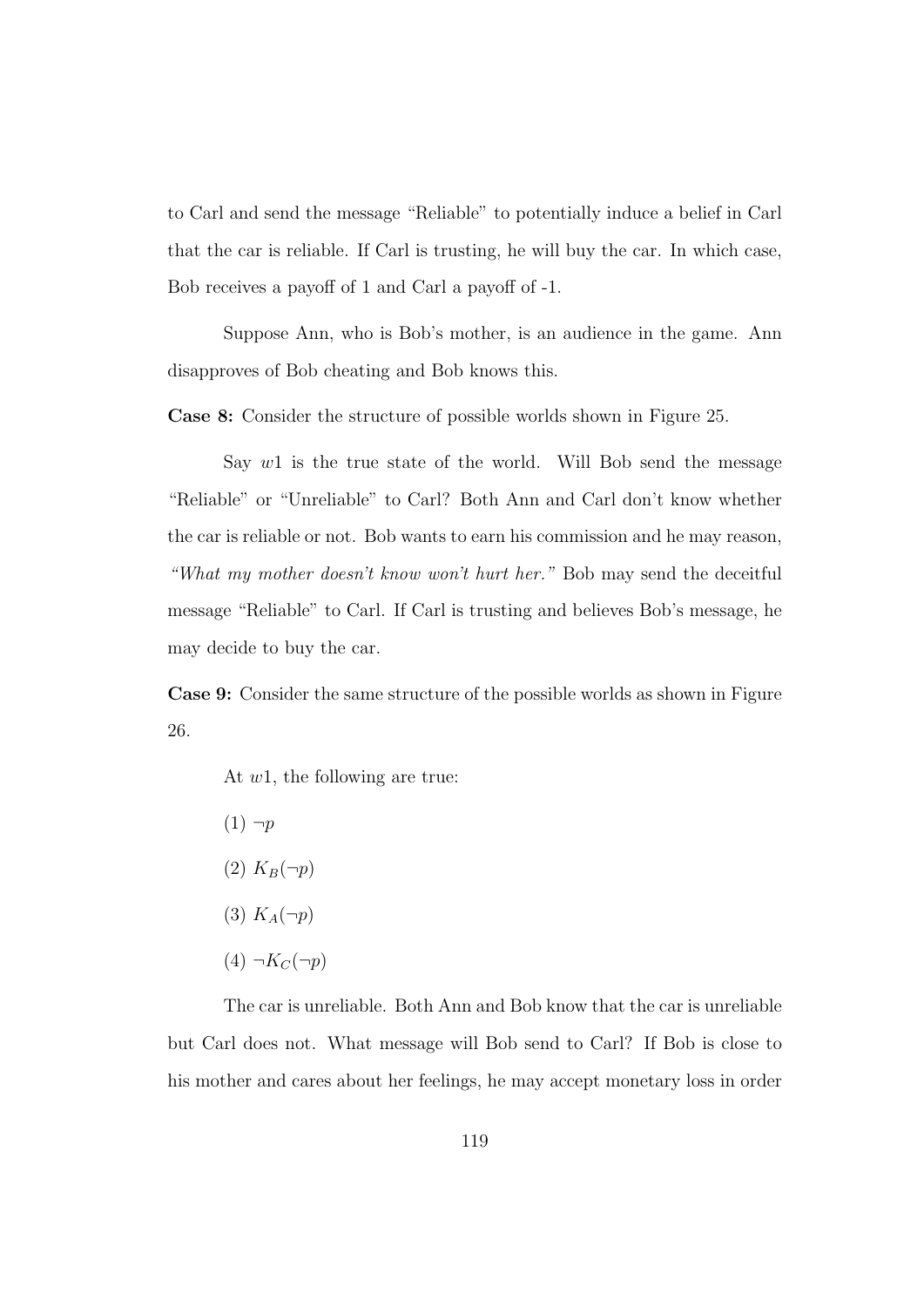

Figure 26: C is Carl's accessibility relations. The content of the worlds w1 and w2 are  $\{\neg p\}$  and  $\{p\}$  respectively.

to please Ann. He may send a honest message "Unreliable." If on the other hand, he doesn't care about his mother's disapproval, he may send the message "Reliable."

For cases 9 through 11, consider the structure of possible worlds shown in Figure 26 and say w1 is the true state of the world.

Case 9: Assume Ann likes her son to make a commission more than what she thinks is the right thing to do and Bob knows this. What message will Bob send to Carl? He may play his strategy as in the case where his mother was not present. That is try to deceive Carl into buying an unreliable car.

Case 10: Assume Bob and Carl are close friends. What message will Bob send to Carl? Here Ann's presence and whether she knows that the car is reliable or not doesn't come into the picture. Bob may consider his friend's loss and adjust his strategy accordingly.

Case 11: Consider the following situation. Dan, who is Bob's boss, is a second audience to Bob and Carl's conversation. Here Bob's strategy not only depends on his relationship with his mother but also his relationship with his boss. Sending the message "Unreliable" would please Ann while sending the message "Reliable" would please Dan. What message would Bob send to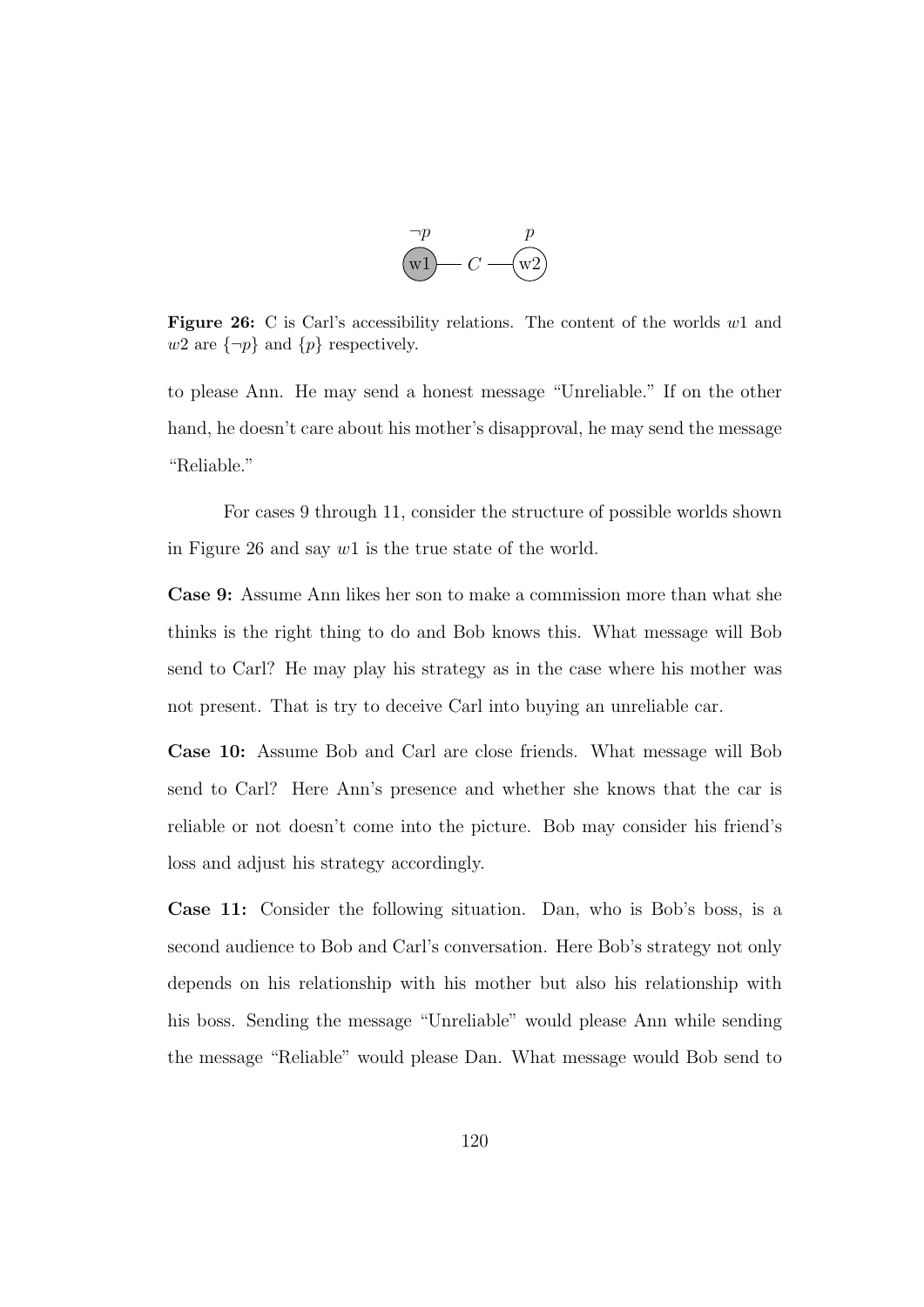Carl? He may choose to send a message such as, "the car has been recently painted[15](#page-136-0)," leaving Carl to calculate whether the car is mechanically good. Saying something that is positive but not strong enough would not create as much anger in the boss and would not hurt his mother's feelings.

We have shown through a series of examples that three important factors lead to sender playing a different strategy from what he would normally play in the game; players' knowledge states, relationships, and trust. In all these cases, the original payoff matrix is transformed taking into consideration such factors.

## 13.2 Formal Model

A signaling game with an audience is a communication game between the sender S and the receiver R in the presence of an audience A. The game is characterized by a set of players  $P$ , a set of payoff matrices  $M$ , a set of worlds W, a set of signals F, a set of actions A, a set of mental models R, a semantic interpretation function  $\leadsto_s$ , a pragmatic interpretation function  $\leadsto_p$ , and utility functions  $\bar{\mu_S}$  and  $\bar{\mu_R}$ . We assume all sets  $\mathcal{P}, \mathcal{M}, \mathcal{W}, \mathcal{F}, \mathcal{R},$  and A are finite.

The game proceeds as follows.

<span id="page-136-0"></span><sup>1.</sup> Nature chooses  $w \in \mathcal{W}$ 

<sup>&</sup>lt;sup>15</sup>This is analogous to Grice's example where a professor writing a letter of recommendation says that the candidate has excellent handwriting without saying anything more and leaving the recipient to conclude that the candidate is weak.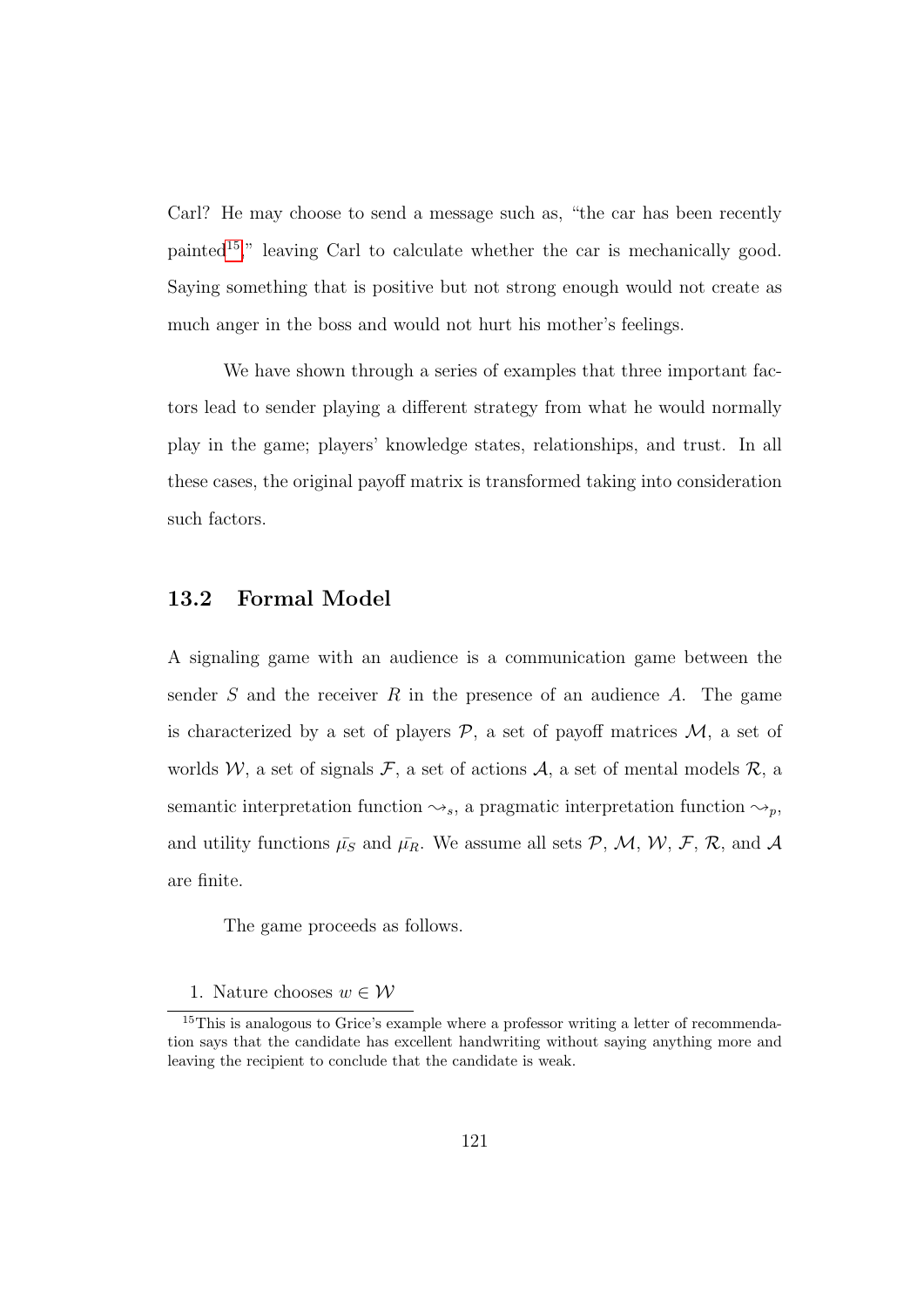- 2. S observes w but R does not  $16$
- 3. S sends a signal  $f \in \mathcal{F}$  to R
- 4. R chooses an action  $a \in \mathcal{A}$  based on the S's signal f
- 5. The actual world w and receiver's action a determine the payoff for both players
- 6. All of the above takes place in the presence of an audience A

 $\mathcal{P} = \{S, R, A\}$  is the set of players. Both S and R are active players in the sense that they have an explicit move in the game. The audience has no move in the game but his presence may affect the sender's signal and/or the receiver's action. The structure of the game is common knowledge among players.

The semantic interpretation function  $\leadsto_s \in \mathcal{F} \mapsto \phi \subseteq \mathcal{W}$  maps signals to sets of worlds and a signal  $f_1 \leadsto_s \{w_1\}$  says that the conventional meaning of  $f_1$  is  $\{w_1\}$ . It is also possible to have a signal  $f_{12} \rightsquigarrow_s \{w_1, w_2\}$  where the meaning of  $f_{12}$  is  $\{w_1, w_2\}$ . Signals' conventional meaning is common knowledge among players if they share a common language. Signals do not necessarily have an associated cost [17](#page-137-1). The pragmatic interpretation function  $\{\phi_p \in \mathcal{F} \mapsto \phi \subseteq \mathcal{W}$  also maps signals to sets of worlds but unlike the semantic interpretation function  $\leadsto_s$ , the pragmatic interpretation function  $\leadsto_p$  may not

<span id="page-137-1"></span><span id="page-137-0"></span><sup>&</sup>lt;sup>16</sup>It is possible for A to partially observe w.

<sup>&</sup>lt;sup>17</sup>Michael Franke had a good remark that if the audience's presence affects whether the sender tells the truth or not (as in the automobile salesman example) then lying may affect the sender's net utility and is therefore costly.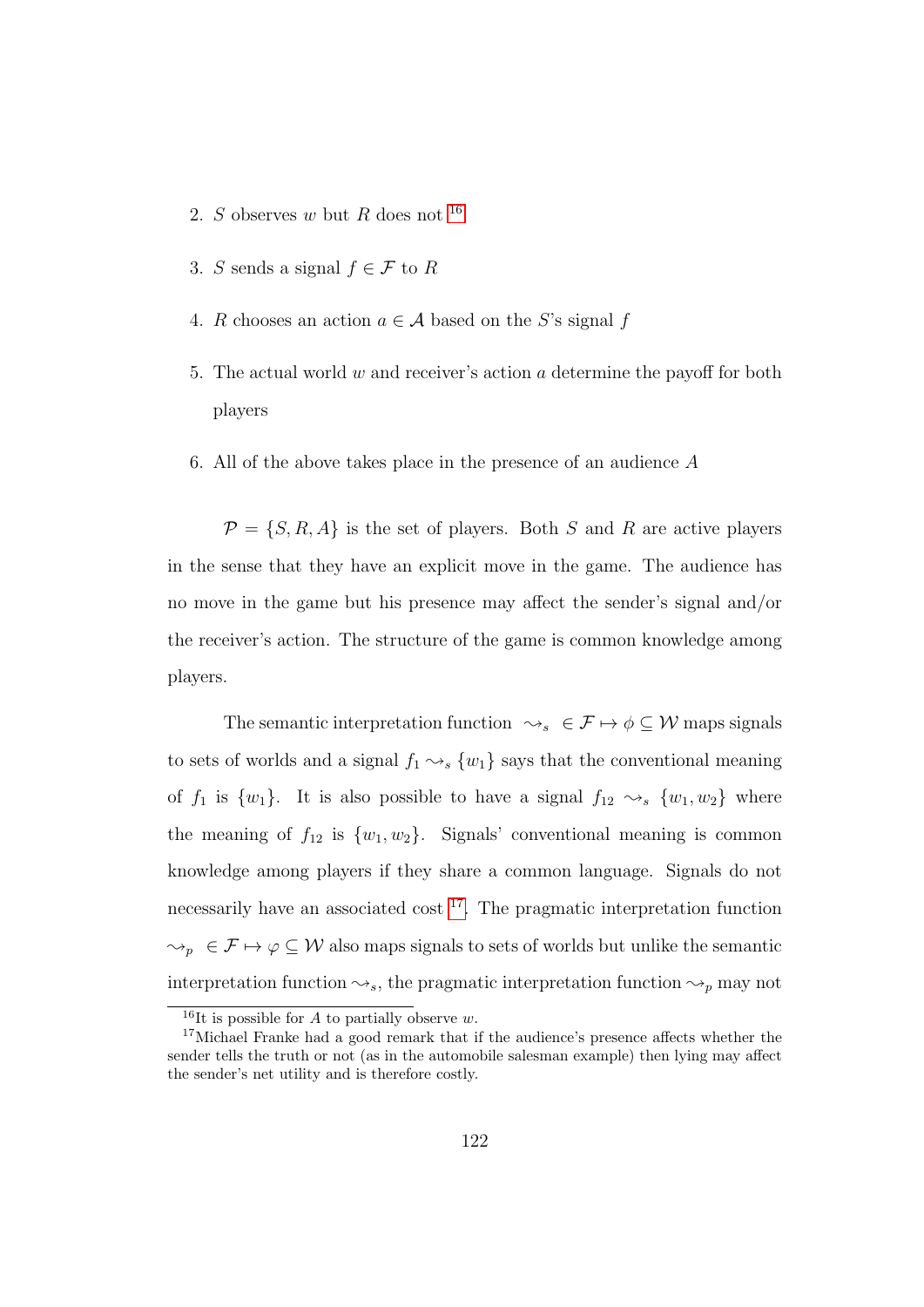be common knowledge<sup>[18](#page-138-0)</sup>. It could very well be that  $f_1 \rightsquigarrow_s \{w_1\}$  and the pragmatic interpretation the receiver chooses is  $f_1 \sim_p \{w_1, w_2\}$ . In the case where the receiver is close to the sender and fully trusts her, the literal and pragmatic meaning of the receiver will choose may coincide i.e.  $f_1 \rightsquigarrow_s \{w_1\}$ and  $f_1 \sim_p \{w_1\}$ . In such cases, we can say the sender's signal is believed and the receiver may act based on the sender's signal.

In addition to introducing an audience into the two-player signaling games, we are also adding a new concept which is that of mental models. Mental model theory was developed by Johnson-Laird and Byrne [\[75\]](#page-196-1)[\[74\]](#page-195-0). The theory explains reasoning in terms of models of possibilities where each mental model represents what is common to a possibility. A mental model is a kind of internal representation of external reality that people use for cognition, reasoning, and decision-making<sup>[19](#page-138-1)[20](#page-138-2)</sup>.

Let  $R$  be the set of mental models representing players' perceived relationships with each other. We formally represent a mental model  $r \in \mathcal{R}$  as a weighted directed graph  $\mathcal{G}(\mathcal{V}, \mathcal{E}, \mathcal{D}, \mathcal{L})$  where V denotes the set of vertices,  $\mathcal{E}$  $=\{ |i,j\in\mathcal{V}\}$  denotes the edge set and  $$  is an ordered pair of vertices,  $\mathcal{D} = \{\Delta_{i,j} \in \mathbb{N} | i,j \in \mathcal{V} \land \langle i,j \rangle \in \mathcal{E}\}$  denotes the set of distances on edges, and  $\mathcal{L}: \mathcal{E} \mapsto \mathcal{D}$  is a mapping function which assigns distances to edges.

The function  $\mathcal L$  closely relates to players' perceived relationships. A

<span id="page-138-0"></span><sup>&</sup>lt;sup>18</sup>While the sender knows how his signal will be literally interpreted, he does not know the pragmatic interpretation the receiver will choose. However, it is possible for the sender to have guesses.

<span id="page-138-2"></span><span id="page-138-1"></span><sup>19</sup>Some background material can be found in Appendix B.

 $20$ Our notion of mental models may not be exactly the same as theirs but nonetheless there are similarities.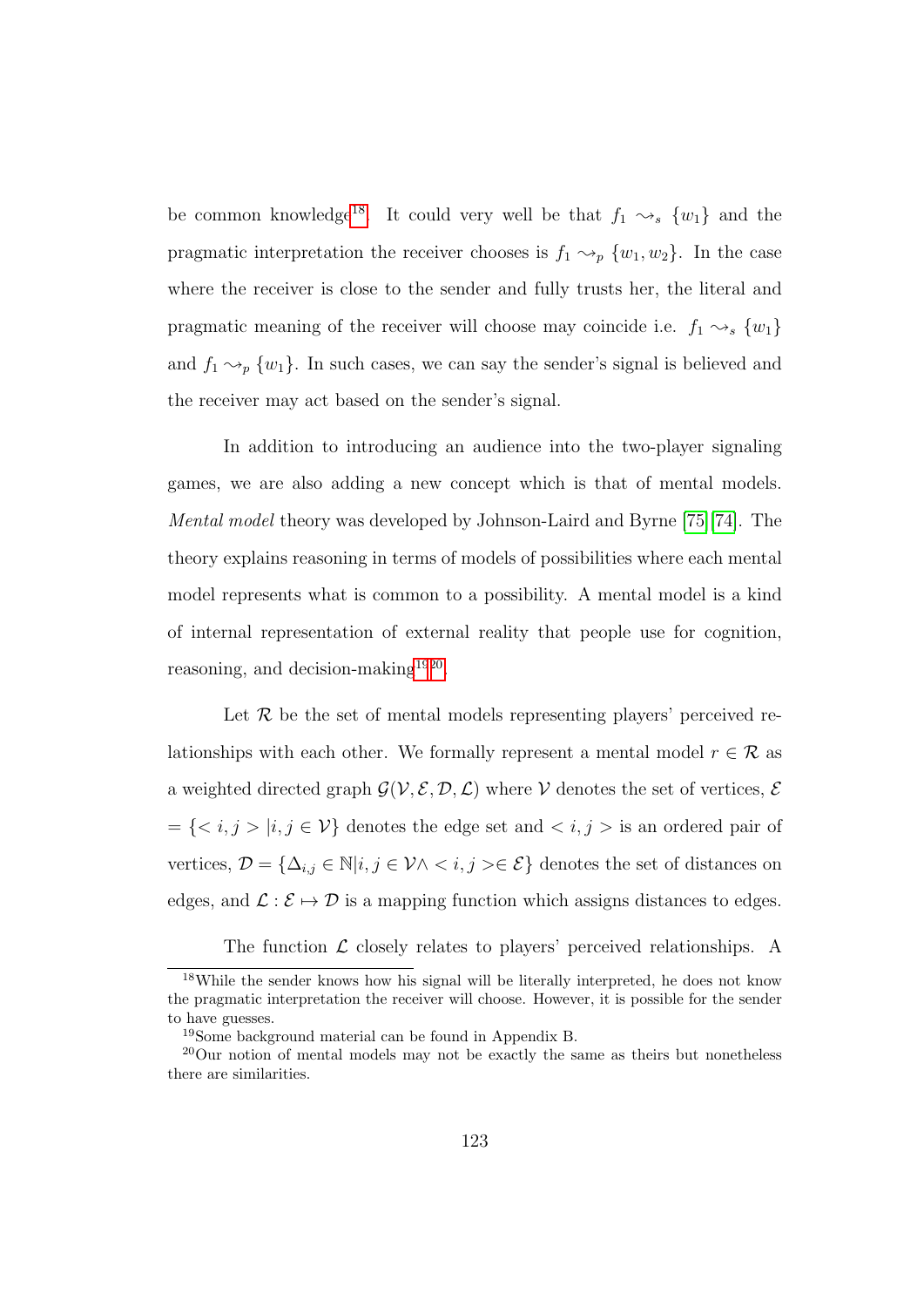smaller  $\Delta_{i,j}$  would means that player *i* perceives his relationship to player *j* to be close and a larger  $\Delta_{i,j}$  would mean that player i perceives her relationship to player  $j$  to be distant. A naive or altruistic player may start off assigning smaller distances on edges going to other players and increment it as betrayed. A calculating or selfish player may start off assigning larger values on edges going to other players and decrement it as he starts to form closer relationships. Relationships are not necessarily symmetric i.e.  $\Delta_{i,j}$  need not be the same as  $\Delta_{j,i}$  for  $i, j \in \mathcal{P}$ . It may be possible to have multiple levels of mental models where players not only have a model of their perceived relationships to the other players but also have a model of other players' perceived relationships, etc. Since our players have limited processing capabilities, we limit the level of mental models to at most two. Players can act based on their perception of how they relate to other players but may also consider other players' perceived relationships. For simplicity, we assume direct relationships where each player consider one level of depth in the graph starting from their own vertex. Although, technically indirect relationships, such as  $S$  relates to  $A$  through  $R$ , can be accounted for by a graph traversal and aggregation of distances on the edges.

**Definition 1** Let  $\bar{\mu}_i \in \mathcal{M} \times \mathcal{W} \times \mathcal{A} \mapsto \mathbb{R}$  be the surface utility for player  $i \in \mathcal{P}$ . Given the surface utility  $\bar{\mu}_j$  for players j, a measure of relationship  $\Delta_{i,j}$  between i and j as perceived by player i, we define player j's utility from player i's perspective as

$$
\beta(j,i) = \frac{\bar{\mu_j}}{\Delta_{i,j}}
$$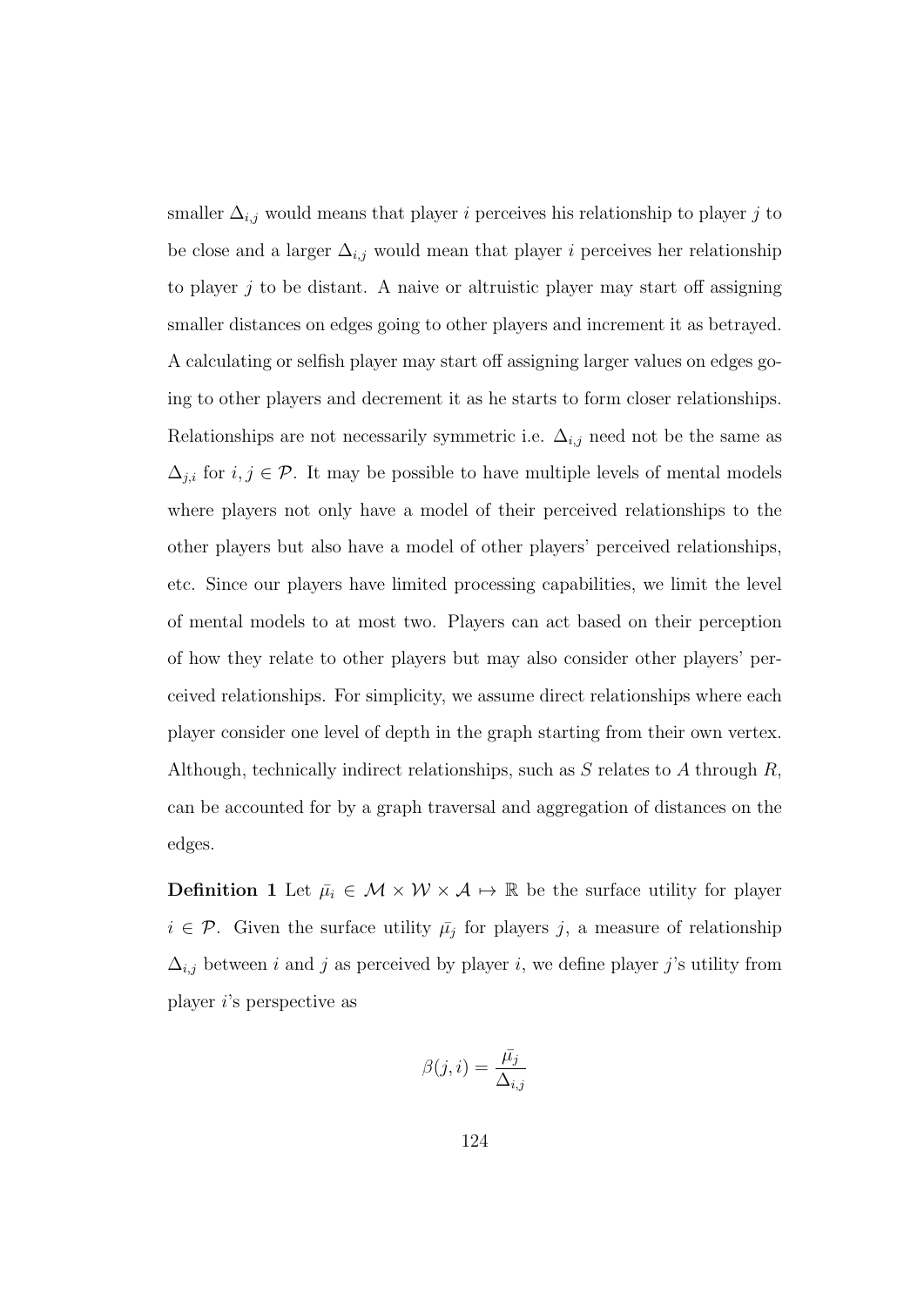**Definition 2** Given surface utilities  $\bar{\mu}_i$ ,  $\bar{\mu}_j$ , and  $\bar{\mu}_k$  for  $i, j, k \in P$ ,  $\Delta_{i,j}$ , and  $\Delta_{i,k}$ , we define player *i*'s net utility<sup>[21](#page-140-0)</sup> as

$$
\mu_i = \bar{\mu}_i + \beta(j, i) + \beta(k, i)
$$

It is not necessary for the audience to have a surface utility in the game. However, the audience has a net utility in the game which is calculated by adding  $\beta(S, A)$  and  $\beta(R, A)$ .

The space of pure sender strategies  $S = W \mapsto \mathcal{F}$  is the set of functions from worlds to signals. The space of pure receiver strategies  $\mathcal{R} = \mathcal{F} \mapsto \mathcal{A}$  is the set of functions from signals to actions.

M contains one ore more matrices. The game matrix  $m_{CK} \in \mathcal{M}$  is the surface matrix that is common knowledge between players. In addition to  $m_{CK}$ , there may be two transformed matrices  $m_S \in \mathcal{M}$  and  $m_R \in \mathcal{M}$  from the sender and the receiver's perspectives. These matrices are the result of S and R correcting their surface utilities in  $m_{CK}$  taking into consideration their first-level mental models of how they perceive to be related to other players. It is not necessary for  $m_S$  and  $m_R$  to be common knowledge. In  $m_{CK}$ ,  $m_S$ , and  $m_R$  the rows are worlds and the columns are actions.

Since the receiver doesn't know the actual world  $w$  and his strategy is from signals to actions, a conversation needs to happen where the receiver is converting his transformed matrix  $m_R$  to  $m_R^{\sigma}$  where rows are signals and columns are actions. In other words, the receiver has to map the sender's

<span id="page-140-0"></span><sup>21</sup>We can consider social norms into the calculation of net utilities but we leave it out of the definition as it greatly varies by culture.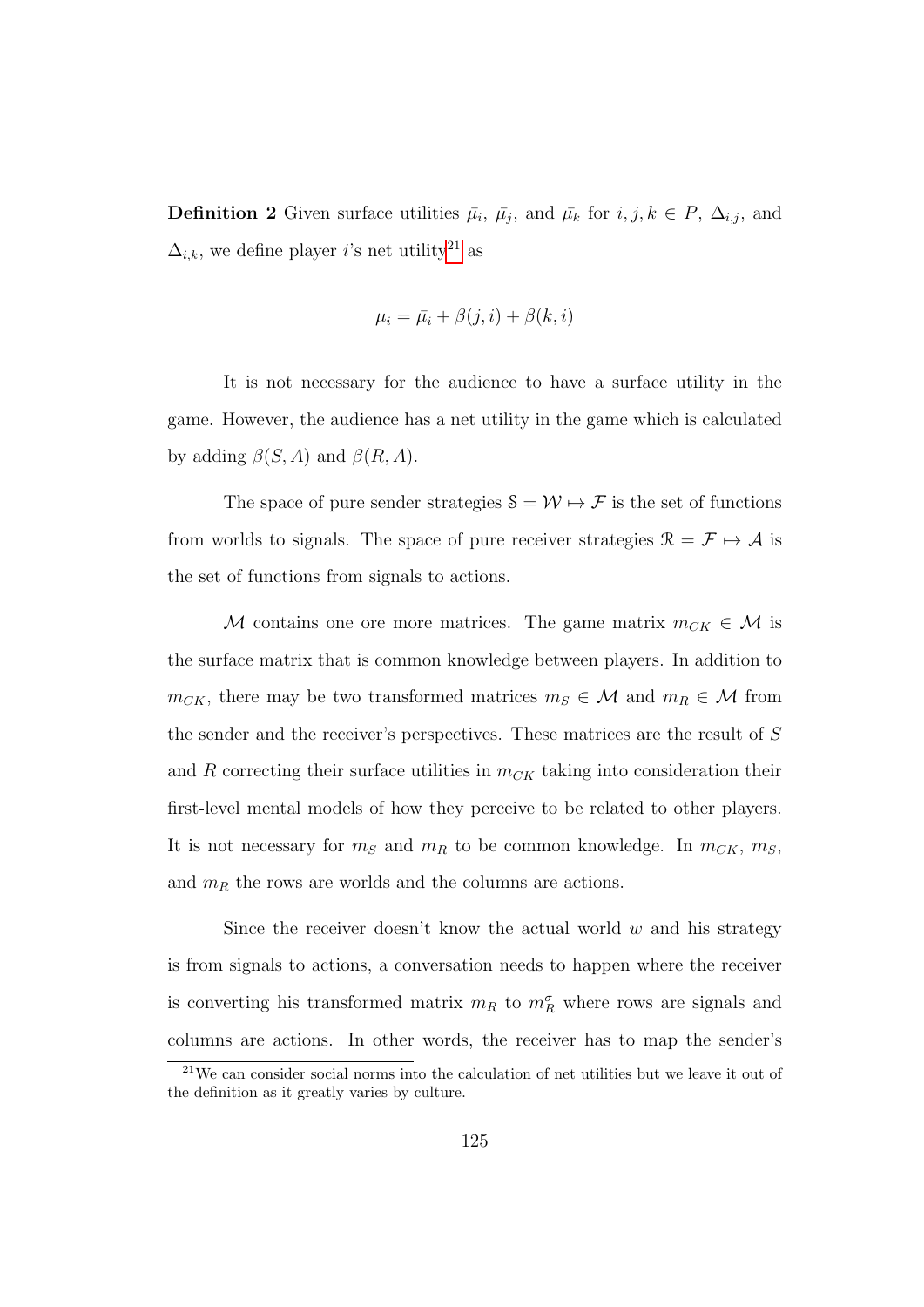signals to sets of worlds and calculate his payoff.

Suppose  $m_{CK}$  has three rows  $w_1$ ,  $w_2$ , and  $w_3$  and the sender sends  $f_1$ if the world is  $w_1$ ,  $f_2$  if the world is  $w_2$  and  $f_3$  if the world is  $w_3$ . The receiver uses  $f_1 \rightsquigarrow_s \{w_1\}$ ,  $f_2 \rightsquigarrow_s \{w_2\}$ , and  $f_3 \rightsquigarrow_s \{w_3\}$  to convert his transformed matrix  $m_R^{\sigma}$ . In this case, the new matrix has the same number of rows as  $m_{CK}$ where  $w_1$ ,  $w_2$ , and  $w_3$  are replaced by  $f_1$ ,  $f_2$ , and  $f_3$  respectively. Of course, there are more complicated cases such as one where given three rows in  $m_{CK}$ , the sender is using two signals  $f_1 \rightsquigarrow_s \{w_1\}$  and  $f_{12} \rightsquigarrow_s \{w_1, w_2\}$ . Thus, the receiver's transformed matrix  $m_R^{\sigma}$  will have two rows instead of three i.e.  $f_1$ and  $f_{23}$ . For the signal  $f_{23}$ , the receiver has to calculate his utility from  $w_2$  and  $w_3$  in  $m_R$ . If utilities are cardinal and worlds  $w_2$  and  $w_3$  are equally likely then the receiver may use Stalnakar's approach of taking an average of his utilities. The receiver may take the minimum of the payoffs from  $w_1$  and  $w_2$  if he is using Maximin or he may use some other strategy.

The sender doesn't necessarily know  $m_R^{\sigma}$  but he can have guesses  $m_{SR}^{\sigma_1}$  $\ldots$   $m_{SR}^{\sigma_k}$  which are matrices from the receiver's perspective as imagined by the sender. Thus the effective mental model of the sender for the receiver will be one or more matrices whose rows are signals and columns are actions. The receiver's actual matrix  $m_R^{\sigma}$  may be among these which the sender considers possible. To fix thought we assume  $k = 1$ . You can think of it as a theory of mind that the sender ascribes to the receiver to explain the receiver's behavior and predict his action. It is important to note that the sender's signal is based on how she thinks the receiver will interpret her signal and what the receiver will do if her signal is interpreted in a certain way. She may ask, "What is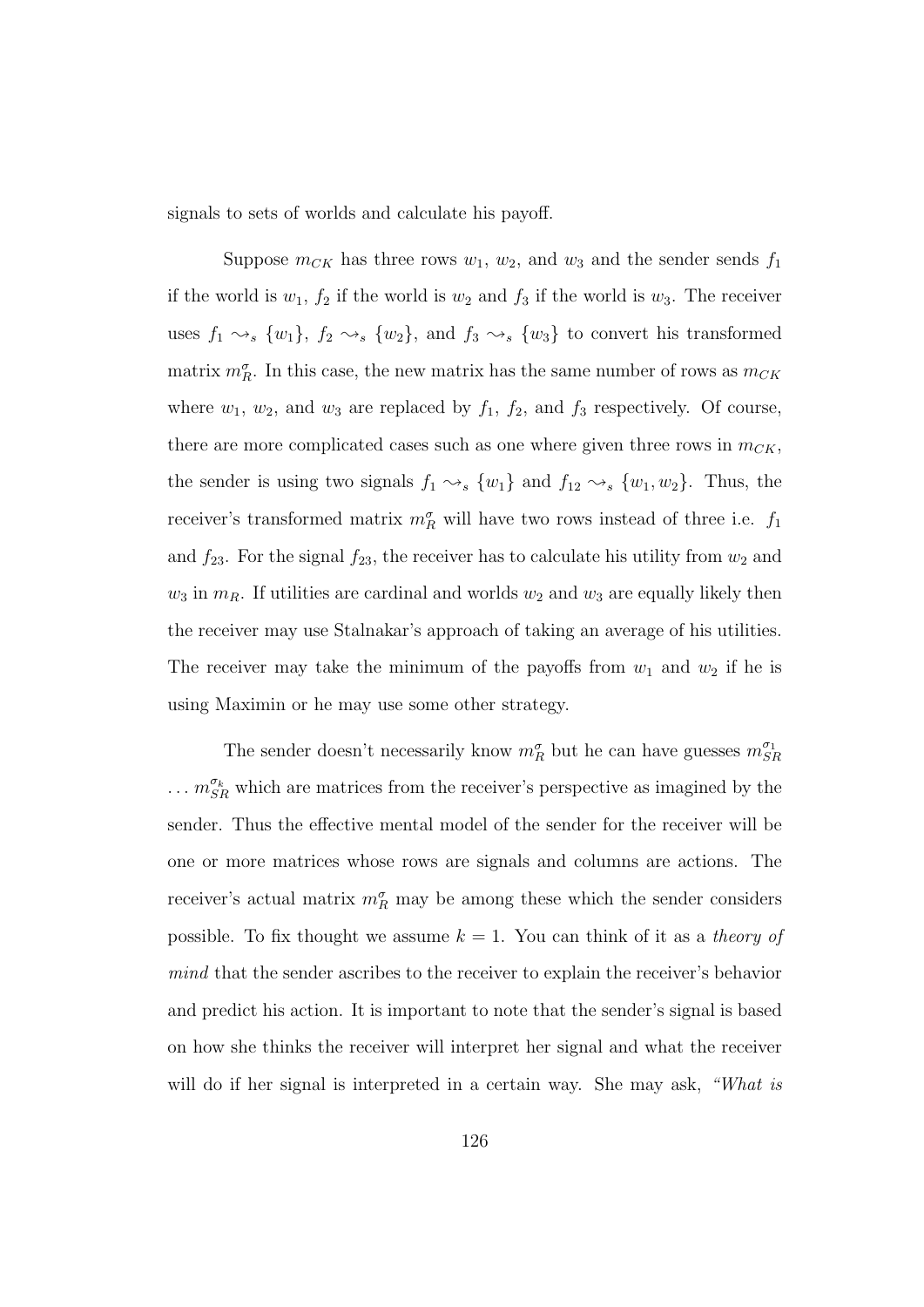the receiver thinking and how will my signal be interpreted?" The issue of how the signal is actually interpreted by the receiver does not arise at the time the sender is contemplating of sending her signal. Once the sender sends a signal, it is up to the receiver to decide which action to choose.

Let us now define players' best strategies given this apparatus.

**Definition 3:** Let  $r^* \in \mathcal{R}$  be a receiver strategy and  $m_R^{\sigma}$  be the receiver's transformed matrix where rows are signals and columns are actions. Then  $r^*$ is a *best response* of the receiver to a strategy  $s \in \mathcal{S}$  of the sender if and only if  $r^* \in BR_R(s)$  where

$$
BR_R(s) = \underset{r \in \mathcal{R}}{\arg \max} [\mu_R^{\sigma}(m_R^{\sigma}, s, r)]
$$

**Definition 4:** Let  $w \in \mathcal{W}$  be the actual world,  $s^* \in \mathcal{S}$  be a sender strategy,  $m_S$  be the sender's transformed matrix, and  $m_{RS}^{\sigma}$  be the receiver's transformed matrix as imagined by the sender. Then  $s^*$  is a *best strategy* by the sender if and only if  $s^* \in BS_S(w)$  where

$$
BS_S(w) = \underset{s \in \mathcal{S}}{\arg \max} \left[ \mu_S(m_S, w, \underset{r \in \mathcal{R}}{\arg \max} [\mu_R^{\sigma}(m_{RS}^{\sigma}, s, r)]) \right]
$$

One could extend the above definition to one where the sender imagines more than one matrices from the receiver's perspective. The sender has a belief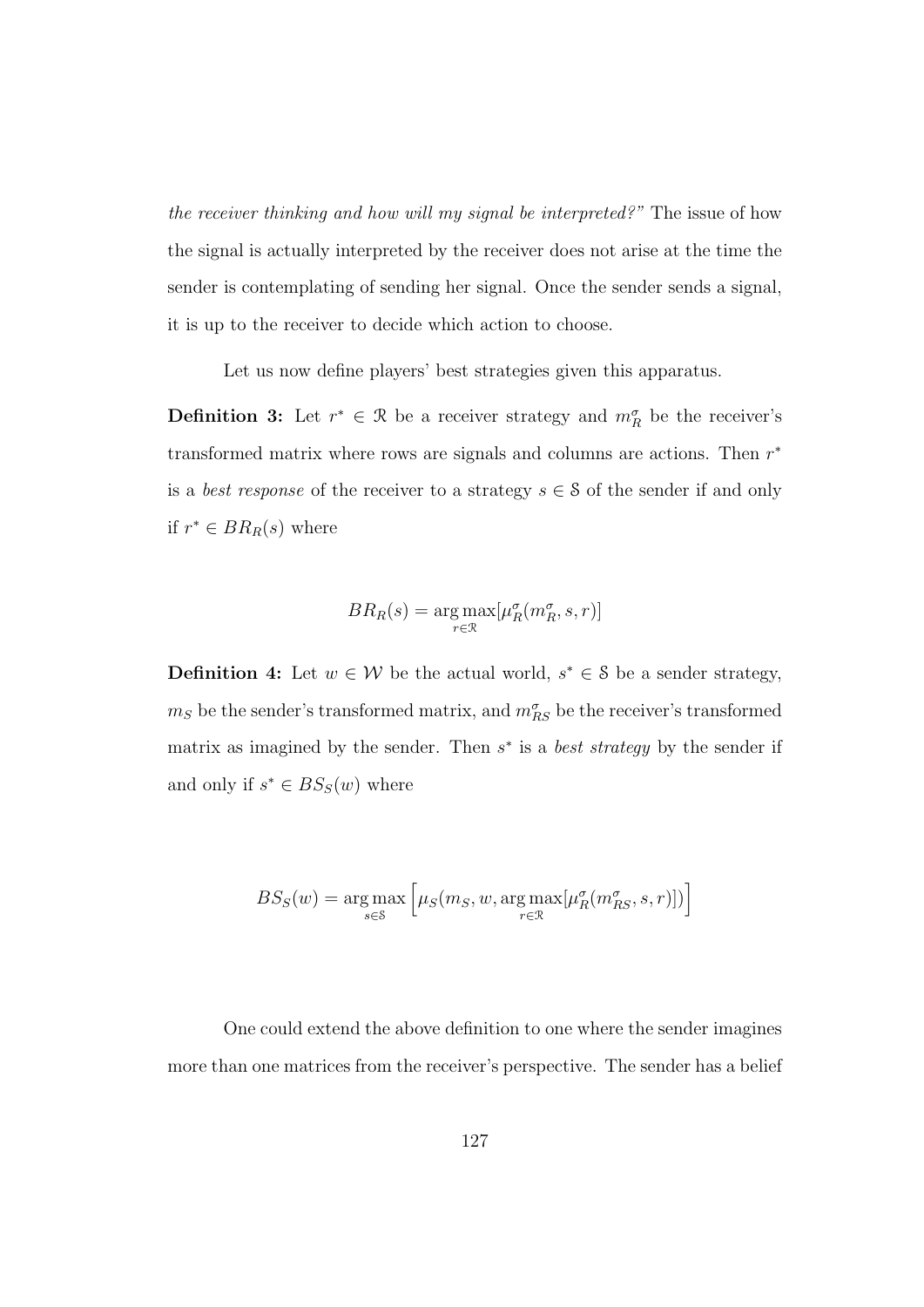that when she sends a signal  $f \in \mathcal{F}$ , the receiver will take an action  $a \in \mathcal{A}$ which will give her a payoff from  $m<sub>S</sub>$ . Since she knows the actual world, she will choose that signal f which would give her the "best" payoff given the receiver's strategy. The payoff that the sender gets from  $m<sub>S</sub>$  depends on what she thinks the receiver will do once she sends a signal  $f \in \mathcal{F}$ . Say the sender has two possible signals  $f_1$  and  $f_2$  for  $w_1$  and  $w_2$  respectively, and she imagines two matrices  $m_{SR}^1$  and  $m_{SR}^2$  from the receiver's perspective. Then for each of her two strategies i.e. sending signal  $f_1$  or sending signal  $f_2$ , she considers how the receiver will act in  $m_{SR}^1$  and  $m_{SR}^2$ . Suppose the outcomes from sending the signal  $f_1$  are x and y and the outcomes from sending the signal  $f_2$  are x' and y' from  $m_{SR}^1$  and  $m_{SR}^2$  respectively. Then the sender has two sets of possible payoffs for each of her signals  $f_1$  and  $f_2$ . The sender is uncertain about which matrix the receiver is using. The sender may compare these two sets of payoffs and pick that signal which is "best" for her given the receiver's strategy. The sender may use Minimax, Maximin, or some other strategy to calculate her best response to the receiver's strategy.

### 13.3 Examples

Let us revisit my colleague example that started it all. We'll formalize and explain it in terms of our model.

Suppose Ann and Bob work together and they report to Carl, who is an IT manager. Bob has trouble debugging a Java program he has written and approaches Ann for help. Ann is an expert and wants to help her colleague.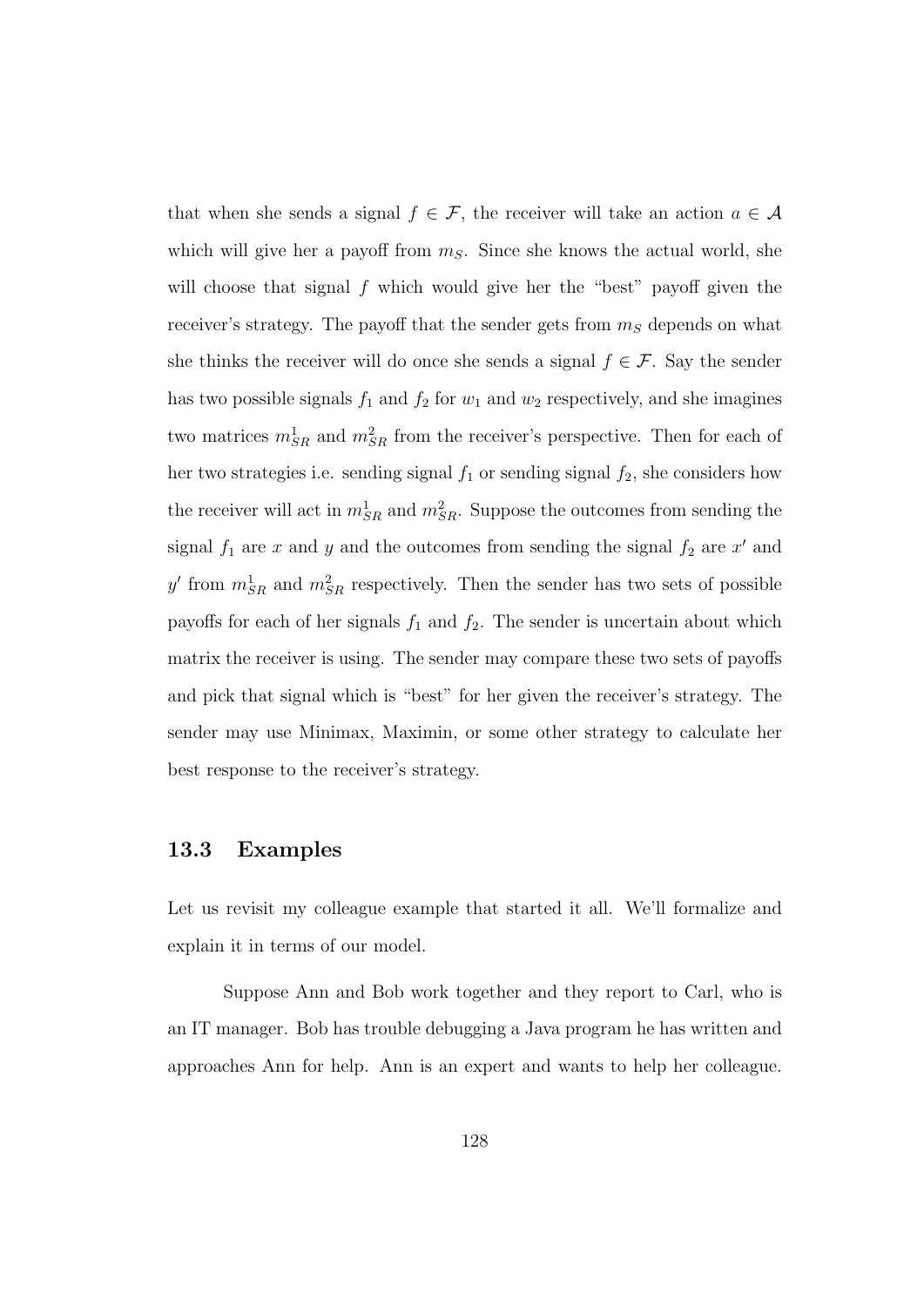The surface matrix  $m_{CK}$  (Figure 27) is common knowledge between Ann and Bob.

Ann  
\n
$$
H
$$
 N  
\nBob  $J$   $\begin{array}{c|c}\n 3,1 & 0,-1 \\
 \hline\n 0,0 & 0,0\n \end{array}$ 

**Figure 27:** Normal form representation of the game  $m_{CK}$  where Bob needs help with Java code  $(J)$  or show off his expertise in Sql  $(S)$ . Bob sends the message "Java" if he needs help with Java or the message "Sql" if he wants to show off his Sql expertise. Ann decides whether to help (H) or not help (N) Bob.

Let nature's move be J i.e. Bob needs help with Java code. This is Bob's private information which Ann does not have. Bob sends the message "Java" to Ann asking for her help. Ann wants to help her colleague and she chooses H. Bob gets a payoff of 3 and Ann a payoff of 1.

Now imagine the following scenario. Bob needs help with his Java code and is about to send the message "Java" to Ann asking for her help when Carl becomes an audience in the signaling game between Bob and Ann. Let us say, Bob knows of Carl's presence but Ann does not. Bob sends the message "Sql" instead of message "Java" to Ann. Why did Bob send a different message? Bob is now playing from his transformed matrix  $m_{Bob}$  (Figure 28) which he may have computed taking into consideration his relationship with the manager. Perhaps he thinks if he asks for help while Carl is present, Carl would come to know that he is weak in Java. Bob is playing his best strategy using his transformed matrix while Ann is playing the game using the surface matrix. Bob sends the message "Sql". Ann chooses not to help (N). Since the actual world and the receiver's action determine players' payoffs, Bob receives a payoff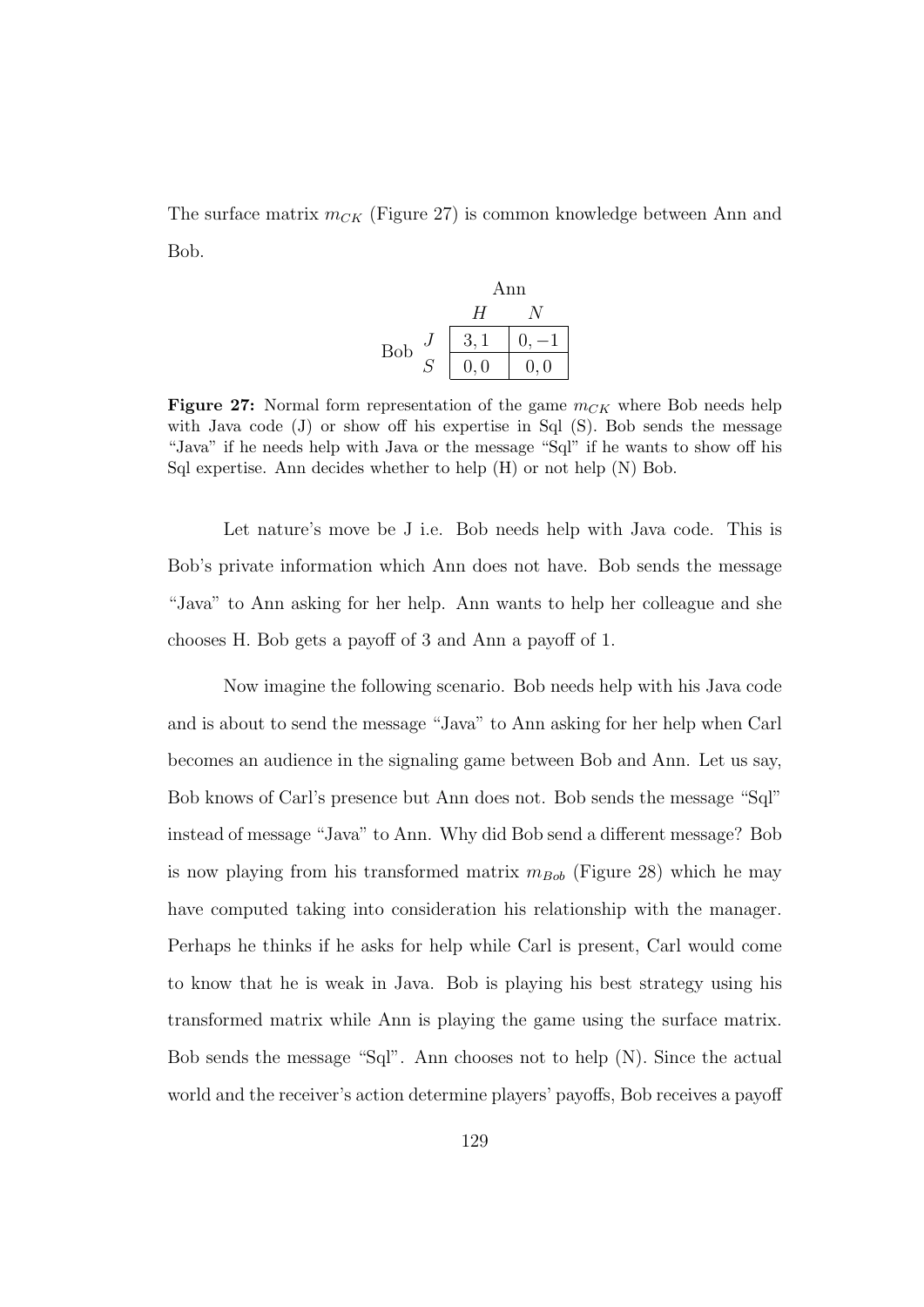of 0 from  $m_{Bob}$  and Ann receives a payoff of -1 from  $m_{CK}$ .

|     | Ann     |     |
|-----|---------|-----|
|     | H       |     |
| Bob | $-3, 1$ |     |
|     | 0,0     | 0,0 |

Figure 28: Normal form representation of the transformed game  $m_{Bob}$  from Bob's perspective when Carl is an audience.

Let us say that Ann sees Carl right after Bob starts bragging about his Sql expertise. Now Ann has her own theory of the situation. She has her own transformed matrix due to Carl's presence. Let  $m_{Ann}$  (Figure 29) be Ann's transformed matrix in the presence of Carl. Ann gets a higher payoff from  $m_{Ann}$  helping Bob while Carl is watching. Perhaps Ann thinks Carl will be impressed with her helping Bob.

$$
\begin{array}{c}\n\text{Ann} \\
\hline\nH & N \\
\text{Bob} \quad \text{``Java''} \\
\text{``Sql''} \quad\n\begin{array}{c|c}\n3,2 & 0, -1 \\
\hline\n0,2 & 0, 0\n\end{array}\n\end{array}
$$

**Figure 29:** Normal form representation of the transformed game  $m_{Ann}$  from Ann's perspective when Carl is an audience.

Bob chooses that strategy which is "best" using his transformed matrix  $m_{Bob}$ . In this case, the signal "Sql" would get him a payoff of -1 if Ann believes it and chooses not to help. A payoff of -1 is better than a payoff of -3 so Bob sends the message "Sql." Ann chooses the strategy which is "best" using her own transformed matrix  $m_{Ann}$ . Ann can get a higher payoff by showing Carl that she is helping Bob. Her payoff from helping Bob is 2 independent of Carl's signal. Therefore, Ann chooses to help. Since the payoffs are determined by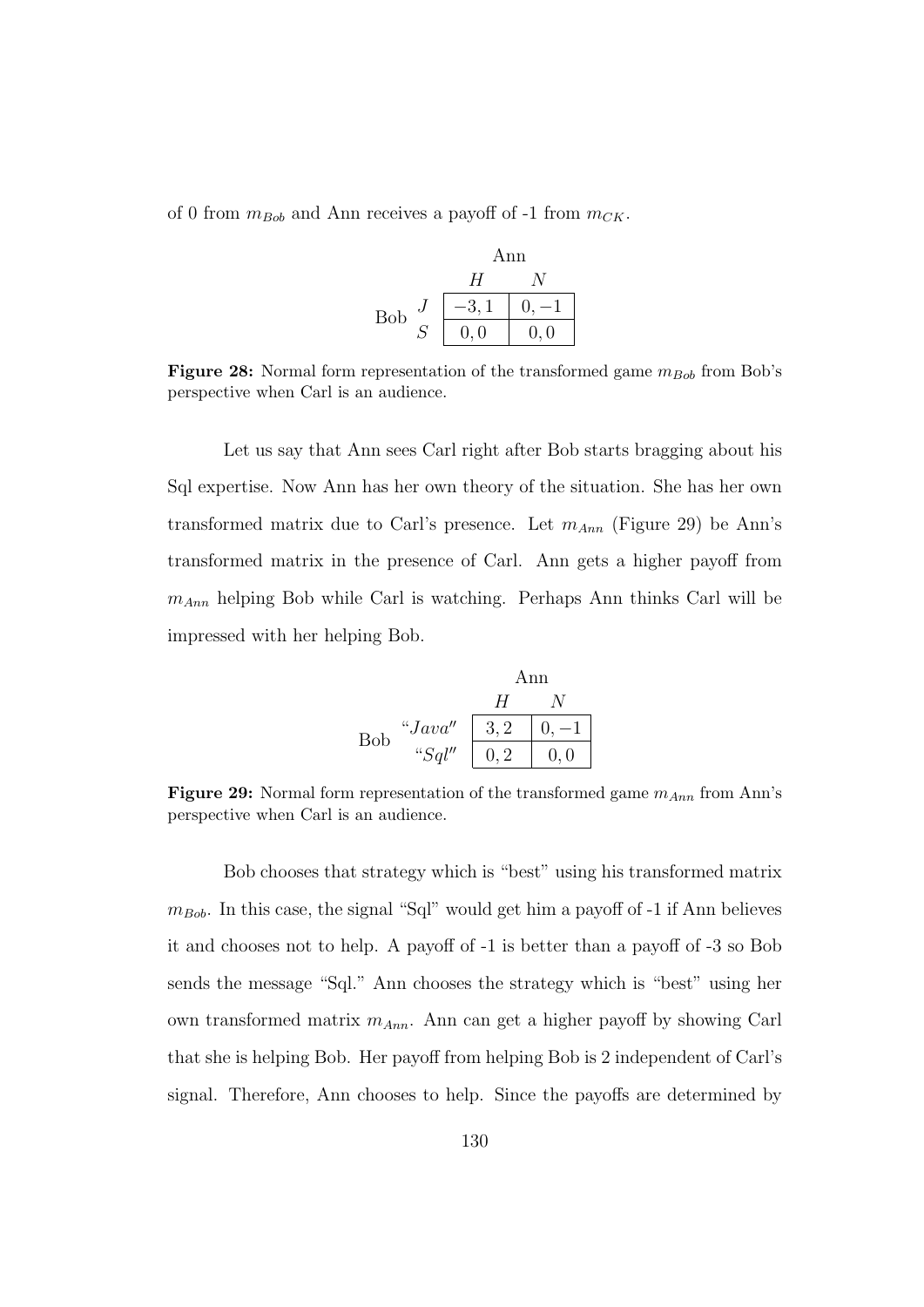the actual world and Ann's action, Bob gets a payoff of -3 from his transformed matrix  $m_{Bob}$  and Ann receives a payoff of 2 from her transformed matrix  $m_{Ann}$ .

If Bob is intelligent, he can predict Ann's behavior by imagining Ann's transformed matrix. Let  $m_{AnnBob}$  be the transformed matrix as imagined by Bob from Ann's perspective. For simplicity, let's say  $m_{AnnBob}$  is the same as Ann's transformed matrix  $m_{Ann}$ . Then Bob can try to guess what is Ann's strategy for each of his signals. Bob can ask, If I send the signal "Java" Ann's best response is H and the payoff from  $m_{Bob}$  is -3. If I send the signal "Sql," Ann's best response is  $H$ , which would give me a payoff of  $-3$ . She will choose H regardless of my message and I will get a payoff of -3 as my payoff is determined by actual world and Ann's action. So I might as well send the signal "Java." At least I will have my broken code fixed <sup>[22](#page-146-0)</sup>.

This example clearly shows how players may be playing the same game using different matrices than what is common knowledge. It is possible for Ann and Bob's transformed matrices to be the same and if it were common knowledge the game reduces to one where players strategize choosing their best strategy given other's strategy as in the original game.

Let us re-examine some examples from the literature in terms of our model. Skyrms[\[134\]](#page-202-0) provides an example of deception among non-human species.

Fireflies use their light for sexual signaling. In the western hemisphere, males fly over meadows, flashing a signal. If a female on

<span id="page-146-0"></span><sup>22</sup>Of course, one could also consider the case where the actual world is "Sql" and Bob doesn't need help but Ann is tempted to show to the manager that she is helping Carl.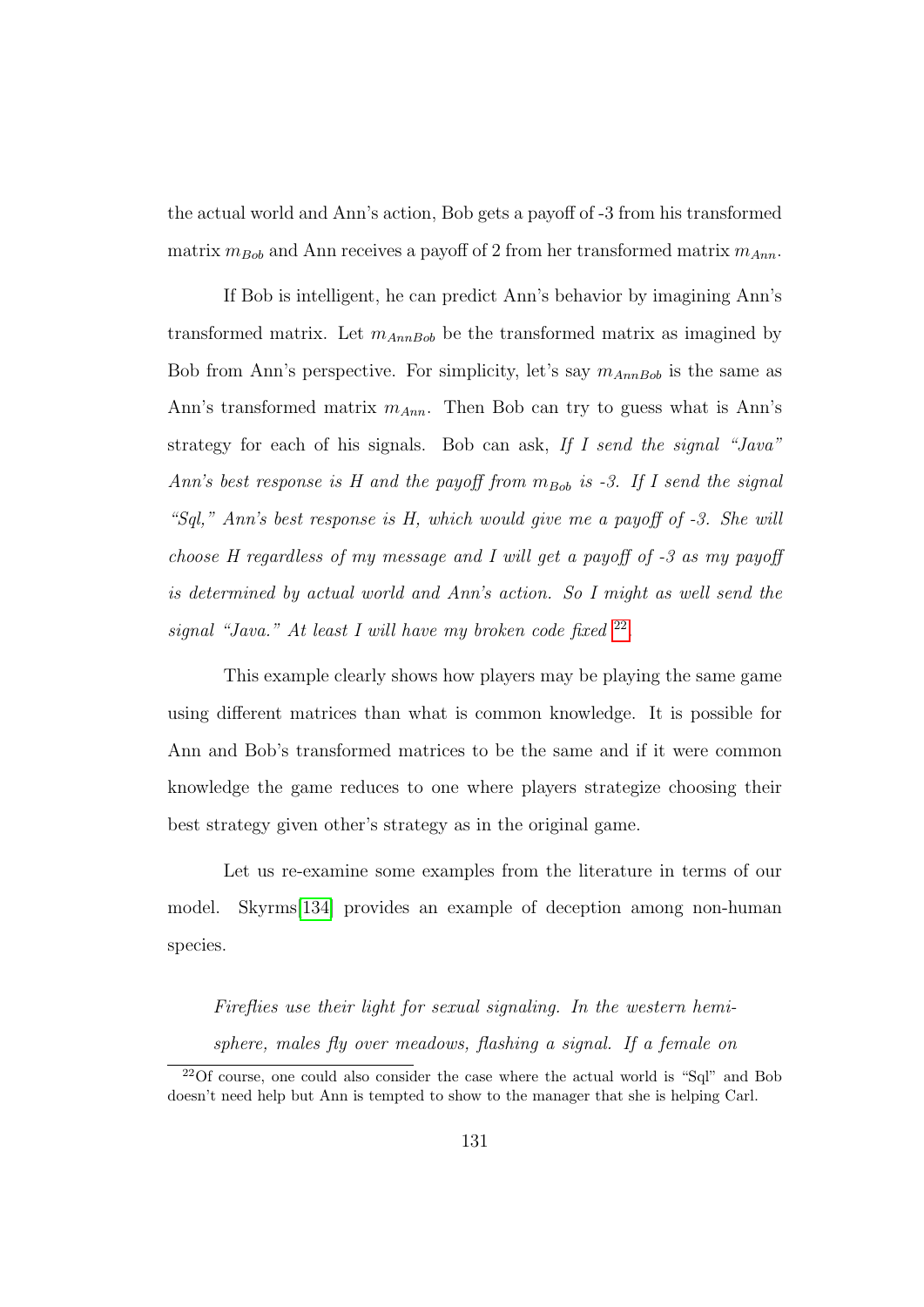the ground gives the proper sort of answering flashes, the male descends and they mate. The flashing "code" is species-specific. Females and males in general use and respond to the pattern of flashes only of their own species. There is, however, an exception. A female firefly of the genus Photuris, when she observes a male of the genus Photinus, may mimic the female signals of the males species, lure him in, and eat him. She gets not only a nice meal, but also some useful protective chemicals that she cannot get in any other way.



Figure 30: The surface matrix  $m_{CK}$  is common knowledge between Photinus male and female. The sender (F) sends a signal "Go" or "No Go" corresponding to the worlds go  $(G)$  or no go  $(NG)$ . The receiver  $(M)$  chooses to interact  $(I)$  or not interact (NI). The dominant strategy for the male firefly is to choose I if the world is G.

Figure 30 shows the signaling game between female and male fireflies of the genus Photinus. We'll call this game, love to death.

M  
\n
$$
I
$$
 NI  
\nF  
\n"Go"  
\n $Q_0$ "  
\n $2, 2$  0, 0  
\n0, 0 0, 0

**Figure 31:** Photinus male firefly's transformed matrix  $m_M$  where rows are possible Photinus female signals and columns are his actions.

The game matrix  $m_{CK}$  is common knowledge between the sender and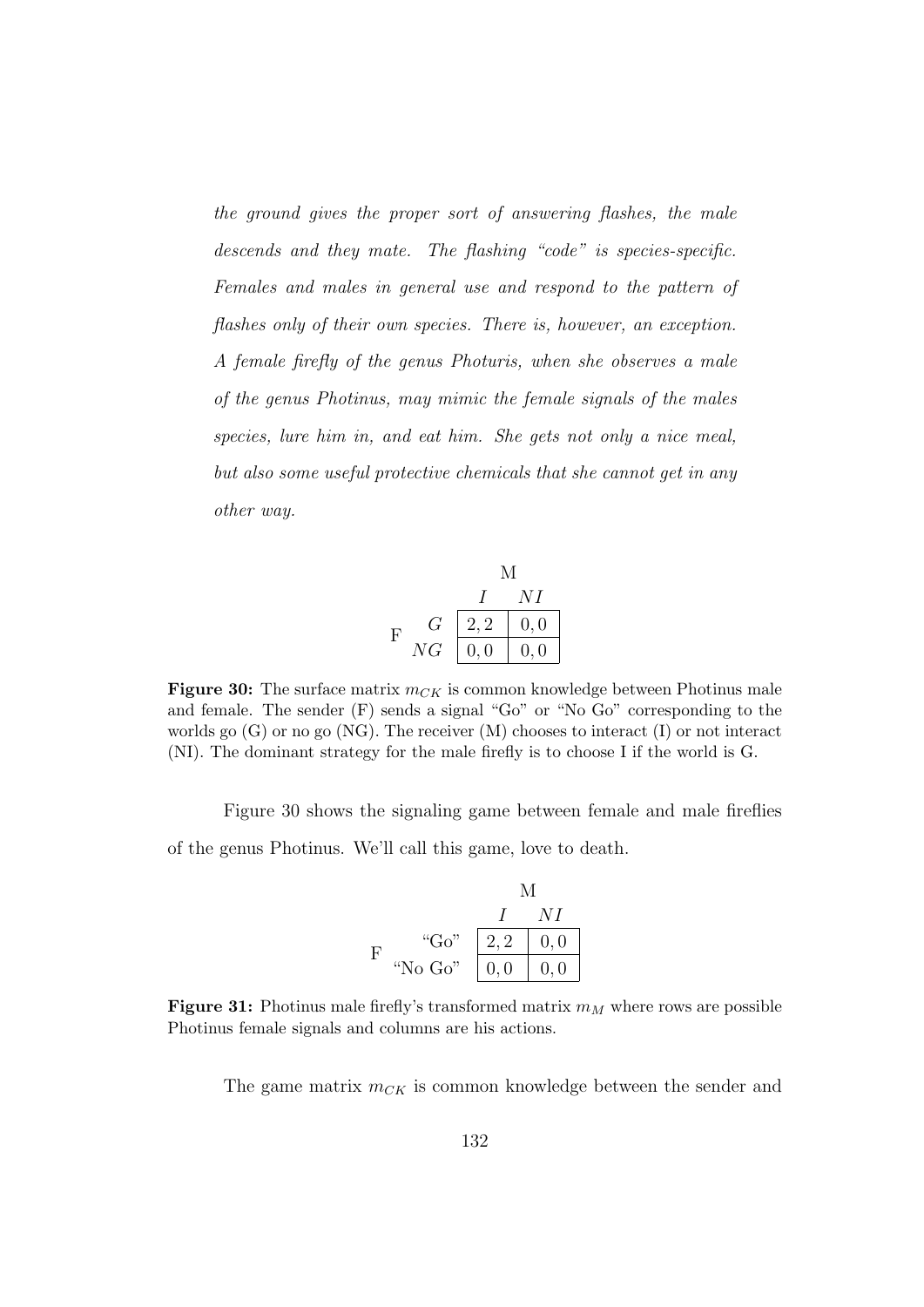|   |               | A/I  |      |
|---|---------------|------|------|
|   |               |      | NΙ   |
| F | G             | 2, 2 | 0, 0 |
|   | $\mathit{NG}$ | 0, 0 | 0,0  |

**Figure 32:** Photinus female firefly's transformed matrix  $m_F$  where rows are worlds and columns are actions which is identical to  $m_{CK}$ .

|   |          | M    |      |
|---|----------|------|------|
|   |          |      | N L  |
| H | " $Go$ " | 2, 2 | 0, 0 |
|   | "No Go"  | 0, 0 | 0, 0 |

Figure 33: Photinus male firefly's transformed matrix  $m_{MF}$  as imagined by Photinus female firefly.

the receiver. Signals have pre-defined meaning<sup>[23](#page-148-0)</sup> which is common knowledge between the sender and the receiver i.e. "Go"  $\rightsquigarrow_s \{G\}$  and "No Go"  $\rightsquigarrow_s \{NG\}$ . The receiver reasons<sup>[24](#page-148-1)</sup> as follows, If I receive a signal "Go" from the sender then it is the case that the world is G. If I receive a signal "No Go" from the sender then it is the case that the world is NG. My Best response to " $Go$ " would be to interact as it will give me a higher payoff. In effect, the receiver is transforming the surface matrix into  $m_M$  (Figure 31) which associates signal/action pairs

<sup>&</sup>lt;sup>24</sup>We do not intend to attribute to insects a faculty for reasoning but rather explain their action based on our observation of their behavior.

|   |    | М        |      |
|---|----|----------|------|
|   |    |          | NΙ   |
| F | G  | $2, -10$ | 0, 0 |
|   | NG | 0,0      | 0, 0 |

Figure 34: Photuris female firefly's transformed matrix  $m_{F}$  where rows are worlds and columns are actions.

<span id="page-148-1"></span><span id="page-148-0"></span><sup>&</sup>lt;sup>23</sup>Signals with pre-defined meaning are signs if they are also common knowledge.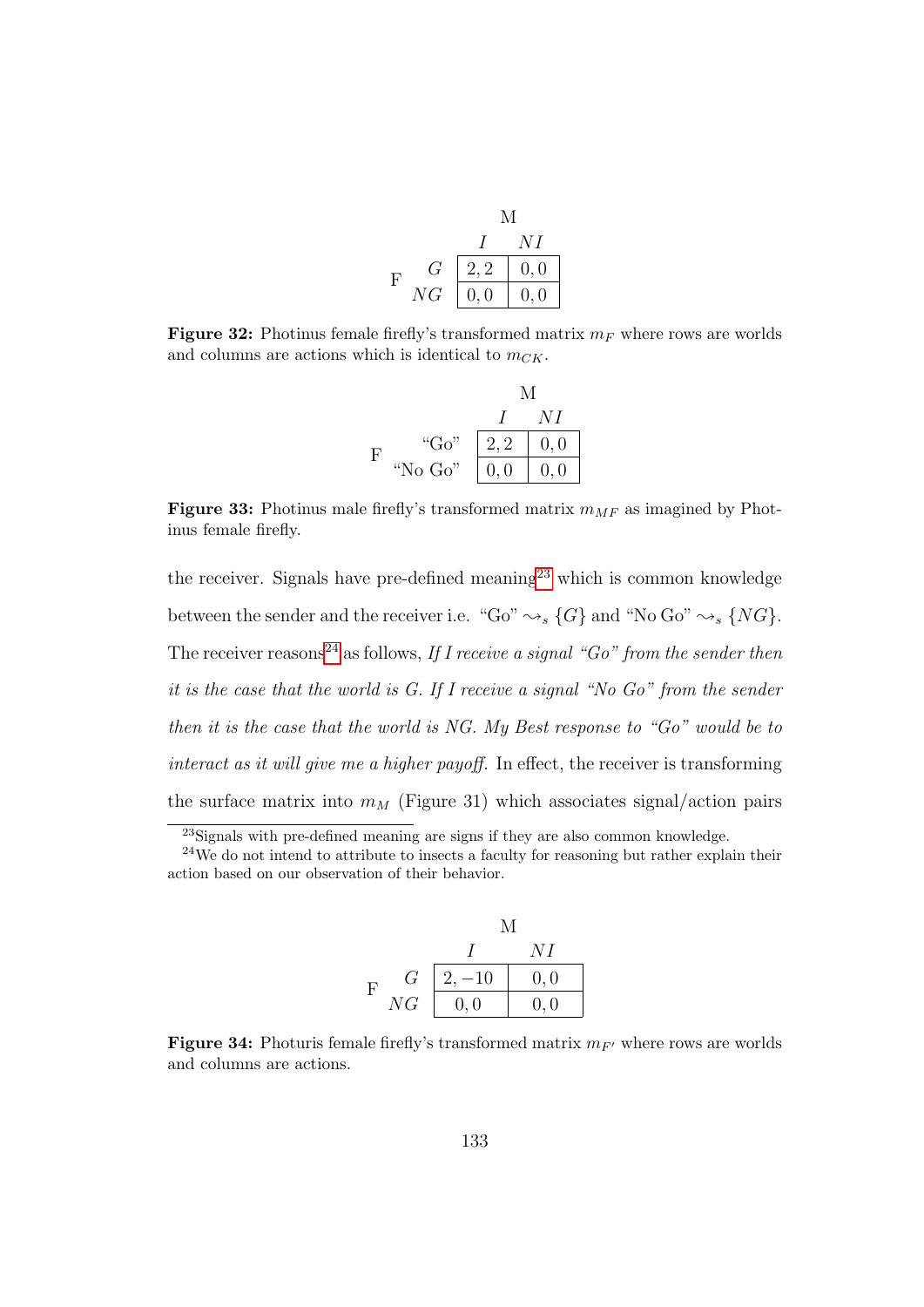to payoffs. In the normal case, where the female firefly intends to mate with the male, the sender's transformed matrix  $m_F$  (Figure 32) is identical to  $m_{CK}$ . Additionally, the sender imagines the receiver having a transformed matrix  $m_{MF}$  (Figure 33) and that the receiver has a best response for each of her signals. The sender reasons as follows, The signal "Go" will give me a higher payoff in  $m_F$ . If I send the signal "Go," the receiver will choose to interact since that action is his best response in  $m_{MF}$  to my signal "Go." Therefore, I will send the signal "Go".

Now let us look at the case where the female firefly of the genus Photuris wants to deceive the male firefly of the genus Photinus. What sets this apart from the normal case is the fact that the sender's transformed matrix  $m_{F}$ (Figure 34) is different from the surface matrix  $m_{CK}$ . Here the sender receives the same payoff of 2 but gets a meal instead of a mate.

The receiver has transformed  $m_{CK}$  into  $m_M$  where rows are signals and columns are actions. He is using the pre-defined meaning of the signals to guess which world he is in and act accordingly. His best strategy given  $m_M$ and the signal "Go" is to interact (I) with the female. The sender also has her own net matrix  $m_{F}$  which is different than the surface matrix  $m_{CK}$  that is common knowledge. The sender also has her mental model of what matrix the receiver is using. Let  $m_{MF}$ , which is the same as  $m_M$ , be the receiver's transformed matrix as imagined by the sender. The sender may guess the possible receiver actions for each of her messages. The sender may reason as follows, If I send the signal "Go", the receiver will choose "I" using  $m_{MF}$ thinking that he will receive a payoff of 2. If the receiver chooses action I, my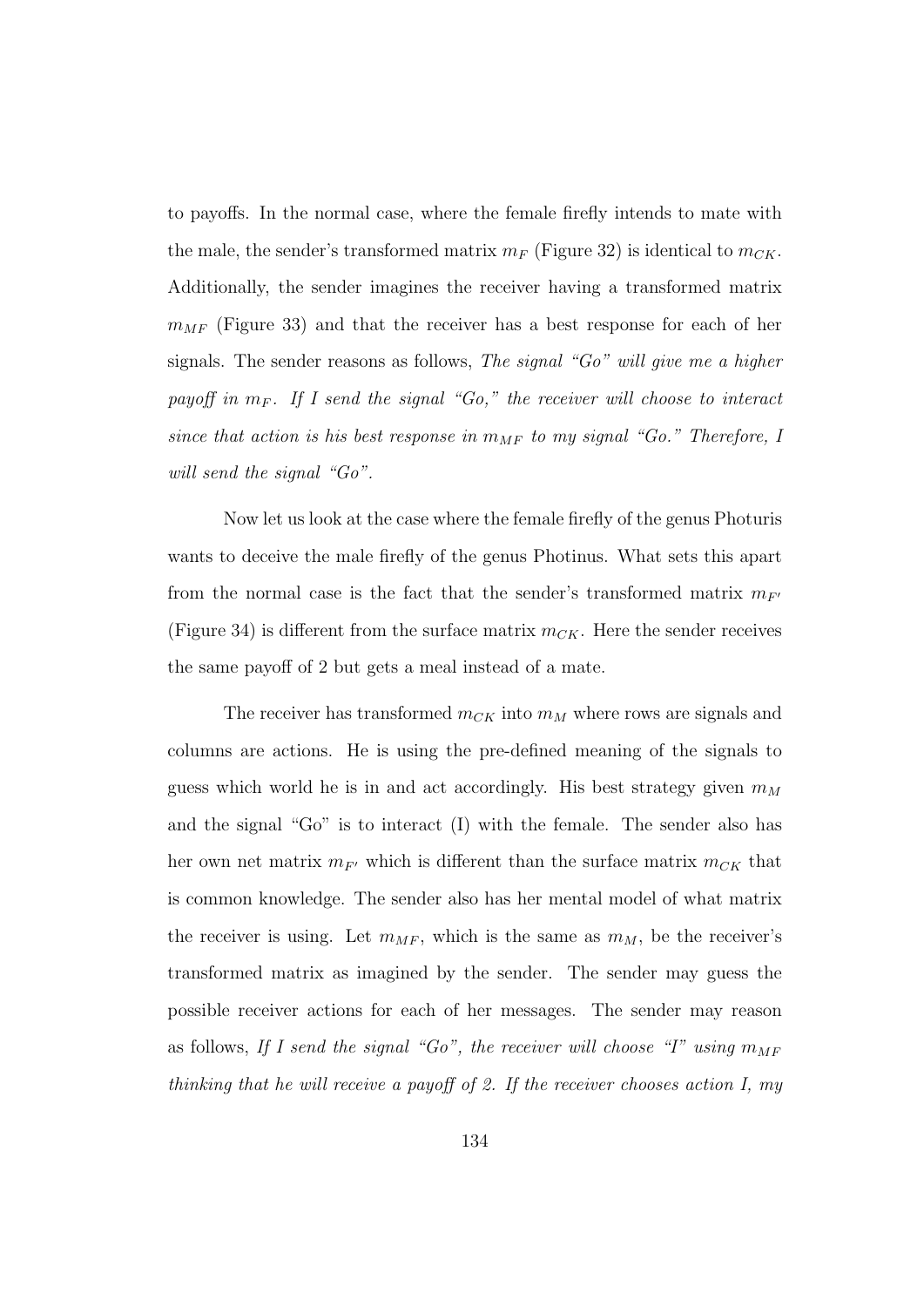payoff from  $m_{F'}$  is 2 and the receiver's payoff is -10 but the receiver' doesn't know this. I will send the signal "Go". Photuris female receives a payoff of 2 as in the case of Photinus female and Photinus male gets eaten thus a payoff of -10. Photinus male dies happy thinking he's receiving a payoff of 2.

The love to death game clearly shows how the sender and the receiver are acting based on different matrices. Photuris female is making use of language with established meaning i.e. the meaning of signals have been established by the females of Photinus who want to mate rather than eat Photinus male!

Let's look at some examples where Gricean Implicature is affected by the presence of an audience.

Ann pays Bob a visit. Bob wants to offer Ann tea or coffee but doesn't know her preference. Bob asks Ann whether she likes tea or coffee. Ann signals her preference with a signal "Tea" for tea and "Coffee" for coffee. There are two possible worlds  $w_1$  and  $w_2$ . In  $w_1$  Ann prefers tea and in  $w_2$  she prefers coffee. Bob has a choice between two actions,  $a_1$  and  $a_2$ , offering tea or coffee to his guest. Figure 35 shows the surface matrix  $m_{CK}$  for the game.



Figure 35: Normal form representation of the game  $m_{CK}$  where Ann and Bob's preferences are aligned and Bob makes his action dependent on Ann's Cheap Talk message.

Here Ann and Bob's preferences are aligned i.e. Ann likes to drink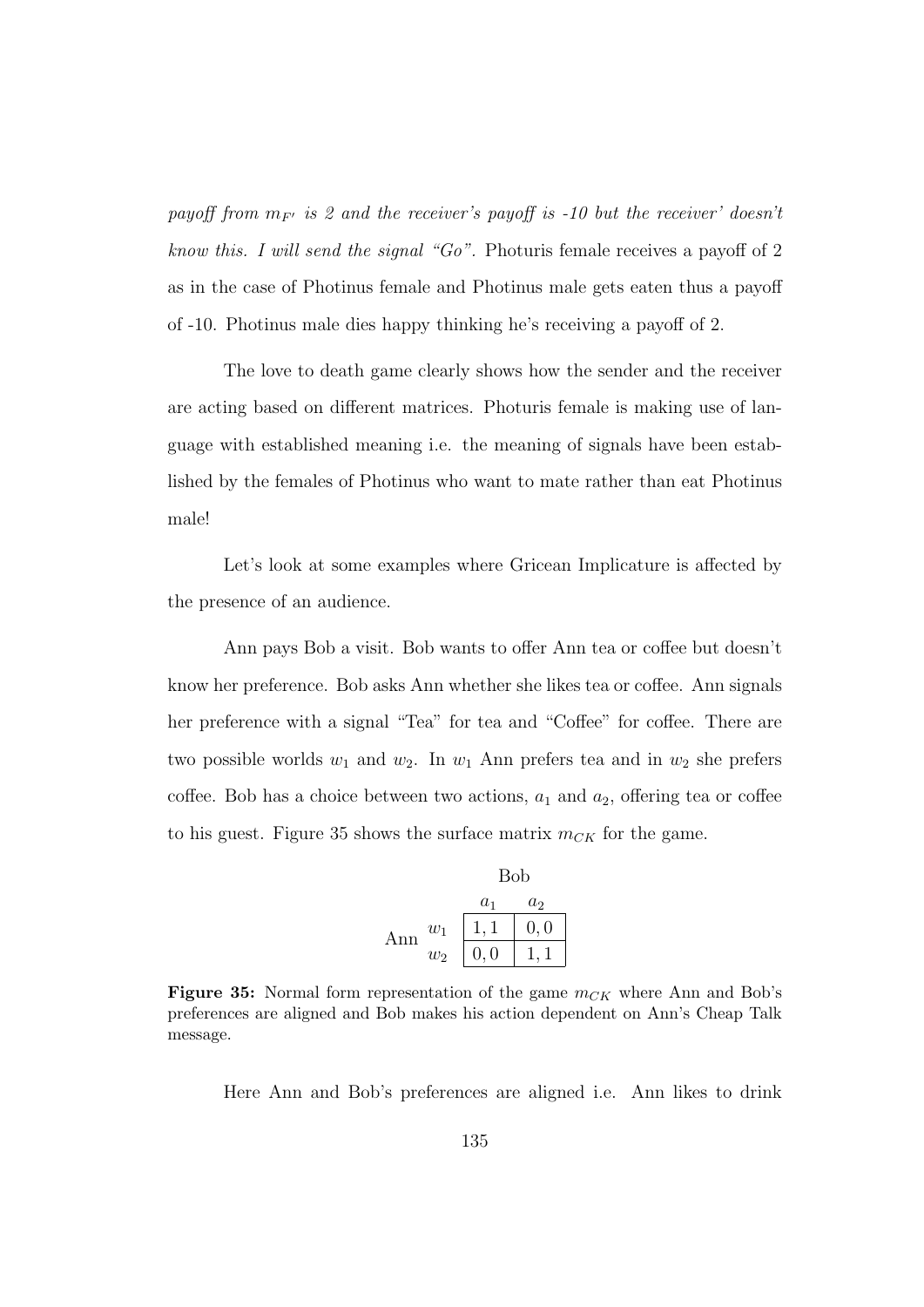|     |          | <b>Bob</b> |       |
|-----|----------|------------|-------|
|     |          | $a_1$      | $a_2$ |
| ⊾nn | "Tea"    |            | 0, 0  |
|     | "Coffee" | 0,0        |       |

Figure 36: Normal form representation of the transformed game  $m_{Bob}$  from Bob's perspective where rows are possible sender signals and columns are actions.

coffee and Bob wants to treat his guest well. If  $w_2$  is the true state of the world, Ann will send message "Coffee" and Bob will take action  $a_2$  using  $m_{Bob}$ (Figure 36) and offer Ann coffee. Ann gets a payoff of 1 from  $m_{CK}$  and Bob gets a payoff of 1 from  $m_{Bob}$ .

Suppose Carl is present and an audience to Bob and Ann's conversation. Say Carl likes Ann, and just the day before, the following conversation took place between Ann and Carl.

Carl: Would you like to go out for coffee?

Ann: I don't like coffee.

By sending the signal "Coffee" to Bob, Ann is observing the Cooperative Principle with Bob but implicature arises between Ann and Carl. Carl may think that Ann intends for him to know that she is definitely not interested and that may be Ann's true intention. However, if Ann cares about Carl's feelings, she may send the message "Tea" instead.

Let us look at the case where Ann doesn't want to be rude to Carl or hurt his feelings. Let  $m_{Ann}$  (FIgure 37) be Ann's transformed matrix in Carl's presence.

Let the matrix that Ann imagines from Bob's perspective  $m_{BobAnn}$  be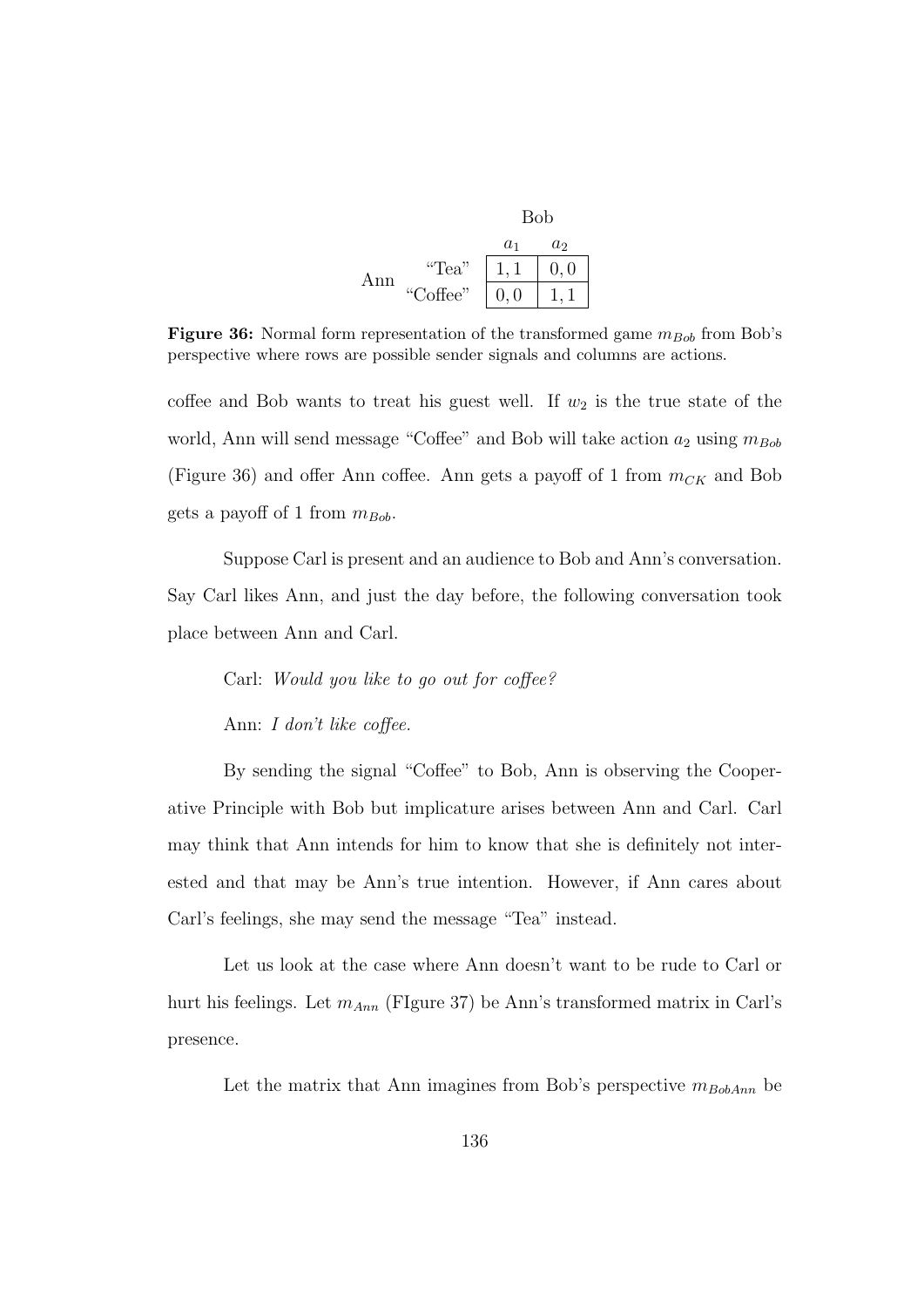|     |       | <b>Bob</b> |       |
|-----|-------|------------|-------|
|     |       | $a_1$      | $a_2$ |
| Ann | $w_1$ |            | 0, 0  |
|     | $w_2$ | 0, 0       |       |

**Figure 37:** Normal form representation of the transformed game  $m_{Ann}$  from Ann's perspective.

the same as  $m_{Bob}$ . Ann reasons as follows, If I send the message "Coffee," Bob will take action  $a_2$  using  $m_{BobAnn}$  and my payoff from  $m_{Ann}$  for world  $w_2$ and  $a_2$  is  $-1$ . If I send the message "Tea," Bob will choose action  $a_1$  and my payoff from  $m_{Ann}$  is 0 and Bob's payoff from  $m_{BobAnn}$  is 1. A payoff of 0 is better than  $-1$ . I will send the message "Tea."

Let  $m_{Ann'}$  (Figure 38) be Ann's transformed matrix in the case where Ann intends for Carl to know that she is definitely not interested.

|     |       | Bob   |                |
|-----|-------|-------|----------------|
|     |       | $a_1$ | a <sub>2</sub> |
| Ann | $w_1$ |       | 0, 0           |
|     | $w_2$ | 0, 0  |                |

Figure 38: Normal form representation of the transformed game  $m_{Ann'}$  from Ann's perspective.

Here Ann gets a higher payoff by send the message "Coffee" to Bob. She not get a cup of coffee but also gets her message a cross to Carl.

Let us modify Searle's example that Grice [\[63\]](#page-194-0) used to distinguish between literal and pragmatic meaning of a sentence. We'll add an audience and re-examine it in terms of our formal model.

An American soldier in the Second World War is captured by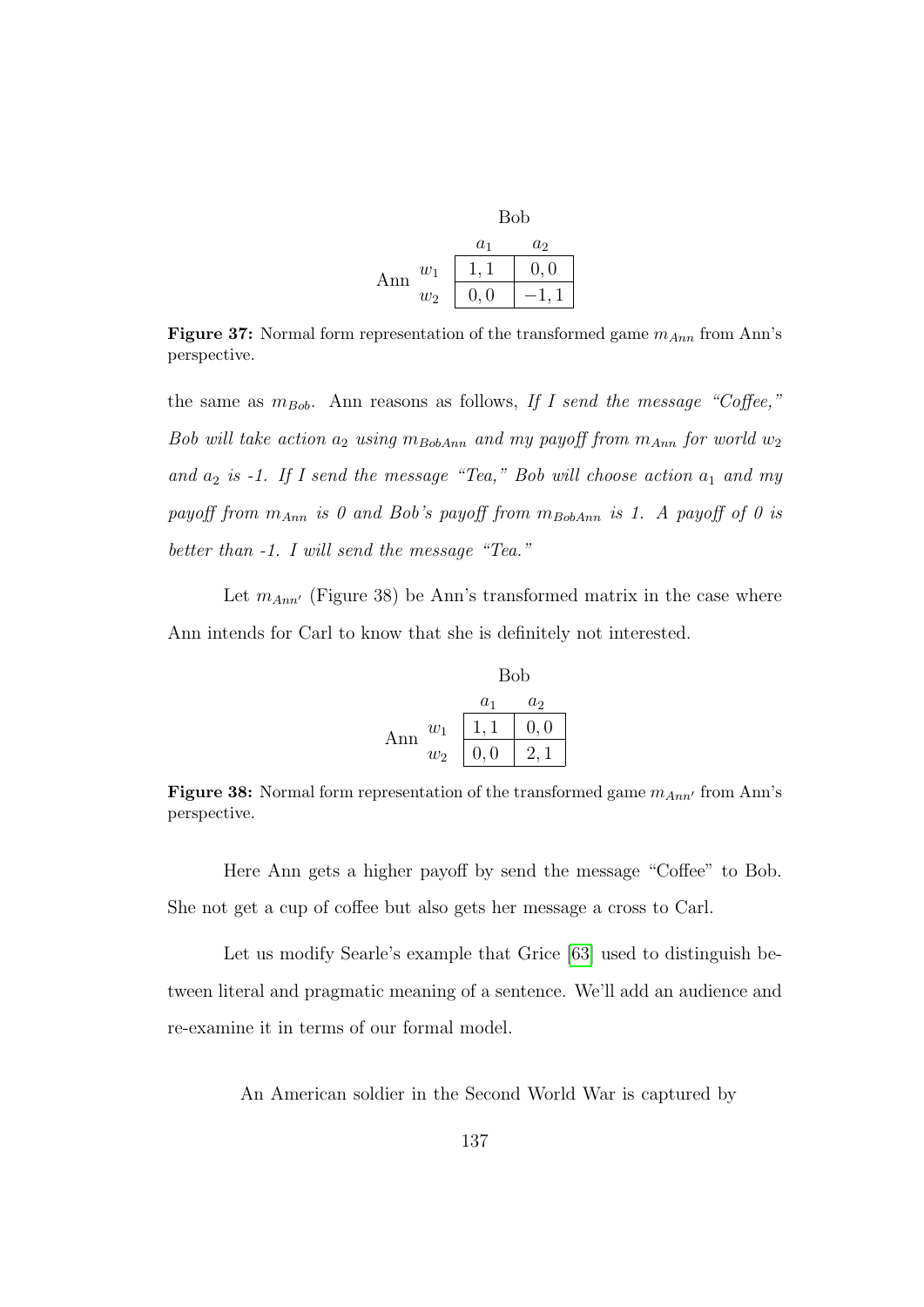Italian troops. In order to get the Italian troops to release him he intends to tell them in Italian or German that he is a German soldier. He doesn't know Italian but says the only German line that he knows, Kennst du das Land, wo die Zitronen bluhen which in German means Knowest thou the land where the lemon trees bloom. However, the Italian troops who do not know this meaning but can figure out the soldier is speaking in German, may reason as follows. The soldier just spoke in German. He must intend to tell us that he is a German soldier. Why would he speak in German otherwise? It could very well be that he is saying I am a German soldier.

Here, the sentence uttered by the American soldier doesn't literally mean but implies that the American soldier is German. As one can see, the fact that the Italian troops do not know the literal meaning of the sentence the American soldier uses with the intention of inducing a belief in them that he is German is crucial to the reasoning on both parts.

The surface matrix  $m_{CK}$  is shown in Figure 39.

$$
\begin{array}{c|cc}\n & T \\
 & R & D \\
 S & G & 1,1 & -1,1 \\
 \hline\n & 1,1 & -1,-1\n \end{array}
$$

**Figure 39:** Normal form representation of the surface matrix  $m_{CK}$  between the American soldier (S) and the Italian troops (T). The rows are states of the worlds American (A) and German (G). The columns are actions the Italian troops can take i.e. release (R) or detain (D).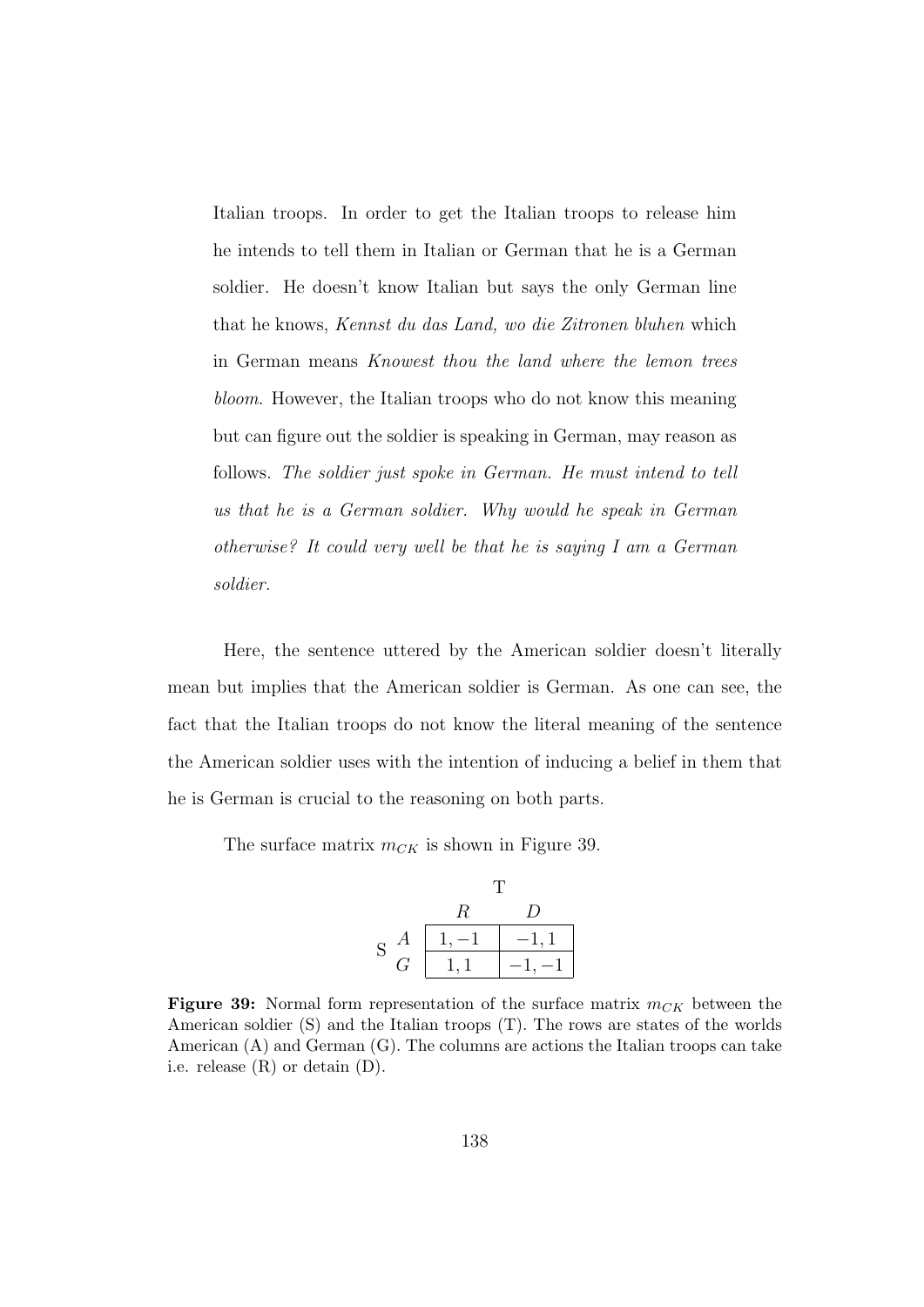This is an example where  $\rightsquigarrow_s$  is defined but not common knowledge. The Italian troops can only guess what language the sentence belongs to but not what it means. So the function  $\leadsto_p$  maps a German sounding sentence to G and an English sentence to A. It seems natural to think that the pragmatic semantic function is common knowledge in this case as the American soldier's reasoning would only work if he knew that the Italian troops are using "G"  $\rightsquigarrow_p$  {G}.

The receiver's transformed matrix  $m<sub>T</sub>$  is shown in Figure 40.

|             |      | R | , |
|-------------|------|---|---|
| $\mathbf S$ | ``F" |   |   |
|             | ``C" |   |   |

Figure 40: Normal form representation of the transformed matrix  $m<sub>T</sub>$  for the Italian troops where the rows are signals and columns are actions.

The American soldier knows the Italian troops' transformed matrix and make use of it to get himself released. The American soldier reasons as follows, If I send the message "G," the Italian troops may release me but if I send the message "E" (or any other English sentence for that matter) then the Italian troops may detain me. I get a higher payoff from uttering the only German sentence that I know. Let me utter that sentence.

Suppose we add an audience to the game between the American soldier and the Italian troops. Say the audience speaks German and the Italian troops know this but the American soldier does not. The Italian troops can find out the literal meaning of the German sentence by asking the audience. Once the audience informs the Italian troops of the literal meaning of the sentence, the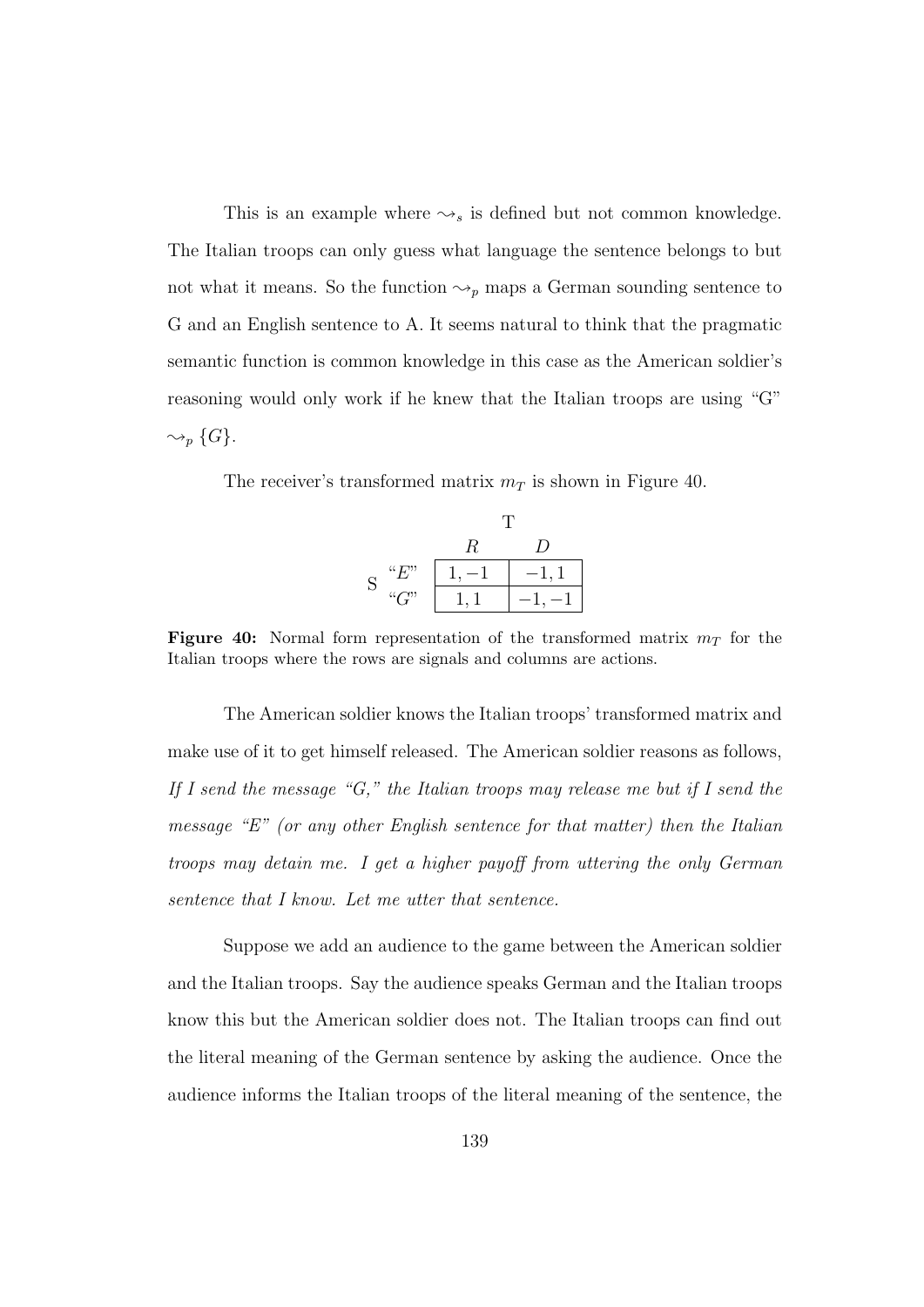Italian troops' transformed matrix changes to  $m_{T}$  shown in Figure 41.

T  
\nS "E" 
$$
\begin{array}{c|c}\n & R & D \\
\hline\n1, -1 & -1, 1 \\
\hline\n1, -1 & -1, 1\n\end{array}
$$

**Figure 41:** Normal form representation of the transformed matrix  $m_{T}$  where the rows are signals and the columns are actions.

The American soldier will utter the German sentence considering  $m_{CK}$ and  $m_T$ . The Italian troops who now know that the solder is not German will choose to detain him. The Italian troops receive a payoff of 1 from  $m_{T'}$  and the American soldier a payoff of  $-1$  from  $m_{CK}$ .

We have accounted for the results from empirical studies in our formal model. The definition of net utilities where each player considers the benefit or loss to other players based on their perceived relationships provides the mechanism for addressing questions that the existing signaling models fail to answer, such as deception. A number of empirical studies [\[80\]](#page-196-0)[\[69\]](#page-195-0) suggest that people have an aversion to lying. People don't lie if the loss to the other player is greater than their own gain and people lie less often to friends than strangers.

Let us re-examine the job applicant example in terms of our model. The matrix for one version of the game is shown in Figure 42.

Say Ann's ability is low. Ann has an incentive to lie where by sending the message "High," she can get a payoff of 2 if Bob believes her message and hires her for the demanding job. Let's look at how Ann may play a different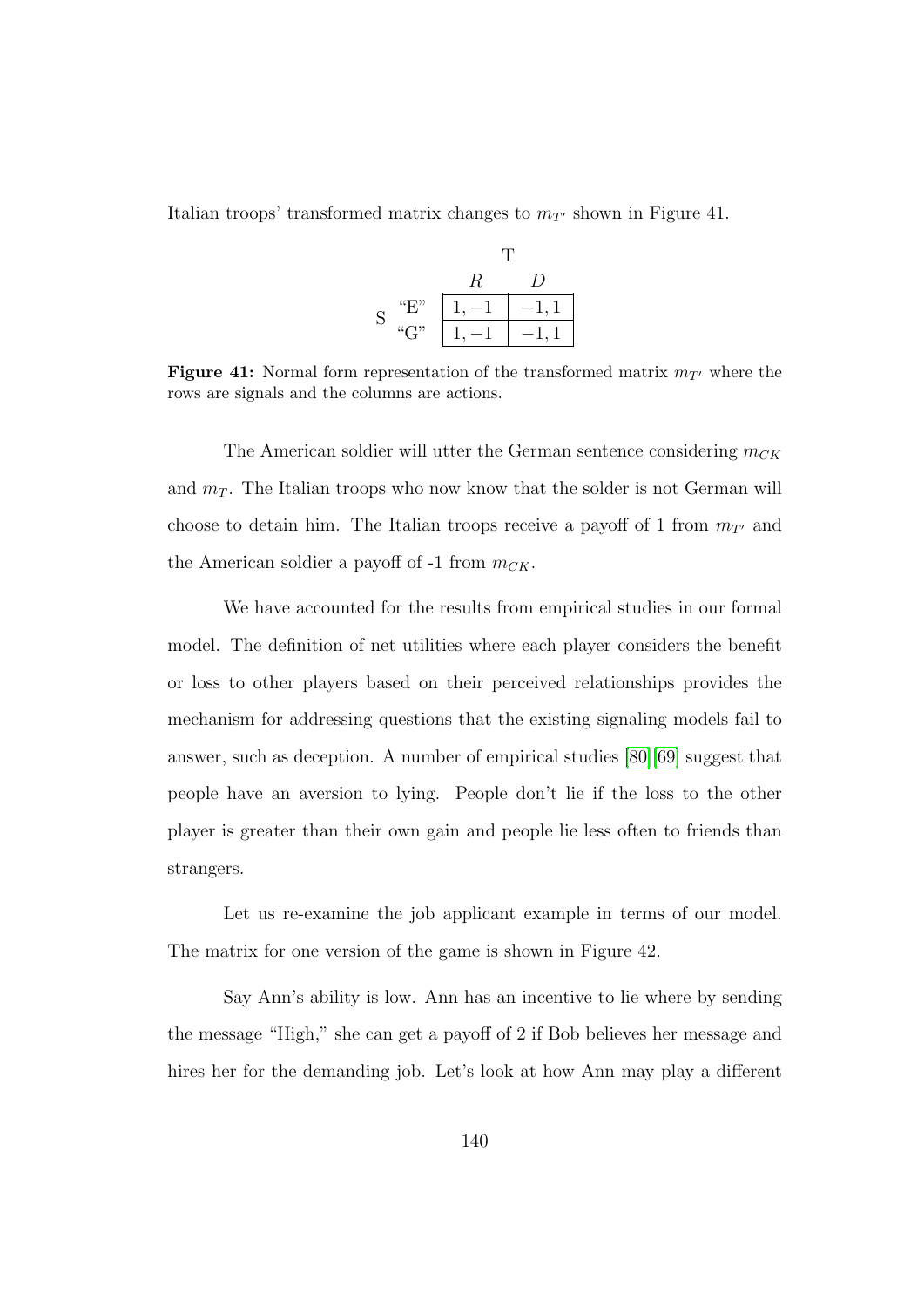|     |   | <b>Bob</b> |     |
|-----|---|------------|-----|
|     |   |            |     |
| Ann | H |            | 0,0 |
|     |   | 2,0        | ')  |

Figure 42: Normal form representation of the game where Nature chooses Ann's type high (H) or low (L). Ann sends the message "High" or "Low" to Bob. And Bob decides whether to hire Ann for the demanding (D) or undemanding job (U).

strategy based on her net utility.

Let  $\Delta_{Ann,Bob}$  be a measure of relationship between Ann and Bob as perceived by Ann. Say  $\Delta_{Ann,Bob} = 100$ , Ann perceives her relationship to Bob to be distant. Then Ann's net utility from (L, D) is 2 and her net utility from (L, U) is 2.02. As Ann's net utilities are not affected much by her relationship to Bob, she may lie and send the message "High" to Bob.

If on the other hand,  $\Delta_{Ann,Bob} = 1$ , Ann perceives her relationship to Bob to be close, then her net utility from (L, D) is 2 but her net utility from (L, U) is 3. Ann gets a higher net utility by not lying to Bob and she will send the message "Low." and being honest to Bob.

The game shown in Figure 43 is a modification of the game in Figure 42.

|        | R                |          |
|--------|------------------|----------|
|        | $\left( \right)$ | $\prime$ |
| H<br>S | 2,1              | 0, 0     |
|        | $2, -10$         | 1, 2     |

Figure 43: Normal form representation of the game where Nature chooses Ann's type high (H) or low (L). Ann sends the message "High" or "Low" to Bob. And Bob decides whether to hire Ann for the demanding (D) or undemanding job (U).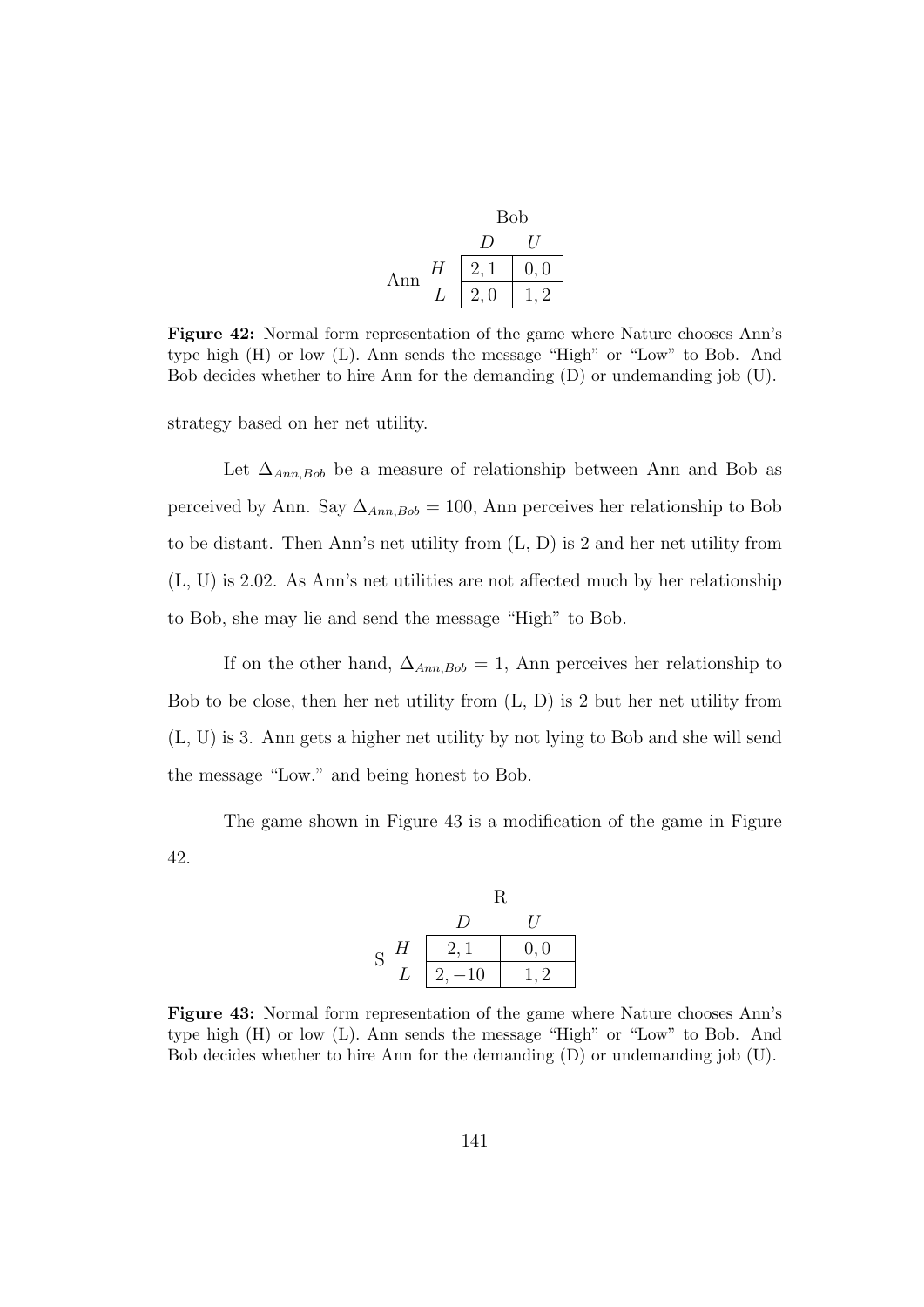As before Ann's ability is low but she has an incentive to lie Bob. Say  $\Delta_{Ann,Bob} = 100$ , Ann perceives her relationship to Bob to be distant, then Ann's net utility from (L, D) is 1.9 and her net utility from (L, U) is 1.01. If on the other hand,  $\Delta_{Ann,Bob} = 1$ , Ann perceives her relationship to Bob to be close, then her net utility from  $(L, D)$  is -8 and her net utility from  $(L, U)$  is 3. In either case, Ann's net utility is higher if she is honest to Bob and she will send the message "Low."

Let us assume Ann and Bob are distant and their net utilities are close or the same as their surface utilities. We'll examine how Carl's presence may affect Ann and Bob's strategies. Consider the surface matrix  $m_{CK}$  shown in Figure 44. As before, Ann's ability is low and she has an incentive to lie. Carl is an audience to Ann and Bob's conversation. Assume Carl knows Ann's ability.

Bob  
\n
$$
\begin{array}{c|c}\n & D & U \\
\hline\nD & U \\
 & 2,1 & 0,0 \\
 & L & 2,0 & 1,2\n\end{array}
$$

Normal form representation of the game  $m_{CK}$ .

If Ann knows whether Bob and Carl are close or distant, she may calculate Bob's transformed matrix. However, if she is not sure of their relationships then she may imagine two matrices from Bob's perspective  $m_{BobAnn}^{\sigma_1}$  (Figure 45) and  $m_{BobAnn}^{\sigma_2}$  (Figure 46). In  $m_{BobAnn}^{\sigma_1}$ , Bob and Carl are close and in  $m_{BobAnn}^{\sigma_2}$ , Bob and Carl are distant.

In  $m_{BobAnn}^{\sigma_1}$ , Ann imagines Bob and Carl being close. Ann's payoff from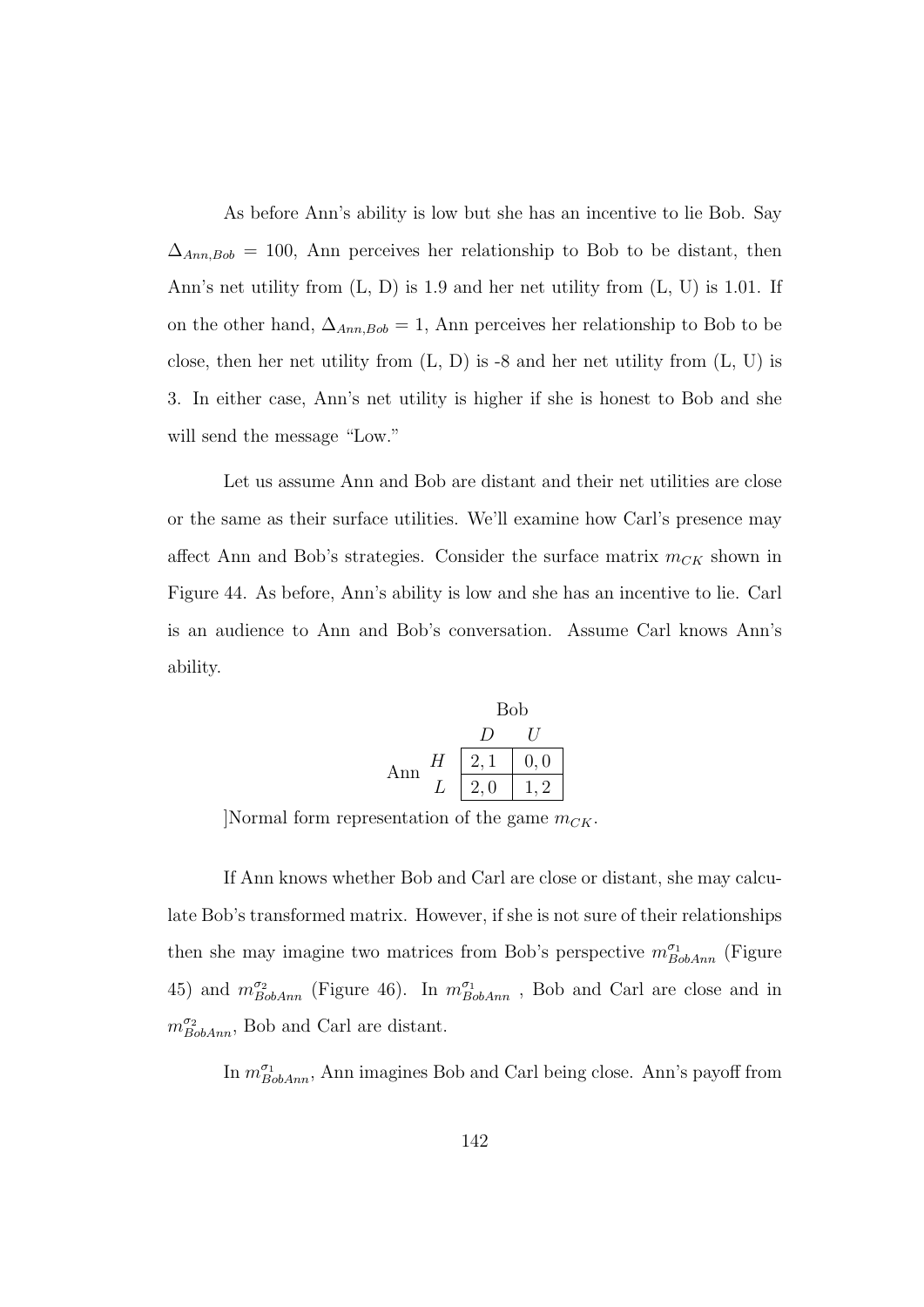|     |        | <b>Bob</b> |     |
|-----|--------|------------|-----|
|     |        | $\prime$   |     |
| Ann | "High" |            | 0,0 |
|     | "Low"  | 2,0        |     |

**Figure 45:** Normal form representation of the game  $m_{BobAnn}^{\sigma_1}$  where Ann thinks Bob and Carl are friends and suspects that Carl would reveal her true ability to Bob.

|     |        | <b>Bob</b> |      |
|-----|--------|------------|------|
|     |        | $\prime$   |      |
| Ann | "High" | 2,1        | 0, 0 |
|     | "Low"  | 2,0        |      |

**Figure 46:** Normal form representation of the game  $m_{BobAnn}^{\sigma_2}$  where Ann thinks Bob and Carl are distant and suspects that Carl would not reveal her true ability to Bob.

the signal "High" is -2 as Carl may reveal her true ability to Bob. In  $m_{BobAnn}^{\sigma_2}$ , Ann imagines Bob and Carl as being distant and her payoff is 2 as before. This is an interesting case where Ann's temperament may affect what signal she sends. So while contemplating if she should send the signal "High," if Ann is risk averse, she would not lie to Bob as she could end up with a negative payoff. However, if she is aggressive she may lie to Bob anyway taking the risk of Carl revealing information about her ability to Bob.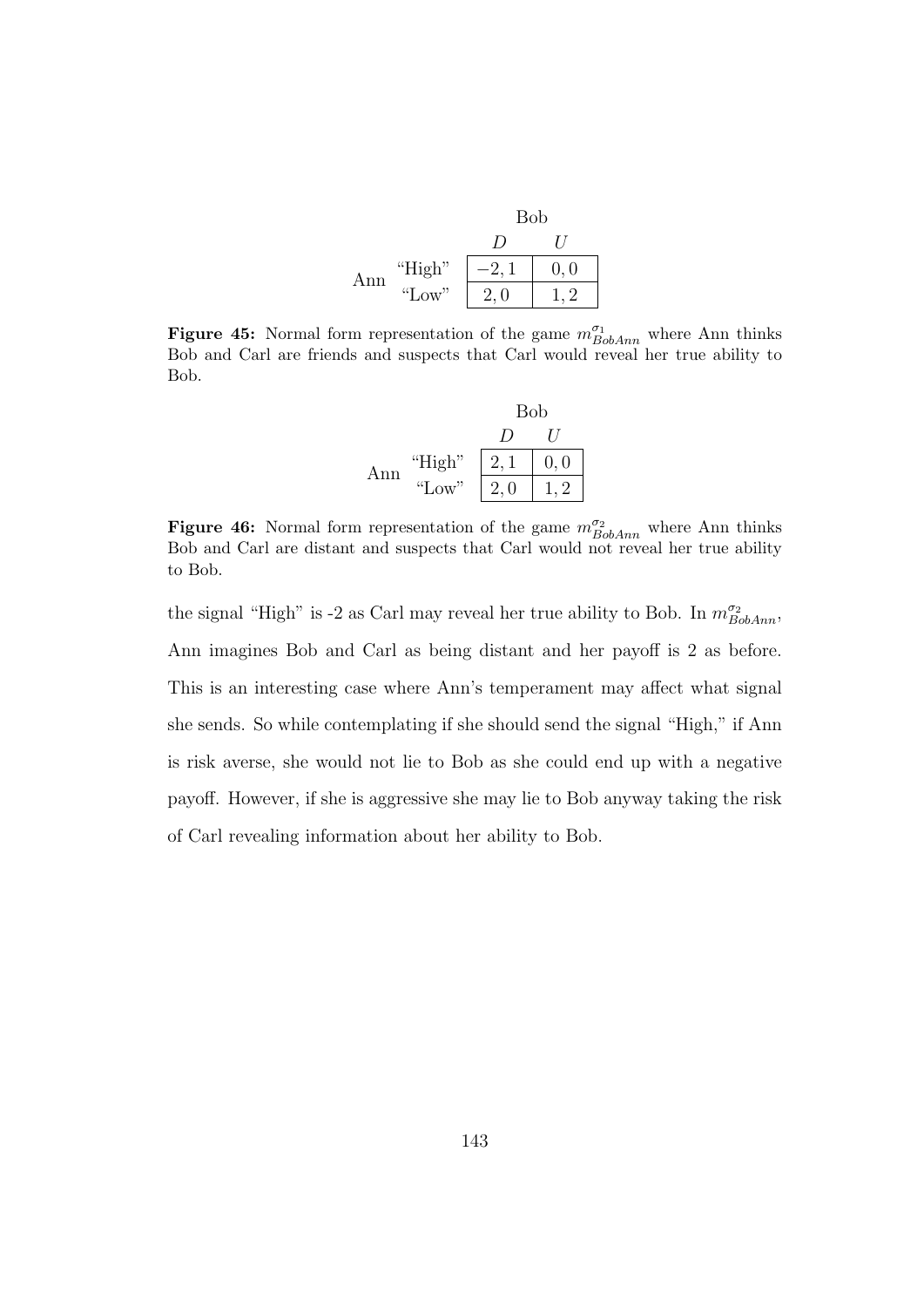## 14 Conclusion

The computer that was originally built for computing numbers has evolved into a device for computing with all types of information, words, numbers, graphics, and sounds. Thus, with the commoditization of computers and invention of the Internet, the computer has turned into a communication device, transmitting information between people. It has become the new medium for signaling. As information travels faster, the world seems smaller, and our understanding of the external world and self is evolving. Our traditional notions of identity, reality, truth, information, knowledge, and communication are changing. All of these are important issues that need attention but addressing them all is beyond the scope of this thesis.

We live in a digital era, where every action is recorded, transmitted, replicated, and shapes who we are. We constantly exchange information in the presence of an inevitable and often unnoticed audience. In this thesis, we have discussed real world problems associated with signaling in the presence of an audience, the limitations of current game theoretic models, and the urgency of building better models to capture the dynamics of information exchange in communication.

Communication is a goal-oriented activity where interlocutors use language as a means to achieve an end while taking into account the goals and plans of others. Game theory, being the scientific study of strategically interactive decision-making, provides the mathematical tools for modeling language use among rational decision makers. When we speak of language use, it is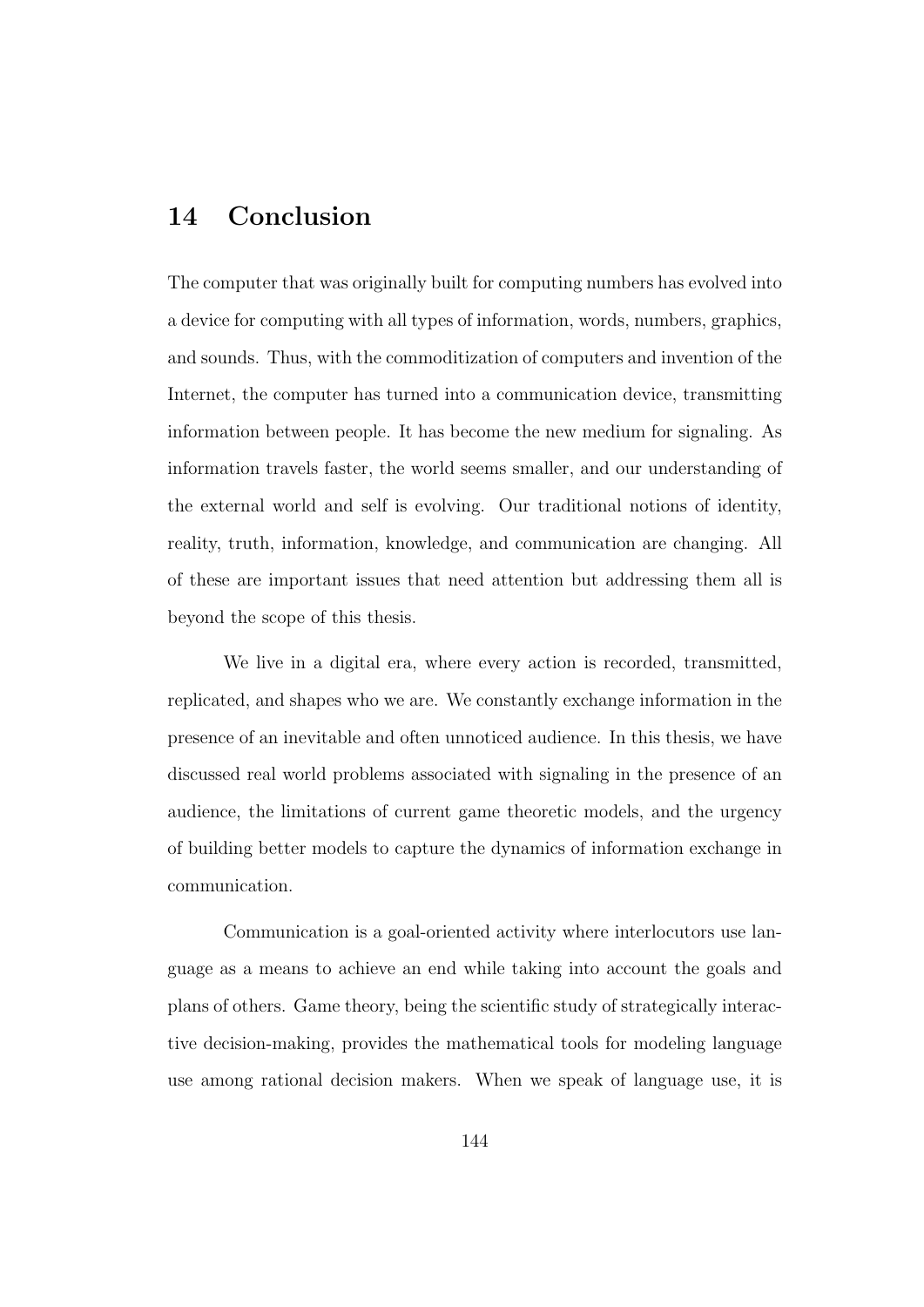obvious that questions arise about what someone knows and what someone believes. Such a treatment of statements as moves in a language game has roots in the philosophy of language and in economics. In the first, the idea is prominent with the work of Strawson, later Wittgenstein, Austin, Grice, and Lewis. In the second, the work of Crawford, Sobel, Rabin, and Farrell.

We have argued that existing models of signaling are over-idealized and fail to explain the dynamics of information exchange in communication. In particular, we have argued that the two-player signaling game doesn't apply to the research problem we have identified, where the sender sends information to the receiver in the presence of an audience. We have also argued that relationships among players lie at the heart of communication and trust is the heuristic decision rule that allows us to deal with complexities that would require unrealistic effort if we had to rationally decide. It is the heuristic rule that helps us converse with each other.

In this thesis, we have brought together ideas from philosophy of language, game theory, psychology, logic, and computer science. We have extended Grice and Lewis' ideas on cooperative communication and the ideas of Crawford, Farrell, Rabin, Sobel, and Stalnakar on communication with partially overlapping interests. We have supplemented the traditional model of signaling games with the following innovations: We have considered the effect of the relationships, whether close or distant, among players. We have considered the role that ethical considerations may play in communication. We have shown that communication requires awareness of self knowledge and knowledge of others. Finally, in our most significant innovation, we have introduced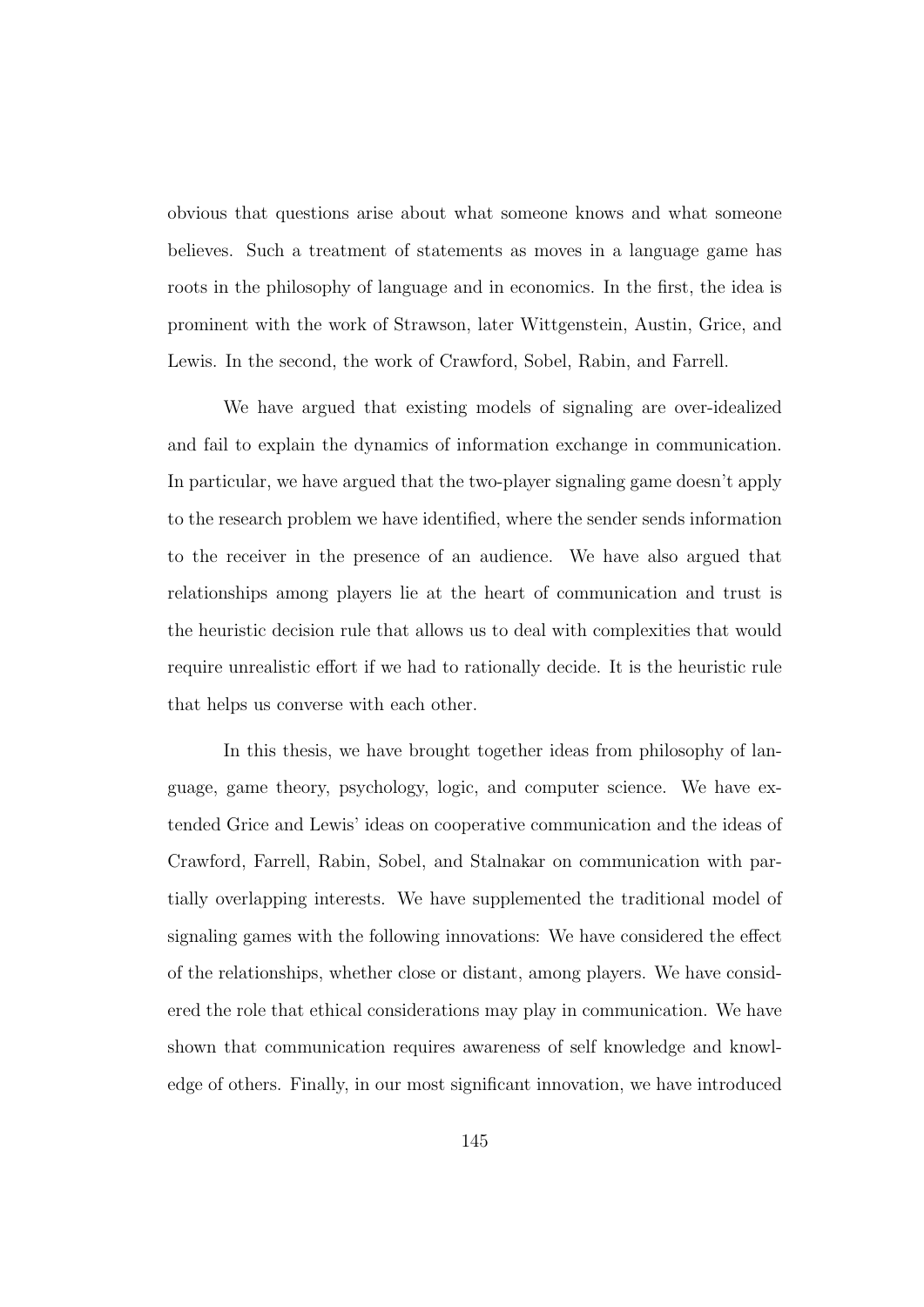an audience in a two-player signaling game whose presence affects the sender's signal and/or the receiver's response.

In our model, we no longer have assumed that the entire structure of the game is common knowledge as some of the priorities of the players and relationships among some of them might not be known to the other players.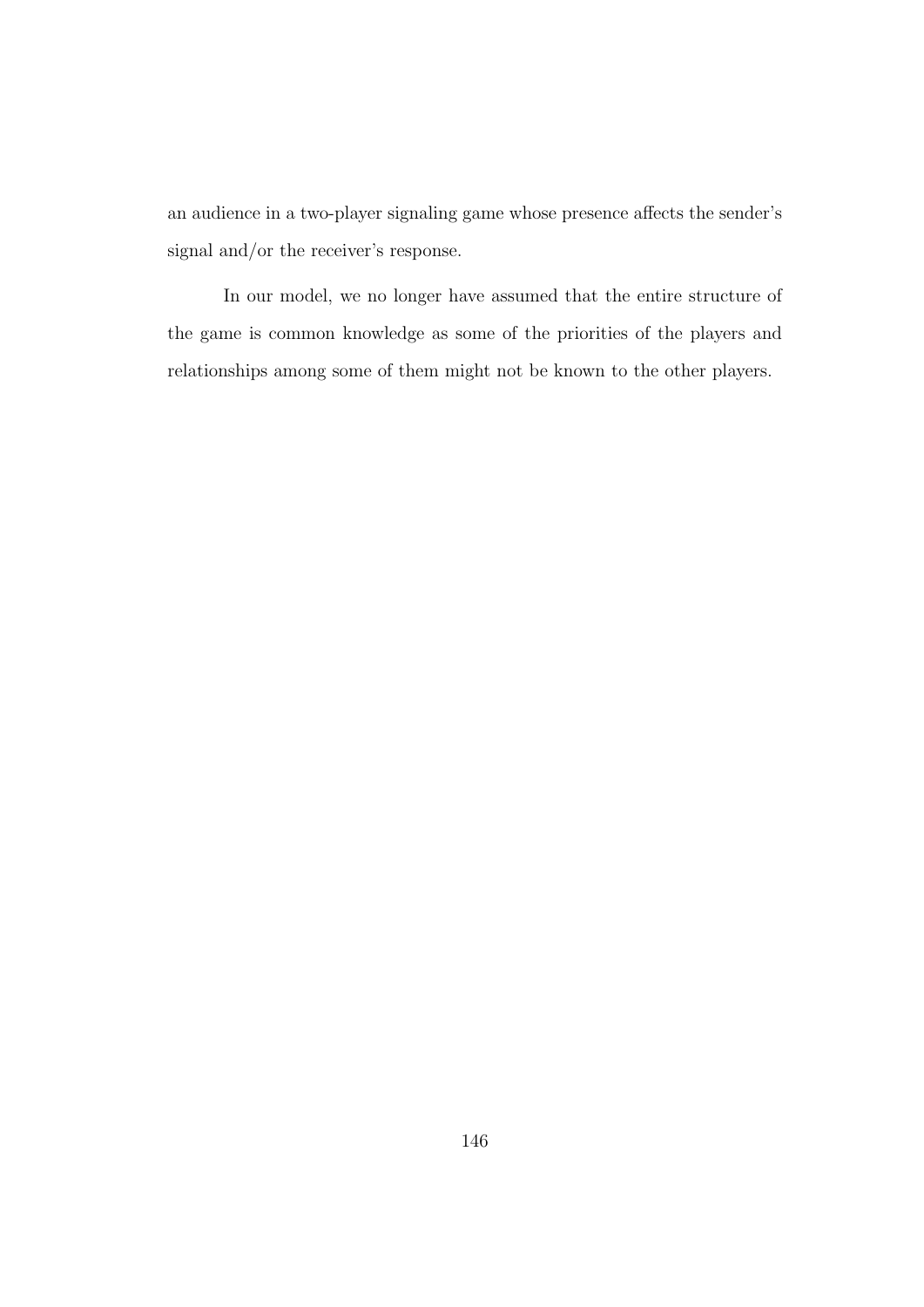# 15 Appendix

### 15.1 Language of Knowledge

The language of Logic of Knowledge consists of a set of finitely many individuals  $I = \{1, \ldots, n\}$ . The language is that of propositional calculus augmented by modal operators  $K_i$ , for each  $i \in I$ , as follows:

a) Atomic formulae  $P = \{p_1, \ldots, p_m, \ldots\}$  is a set of variables of the propositional calculus; they are to be interpreted as "primitive" facts.

**b**) Connectives C={¬,  $\land$ }  $\cup$  { $K_i : i \in I$ } is the set of connectives. The K<sub>i</sub>s are modal operators;  $K_i\varphi$  intuitively means: "agent i knows  $\varphi$ ."  $\varphi \vee \psi$  is equivalent to  $\neg(\neg \varphi \; wedge \neg \psi)$  according to DeMorgan's Law. We define an abbreviation  $L_i(\varphi)$  which is equivalent to  $\neg K_i(\neg \varphi)$ .  $L_i(\varphi)$ .  $L_i(\varphi)$  intuitively means: "agent i thinks  $\varphi$  is possible."

c) Well formed formulae WFF is the set of formulae defined as: If  $p_j \in$ P, then  $p_j \in WFF$ . If  $\varphi, \psi \in WFF$ , then  $\neg \varphi \in WFF$  and  $(\varphi \wedge \psi) \in WFF$ . If  $\varphi \in WFF$  and  $i \in I$ , then  $K_i(\text{arphi}) \in WFF$ . That is a sentence in the language of knowledge is either an atomic formulae  $p$  or an expression of the form  $\neg \varphi$ ,  $\varphi \wedge \psi$ , and  $K_i(\varphi)$  where  $\varphi$  and  $\psi$  are recursively built sentences.

The notion of knowledge we want to capture is axiomatized by the following set of axioms (called LK5 system):

A1. All tautologies of propositional logic

A2.  $K_i\varphi\wedge K_i(\varphi\rightarrow\psi)\rightarrow K_i\psi$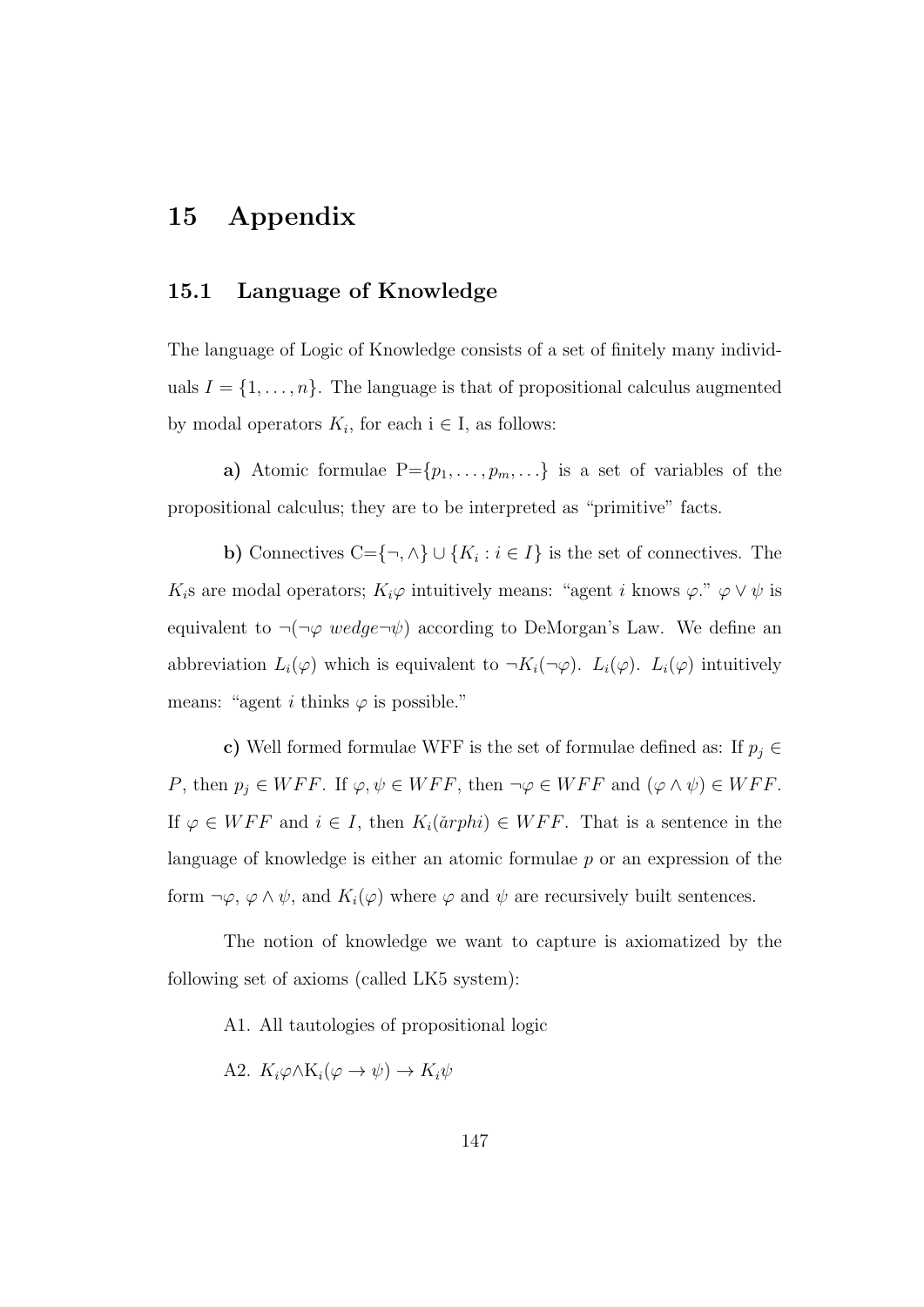A3.  $K_i\varphi \to \varphi$ A4.  $K_i\varphi \rightarrow K_iK_i\varphi$ A5.  $L_i\varphi \rightarrow K_iL_i\varphi$ R1.  $\varphi, \varphi \to \psi \vdash \psi$ R2.  $\varphi \vdash K_i \varphi$ 

A1 and R1 respectively are the axioms and the modus ponens rule of propositional logic. A2 states that an individual's knowledge is closed under implication, that is, if an individual  $i$  knows a formula, then he also knows all its logical consequences. A3 states that individuals know only things that are true. A4 and A5 state that individuals are in introspective; if an individual knows a formula, then he knows of knowing it. There are no universal consensus on assuming the introspection axioms A4 and A5.

The above axiomatization parallels modal logic. In fact, upon reading  $K_i$  as the necessity operator, and  $L_i$  as the possibility operator, we obtain the axiom system S5. This is the reason why our logic of knowledge has been called  $LK5$ . The parallel modal logic can go further, if we drop axiom scheme A5, the resulting logic (called  $LK4$ ) corresponds to  $S4$ . Finally, taking out also axiom scheme  $A4$ , we obtain a system (called  $LK$ ) that corresponds exactly to system T.

Logical Omniscience: Axioms A2 together with R2 above raises the so-called problem of "logical omniscience." They force a view of individuals as perfect reasoners: adding a theorem  $\xi$  implies that  $K_i\xi$  also becomes a theorem, and hence it is impossible to have  $\xi \wedge \neg K_i \xi$ . All individuals then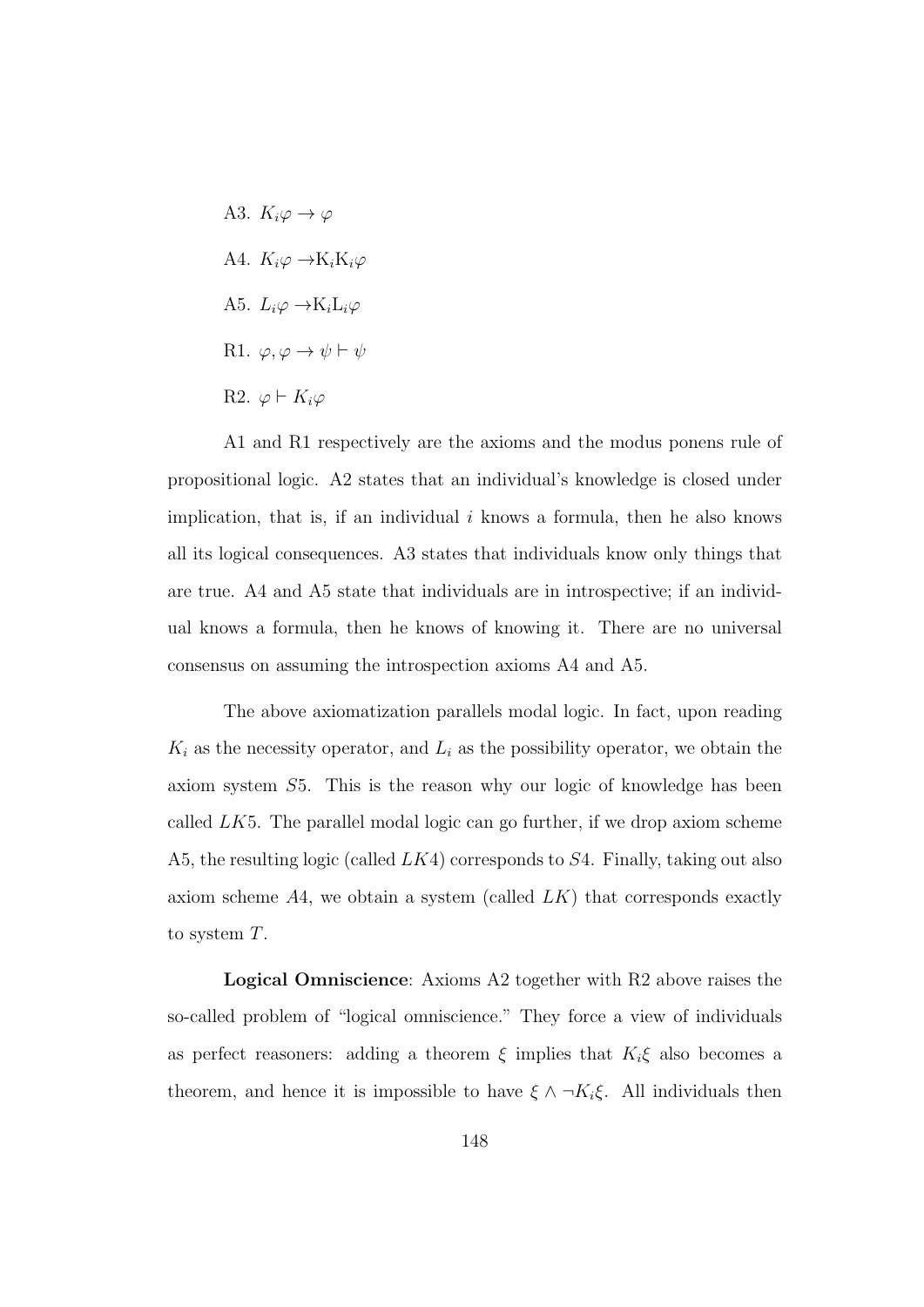know all valid formulas and also all their logical consequences. This does not seem to be a realistic model for dealing with everyday reasoning. Even if  $\xi$  is valid, we may fail to know  $\xi$ .

Suppose we drop R2 from the above axiomatization, and add the axiom of logical omniscience:

A6. If  $\vdash \xi$  then  $\vdash K_i\xi$ 

If  $\phi \vdash \xi$  then  $K_i \phi \vdash K_i \xi$ 

And also add the axiom scheme:

A7. If  $\psi$  is an axiom according to A1-A6, then so is  $K_i\psi$  for each *i*.

Then in the new system all the old theorems are preserved, but now  $\xi \wedge \neg K_i \xi$  is consistent. This is so because the new system still preserves the necessitation rule, but it states that necessitation is reasonable only for those formulae  $\varphi$ 's which are logically true, or at least true on the whole model.

## 15.2 Models of Knowledge

We need a semantics in order interpret sentences about knowledge. A semantics consists of an idealized model of the world and an account of when a sentence in the logic is true in the model. Two commonly used models of knowledge are Information and Kripke Structures; the former uses partitions and the later accessibility relations to model knowledge.

Information Structures: An information structure of N players is a pair  $(W, (P_i))$  where W is the set of states and  $P_i$  is a function that assigns to each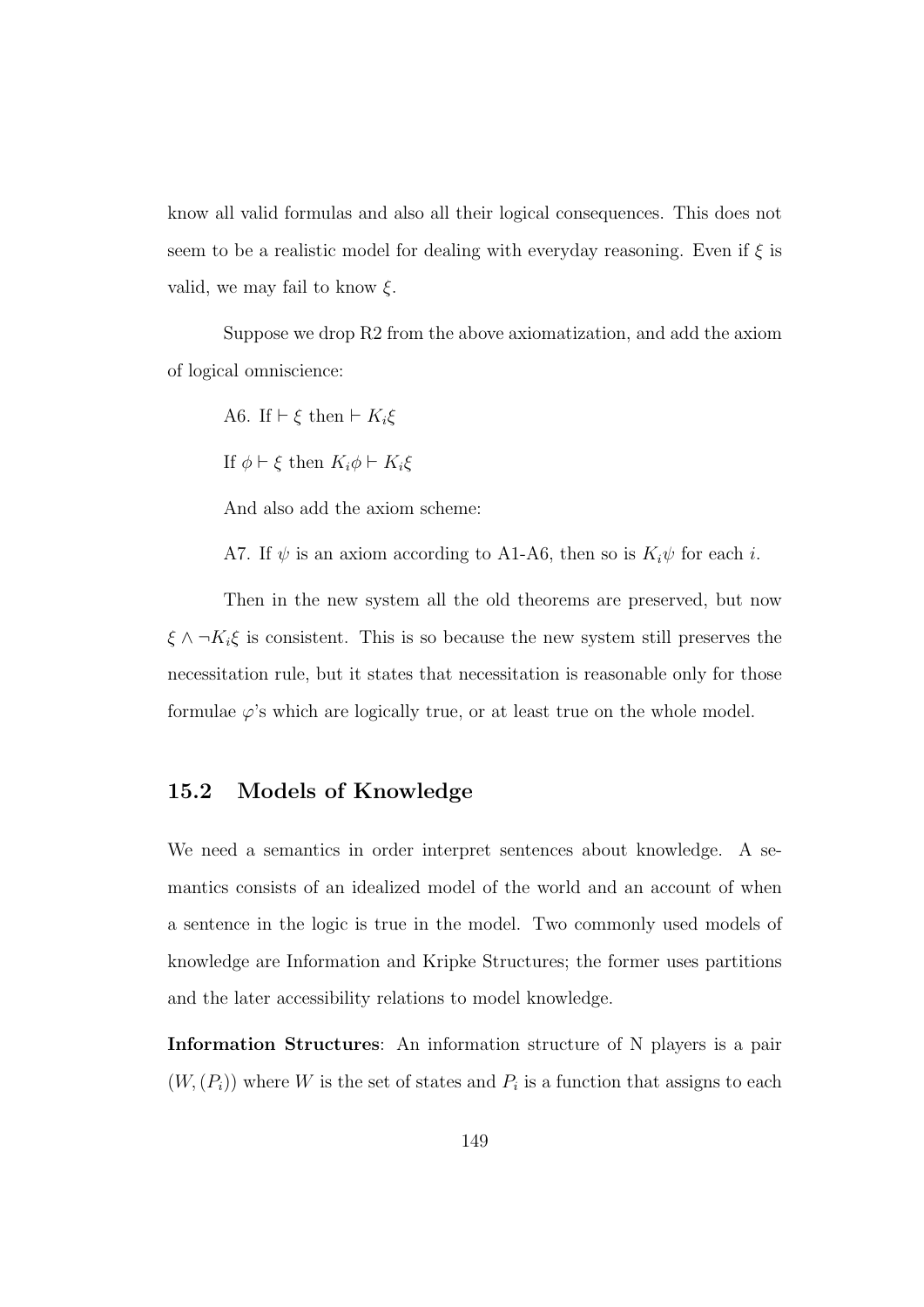state w a non-empty subset of states  $P_i(w)$  for each player i where  $i \in N$ . At state w, player i considers the states in  $P_i(w)$  possible and excludes the states outside  $P_i(w)$ . We can impose some conditions on information structure:

- 1.  $w \in P_i(w)$  (Players considers the true state possible)
- 2. If  $w' \in P_i(w)$  then  $P_i(w') \subseteq P_i(w)$
- 3. If  $w' \in P_i(w)$  then  $P_i(w') \supseteq P_i(w)$

These three conditions together are equivalent to saying that the information structure is partitional.

Let  $(W, (P_i))$  be an information structure. We say that the event  $E \subseteq$ W is known at state w by player i if  $P_i(w) \subseteq E$ . The statement "player i knows  $E$ " is then identified with all the states in which E is known:  $K_i(E)$  =  $\{w : P_i(w) \subseteq E\}$ . Using this definition and the assumption given above, we can derive the following properties about a player's knowledge:

- I1.  $K_i(E) \subseteq E$  (using 1)
- I2.  $K_i(E) \subseteq K_i(K_i(E))$  (using 2)
- I3.  $\neg K_i(E) \subseteq K_i(\neg K_i(E))$  (using 3)

Kripke Structures: We can interpret above logical system using models with possible worlds which intuitively says that besides the current state of affairs, there are other possible states of affairs (i.e. other possible worlds) for individual  $i$ ; individuals may be unable to distinguish the true world among all possible worlds. An individual is said to know a formula  $\psi$  if  $\psi$  is true in all the worlds possible for him. Nested modal operators are allowed and intuitively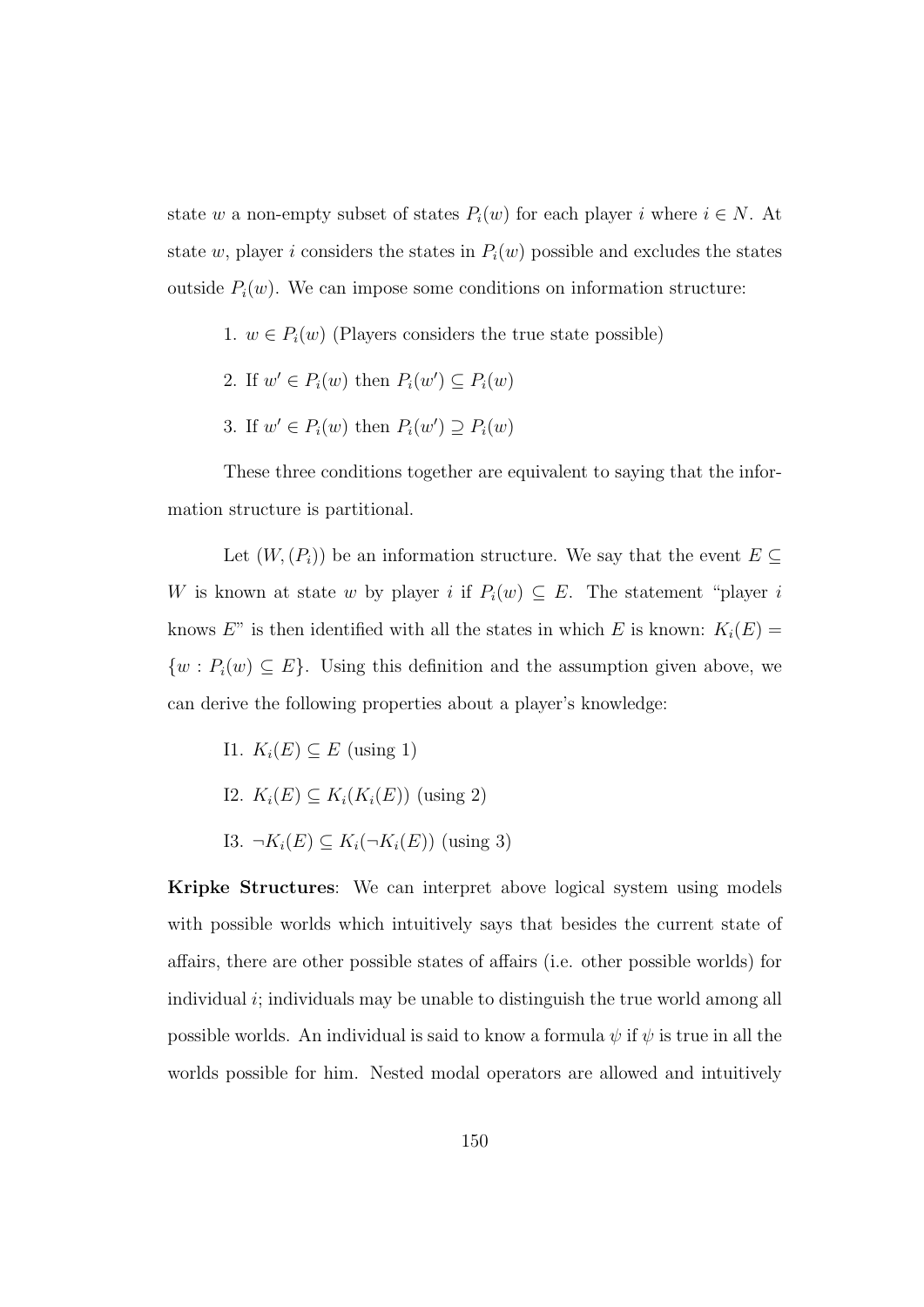$K_iK_j\ldots(\varphi)$  means "agent i knows that agent j knows that ... that  $\varphi$  is true." In order to give a semantics to the logic of knowledge, we need a formal way of representing worlds and possibility relations (one for each individual) defined between them; Kripke structures are a good formal tool.

A Kripke structure M, over a set of atomic propositions  $P$ , is a  $(n+2)$ tuple  $\langle W, \pi, R_1, \ldots, R_n \rangle$  where:

- W is a set of states (also called possible worlds);
- $\pi: W \to 2^P$  is the interpretation function which assigns a truth value to every atomic proposition at every state  $w \in W$ ;  $\pi(w, p_i) \in \{1, -1\}$  for each state  $w \in W$  and atomic proposition  $p_i \in P$ .
- $R_i \subseteq W \times W$  is a binary relation (known as accessibility relation) for agent  $i \in I$ .  $R_i$  is read "v is accessible from w for agent i" or "v is  $i - accessible$  from w."  $(w, v) \in R_i$  holds if and only if agent i cannot distinguish the state of affairs w from the state of affairs v. In other words, if  $w$  is the actual state of the world, then agent  $i$  would consider  $v$  as a possible state of the world.

 $(M, w) \models \varphi$  denotes the notion that the formula  $\varphi$  is satisfied by the Kripke structure  $M = \langle W, (R_i), \pi \rangle$  at state w. If  $\varphi$  is atomic,  $(M, w) \models \varphi$  iff  $\pi$  assigns true to  $\varphi$  at state w. For the test of the formulas, the satisfaction relation  $\models$ is defined inductively as follows:

 $-(M, w) \models \neg \varphi$  iff  $(M, w) \not\models \varphi$  $-(M, w) \models \varphi \land \psi$  iff  $(M, w) \models \varphi$  and  $(M, w) \models \psi$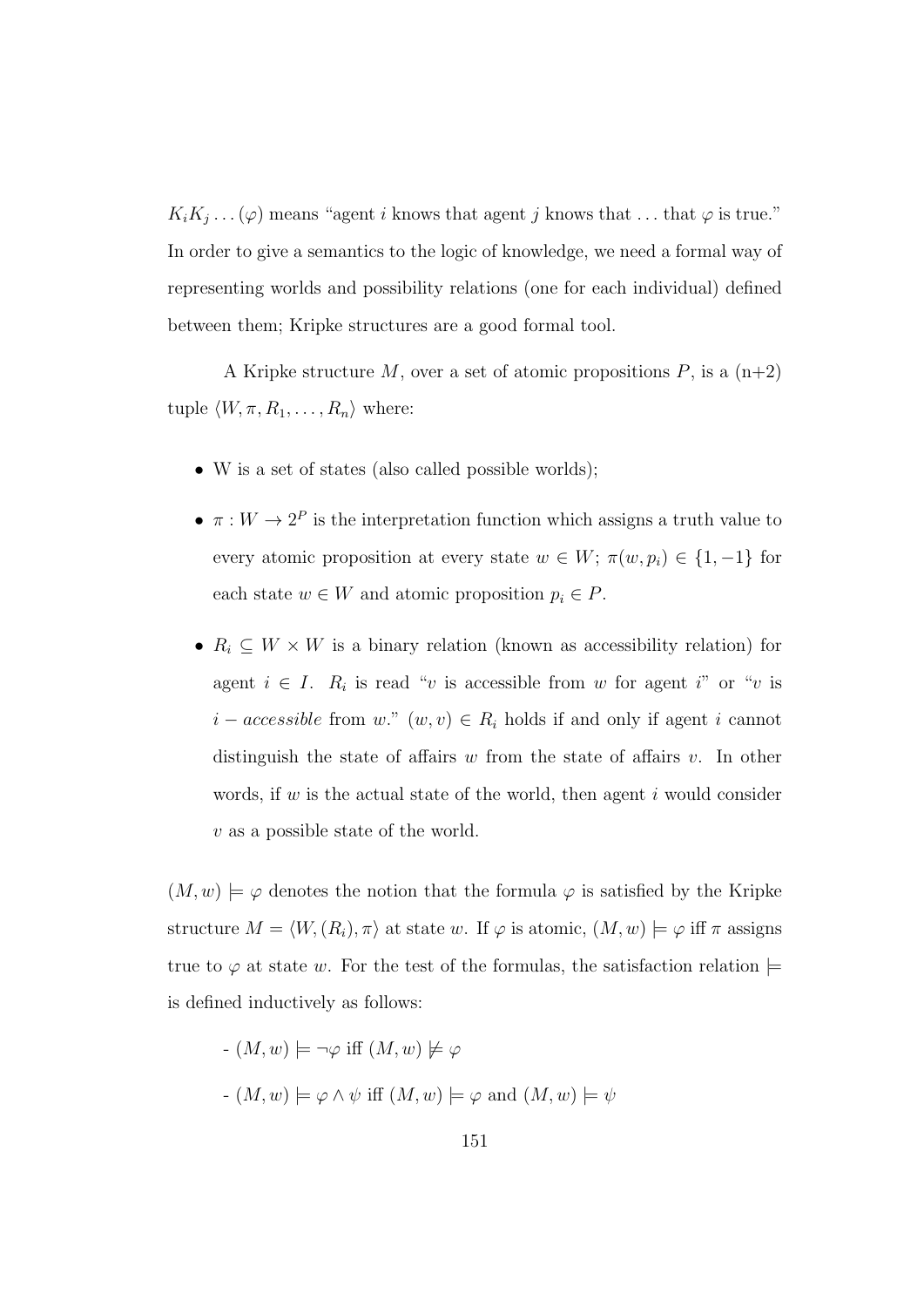- 
$$
(M, w) \models \varphi \lor \psi
$$
 iff  $(M, w) \models \varphi$  or  $(M, w) \models \psi$   
\n-  $(M, w) \models \varphi \rightarrow \psi$  iff  $(M, w) \not\models \varphi$  or  $(M, w) \models \psi$   
\n-  $(M, w) \models K_i(\varphi)$  iff for all  $v \in W$  such that  $wR_i v$ , we have  $(M, w) \models \varphi$ 

We could also derive additional properties about knowledge in Kripke structures by imposing some constraints on agent *i*'s accessibility relation  $R_i$ . Letting  $R_i$  be an equivalence relation ensures that everything known by i is true, and that  $i$  knows his own internal knowledge, If  $R_i$  is reflexive, transitive, and symmetric (an equivalence relation) we obtain the following for all  $w \in W$ and for every formula  $\varphi$  for agent *i*:

K1. 
$$
(M, w) \models K_i(\varphi) \to \varphi
$$
  
K2.  $(M, w) \models K_i(\varphi) \to K_i(K_i(\varphi)))$   
K3.  $(M, w) \models \neg K_i(\varphi) \to K_i(\neg K_i(\varphi)))$ 

These three properties K1-K3 in Kripke structures correspond to I1-I3 in information structures respectively. Kripke structures can be represented by labelled graphs, whose nodes are the states in  $W$ , and two nodes  $w$  and  $v$ are connected by an edge labelled *i* iff  $(w, v) \in R_i$ .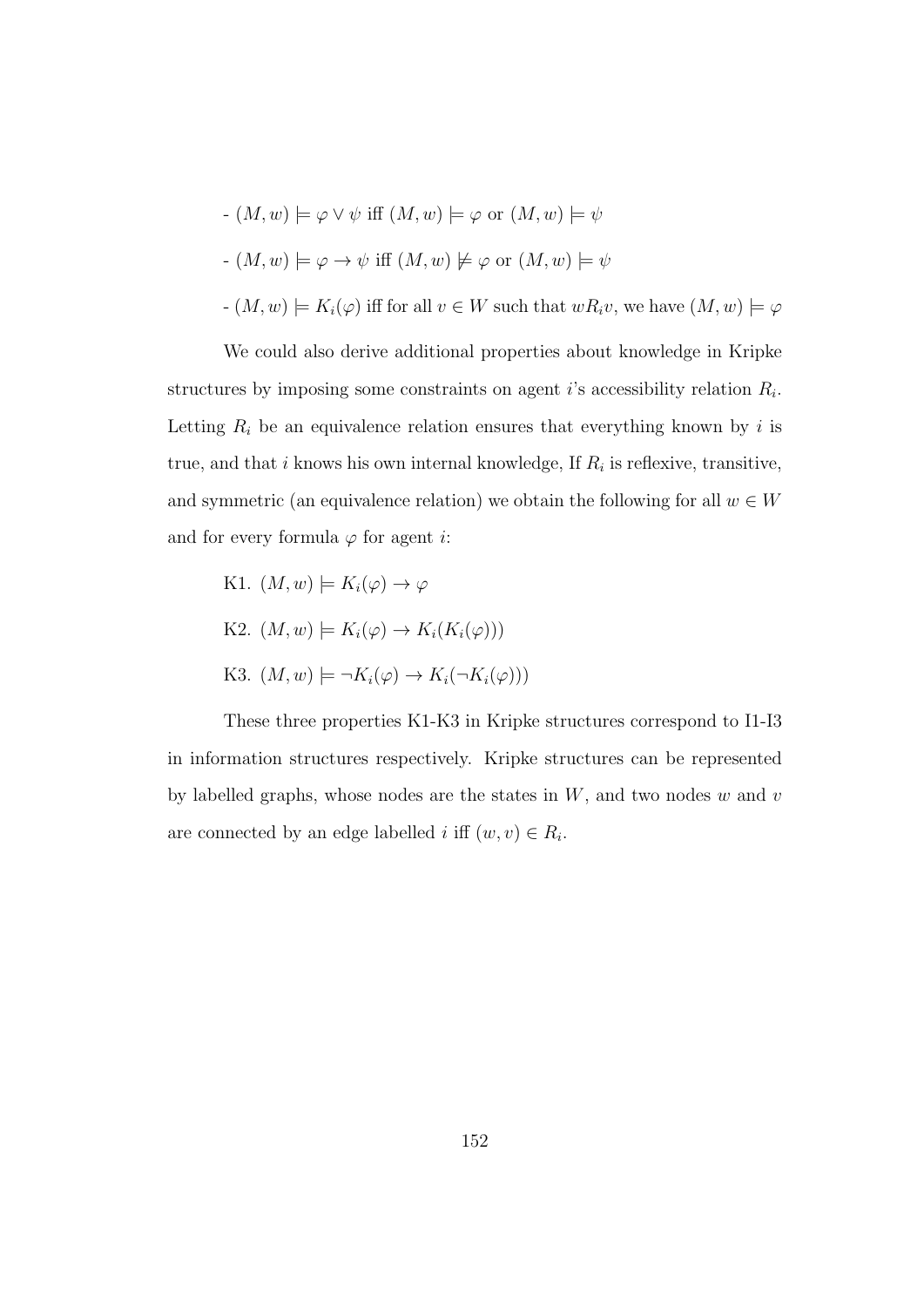## 16 Appendix B

Beliefs are the products of reasoning and beliefs guide actions. Actions are expected to reach goals if beliefs that guide them are true. Both induction and deduction supply reason to believe each seeks to preserve the truth of its premises while extending them to new truths acquired as beliefs.

### 16.1 Rational Thought

What is reasoning? Reasoning is the set of processes that enables human beings to go beyond the information given, make sense of things, establish or verify facts, and form beliefs. It is a way by which thinking comes from one idea to a related idea. Adler [\[6\]](#page-187-0) explains reasoning as a transition in thought, where some beliefs or thoughts provide the ground or reason for coming to another.

From her beliefs that

(1) Either Bob is a tea drinker or a coffee drinker.

and

(2) Bob does not drink tea.

Ann infers that

(3) Bob drinks coffee.

Reasoning in an argument is valid if the argument's conclusion must be true when the premises (reasons given in support of the conclusion) are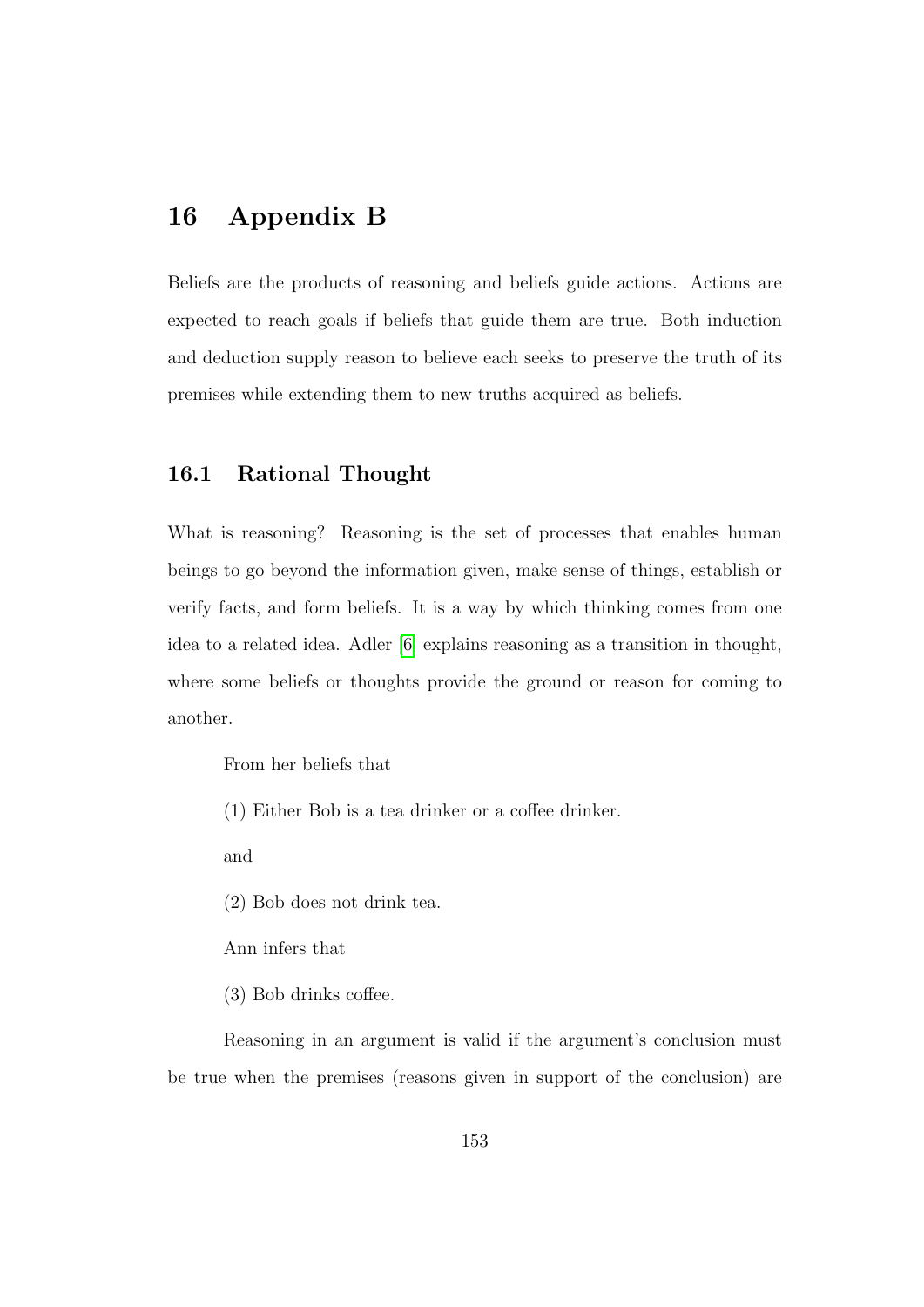true. So assuming Ann bases her inference on the deductive relationship (1) and  $(2)$  to  $(3)$ , her argument is valid since  $(1)$  and  $(2)$  imply  $(3)$ . And  $(3)$  is a logical consequence of (1) and (2). In reaching (3) Ann comes to a new belief even though its information is entailed by (1) and (2). This is called deductive reasoning.

Unlike a deductive argument, an *inductive* argument provides for new beliefs whose information is not entailed by the beliefs from which it is inferred.

- (4) Ann brought her book to the class every day of the semester.
- So probably
- (5) Ann will bring it to the next class.

Inductive reasoning is based on previous observations and the premises only render the truth of the conclusion more probable than in their absence. In inductive reasoning the truth of the premises does not guarantee the truth of the conclusion. So regardless of the above example being a good inductive argument, premise (4) can be true and conclusion (5) false. Therefore, the argument is invalid.

How does reasoning develop? According to Piaget, the twentieth century Swiss psychologist, development of human reasoning occurs in stages. There are four stages identified with Piaget's theory of *cognitive development* of reasoning [\[10\]](#page-188-0).

The first stage occurs between birth to two years of age and is called the Sensori-motor. In this stage, children learn to differentiate self from objects. They start to recognize self as an agent of action and begin to act intentionally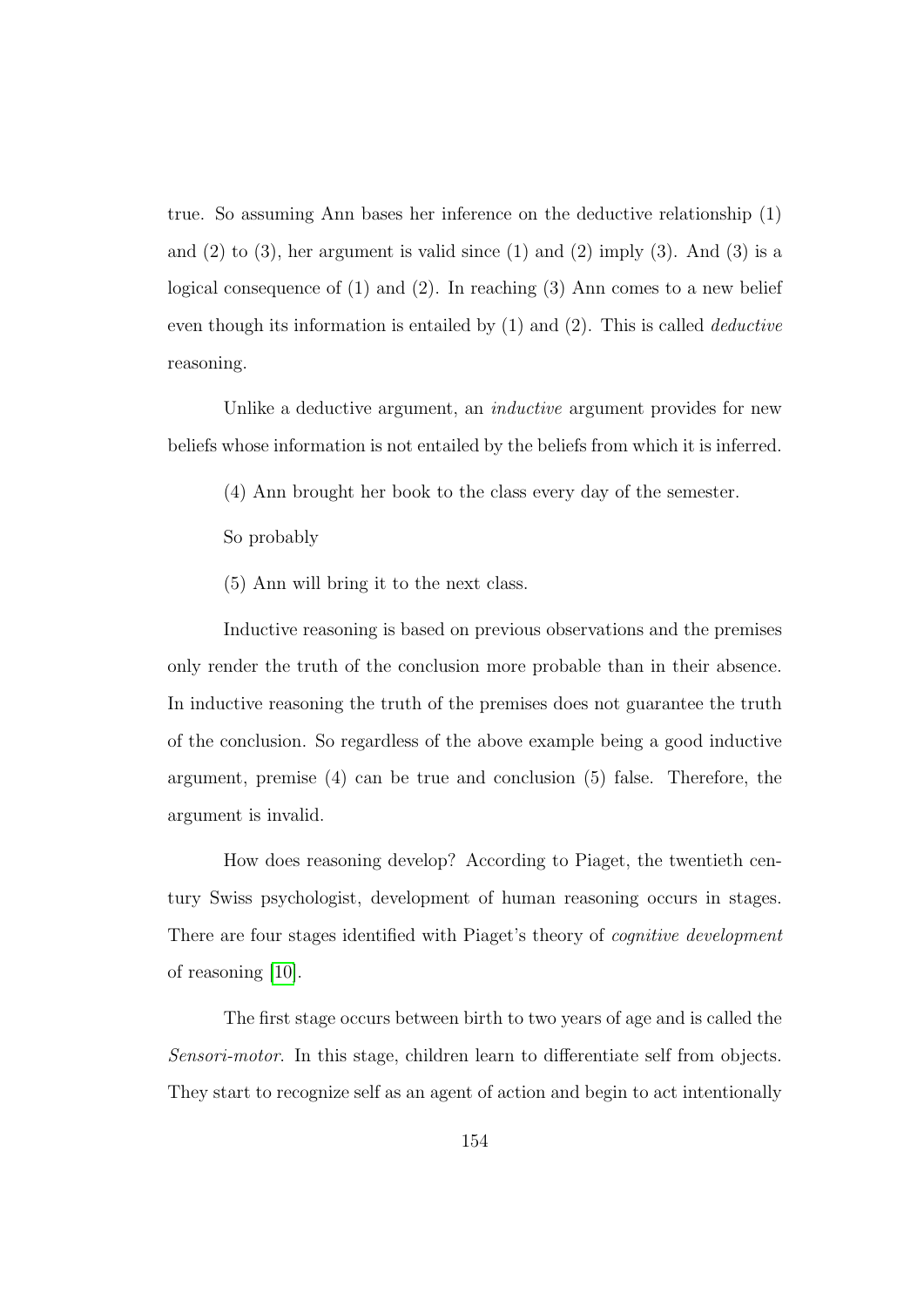e.g. pulling an object and shaking a rattle to make noise. They realize that things continue to exist even when no longer present to the sense.

The second stage occurs between the ages of two to seven years and is called Pre-operational. In this stage, they start to use language and to represent objects by images and words. Thinking is still egocentric so they have difficulty taking the viewpoint of others. They start to classify objects by a single feature. For example, grouping together all the red blocks regardless of shape or all the square blocks regardless of color.

The third stage occurs between the age of seven to eleven years and is called Concrete-operational. They start to think logically about objects and events. They can classify objects according to several features and can order them in series along a single dimension such as size.

The fourth and final stage occurs after eleven years of age and is called Formal-operational. In this stage, individuals can think logically about abstract propositions and can systematically test hypotheses. They become concerned with the hypothetical, the future, and ideological problems.

#### 16.2 Theories of Reasoning

Psychologists have attempted to study and explain how people reason. Which cognitive processes are engaged in reasoning? How do cultural factors affect the inferences people draw? Can reasoning be modeled computationally? Can animals reason the way human beings do? Researchers have been determined to find which particular formal logic is laid down in the mind and which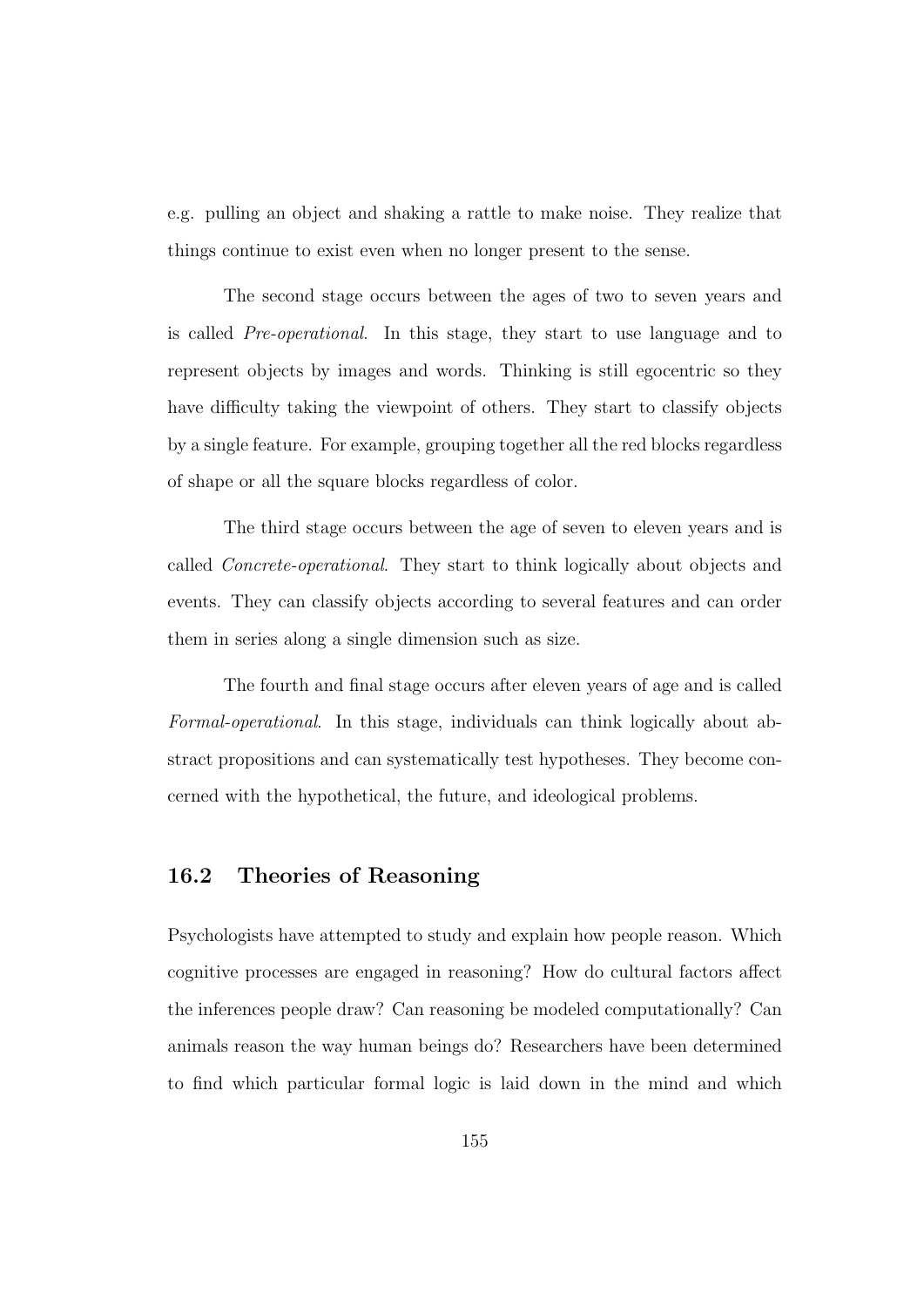rules of inference are used in its mental formulation. In parallel, computer scientists have developed programs that prove arguments based on formal rules of inference. As a result, the research on reasoning has accumulated numerous experimental results and models of human reasoning process.

A majority of these theories fall under logic-based, mental models, and heuristic approaches. Logic-based approaches to deduction have been criticized for being too narrowly focused on classical logic. Probabilistic approaches and mental model theory both provide an alternative to logic-based models. However, they too have their shortcomings.

At the heart of psychological studies on human deductive reasoning lie the topics of selection, suppression, and syllogism.

Selection was originally devised by Wason [\[153\]](#page-204-0) and has ever since become one of the well studied puzzles in the psychology of reasoning. In Wason's selection task, subjects are presented with a rule and they have to select cases in order to make judgments either about compliance of the cases or about the truth of the rule.

There are different flavors of the selection task and one version is show in Figure 47. In this version, subjects are shown a set of four cards. Each card has a number on one side and a letter on the other side.

The visible faces of the cards show A, B, 2, and 3; subjects are asked which card(s) should be turned over in order to test the truth of the claim that

(6) if a card has an A on one side then it has a 2 on the other side.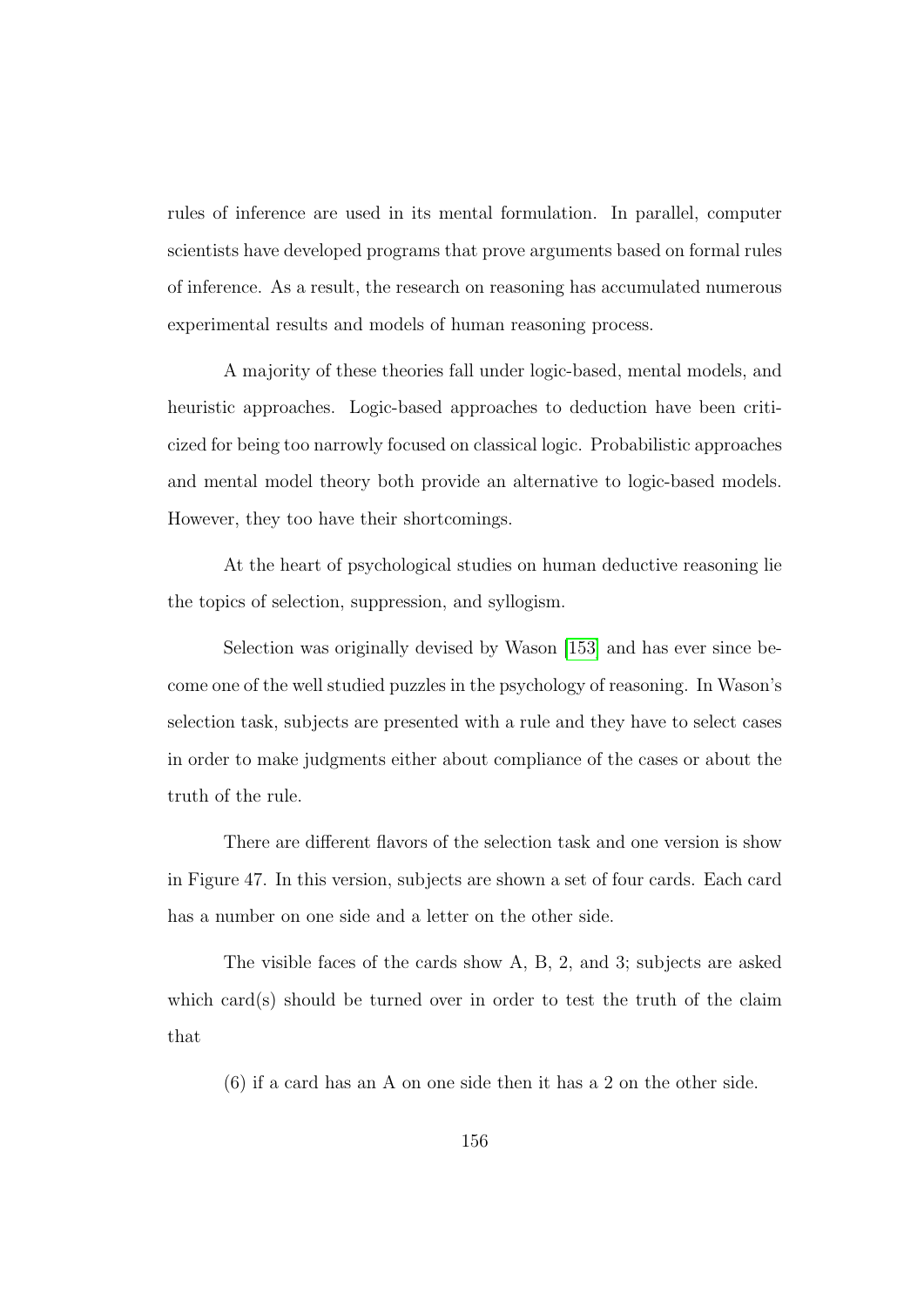

Figure 47: Wason's Selection Task.

Wason discovered that individuals unfamiliar with logic almost always selected the wrong card. For anyone with some formal training in logic, the correct response should be obvious. If you turn over the card showing A and find a number other than 2, then the claim is false. Similarly, if you turn over the card showing 3 and find an A on its other side, the claim is also false. Hence, one needs to select the card showing A or 3. However, subjects rarely select the card showing 3 and often choose the card showing A and maybe 2. If you select the 2 card, then nothing on its other side can show that (6) is false.

The next topic that has been of interest to psychological experiments of reasoning has been suppression of modus ponens inferences. It has been argued that background knowledge leads to suppression [\[22\]](#page-190-0). Subjects presented with a condition like

- (7) If Ann has an essay to write then she studies late in the library.
- and the premise
- (8) Ann has an essay to write.

make the inference that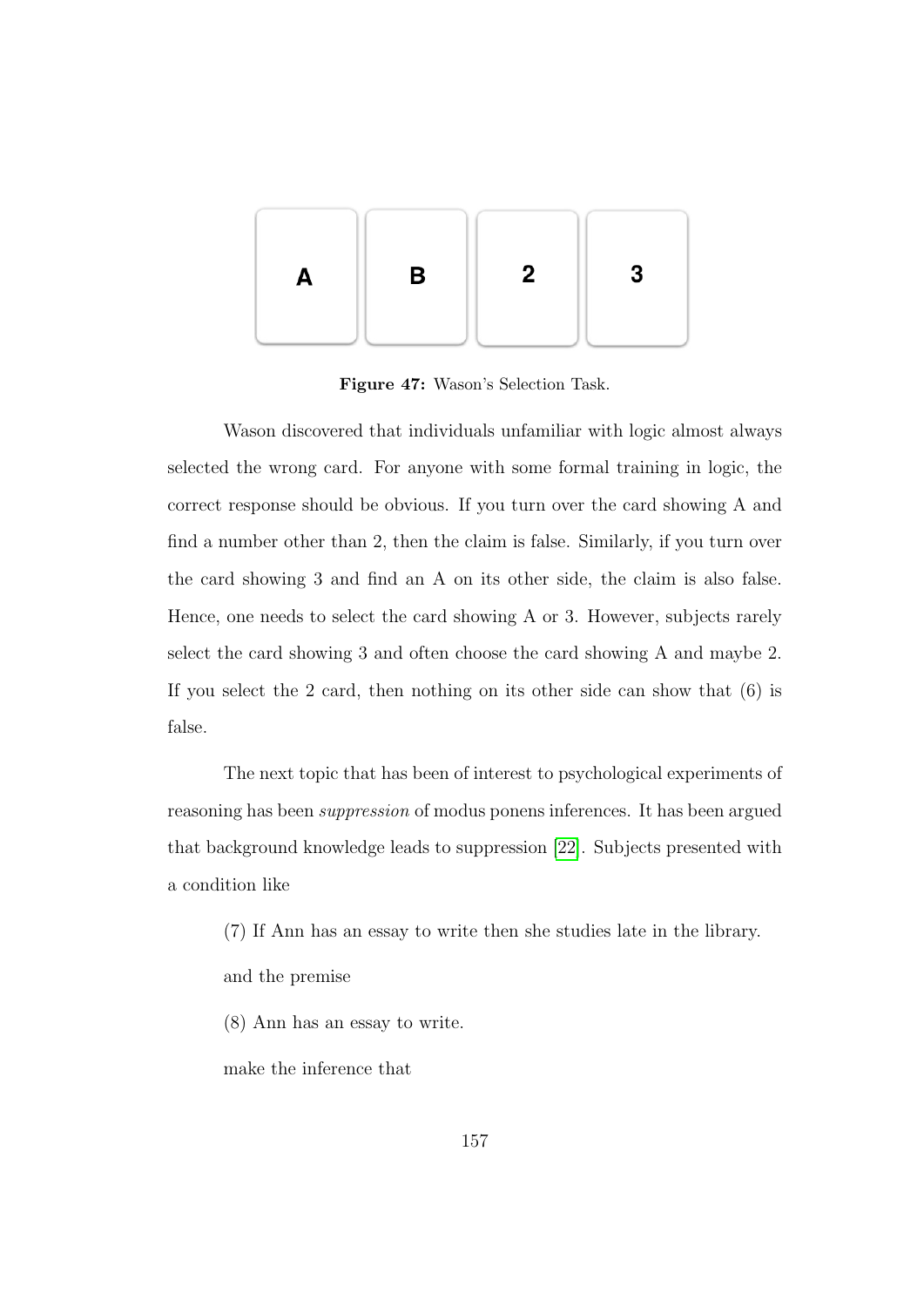(9) Ann studies late in the library.

However, this inference is suppressed when there is an additional conditional such as

(10) If the library stays open then Ann studies late in the library.

The other prominent topic that has got quite a bit of attention on psychological studies of reasoning is Syllogism. Syllogistic inference is a form of reasoning with quantifiers where the conclusion is inferred from two or more premises.

For example,

(11) All men are mortal.

(12) Bob is a man.

Therefore,

(13) Bob is mortal.

The syllogistic language is confined to four sentence types.

- 1. All A are B (universal affirmative)
- 2. Some A are B (particular affirmative)
- 3. No A are B (universal negative)
- 4. Some A are not B (particular negative)

In a majority of experiments on syllogistic reasoning, subjects are given two premises and asked either to choose from a list of possible conclusions or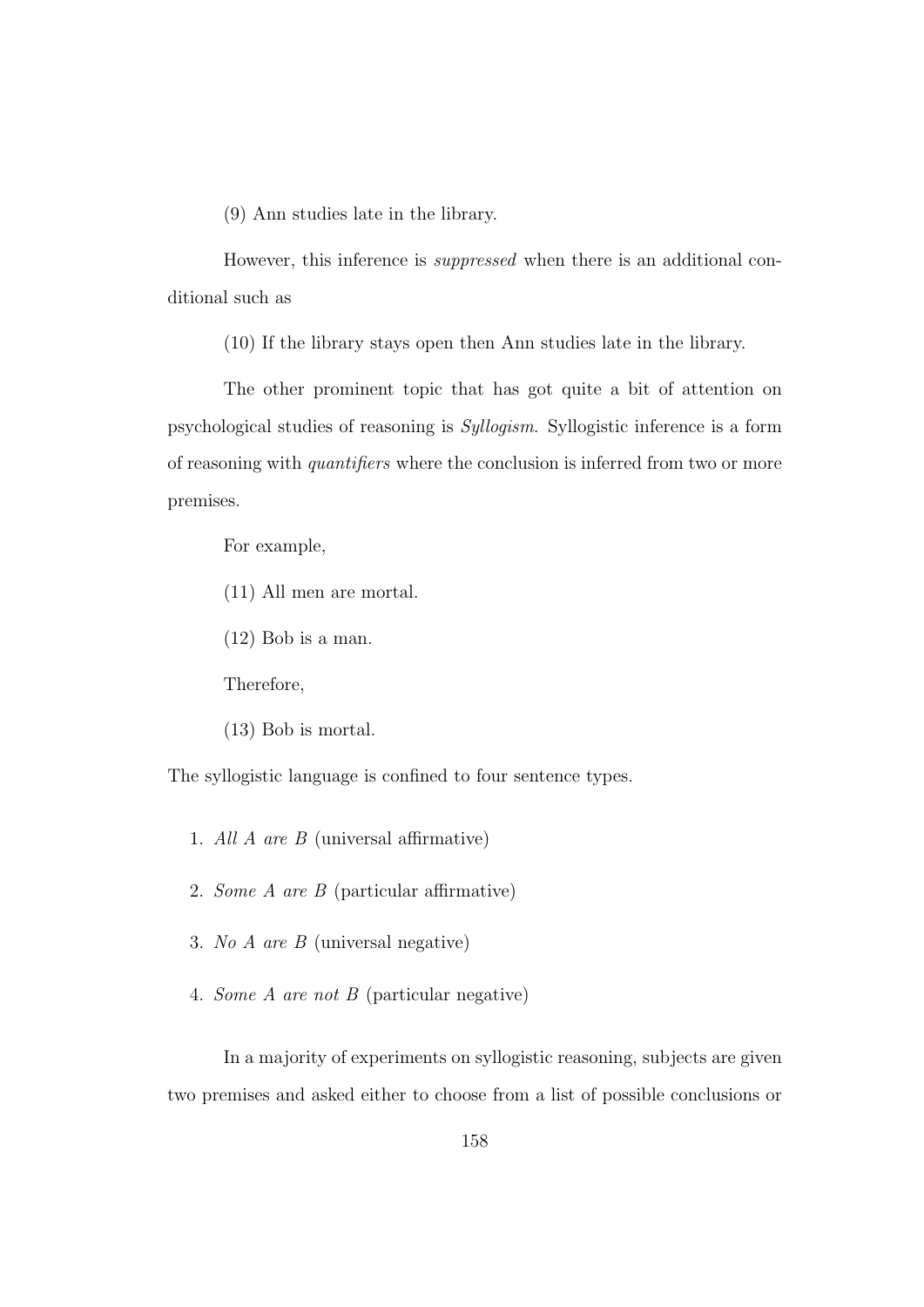say if any conclusions followed from the premises. Researchers have also used evaluation tasks, asking subjects to decide whether a given argument is valid or not.

Newstead [\[88\]](#page-197-0)[\[89\]](#page-197-1) was among the first to study subjects' interpretations of syllogistic inferences, making a connection to Gricean theory of Implicatures. His results show that subjects often make inferences that does not logically follow from the premises. For example, when subjects were told to assume, All A are B, and then asked wither it followed that All B are A must be true, false, or could be either. A majority of subjects did not approximate a classical interpretation of the quantifiers. In similar studies, subjects concluded, Some A are not B from the premise Some A are B.

This kind of Gricean interpretation is also observed in experiments where subjects were given the premises

(16) Some A are B.

(17) Some B are C.

who concluded that

(18) Some A are C.

The above argument is similar to saying, some cats are black and some black things are dogs, therefore some cats are dogs.

In almost all the empirical studies subjects depart from the answer that the experimenter had derived when translating the argument into a logical system and assessing its correctness within the system. This has raised concerns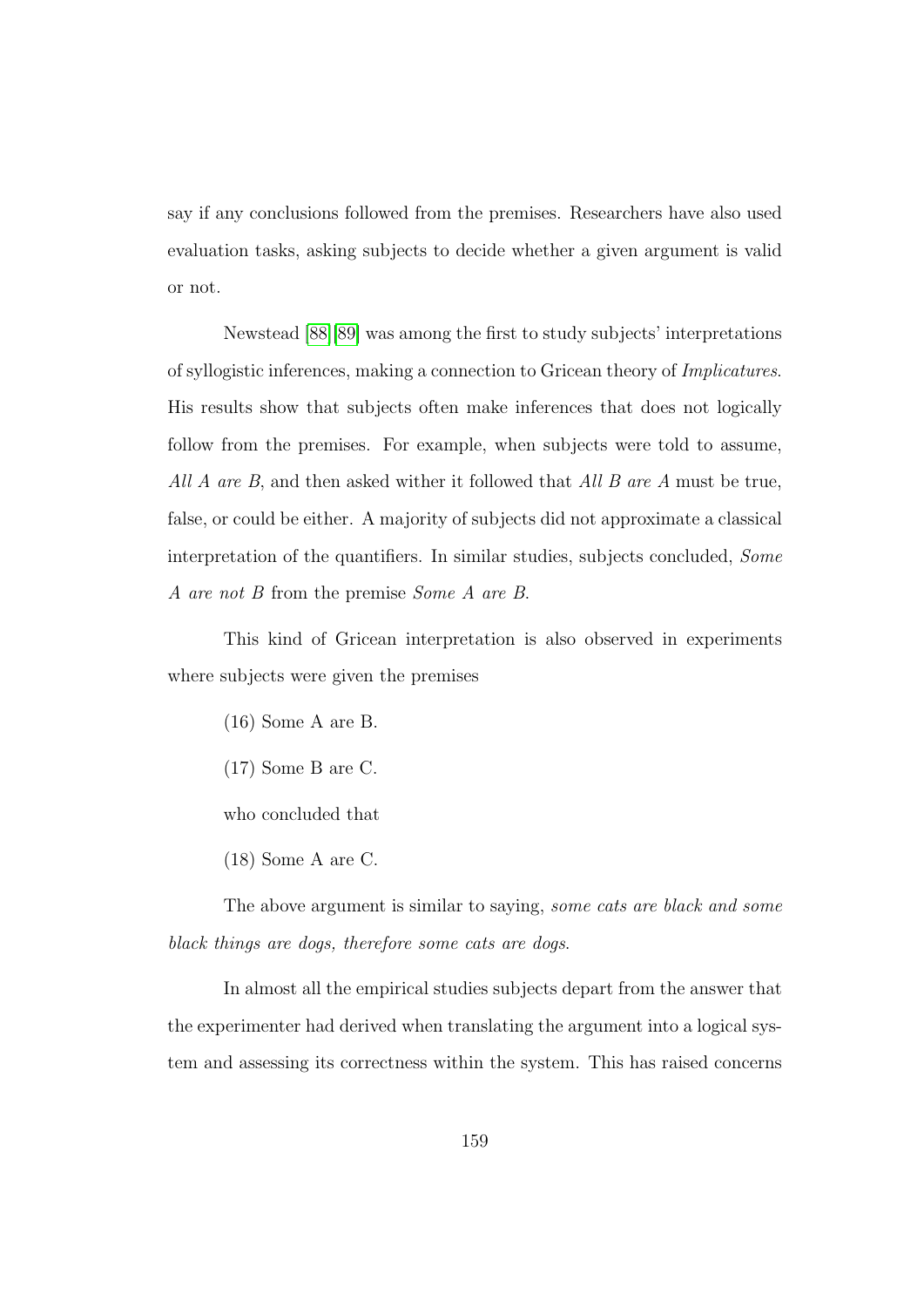over the method and whether human beings use logical models or something else when making deductive inferences. This question has been at the center stage for evolutionary psychologists.

Rips[\[121\]](#page-201-0) argues that changing the deductive rules of a logical system can alter arguments that are deductively correct and psychologists have overlooked this variety assuming a single standard for deductive correctness.

A proof as a finite sequence of sentences  $(s_1, s_2, \ldots, s_k)$  in which each sentence is either a premise, an axiom of the logical system, or a sentence that follows from preceding sentences based on specified rules. An argument is deducible in the system if there is a proof whose final sentence,  $s_k$ , is the conclusion of the argument.

Consider a system that includes modus ponens among its rules.

- (19) If Bob deposits \$1.50 cents then Bob will get a coke.
- (20) Bob deposits \$1.50.
- (21) Bob will get a coke.

Based on modus ponens rule, (21) is true if the premises (19) and (20) hold and the above argument is deducible in the system. However, Rips claims that blindly applying rules to a problem will not lead to a proof in an acceptable amount of time as some rules can produce infinite sets of irrelevant sentences. Therefore heuristics are important to consider.

Rips presents a theory of sentential reasoning and provides an implementation called PSYCOP (short for Psychology of Proof).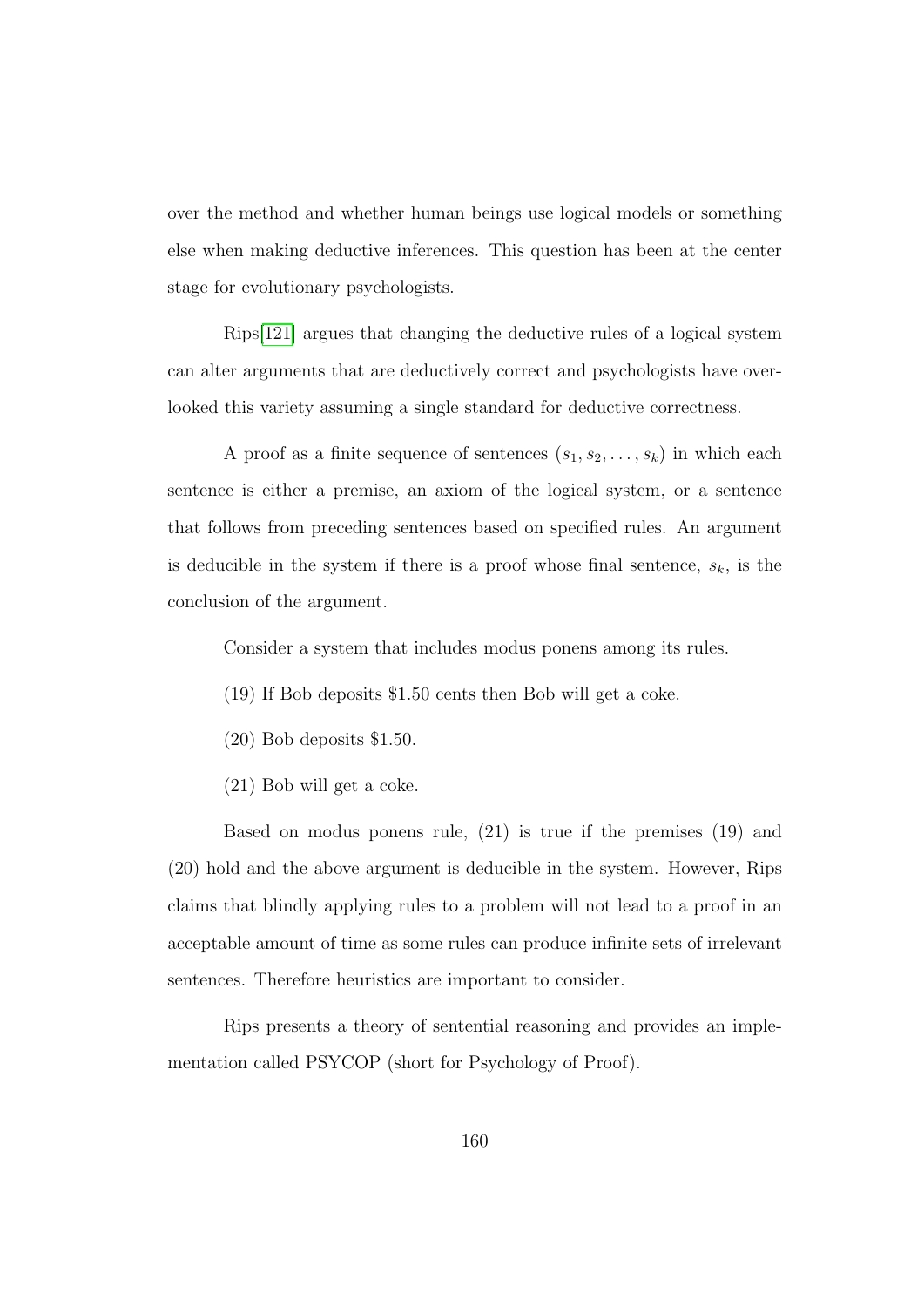In his theory, Rips merges ideas from logic and computer science. From logic he borrows the idea of suppositions i.e. reasoning involves suppositions or assumptions and people tend to entertain a proposition temporarily in order to trace its consequences. From computer science he adopts the concept of subgoals. People are able to adopt on a temporary basis the desire to prove some proposition in order to achieve a further conclusion. In his view, suppositions are roughly like provisional beliefs, and subgoals are roughly like provisional desires. According to Rips, beliefs and desires about external states guide external actions while provisional beliefs and provisional desires guide internal actions in reasoning.

His basic inference system consists of a set of deduction rules that construct a proof in the systems working memory. Upon presenting the system with a group of premises, it will use the given rules to generate proofs of possible conclusions. The system first stores the input premises in working memory. It then applies the rules on memory contents in order to determine whether any inference is possible. If so, the newly deduced sentence is added to memory. It then scans the updated configuration, makes further deductions, and so on until a proof has been found or no further rules remain.

The implementation PSYCOP is developed using Prolog program for personal computers. The program model has a standard memory architecture that is divided into long term and working memory with later having smaller capacity. While evaluating an argument, the program begins by applying its forward rules to the premises until no new inferences are forthcoming. It then considers the conclusion of the argument, checking to see whether the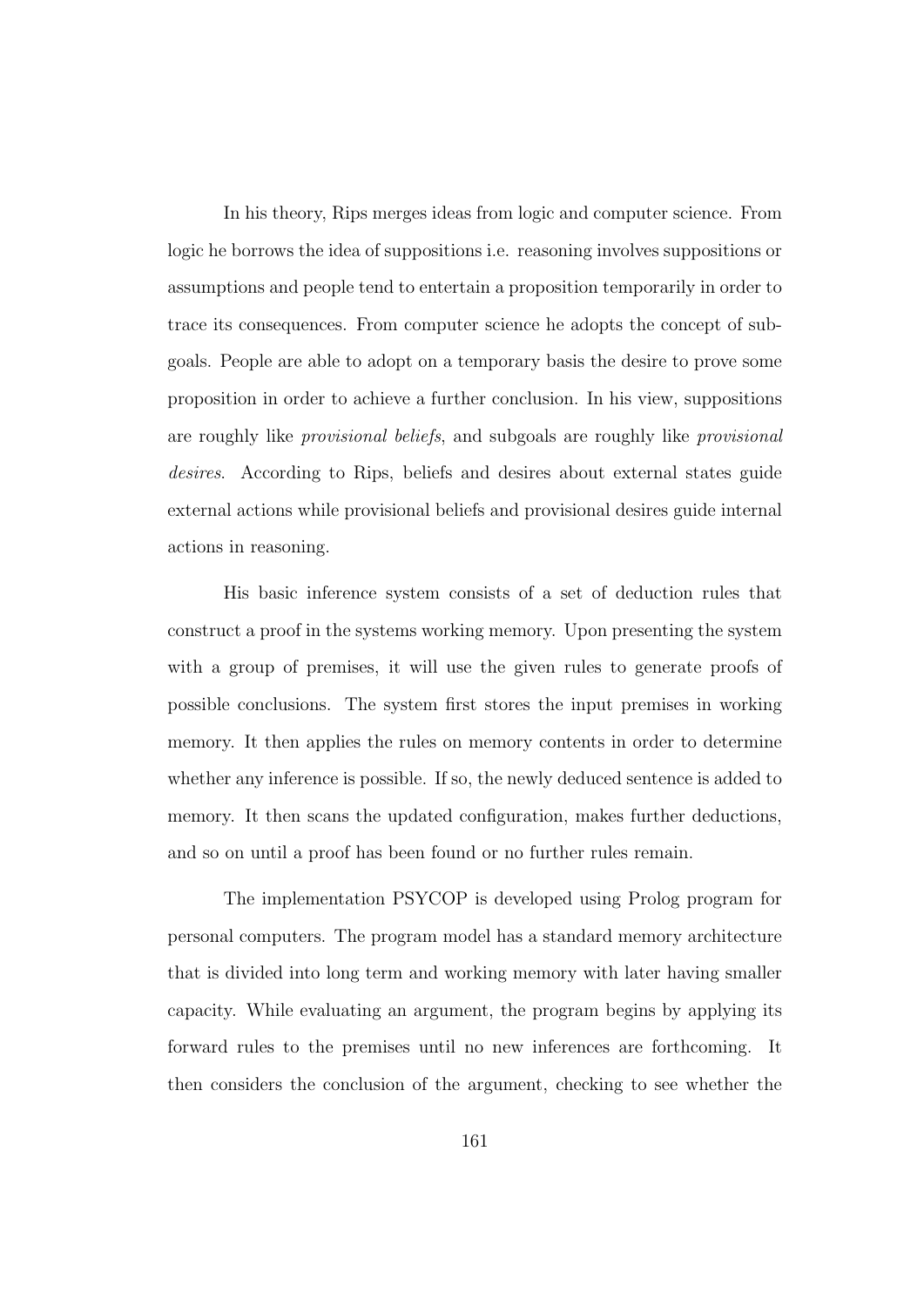conclusion is already among the assertions. If so the proof is complete, if not, it will treat the conclusion as a goal and attempt to apply the backward rules.

Johnson-Laird [\[86\]](#page-197-2) argues that empirical studies analyzing everyday arguments have proven that it is extremely difficult to translate arguments into formal logic. Unlike logic, the interpretation of sentences in daily life is often modulated by knowledge.

For example,

(22) If Bob is in Rio de Janeiro then he is in Brazil.

and

(23) Bob is not in Brazil.

then

(24) Bob is not in Rio de Janeiro.

Based on their background knowledge that Rio de Janeiro is in Brazil, subjects inferred (24).

Therefore, a good theory of reasoning must allow for such effects. He argues that the system for interpreting sentences cannot work in truth functional way and must take meaning and knowledge into account.

An alternative to pure logic based and heuristic approaches is the theory of mental models or model theory. The model theory was originally developed by Johnson-Laird and Byrne [\[75](#page-196-1)[74](#page-195-1)[75](#page-196-1)[74\]](#page-195-1) and is built on the assumption that reasoning is about possibilities. Human beings have difficulty thinking about more than one possibility at a time. Working memory, which holds models in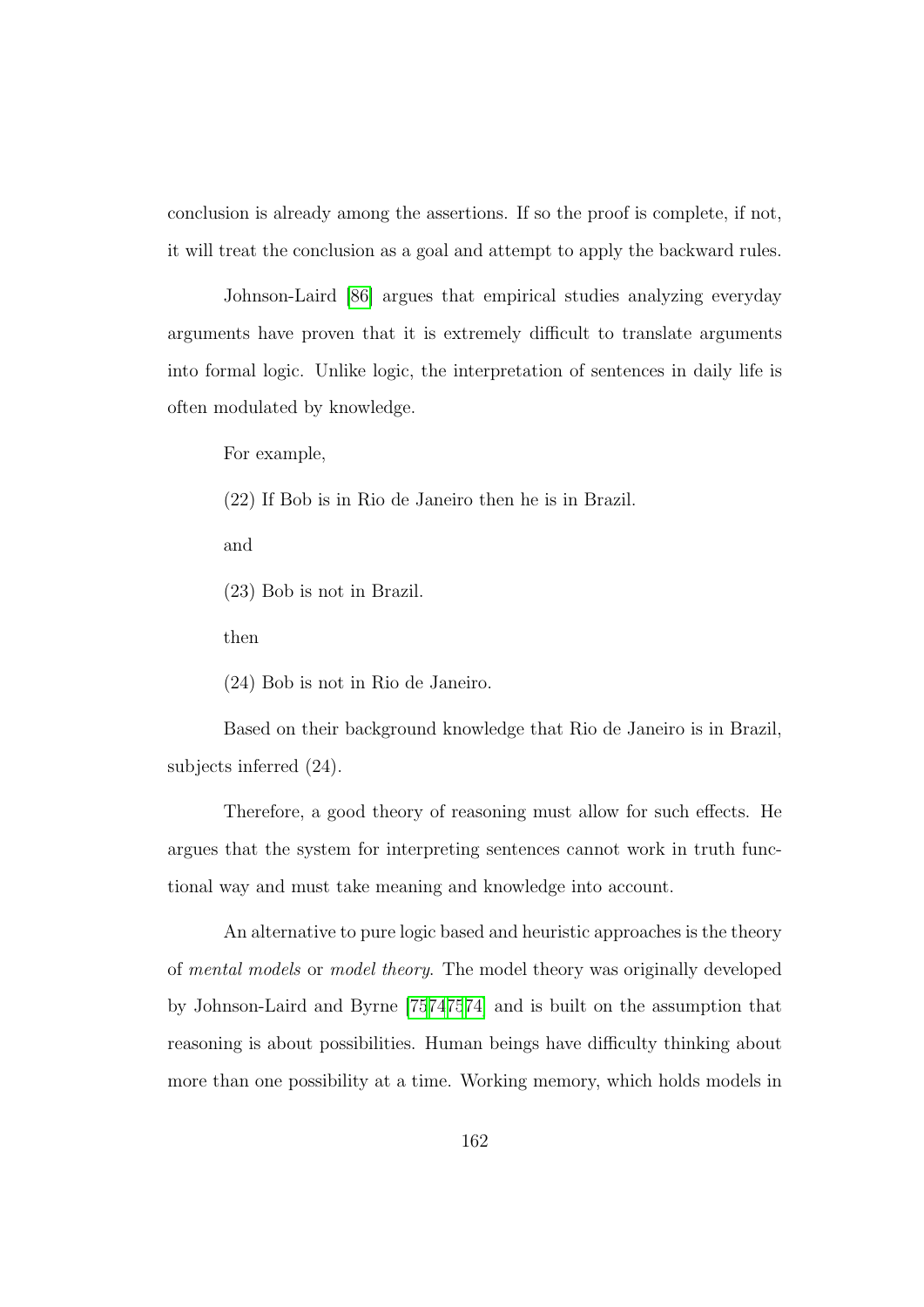mind, is limited in its capacity. Therefore, reasoning that is based on models of possibilities, where each mental model represents what is common to a possibility, seems reasonable.

For example, when Ann says

(25) My house is in the middle of the street.



Figure 48: An diagram compatible with statement (25).

We construct a mental model of a single possibility even though the proposition expressed by  $(25)$  could be true in many ways. Thus  $(25)$  maps to a scene (Figure 48) where Ann's house is roughly in the middle of the street rather than toward one end or the other.

It is well established that humans beings cannot hold an infinitude of possibilities while working out an argument. Mental models lighten the load on working memory by representing less information. The mental model of (25) captures what is common to different possibilities keeping in mind that human beings tend to think about possibilities one model at a time.

He argues that semantic and pragmatic modulation affect the interpretation of sentences so they cannot be treated as strictly truth functional.

For example, consider the following premises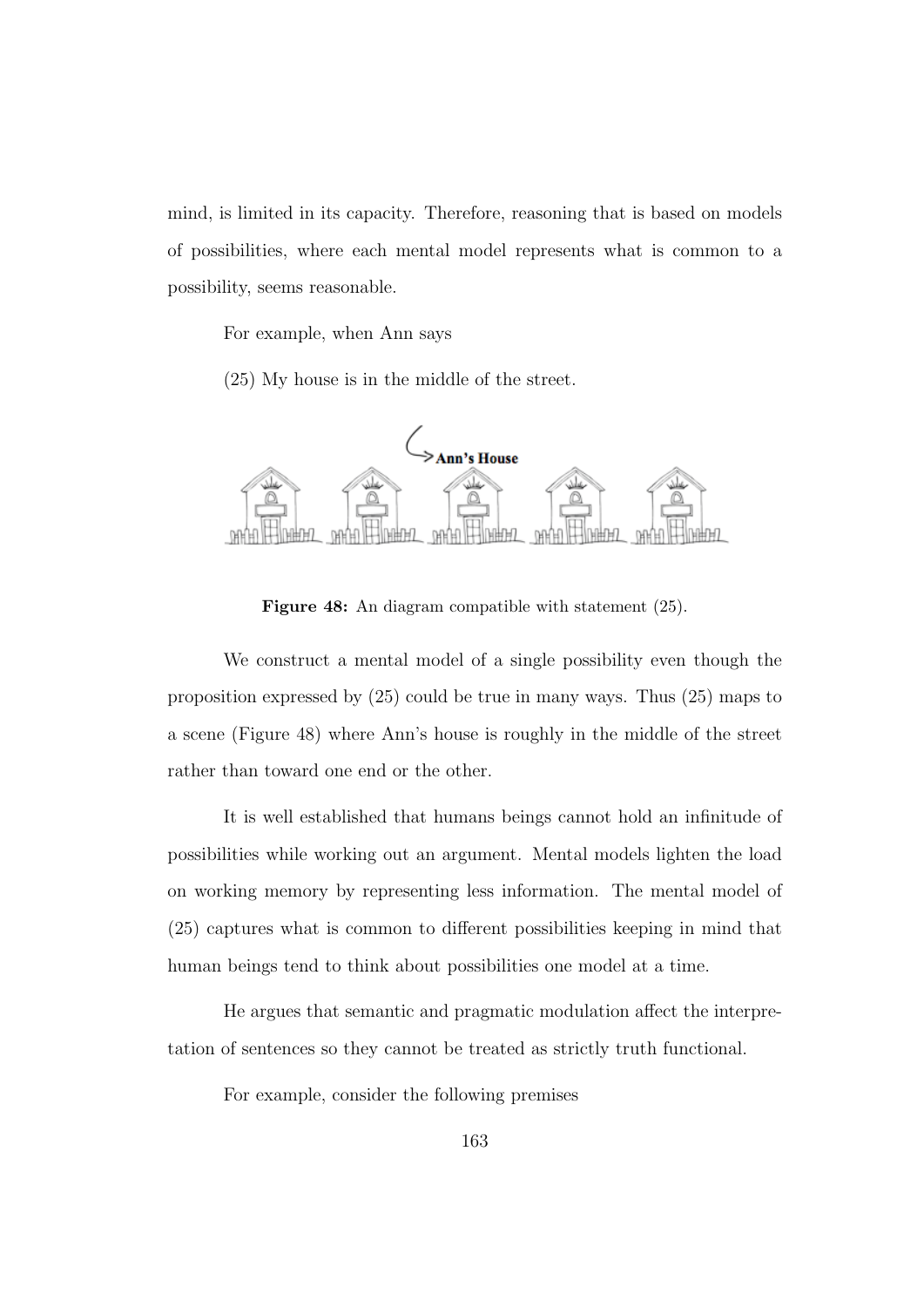- (26) The cup is to the right of the saucer.
- (27) The spoon is to the left of the saucer.

A diagram of the possibility compatible with premises (26) and (27) is shown in Figure 49.



Figure 49: A diagram compatible with statements (26) and (27).

The diagram shows that the cup is to the right of the spoon, and this conclusion follows from the premises but it is not asserted in them. In this case, the the diagram has a spatial interpretation i.e. the position of objects in the diagram corresponds to the scene.

An interesting question that arises is, how does the principle of truth fit in this theory? Johnson-Laird suggests that the right way to think about the principle of truth is to think of mental models representing only those states of affairs that are possible given an assertion. Mental models represent clauses in the premises only when they are true in all possibilities. Additionally, if individuals retain mental footnotes about what is false then they can flush out mental models into fully explicit models representing both what is true and what is false. The model theory does not abandon logic entirely but relates to logic in the sense that an inference is valid if there are no counter examples to its conclusion. A disadvantage of this model is over-simplification of possibilities. This relates to Schelling's [\[129\]](#page-201-1) concept of focal points which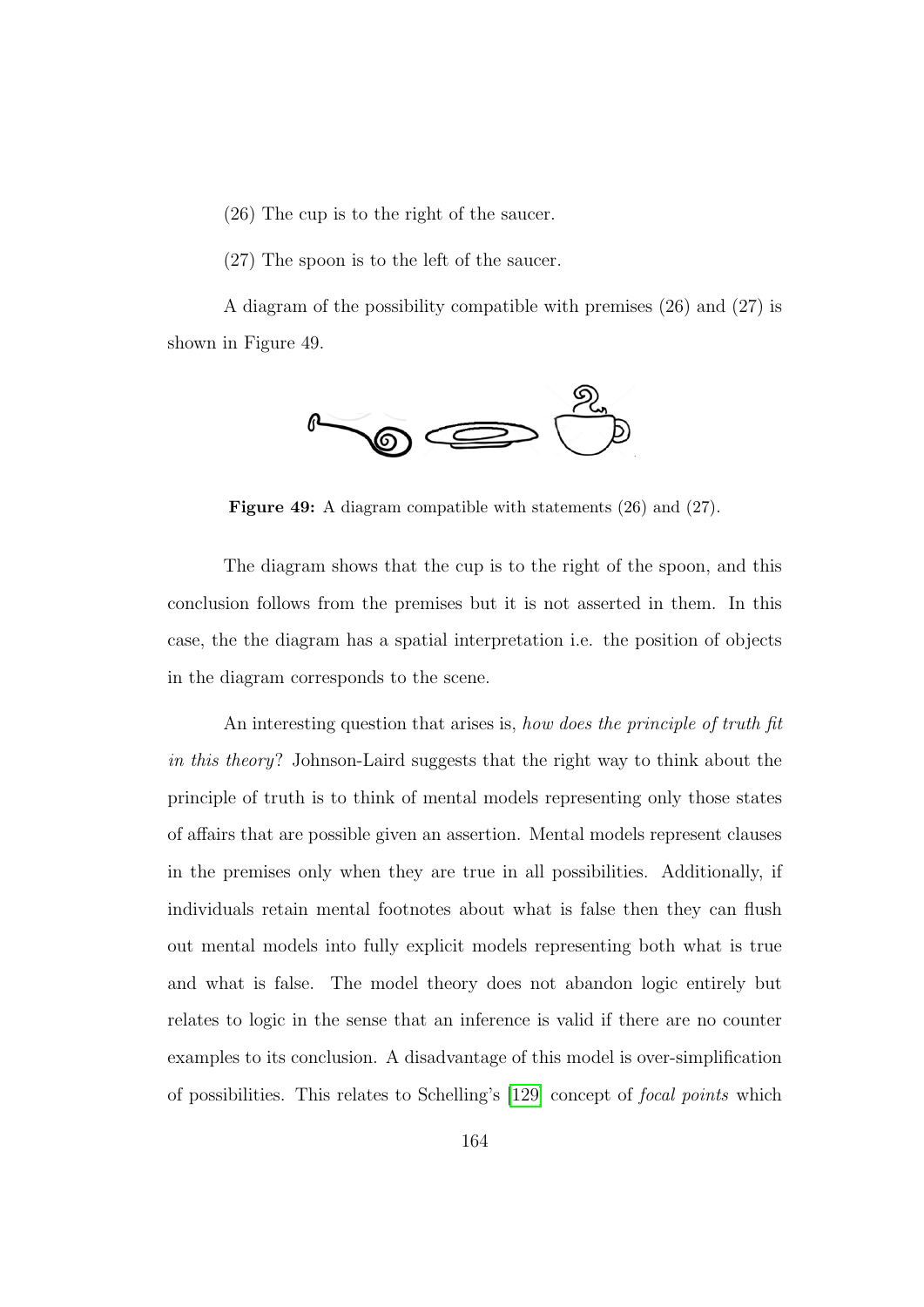is a way to narrow down possible solutions in a coordination problem.

So what is the nature of mental representations underlying deduction; is it rules or is it models?

Stenning and Lambalgen [\[6\]](#page-187-0) argue that the search for a human reasoning mechanism through the tasks of selection, suppression, and syllogism has employed a narrow hypothesis testing methodology. It has ignored the support available from modern logical semantic and pragmatic methods and instead targeted its criticism on an inappropriate classical logic. Rejecting logic has led to attempts to re-invent it producing some hard to interpret systems. They argue that Psychologists have focused their research in the wrong direction; great emphasis has been given on studying representation but the field has pretty much ignored interpretation.

They argue that the mental processes evoked in these experiments are interpretative processes; the processes of reasoning to interpretation.

Most of the experiments carried out by psychologists force interpretation in a vacuum. Wason's selection task is an interesting example where recent experiments on subjects reveal that the underlying problem is due to removing the normal cues on which the choice of interpretation depends. People find Wason's selection task much easier if it is placed in a social context.

Consider a different version of the selection task (shown in Figure 50). You are at a bar and your job is to ensure that people obey the rule

(29) If a person is drinking beer then (s)he must be at least 18 years old.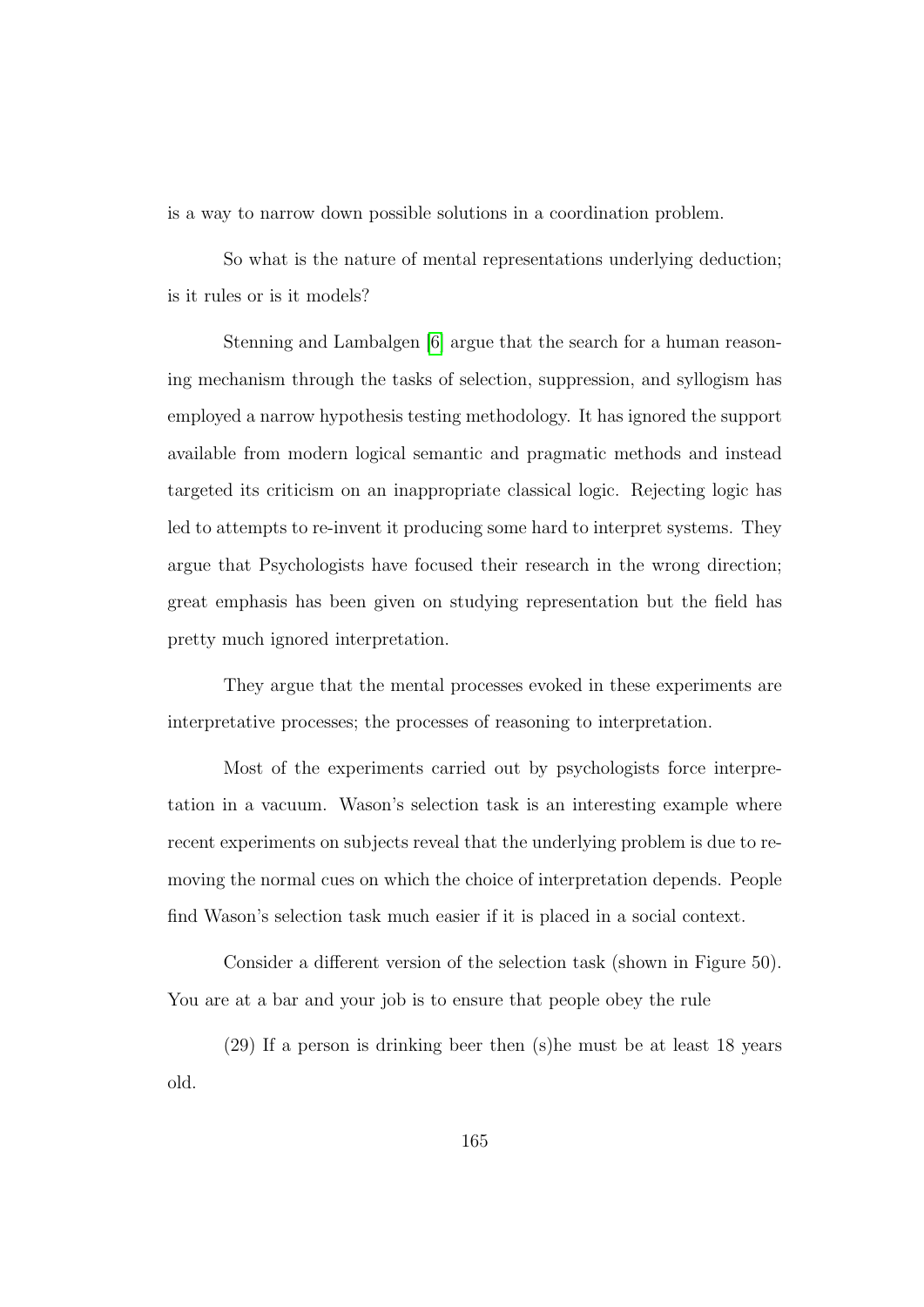

Figure 50: A different version of Wason's Selection Task.

In this version (Figure 50), subjects are shown a set of four cards. Each card has the person's age on one side and what they are drinking on the other side. The visible faces of the cards show *Drinking Beer*, *Drinking Coke*, 22 Years Old, and 16 Years Old. Subjects are asked which card(s) should be turned over in order to test the truth of (29). That is, which card(s) should be turned over in order to determine whether or not they are breaking the rule?

The results show that subjects tend to select the correct cards i.e. the cards showing Drinking Beer and 16 years old.

To take interpretation seriously one must take individual differences seriously. Subjects do different things in experiments and this point has been overlooked. Human reasoners take their knowledge into account and often go beyond the information given (i.e. step into inductive reasoning). Stenning and Lambalgen believe the only way out of the confusion is to take interpretation seriously and separate semantics from representational issues.

Geurts [\[61\]](#page-194-0) focuses his studies on syllogism and argues that despite decades of psychological research on syllogistic reasoning and numerous experimental results, the empirical base has been narrow. He argues that any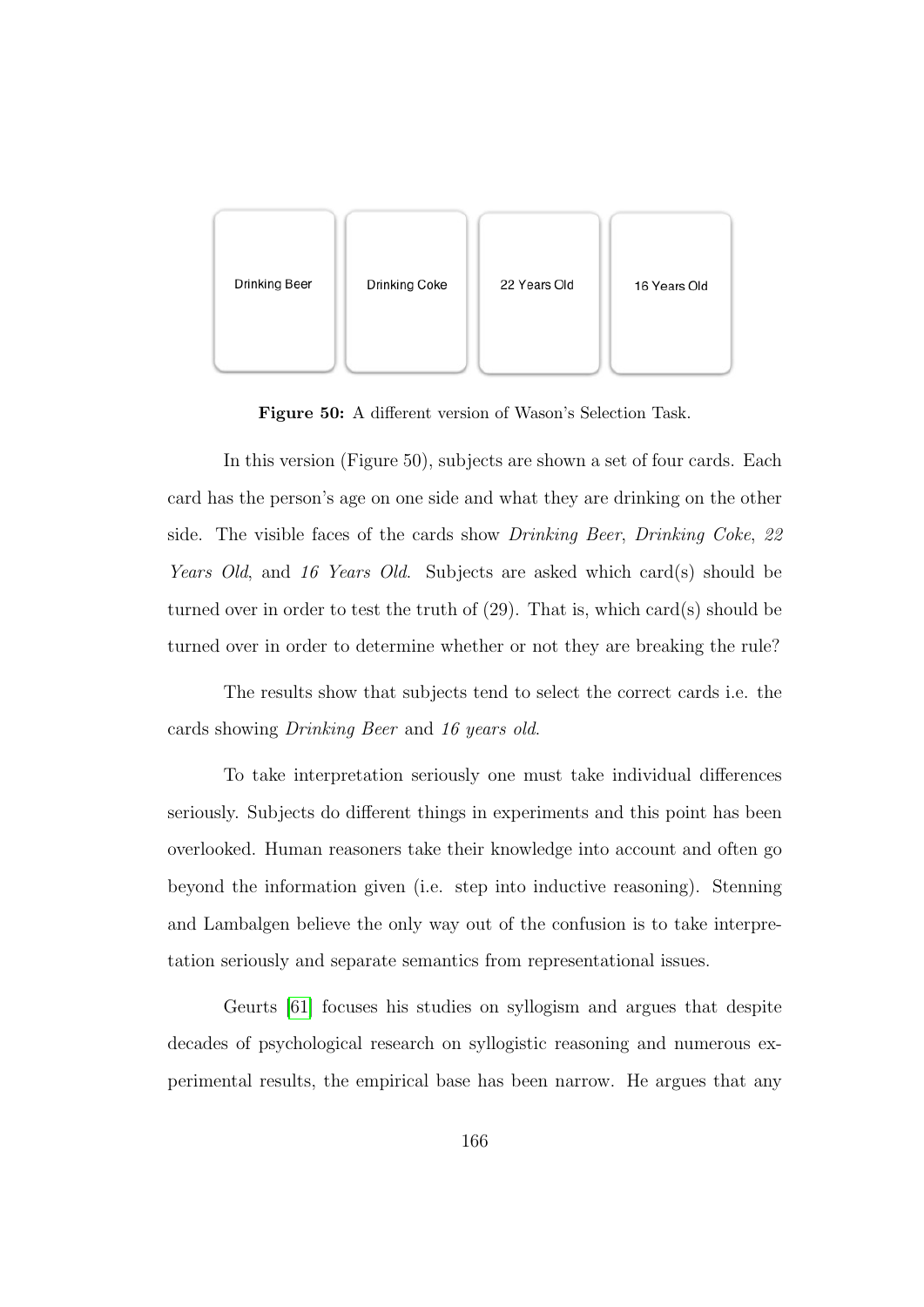psychological account of syllogistic reasoning needs to follow from an adequate theory of interpretation.

Theories about syllogistic reasoning proposed over the years run into problems with certain extensions of the syllogistic language. Geurts claims that current approaches to syllogistic reasoning are based on representational models which encode quantified statements in terms of individuals. These representations are limited in dealing with statements e.g., Most A are B, At least three A are B, etc. Scientists in the field have not done any studies on cardinal quantifiers (e.g. five, at least six, at most seven, etc), the role of negation in syllogistic reasoning, arguments with multiple quantifiers, and so on.

For example,

(30) At least half of the foresters are vegetarians.

This states that the set of foresters who are vegetarians is not smaller than the set of foresters who aren't. And since first order predicate logic allows us to talk about individuals, it is not expressive enough for representing a sentence like (30).

A system of inference that deals with quantifiers in terms of arbitrary individuals cannot handle arguments such as,

(31) All vegetarians are teetotallers.

(32) Most foresters are vegetarians.

Therefore,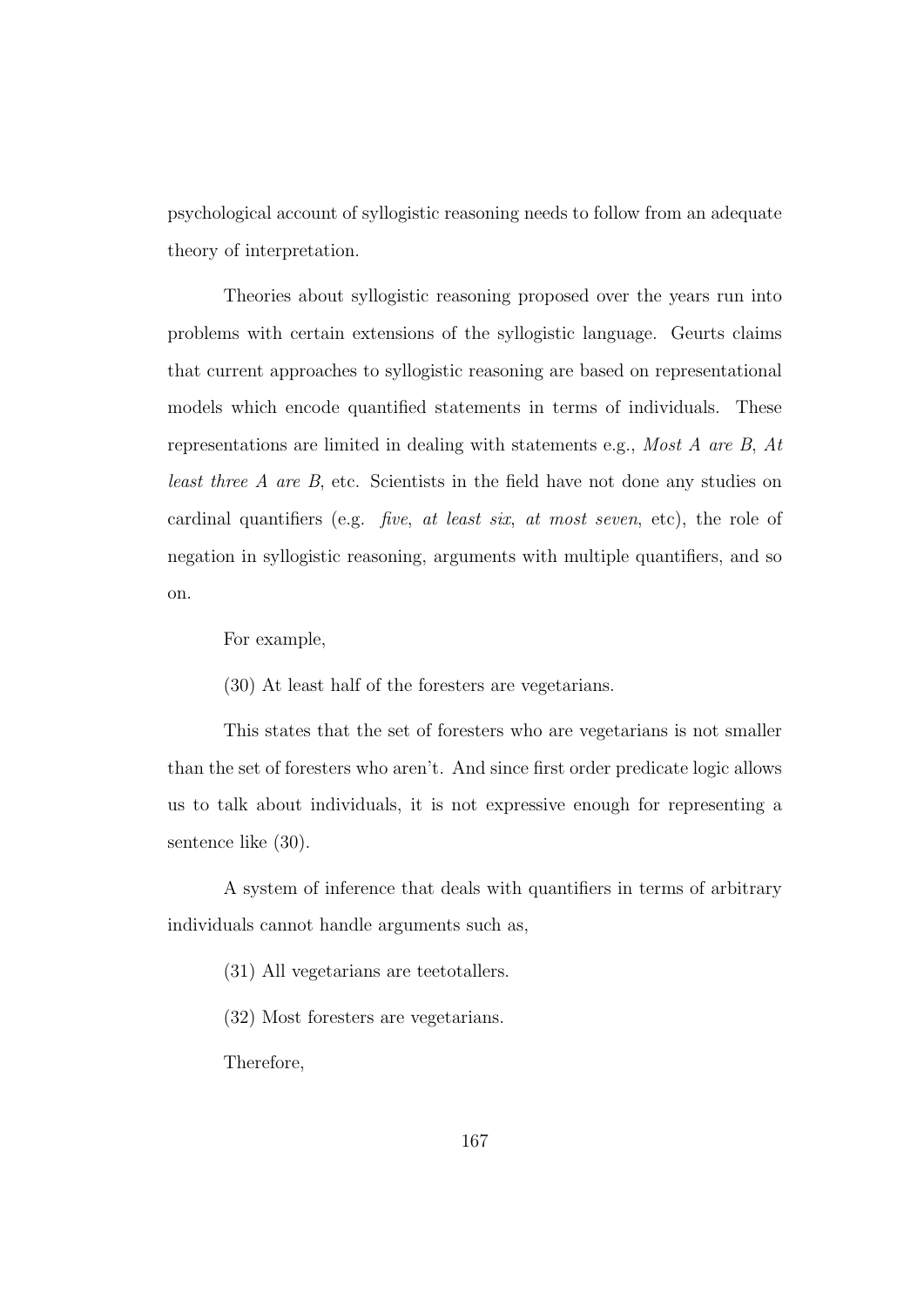(33) Most foresters are teetotallers.

Even if a quantifier is expressible in predicate logic, the representations involved may not be suited for psychological purposes.

For example,

(34) At least two foresters are teetotallers.

can be expressed in predicate logic as,

(35)  $\exists x \exists y$  [x≠y & forester(x) & teetotaller(x) & forester(y) & teeto $taller(v)$ ]

This is a rather cumbersome representation. Since predicate logic doesn't offer the means for talking about sets, it requires the introduction of two individual variables and specification that their values are distinct and that both variables stand for a forester as well as a teetotaller.

Geurts claims that the current models of syllogistic reasoning are all adhoc from the point of view of language understanding. They are incapable of capturing non-standard quantifiers because in predicate logic one cannot talk and reason about sets. Therefore, it is impossible to represent proportional quantified, such as most and at least half of, etc. Solving a syllogistic argument calls for an interpretation of quantified sentences.

Mental model theory developed by Johnson-Laird et al., runs into the same problems as logic-based theories because again quantified propositions are represented in terms of individuals.

For example,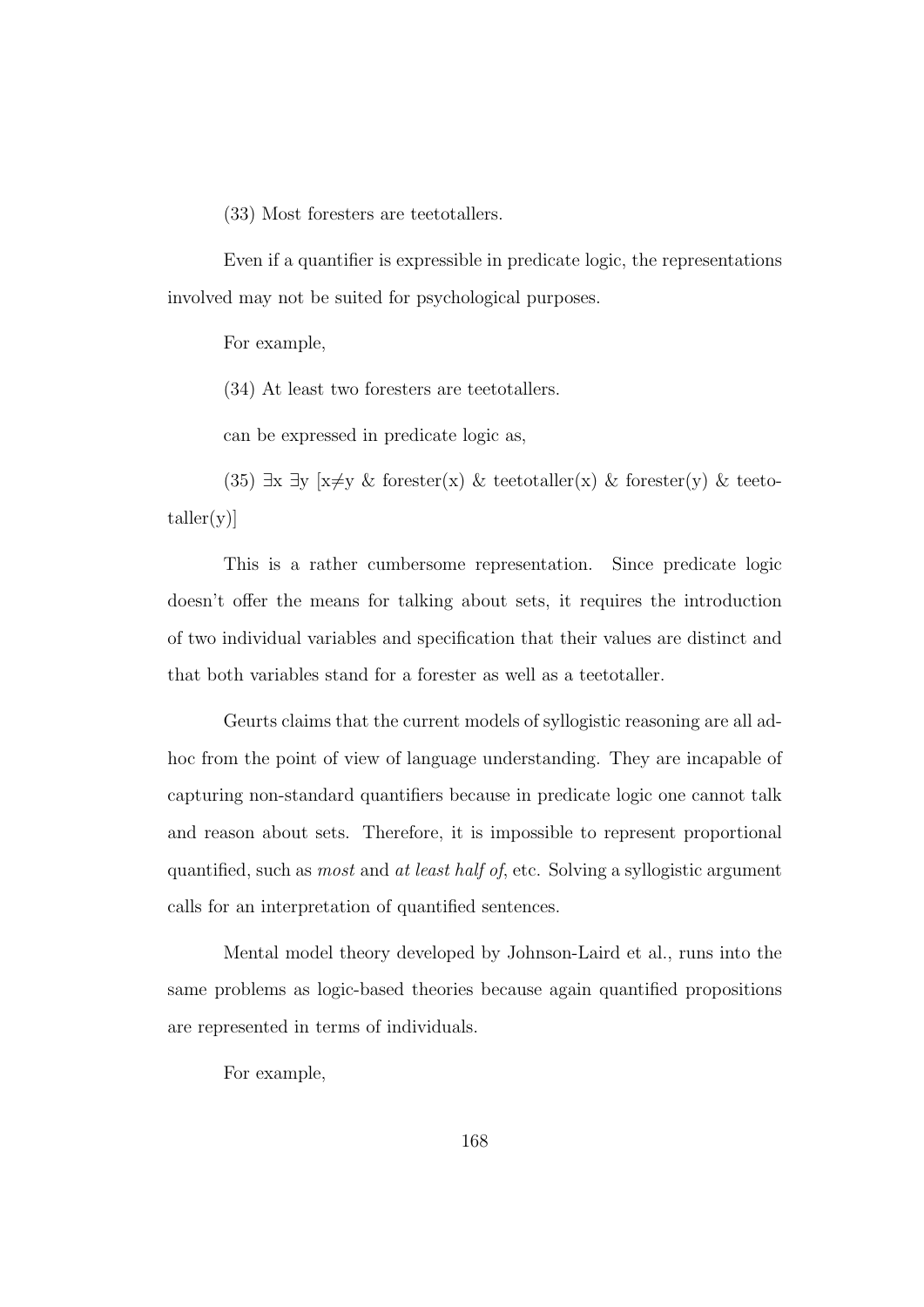## (36) Two A are B.

How can we represent (36) in a mental model?

Since predicate logic and mental-model theory are both individualbased systems, they get into the same trouble with non-standard quantifiers. First, All A are B is not synonymous with Two A are B. Second, if it takes two individuals to represent two, then it takes sixty individuals to represent sixty, which gets us back to the same problem discussed in connection with predicate-logical representations of cardinalities. Guerts believes that despite going through many revisions, the mental model theory is still not expressive in terms of reasoning with quantified sentences.

A different way of dealing with quantification is Charter and Oaksford's [\[24\]](#page-190-0) probabilistic semantics which underlies their probability heuristics model of syllogistic reasoning. According to Charter and Oaksford, humans are geared towards reasoning with uncertainty. They are designed by evolution to reason not logically but probabilistically. This account calls for a probabilistic interpretation of quantified expressions.

For example,

(37) All A are B.

This probabilistically speaking means, that  $P(B|A) = 1$  i.e., the conditional probability of B given A equals 1.

Similarly,

(38) No A are B.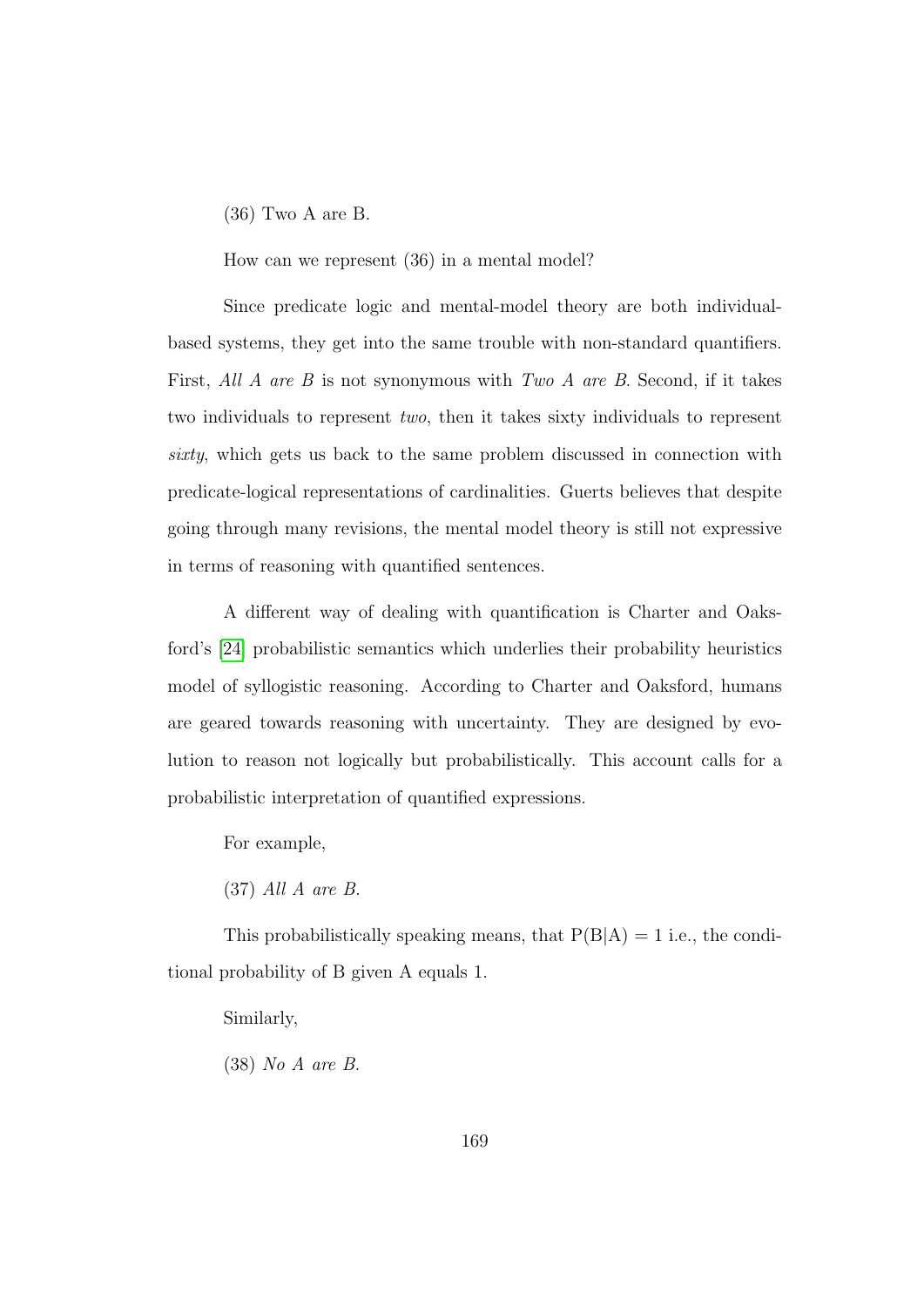Conveys that  $P(B|A) = 0$ , and

(39) Some A are B.

Conveys that  $P(B|A) > 0$ .

If the conditional probability of the conclusion is 1, a proposition with all can be inferred. The probabilistic approach can afford a representation of proportional quantifiers, such as most. According to Charter and Oaksford's denition,

(40) Most A are B.

means that  $P(B|A)$  is high but less than 1.

In this respect, a probabilistic semantics is more expressive than other approaches but still not expressive enough. In general, propositions involving cardinal quantifiers cannot be translated into a probabilistic format.

For example, if it is given that

(41) Two A are B.

We do not know what  $P(B|A)$  is unless it is also known how many A's there are. One proposal is that (41) should mean that  $P(B|A)=2/|A|$  (where  $|A|$ stands for the cardinality of the set of As). Thus, if there are five vegetarians altogether,

(42) Two vegetarians are liberals.

means that there is a 0.4 probability that a given vegetarian is a liberal. This proposal runs into problems, the most obvious one being that it suffices for (42) to be true that there are two liberal vegetarians; the total number of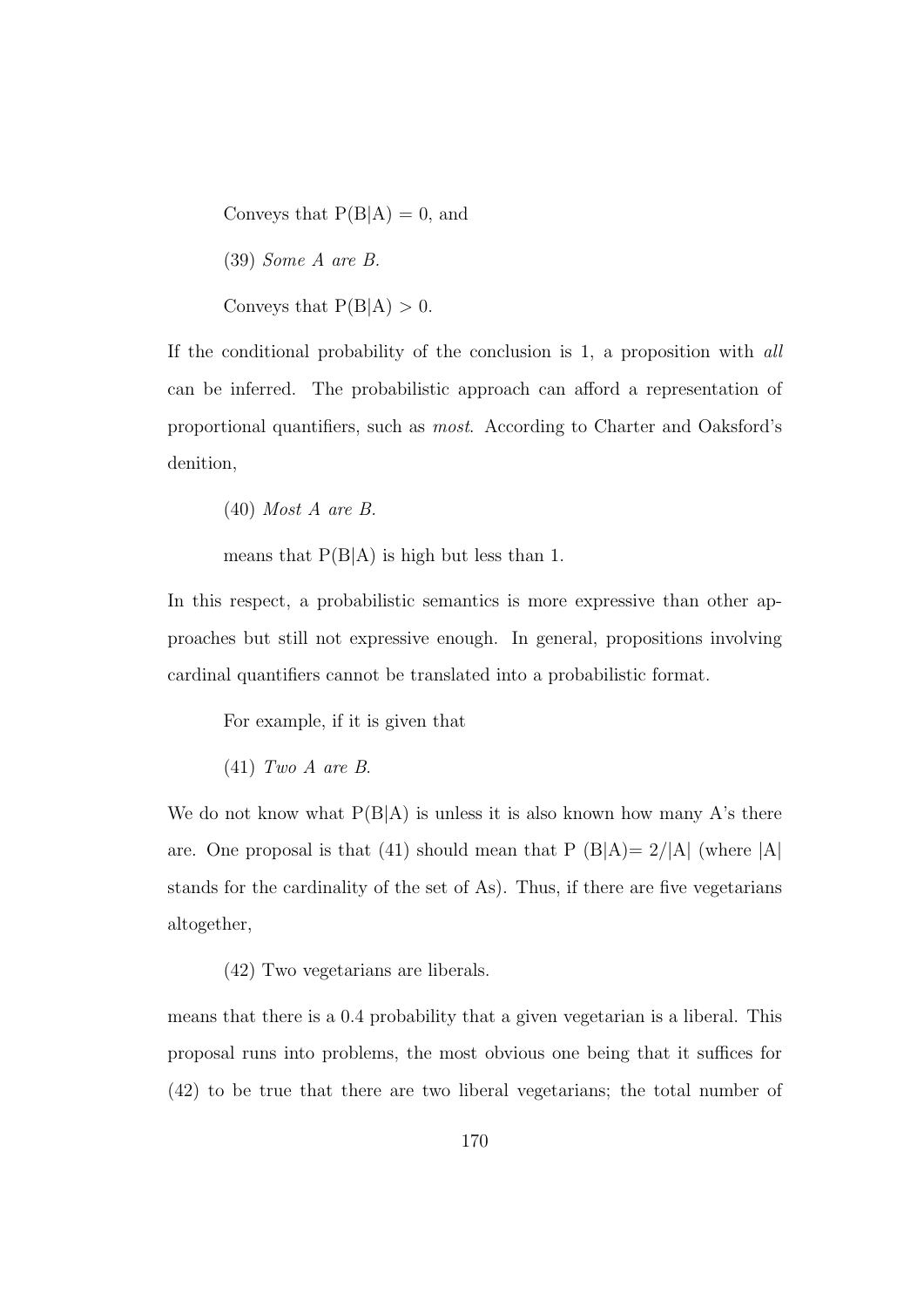vegetarians is irrelevant.

In short, the probabilistic account leads to the claim that all quantifiers are proportional, which is unintuitive for quantifiers like some, and false for others like the cardinals. It is not just logic-based approaches that suffer from these problems but all theories of reasoning run into the same issue.

Geurt believes logic-based approaches to deduction are more powerful than others; limitations being quantifiers, such as most and at least half of are not expressible in standard predicate logic. He feels the right way to deal with representational shortcomings in logic-based models is to consider an approach based on sets rather than individuals. He presents a logic-based model of syllogistic reasoning motivated by semantical considerations and dropping the assumption that syllogistic reasoning is always in terms of individuals.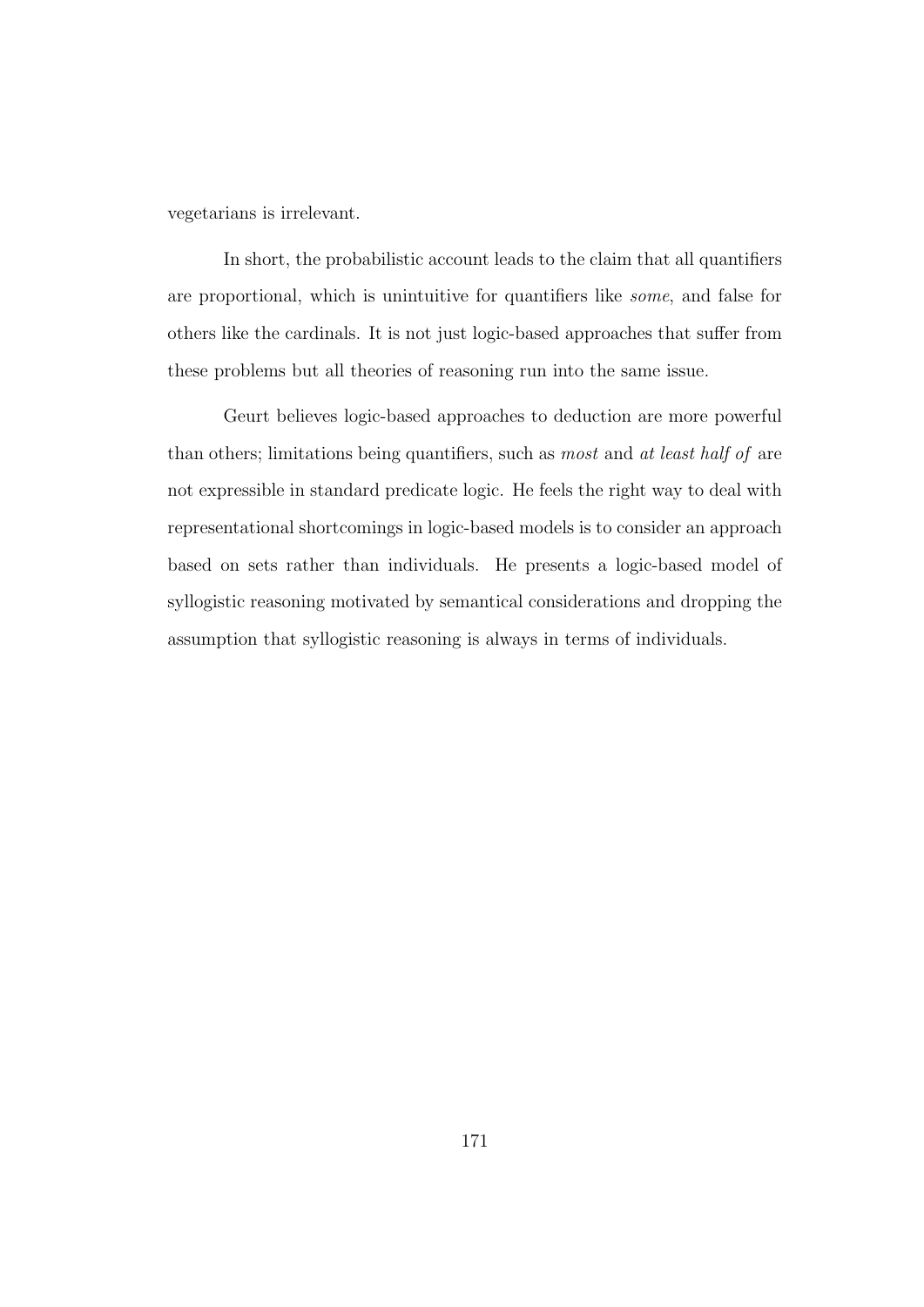## References

- [1] Definition of trust. [http://oxforddictionaries.com/definition/](http://oxforddictionaries.com/definition/trust) [trust](http://oxforddictionaries.com/definition/trust). Oxford Dictionaries Online. Retrieved March 12, 2012.
- [2] Linkedin Corp. [http://www.google.com/finance?q=NYSE:](http://www.google.com/finance?q=NYSE:LNKD&fstype=ii) [LNKD&fstype=ii](http://www.google.com/finance?q=NYSE:LNKD&fstype=ii). Google Finance. Retrieved Febuary 1, 2012.
- [3] Facebook's Filing: The Highlights. [http://bits.blogs.nytimes.com/](http://bits.blogs.nytimes.com/2012/02/01/facebooks-filing-the-highlights) [2012/02/01/facebooks-filing-the-highlights](http://bits.blogs.nytimes.com/2012/02/01/facebooks-filing-the-highlights), Febuary 1 2012. The New York Times. Retrieved Febuary 20, 2012.
- [4] Form S-1 Registration Statement Facebook, Inc. [http://www.sec.gov/](http://www.sec.gov/Archives/edgar/data/1326801/000119312512034517/d287954ds1.htm) [Archives/edgar/data/1326801/000119312512034517/d287954ds1.](http://www.sec.gov/Archives/edgar/data/1326801/000119312512034517/d287954ds1.htm) [htm](http://www.sec.gov/Archives/edgar/data/1326801/000119312512034517/d287954ds1.htm), Febuary 1 2012. U.S. Securities and Exchange Commission. Retrieved February 21, 2012.
- [5] Online Data Helping Campaigns Customize Ads. [http://www.nytimes.](http://www.nytimes.com/2012/02/21/us/politics/campaigns-use-microtargeting-to-attract-supporters.html?_r=1&ref=todayspaper) [com/2012/02/21/us/politics/campaigns-use-microtargeting-to](http://www.nytimes.com/2012/02/21/us/politics/campaigns-use-microtargeting-to-attract-supporters.html?_r=1&ref=todayspaper)[attract-supporters.html?\\_r=1&ref=todayspaper](http://www.nytimes.com/2012/02/21/us/politics/campaigns-use-microtargeting-to-attract-supporters.html?_r=1&ref=todayspaper), Febuary 21 2012. The New York Times. Retrieved Febuary 21, 2012.
- <span id="page-187-0"></span>[6] Jonathan E. Adler and Lance J. Rips. Reasoning: Studies of Human Inference and its Foundations. Cambridge University Press, 2008.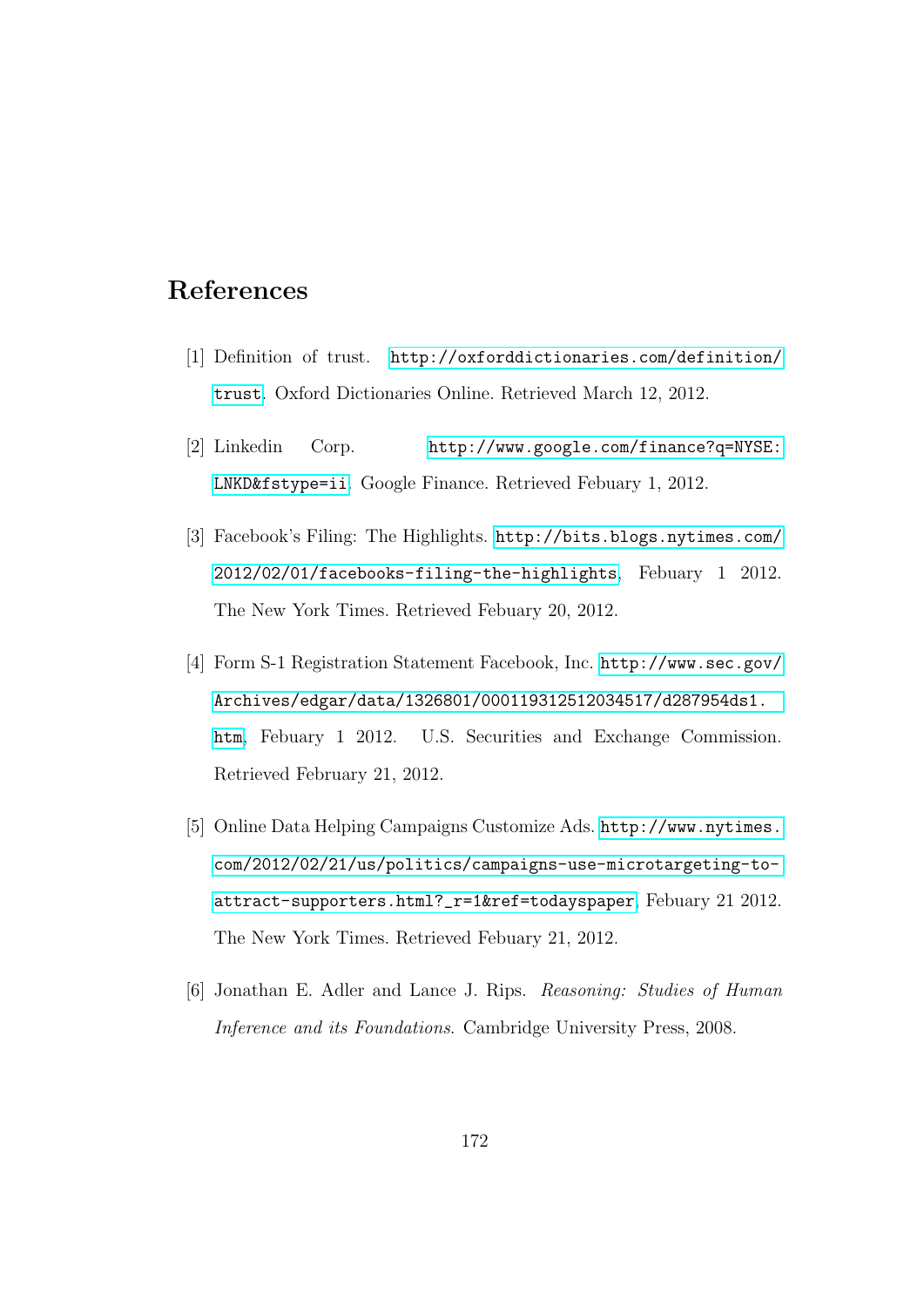- [7] Rachel F. Adler and Farishta Satari. The Application of Virtual Reality Simulations to the Treatment of Anxiety Disorders. Decision Sciences Institute. San Antonio, TX, 2006.
- [8] Keiko Aoki, Kenju Akai, and Kenta Onoshiro. Deception and confession: Experimental evidence from a deception game in japan. Technical report, Institute of Social and Economic Research, Osaka University, 2010.
- [9] Michael Arrington. Twitter's Financial Forecast Shows First Revenue in Q3, 1 billion users in 2013. [http://techcrunch.com/2009/07/](http://techcrunch.com/2009/07/15/twitters-financial-forecast-shows-first-revenue-in-q3-1-billion-users-in-2013/) [15/twitters-financial-forecast-shows-first-revenue-in-q3-](http://techcrunch.com/2009/07/15/twitters-financial-forecast-shows-first-revenue-in-q3-1-billion-users-in-2013/) [1-billion-users-in-2013/](http://techcrunch.com/2009/07/15/twitters-financial-forecast-shows-first-revenue-in-q3-1-billion-users-in-2013/), July 15 2009. TechCrunch. Retrieved Febuary 20, 2012.
- [10] James S Atherton. Piaget's Theory of Cognitive Denvelopment. [http:](http://www.learningandteaching.info/learning/piaget.htm) [//www.learningandteaching.info/learning/piaget.htm](http://www.learningandteaching.info/learning/piaget.htm), Dec 2011.
- [11] Katie Atkinson, Trevor Bench-Capon, and Peter McBurney. Computational Representation of Practical Argument. Synthese, 152(2):157–206, 2006.
- [12] Robert J. Aumann. Agreeing to Disagree. Institute of Mathematical Statistics (Institute of Mathematical Statistics), 4(6):1236–1239, 1976.
- [13] John Langshaw Austin. How to do things with Words: The William James Lectures delivered at Harvard University in 1955. Ed. J. O. Urmson. Oxford: Clarendon, 1955.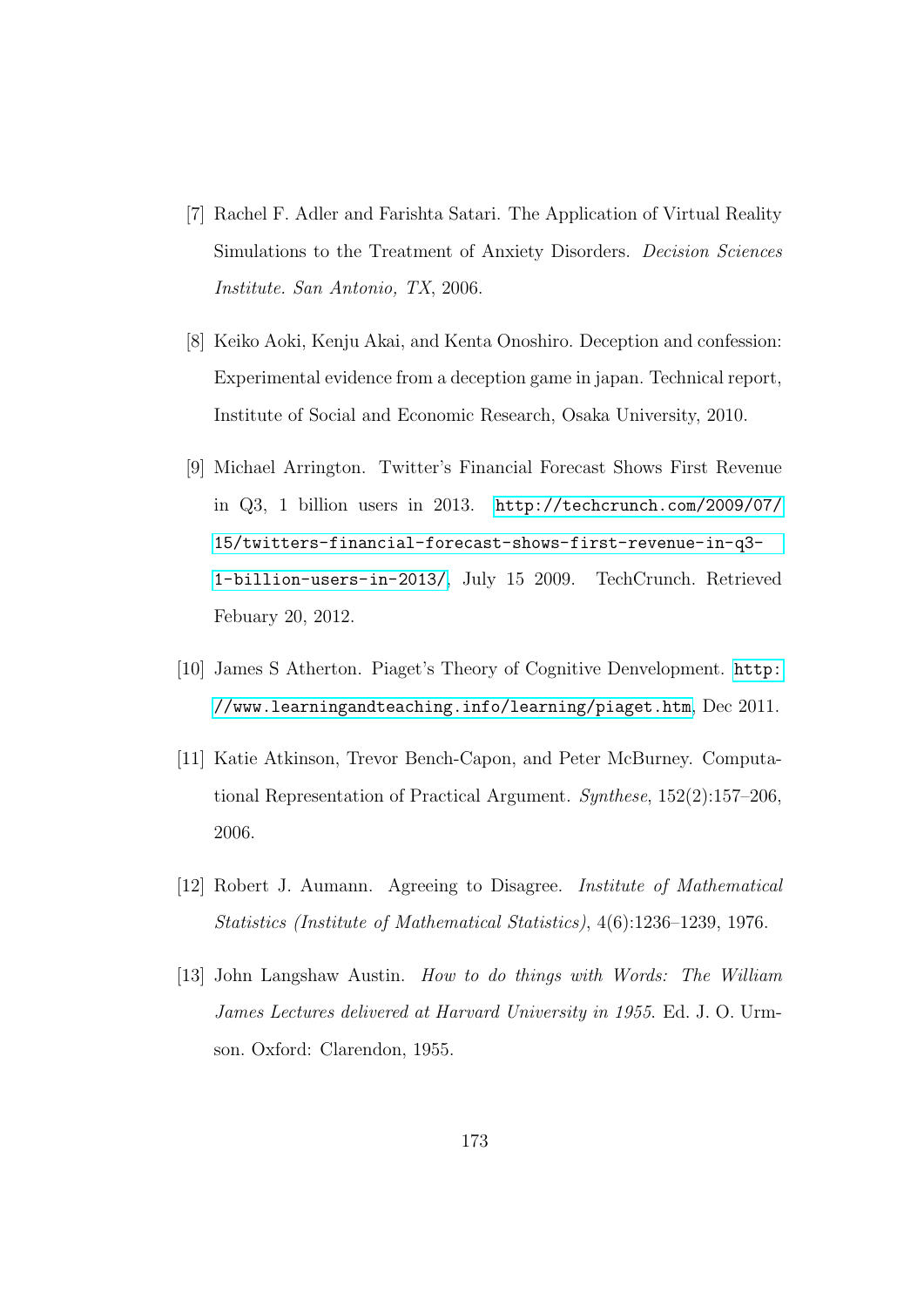- [14] Alexandru Baltag, Lawrence S. Moss, and Slawomir Solecki. The Logic of Public Announcements, Common Knowledge, and Private Suspicions. In TARK 1998: Proceedings of the 7th conference on Theoretical aspects of rationality and knowledge, pages 43–56, San Francisco, CA, USA, 1998. Morgan Kaufmann Publishers Inc.
- [15] Johan Van Benthem, Jelle Gerbrandy, and Barteld Kooi. Dynamic update with Probabilities. In ILLC Prepublication, 2006.
- [16] Anton Benz. Questions, plans, and the utility of Answers. Syddansk Universitet, Kolding, 2006.
- [17] Anton Benz, Gerhard Jaeger, and Robert Van Rooij. An Introduction to Game Theory for Linguists. Palgrave MacMillan, New York, 2005.
- [18] Michael Blome-Tillmann. Conversational Implicatures (and How to Spot Them). Philosophy Compass, 8(2):170–185, 2013.
- [19] Nancy Bonvillain. Language, Culture, and Communication The Meaning of Messages. Prentice-Hall, Inc., Upper Saddle River, New Jersey, 2000.
- [20] Juergen Bracht and Nick Feltovich. Whatever you say, your reputation precedes you: Observation and cheap talk in the trust game. Journal of Public Economics, 93:1036–1044, 2009.
- [21] Steven J. Brams. The Presidential Election Game. Yale University Press, New Haven and London, 1978.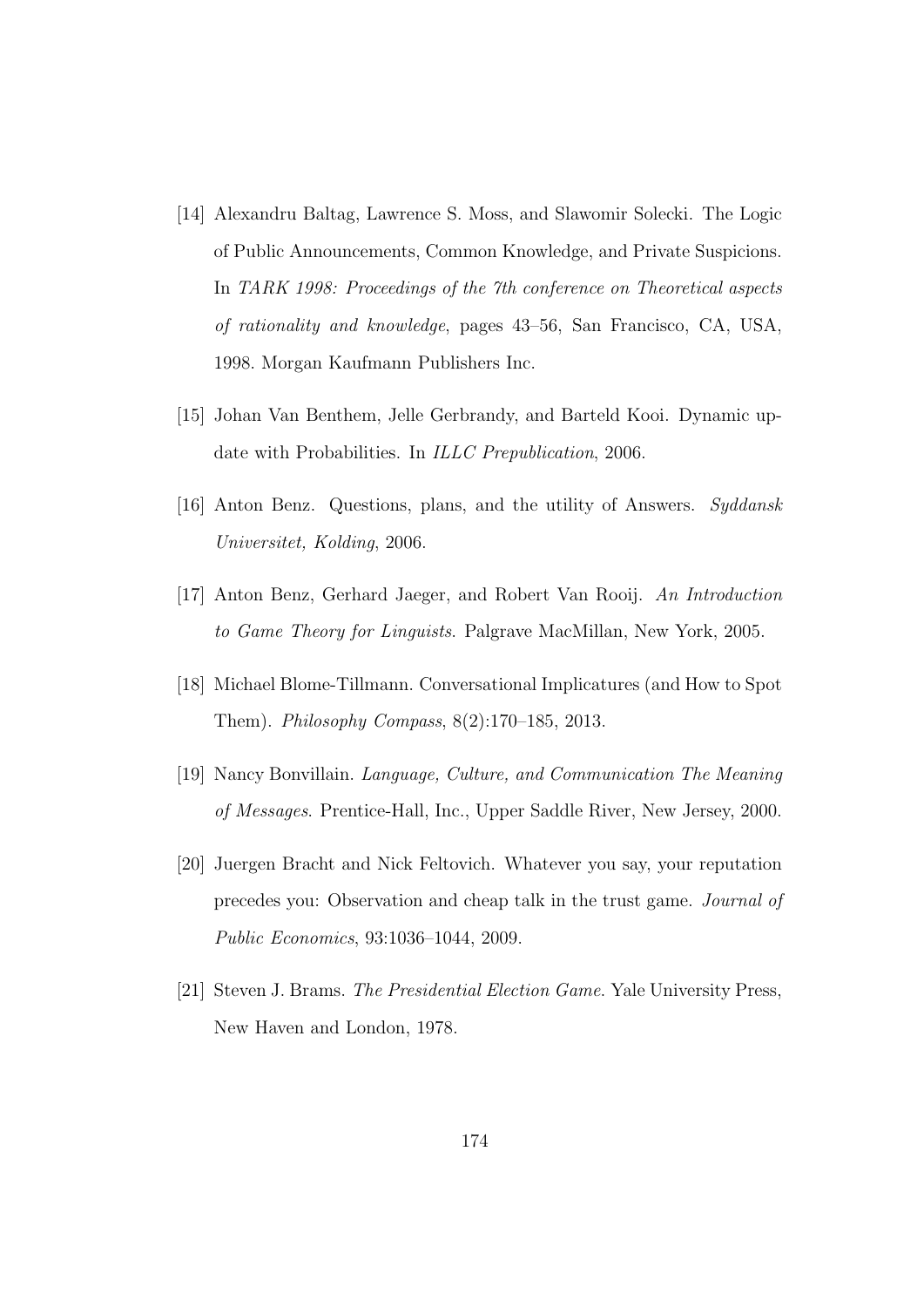- [22] Ruth M. J. Byrne, Orlando Espino, and Carlos Santamaria. Counterexamples and the suppression of Inferences. Journal of Memory Language, 40:347–373, 1999.
- [23] Sugato Chakravarty, Yongjin Ma, and Sandra Maximiano. Lying and Friendship. Technical Report 1007, Purdue University, Department of Consumer Sciences, 2011.
- <span id="page-190-0"></span>[24] N Chater and M Oaksford. The probability heuristics model of syllogistic reasoning. Cognitive Psychology, 38:191–258, 1999.
- [25] Ying Chen, Joel Sobel, Ying Chen, Navin Kartik, and Joel Sobel. Selecting Cheap Talk Equilibria. Review of Economic Studies, 2008.
- [26] Herbert H. Clark and Thomas B. Carlson. Hearers and Speech Acts. JSTOR, 58:332–373, 1982.
- [27] Herbert H. Clark and Edward F. Schaefer. Concealing One's Meaning from Overhearers. Journal of Memory and Language, 26:209–225, 1987.
- [28] Herbert H. Clark and Edward F. Schaefer. Arenas of Language Use: Chapter 8 Dealing with Overhearers. University of Chicago Press, 1992.
- [29] Vincent P. Crawford, Uri Gneezy, and Yuval Rottenstreich. The Power of Focal Points is Limited: Even Minutes of Payoff Asymmetry May Yield Large Coordination Failures. American Economic Review, 2008.
- [30] Vincent P. Crawford and Joel Sobel. Strategic Information Transmission. Econometrica, 50(6):1431–1451, 1982.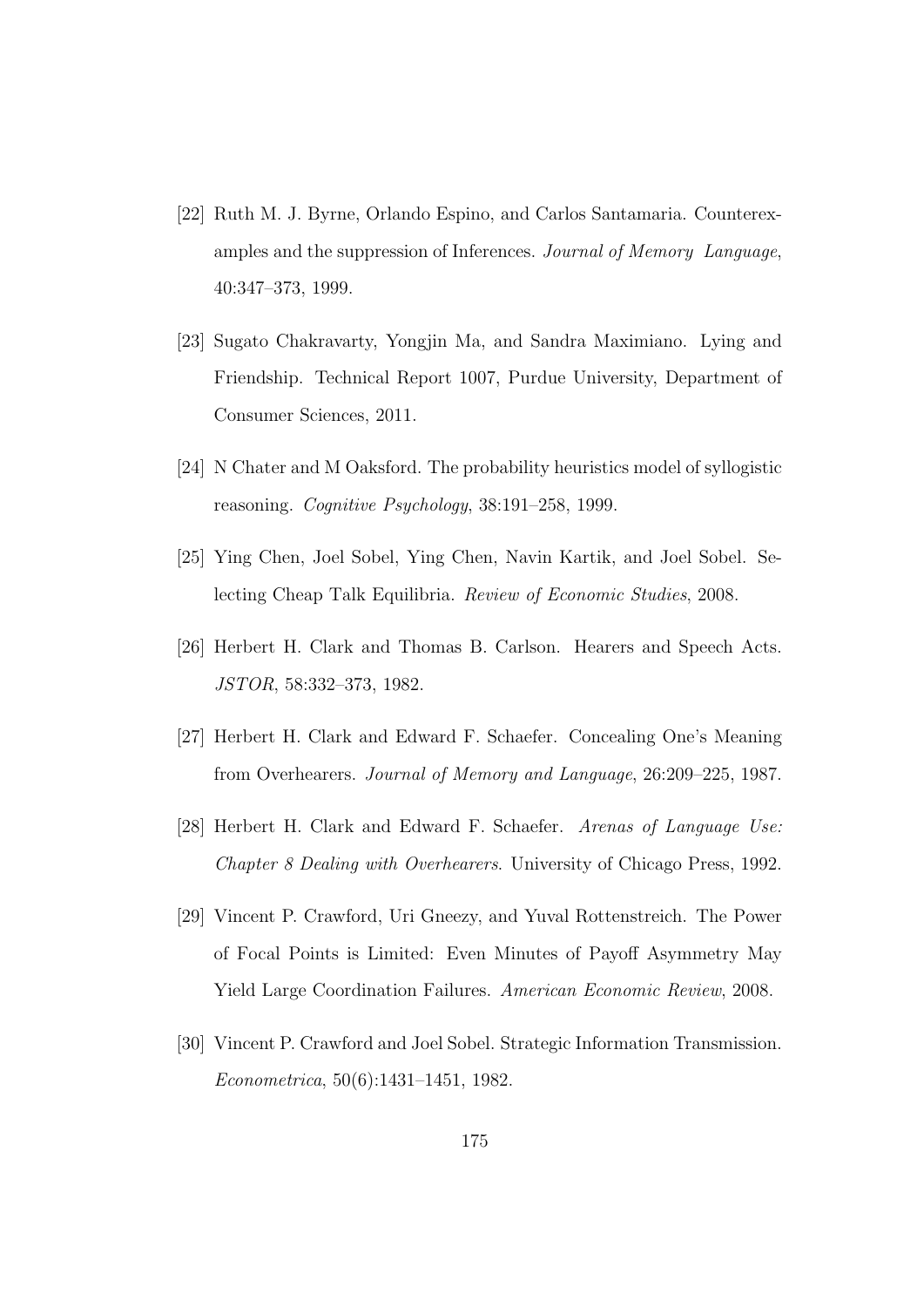- [31] Robin P. Cubitt and Robert Sugden. Common Knowledge, Salience and Convention: A Reconstruction of David Lewis' Game Theory. Economics and Philosophy, 19:175–210, 2003.
- [32] Robert Dale. Cooking Up Referring Expressions. In Proceedings of the 27th Annual Meeting of the Association of Computational Linguistics, University of British Columbia, Vancouver, 1989.
- [33] Robert Dale and Ehud Reiter. Computational Interpretations of the Gricean Maxims in the Generation of Referring Expressions. Cognitive Science, 19, 1995.
- [34] Donald Davidson. Truth and Meaning. Synthese, 17, 1967.
- [35] Donald Davidson. On Saying That. Synthese, 19, 1968.
- [36] Donald Davidson. Belief and the Basis of Meaning. Synthese, 27(3- 4):309–323, 1974.
- [37] Donald Davidson. *Moods and Performances*. Springer Netherlands, 1979.
- [38] Munindar Singh Department, Munindar P. Singh, Ashok Mallya, Mike Maximilien, and Raghu Sreenath. The Pragmatic Web: Preliminary Thoughts. In In Proc. of the NSF-EU Workshop on Database and Information Systems Research for Semantic Web and Enterprises, April 3-5, Amicalolo Falls and State, 2004.
- [39] Hans Van. Ditmarsch and Barteld Kooi. The Secret of My Success. Synthese, pages 201–232, 2006.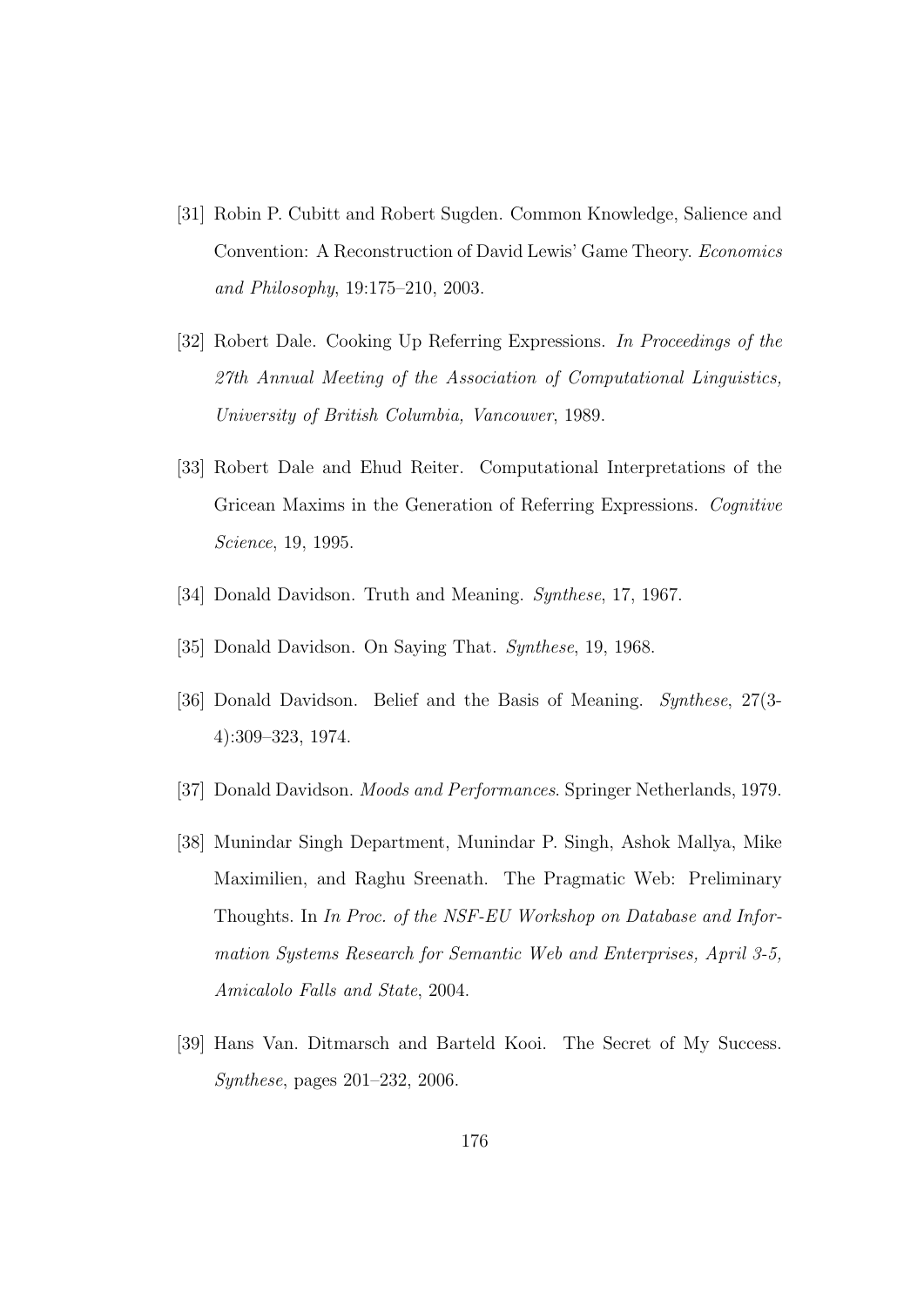- [40] Keith Donnellan. Reference and Definite Descriptions. in Philosophical Review, pages 281–304, 1966.
- [41] Claire Doutrelant, Peter McGregor, and Rui Oliveirab. The effect of an audience on intrasexual communication in male Siamese fighting fish, Betta splendens. Behavioral Ecology, 12:283–286, 2001.
- [42] Iddo Samet Dov Samet and David Schmeidler. One Observation behind Two-Envelope Puzzles. The American Mathematical Monthly, 111(4):347–351, 2004.
- [43] F.I. Dretske. *Knowledge and the Flow of Information*. MIT Press, 1983.
- [44] Michael Dummett. What is a theory of meaning? (ii). In The Seas of Language. Oxford University Press, 1993.
- [45] Peter Eavis and Evelyn M. Rusli. Investors Get the Chance to Assess Facebook's Potential. [http://dealbook.nytimes.com/2012/02/](http://dealbook.nytimes.com/2012/02/01/investors-get-the-chance-to-assess-facebooks-potential) [01/investors-get-the-chance-to-assess-facebooks-potential](http://dealbook.nytimes.com/2012/02/01/investors-get-the-chance-to-assess-facebooks-potential), Febuary 1 2012. The New York Times. Retrieved Febuary 21, 2012.
- [46] Zachary Ernst. What is Common Knowledge? Episteme, 8(3):209–226, 2011.
- [47] Gareth Evans. The Causal Theory of Names. in Martinich, A. P. ed. The Philosophy of Language. Oxford University Press., 1985.
- [48] Joseph Farrell and Robert Gibbons. Cheap Talk with Two Audiences. The American Economic Review, 79(5):1214–1223, 1989.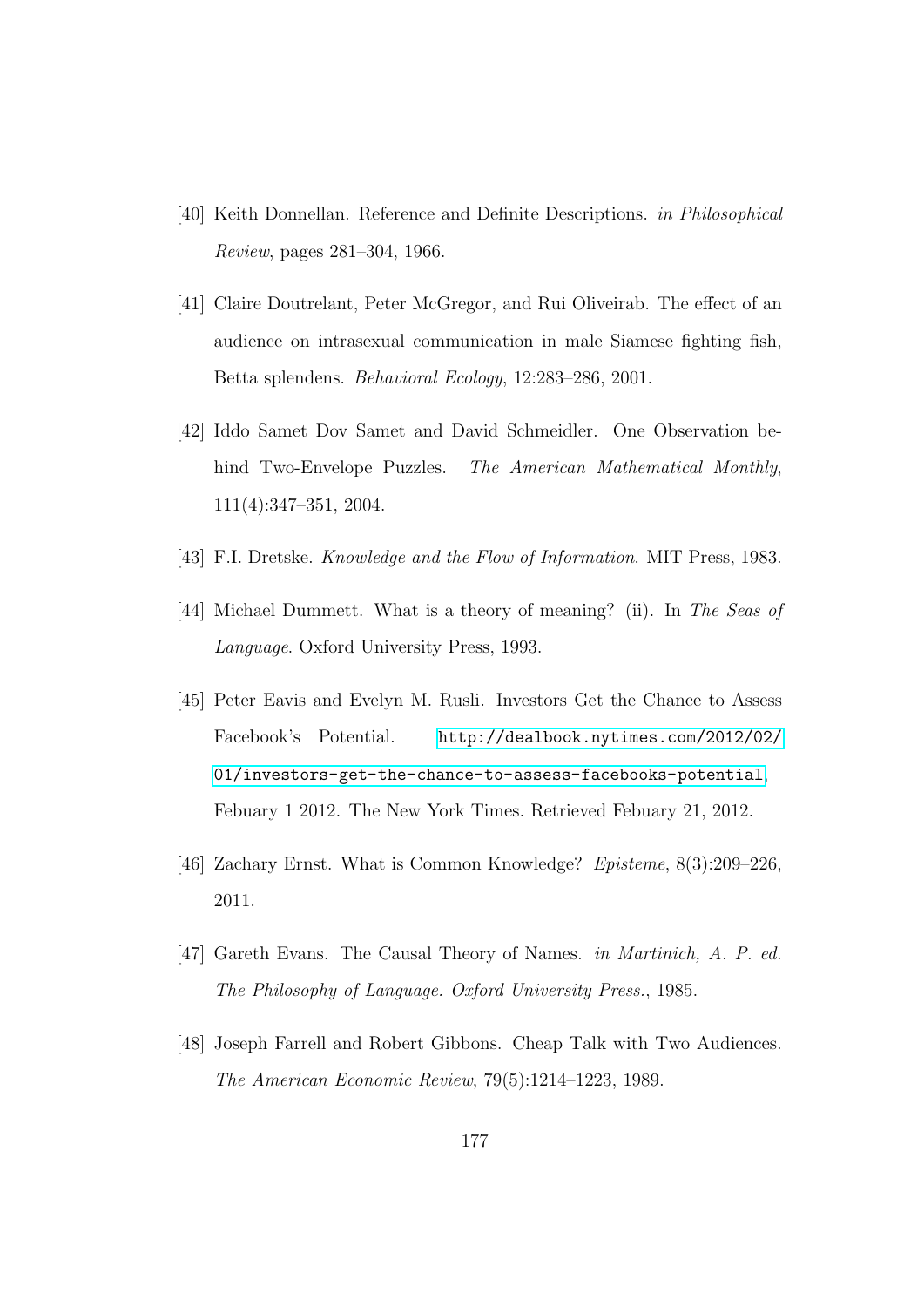- [49] Joseph Farrell and Matthew Rabin. Cheap Talk. Journal of Economic Perspectives, 10(3):103–18, 1996.
- [50] Keith Ferrazzi. Who's got your back. Random House Digital, Inc., 2009.
- [51] Stanley Fish. Talking to No Purpose. [http://opinionator.blogs.](http://opinionator.blogs.nytimes.com/2011/04/04/talking-to-no-purpose) [nytimes.com/2011/04/04/talking-to-no-purpose](http://opinionator.blogs.nytimes.com/2011/04/04/talking-to-no-purpose), April 4 2011. The New York Times. Retrieved April 10, 2011.
- [52] Melvin Fitting. Reasoning About Games. Studia Logica, 82:1–25, 2006.
- [53] Luciano Floridi. *Information: a very short introduction*. Oxford University Press, 2010.
- [54] Michael Franke and Robert Van Rooij. Strategies of Persuation, Manipulation, and Propaganda: psychological and social aspects. 2013.
- [55] Gottlob Frege. On Sense and Reference. *in Translations from the Philo*sophical Writings of Gottlob Frege, edited by Peter Geach and Max Black, pages 58–70, 1960.
- [56] Francis Fukuyama. Trust. Free Press Paperbacks EditionSimon, 1996.
- [57] Bob Garfield. The Chaos Scenario. Stielstra Publishing, 2009.
- [58] John Geanakopolos. Common Knowledge. Journal of Economic Perspectives, 6(4):53–82, 1992.
- [59] Barton Gellman, Aaron Blake, and Greg Miller. Edward Snowden comes forward as source of NSA leaks. [http://www.washingtonpost.com/](http://www.washingtonpost.com/politics/intelligence-leaders-push-back-on-leakers-media/2013/06/09/fff80160-d122-11e2-a73e-826d299ff459_story.html)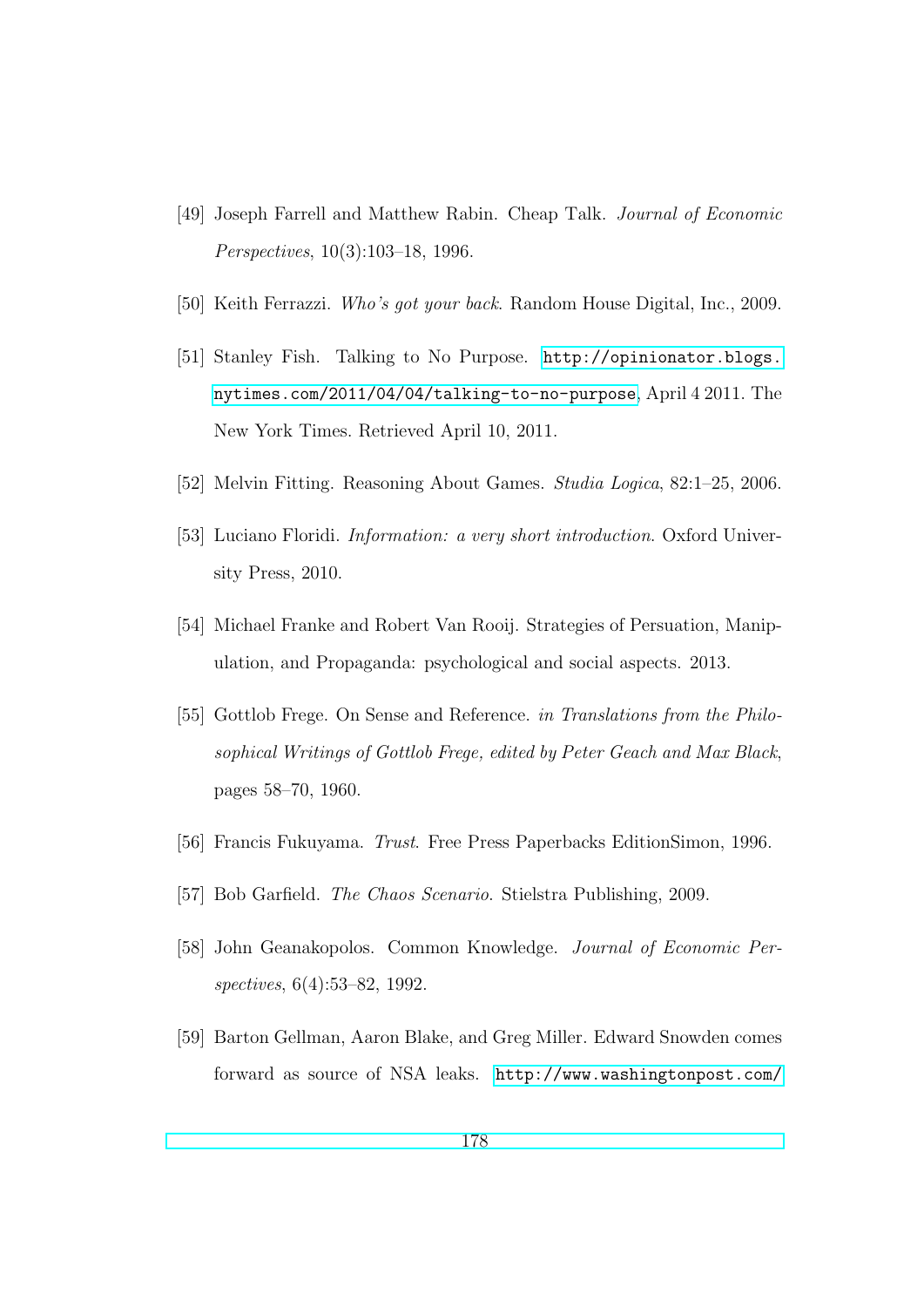[politics/intelligence-leaders-push-back-on-leakers-media/](http://www.washingtonpost.com/politics/intelligence-leaders-push-back-on-leakers-media/2013/06/09/fff80160-d122-11e2-a73e-826d299ff459_story.html) [2013/06/09/fff80160-d122-11e2-a73e-826d299ff459\\_story.html](http://www.washingtonpost.com/politics/intelligence-leaders-push-back-on-leakers-media/2013/06/09/fff80160-d122-11e2-a73e-826d299ff459_story.html). The Washington Post. Retrieved June 10, 2013.

- [60] Jelle Gerbrandy. Communication Strategies in Games. Journal of Applied Non-Classical Logics, 17, 2006.
- <span id="page-194-0"></span>[61] Bart Geurts. Reasoning with quantifiers. Cognition, 86(3):223–51, 2003.
- [62] Uri Gneezy. Deception: The Role of Consequences. American Economic Review, 95(1):384–394, 2005.
- [63] Paul H. Grice. Studies in the Way of Words. Harvard University Press, Cambridge, Massachusetts, 1989.
- [64] Barbara Grosz and Candace Sidner. Attention, Intentions, and the Structure of Discourse. Computational Linguistics, Volume 12, number 3, 1986.
- [65] Hans Peter Gruner and Alexandra Kiel. Collective decisions with interdependent valuations. European Economic Review, 48(5):1147–1168, 2004.
- [66] Ulrike Hahn and Mike Oaksford. The Rationality of Informal Argumentation: A Bayesian Approach to Reasoning Fallacies. Synthese, 152(2):207–236, 2006.
- [67] Thomas Hobbes. Leviathan (Oxford World Classics). Edited by J.C.A Gaskin. Oxford University Press, 1996.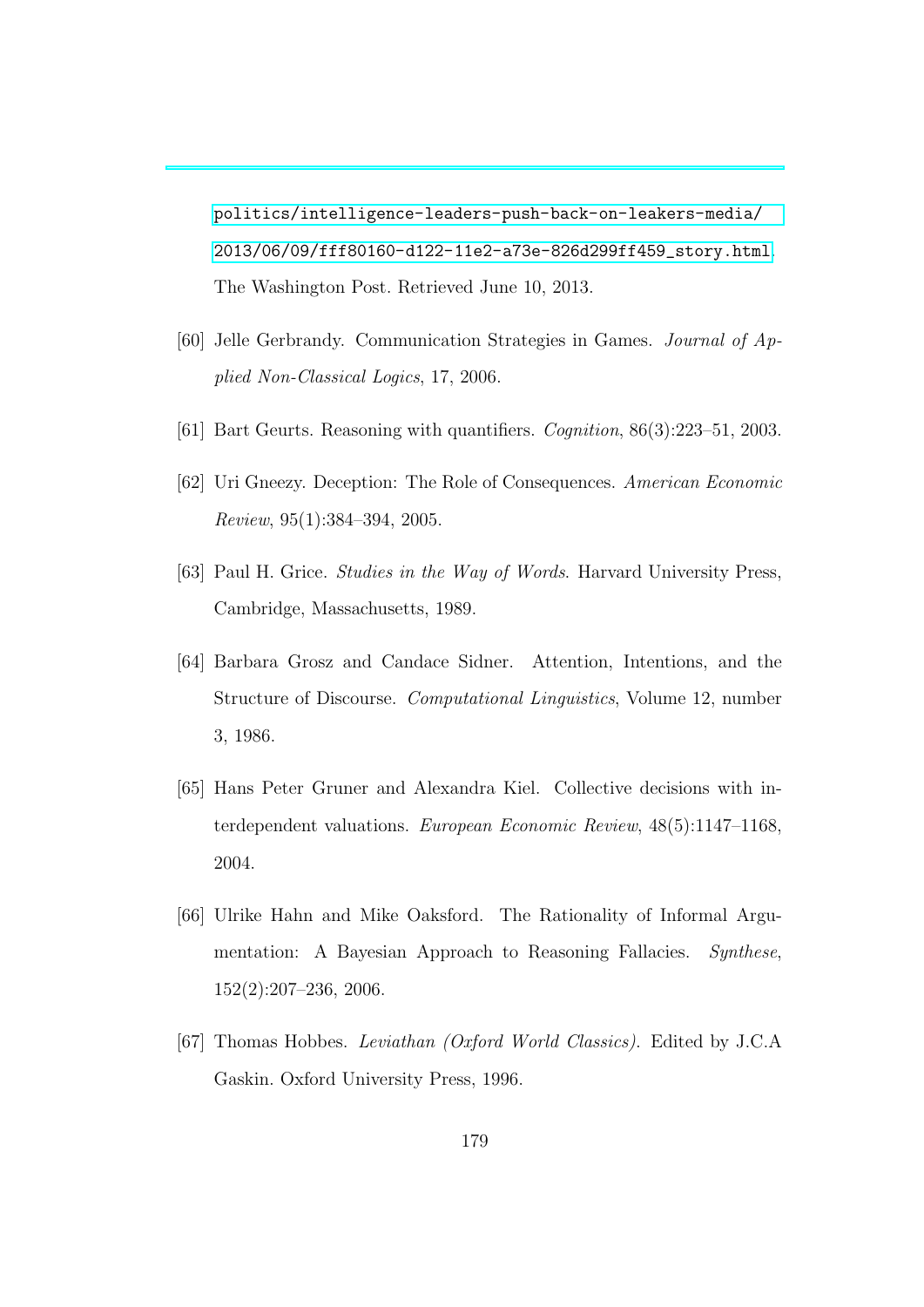- [68] Sjaak Hurkens and Navin Kartik. (When) Would I Lie To You? Comment on "Deception: The Role of Consequences". 2006.
- [69] Sjaak Hurkens and Navin Kartik. Would I lie to you? on social preferences and lying aversion. Experimental Economics, 2009.
- [70] Jameel Jaffer. Secrecy and Freedom. [http://www.nytimes.com/](http://www.nytimes.com/roomfordebate/2013/06/09/is-the-nsa-surveillance-threat-real-or-imagined?partner=rss&emc=rss) [roomfordebate/2013/06/09/is-the-nsa-surveillance-threat](http://www.nytimes.com/roomfordebate/2013/06/09/is-the-nsa-surveillance-threat-real-or-imagined?partner=rss&emc=rss)[real-or-imagined?partner=rss&emc=rss](http://www.nytimes.com/roomfordebate/2013/06/09/is-the-nsa-surveillance-threat-real-or-imagined?partner=rss&emc=rss). The New York Times. Retrieved June 10, 2013.
- [71] Gerhard Jager. Game dynamics connects semantics and pragmatics. University of Bielefeld, 2006.
- [72] Gerhard Jager. Game theory in semantics and pragmatics. University of Bielefeld, 2008.
- [73] Adrianne Jeffries. As Banks Start Nosing Around Facebook and Twitter, the Wrong Friends Might Just Sink Your Credit. [http://betabeat.com/2011/12/as-banks-start-nosing-around](http://betabeat.com/2011/12/as-banks-start-nosing-around-facebook-and-twitter-the-wrong-friends-might-just-sink-your-credit/)[facebook-and-twitter-the-wrong-friends-might-just-sink](http://betabeat.com/2011/12/as-banks-start-nosing-around-facebook-and-twitter-the-wrong-friends-might-just-sink-your-credit/)[your-credit/](http://betabeat.com/2011/12/as-banks-start-nosing-around-facebook-and-twitter-the-wrong-friends-might-just-sink-your-credit/), December 13 2011. BetaBeat. Retrieved Febuary 20, 2012.
- [74] Philip Johnson-Laird. Mental Models: Towards a Cognitive Science of Language, Inference and Consciousness. Cambridge, MA: Harvard University Press, 1983.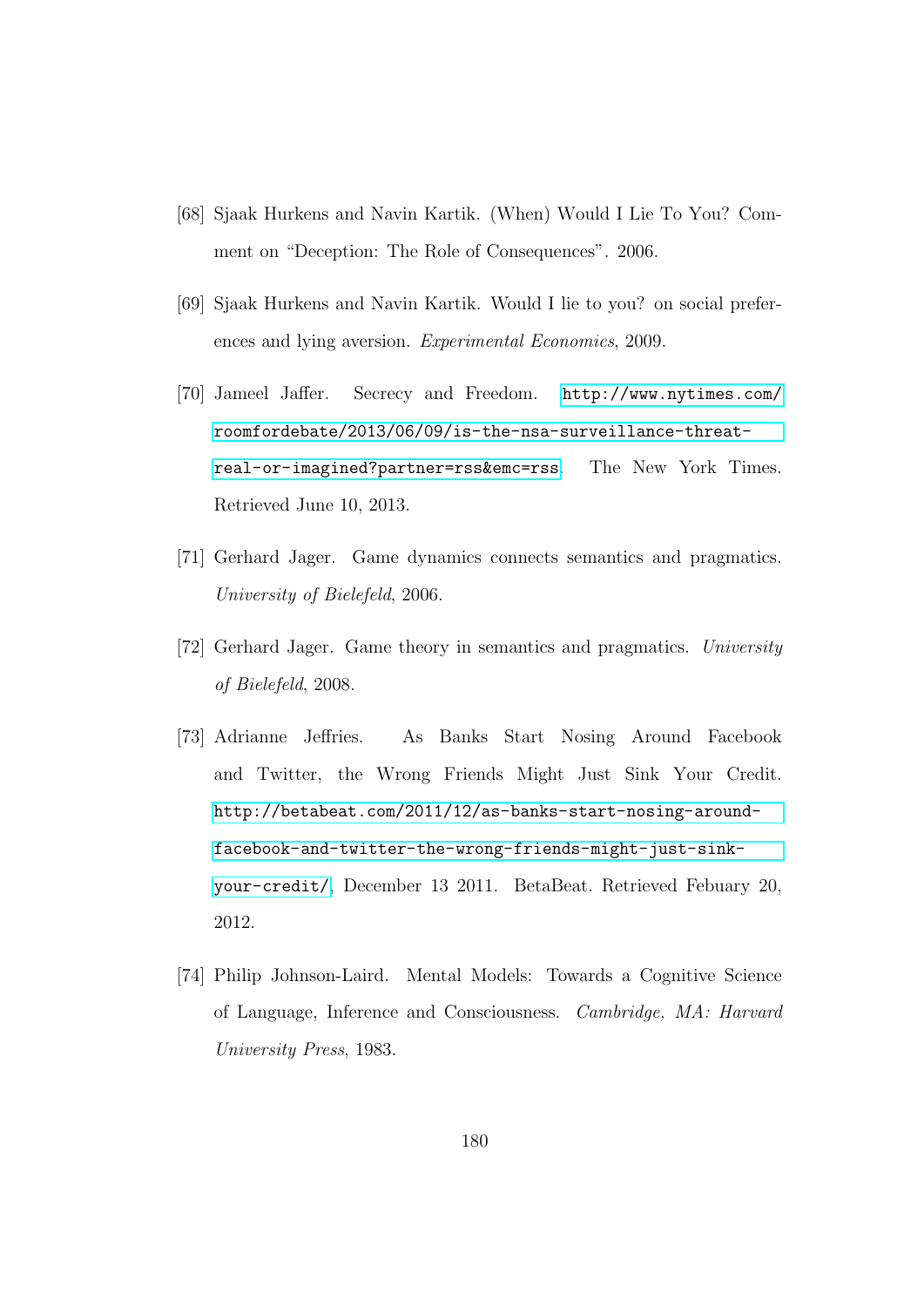- [75] Philip N. Johnson-Laird and Ruth M. J. Byrne. Deduction. *Hillsdale*, NJ: Erlbaum, 1991.
- [76] David Kaplan. Demonstratives. in I. Almog et al. (eds.), Themes from Kaplan, Oxford University Press., pages 481–563, 1985.
- [77] David Kaplan. Dthat. Syntax and Semantics, 9, 1989.
- [78] Edi Karni. Subjective expected utility theory with costly actions. Games and Economic Behavior, 50(1):28–41, 2005.
- [79] Navin Kartik. Strategic Communication with Lying Costs. Review of Economic Studies, 2009.
- [80] Yeon koo Che and Navin Kartik. Opinions as Incentives. Review of Economic Studies, 2008.
- [81] Saul A. Kripke. Naming and necessity. Blackwell Publishing, 1981.
- [82] Saul A. Kripke. 'Identity and necessity' In Metaphysics: An Anthology. Edited by Jaegwon Kim, and Ernest Sosa. Malden, MA. Blackwell Publishing, 1999.
- [83] David Lewis. Convention: A Philosophical Study. Harvard University Press, Cambridge, Mass., 1969.
- [84] Arthur Merin. Information, relevance, and social decision making. In L. Moss, J. Ginzburg, and M. de Rijke, editors, Logic, Language, and Computation, 2, 1999.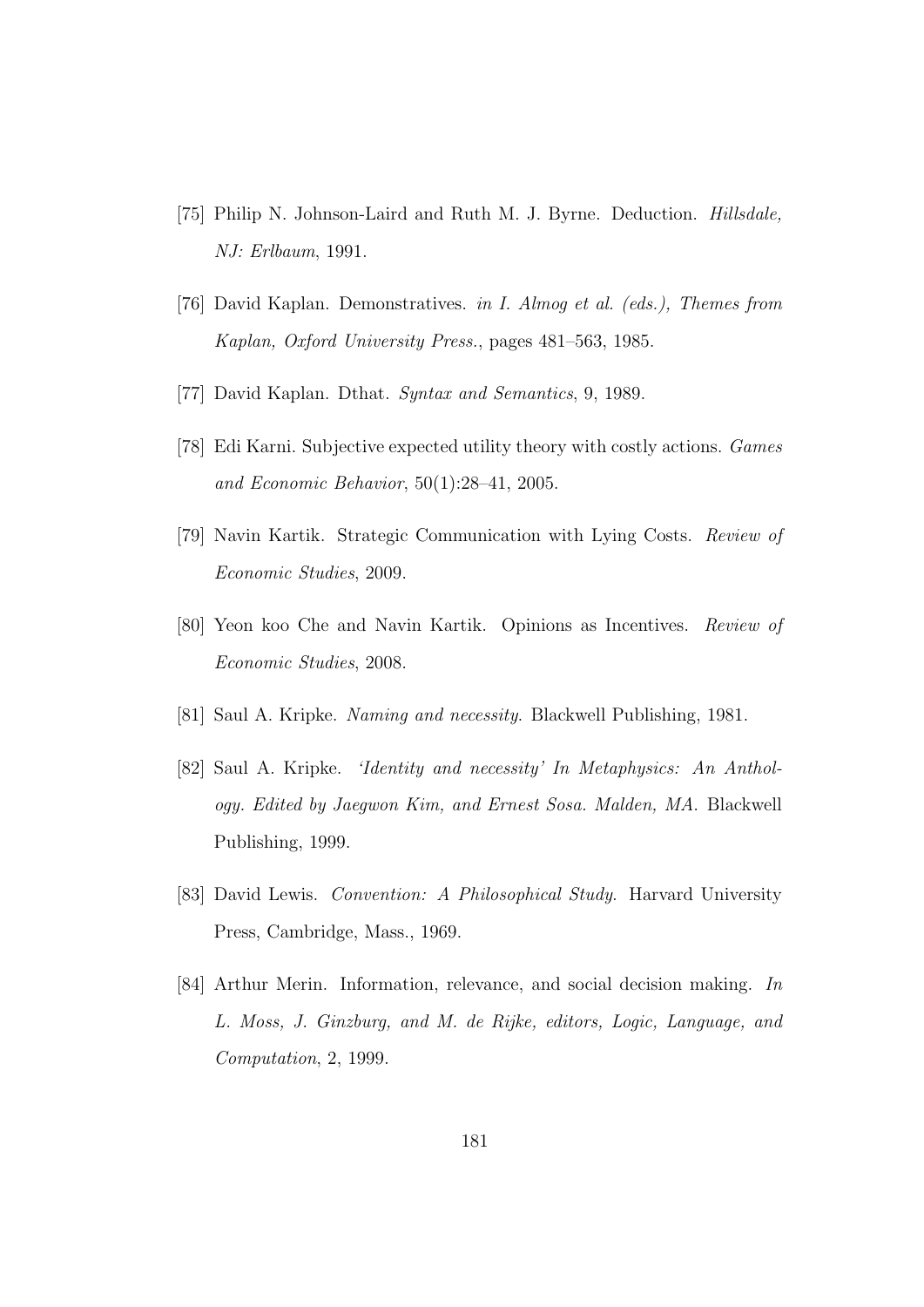- [85] Claire Cain Miller and Brad Stone. Hacker Exposes Private Twitter Documents. [http://bits.blogs.nytimes.com/2009/07/15/hacker](http://bits.blogs.nytimes.com/2009/07/15/hacker-exposes-private-twitter-documents/?hpw.)[exposes-private-twitter-documents/?hpw.](http://bits.blogs.nytimes.com/2009/07/15/hacker-exposes-private-twitter-documents/?hpw.), July 15 2009. The New York Times. Retrieved Febuary 20, 2012.
- [86] Philip N. and Johnson-Laird. Mental Models and Deduction. Trends in Cognitive Sciences, 5(10):434–442, 2001.
- [87] Stephen Neale. Paul Grice and the Philosophy of Language. Review of Paul Grice, Studies in the Ways of Words Cambridge, Mass.: Harvard University Press,, 1989.
- [88] Steve Newstead. Interpretational errors in syllogistic reasoning. Journal of Memory and Language, 28:78–91, 1989.
- [89] Steve Newstead. Gricean implicatures and syllogistic reasoning. Journal of Memory and Language, 34:644–664, 1995.
- [90] Noam Nisan, Tim Roughgarden, Eva Tardos, and Vijay V. Vazirani. Algorithmic Game Theory. Cambridge University Press, New York, NY, USA, 2007.
- [91] Martin J. Osborne and Ariel Rubinstein. A Course in Game Theory. MIT Press, 1999.
- [92] Eric Pacuit, Rohit Parikh, and Eva Cogan. The Logic of Knowledge Based Obligation. Synthese, 149, 2006.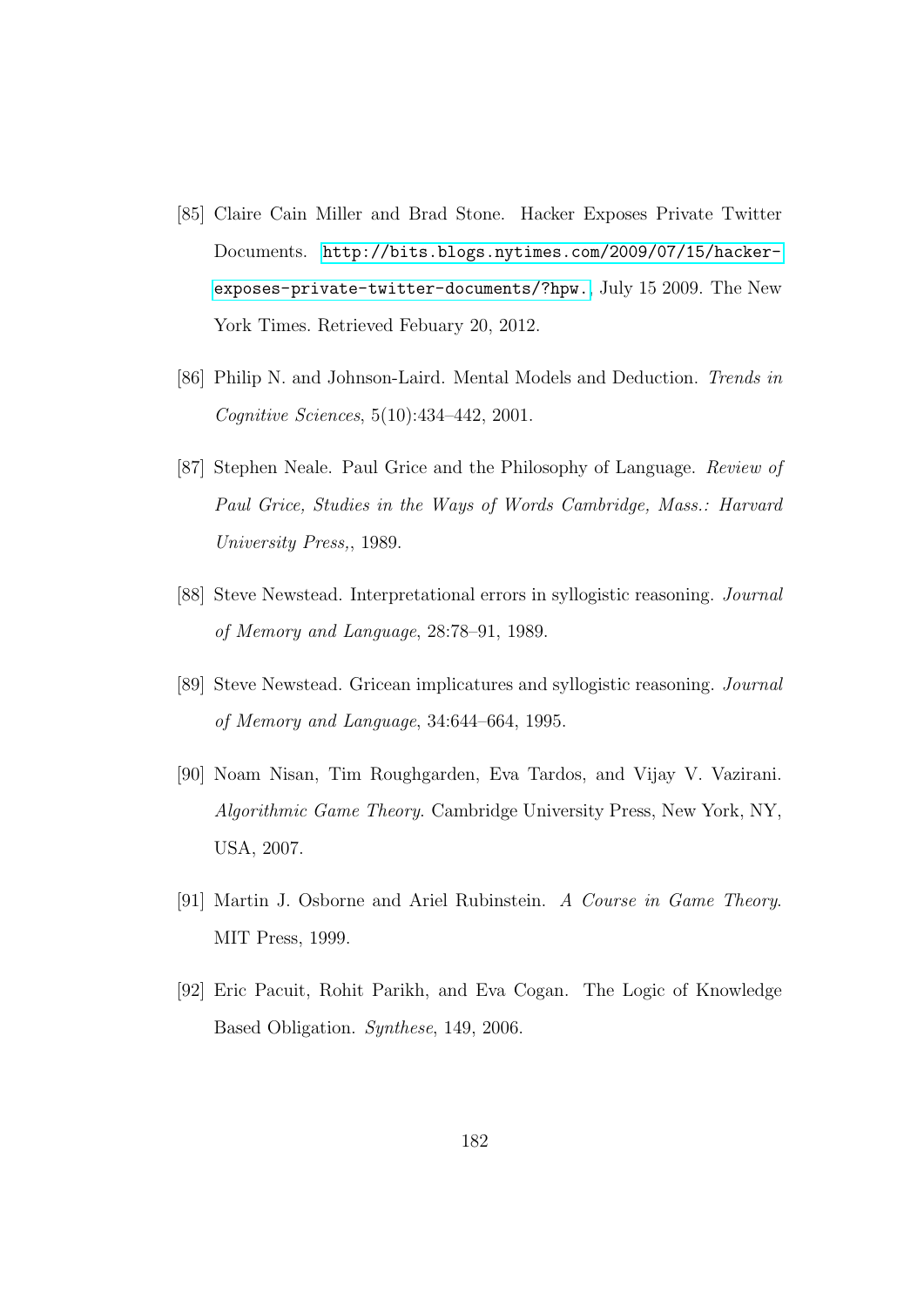- [93] Prashant Parikh. Pragmatics and Games of Partial Information. In A. Benz, G. Jager, & R. van Rooij (eds.), Game Theory and Pragmatics, pp. 83-100. Palgrave Macmillan, Basingstoke, 2006.
- [94] Prashant Parikh. Language and Equilibrium. The MIT Press, 2010.
- [95] Rohit Parikh. Finite and Infinite Dialogues. in the Proceedings of a Workshop on Logic from Computer Science, MSRI publications, Springer, pages 481–498, 1991.
- [96] Rohit Parikh. Social Software. Synthese, 132:187–211, 2002.
- [97] Rohit Parikh. Sentences, Propositions and Logical Omniscience, or What does Deduction tell us? City University Of New York, 2007.
- [98] Rohit Parikh. Some Puzzles About Probability and Probabilistic Conditionals. Symposium on Logical Foudnations of Computer Science, 4514/2007:449–456, 2007.
- [99] Rohit Parikh and Paul Krasucki. Communication, Consensus, and Knowledge. Journal of Economic Theory, 52(1):178–189, 1990.
- [100] Rohit Parikh and Ramaswamy Ramanujam. A Knowledge Based Semantics of Messages. J. of Logic, Lang. and Inf., 12(4):453–467, 2003.
- [101] John Perry. Frege on Demonstratives. Philosophical Review, 86:474–497, 1977.
- [102] John Perry. The Problem of the Essential Indexical. Nous, 13(1):3–21, 1979.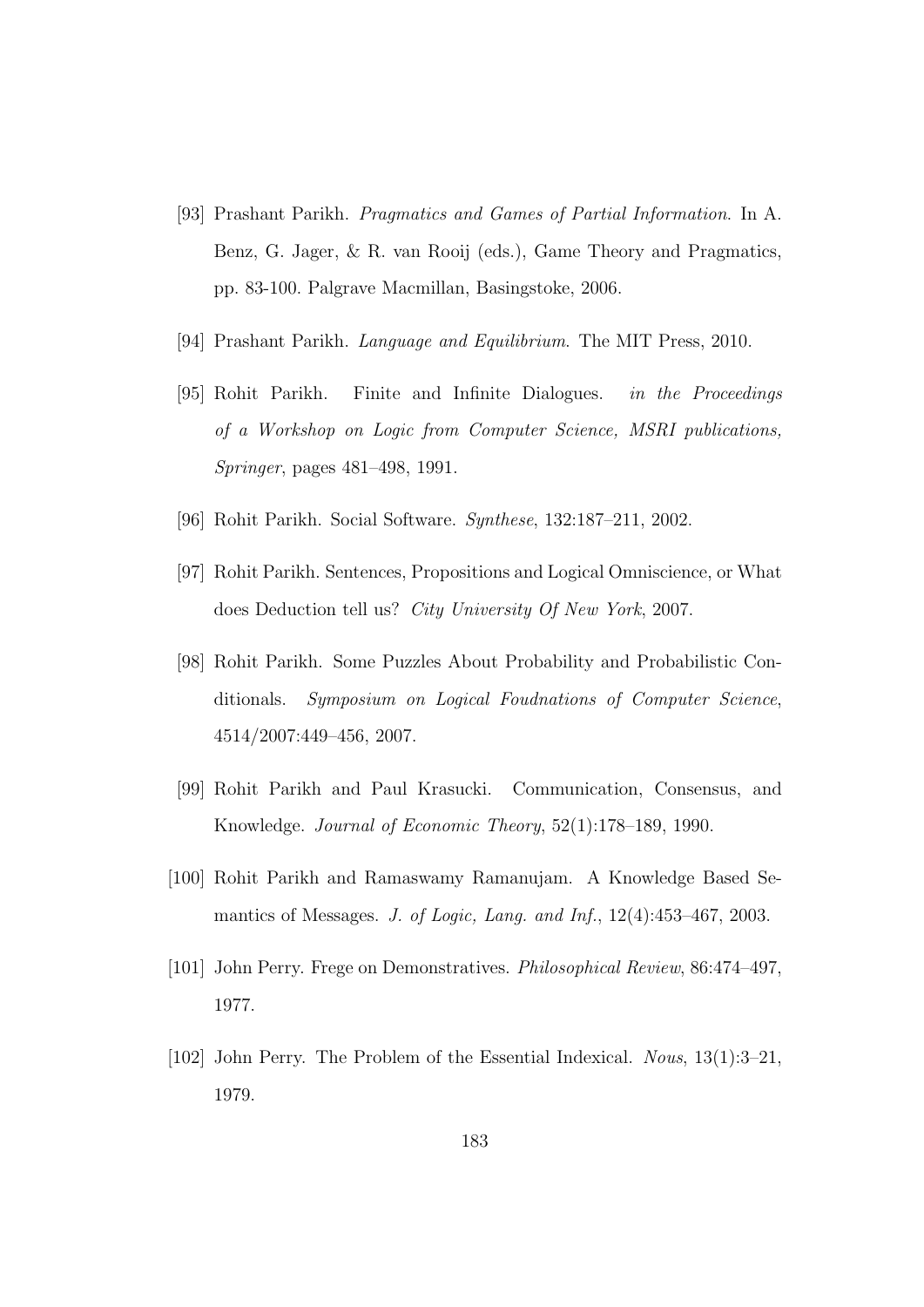- [103] John Perry. The Prince and the Phone Booth: Reporting Puzzling Beliefs. Journal of Philosophy, 86:685–711, 1986.
- [104] Ahti Veikko Pietarinen, editor. Game Theory and Linguistic Meaning. Current Research in the Semantics / Pragmatics Interface. Elsevier Ltd, Oxford, 2007.
- [105] Steven Pinker. The Stuff of Thought: Language as a Window into Human Nature. Penguin, 2007.
- [106] Steven Pinker, Martin Nowak, and James Lee. The logic of indirect speech. Proceedings of the National Academy of Sciences of the USA, 105(3):833–838, 2008.
- [107] Plato. Cratylus. Technical report, Trans. C. D. C. Reeve. In Complete Works. Ed. John Cooper., 1997.
- [108] Jan A. Plaza. Logics of Public Communications. in: M. L. Emrich, M. S. Pfeifer, M. Hadzikadic, Z. W. Ras (Eds.), Proceedings of the Fourth International Symposium on Methodologies for Intelligent Systems: Poster Session Program, pages 201–216, 1989.
- [109] Massimo Poesio, Rosemary Stevenson, Barbara Di Eugenio, and Janet Hitzeman. Centering: A Parametric Theory and Its Instantiations. Computational Linguistics, Volumne 30, Number 3, 2004.
- [110] Willard Quine. Two Dogmas of Empiricism. Philosophical Review, 60(1):20–43, 1951.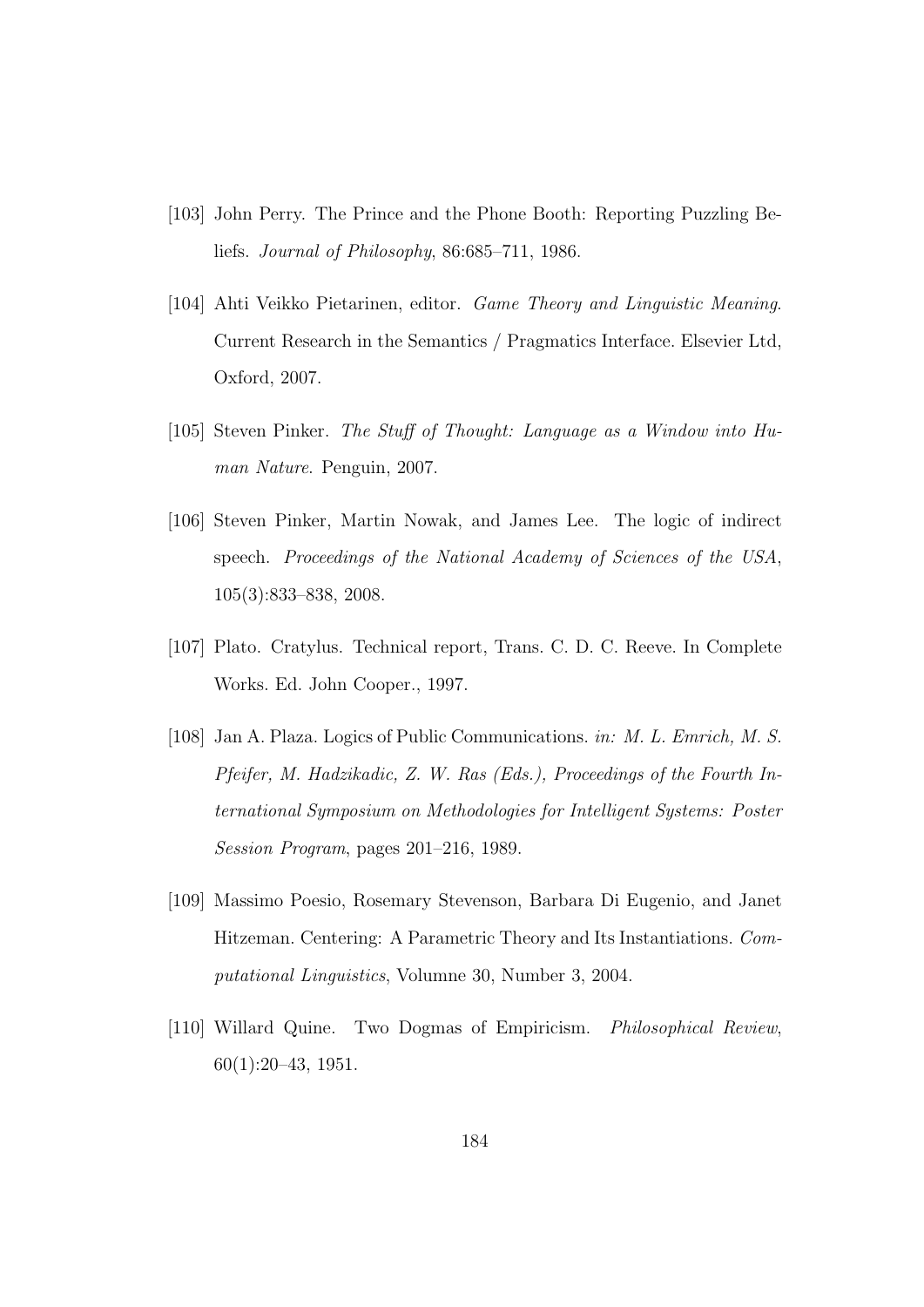- [111] Willard Quine. Meaning and Translation. Brower, R. (ed.), On Translation, Cambridge Mass., pages 148–172, 1959.
- [112] Howard Rachlin. Notes on Discounting. Journal of the Experimental Analysis of Behavior, 85(3):425–435, 2006.
- [113] Howard Rachlin and Bryan Jones. Social Discounting. Psychological Science,  $17(4):283-286(4)$ , 2006.
- [114] Howard Rachlin and Bryan Jones. Altruism among relatives and nonrelatives. Behavioural Processes, 79(1):120–123, 2008.
- [115] Howard Rachlin and Matthew Locey. A behavioral analysis of altruism. Behavioural Processes, 87(1):25–33, 2011.
- [116] Eric Rasmusen. Game and Information: An Introduction to Game Theory. Blackwell, Cambridge, MA, USA & Oxford, UK, 1st edition, 1990.
- [117] Eric Rasmusen. Games and Information An Introduction to Game Theory. Wiley-Blackwell, 4th edition, 2006.
- [118] Ehud Reiter and Robert Dale. A Fast Algorithm for the Generation of Referring Expressions. Proceedings of COLING-92, Nantes, 1992.
- [119] Philip J. Reny. Arrow's theorem and the Gibbard-Satterthwaite theorem: a unified approach. Economics Letters, 70(1):99–105, 2001.
- [120] Alexander Repenning and James Sullivan. The Pragmatic Web: Agent-Based Multimodal Web Interaction with no Browser in Sight. Human-Computer Interaction – INTERACT 2003, pages 212–219, 1973.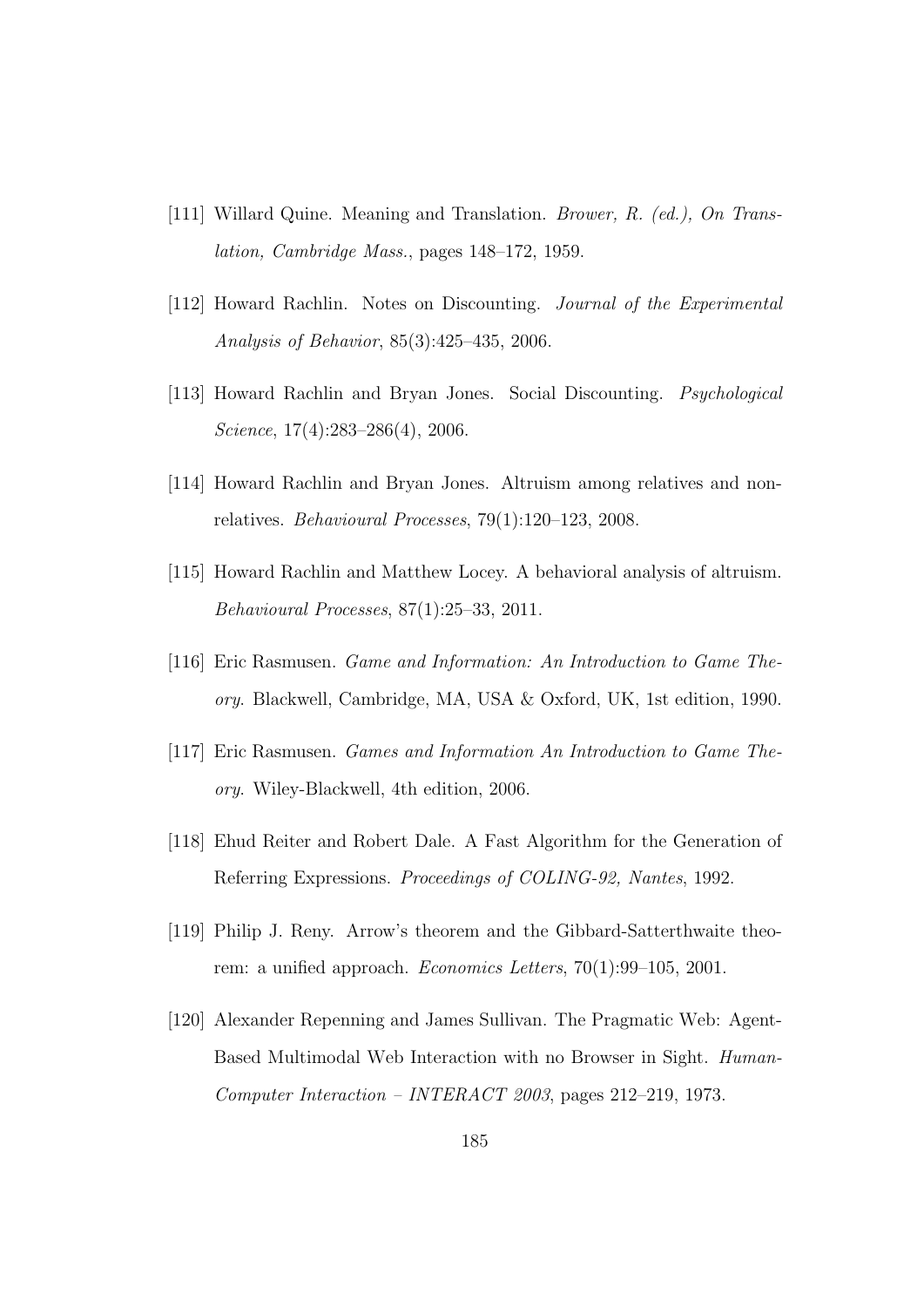- [121] Lance J. Rips. The psychology of proof: Deduction in human thinking. Cambridge, MA: MIT Press, 1994.
- [122] Alvin E. Roth, Vesna Prasnikar, Masahiro Okuno-Fujiwara, and Shmuel Zamir. Bargaining and Market Behavior in Jerusalem, Ljubljana, Pittsburgh, and Tokyo: An Experimental Study. The American Economic Review, 81(5):1068–1095, 1991.
- [123] Bertrand Russell. On Denoting. Mind, 14:479–493, 1905.
- [124] Bertrand Russell. Descriptions. in Russell's Introduction to Mathematical Philosophy, 1919.
- [125] Samer Salame, Eric Pacuit, and Rohit Parikh. Some Results on Adjusted Winner. Synthese, 2005.
- [126] David Sally. Can I say "bobobo" and mean "There's no such thing as cheap talk"? Journal of Economic Behavior & Organization, 57:245– 266, 2005.
- [127] Leonard J Savage. The Foundations of Statistics. John Wiley and Sons, New York, 1954.
- [128] T C Schelling. Micromotives and Macrobehavior. Norton, 1978.
- [129] Thomas Crombie Schelling. The Strategy of Conflict. Harvard University Press, Cambridge, Massachusetts, 1960.
- [130] Michael F. Schober and Herbert H. Clark. Understanding by Addresses and Overhearers. Cognitive Psychology, 21:211–232, 1989.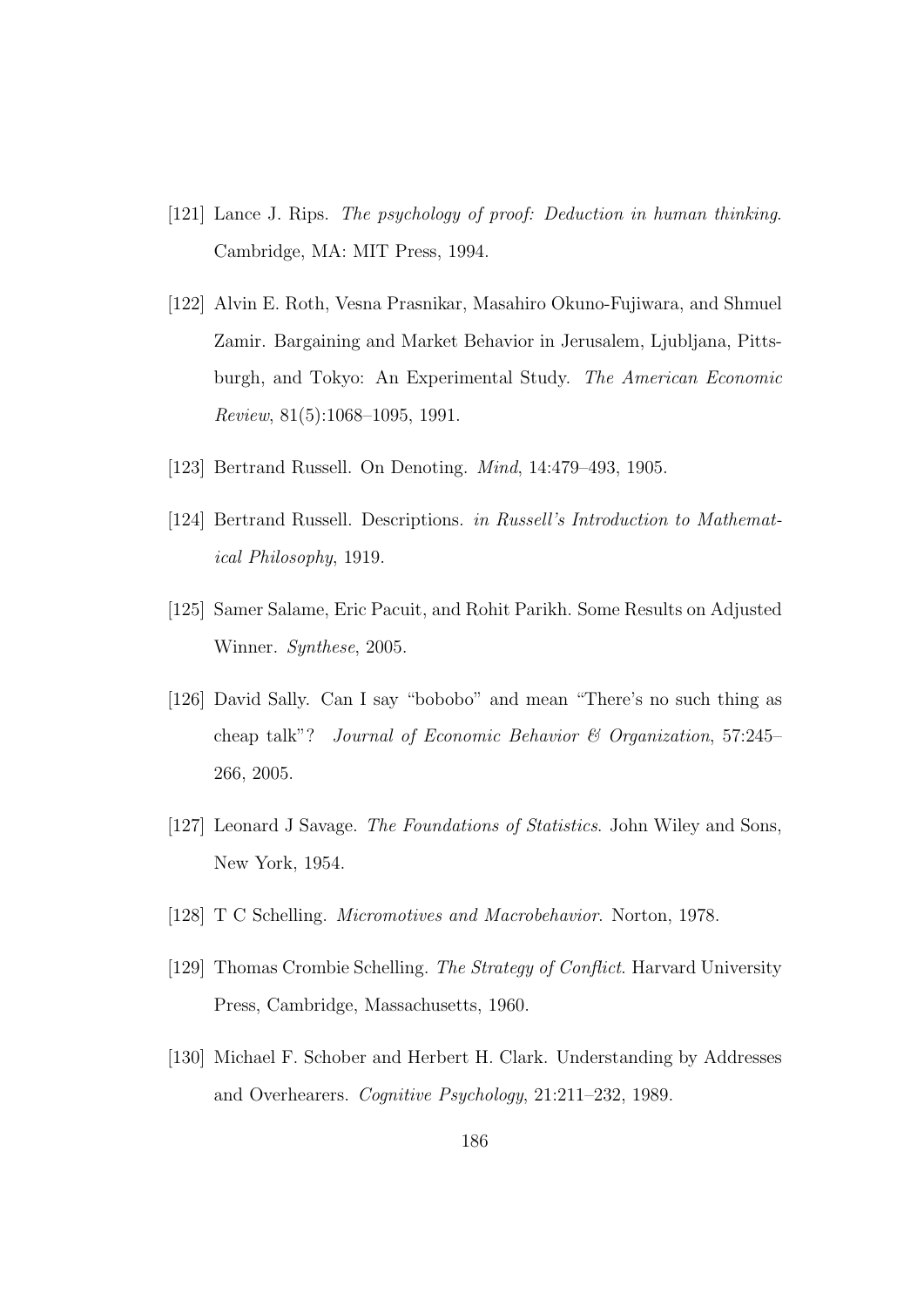- [131] John Searle. A Taxonomy of Illocutionary Acts, pages 334–369. University of Minnesota Press, Minneapolis, 1975.
- [132] John R. Searle. Proper Names. Mind, 67(266):166–173, 1958.
- [133] C.E. Shannon and W. Weaver. The Mathematical Theory of Communication. University of Illinois Press, 1964.
- [134] Brian Skyrms. Signals Evolution, Learning, Information. Oxford University Press, 2010.
- [135] Raymond M. Smullyan. First-Order Logic. Dover Publications, New York, 1995.
- [136] Scott Soames. Truth, Meaning, and Understanding. Philosophical Studies, 65:17–35, 1992.
- [137] Edit Staff. 10 ways big data changes everything. [http://gigaom.com/](http://gigaom.com/2012/03/11/10-ways-big-data-is-changing-everything/6/) [2012/03/11/10-ways-big-data-is-changing-everything/6/](http://gigaom.com/2012/03/11/10-ways-big-data-is-changing-everything/6/). GigaOM. Retrieved March 14, 2012.
- [138] Robert Stalnaker. Saying and Meaning, Cheap Talk and Credibility. In A. Benz, G. Jager, & R. van Rooij (eds.), Game Theory and Pragmatics, pp. 83-100. Palgrave Macmillan, Basingstoke, 2006.
- [139] Matthew Stone. Specifying Generation of Referring Expressions by Example, 2003.
- [140] Peter Frederick Strawson. On Referring. Mind, 1950.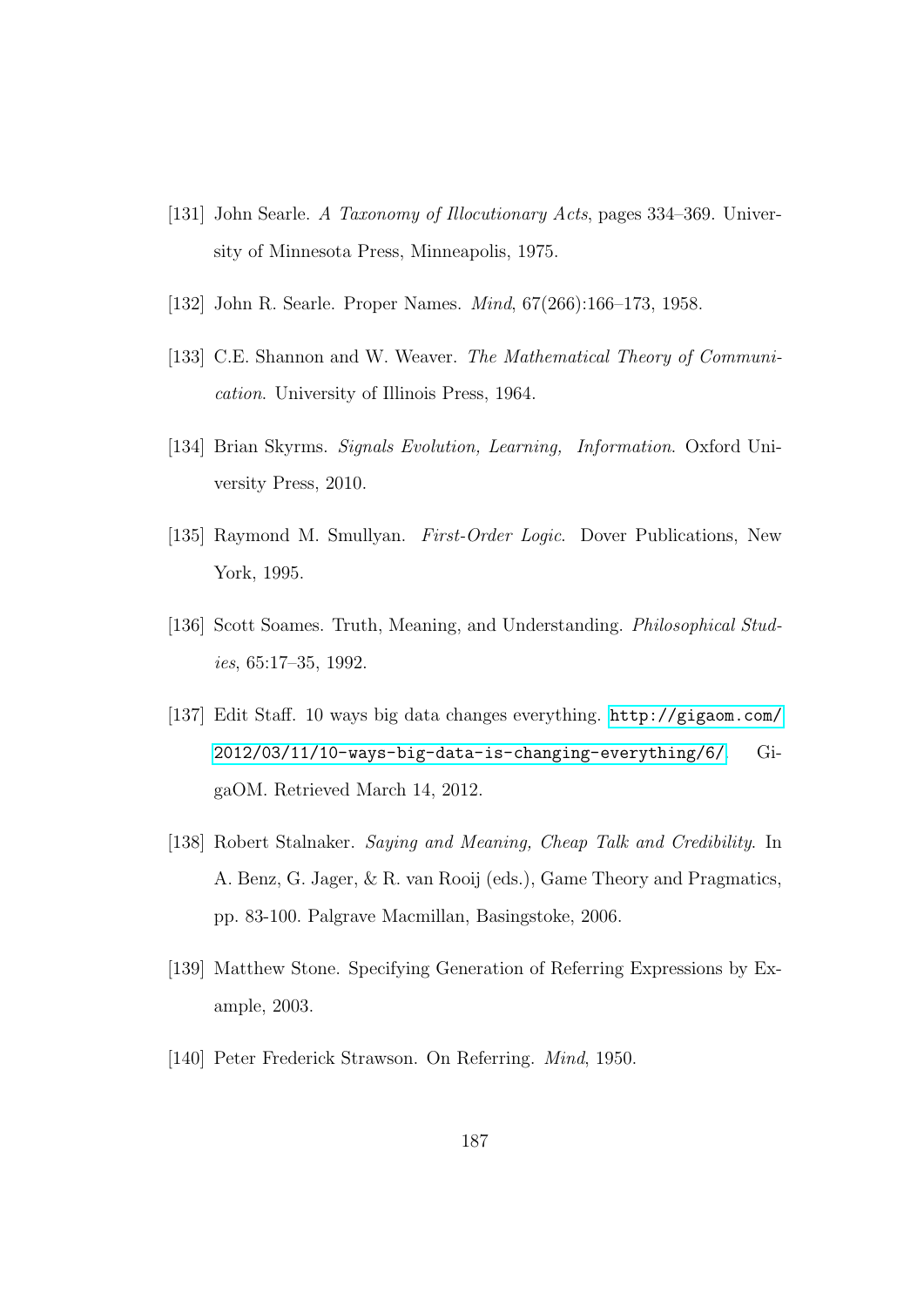- [141] Chisato Takahashi, Toshio Yamagishi, James Liu, Feixue Wang, Yicheng Lin, and Szihsien Yu. The intercultural trust paradigm: Studying joint cultural interaction and social exchange in real time over the Internet. International Journal of Intercultural Relations, 32:215–228, 2008.
- [142] Deborah Tannen. You Just Don't Understand: Women and Men in Conversation. Harper Collins Publishers, NY, New York, 1991.
- [143] Alfred Tarski. The Semantic Conception of Truth: And the Foundations of Semantics. Philosophy and Phenomenological Research, 1944.
- [144] Alfred Tarski. Logic, Semantics, Metamathematics. Oxford at the Clarendon Press; 1st edition, 1956.
- [145] Chris Taylor. Social networking 'utopia' isn't coming. [http://articles.cnn.com/2011-06-27/tech/limits.social.](http://articles.cnn.com/2011-06-27/tech/limits.social.networking.taylor_1_twitter-users-facebook-friends-connections?_s=PM:TECH) [networking.taylor\\_1\\_twitter-users-facebook-friends](http://articles.cnn.com/2011-06-27/tech/limits.social.networking.taylor_1_twitter-users-facebook-friends-connections?_s=PM:TECH)[connections?\\_s=PM:TECH](http://articles.cnn.com/2011-06-27/tech/limits.social.networking.taylor_1_twitter-users-facebook-friends-connections?_s=PM:TECH), June 27 2011. CNN. Retrieved Febuary 21, 2011.
- [146] Gordon P. Thomas. Mutual Knowledge: A Theoretical Basis for Analyzing Audience. College English, 48(6):580–594, 1986.
- [147] By The New York Times. Daily Report: Dismay in Silicon Valley at N.S.A.'s Prism Project. [http://bits.blogs.nytimes.com/2013/06/](http://bits.blogs.nytimes.com/2013/06/10/daily-report-dismay-in-silicon-valley-at-n-s-a-s-prism-project/) [10/daily-report-dismay-in-silicon-valley-at-n-s-a-s-prism](http://bits.blogs.nytimes.com/2013/06/10/daily-report-dismay-in-silicon-valley-at-n-s-a-s-prism-project/)[project/](http://bits.blogs.nytimes.com/2013/06/10/daily-report-dismay-in-silicon-valley-at-n-s-a-s-prism-project/). The New York Times. Retrieved June 10, 2013.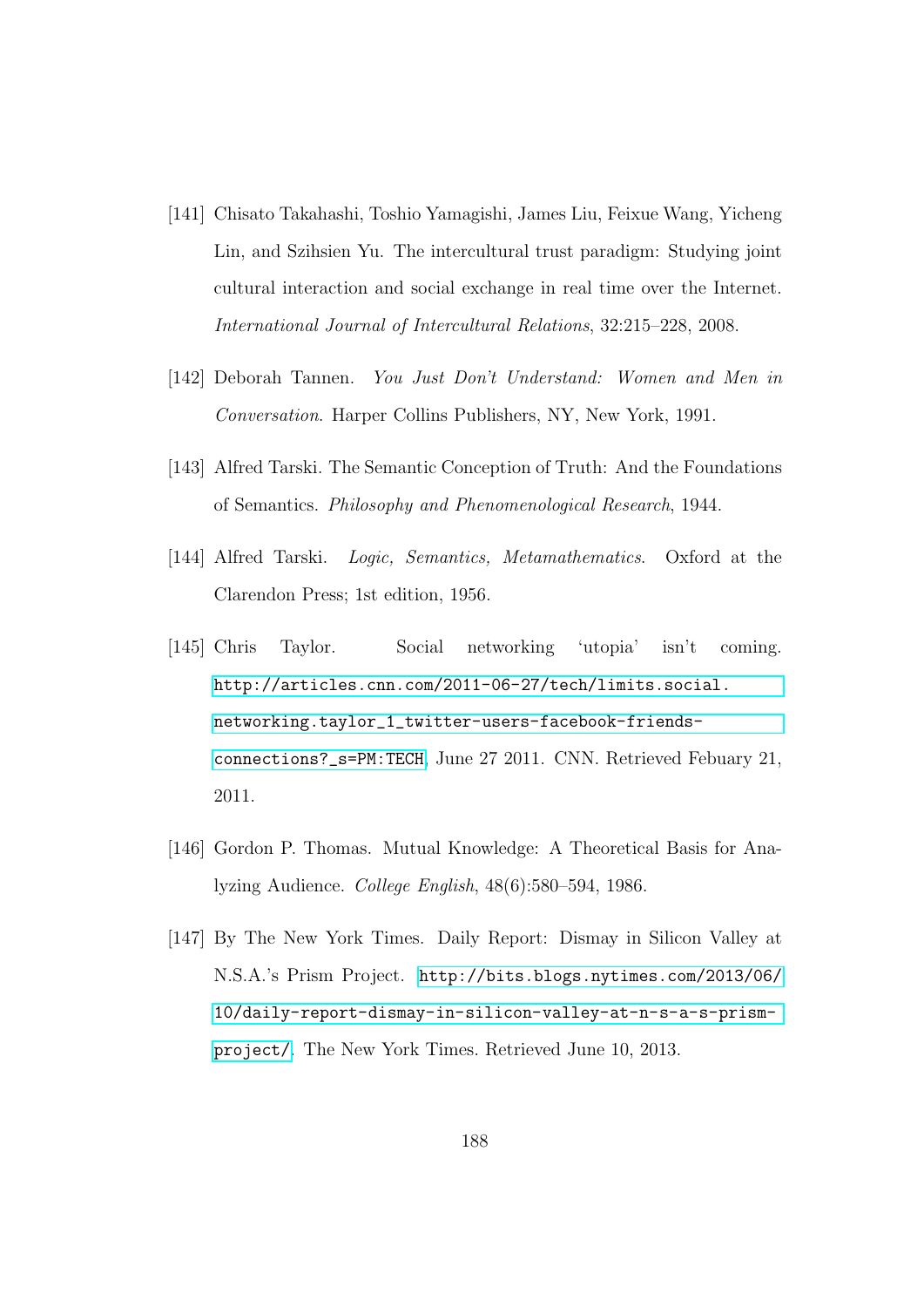- [148] Michael Tomasello. How Are Humans Unique? [http:](http://www.nytimes.com/2008/05/25/magazine/25wwln-essay-t.html?_r=1&scp=2&sq=michael+tomasello&st=nyt) [//www.nytimes.com/2008/05/25/magazine/25wwln-essay](http://www.nytimes.com/2008/05/25/magazine/25wwln-essay-t.html?_r=1&scp=2&sq=michael+tomasello&st=nyt)[t.html?\\_r=1&scp=2&sq=michael+tomasello&st=nyt](http://www.nytimes.com/2008/05/25/magazine/25wwln-essay-t.html?_r=1&scp=2&sq=michael+tomasello&st=nyt). The New York Times. Retrieved March 15, 2012.
- [149] Michael Tomasello. Why We Cooperate. MIT Press, 2009.
- [150] Manuel Valdes and Shannon McFarland. Job seekers getting asked for Facebook passwords. [http://news.yahoo.com/job](http://news.yahoo.com/job-seekers-getting-asked-facebook-passwords-071251682.html)[seekers-getting-asked-facebook-passwords-071251682.html](http://news.yahoo.com/job-seekers-getting-asked-facebook-passwords-071251682.html). http://news.yahoo.com. Retrieved March 23, 2012.
- [151] John Kerry Video. Kerry accuses Romney of flip-flopping. [http://www.cnn.com/video/#/video/politics/2012/09/07/dnc](http://www.cnn.com/video/#/video/politics/2012/09/07/dnc-bts-kerry-bin-laden-better-off.cnn)[bts-kerry-bin-laden-better-off.cnn](http://www.cnn.com/video/#/video/politics/2012/09/07/dnc-bts-kerry-bin-laden-better-off.cnn). www.cnn.com. Retrieved September 6, 2012.
- [152] Douglas Walton and David M. Godden. The Impact of Argumentation on Artificial Intelligence. in Considering Pragma-Dialectics, ed. Peter Houtlosser and Agnes van Rees, pages 287–299, 2006.
- [153] Peter Cathcart Wason. Reasoning. In Foss, B. M.. New horizons in psychology. Harmondsworth, Middx: Penguin, 1966.
- [154] Paul Weirch. Interactive Epistemology. Episteme, 8(3):201–208, 2011.
- [155] Rebecca S. Wheeler. The Working of Language From Prescriptions to Perspectives. Praeger Publishers, Westport, Connecticut, 1999.